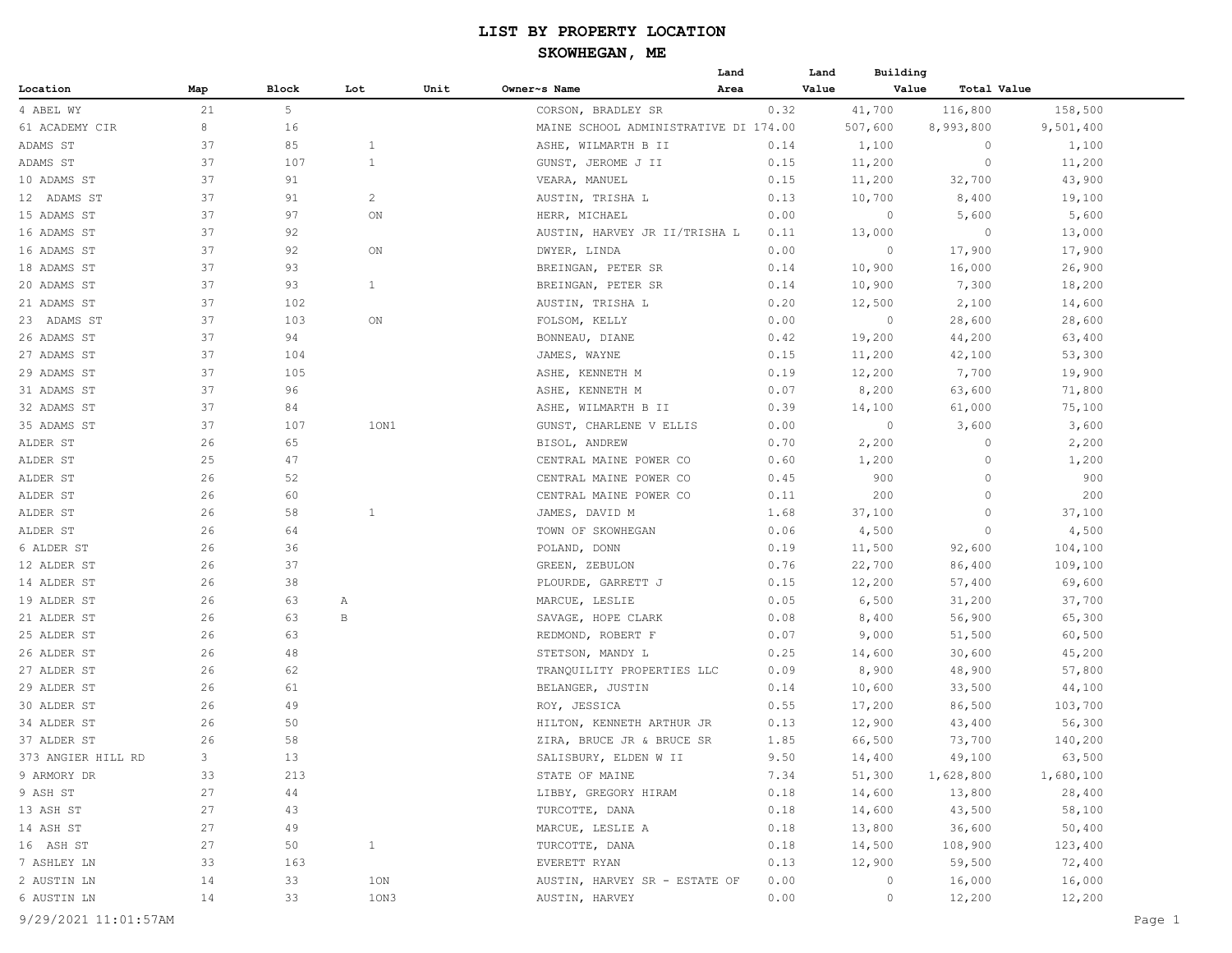## **SKOWHEGAN, ME**

| Total Value<br>Location<br>Block<br>Lot<br>Unit<br>Owner~s Name<br>Area<br>Value<br>Value<br>Map<br>14<br>33<br>0.00<br>$\circ$<br>11,800<br>9 AUSTIN LN<br>1AON<br>SANDIFER, AMY<br>11,800<br>14<br>33<br>$\mathbf{1}$<br>400<br>AUSTIN LN<br>32,300<br>32,700<br>AUSTIN, HARVEY JR II<br>1.00<br>22<br>11 AVORE ST<br>93<br>REID, AVIS J<br>0.20<br>12,500<br>79,000<br>91,500<br>22<br>79<br>14 AVORE ST<br>LANEY, JOAN L<br>0.31<br>13,700<br>59,100<br>72,800<br>22<br>15 AVORE ST<br>92<br>JEANS, DAVID<br>0.20<br>12,500<br>25,000<br>37,500<br>5<br>77<br>3 BA LN<br>ON1<br>BREARD, BRIAN<br>0.00<br>0<br>23,200<br>23,200<br>5<br>12 BA LN<br>77<br>KINNEY, DENNIS G<br>95.00<br>143,500<br>112,400<br>255,900<br>17<br>$7\phantom{.}$<br>BACK RD<br>HOYT, JAY A<br>0.46<br>14,400<br>14,400<br>0<br>16<br>BACK RD<br>32<br>12.00<br>27,600<br>27,600<br>COFFIN, NEIL<br>0<br>17<br>52,500<br>4<br>В<br>52,500<br>BACK RD<br>DENIS, PENELOPE A<br>40.00<br>0<br>8<br>43<br>209.76<br>173,500<br>50,600<br>224,100<br>BACK RD<br>DOSTIE, EGIDE J<br>13<br>BACK RD<br>45<br>DOUIN, MICHAEL<br>0.50<br>2,100<br>0<br>2,100<br>17<br>BACK RD<br>10<br>0.76<br>21,300<br>0<br>21,300<br>1<br>EARLE, MICHAEL<br>13<br>BACK RD<br>13<br>FARNSWORTH, JOAN B<br>11.00<br>1,400<br>$\circ$<br>1,400<br>BACK RD<br>13<br>47<br>$\mathbf{1}$<br>FITZGERALD, JOB<br>5.02<br>26,600<br>26,600<br>0<br>17<br>BACK RD<br>12<br>HOYT, MICHAEL I<br>28,100<br>28,100<br>29.00<br>0<br>13<br>14<br>22,700<br>22,700<br>BACK RD<br>JABLONSKI, JOSEPH W - TRUSTEE<br>157.00<br>0<br>13<br>3<br>29.00<br>34,700<br>BACK RD<br>KEMEZYS, HARRIET<br>34,700<br>0<br>17<br>6<br>KRIEGER, DIONE<br>25.00<br>35,900<br>0<br>35,900<br>BACK RD<br>17<br>13<br>BACK RD<br>LANEY, ROBERT J<br>75.50<br>46,100<br>0<br>46,100<br>500<br>BACK RD<br>16<br>31<br>MEYERHANS, STEVEN E<br>7.81<br>500<br>0<br>13<br>BACK RD<br>47<br>$\overline{c}$<br>SANBORN, VALERIE - PR<br>5.65<br>27,200<br>$\circ$<br>27,200<br>13<br>BACK RD<br>47<br>3<br>SANBORN, VALERIE - PR<br>5.22<br>26,800<br>$\circ$<br>26,800<br>9<br>3<br>$\overline{c}$<br>BACK RD<br>SHAW, NORMAN<br>2.25<br>24,900<br>$\circ$<br>24,900<br>13<br>BACK RD<br>SOMERSET WOODS TRUSTEES<br>5.50<br>27,100<br>27,100<br>6<br>0<br>13<br>BACK RD<br>5<br>WILLEY, ROBERT D SR<br>44,200<br>0<br>44,200<br>$\mathbf{1}$<br>15.63<br>13<br>9<br>WILLEY, ROBERT DAVID SR<br>5.30<br>28,200<br>$\circ$<br>28,200<br>BACK RD<br>8<br>43<br>3<br>YORK HOLDINGS LLC<br>4.22<br>27,800<br>0<br>27,800<br>BACK RD<br>11 BACK RD<br>8<br>33<br>1.11<br>28,800<br>96,900<br>125,700<br>Α<br>SEEHUSEN, MARILYN A<br>9<br>3<br>3<br>14 BACK RD<br>CASEY, RICHARD P<br>32,000<br>66,900<br>98,900<br>4.50<br>17 BACK RD<br>8<br>33<br>В<br>HOOKER, CAROLYN<br>0.89<br>28,100<br>101,500<br>129,600<br>8<br>91,300<br>27 BACK RD<br>AMBULOS, NICHOLAS P<br>25,000<br>66,300<br>44<br>0.68<br>38 BACK RD<br>9<br>$\mathbf{1}$<br>MJM LLC<br>27,800<br>21,100<br>48,900<br>4<br>2.81<br>8<br>33<br>39 BACK RD<br>E<br>26,200<br>10,700<br>36,900<br>STARKEY, JOHN A JR - PR<br>1.45<br>9<br>48 BACK RD<br>MCCAFFERY, JOHNEEN A<br>29,100<br>29,100<br>4<br>1.27<br>$\circ$<br>9<br>$\overline{c}$<br>58 BACK RD<br>MCCAFFERY, JOHNEEN<br>0.75<br>164,900<br>191,500<br>4<br>26,600<br>9<br>5<br>64 BACK RD<br>JOHNSON, DAWNA J<br>1.00<br>28,800<br>30,800<br>59,600<br>72 BACK RD<br>q<br>BRANN, OAKLEY G<br>82,500<br>1.06<br>28,800<br>53,700<br>6<br>$\mathbb{C}$<br>78 BACK RD<br>9<br>LAMPHERE, DAVID B<br>1.12<br>29,000<br>121,100<br>150,100<br>В<br>6<br>48,500<br>82 BACK RD<br>KETCHUM, KENNETH E<br>0.41<br>20,300<br>28,200<br>9<br>Α<br>6<br>88 BACK RD<br>A 1<br>0.74<br>26,300<br>61,000<br>87,300<br>9<br>KETCHUM, IRENE M<br>6<br>94 BACK RD<br>AMADON, TIMOTHY S<br>1.29<br>29,200<br>64,300<br>93,500<br>9<br>6<br>3.50<br>30,700<br>47,200<br>104 BACK RD<br>9<br>14<br>A<br>HARDESTY, HEATHER G<br>16,500<br>$\frac{1}{2}$<br>113 BACK RD<br>8<br>HUNT, JOSEPH N<br>1.00<br>28,800<br>22,400<br>51,200<br>42<br>121 BACK RD<br>BEDARD, DENNIS R<br>1.41<br>29,400<br>111,800<br>141,200<br>8<br>43<br>A<br>8<br>119,300<br>134 BACK RD<br>9<br>QUIRION, PIERRE<br>4.00<br>31,500<br>87,800 |  |  | Land | Building<br>Land |  |  |
|--------------------------------------------------------------------------------------------------------------------------------------------------------------------------------------------------------------------------------------------------------------------------------------------------------------------------------------------------------------------------------------------------------------------------------------------------------------------------------------------------------------------------------------------------------------------------------------------------------------------------------------------------------------------------------------------------------------------------------------------------------------------------------------------------------------------------------------------------------------------------------------------------------------------------------------------------------------------------------------------------------------------------------------------------------------------------------------------------------------------------------------------------------------------------------------------------------------------------------------------------------------------------------------------------------------------------------------------------------------------------------------------------------------------------------------------------------------------------------------------------------------------------------------------------------------------------------------------------------------------------------------------------------------------------------------------------------------------------------------------------------------------------------------------------------------------------------------------------------------------------------------------------------------------------------------------------------------------------------------------------------------------------------------------------------------------------------------------------------------------------------------------------------------------------------------------------------------------------------------------------------------------------------------------------------------------------------------------------------------------------------------------------------------------------------------------------------------------------------------------------------------------------------------------------------------------------------------------------------------------------------------------------------------------------------------------------------------------------------------------------------------------------------------------------------------------------------------------------------------------------------------------------------------------------------------------------------------------------------------------------------------------------------------------------------------------------------------------------------------------------------------------------------------------------------------------------------------------------------------------------------------------------------------------------------------------------------------------------------------------------------------------------------------------------------------------------------------------------------------------------------------------------------------------------------------------------------------------------------------------------------------------------------------------------------------------------------------------------------------------------------------------------------------------------------------------------------------------------------------------------------------------------------------------------------------------------------------------------------------------------------------------------------------------------------------------------------------------------------------------------------------------------------------------------------------------------------------------------------------|--|--|------|------------------|--|--|
|                                                                                                                                                                                                                                                                                                                                                                                                                                                                                                                                                                                                                                                                                                                                                                                                                                                                                                                                                                                                                                                                                                                                                                                                                                                                                                                                                                                                                                                                                                                                                                                                                                                                                                                                                                                                                                                                                                                                                                                                                                                                                                                                                                                                                                                                                                                                                                                                                                                                                                                                                                                                                                                                                                                                                                                                                                                                                                                                                                                                                                                                                                                                                                                                                                                                                                                                                                                                                                                                                                                                                                                                                                                                                                                                                                                                                                                                                                                                                                                                                                                                                                                                                                                                                                      |  |  |      |                  |  |  |
|                                                                                                                                                                                                                                                                                                                                                                                                                                                                                                                                                                                                                                                                                                                                                                                                                                                                                                                                                                                                                                                                                                                                                                                                                                                                                                                                                                                                                                                                                                                                                                                                                                                                                                                                                                                                                                                                                                                                                                                                                                                                                                                                                                                                                                                                                                                                                                                                                                                                                                                                                                                                                                                                                                                                                                                                                                                                                                                                                                                                                                                                                                                                                                                                                                                                                                                                                                                                                                                                                                                                                                                                                                                                                                                                                                                                                                                                                                                                                                                                                                                                                                                                                                                                                                      |  |  |      |                  |  |  |
|                                                                                                                                                                                                                                                                                                                                                                                                                                                                                                                                                                                                                                                                                                                                                                                                                                                                                                                                                                                                                                                                                                                                                                                                                                                                                                                                                                                                                                                                                                                                                                                                                                                                                                                                                                                                                                                                                                                                                                                                                                                                                                                                                                                                                                                                                                                                                                                                                                                                                                                                                                                                                                                                                                                                                                                                                                                                                                                                                                                                                                                                                                                                                                                                                                                                                                                                                                                                                                                                                                                                                                                                                                                                                                                                                                                                                                                                                                                                                                                                                                                                                                                                                                                                                                      |  |  |      |                  |  |  |
|                                                                                                                                                                                                                                                                                                                                                                                                                                                                                                                                                                                                                                                                                                                                                                                                                                                                                                                                                                                                                                                                                                                                                                                                                                                                                                                                                                                                                                                                                                                                                                                                                                                                                                                                                                                                                                                                                                                                                                                                                                                                                                                                                                                                                                                                                                                                                                                                                                                                                                                                                                                                                                                                                                                                                                                                                                                                                                                                                                                                                                                                                                                                                                                                                                                                                                                                                                                                                                                                                                                                                                                                                                                                                                                                                                                                                                                                                                                                                                                                                                                                                                                                                                                                                                      |  |  |      |                  |  |  |
|                                                                                                                                                                                                                                                                                                                                                                                                                                                                                                                                                                                                                                                                                                                                                                                                                                                                                                                                                                                                                                                                                                                                                                                                                                                                                                                                                                                                                                                                                                                                                                                                                                                                                                                                                                                                                                                                                                                                                                                                                                                                                                                                                                                                                                                                                                                                                                                                                                                                                                                                                                                                                                                                                                                                                                                                                                                                                                                                                                                                                                                                                                                                                                                                                                                                                                                                                                                                                                                                                                                                                                                                                                                                                                                                                                                                                                                                                                                                                                                                                                                                                                                                                                                                                                      |  |  |      |                  |  |  |
|                                                                                                                                                                                                                                                                                                                                                                                                                                                                                                                                                                                                                                                                                                                                                                                                                                                                                                                                                                                                                                                                                                                                                                                                                                                                                                                                                                                                                                                                                                                                                                                                                                                                                                                                                                                                                                                                                                                                                                                                                                                                                                                                                                                                                                                                                                                                                                                                                                                                                                                                                                                                                                                                                                                                                                                                                                                                                                                                                                                                                                                                                                                                                                                                                                                                                                                                                                                                                                                                                                                                                                                                                                                                                                                                                                                                                                                                                                                                                                                                                                                                                                                                                                                                                                      |  |  |      |                  |  |  |
|                                                                                                                                                                                                                                                                                                                                                                                                                                                                                                                                                                                                                                                                                                                                                                                                                                                                                                                                                                                                                                                                                                                                                                                                                                                                                                                                                                                                                                                                                                                                                                                                                                                                                                                                                                                                                                                                                                                                                                                                                                                                                                                                                                                                                                                                                                                                                                                                                                                                                                                                                                                                                                                                                                                                                                                                                                                                                                                                                                                                                                                                                                                                                                                                                                                                                                                                                                                                                                                                                                                                                                                                                                                                                                                                                                                                                                                                                                                                                                                                                                                                                                                                                                                                                                      |  |  |      |                  |  |  |
|                                                                                                                                                                                                                                                                                                                                                                                                                                                                                                                                                                                                                                                                                                                                                                                                                                                                                                                                                                                                                                                                                                                                                                                                                                                                                                                                                                                                                                                                                                                                                                                                                                                                                                                                                                                                                                                                                                                                                                                                                                                                                                                                                                                                                                                                                                                                                                                                                                                                                                                                                                                                                                                                                                                                                                                                                                                                                                                                                                                                                                                                                                                                                                                                                                                                                                                                                                                                                                                                                                                                                                                                                                                                                                                                                                                                                                                                                                                                                                                                                                                                                                                                                                                                                                      |  |  |      |                  |  |  |
|                                                                                                                                                                                                                                                                                                                                                                                                                                                                                                                                                                                                                                                                                                                                                                                                                                                                                                                                                                                                                                                                                                                                                                                                                                                                                                                                                                                                                                                                                                                                                                                                                                                                                                                                                                                                                                                                                                                                                                                                                                                                                                                                                                                                                                                                                                                                                                                                                                                                                                                                                                                                                                                                                                                                                                                                                                                                                                                                                                                                                                                                                                                                                                                                                                                                                                                                                                                                                                                                                                                                                                                                                                                                                                                                                                                                                                                                                                                                                                                                                                                                                                                                                                                                                                      |  |  |      |                  |  |  |
|                                                                                                                                                                                                                                                                                                                                                                                                                                                                                                                                                                                                                                                                                                                                                                                                                                                                                                                                                                                                                                                                                                                                                                                                                                                                                                                                                                                                                                                                                                                                                                                                                                                                                                                                                                                                                                                                                                                                                                                                                                                                                                                                                                                                                                                                                                                                                                                                                                                                                                                                                                                                                                                                                                                                                                                                                                                                                                                                                                                                                                                                                                                                                                                                                                                                                                                                                                                                                                                                                                                                                                                                                                                                                                                                                                                                                                                                                                                                                                                                                                                                                                                                                                                                                                      |  |  |      |                  |  |  |
|                                                                                                                                                                                                                                                                                                                                                                                                                                                                                                                                                                                                                                                                                                                                                                                                                                                                                                                                                                                                                                                                                                                                                                                                                                                                                                                                                                                                                                                                                                                                                                                                                                                                                                                                                                                                                                                                                                                                                                                                                                                                                                                                                                                                                                                                                                                                                                                                                                                                                                                                                                                                                                                                                                                                                                                                                                                                                                                                                                                                                                                                                                                                                                                                                                                                                                                                                                                                                                                                                                                                                                                                                                                                                                                                                                                                                                                                                                                                                                                                                                                                                                                                                                                                                                      |  |  |      |                  |  |  |
|                                                                                                                                                                                                                                                                                                                                                                                                                                                                                                                                                                                                                                                                                                                                                                                                                                                                                                                                                                                                                                                                                                                                                                                                                                                                                                                                                                                                                                                                                                                                                                                                                                                                                                                                                                                                                                                                                                                                                                                                                                                                                                                                                                                                                                                                                                                                                                                                                                                                                                                                                                                                                                                                                                                                                                                                                                                                                                                                                                                                                                                                                                                                                                                                                                                                                                                                                                                                                                                                                                                                                                                                                                                                                                                                                                                                                                                                                                                                                                                                                                                                                                                                                                                                                                      |  |  |      |                  |  |  |
|                                                                                                                                                                                                                                                                                                                                                                                                                                                                                                                                                                                                                                                                                                                                                                                                                                                                                                                                                                                                                                                                                                                                                                                                                                                                                                                                                                                                                                                                                                                                                                                                                                                                                                                                                                                                                                                                                                                                                                                                                                                                                                                                                                                                                                                                                                                                                                                                                                                                                                                                                                                                                                                                                                                                                                                                                                                                                                                                                                                                                                                                                                                                                                                                                                                                                                                                                                                                                                                                                                                                                                                                                                                                                                                                                                                                                                                                                                                                                                                                                                                                                                                                                                                                                                      |  |  |      |                  |  |  |
|                                                                                                                                                                                                                                                                                                                                                                                                                                                                                                                                                                                                                                                                                                                                                                                                                                                                                                                                                                                                                                                                                                                                                                                                                                                                                                                                                                                                                                                                                                                                                                                                                                                                                                                                                                                                                                                                                                                                                                                                                                                                                                                                                                                                                                                                                                                                                                                                                                                                                                                                                                                                                                                                                                                                                                                                                                                                                                                                                                                                                                                                                                                                                                                                                                                                                                                                                                                                                                                                                                                                                                                                                                                                                                                                                                                                                                                                                                                                                                                                                                                                                                                                                                                                                                      |  |  |      |                  |  |  |
|                                                                                                                                                                                                                                                                                                                                                                                                                                                                                                                                                                                                                                                                                                                                                                                                                                                                                                                                                                                                                                                                                                                                                                                                                                                                                                                                                                                                                                                                                                                                                                                                                                                                                                                                                                                                                                                                                                                                                                                                                                                                                                                                                                                                                                                                                                                                                                                                                                                                                                                                                                                                                                                                                                                                                                                                                                                                                                                                                                                                                                                                                                                                                                                                                                                                                                                                                                                                                                                                                                                                                                                                                                                                                                                                                                                                                                                                                                                                                                                                                                                                                                                                                                                                                                      |  |  |      |                  |  |  |
|                                                                                                                                                                                                                                                                                                                                                                                                                                                                                                                                                                                                                                                                                                                                                                                                                                                                                                                                                                                                                                                                                                                                                                                                                                                                                                                                                                                                                                                                                                                                                                                                                                                                                                                                                                                                                                                                                                                                                                                                                                                                                                                                                                                                                                                                                                                                                                                                                                                                                                                                                                                                                                                                                                                                                                                                                                                                                                                                                                                                                                                                                                                                                                                                                                                                                                                                                                                                                                                                                                                                                                                                                                                                                                                                                                                                                                                                                                                                                                                                                                                                                                                                                                                                                                      |  |  |      |                  |  |  |
|                                                                                                                                                                                                                                                                                                                                                                                                                                                                                                                                                                                                                                                                                                                                                                                                                                                                                                                                                                                                                                                                                                                                                                                                                                                                                                                                                                                                                                                                                                                                                                                                                                                                                                                                                                                                                                                                                                                                                                                                                                                                                                                                                                                                                                                                                                                                                                                                                                                                                                                                                                                                                                                                                                                                                                                                                                                                                                                                                                                                                                                                                                                                                                                                                                                                                                                                                                                                                                                                                                                                                                                                                                                                                                                                                                                                                                                                                                                                                                                                                                                                                                                                                                                                                                      |  |  |      |                  |  |  |
|                                                                                                                                                                                                                                                                                                                                                                                                                                                                                                                                                                                                                                                                                                                                                                                                                                                                                                                                                                                                                                                                                                                                                                                                                                                                                                                                                                                                                                                                                                                                                                                                                                                                                                                                                                                                                                                                                                                                                                                                                                                                                                                                                                                                                                                                                                                                                                                                                                                                                                                                                                                                                                                                                                                                                                                                                                                                                                                                                                                                                                                                                                                                                                                                                                                                                                                                                                                                                                                                                                                                                                                                                                                                                                                                                                                                                                                                                                                                                                                                                                                                                                                                                                                                                                      |  |  |      |                  |  |  |
|                                                                                                                                                                                                                                                                                                                                                                                                                                                                                                                                                                                                                                                                                                                                                                                                                                                                                                                                                                                                                                                                                                                                                                                                                                                                                                                                                                                                                                                                                                                                                                                                                                                                                                                                                                                                                                                                                                                                                                                                                                                                                                                                                                                                                                                                                                                                                                                                                                                                                                                                                                                                                                                                                                                                                                                                                                                                                                                                                                                                                                                                                                                                                                                                                                                                                                                                                                                                                                                                                                                                                                                                                                                                                                                                                                                                                                                                                                                                                                                                                                                                                                                                                                                                                                      |  |  |      |                  |  |  |
|                                                                                                                                                                                                                                                                                                                                                                                                                                                                                                                                                                                                                                                                                                                                                                                                                                                                                                                                                                                                                                                                                                                                                                                                                                                                                                                                                                                                                                                                                                                                                                                                                                                                                                                                                                                                                                                                                                                                                                                                                                                                                                                                                                                                                                                                                                                                                                                                                                                                                                                                                                                                                                                                                                                                                                                                                                                                                                                                                                                                                                                                                                                                                                                                                                                                                                                                                                                                                                                                                                                                                                                                                                                                                                                                                                                                                                                                                                                                                                                                                                                                                                                                                                                                                                      |  |  |      |                  |  |  |
|                                                                                                                                                                                                                                                                                                                                                                                                                                                                                                                                                                                                                                                                                                                                                                                                                                                                                                                                                                                                                                                                                                                                                                                                                                                                                                                                                                                                                                                                                                                                                                                                                                                                                                                                                                                                                                                                                                                                                                                                                                                                                                                                                                                                                                                                                                                                                                                                                                                                                                                                                                                                                                                                                                                                                                                                                                                                                                                                                                                                                                                                                                                                                                                                                                                                                                                                                                                                                                                                                                                                                                                                                                                                                                                                                                                                                                                                                                                                                                                                                                                                                                                                                                                                                                      |  |  |      |                  |  |  |
|                                                                                                                                                                                                                                                                                                                                                                                                                                                                                                                                                                                                                                                                                                                                                                                                                                                                                                                                                                                                                                                                                                                                                                                                                                                                                                                                                                                                                                                                                                                                                                                                                                                                                                                                                                                                                                                                                                                                                                                                                                                                                                                                                                                                                                                                                                                                                                                                                                                                                                                                                                                                                                                                                                                                                                                                                                                                                                                                                                                                                                                                                                                                                                                                                                                                                                                                                                                                                                                                                                                                                                                                                                                                                                                                                                                                                                                                                                                                                                                                                                                                                                                                                                                                                                      |  |  |      |                  |  |  |
|                                                                                                                                                                                                                                                                                                                                                                                                                                                                                                                                                                                                                                                                                                                                                                                                                                                                                                                                                                                                                                                                                                                                                                                                                                                                                                                                                                                                                                                                                                                                                                                                                                                                                                                                                                                                                                                                                                                                                                                                                                                                                                                                                                                                                                                                                                                                                                                                                                                                                                                                                                                                                                                                                                                                                                                                                                                                                                                                                                                                                                                                                                                                                                                                                                                                                                                                                                                                                                                                                                                                                                                                                                                                                                                                                                                                                                                                                                                                                                                                                                                                                                                                                                                                                                      |  |  |      |                  |  |  |
|                                                                                                                                                                                                                                                                                                                                                                                                                                                                                                                                                                                                                                                                                                                                                                                                                                                                                                                                                                                                                                                                                                                                                                                                                                                                                                                                                                                                                                                                                                                                                                                                                                                                                                                                                                                                                                                                                                                                                                                                                                                                                                                                                                                                                                                                                                                                                                                                                                                                                                                                                                                                                                                                                                                                                                                                                                                                                                                                                                                                                                                                                                                                                                                                                                                                                                                                                                                                                                                                                                                                                                                                                                                                                                                                                                                                                                                                                                                                                                                                                                                                                                                                                                                                                                      |  |  |      |                  |  |  |
|                                                                                                                                                                                                                                                                                                                                                                                                                                                                                                                                                                                                                                                                                                                                                                                                                                                                                                                                                                                                                                                                                                                                                                                                                                                                                                                                                                                                                                                                                                                                                                                                                                                                                                                                                                                                                                                                                                                                                                                                                                                                                                                                                                                                                                                                                                                                                                                                                                                                                                                                                                                                                                                                                                                                                                                                                                                                                                                                                                                                                                                                                                                                                                                                                                                                                                                                                                                                                                                                                                                                                                                                                                                                                                                                                                                                                                                                                                                                                                                                                                                                                                                                                                                                                                      |  |  |      |                  |  |  |
|                                                                                                                                                                                                                                                                                                                                                                                                                                                                                                                                                                                                                                                                                                                                                                                                                                                                                                                                                                                                                                                                                                                                                                                                                                                                                                                                                                                                                                                                                                                                                                                                                                                                                                                                                                                                                                                                                                                                                                                                                                                                                                                                                                                                                                                                                                                                                                                                                                                                                                                                                                                                                                                                                                                                                                                                                                                                                                                                                                                                                                                                                                                                                                                                                                                                                                                                                                                                                                                                                                                                                                                                                                                                                                                                                                                                                                                                                                                                                                                                                                                                                                                                                                                                                                      |  |  |      |                  |  |  |
|                                                                                                                                                                                                                                                                                                                                                                                                                                                                                                                                                                                                                                                                                                                                                                                                                                                                                                                                                                                                                                                                                                                                                                                                                                                                                                                                                                                                                                                                                                                                                                                                                                                                                                                                                                                                                                                                                                                                                                                                                                                                                                                                                                                                                                                                                                                                                                                                                                                                                                                                                                                                                                                                                                                                                                                                                                                                                                                                                                                                                                                                                                                                                                                                                                                                                                                                                                                                                                                                                                                                                                                                                                                                                                                                                                                                                                                                                                                                                                                                                                                                                                                                                                                                                                      |  |  |      |                  |  |  |
|                                                                                                                                                                                                                                                                                                                                                                                                                                                                                                                                                                                                                                                                                                                                                                                                                                                                                                                                                                                                                                                                                                                                                                                                                                                                                                                                                                                                                                                                                                                                                                                                                                                                                                                                                                                                                                                                                                                                                                                                                                                                                                                                                                                                                                                                                                                                                                                                                                                                                                                                                                                                                                                                                                                                                                                                                                                                                                                                                                                                                                                                                                                                                                                                                                                                                                                                                                                                                                                                                                                                                                                                                                                                                                                                                                                                                                                                                                                                                                                                                                                                                                                                                                                                                                      |  |  |      |                  |  |  |
|                                                                                                                                                                                                                                                                                                                                                                                                                                                                                                                                                                                                                                                                                                                                                                                                                                                                                                                                                                                                                                                                                                                                                                                                                                                                                                                                                                                                                                                                                                                                                                                                                                                                                                                                                                                                                                                                                                                                                                                                                                                                                                                                                                                                                                                                                                                                                                                                                                                                                                                                                                                                                                                                                                                                                                                                                                                                                                                                                                                                                                                                                                                                                                                                                                                                                                                                                                                                                                                                                                                                                                                                                                                                                                                                                                                                                                                                                                                                                                                                                                                                                                                                                                                                                                      |  |  |      |                  |  |  |
|                                                                                                                                                                                                                                                                                                                                                                                                                                                                                                                                                                                                                                                                                                                                                                                                                                                                                                                                                                                                                                                                                                                                                                                                                                                                                                                                                                                                                                                                                                                                                                                                                                                                                                                                                                                                                                                                                                                                                                                                                                                                                                                                                                                                                                                                                                                                                                                                                                                                                                                                                                                                                                                                                                                                                                                                                                                                                                                                                                                                                                                                                                                                                                                                                                                                                                                                                                                                                                                                                                                                                                                                                                                                                                                                                                                                                                                                                                                                                                                                                                                                                                                                                                                                                                      |  |  |      |                  |  |  |
|                                                                                                                                                                                                                                                                                                                                                                                                                                                                                                                                                                                                                                                                                                                                                                                                                                                                                                                                                                                                                                                                                                                                                                                                                                                                                                                                                                                                                                                                                                                                                                                                                                                                                                                                                                                                                                                                                                                                                                                                                                                                                                                                                                                                                                                                                                                                                                                                                                                                                                                                                                                                                                                                                                                                                                                                                                                                                                                                                                                                                                                                                                                                                                                                                                                                                                                                                                                                                                                                                                                                                                                                                                                                                                                                                                                                                                                                                                                                                                                                                                                                                                                                                                                                                                      |  |  |      |                  |  |  |
|                                                                                                                                                                                                                                                                                                                                                                                                                                                                                                                                                                                                                                                                                                                                                                                                                                                                                                                                                                                                                                                                                                                                                                                                                                                                                                                                                                                                                                                                                                                                                                                                                                                                                                                                                                                                                                                                                                                                                                                                                                                                                                                                                                                                                                                                                                                                                                                                                                                                                                                                                                                                                                                                                                                                                                                                                                                                                                                                                                                                                                                                                                                                                                                                                                                                                                                                                                                                                                                                                                                                                                                                                                                                                                                                                                                                                                                                                                                                                                                                                                                                                                                                                                                                                                      |  |  |      |                  |  |  |
|                                                                                                                                                                                                                                                                                                                                                                                                                                                                                                                                                                                                                                                                                                                                                                                                                                                                                                                                                                                                                                                                                                                                                                                                                                                                                                                                                                                                                                                                                                                                                                                                                                                                                                                                                                                                                                                                                                                                                                                                                                                                                                                                                                                                                                                                                                                                                                                                                                                                                                                                                                                                                                                                                                                                                                                                                                                                                                                                                                                                                                                                                                                                                                                                                                                                                                                                                                                                                                                                                                                                                                                                                                                                                                                                                                                                                                                                                                                                                                                                                                                                                                                                                                                                                                      |  |  |      |                  |  |  |
|                                                                                                                                                                                                                                                                                                                                                                                                                                                                                                                                                                                                                                                                                                                                                                                                                                                                                                                                                                                                                                                                                                                                                                                                                                                                                                                                                                                                                                                                                                                                                                                                                                                                                                                                                                                                                                                                                                                                                                                                                                                                                                                                                                                                                                                                                                                                                                                                                                                                                                                                                                                                                                                                                                                                                                                                                                                                                                                                                                                                                                                                                                                                                                                                                                                                                                                                                                                                                                                                                                                                                                                                                                                                                                                                                                                                                                                                                                                                                                                                                                                                                                                                                                                                                                      |  |  |      |                  |  |  |
|                                                                                                                                                                                                                                                                                                                                                                                                                                                                                                                                                                                                                                                                                                                                                                                                                                                                                                                                                                                                                                                                                                                                                                                                                                                                                                                                                                                                                                                                                                                                                                                                                                                                                                                                                                                                                                                                                                                                                                                                                                                                                                                                                                                                                                                                                                                                                                                                                                                                                                                                                                                                                                                                                                                                                                                                                                                                                                                                                                                                                                                                                                                                                                                                                                                                                                                                                                                                                                                                                                                                                                                                                                                                                                                                                                                                                                                                                                                                                                                                                                                                                                                                                                                                                                      |  |  |      |                  |  |  |
|                                                                                                                                                                                                                                                                                                                                                                                                                                                                                                                                                                                                                                                                                                                                                                                                                                                                                                                                                                                                                                                                                                                                                                                                                                                                                                                                                                                                                                                                                                                                                                                                                                                                                                                                                                                                                                                                                                                                                                                                                                                                                                                                                                                                                                                                                                                                                                                                                                                                                                                                                                                                                                                                                                                                                                                                                                                                                                                                                                                                                                                                                                                                                                                                                                                                                                                                                                                                                                                                                                                                                                                                                                                                                                                                                                                                                                                                                                                                                                                                                                                                                                                                                                                                                                      |  |  |      |                  |  |  |
|                                                                                                                                                                                                                                                                                                                                                                                                                                                                                                                                                                                                                                                                                                                                                                                                                                                                                                                                                                                                                                                                                                                                                                                                                                                                                                                                                                                                                                                                                                                                                                                                                                                                                                                                                                                                                                                                                                                                                                                                                                                                                                                                                                                                                                                                                                                                                                                                                                                                                                                                                                                                                                                                                                                                                                                                                                                                                                                                                                                                                                                                                                                                                                                                                                                                                                                                                                                                                                                                                                                                                                                                                                                                                                                                                                                                                                                                                                                                                                                                                                                                                                                                                                                                                                      |  |  |      |                  |  |  |
|                                                                                                                                                                                                                                                                                                                                                                                                                                                                                                                                                                                                                                                                                                                                                                                                                                                                                                                                                                                                                                                                                                                                                                                                                                                                                                                                                                                                                                                                                                                                                                                                                                                                                                                                                                                                                                                                                                                                                                                                                                                                                                                                                                                                                                                                                                                                                                                                                                                                                                                                                                                                                                                                                                                                                                                                                                                                                                                                                                                                                                                                                                                                                                                                                                                                                                                                                                                                                                                                                                                                                                                                                                                                                                                                                                                                                                                                                                                                                                                                                                                                                                                                                                                                                                      |  |  |      |                  |  |  |
|                                                                                                                                                                                                                                                                                                                                                                                                                                                                                                                                                                                                                                                                                                                                                                                                                                                                                                                                                                                                                                                                                                                                                                                                                                                                                                                                                                                                                                                                                                                                                                                                                                                                                                                                                                                                                                                                                                                                                                                                                                                                                                                                                                                                                                                                                                                                                                                                                                                                                                                                                                                                                                                                                                                                                                                                                                                                                                                                                                                                                                                                                                                                                                                                                                                                                                                                                                                                                                                                                                                                                                                                                                                                                                                                                                                                                                                                                                                                                                                                                                                                                                                                                                                                                                      |  |  |      |                  |  |  |
|                                                                                                                                                                                                                                                                                                                                                                                                                                                                                                                                                                                                                                                                                                                                                                                                                                                                                                                                                                                                                                                                                                                                                                                                                                                                                                                                                                                                                                                                                                                                                                                                                                                                                                                                                                                                                                                                                                                                                                                                                                                                                                                                                                                                                                                                                                                                                                                                                                                                                                                                                                                                                                                                                                                                                                                                                                                                                                                                                                                                                                                                                                                                                                                                                                                                                                                                                                                                                                                                                                                                                                                                                                                                                                                                                                                                                                                                                                                                                                                                                                                                                                                                                                                                                                      |  |  |      |                  |  |  |
|                                                                                                                                                                                                                                                                                                                                                                                                                                                                                                                                                                                                                                                                                                                                                                                                                                                                                                                                                                                                                                                                                                                                                                                                                                                                                                                                                                                                                                                                                                                                                                                                                                                                                                                                                                                                                                                                                                                                                                                                                                                                                                                                                                                                                                                                                                                                                                                                                                                                                                                                                                                                                                                                                                                                                                                                                                                                                                                                                                                                                                                                                                                                                                                                                                                                                                                                                                                                                                                                                                                                                                                                                                                                                                                                                                                                                                                                                                                                                                                                                                                                                                                                                                                                                                      |  |  |      |                  |  |  |
|                                                                                                                                                                                                                                                                                                                                                                                                                                                                                                                                                                                                                                                                                                                                                                                                                                                                                                                                                                                                                                                                                                                                                                                                                                                                                                                                                                                                                                                                                                                                                                                                                                                                                                                                                                                                                                                                                                                                                                                                                                                                                                                                                                                                                                                                                                                                                                                                                                                                                                                                                                                                                                                                                                                                                                                                                                                                                                                                                                                                                                                                                                                                                                                                                                                                                                                                                                                                                                                                                                                                                                                                                                                                                                                                                                                                                                                                                                                                                                                                                                                                                                                                                                                                                                      |  |  |      |                  |  |  |
|                                                                                                                                                                                                                                                                                                                                                                                                                                                                                                                                                                                                                                                                                                                                                                                                                                                                                                                                                                                                                                                                                                                                                                                                                                                                                                                                                                                                                                                                                                                                                                                                                                                                                                                                                                                                                                                                                                                                                                                                                                                                                                                                                                                                                                                                                                                                                                                                                                                                                                                                                                                                                                                                                                                                                                                                                                                                                                                                                                                                                                                                                                                                                                                                                                                                                                                                                                                                                                                                                                                                                                                                                                                                                                                                                                                                                                                                                                                                                                                                                                                                                                                                                                                                                                      |  |  |      |                  |  |  |
|                                                                                                                                                                                                                                                                                                                                                                                                                                                                                                                                                                                                                                                                                                                                                                                                                                                                                                                                                                                                                                                                                                                                                                                                                                                                                                                                                                                                                                                                                                                                                                                                                                                                                                                                                                                                                                                                                                                                                                                                                                                                                                                                                                                                                                                                                                                                                                                                                                                                                                                                                                                                                                                                                                                                                                                                                                                                                                                                                                                                                                                                                                                                                                                                                                                                                                                                                                                                                                                                                                                                                                                                                                                                                                                                                                                                                                                                                                                                                                                                                                                                                                                                                                                                                                      |  |  |      |                  |  |  |
|                                                                                                                                                                                                                                                                                                                                                                                                                                                                                                                                                                                                                                                                                                                                                                                                                                                                                                                                                                                                                                                                                                                                                                                                                                                                                                                                                                                                                                                                                                                                                                                                                                                                                                                                                                                                                                                                                                                                                                                                                                                                                                                                                                                                                                                                                                                                                                                                                                                                                                                                                                                                                                                                                                                                                                                                                                                                                                                                                                                                                                                                                                                                                                                                                                                                                                                                                                                                                                                                                                                                                                                                                                                                                                                                                                                                                                                                                                                                                                                                                                                                                                                                                                                                                                      |  |  |      |                  |  |  |
|                                                                                                                                                                                                                                                                                                                                                                                                                                                                                                                                                                                                                                                                                                                                                                                                                                                                                                                                                                                                                                                                                                                                                                                                                                                                                                                                                                                                                                                                                                                                                                                                                                                                                                                                                                                                                                                                                                                                                                                                                                                                                                                                                                                                                                                                                                                                                                                                                                                                                                                                                                                                                                                                                                                                                                                                                                                                                                                                                                                                                                                                                                                                                                                                                                                                                                                                                                                                                                                                                                                                                                                                                                                                                                                                                                                                                                                                                                                                                                                                                                                                                                                                                                                                                                      |  |  |      |                  |  |  |
|                                                                                                                                                                                                                                                                                                                                                                                                                                                                                                                                                                                                                                                                                                                                                                                                                                                                                                                                                                                                                                                                                                                                                                                                                                                                                                                                                                                                                                                                                                                                                                                                                                                                                                                                                                                                                                                                                                                                                                                                                                                                                                                                                                                                                                                                                                                                                                                                                                                                                                                                                                                                                                                                                                                                                                                                                                                                                                                                                                                                                                                                                                                                                                                                                                                                                                                                                                                                                                                                                                                                                                                                                                                                                                                                                                                                                                                                                                                                                                                                                                                                                                                                                                                                                                      |  |  |      |                  |  |  |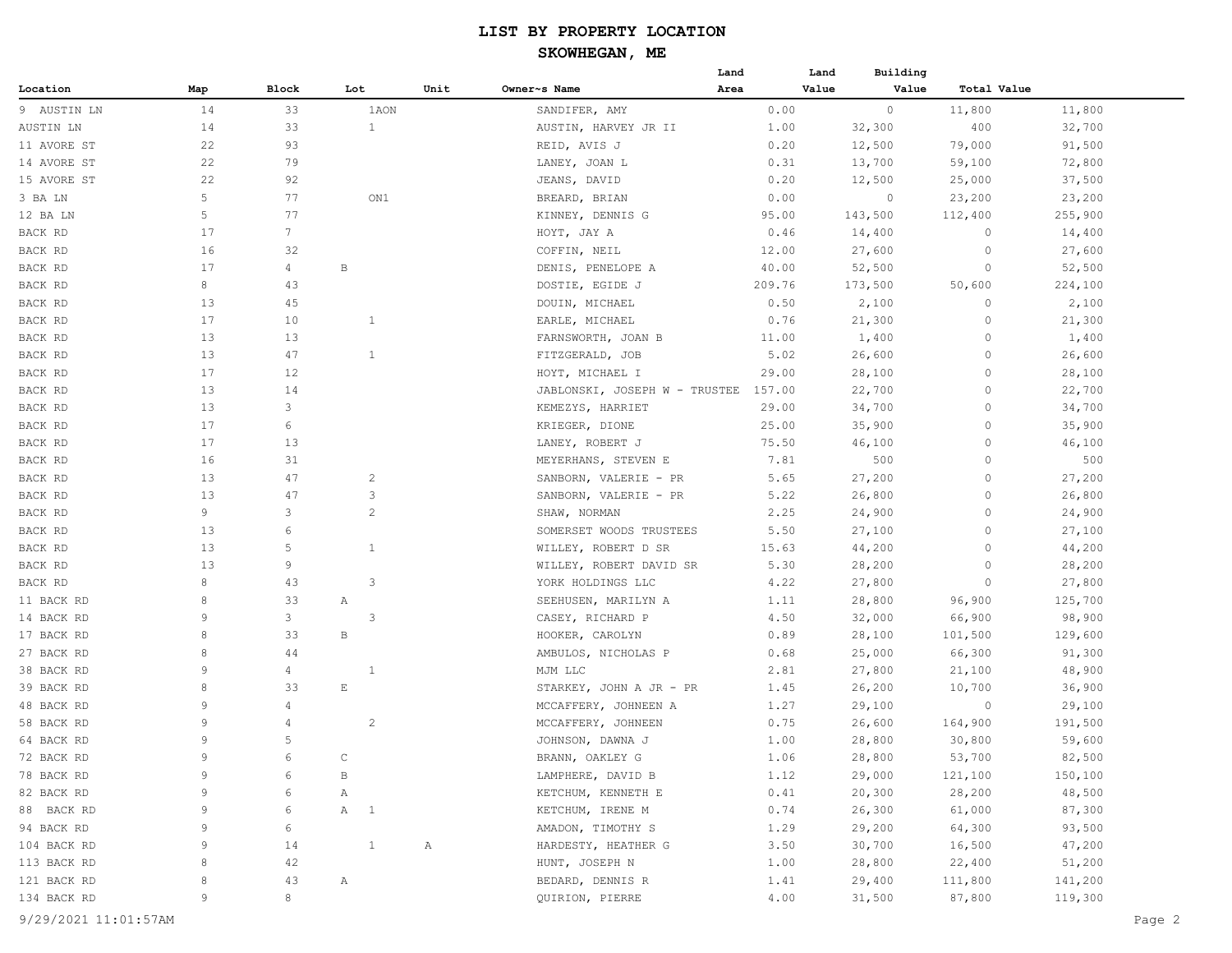## **SKOWHEGAN, ME**

|             |                   |                      |                     |      |                                     | Land   | Building<br>Land |             |         |
|-------------|-------------------|----------------------|---------------------|------|-------------------------------------|--------|------------------|-------------|---------|
| Location    | Map               | Block                | Lot                 | Unit | Owner~s Name                        | Area   | Value<br>Value   | Total Value |         |
| 141 BACK RD | 8                 | 43                   | 2                   |      | DOSTIE, EGIDE J II                  | 0.99   | 14,400           | 14,100      | 28,500  |
| 161 BACK RD | 8                 | 43                   | 4                   |      | BARBUTO, VINCENT J                  | 0.75   | 25,200           | 88,400      | 113,600 |
| 171 BACK RD | 12                | 19                   |                     |      | TAYLOR, GEORGE                      | 29.31  | 42,900           | 224,300     | 267,200 |
| 181 BACK RD | 12                | 19                   | $\overline{4}$      |      | ROBBINS, CHARLES A III              | 5.08   | 39,200           | 206,300     | 245,500 |
| 188 BACK RD | 13                | $\mathbf{1}$         |                     |      | AMIDON, PHILLIP B                   | 51.00  | 42,300           | 246,200     | 288,500 |
| 193 BACK RD | $12 \overline{ }$ | 19                   | 3                   |      | RINALDI, DOMINICK R                 | 5.16   | 39,300           | 231,200     | 270,500 |
| 209 BACK RD | 12                | 19                   | $\overline{2}$      |      | CARRIER, SUZANNE                    | 10.00  | 42,300           | 257,200     | 299,500 |
| 227 BACK RD | $12 \overline{ }$ | 19                   | $\mathbf{1}$        |      | LANCASTER, JEFFREY P                | 10.00  | 48,700           | 260,700     | 309,400 |
| 229 BACK RD | 12                | 18                   | $\mathbf{1}$        |      | STEEVES, EVA M                      | 0.97   | 32,900           | 127,800     | 160,700 |
| 236 BACK RD | 13                | 3                    | $\mathbf{1}$        |      | RIVERPARK ESTATES LLC               | 1.01   | 28,800           | 87,400      | 116,200 |
| 279 BACK RD | 12                | 18                   | $\overline{c}$      |      | STEEVES, EVA M                      | 4.64   | 41,400           | 232,300     | 273,700 |
| 284 BACK RD | 13                | 4                    |                     |      | GILSON, ANDREW C                    | 26.00  | 51,900           | 145,700     | 197,600 |
| 320 BACK RD | 13                | 5                    | ON1                 |      | WILLEY, LINWOOD C                   | 0.00   | $\circ$          | 6,300       | 6,300   |
| 346 BACK RD | 13                | 5                    |                     |      | WILLEY, ROBERT DAVID SR             | 31.17  | 59,900           | 69,200      | 129,100 |
| 367 BACK RD | 13                | 9                    | $\overline{c}$      |      | KENNEDY, ROY H                      | 3.50   | 32,600           | 29,400      | 62,000  |
| 375 BACK RD | 13                | 9                    | $\mathbf{1}$        |      | WILLEY, SUE J                       | 6.58   | 33,600           | 66,300      | 99,900  |
| 382 BACK RD | 13                | 8                    |                     |      | RENFREW, MARILYN J                  | 27.00  | 49,200           | 137,900     | 187,100 |
| 434 BACK RD | 13                | 14                   | Α                   |      | HUGHES AARON P                      | 2.30   | 26,700           | 91,100      | 117,800 |
| 475 BACK RD | 13                | 12                   | 3                   |      | BROWN, JULIA FARNSWORTH             | 1.00   | 32,000           | 40,800      | 72,800  |
| 489 BACK RD | 13                | 12                   |                     |      | FARNSWORTH, JOAN                    | 79.16  | 43,100           | 72,400      | 115,500 |
| 494 BACK RD | 13                | 13                   | $\mathbf{1}$        |      | BAIKO, PAUL A                       | 3.44   | 31,000           | 128,400     | 159,400 |
| 506 BACK RD | 13                | 42                   | $\overline{1}$<br>B |      | POMELOW, NATHAN P                   | 2.00   | 29,600           | 198,400     | 228,000 |
| 507 BACK RD | 13                | 12                   | $\mathbf{1}$        |      | FOLSOM, DAVID W I                   | 1.00   | 28,800           | 47,800      | 76,600  |
| 515 BACK RD | 13                | 44                   | Α                   |      | SALISBURY, KRISTINA L & NORMA       | 2.34   | 30,800           | 15,200      | 46,000  |
| 520 BACK RD | 13                | 42                   | B                   |      | BENNETT, MARGARET - LIFE ESTAT      | 13.00  | 43,000           | 108,600     | 151,600 |
| 538 BACK RD | 13                | 42                   | Α                   |      | LANEY, ROBERT J                     | 5.00   | 36,100           | 105,000     | 141,100 |
| 545 BACK RD | 13                | 44                   | 3                   |      | BRAGDON, PETER                      | 1.30   | 29,300           | 138,800     | 168,100 |
| 551 BACK RD | 13                | 44                   | $\overline{4}$      |      | GIROUX, JOHN H JR                   | 0.92   | 22,600           | $\circ$     | 22,600  |
| 555 BACK RD | 13                | 44                   | $\overline{2}$      |      | DOUIN, MICHAEL                      | 0.70   | 25,400           | 27,200      | 52,600  |
| 571 BACK RD | 13                | 47                   | 5                   |      |                                     | 8.20   |                  |             | 166,500 |
|             | 13                | 47                   | $\overline{4}$      |      | HUFF, FELICIA                       | 6.50   | 35,000           | 131,500     |         |
| 573 BACK RD | 17                | 10                   |                     |      | SANBORN, VALERIE - PR               |        | 33,600           | 70,200      | 103,800 |
| 600 BACK RD |                   | 10                   |                     |      | SPRAGUE, WILLIAM H & RUTH           | 1.83   | 28,600<br>0      | $\circ$     | 28,600  |
| 608 BACK RD | 17<br>17          | 8                    | ON                  |      | SPRAGUE, WILLIAM H                  | 0.00   |                  | 10,600      | 10,600  |
| 613 BACK RD | 17                |                      |                     |      | MCKENNEY, DAVID S                   | 51.00  | 77,400           | 20,900      | 98,300  |
| 618 BACK RD |                   | 9<br>$7\phantom{.0}$ |                     |      | STRINGOS, GUST S                    | 48.00  | 62,000           | 155,600     | 217,600 |
| 663 BACK RD | 17                |                      | $\mathbf{1}$        |      | HOYT, MICHAEL                       | 99.00  | 49,600           | 91,500      | 141,100 |
| 682 BACK RD | 17                | 11                   | ON1                 |      | BEAUREGARD, PAUL                    | 0.00   | 0                | 6,300       | 6,300   |
| 684 BACK RD | 17                | $11\,$               | ON                  |      | BEAUREGARD, PAUL                    | 0.00   | $\overline{0}$   | 5,700       | 5,700   |
| 686 BACK RD | 17                | 11                   | ON2                 |      | BEAUREGARD, PAUL                    | 0.00   | $\circ$          | 7,300       | 7,300   |
| 690 BACK RD | 17                | 11                   |                     |      | BEAUREGARD, PAUL M                  | 2.00   | 44,900           | 99,500      | 144,400 |
| 707 BACK RD | 17                | 5                    | A                   |      | CALVER, DEBORAH & JOHNSON, LYN 1.70 |        | 25,000           | 111,600     | 136,600 |
| 717 BACK RD | 17                | 5                    | $\overline{1}$      |      | VANADESTINE, ROBERT                 | 108.00 | 123,800          | 153,000     | 276,800 |
| 739 BACK RD | 17                | 5                    |                     |      | WESCOTT, LARRY G                    | 3.73   | 30,800           | 110,400     | 141,200 |
| 776 BACK RD | 17                | 14                   |                     |      | ADAMS, BRADLEY                      | 62.00  | 64,900           | 41,700      | 106,600 |
| 779 BACK RD | 17                | 4                    | $\overline{1}$      |      | KINGSBURY, DAVID L                  | 2.10   | 29,800           | 140,300     | 170,100 |
| 783 BACK RD | 17                | 4                    | A                   |      | HARTSGROVE, RALPH R                 | 2.00   | 29,700           | 80,700      | 110,400 |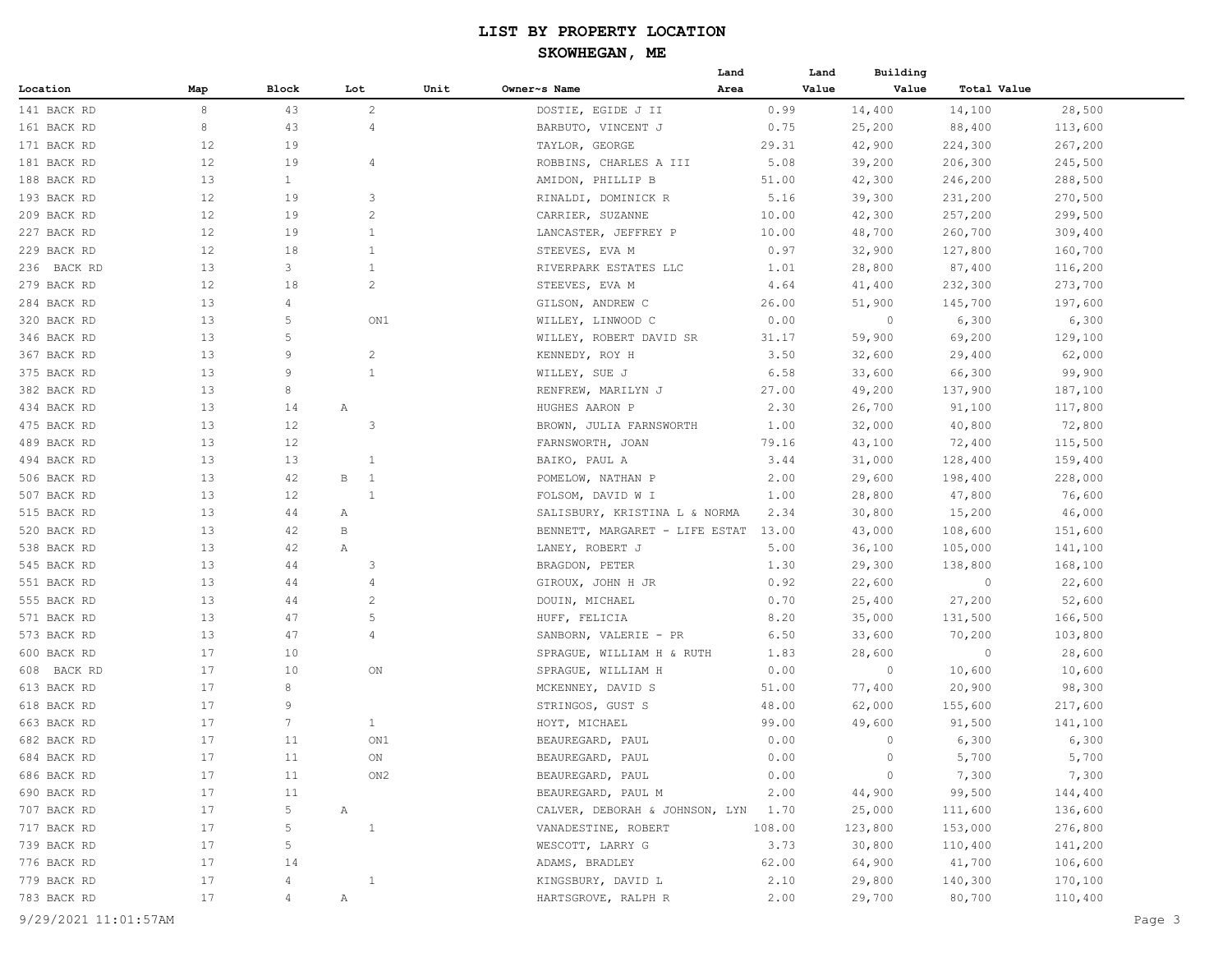|                |     |              |              |      |                                | Land   | Land  | Building       |             |         |
|----------------|-----|--------------|--------------|------|--------------------------------|--------|-------|----------------|-------------|---------|
| Location       | Map | Block        | Lot          | Unit | Owner~s Name                   | Area   | Value | Value          | Total Value |         |
| 799 BACK RD    | 17  | 4            |              |      | CAFFYN, THOMAS E               | 75.00  |       | 88,800         | $\circ$     | 88,800  |
| 828 BACK RD    | 17  | 15           |              |      | FINLEY, MARY D - TRUSTEE       | 93.00  |       | 54,900         | 101,800     | 156,700 |
| 833 BACK RD    | 17  | 4            | 2            |      | SCHNEIDER, ROBERT S - TRUSTEE  | 5.50   |       | 35,300         | 123,200     | 158,500 |
| 851 BACK RD    | 17  | $\mathbf{2}$ |              |      | RAYMOND, BRUCE F               | 144.00 |       | 53,500         | 53,300      | 106,800 |
| 868 BACK RD    | 17  | 3            |              |      | VANHOY, MELISSA M (PIERCE)     | 45.00  |       | 49,500         | 70,100      | 119,600 |
| 875 BACK RD    | 17  | 1            | $2 - 1$      |      | RICHARDS, CELINE A             | 4.00   |       | 27,300         | 91,600      | 118,900 |
| 879 BACK RD    | 17  | 1            |              |      | FISH, MATTHEW R                | 82.00  |       | 36,300         | 0           | 36,300  |
| 883 BACK RD    | 17  | $\mathbf{1}$ | $\mathbf{1}$ |      | PORTER, CHRISTOPHER            | 0.62   |       | 23,800         | 107,800     | 131,600 |
| BACK RD        | 13  | 7            |              |      | STAPLES, BRUCE A               | 24.00  |       | 22,100         | $\circ$     | 22,100  |
| BACK ROAD      | 13  | 44           |              |      | BERUBE, PAUL L                 | 3.66   |       | 25,400         | $\circ$     | 25,400  |
| 2 BAILEY ST    | 23  | 28           |              |      | JOHNSON, RICHARD T             | 0.20   |       | 15,200         | 109,700     | 124,900 |
| 5 BAILEY ST    | 23  | 37           |              |      | JONES, COLLEEN L               | 0.45   |       | 17,500         | 132,600     | 150,100 |
| 9 BAILEY ST    | 23  | 36           |              |      | COULOMBE, RONALD R             | 0.20   |       | 15,200         | 53,600      | 68,800  |
| 10 BAILEY ST   | 23  | 29           |              |      | SIROIS, GREGORY H              | 0.10   |       | 11,600         | 41,500      | 53,100  |
| 13 BAILEY ST   | 23  | 35           |              |      | QUINN, COLIN R                 | 0.20   |       | 15,200         | 40,800      | 56,000  |
| 15 BAILEY ST   | 23  | 34           |              |      | PROVOST, WAYNE K               | 0.24   |       | 16,200         | 22,300      | 38,500  |
| 17 BAILEY ST   | 23  | 33           |              |      | SIMPSON, ALISHA M              | 0.21   |       | 15,500         | 48,800      | 64,300  |
| 19 BAILEY ST   | 23  | 32           |              |      | ALLEY, ROBERTA L               | 0.38   |       | 17,000         | 86,500      | 103,500 |
| 20 BAILEY ST   | 23  | 19           | Α            |      | MILLER, MICHAEL C              | 0.20   |       | 15,200         | 83,400      | 98,600  |
| 22 BAILEY ST   | 23  | 31           |              |      | LIEBERMAN, JOHN D III          | 0.53   |       | 18,700         | 95,400      | 114,100 |
| BEAUFORD ST    | 37  | 125          | $\mathbf{1}$ |      | GODIN, PHILODORA               | 0.08   |       | 6,200          | $\circ$     | 6,200   |
| 4 BEAUFORD ST  | 33  | 118          | ON1          |      | QUIRION, RICHARD               | 0.00   |       | $\circ$        | 5,200       | 5,200   |
| 6 BEAUFORD ST  | 33  | 119          |              |      | WASHBURN, DUSTIN               | 0.23   |       | 13,300         | 39,400      | 52,700  |
| 7 BEAUFORD ST  | 33  | 129          |              |      | DOIRON, JAMES L                | 0.23   |       | 13,300         | 61,600      | 74,900  |
| 10 BEAUFORD ST | 33  | 120          |              |      | WASHBURN, PAULA A              | 0.12   |       | 10,400         | 8,800       | 19,200  |
| 11 BEAUFORD ST | 33  | 127          |              |      | BOULETTE, NICHOLE L            | 0.23   |       | 13,300         | 38,000      | 51,300  |
| 12 BEAUFORD ST | 33  | 122          |              |      | BOULETTE, SCOTT A              | 0.24   |       | 13,400         | 35,900      | 49,300  |
| 15 BEAUFORD ST | 33  | 126          |              |      | WENTWORTH, DAVID M             | 0.12   |       | 10,400         | 36,700      | 47,100  |
| 16 BEAUFORD ST | 33  | 123          |              |      | DESCHAINE, SHONYA M            | 0.12   |       | 10,400         | 35,300      | 45,700  |
| 18 BEAUFORD ST | 37  | 126          |              |      | MCGRAY, CHARLES R SR - LE      | 0.23   |       | 18,300         | 40,800      | 59,100  |
| 19 BEAUFORD ST | 33  | 124          |              |      | CURTIS, MICHELLE               | 0.13   |       | 10,700         | 49,500      | 60,200  |
| 20 BEAUFORD ST | 37  | 126          | ON           |      | MCGRAY, CECIL                  | 0.00   |       | $\circ$        | 4,400       | 4,400   |
| 22 BEAUFORD ST | 37  | 127          |              |      | WHEELER, MARC W                | 0.12   |       | 10,400         | 39,800      | 50,200  |
| 23 BEAUFORD ST | 37  | 125          |              |      | GODIN, PHILODORA               | 0.13   |       | 8,400          | $\circ$     | 8,400   |
| 24 BEAUFORD ST | 37  | 128          |              |      | GODIN, PHILODORA               | 0.12   |       | 10,400         | 15,800      | 26,200  |
| 26 BEAUFORD ST | 37  | 129          |              |      | POTRATZ, CHARLES A             | 0.12   |       | 10,400         | 9,400       | 19,800  |
| 27 BEAUFORD ST | 37  | 124          |              |      | PERKINS, TRUDY L & MILLARD J - | 0.23   |       | 13,300         | 57,800      | 71,100  |
| 28 BEAUFORD ST | 37  | 129          | Α            |      | POMERLEAU, PAUL R              | 0.12   |       | 10,400         | 4,400       | 14,800  |
| BEECH ST       | 32  | 16           |              |      | HIGHT PARTNERS LLC             | 0.45   |       | 27,200         | $\circ$     | 27,200  |
| BEECH ST       | 32  | 17           |              |      | HIGHT PARTNERS LLC             | 0.21   |       | 18,000         | $\circ$     | 18,000  |
| 7 BEECH ST     | 32  | 18           |              |      | TYKS HOLDING INC               | 0.15   |       | 11,200         | 64,100      | 75,300  |
| 9 BEECH ST     | 32  | 17           | $\mathbf{1}$ |      | ESTES, DANIEL H                | 0.10   |       | 9,600          | 8,300       | 17,900  |
| 10 BEECH ST    | 32  | 21           |              |      | DAIGNEAULT, DAVID H            | 0.14   |       | 10,900         | 74,300      | 85,200  |
| 11 BEECH ST    | 32  | 17           | ON1          |      | HENSHAW, MARJORIE              | 0.00   |       | $\overline{0}$ | 5,300       | 5,300   |
| 14 BEECH ST    | 32  | 22           |              |      | ESSENCY, PAUL F                | 0.23   |       | 13,300         | 79,200      | 92,500  |
| 18 BEECH ST    | 32  | 23           | A            |      | WALKER, JANICE J               | 0.35   |       | 13,900         | 61,000      | 74,900  |
|                |     |              |              |      |                                |        |       |                |             |         |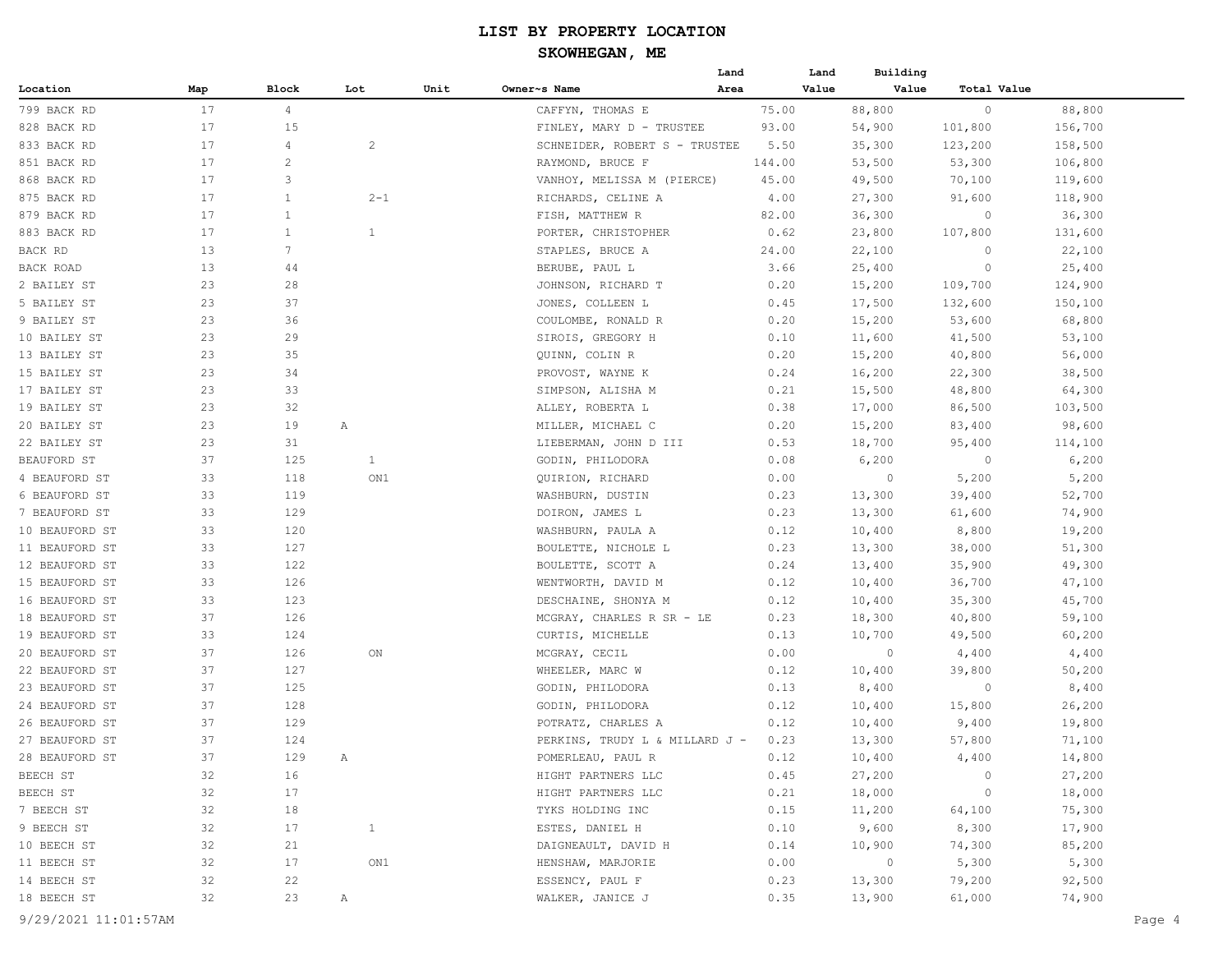|                      |     |       |              |      |                                | Land | Land  | Building |             |         |        |
|----------------------|-----|-------|--------------|------|--------------------------------|------|-------|----------|-------------|---------|--------|
| Location             | Map | Block | Lot          | Unit | Owner~s Name                   | Area | Value | Value    | Total Value |         |        |
| 24 BEECH ST          | 32  | 23    |              |      | BILODEAU, JOHN W               |      | 0.23  | 13,300   | 57,600      | 70,900  |        |
| 25 BEECH ST          | 32  | 15    |              |      | B.D.C. MANAGEMENT CORPORATION  |      | 0.30  | 13,600   | 51,300      | 64,900  |        |
| 26 BEECH ST          | 32  | 24    |              |      | BUZZELL, BRUCE A               |      | 0.40  | 14,100   | 107,200     | 121,300 |        |
| 27 BEECH ST          | 32  | 14    |              |      | THIBAULT, GERALD W             |      | 0.15  | 11,200   | 74,100      | 85,300  |        |
| 29 BEECH ST          | 32  | 13    |              |      | SKOWHEGAN STATE FAIR           |      | 0.19  | 12,300   | $\circ$     | 12,300  |        |
| 30 BEECH ST          | 32  | 25    |              |      | TURNER, COREY M                |      | 0.26  | 13,400   | 88,500      | 101,900 |        |
| 37 BEECH ST          | 32  | 11    | Α            |      | B.D.C. MANAGEMENT CORPORATION  |      | 0.15  | 11,200   | 47,400      | 58,600  |        |
| 39 BEECH ST          | 32  | 11    |              |      | B.D.C. MANAGEMENT CORPORATION  |      | 0.15  | 11,200   | 24,900      | 36,100  |        |
| 40 BEECH ST          | 32  | 96    | ON           |      | SIROIS, JESSICA                |      | 0.00  | $\circ$  | 17,100      | 17,100  |        |
| 41 BEECH ST          | 32  | 11    | $\, {\bf B}$ |      | HOMER, VERNON L                |      | 0.15  | 11,200   | 61,200      | 72,400  |        |
| 46 BEECH ST          | 32  | 96    |              |      | SAVAGE, LAWRENCE N II          |      | 0.46  | 24,400   | 124,200     | 148,600 |        |
| 47 BEECH ST          | 32  | 10    |              |      | RILEY, ASHLEY L                |      | 0.30  | 13,600   | 55,400      | 69,000  |        |
| 48 BEECH ST          | 32  | 97    |              |      | SAVAGE, LAWRENCE N II          |      | 0.30  | 13,600   | 44,900      | 58,500  |        |
| 49 BEECH ST          | 32  | 10    | $\, {\bf B}$ |      | CUTTEN, GEORGE                 |      | 0.15  | 11,200   | 73,900      | 85,100  |        |
| 50 BEECH ST          | 32  | 96    | ON1          |      | MAYO, KELLY                    |      | 0.00  | 0        | 5,200       | 5,200   |        |
| 51 BEECH ST          | 32  | 9     |              |      | CUTTEN, GEORGE                 |      | 0.15  | 11,200   | 16,100      | 27,300  |        |
| 52 BEECH ST          | 32  | 98    | $\mathbf{1}$ |      | DIONNE, JENNIFER L - PR        |      | 0.10  | 9,600    | 33,300      | 42,900  |        |
| 54 BEECH ST          | 32  | 98    |              |      | DORE, JENNIFER L - PR          |      | 0.11  | 10,000   | 38,000      | 48,000  |        |
| 55 BEECH ST          | 32  | 8     |              |      | MCCARTHY, MICHAEL B - LE       |      | 0.14  | 10,900   | 14,300      | 25,200  |        |
| 56 BEECH ST          | 32  | 98    | Α            |      | GRAY, SAM                      |      | 0.24  | 13,400   | 54,800      | 68,200  |        |
| 58 BEECH ST          | 32  | 99    |              |      | SEAVEY, MARY E (PEASE)         |      | 0.30  | 13,600   | 49,000      | 62,600  |        |
| 64 BEECH ST          | 32  | 100   | ON           |      | CORSON, DORIS M                |      | 0.00  | 0        | 10,000      | 10,000  |        |
| 68 BEECH ST          | 32  | 100   |              |      | DEMERCHANT, STACY L            |      | 0.20  | 12,500   | $\circ$     | 12,500  |        |
| BENNETT AVE          | 30  | 51    |              |      | BENNETT, SHIRLEY M             |      | 0.17  | 21,700   | 6,700       | 28,400  |        |
| BENNETT AVE          | 30  | 50    |              |      | WYMAN, JOSEPH J                |      | 0.08  | 900      | $\circ$     | 900     |        |
| 7 BENNETT AVE        | 30  | 89    |              |      | BUSHEY, SUE A                  |      | 0.16  | 16,400   | 86,000      | 102,400 |        |
| 9 BENNETT AVE        | 30  | 88    |              |      | II RENT PROPERTY MANAGEMENT LL |      | 0.36  | 18,900   | 78,800      | 97,700  |        |
| 10 BENNETT AVE       | 30  | 48    |              |      | II RENT PROPERTY MANAGEMENT LL |      | 0.11  | 12,900   | 3,800       | 16,700  |        |
| 14 BENNETT AVE       | 30  | 49    |              |      | TRUE, JULIE A                  |      | 0.08  | 11,200   | 47,500      | 58,700  |        |
| 15 BENNETT AVE       | 30  | 87    |              |      | FITZSIMMONS, BEVERLY J         |      | 0.31  | 17,600   | 60,800      | 78,400  |        |
| 16 BENNETT AVE       | 30  | 51    | ON           |      | WYMAN, JOSEPH                  |      | 0.00  | 0        | 9,900       | 9,900   |        |
| 17 BENNETT AVE       | 30  | 86    |              |      | ENAIRE, CHAD                   |      | 0.25  | 19,100   | 21,300      | 40,400  |        |
| 19 BENNETT AVE       | 30  | 85    |              |      | ALBERICO, MARY                 |      | 0.32  | 19,600   | 81,500      | 101,100 |        |
| 20 BENNETT AVE       | 30  | 52    |              |      | BENNETT, SHIRLEY M             |      | 0.24  | 19,100   | 60,000      | 79,100  |        |
| 23 BENNETT AVE       | 30  | 84    |              |      | SOLL, ELJAH M                  |      | 0.88  | 28,100   | 110,600     | 138,700 |        |
| 24 BENNETT AVE       | 30  | 54    |              |      | SAVIO, STEVEN JR               |      | 0.30  | 19,500   | 73,100      | 92,600  |        |
| 27 BENNETT AVE       | 30  | 83    |              |      | CATES, TYLER ANTHONY           |      | 0.28  | 19,400   | 63,200      | 82,600  |        |
| 28 BENNETT AVE       | 30  | 55    |              |      | SHURAK, SAVANAH M              |      | 0.43  | 20,400   | 87,900      | 108,300 |        |
| 31 BENNETT AVE       | 30  | 82    |              |      | HAYWOOD, CRAIG W               |      | 0.36  | 19,900   | 70,900      | 90,800  |        |
| 33 BENNETT AVE       | 30  | 81    |              |      | POULIN, LEE M                  |      | 0.37  | 20,000   | 114,200     | 134,200 |        |
| 34 BENNETT AVE       | 30  | 56    |              |      | HODGES, PAUL                   |      | 0.71  | 30,800   | 84,000      | 114,800 |        |
| 37 BENNETT AVE       | 30  | 80    |              |      | PIPES, JAMES E                 |      | 0.49  | 21,100   | 121,300     | 142,400 |        |
| 38 BENNETT AVE       | 30  | 57    |              |      | GILES, DAVEY J                 |      | 0.78  | 27,100   | 72,700      | 99,800  |        |
| 39 BENNETT AVE       | 30  | 79    |              |      | TARDIFF, RYAN C                |      | 0.37  | 20,000   | 93,500      | 113,500 |        |
| 42 BENNETT AVE       | 30  | 58    |              |      | DOBLE, CHRISTOPHER             |      | 0.68  | 25,000   | 99,500      | 124,500 |        |
| 43 BENNETT AVE       | 30  | 78    |              |      | TANNER, MARK K                 |      | 0.65  | 24,400   | 108,500     | 132,900 |        |
| 9/29/2021 11:01:57AM |     |       |              |      |                                |      |       |          |             |         | Page 5 |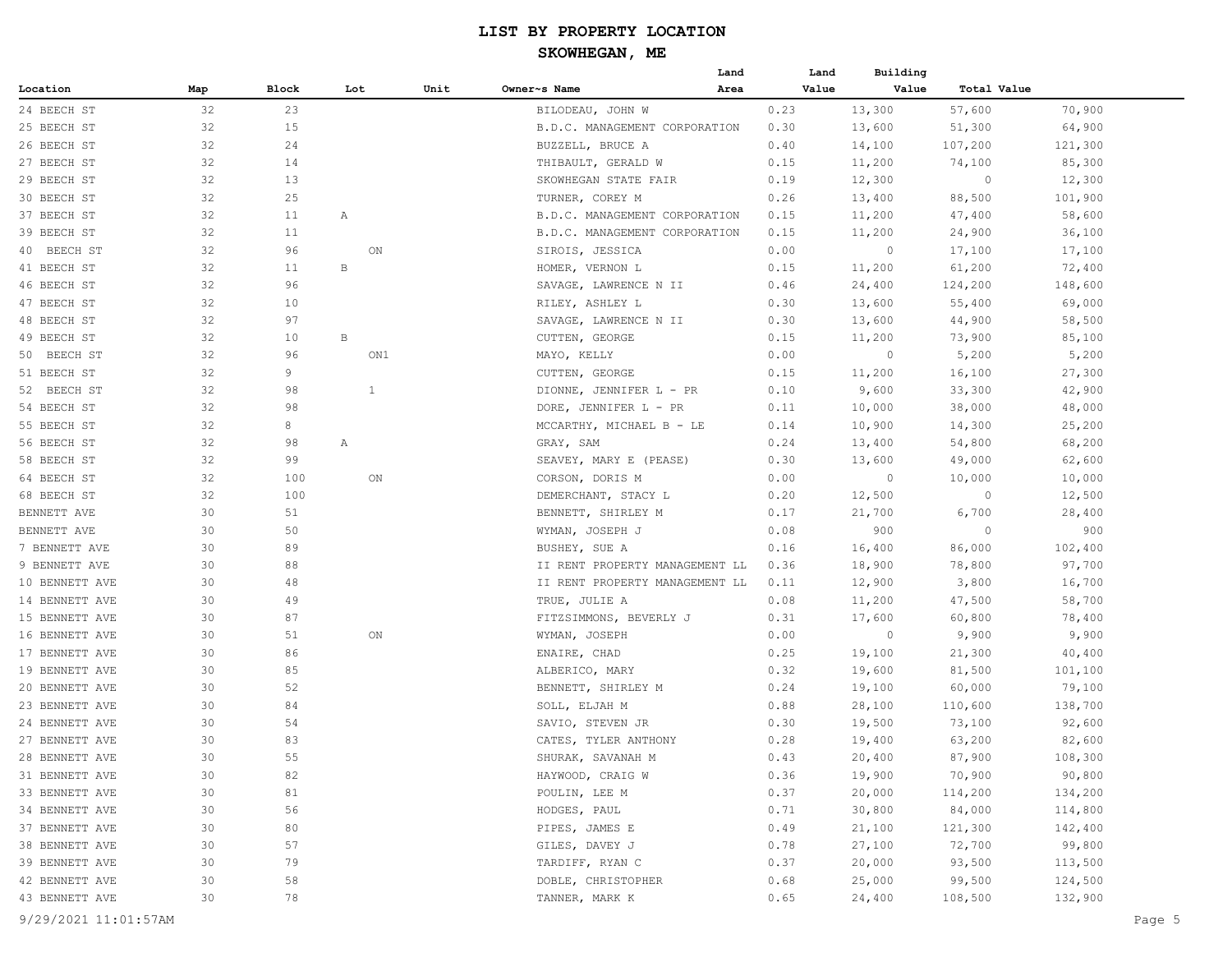|                       |     |                |              |      |                                | Land | Land   | Building |             |         |
|-----------------------|-----|----------------|--------------|------|--------------------------------|------|--------|----------|-------------|---------|
| Location              | Map | Block          | Lot          | Unit | Owner~s Name                   | Area | Value  | Value    | Total Value |         |
| 44 BENNETT AVE        | 30  | 59             |              |      | PADGETT, CATHY C               |      | 0.96   | 35,700   | 164,300     | 200,000 |
| <b>48 BENNETT AVE</b> | 30  | 60             |              |      | HARVILLE, THOMAS W             |      | 0.26   | 19,200   | 45,500      | 64,700  |
| 49 BENNETT AVE        | 30  | 77             |              |      | POLAND, CURTIS T & DEBORAH S   |      | 0.90   | 14,200   | 174,000     | 188,200 |
| 100 BERRY DR          | 11  | 28             |              |      | BERRY, PAULA M                 |      | 240.98 | 111,600  | 168,800     | 280,400 |
| 3 BIDO LN             | 9   | 23             | 5            |      | BARNEY, JEFFREY                |      | 0.54   | 4,700    | 56,200      | 60,900  |
| 11 BIDO LN            | 9   | 23             | 3            |      | THERRIEN, ALFREDA - LIFE ESTAT |      | 5.66   | 25,000   | 32,000      | 57,000  |
| 4 BIG BIRD ST         | 24  | 9              | ON43         |      | TIBBETTS, NANCY                |      | 0.00   | $\circ$  | 41,500      | 41,500  |
| 8 BIG BIRD ST         | 24  | 9              | ON42         |      | LITTLEHALE, REBECCA            |      | 0.00   | 0        | 13,100      | 13,100  |
| 10 BIG BIRD ST        | 24  | 9              | ON41         |      | KUHS, DAVID H                  |      | 0.00   | 0        | 18,600      | 18,600  |
| 12 BIG BIRD ST        | 24  | 9              | ON40         |      | ROY, CLAUDETTE                 |      | 0.00   | 0        | 17,300      | 17,300  |
| 16 BIG BIRD ST        | 24  | 9              | ON39         |      | LONGHURST, DOLORES             |      | 0.00   | 0        | 11,700      | 11,700  |
| 18 BIG BIRD ST        | 24  | 9              | ON38         |      | BOUDREAU, PRISCILLA R          |      | 0.00   | 0        | 10,500      | 10,500  |
| 22 BIG BIRD ST        | 24  | 9              | ON37         |      | GAUDETTE, LISARON              |      | 0.00   | 0        | 13,200      | 13,200  |
| 23 BIG BIRD ST        | 24  | 9              | ON27         |      | FRAPPIER, MICHAEL              |      | 0.00   | 0        | 8,800       | 8,800   |
| 24 BIG BIRD ST        | 24  | 9              | ON36         |      | PETERS, DANIEL                 |      | 0.00   | 0        | 8,600       | 8,600   |
| 25 BIG BIRD ST        | 24  | 9              | ON26         |      | ARCHER, AMBER                  |      | 0.00   | 0        | 15,100      | 15,100  |
| 26 BIG BIRD ST        | 24  | 9              | ON35         |      | PETERS, DANIEL                 |      | 0.00   | 0        | 17,000      | 17,000  |
| 27 BIG BIRD ST        | 24  | 9              | ON25         |      | WYMAN, JOSEPH J                |      | 0.00   | 0        | 10,900      | 10,900  |
| 30 BIG BIRD ST        | 24  | 9              | ON34         |      | PETERS, DANIEL                 |      | 0.00   | 0        | 13,600      | 13,600  |
| 31 BIG BIRD ST        | 24  | 9              | ON24         |      | LITTLEJOHN, DARLENE            |      | 0.00   | 0        | 11,700      | 11,700  |
| 32 BIG BIRD ST        | 24  | 9              | ON33         |      | KITCHIN, JAMES SR              |      | 0.00   | 0        | 12,500      | 12,500  |
| 37 BIG BIRD ST        | 24  | 9              | ON23         |      | ANNIS, ROXANNE                 |      | 0.00   | $\circ$  | 15,500      | 15,500  |
| 38 BIG BIRD ST        | 24  | 9              | ON32         |      | PETERS, DANIEL                 |      | 0.00   | 0        | 11,900      | 11,900  |
| 39 BIG BIRD ST        | 24  | 9              | ON22         |      | PONTBRIAND, AMANDA             |      | 0.00   | 0        | 7,700       | 7,700   |
| 40 BIG BIRD ST        | 24  | 9              | ON31         |      | PETERS, DANIEL                 |      | 0.00   | 0        | 13,600      | 13,600  |
| 41 BIG BIRD ST        | 24  | 9              | ON21         |      | CHANDLER, CLIFFORD             |      | 0.00   | 0        | 20,800      | 20,800  |
| 43 BIG BIRD ST        | 24  | 9              | ON20         |      | GILLESPIE, KATIE (SAVIO)       |      | 0.00   | 0        | 11,400      | 11,400  |
| 44 BIG BIRD ST        | 24  | 9              | ON30         |      | MARTIN, JANET I                |      | 0.00   | 0        | 18,200      | 18,200  |
| 46 BIG BIRD ST        | 24  | 9              | ON29         |      | PETERS, DANIEL                 |      | 0.00   | 0        | 20,300      | 20,300  |
| BIGELOW HILL RD       | 12  | 3              | 10           |      | BALGOOYEN, HELEN F             |      | 6.70   | 22,700   | 0           | 22,700  |
| BIGELOW HILL RD       | 12  | 3              | $\mathbf{1}$ |      | BALGOOYEN, HELEN F - PR        |      | 2.04   | 30,100   | 0           | 30,100  |
| BIGELOW HILL RD       | 12  | 3              | 12           |      | BALGOOYEN, HELEN F - PR        |      | 9.90   | 7,800    | 0           | 7,800   |
| BIGELOW HILL RD       | 12  | 6              | 15           |      | BEACH, JEFF A & PEGGY L        |      | 11.24  | 32,300   | 0           | 32,300  |
| BIGELOW HILL RD       | 12  | 4              | 3            |      | BISOL, ANDREW                  |      | 1.75   | 26,500   | 0           | 26,500  |
| BIGELOW HILL RD       | 16  | 2              |              |      | BLODGETT, TROY A               |      | 10.00  | 3,800    | 0           | 3,800   |
| BIGELOW HILL RD       | 9   | 26             | Е            |      | CENTRAL MAINE POWER CO         |      | 32.00  | 64,000   | 0           | 64,000  |
| BIGELOW HILL RD       | 12  | 6              | 12           |      | CRAIG, ROBERT J                |      | 1.40   | 23,700   | 0           | 23,700  |
| BIGELOW HILL RD       | 8   | 32             |              |      | DEMCHAK, LAURIE A              |      | 23.30  | 50,300   | 0           | 50,300  |
| BIGELOW HILL RD       | 16  | 16             | 3            |      | DORE, RANDY                    |      | 1.17   | 29,300   | 0           | 29,300  |
| BIGELOW HILL RD       | 12  | 6              |              |      | FREDERICK, DANIEL              |      | 112.00 | 25,700   | 0           | 25,700  |
| BIGELOW HILL RD       | 16  | 6              | Α            |      | GAGNON JOHN                    |      | 0.92   | 17,900   | 0           | 17,900  |
| BIGELOW HILL RD       | 16  | 11             |              |      | HOLMES, EVELYN                 |      | 7.60   | 37,500   |             | 37,500  |
| BIGELOW HILL RD       | 16  | 19             |              |      | JOHNSON, LEE ROBERT            |      | 43.00  | 6,200    | 0           | 6,200   |
| BIGELOW HILL RD       | 12  | 7              | $\mathbf{1}$ |      | LOVLEY, STEPHEN R              |      | 30.00  | 45,200   | 0           | 45,200  |
| BIGELOW HILL RD       | 16  | 16             |              |      | LUCE, DONALD                   |      | 21.00  | 3,900    | 0           | 3,900   |
| BIGELOW HILL RD       | 12  | $\overline{4}$ | 6            |      | MCCARTY, PAUL A                |      | 2.92   | 32,300   | 0           | 32,300  |
|                       |     |                |              |      |                                |      |        |          |             |         |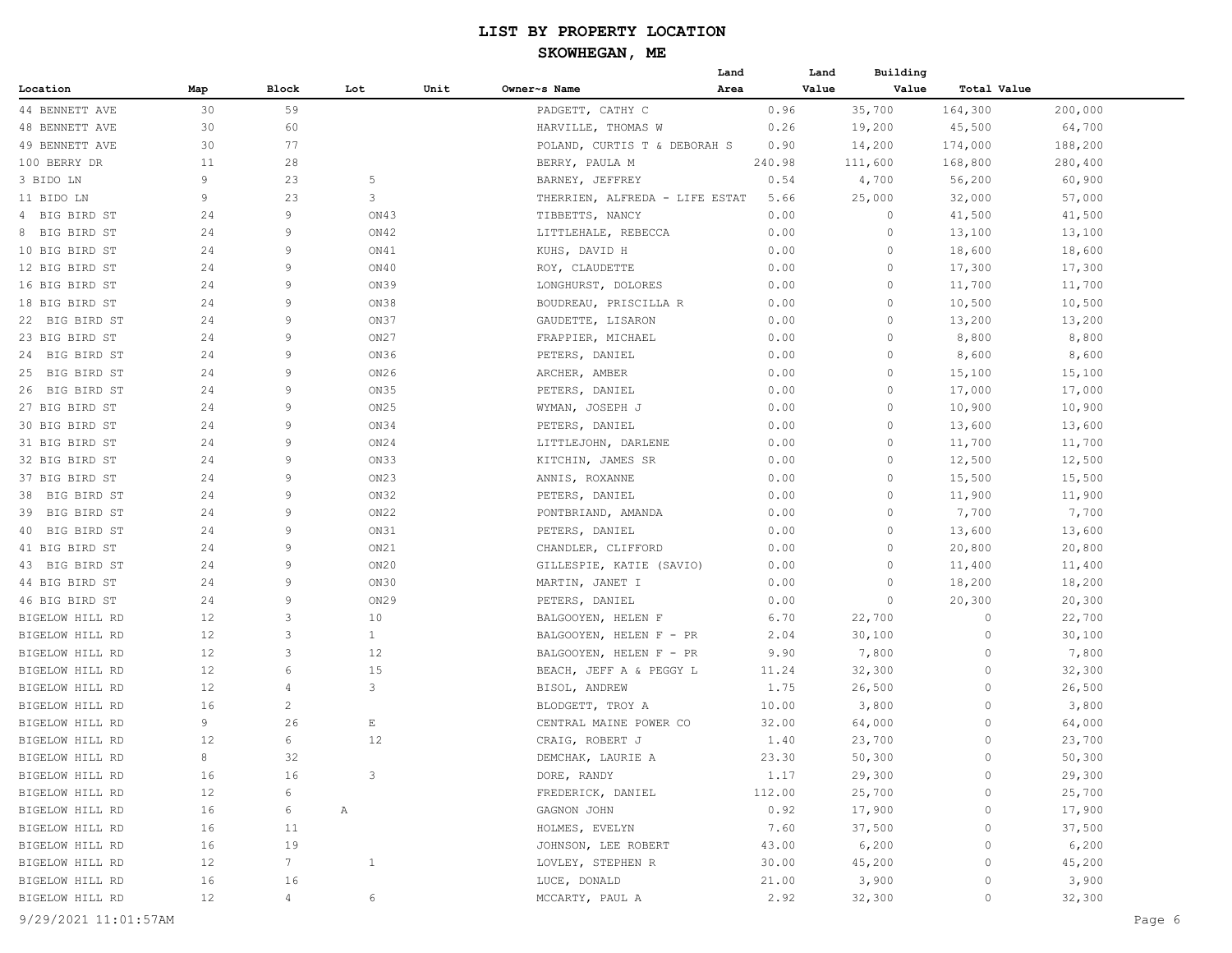| Block<br>Lot<br>Unit<br>Owner~s Name<br>Area<br>Value<br>Value<br>Total Value<br>Map<br>5<br>16<br>30,800<br>BIGELOW HILL RD<br>12<br>MERRILL, DAWN C<br>5.22<br>0<br>30,800<br>31,200<br>31,200<br>BIGELOW HILL RD<br>8<br>36<br>NASON, LEON A - PR<br>8.50<br>0<br>12<br>2<br>3<br>NESBIT, CYNTHIA<br>1.60<br>29,800<br>29,800<br>0<br>16<br>14<br>52.00<br>50,800<br>67,200<br>NODDIN, VERONICA M<br>16,400<br>12<br>2<br>PERKINS, CHRISTOPHER<br>4.67<br>3,900<br>0<br>3,900<br>2A<br>8<br>39<br>3,800<br>PROVOST, SHARON - LIFE EST<br>27.00<br>3,800<br>$\circ$<br>5,700<br>16<br>17<br>1<br>24.00<br>5,300<br>400<br>WHITE, CAROL<br>5,100<br>12<br>ON <sub>2</sub><br>WHQO RADIO<br>0.00<br>0<br>5,100<br>ЗA<br>8<br>32<br>C<br>FURBUSH, KEVIN J<br>2.84<br>30,500<br>180,400<br>210,900<br>8<br>32<br>B<br>KER ASSOCIATES LLC<br>7.40<br>36,200<br>138,400<br>174,600<br>8<br>33<br>C<br>YORK HOLDINGS LLC<br>1.20<br>33,300<br>194,400<br>227,700<br>33<br>8<br>$\mathsf{C}$<br>$\mathbf{1}$<br>0.80<br>31,700<br>135,800<br>167,500<br>YORK HOLDINGS LLC<br>8<br>32<br>0.82<br>31,900<br>167,400<br>199,300<br>Α<br>DEMCHAK, LAURIE A & GEORGE E<br>33<br>8<br>$\mathbb D$<br>HOLMES, KERRY L<br>1.55<br>33,800<br>59,400<br>93,200<br>55 BIGELOW HILL RD<br>8<br>21<br>3<br>9.04<br>35,700<br>238,800<br>274,500<br>DUNLAP, WILLIAM J<br>60 BIGELOW HILL RD<br>8<br>35<br>1<br>BLODGETT, WAYNE LEE<br>1.39<br>31,800<br>138,600<br>170,400<br>77,300<br>66 BIGELOW HILL RD<br>8<br>35<br>SAVAGE, LAWRENCE II<br>1.36<br>33,200<br>44,100<br>78 BIGELOW HILL RD<br>8<br>36<br>SCHMULAND, RODNEY H<br>3.00<br>28,800<br>153,300<br>182,100<br>Α<br>5<br>79 BIGELOW HILL RD<br>8<br>21<br>TERSTEGEN, TYLER<br>34,500<br>276,900<br>311,400<br>9.04<br>46,800<br>8<br>36<br>B<br>MARHEFKA, JASON<br>15,600<br>82 BIGELOW HILL RD<br>5.30<br>31,200<br>8<br>37<br>25.00<br>48,900<br>82,500<br>131,400<br>110 BIGELOW HILL RD<br>NASON, LEON A - PR<br>202 BIGELOW HILL RD<br>12<br>11<br>$14 - 1$<br>MATCHETT, KRISTOFER L<br>2.00<br>34,600<br>171,000<br>136,400<br>220 BIGELOW HILL RD<br>12<br>11<br>$14 - 2$<br>3.30<br>35,300<br>300<br>35,600<br>SMITH, MASON F<br>115,000<br>236 BIGELOW HILL RD<br>12<br>11<br>$14 - 4$<br>PELLETIER, GLORIA R<br>1.38<br>33,700<br>81,300<br>235,100<br>248 BIGELOW HILL RD<br>12<br>11<br>14<br>AMES, BRADLEY P<br>78.34<br>41,200<br>193,900<br>276 BIGELOW HILL RD<br>12<br>11<br>7<br>WOODSUM, SCOTT<br>3.61<br>31,100<br>128,700<br>159,800<br>284 BIGELOW HILL RD<br>12<br>11<br>$14 - 3$<br>DAVIS, JOEL (HEIRS OF) - TRUS<br>30,200<br>223,000<br>253,200<br>2.41<br>$7\phantom{.0}$<br>287 BIGELOW HILL RD<br>12<br>COLLINS, MELISSA J<br>39,100<br>115,100<br>154,200<br>10.00<br>290 BIGELOW HILL RD<br>12<br>11<br>$14 - 5$<br>WHITING, JOSHUA B<br>2.00<br>29,800<br>164,600<br>134,800<br>325 BIGELOW HILL RD<br>12<br>6<br>11<br>CRAIG, ROBERT J<br>1.70<br>38,500<br>215,500<br>177,000<br>332 BIGELOW HILL RD<br>12<br>11<br>4<br>TRACY, MARK J<br>49.29<br>76,300<br>263,100<br>186,800<br>338 BIGELOW HILL RD<br>12<br>3<br>WORKS, ELEASHA M<br>1.63<br>33,900<br>185,000<br>218,900<br>11<br>339 BIGELOW HILL RD<br>12<br>6<br>10<br>CHASE, JEFFREY L<br>1.00<br>37,400<br>87,000<br>124,400<br>347 BIGELOW HILL RD<br>12<br>JOHNSON, DANIEL G<br>15.69<br>55,600<br>193,500<br>249,100<br>14<br>348 BIGELOW HILL RD<br>12<br>11<br>2<br>DUBOIS, DONALD A<br>2.80<br>35,800<br>297,000<br>261,200<br>360 BIGELOW HILL RD<br>12<br>11<br>17<br>MASON, THOMAS<br>261,700<br>1.28<br>33,500<br>228,200<br>8<br>377 BIGELOW HILL RD<br>12<br>6<br>BEACH, JEFF A<br>181,500<br>1.60<br>36,600<br>144,900<br>12<br>13<br>255,500<br>382 BIGELOW HILL RD<br>MASON, STEVEN O - TRUSTEE<br>5.79<br>38,800<br>216,700<br>Α<br>383 BIGELOW HILL RD<br>12<br>7<br>NELSON, STEVEN P<br>1.16<br>37,600<br>169,700<br>207,300<br>6<br>413 BIGELOW HILL RD<br>BISOL, ANDREW P<br>35,800<br>245,800<br>281,600<br>12<br>4<br>$\overline{4}$<br>6.29<br>HENRY, SANDRA I<br>418 BIGELOW HILL RD<br>12<br>13<br>1.57<br>32,500<br>141,100<br>173,600<br>3<br>12<br>3.69<br>33,800<br>95,900<br>129,700<br>426 BIGELOW HILL RD<br>13<br>LABRIE, JOSHUA D<br>2<br>12<br>434 BIGELOW HILL RD<br>13<br>BARNES, LOUANN<br>3.91<br>35,400<br>114,100<br>149,500<br>-1<br>12<br>11<br>440 BIGELOW HILL RD<br>BIGELOW, HAROLD T<br>4.13<br>35,700<br>151,200<br>186,900<br>9<br>12<br>$\overline{4}$<br>447 BIGELOW HILL RD<br>7<br>MCCARTY, PAUL A<br>3.92<br>36,400<br>190,000<br>226,400<br>12<br>MCEWEN, DOUGLAS E<br>44,900<br>287,500<br>452 BIGELOW HILL RD<br>11<br>10<br>7.70<br>242,600<br>9/29/2021 11:01:57AM<br>Page 7 |                    |  |  | Land | Land | Building |  |
|------------------------------------------------------------------------------------------------------------------------------------------------------------------------------------------------------------------------------------------------------------------------------------------------------------------------------------------------------------------------------------------------------------------------------------------------------------------------------------------------------------------------------------------------------------------------------------------------------------------------------------------------------------------------------------------------------------------------------------------------------------------------------------------------------------------------------------------------------------------------------------------------------------------------------------------------------------------------------------------------------------------------------------------------------------------------------------------------------------------------------------------------------------------------------------------------------------------------------------------------------------------------------------------------------------------------------------------------------------------------------------------------------------------------------------------------------------------------------------------------------------------------------------------------------------------------------------------------------------------------------------------------------------------------------------------------------------------------------------------------------------------------------------------------------------------------------------------------------------------------------------------------------------------------------------------------------------------------------------------------------------------------------------------------------------------------------------------------------------------------------------------------------------------------------------------------------------------------------------------------------------------------------------------------------------------------------------------------------------------------------------------------------------------------------------------------------------------------------------------------------------------------------------------------------------------------------------------------------------------------------------------------------------------------------------------------------------------------------------------------------------------------------------------------------------------------------------------------------------------------------------------------------------------------------------------------------------------------------------------------------------------------------------------------------------------------------------------------------------------------------------------------------------------------------------------------------------------------------------------------------------------------------------------------------------------------------------------------------------------------------------------------------------------------------------------------------------------------------------------------------------------------------------------------------------------------------------------------------------------------------------------------------------------------------------------------------------------------------------------------------------------------------------------------------------------------------------------------------------------------------------------------------------------------------------------------------------------------------------------------------------------------------------------------------------------------------------------------------------------------------------------------------------------------------------------------------------------------------------------------------------------------------------------------------------------------------------------------------------------------------------------------------------------------------------------------------------------------------------------------------------------------------------------------------------------------------------------------------------------------------------------------------------------------------|--------------------|--|--|------|------|----------|--|
|                                                                                                                                                                                                                                                                                                                                                                                                                                                                                                                                                                                                                                                                                                                                                                                                                                                                                                                                                                                                                                                                                                                                                                                                                                                                                                                                                                                                                                                                                                                                                                                                                                                                                                                                                                                                                                                                                                                                                                                                                                                                                                                                                                                                                                                                                                                                                                                                                                                                                                                                                                                                                                                                                                                                                                                                                                                                                                                                                                                                                                                                                                                                                                                                                                                                                                                                                                                                                                                                                                                                                                                                                                                                                                                                                                                                                                                                                                                                                                                                                                                                                                                                                                                                                                                                                                                                                                                                                                                                                                                                                                                                                                                                              | Location           |  |  |      |      |          |  |
|                                                                                                                                                                                                                                                                                                                                                                                                                                                                                                                                                                                                                                                                                                                                                                                                                                                                                                                                                                                                                                                                                                                                                                                                                                                                                                                                                                                                                                                                                                                                                                                                                                                                                                                                                                                                                                                                                                                                                                                                                                                                                                                                                                                                                                                                                                                                                                                                                                                                                                                                                                                                                                                                                                                                                                                                                                                                                                                                                                                                                                                                                                                                                                                                                                                                                                                                                                                                                                                                                                                                                                                                                                                                                                                                                                                                                                                                                                                                                                                                                                                                                                                                                                                                                                                                                                                                                                                                                                                                                                                                                                                                                                                                              |                    |  |  |      |      |          |  |
|                                                                                                                                                                                                                                                                                                                                                                                                                                                                                                                                                                                                                                                                                                                                                                                                                                                                                                                                                                                                                                                                                                                                                                                                                                                                                                                                                                                                                                                                                                                                                                                                                                                                                                                                                                                                                                                                                                                                                                                                                                                                                                                                                                                                                                                                                                                                                                                                                                                                                                                                                                                                                                                                                                                                                                                                                                                                                                                                                                                                                                                                                                                                                                                                                                                                                                                                                                                                                                                                                                                                                                                                                                                                                                                                                                                                                                                                                                                                                                                                                                                                                                                                                                                                                                                                                                                                                                                                                                                                                                                                                                                                                                                                              |                    |  |  |      |      |          |  |
|                                                                                                                                                                                                                                                                                                                                                                                                                                                                                                                                                                                                                                                                                                                                                                                                                                                                                                                                                                                                                                                                                                                                                                                                                                                                                                                                                                                                                                                                                                                                                                                                                                                                                                                                                                                                                                                                                                                                                                                                                                                                                                                                                                                                                                                                                                                                                                                                                                                                                                                                                                                                                                                                                                                                                                                                                                                                                                                                                                                                                                                                                                                                                                                                                                                                                                                                                                                                                                                                                                                                                                                                                                                                                                                                                                                                                                                                                                                                                                                                                                                                                                                                                                                                                                                                                                                                                                                                                                                                                                                                                                                                                                                                              | BIGELOW HILL RD    |  |  |      |      |          |  |
|                                                                                                                                                                                                                                                                                                                                                                                                                                                                                                                                                                                                                                                                                                                                                                                                                                                                                                                                                                                                                                                                                                                                                                                                                                                                                                                                                                                                                                                                                                                                                                                                                                                                                                                                                                                                                                                                                                                                                                                                                                                                                                                                                                                                                                                                                                                                                                                                                                                                                                                                                                                                                                                                                                                                                                                                                                                                                                                                                                                                                                                                                                                                                                                                                                                                                                                                                                                                                                                                                                                                                                                                                                                                                                                                                                                                                                                                                                                                                                                                                                                                                                                                                                                                                                                                                                                                                                                                                                                                                                                                                                                                                                                                              | BIGELOW HILL RD    |  |  |      |      |          |  |
|                                                                                                                                                                                                                                                                                                                                                                                                                                                                                                                                                                                                                                                                                                                                                                                                                                                                                                                                                                                                                                                                                                                                                                                                                                                                                                                                                                                                                                                                                                                                                                                                                                                                                                                                                                                                                                                                                                                                                                                                                                                                                                                                                                                                                                                                                                                                                                                                                                                                                                                                                                                                                                                                                                                                                                                                                                                                                                                                                                                                                                                                                                                                                                                                                                                                                                                                                                                                                                                                                                                                                                                                                                                                                                                                                                                                                                                                                                                                                                                                                                                                                                                                                                                                                                                                                                                                                                                                                                                                                                                                                                                                                                                                              | BIGELOW HILL RD    |  |  |      |      |          |  |
|                                                                                                                                                                                                                                                                                                                                                                                                                                                                                                                                                                                                                                                                                                                                                                                                                                                                                                                                                                                                                                                                                                                                                                                                                                                                                                                                                                                                                                                                                                                                                                                                                                                                                                                                                                                                                                                                                                                                                                                                                                                                                                                                                                                                                                                                                                                                                                                                                                                                                                                                                                                                                                                                                                                                                                                                                                                                                                                                                                                                                                                                                                                                                                                                                                                                                                                                                                                                                                                                                                                                                                                                                                                                                                                                                                                                                                                                                                                                                                                                                                                                                                                                                                                                                                                                                                                                                                                                                                                                                                                                                                                                                                                                              | BIGELOW HILL RD    |  |  |      |      |          |  |
|                                                                                                                                                                                                                                                                                                                                                                                                                                                                                                                                                                                                                                                                                                                                                                                                                                                                                                                                                                                                                                                                                                                                                                                                                                                                                                                                                                                                                                                                                                                                                                                                                                                                                                                                                                                                                                                                                                                                                                                                                                                                                                                                                                                                                                                                                                                                                                                                                                                                                                                                                                                                                                                                                                                                                                                                                                                                                                                                                                                                                                                                                                                                                                                                                                                                                                                                                                                                                                                                                                                                                                                                                                                                                                                                                                                                                                                                                                                                                                                                                                                                                                                                                                                                                                                                                                                                                                                                                                                                                                                                                                                                                                                                              | BIGELOW HILL RD    |  |  |      |      |          |  |
|                                                                                                                                                                                                                                                                                                                                                                                                                                                                                                                                                                                                                                                                                                                                                                                                                                                                                                                                                                                                                                                                                                                                                                                                                                                                                                                                                                                                                                                                                                                                                                                                                                                                                                                                                                                                                                                                                                                                                                                                                                                                                                                                                                                                                                                                                                                                                                                                                                                                                                                                                                                                                                                                                                                                                                                                                                                                                                                                                                                                                                                                                                                                                                                                                                                                                                                                                                                                                                                                                                                                                                                                                                                                                                                                                                                                                                                                                                                                                                                                                                                                                                                                                                                                                                                                                                                                                                                                                                                                                                                                                                                                                                                                              | BIGELOW HILL RD    |  |  |      |      |          |  |
|                                                                                                                                                                                                                                                                                                                                                                                                                                                                                                                                                                                                                                                                                                                                                                                                                                                                                                                                                                                                                                                                                                                                                                                                                                                                                                                                                                                                                                                                                                                                                                                                                                                                                                                                                                                                                                                                                                                                                                                                                                                                                                                                                                                                                                                                                                                                                                                                                                                                                                                                                                                                                                                                                                                                                                                                                                                                                                                                                                                                                                                                                                                                                                                                                                                                                                                                                                                                                                                                                                                                                                                                                                                                                                                                                                                                                                                                                                                                                                                                                                                                                                                                                                                                                                                                                                                                                                                                                                                                                                                                                                                                                                                                              | 1 BIGELOW HILL RD  |  |  |      |      |          |  |
|                                                                                                                                                                                                                                                                                                                                                                                                                                                                                                                                                                                                                                                                                                                                                                                                                                                                                                                                                                                                                                                                                                                                                                                                                                                                                                                                                                                                                                                                                                                                                                                                                                                                                                                                                                                                                                                                                                                                                                                                                                                                                                                                                                                                                                                                                                                                                                                                                                                                                                                                                                                                                                                                                                                                                                                                                                                                                                                                                                                                                                                                                                                                                                                                                                                                                                                                                                                                                                                                                                                                                                                                                                                                                                                                                                                                                                                                                                                                                                                                                                                                                                                                                                                                                                                                                                                                                                                                                                                                                                                                                                                                                                                                              | 21 BIGELOW HILL RD |  |  |      |      |          |  |
|                                                                                                                                                                                                                                                                                                                                                                                                                                                                                                                                                                                                                                                                                                                                                                                                                                                                                                                                                                                                                                                                                                                                                                                                                                                                                                                                                                                                                                                                                                                                                                                                                                                                                                                                                                                                                                                                                                                                                                                                                                                                                                                                                                                                                                                                                                                                                                                                                                                                                                                                                                                                                                                                                                                                                                                                                                                                                                                                                                                                                                                                                                                                                                                                                                                                                                                                                                                                                                                                                                                                                                                                                                                                                                                                                                                                                                                                                                                                                                                                                                                                                                                                                                                                                                                                                                                                                                                                                                                                                                                                                                                                                                                                              | 22 BIGELOW HILL RD |  |  |      |      |          |  |
|                                                                                                                                                                                                                                                                                                                                                                                                                                                                                                                                                                                                                                                                                                                                                                                                                                                                                                                                                                                                                                                                                                                                                                                                                                                                                                                                                                                                                                                                                                                                                                                                                                                                                                                                                                                                                                                                                                                                                                                                                                                                                                                                                                                                                                                                                                                                                                                                                                                                                                                                                                                                                                                                                                                                                                                                                                                                                                                                                                                                                                                                                                                                                                                                                                                                                                                                                                                                                                                                                                                                                                                                                                                                                                                                                                                                                                                                                                                                                                                                                                                                                                                                                                                                                                                                                                                                                                                                                                                                                                                                                                                                                                                                              | 30 BIGELOW HILL RD |  |  |      |      |          |  |
|                                                                                                                                                                                                                                                                                                                                                                                                                                                                                                                                                                                                                                                                                                                                                                                                                                                                                                                                                                                                                                                                                                                                                                                                                                                                                                                                                                                                                                                                                                                                                                                                                                                                                                                                                                                                                                                                                                                                                                                                                                                                                                                                                                                                                                                                                                                                                                                                                                                                                                                                                                                                                                                                                                                                                                                                                                                                                                                                                                                                                                                                                                                                                                                                                                                                                                                                                                                                                                                                                                                                                                                                                                                                                                                                                                                                                                                                                                                                                                                                                                                                                                                                                                                                                                                                                                                                                                                                                                                                                                                                                                                                                                                                              | 31 BIGELOW HILL RD |  |  |      |      |          |  |
|                                                                                                                                                                                                                                                                                                                                                                                                                                                                                                                                                                                                                                                                                                                                                                                                                                                                                                                                                                                                                                                                                                                                                                                                                                                                                                                                                                                                                                                                                                                                                                                                                                                                                                                                                                                                                                                                                                                                                                                                                                                                                                                                                                                                                                                                                                                                                                                                                                                                                                                                                                                                                                                                                                                                                                                                                                                                                                                                                                                                                                                                                                                                                                                                                                                                                                                                                                                                                                                                                                                                                                                                                                                                                                                                                                                                                                                                                                                                                                                                                                                                                                                                                                                                                                                                                                                                                                                                                                                                                                                                                                                                                                                                              | 52 BIGELOW HILL RD |  |  |      |      |          |  |
|                                                                                                                                                                                                                                                                                                                                                                                                                                                                                                                                                                                                                                                                                                                                                                                                                                                                                                                                                                                                                                                                                                                                                                                                                                                                                                                                                                                                                                                                                                                                                                                                                                                                                                                                                                                                                                                                                                                                                                                                                                                                                                                                                                                                                                                                                                                                                                                                                                                                                                                                                                                                                                                                                                                                                                                                                                                                                                                                                                                                                                                                                                                                                                                                                                                                                                                                                                                                                                                                                                                                                                                                                                                                                                                                                                                                                                                                                                                                                                                                                                                                                                                                                                                                                                                                                                                                                                                                                                                                                                                                                                                                                                                                              |                    |  |  |      |      |          |  |
|                                                                                                                                                                                                                                                                                                                                                                                                                                                                                                                                                                                                                                                                                                                                                                                                                                                                                                                                                                                                                                                                                                                                                                                                                                                                                                                                                                                                                                                                                                                                                                                                                                                                                                                                                                                                                                                                                                                                                                                                                                                                                                                                                                                                                                                                                                                                                                                                                                                                                                                                                                                                                                                                                                                                                                                                                                                                                                                                                                                                                                                                                                                                                                                                                                                                                                                                                                                                                                                                                                                                                                                                                                                                                                                                                                                                                                                                                                                                                                                                                                                                                                                                                                                                                                                                                                                                                                                                                                                                                                                                                                                                                                                                              |                    |  |  |      |      |          |  |
|                                                                                                                                                                                                                                                                                                                                                                                                                                                                                                                                                                                                                                                                                                                                                                                                                                                                                                                                                                                                                                                                                                                                                                                                                                                                                                                                                                                                                                                                                                                                                                                                                                                                                                                                                                                                                                                                                                                                                                                                                                                                                                                                                                                                                                                                                                                                                                                                                                                                                                                                                                                                                                                                                                                                                                                                                                                                                                                                                                                                                                                                                                                                                                                                                                                                                                                                                                                                                                                                                                                                                                                                                                                                                                                                                                                                                                                                                                                                                                                                                                                                                                                                                                                                                                                                                                                                                                                                                                                                                                                                                                                                                                                                              |                    |  |  |      |      |          |  |
|                                                                                                                                                                                                                                                                                                                                                                                                                                                                                                                                                                                                                                                                                                                                                                                                                                                                                                                                                                                                                                                                                                                                                                                                                                                                                                                                                                                                                                                                                                                                                                                                                                                                                                                                                                                                                                                                                                                                                                                                                                                                                                                                                                                                                                                                                                                                                                                                                                                                                                                                                                                                                                                                                                                                                                                                                                                                                                                                                                                                                                                                                                                                                                                                                                                                                                                                                                                                                                                                                                                                                                                                                                                                                                                                                                                                                                                                                                                                                                                                                                                                                                                                                                                                                                                                                                                                                                                                                                                                                                                                                                                                                                                                              |                    |  |  |      |      |          |  |
|                                                                                                                                                                                                                                                                                                                                                                                                                                                                                                                                                                                                                                                                                                                                                                                                                                                                                                                                                                                                                                                                                                                                                                                                                                                                                                                                                                                                                                                                                                                                                                                                                                                                                                                                                                                                                                                                                                                                                                                                                                                                                                                                                                                                                                                                                                                                                                                                                                                                                                                                                                                                                                                                                                                                                                                                                                                                                                                                                                                                                                                                                                                                                                                                                                                                                                                                                                                                                                                                                                                                                                                                                                                                                                                                                                                                                                                                                                                                                                                                                                                                                                                                                                                                                                                                                                                                                                                                                                                                                                                                                                                                                                                                              |                    |  |  |      |      |          |  |
|                                                                                                                                                                                                                                                                                                                                                                                                                                                                                                                                                                                                                                                                                                                                                                                                                                                                                                                                                                                                                                                                                                                                                                                                                                                                                                                                                                                                                                                                                                                                                                                                                                                                                                                                                                                                                                                                                                                                                                                                                                                                                                                                                                                                                                                                                                                                                                                                                                                                                                                                                                                                                                                                                                                                                                                                                                                                                                                                                                                                                                                                                                                                                                                                                                                                                                                                                                                                                                                                                                                                                                                                                                                                                                                                                                                                                                                                                                                                                                                                                                                                                                                                                                                                                                                                                                                                                                                                                                                                                                                                                                                                                                                                              |                    |  |  |      |      |          |  |
|                                                                                                                                                                                                                                                                                                                                                                                                                                                                                                                                                                                                                                                                                                                                                                                                                                                                                                                                                                                                                                                                                                                                                                                                                                                                                                                                                                                                                                                                                                                                                                                                                                                                                                                                                                                                                                                                                                                                                                                                                                                                                                                                                                                                                                                                                                                                                                                                                                                                                                                                                                                                                                                                                                                                                                                                                                                                                                                                                                                                                                                                                                                                                                                                                                                                                                                                                                                                                                                                                                                                                                                                                                                                                                                                                                                                                                                                                                                                                                                                                                                                                                                                                                                                                                                                                                                                                                                                                                                                                                                                                                                                                                                                              |                    |  |  |      |      |          |  |
|                                                                                                                                                                                                                                                                                                                                                                                                                                                                                                                                                                                                                                                                                                                                                                                                                                                                                                                                                                                                                                                                                                                                                                                                                                                                                                                                                                                                                                                                                                                                                                                                                                                                                                                                                                                                                                                                                                                                                                                                                                                                                                                                                                                                                                                                                                                                                                                                                                                                                                                                                                                                                                                                                                                                                                                                                                                                                                                                                                                                                                                                                                                                                                                                                                                                                                                                                                                                                                                                                                                                                                                                                                                                                                                                                                                                                                                                                                                                                                                                                                                                                                                                                                                                                                                                                                                                                                                                                                                                                                                                                                                                                                                                              |                    |  |  |      |      |          |  |
|                                                                                                                                                                                                                                                                                                                                                                                                                                                                                                                                                                                                                                                                                                                                                                                                                                                                                                                                                                                                                                                                                                                                                                                                                                                                                                                                                                                                                                                                                                                                                                                                                                                                                                                                                                                                                                                                                                                                                                                                                                                                                                                                                                                                                                                                                                                                                                                                                                                                                                                                                                                                                                                                                                                                                                                                                                                                                                                                                                                                                                                                                                                                                                                                                                                                                                                                                                                                                                                                                                                                                                                                                                                                                                                                                                                                                                                                                                                                                                                                                                                                                                                                                                                                                                                                                                                                                                                                                                                                                                                                                                                                                                                                              |                    |  |  |      |      |          |  |
|                                                                                                                                                                                                                                                                                                                                                                                                                                                                                                                                                                                                                                                                                                                                                                                                                                                                                                                                                                                                                                                                                                                                                                                                                                                                                                                                                                                                                                                                                                                                                                                                                                                                                                                                                                                                                                                                                                                                                                                                                                                                                                                                                                                                                                                                                                                                                                                                                                                                                                                                                                                                                                                                                                                                                                                                                                                                                                                                                                                                                                                                                                                                                                                                                                                                                                                                                                                                                                                                                                                                                                                                                                                                                                                                                                                                                                                                                                                                                                                                                                                                                                                                                                                                                                                                                                                                                                                                                                                                                                                                                                                                                                                                              |                    |  |  |      |      |          |  |
|                                                                                                                                                                                                                                                                                                                                                                                                                                                                                                                                                                                                                                                                                                                                                                                                                                                                                                                                                                                                                                                                                                                                                                                                                                                                                                                                                                                                                                                                                                                                                                                                                                                                                                                                                                                                                                                                                                                                                                                                                                                                                                                                                                                                                                                                                                                                                                                                                                                                                                                                                                                                                                                                                                                                                                                                                                                                                                                                                                                                                                                                                                                                                                                                                                                                                                                                                                                                                                                                                                                                                                                                                                                                                                                                                                                                                                                                                                                                                                                                                                                                                                                                                                                                                                                                                                                                                                                                                                                                                                                                                                                                                                                                              |                    |  |  |      |      |          |  |
|                                                                                                                                                                                                                                                                                                                                                                                                                                                                                                                                                                                                                                                                                                                                                                                                                                                                                                                                                                                                                                                                                                                                                                                                                                                                                                                                                                                                                                                                                                                                                                                                                                                                                                                                                                                                                                                                                                                                                                                                                                                                                                                                                                                                                                                                                                                                                                                                                                                                                                                                                                                                                                                                                                                                                                                                                                                                                                                                                                                                                                                                                                                                                                                                                                                                                                                                                                                                                                                                                                                                                                                                                                                                                                                                                                                                                                                                                                                                                                                                                                                                                                                                                                                                                                                                                                                                                                                                                                                                                                                                                                                                                                                                              |                    |  |  |      |      |          |  |
|                                                                                                                                                                                                                                                                                                                                                                                                                                                                                                                                                                                                                                                                                                                                                                                                                                                                                                                                                                                                                                                                                                                                                                                                                                                                                                                                                                                                                                                                                                                                                                                                                                                                                                                                                                                                                                                                                                                                                                                                                                                                                                                                                                                                                                                                                                                                                                                                                                                                                                                                                                                                                                                                                                                                                                                                                                                                                                                                                                                                                                                                                                                                                                                                                                                                                                                                                                                                                                                                                                                                                                                                                                                                                                                                                                                                                                                                                                                                                                                                                                                                                                                                                                                                                                                                                                                                                                                                                                                                                                                                                                                                                                                                              |                    |  |  |      |      |          |  |
|                                                                                                                                                                                                                                                                                                                                                                                                                                                                                                                                                                                                                                                                                                                                                                                                                                                                                                                                                                                                                                                                                                                                                                                                                                                                                                                                                                                                                                                                                                                                                                                                                                                                                                                                                                                                                                                                                                                                                                                                                                                                                                                                                                                                                                                                                                                                                                                                                                                                                                                                                                                                                                                                                                                                                                                                                                                                                                                                                                                                                                                                                                                                                                                                                                                                                                                                                                                                                                                                                                                                                                                                                                                                                                                                                                                                                                                                                                                                                                                                                                                                                                                                                                                                                                                                                                                                                                                                                                                                                                                                                                                                                                                                              |                    |  |  |      |      |          |  |
|                                                                                                                                                                                                                                                                                                                                                                                                                                                                                                                                                                                                                                                                                                                                                                                                                                                                                                                                                                                                                                                                                                                                                                                                                                                                                                                                                                                                                                                                                                                                                                                                                                                                                                                                                                                                                                                                                                                                                                                                                                                                                                                                                                                                                                                                                                                                                                                                                                                                                                                                                                                                                                                                                                                                                                                                                                                                                                                                                                                                                                                                                                                                                                                                                                                                                                                                                                                                                                                                                                                                                                                                                                                                                                                                                                                                                                                                                                                                                                                                                                                                                                                                                                                                                                                                                                                                                                                                                                                                                                                                                                                                                                                                              |                    |  |  |      |      |          |  |
|                                                                                                                                                                                                                                                                                                                                                                                                                                                                                                                                                                                                                                                                                                                                                                                                                                                                                                                                                                                                                                                                                                                                                                                                                                                                                                                                                                                                                                                                                                                                                                                                                                                                                                                                                                                                                                                                                                                                                                                                                                                                                                                                                                                                                                                                                                                                                                                                                                                                                                                                                                                                                                                                                                                                                                                                                                                                                                                                                                                                                                                                                                                                                                                                                                                                                                                                                                                                                                                                                                                                                                                                                                                                                                                                                                                                                                                                                                                                                                                                                                                                                                                                                                                                                                                                                                                                                                                                                                                                                                                                                                                                                                                                              |                    |  |  |      |      |          |  |
|                                                                                                                                                                                                                                                                                                                                                                                                                                                                                                                                                                                                                                                                                                                                                                                                                                                                                                                                                                                                                                                                                                                                                                                                                                                                                                                                                                                                                                                                                                                                                                                                                                                                                                                                                                                                                                                                                                                                                                                                                                                                                                                                                                                                                                                                                                                                                                                                                                                                                                                                                                                                                                                                                                                                                                                                                                                                                                                                                                                                                                                                                                                                                                                                                                                                                                                                                                                                                                                                                                                                                                                                                                                                                                                                                                                                                                                                                                                                                                                                                                                                                                                                                                                                                                                                                                                                                                                                                                                                                                                                                                                                                                                                              |                    |  |  |      |      |          |  |
|                                                                                                                                                                                                                                                                                                                                                                                                                                                                                                                                                                                                                                                                                                                                                                                                                                                                                                                                                                                                                                                                                                                                                                                                                                                                                                                                                                                                                                                                                                                                                                                                                                                                                                                                                                                                                                                                                                                                                                                                                                                                                                                                                                                                                                                                                                                                                                                                                                                                                                                                                                                                                                                                                                                                                                                                                                                                                                                                                                                                                                                                                                                                                                                                                                                                                                                                                                                                                                                                                                                                                                                                                                                                                                                                                                                                                                                                                                                                                                                                                                                                                                                                                                                                                                                                                                                                                                                                                                                                                                                                                                                                                                                                              |                    |  |  |      |      |          |  |
|                                                                                                                                                                                                                                                                                                                                                                                                                                                                                                                                                                                                                                                                                                                                                                                                                                                                                                                                                                                                                                                                                                                                                                                                                                                                                                                                                                                                                                                                                                                                                                                                                                                                                                                                                                                                                                                                                                                                                                                                                                                                                                                                                                                                                                                                                                                                                                                                                                                                                                                                                                                                                                                                                                                                                                                                                                                                                                                                                                                                                                                                                                                                                                                                                                                                                                                                                                                                                                                                                                                                                                                                                                                                                                                                                                                                                                                                                                                                                                                                                                                                                                                                                                                                                                                                                                                                                                                                                                                                                                                                                                                                                                                                              |                    |  |  |      |      |          |  |
|                                                                                                                                                                                                                                                                                                                                                                                                                                                                                                                                                                                                                                                                                                                                                                                                                                                                                                                                                                                                                                                                                                                                                                                                                                                                                                                                                                                                                                                                                                                                                                                                                                                                                                                                                                                                                                                                                                                                                                                                                                                                                                                                                                                                                                                                                                                                                                                                                                                                                                                                                                                                                                                                                                                                                                                                                                                                                                                                                                                                                                                                                                                                                                                                                                                                                                                                                                                                                                                                                                                                                                                                                                                                                                                                                                                                                                                                                                                                                                                                                                                                                                                                                                                                                                                                                                                                                                                                                                                                                                                                                                                                                                                                              |                    |  |  |      |      |          |  |
|                                                                                                                                                                                                                                                                                                                                                                                                                                                                                                                                                                                                                                                                                                                                                                                                                                                                                                                                                                                                                                                                                                                                                                                                                                                                                                                                                                                                                                                                                                                                                                                                                                                                                                                                                                                                                                                                                                                                                                                                                                                                                                                                                                                                                                                                                                                                                                                                                                                                                                                                                                                                                                                                                                                                                                                                                                                                                                                                                                                                                                                                                                                                                                                                                                                                                                                                                                                                                                                                                                                                                                                                                                                                                                                                                                                                                                                                                                                                                                                                                                                                                                                                                                                                                                                                                                                                                                                                                                                                                                                                                                                                                                                                              |                    |  |  |      |      |          |  |
|                                                                                                                                                                                                                                                                                                                                                                                                                                                                                                                                                                                                                                                                                                                                                                                                                                                                                                                                                                                                                                                                                                                                                                                                                                                                                                                                                                                                                                                                                                                                                                                                                                                                                                                                                                                                                                                                                                                                                                                                                                                                                                                                                                                                                                                                                                                                                                                                                                                                                                                                                                                                                                                                                                                                                                                                                                                                                                                                                                                                                                                                                                                                                                                                                                                                                                                                                                                                                                                                                                                                                                                                                                                                                                                                                                                                                                                                                                                                                                                                                                                                                                                                                                                                                                                                                                                                                                                                                                                                                                                                                                                                                                                                              |                    |  |  |      |      |          |  |
|                                                                                                                                                                                                                                                                                                                                                                                                                                                                                                                                                                                                                                                                                                                                                                                                                                                                                                                                                                                                                                                                                                                                                                                                                                                                                                                                                                                                                                                                                                                                                                                                                                                                                                                                                                                                                                                                                                                                                                                                                                                                                                                                                                                                                                                                                                                                                                                                                                                                                                                                                                                                                                                                                                                                                                                                                                                                                                                                                                                                                                                                                                                                                                                                                                                                                                                                                                                                                                                                                                                                                                                                                                                                                                                                                                                                                                                                                                                                                                                                                                                                                                                                                                                                                                                                                                                                                                                                                                                                                                                                                                                                                                                                              |                    |  |  |      |      |          |  |
|                                                                                                                                                                                                                                                                                                                                                                                                                                                                                                                                                                                                                                                                                                                                                                                                                                                                                                                                                                                                                                                                                                                                                                                                                                                                                                                                                                                                                                                                                                                                                                                                                                                                                                                                                                                                                                                                                                                                                                                                                                                                                                                                                                                                                                                                                                                                                                                                                                                                                                                                                                                                                                                                                                                                                                                                                                                                                                                                                                                                                                                                                                                                                                                                                                                                                                                                                                                                                                                                                                                                                                                                                                                                                                                                                                                                                                                                                                                                                                                                                                                                                                                                                                                                                                                                                                                                                                                                                                                                                                                                                                                                                                                                              |                    |  |  |      |      |          |  |
|                                                                                                                                                                                                                                                                                                                                                                                                                                                                                                                                                                                                                                                                                                                                                                                                                                                                                                                                                                                                                                                                                                                                                                                                                                                                                                                                                                                                                                                                                                                                                                                                                                                                                                                                                                                                                                                                                                                                                                                                                                                                                                                                                                                                                                                                                                                                                                                                                                                                                                                                                                                                                                                                                                                                                                                                                                                                                                                                                                                                                                                                                                                                                                                                                                                                                                                                                                                                                                                                                                                                                                                                                                                                                                                                                                                                                                                                                                                                                                                                                                                                                                                                                                                                                                                                                                                                                                                                                                                                                                                                                                                                                                                                              |                    |  |  |      |      |          |  |
|                                                                                                                                                                                                                                                                                                                                                                                                                                                                                                                                                                                                                                                                                                                                                                                                                                                                                                                                                                                                                                                                                                                                                                                                                                                                                                                                                                                                                                                                                                                                                                                                                                                                                                                                                                                                                                                                                                                                                                                                                                                                                                                                                                                                                                                                                                                                                                                                                                                                                                                                                                                                                                                                                                                                                                                                                                                                                                                                                                                                                                                                                                                                                                                                                                                                                                                                                                                                                                                                                                                                                                                                                                                                                                                                                                                                                                                                                                                                                                                                                                                                                                                                                                                                                                                                                                                                                                                                                                                                                                                                                                                                                                                                              |                    |  |  |      |      |          |  |
|                                                                                                                                                                                                                                                                                                                                                                                                                                                                                                                                                                                                                                                                                                                                                                                                                                                                                                                                                                                                                                                                                                                                                                                                                                                                                                                                                                                                                                                                                                                                                                                                                                                                                                                                                                                                                                                                                                                                                                                                                                                                                                                                                                                                                                                                                                                                                                                                                                                                                                                                                                                                                                                                                                                                                                                                                                                                                                                                                                                                                                                                                                                                                                                                                                                                                                                                                                                                                                                                                                                                                                                                                                                                                                                                                                                                                                                                                                                                                                                                                                                                                                                                                                                                                                                                                                                                                                                                                                                                                                                                                                                                                                                                              |                    |  |  |      |      |          |  |
|                                                                                                                                                                                                                                                                                                                                                                                                                                                                                                                                                                                                                                                                                                                                                                                                                                                                                                                                                                                                                                                                                                                                                                                                                                                                                                                                                                                                                                                                                                                                                                                                                                                                                                                                                                                                                                                                                                                                                                                                                                                                                                                                                                                                                                                                                                                                                                                                                                                                                                                                                                                                                                                                                                                                                                                                                                                                                                                                                                                                                                                                                                                                                                                                                                                                                                                                                                                                                                                                                                                                                                                                                                                                                                                                                                                                                                                                                                                                                                                                                                                                                                                                                                                                                                                                                                                                                                                                                                                                                                                                                                                                                                                                              |                    |  |  |      |      |          |  |
|                                                                                                                                                                                                                                                                                                                                                                                                                                                                                                                                                                                                                                                                                                                                                                                                                                                                                                                                                                                                                                                                                                                                                                                                                                                                                                                                                                                                                                                                                                                                                                                                                                                                                                                                                                                                                                                                                                                                                                                                                                                                                                                                                                                                                                                                                                                                                                                                                                                                                                                                                                                                                                                                                                                                                                                                                                                                                                                                                                                                                                                                                                                                                                                                                                                                                                                                                                                                                                                                                                                                                                                                                                                                                                                                                                                                                                                                                                                                                                                                                                                                                                                                                                                                                                                                                                                                                                                                                                                                                                                                                                                                                                                                              |                    |  |  |      |      |          |  |
|                                                                                                                                                                                                                                                                                                                                                                                                                                                                                                                                                                                                                                                                                                                                                                                                                                                                                                                                                                                                                                                                                                                                                                                                                                                                                                                                                                                                                                                                                                                                                                                                                                                                                                                                                                                                                                                                                                                                                                                                                                                                                                                                                                                                                                                                                                                                                                                                                                                                                                                                                                                                                                                                                                                                                                                                                                                                                                                                                                                                                                                                                                                                                                                                                                                                                                                                                                                                                                                                                                                                                                                                                                                                                                                                                                                                                                                                                                                                                                                                                                                                                                                                                                                                                                                                                                                                                                                                                                                                                                                                                                                                                                                                              |                    |  |  |      |      |          |  |
|                                                                                                                                                                                                                                                                                                                                                                                                                                                                                                                                                                                                                                                                                                                                                                                                                                                                                                                                                                                                                                                                                                                                                                                                                                                                                                                                                                                                                                                                                                                                                                                                                                                                                                                                                                                                                                                                                                                                                                                                                                                                                                                                                                                                                                                                                                                                                                                                                                                                                                                                                                                                                                                                                                                                                                                                                                                                                                                                                                                                                                                                                                                                                                                                                                                                                                                                                                                                                                                                                                                                                                                                                                                                                                                                                                                                                                                                                                                                                                                                                                                                                                                                                                                                                                                                                                                                                                                                                                                                                                                                                                                                                                                                              |                    |  |  |      |      |          |  |
|                                                                                                                                                                                                                                                                                                                                                                                                                                                                                                                                                                                                                                                                                                                                                                                                                                                                                                                                                                                                                                                                                                                                                                                                                                                                                                                                                                                                                                                                                                                                                                                                                                                                                                                                                                                                                                                                                                                                                                                                                                                                                                                                                                                                                                                                                                                                                                                                                                                                                                                                                                                                                                                                                                                                                                                                                                                                                                                                                                                                                                                                                                                                                                                                                                                                                                                                                                                                                                                                                                                                                                                                                                                                                                                                                                                                                                                                                                                                                                                                                                                                                                                                                                                                                                                                                                                                                                                                                                                                                                                                                                                                                                                                              |                    |  |  |      |      |          |  |
|                                                                                                                                                                                                                                                                                                                                                                                                                                                                                                                                                                                                                                                                                                                                                                                                                                                                                                                                                                                                                                                                                                                                                                                                                                                                                                                                                                                                                                                                                                                                                                                                                                                                                                                                                                                                                                                                                                                                                                                                                                                                                                                                                                                                                                                                                                                                                                                                                                                                                                                                                                                                                                                                                                                                                                                                                                                                                                                                                                                                                                                                                                                                                                                                                                                                                                                                                                                                                                                                                                                                                                                                                                                                                                                                                                                                                                                                                                                                                                                                                                                                                                                                                                                                                                                                                                                                                                                                                                                                                                                                                                                                                                                                              |                    |  |  |      |      |          |  |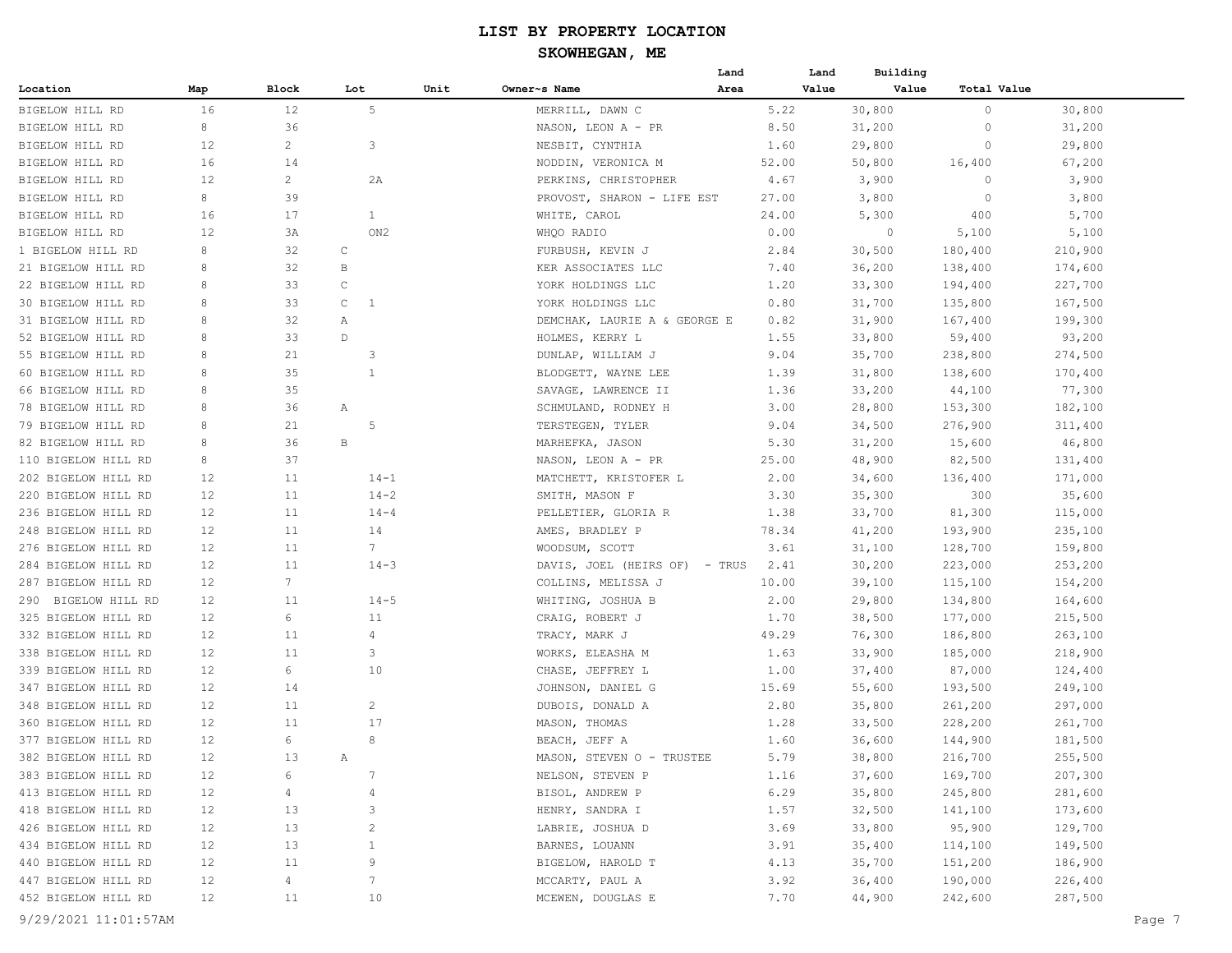|                     |     |                |                |      |                                      | Land   | Land  | Building |                |         |
|---------------------|-----|----------------|----------------|------|--------------------------------------|--------|-------|----------|----------------|---------|
| Location            | Map | Block          | Lot            | Unit | Owner~s Name                         | Area   | Value | Value    | Total Value    |         |
| 459 BIGELOW HILL RD | 12  | 4              | 8              |      | AUDET, LOUIS E                       | 3.25   |       | 34,900   | 73,800         | 108,700 |
| 460 BIGELOW HILL RD | 12  | 11             | 11             |      | SPECK, SCOTT A                       | 27.41  |       | 71,400   | 212,000        | 283,400 |
| 473 BIGELOW HILL RD | 12  | 2              | 5              |      | POWERS, JEFFREY                      | 18.80  |       | 49,800   | 278,600        | 328,400 |
| 484 BIGELOW HILL RD | 12  | 11             | 12             |      | CURRAN, MICHAEL P                    | 4.36   |       | 45,500   | 311,200        | 356,700 |
| 495 BIGELOW HILL RD | 12  | $\overline{c}$ | $5 - 1$        |      | SAUCIER, ROBERT                      | 3.00   |       | 38,700   | 142,600        | 181,300 |
| 499 BIGELOW HILL RD | 12  | 2              | 6              |      | THERIAULT, CLAIRE                    | 1.00   |       | 39,500   | 145,800        | 185,300 |
| 507 BIGELOW HILL RD | 12  | $\overline{c}$ | 7              |      | GIRSA, TYSON                         | 1.00   |       | 36,400   | 196,600        | 233,000 |
| 511 BIGELOW HILL RD | 12  | 2              | 8              |      | MORIN, CODY                          | 1.00   |       | 39,500   | 142,700        | 182,200 |
| 519 BIGELOW HILL RD | 12  | $\overline{c}$ | 9              |      | FOWLES, JUDITH B                     | 1.00   |       | 41,800   | 154,400        | 196,200 |
| 524 BIGELOW HILL RD | 12  | 3              | $\overline{c}$ |      | STUBBS, JENNIFER L (BROWN)           | 2.41   |       | 38,300   | 224,500        | 262,800 |
| 525 BIGELOW HILL RD | 12  | $\overline{c}$ | 10             |      | DOUCETTE, JAMES M                    | 0.91   |       | 35,700   | 205,300        | 241,000 |
| 532 BIGELOW HILL RD | 12  | 3              | 3              |      | LITTLE, DOUGLAS G                    | 2.53   |       | 38,400   | 220,200        | 258,600 |
| 541 BIGELOW HILL RD | 12  | $\overline{c}$ | $\overline{c}$ |      | KNOWLES, ILUS E                      | 49.05  |       | 123,600  | 229,200        | 352,800 |
| 542 BIGELOW HILL RD | 12  | 3              | 5              |      | GIFFORD, JOHN C JR                   | 4.03   |       | 40,900   | 182,100        | 223,000 |
| 556 BIGELOW HILL RD | 12  | 3              | 7              |      | PELLETIER, LEWIS                     | 4.09   |       | 46,200   | 235,600        | 281,800 |
| 560 BIGELOW HILL RD | 12  | 3              | 8              |      | BROWNE, FRANCIS L                    | 2.18   |       | 42,700   | 111,600        | 154,300 |
| 566 BIGELOW HILL RD | 12  | 3              | 9              |      | PRICE, BARBARA J                     | 2.61   |       | 43,000   | 167,800        | 210,800 |
| 575 BIGELOW HILL RD | 12  | 2              | 6              | Α    | TRAVERS, HENRY J JR                  | 2.61   |       | 42,200   | 63,800         | 106,000 |
| 583 BIGELOW HILL RD | 12  | $\overline{c}$ | $6A-1$         |      | TRAVERS, HENRY J                     | 51.27  |       | 52,800   | 225,900        | 278,700 |
| 593 BIGELOW HILL RD | 12  | $\overline{c}$ | 14             |      | MURRAY, TAYLOR M                     | 1.84   |       | 32,300   | 101,300        | 133,600 |
| 601 BIGELOW HILL RD | 12  | $\overline{c}$ | 15             |      | THORPE, ANDREW L                     | 3.68   |       | 38,600   | 160,900        | 199,500 |
| 630 BIGELOW HILL RD | 16  | 20             |                |      | LAMBERT, MICHAEL L                   | 2.00   |       | 32,300   | 79,600         | 111,900 |
| 646 BIGELOW HILL RD | 16  | 19             | $\overline{c}$ |      | FIORE, APRIL                         | 2.61   |       | 39,100   | 104,600        | 143,700 |
| 653 BIGELOW HILL RD | 12  | $\overline{c}$ | 1              |      | GOULD, RICHARD B JR                  | 2.50   |       | 33,600   | 68,800         | 102,400 |
| 654 BIGELOW HILL RD | 16  | 19             | 3              |      | CLARK, JAMES P                       | 14.97  |       | 47,000   | 308,800        | 355,800 |
| 663 BIGELOW HILL RD | 12  | 2              | 4              |      | GOULD, RICHARD B JR                  | 52.00  |       | 90,900   | 212,800        | 303,700 |
| 664 BIGELOW HILL RD | 16  | 19             | 1              |      | JOHNSON, LEE R                       | 1.84   |       | 37,800   | 178,700        | 216,500 |
| 673 BIGELOW HILL RD | 16  | 16             | 1              |      | LUCE, DONALD P JR                    | 10.40  |       | 45,900   | 121,800        | 167,700 |
| 683 BIGELOW HILL RD | 16  | 16             | $\overline{4}$ |      | LOISEL, NORMA                        | 2.00   |       | 36,500   | 47,000         | 83,500  |
| 693 BIGELOW HILL RD | 16  | 16             | Α              |      | EARLE, IDA M (BURKHART)              | 1.43   |       | 37,100   | 152,200        | 189,300 |
| 701 BIGELOW HILL RD | 16  | 16             | $\overline{c}$ |      | DORE, RANDY J                        | 1.38   |       | 29,600   | 13,400         | 43,000  |
| 708 BIGELOW HILL RD | 16  | 17             | Α              |      | DORE, ARNOLD J                       | 27.00  |       | 54,000   | 130,700        | 184,700 |
| 725 BIGELOW HILL RD | 16  | 15             |                |      | NODDIN, VERONICA M                   | 28.00  |       | 51,400   | 165,100        | 216,500 |
| 760 BIGELOW HILL RD | 16  | 13             |                |      | PERRY, LESLIE P                      | 2.75   |       | 38,400   | 83,400         | 121,800 |
| 765 BIGELOW HILL RD | 16  | 12             | 4              |      | CLARK, ALLEN D                       | 3.18   |       | 35,200   | 122,300        | 157,500 |
| 770 BIGELOW HILL RD | 16  | 13             | $\overline{c}$ |      | MATHIEU, MARY P                      | 4.13   |       | 40,000   | 128,300        | 168,300 |
| 780 BIGELOW HILL RD | 16  | 13             | $\mathbf{1}$   |      | WILSON, HARRY M III                  | 54.28  |       | 67,200   | 224,700        | 291,900 |
| 783 BIGELOW HILL RD | 16  | 12             | $\overline{c}$ |      | DUBOIS, GARY S                       | 5.00   |       | 38,200   | 228,500        | 266,700 |
| 787 BIGELOW HILL RD | 16  | 12             | $\mathbf{1}$   |      | SPOONER, MICHAEL F                   | 2.52   |       | 34,100   | 180,600        | 214,700 |
| 824 BIGELOW HILL RD | 16  | 10             |                |      | MCCHORD, CHARLES                     | 26.23  |       | 68,800   | 181,200        | 250,000 |
| 829 BIGELOW HILL RD | 16  | 11             | $\mathbf{1}$   |      | MERES, RICHARD P                     | 7.40   |       | 37,200   | $\overline{0}$ | 37,200  |
| 873 BIGELOW HILL RD | 16  | 6              |                |      | HOPKINS, LEONARD F                   | 3.00   |       | 33,600   | 80,000         | 113,600 |
| 977 BIGELOW HILL RD | 16  | $\mathbf{1}$   |                |      | BLODGETT, CLARENCE A JR & LENA 10.00 |        |       | 24,300   | 55,200         | 79,500  |
| BIGELOW HILL RD     | 12  | 12             |                |      | PROVOST, SHARON - LIFE EST           | 8.50   |       | 1,200    | $\sim$ 0       | 1,200   |
| 885 BIGELOW HILL RD | 16  | 3              |                |      | WALKER, CYNTHIA J                    | 11.50  |       | 47,700   | 92,900         | 140,600 |
| 888 BIGELOW HILL RD | 16  | 5              |                |      | STEEVES, JEREMY C                    | 139.77 |       | 135,300  | 115,000        | 250,300 |
|                     |     |                |                |      |                                      |        |       |          |                |         |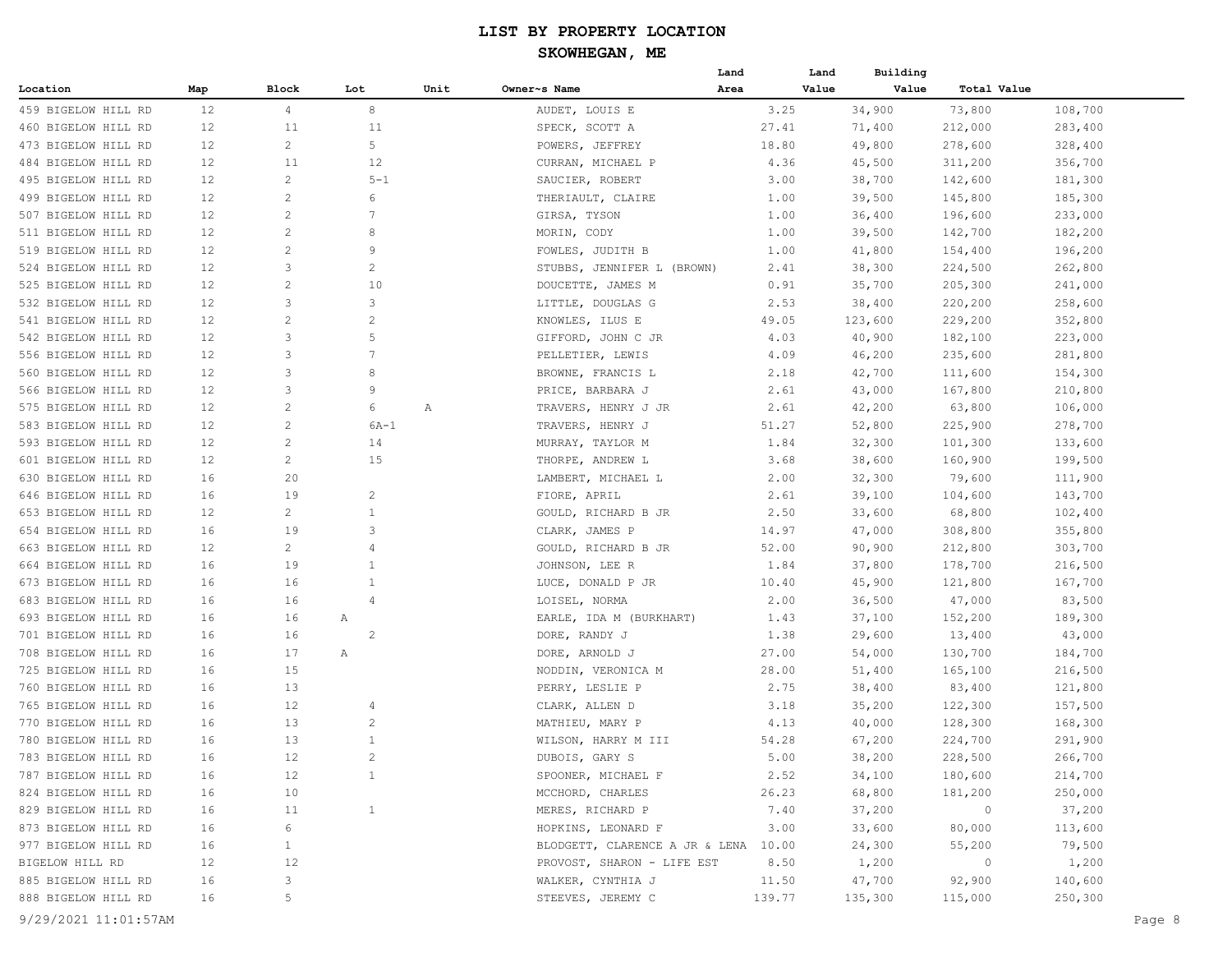## **SKOWHEGAN, ME**

| Location<br>Block<br>Lot<br>Unit<br>Owner~s Name<br>Area<br>Value<br>Value<br>Total Value<br>Map<br>16<br>35,600<br>49,200<br>919 BIGELOW HILL RD<br>$\overline{4}$<br>LEVINE, SAM<br>4.50<br>84,800<br>16<br>$2 - 1$<br>19<br>4.80<br>37,900<br>130,300<br>168,200<br>640 BIGELOW HILLRD<br>PELLETIER, AMANDA N<br>5<br>101<br>ON26<br>0.00<br>$\circ$<br>19,100<br>19,100<br>2 BLAH ST<br>MOUNTAIN PRIDE PROPERTIES LLC<br>5<br>ON28<br>6 BLAH ST<br>101<br>S & P AMES LLC<br>0.00<br>$\circ$<br>6,800<br>6,800<br>5<br>8 BLAH ST<br>101<br>ON30<br>S & P AMES LLC<br>0.00<br>$\circ$<br>4,000<br>4,000<br>5<br>6,600<br>9 BLAH ST<br>101<br>ON35<br>S & P AMES LLC<br>0.00<br>0<br>6,600<br>Α<br>5<br>10 BLAH ST<br>101<br>ON32<br>BRAWN, SHARON<br>0.00<br>$\circ$<br>11,500<br>11,500<br>5<br>ON35<br>11 BLAH ST<br>101<br>В<br>S & P AMES LLC<br>0.00<br>$\circ$<br>6,000<br>6,000<br>5<br>14 BLAH ST<br>101<br>ON34<br>S & P AMES LLC<br>0.00<br>$\circ$<br>5,900<br>5,900<br>5<br>ON36<br>101<br>0.00<br>24,800<br>16 BLAH ST<br>CLARKE, JEFFREY<br>0<br>24,800<br>5<br>20 BLAH ST<br>101<br>ON38<br>S & P AMES LLC<br>0.00<br>$\circ$<br>7,000<br>7,000<br>5<br>22 BLAH ST<br>101<br>ON40<br>S & P AMES LLC<br>0.00<br>$\circ$<br>6,700<br>6,700<br>5<br>24 BLAH ST<br>101<br>ON42<br>0.00<br>$\Omega$<br>10,700<br>10,700<br>S & P AMES LLC<br>5<br>26 BLAH ST<br>101<br>ON44<br>S & P AMES LLC<br>0.00<br>7,300<br>7,300<br>0<br>BLAIR ST<br>33<br>138<br>0.21<br>12,800<br>100<br>12,900<br>GODIN, PHILODORA<br>2 BLAIR ST<br>33<br>132<br>WYMAN, CECELIA M - EST OF<br>0.18<br>17,000<br>25,600<br>42,600<br>33<br>142<br>REID, VIRGINIA A<br>35,800<br>47,300<br>3 BLAIR ST<br>0.16<br>11,500<br>33<br>8,400<br>132<br>ON<br>PEASE, GLORIA<br>0.00<br>8,400<br>4 BLAIR ST<br>0<br>33<br>141<br>BRANN, OSCAR<br>0.30<br>13,600<br>66,700<br>80,300<br>7 BLAIR ST<br>33<br>133<br>8 BLAIR ST<br>PEARL, CYNTHIA A (WYMAN)<br>0.23<br>13,300<br>63,500<br>50,200<br>9 BLAIR ST<br>33<br>140<br>0.15<br>11,200<br>57,200<br>QUIRION, RICHARD<br>46,000<br>33<br>10 BLAIR ST<br>134<br>ON<br>SHAW, VELMA<br>0.00<br>$\circ$<br>17,400<br>17,400<br>12 BLAIR ST<br>33<br>134<br>0.35<br>18,900<br>13,900<br>32,800<br>WYMAN, PHILIP<br>33<br>13 BLAIR ST<br>139<br>SMITH, THOMAS E & DIANA L<br>0.57<br>16,000<br>28,100<br>44,100<br>22 BLAIR ST<br>37<br>121<br>0.22<br>13,100<br>56,600<br>69,700<br>HUSSEY, CAROLYN A<br>33<br>137<br>10,900<br>75,400<br>86,300<br>23 BLAIR ST<br>MCGRAY, STANLEY J<br>0.14<br>36<br>24<br>0.29<br>35,300<br>48,900<br>25 BLAIR ST<br>BOULETTE, GERALD A<br>13,600<br>32<br>93<br>2 BLODGETT DR<br>BLODGETT, DARRELL<br>0.33<br>26,700<br>43,800<br>70,500<br>24<br>8<br>0.21<br>23,300<br>5,800<br>29,100<br>BLOOMFIELD ST<br>ST LEDGER, JOY L<br>7 BLOOMFIELD ST<br>24<br>26<br>0.00<br>24,800<br>24,800<br>ON<br>VONTOBEL, MARILYN<br>0<br>8 BLOOMFIELD ST<br>2<br>0.30<br>29,500<br>4,300<br>33,800<br>24<br>Α<br>BIGELOW, JIMMY S<br>25<br>9 BLOOMFIELD ST<br>24<br>BURNS, PAMELA<br>0.19<br>17,500<br>56,400<br>73,900<br>24<br>24<br>17,500<br>52,700<br>70,200<br>11 BLOOMFIELD ST<br>NEUBAUER, BARBARA M - LIFE EST<br>0.19<br>3<br>PRASCH, JOHN G<br>16,700<br>57,200<br>73,900<br>12 BLOOMFIELD ST<br>24<br>0.17<br>24<br>4<br>TAYLOR, MARK A - PR<br>0.17<br>16,700<br>45,400<br>62,100<br>23<br>24<br>0.28<br>89,900<br>17 BLOOMFIELD ST<br>BELL, DAVID F<br>19,400<br>70,500<br>5<br>24<br>0.17<br>16,700<br>76,500<br>93,200<br>BIGELOW, JIMMY S<br>22<br>89,700<br>24<br>TOLES, WILLIAM R<br>0.28<br>19,400<br>70,300<br>20 BLOOMFIELD ST<br>ST LEDGER, JOY L<br>0.17<br>16,700<br>64,100<br>80,800<br>24<br>6<br>21 BLOOMFIELD ST<br>DUGAS, JEFFREY E<br>0.19<br>17,500<br>65,500<br>83,000<br>24<br>21<br>7<br>ST LEDGER, JOY<br>37,700<br>24<br>7.15<br>98,300<br>136,000<br>0.42<br>20,300<br>29 BLOOMFIELD ST<br>24<br>20<br>MCMANUS, HENRY J<br>90,400<br>110,700<br>0.19<br>17,500<br>80,500<br>31 BLOOMFIELD ST<br>24<br>19<br>ADAMS, JORDAN J<br>63,000<br>34 BLOOMFIELD ST<br>8<br>0.00<br>$\overline{0}$<br>16,600<br>24<br>MCKINLEY, WAYNE R<br>16,600<br>ON<br>92,800<br>35 BLOOMFIELD ST<br>24<br>18<br>FITZMAURICE, ROY D<br>0.30<br>19,500<br>73,300<br>38 BLOOMFIELD ST<br>24<br>8<br>0.00<br>5,300<br>5,300<br>10N<br>MERRILL, BRITTANIE<br>$\circ$ |                  |  |  | Land | Land | Building |  |
|-----------------------------------------------------------------------------------------------------------------------------------------------------------------------------------------------------------------------------------------------------------------------------------------------------------------------------------------------------------------------------------------------------------------------------------------------------------------------------------------------------------------------------------------------------------------------------------------------------------------------------------------------------------------------------------------------------------------------------------------------------------------------------------------------------------------------------------------------------------------------------------------------------------------------------------------------------------------------------------------------------------------------------------------------------------------------------------------------------------------------------------------------------------------------------------------------------------------------------------------------------------------------------------------------------------------------------------------------------------------------------------------------------------------------------------------------------------------------------------------------------------------------------------------------------------------------------------------------------------------------------------------------------------------------------------------------------------------------------------------------------------------------------------------------------------------------------------------------------------------------------------------------------------------------------------------------------------------------------------------------------------------------------------------------------------------------------------------------------------------------------------------------------------------------------------------------------------------------------------------------------------------------------------------------------------------------------------------------------------------------------------------------------------------------------------------------------------------------------------------------------------------------------------------------------------------------------------------------------------------------------------------------------------------------------------------------------------------------------------------------------------------------------------------------------------------------------------------------------------------------------------------------------------------------------------------------------------------------------------------------------------------------------------------------------------------------------------------------------------------------------------------------------------------------------------------------------------------------------------------------------------------------------------------------------------------------------------------------------------------------------------------------------------------------------------------------------------------------------------------------------------------------------------------------------------------------------------------------------------------------------------------------------------------------------------------------------------------------------------------------------------------------------------------------------------------------------------------------------------------------------------------------------------------------------------------------------------------------------------------------------------------------------------------------------------------------------------------------------------------------------------------------------------------------------------------------------------------------------------------------------------------------------------------------------------------------------------|------------------|--|--|------|------|----------|--|
|                                                                                                                                                                                                                                                                                                                                                                                                                                                                                                                                                                                                                                                                                                                                                                                                                                                                                                                                                                                                                                                                                                                                                                                                                                                                                                                                                                                                                                                                                                                                                                                                                                                                                                                                                                                                                                                                                                                                                                                                                                                                                                                                                                                                                                                                                                                                                                                                                                                                                                                                                                                                                                                                                                                                                                                                                                                                                                                                                                                                                                                                                                                                                                                                                                                                                                                                                                                                                                                                                                                                                                                                                                                                                                                                                                                                                                                                                                                                                                                                                                                                                                                                                                                                                                                                                                                                   |                  |  |  |      |      |          |  |
|                                                                                                                                                                                                                                                                                                                                                                                                                                                                                                                                                                                                                                                                                                                                                                                                                                                                                                                                                                                                                                                                                                                                                                                                                                                                                                                                                                                                                                                                                                                                                                                                                                                                                                                                                                                                                                                                                                                                                                                                                                                                                                                                                                                                                                                                                                                                                                                                                                                                                                                                                                                                                                                                                                                                                                                                                                                                                                                                                                                                                                                                                                                                                                                                                                                                                                                                                                                                                                                                                                                                                                                                                                                                                                                                                                                                                                                                                                                                                                                                                                                                                                                                                                                                                                                                                                                                   |                  |  |  |      |      |          |  |
|                                                                                                                                                                                                                                                                                                                                                                                                                                                                                                                                                                                                                                                                                                                                                                                                                                                                                                                                                                                                                                                                                                                                                                                                                                                                                                                                                                                                                                                                                                                                                                                                                                                                                                                                                                                                                                                                                                                                                                                                                                                                                                                                                                                                                                                                                                                                                                                                                                                                                                                                                                                                                                                                                                                                                                                                                                                                                                                                                                                                                                                                                                                                                                                                                                                                                                                                                                                                                                                                                                                                                                                                                                                                                                                                                                                                                                                                                                                                                                                                                                                                                                                                                                                                                                                                                                                                   |                  |  |  |      |      |          |  |
|                                                                                                                                                                                                                                                                                                                                                                                                                                                                                                                                                                                                                                                                                                                                                                                                                                                                                                                                                                                                                                                                                                                                                                                                                                                                                                                                                                                                                                                                                                                                                                                                                                                                                                                                                                                                                                                                                                                                                                                                                                                                                                                                                                                                                                                                                                                                                                                                                                                                                                                                                                                                                                                                                                                                                                                                                                                                                                                                                                                                                                                                                                                                                                                                                                                                                                                                                                                                                                                                                                                                                                                                                                                                                                                                                                                                                                                                                                                                                                                                                                                                                                                                                                                                                                                                                                                                   |                  |  |  |      |      |          |  |
|                                                                                                                                                                                                                                                                                                                                                                                                                                                                                                                                                                                                                                                                                                                                                                                                                                                                                                                                                                                                                                                                                                                                                                                                                                                                                                                                                                                                                                                                                                                                                                                                                                                                                                                                                                                                                                                                                                                                                                                                                                                                                                                                                                                                                                                                                                                                                                                                                                                                                                                                                                                                                                                                                                                                                                                                                                                                                                                                                                                                                                                                                                                                                                                                                                                                                                                                                                                                                                                                                                                                                                                                                                                                                                                                                                                                                                                                                                                                                                                                                                                                                                                                                                                                                                                                                                                                   |                  |  |  |      |      |          |  |
|                                                                                                                                                                                                                                                                                                                                                                                                                                                                                                                                                                                                                                                                                                                                                                                                                                                                                                                                                                                                                                                                                                                                                                                                                                                                                                                                                                                                                                                                                                                                                                                                                                                                                                                                                                                                                                                                                                                                                                                                                                                                                                                                                                                                                                                                                                                                                                                                                                                                                                                                                                                                                                                                                                                                                                                                                                                                                                                                                                                                                                                                                                                                                                                                                                                                                                                                                                                                                                                                                                                                                                                                                                                                                                                                                                                                                                                                                                                                                                                                                                                                                                                                                                                                                                                                                                                                   |                  |  |  |      |      |          |  |
|                                                                                                                                                                                                                                                                                                                                                                                                                                                                                                                                                                                                                                                                                                                                                                                                                                                                                                                                                                                                                                                                                                                                                                                                                                                                                                                                                                                                                                                                                                                                                                                                                                                                                                                                                                                                                                                                                                                                                                                                                                                                                                                                                                                                                                                                                                                                                                                                                                                                                                                                                                                                                                                                                                                                                                                                                                                                                                                                                                                                                                                                                                                                                                                                                                                                                                                                                                                                                                                                                                                                                                                                                                                                                                                                                                                                                                                                                                                                                                                                                                                                                                                                                                                                                                                                                                                                   |                  |  |  |      |      |          |  |
|                                                                                                                                                                                                                                                                                                                                                                                                                                                                                                                                                                                                                                                                                                                                                                                                                                                                                                                                                                                                                                                                                                                                                                                                                                                                                                                                                                                                                                                                                                                                                                                                                                                                                                                                                                                                                                                                                                                                                                                                                                                                                                                                                                                                                                                                                                                                                                                                                                                                                                                                                                                                                                                                                                                                                                                                                                                                                                                                                                                                                                                                                                                                                                                                                                                                                                                                                                                                                                                                                                                                                                                                                                                                                                                                                                                                                                                                                                                                                                                                                                                                                                                                                                                                                                                                                                                                   |                  |  |  |      |      |          |  |
|                                                                                                                                                                                                                                                                                                                                                                                                                                                                                                                                                                                                                                                                                                                                                                                                                                                                                                                                                                                                                                                                                                                                                                                                                                                                                                                                                                                                                                                                                                                                                                                                                                                                                                                                                                                                                                                                                                                                                                                                                                                                                                                                                                                                                                                                                                                                                                                                                                                                                                                                                                                                                                                                                                                                                                                                                                                                                                                                                                                                                                                                                                                                                                                                                                                                                                                                                                                                                                                                                                                                                                                                                                                                                                                                                                                                                                                                                                                                                                                                                                                                                                                                                                                                                                                                                                                                   |                  |  |  |      |      |          |  |
|                                                                                                                                                                                                                                                                                                                                                                                                                                                                                                                                                                                                                                                                                                                                                                                                                                                                                                                                                                                                                                                                                                                                                                                                                                                                                                                                                                                                                                                                                                                                                                                                                                                                                                                                                                                                                                                                                                                                                                                                                                                                                                                                                                                                                                                                                                                                                                                                                                                                                                                                                                                                                                                                                                                                                                                                                                                                                                                                                                                                                                                                                                                                                                                                                                                                                                                                                                                                                                                                                                                                                                                                                                                                                                                                                                                                                                                                                                                                                                                                                                                                                                                                                                                                                                                                                                                                   |                  |  |  |      |      |          |  |
|                                                                                                                                                                                                                                                                                                                                                                                                                                                                                                                                                                                                                                                                                                                                                                                                                                                                                                                                                                                                                                                                                                                                                                                                                                                                                                                                                                                                                                                                                                                                                                                                                                                                                                                                                                                                                                                                                                                                                                                                                                                                                                                                                                                                                                                                                                                                                                                                                                                                                                                                                                                                                                                                                                                                                                                                                                                                                                                                                                                                                                                                                                                                                                                                                                                                                                                                                                                                                                                                                                                                                                                                                                                                                                                                                                                                                                                                                                                                                                                                                                                                                                                                                                                                                                                                                                                                   |                  |  |  |      |      |          |  |
|                                                                                                                                                                                                                                                                                                                                                                                                                                                                                                                                                                                                                                                                                                                                                                                                                                                                                                                                                                                                                                                                                                                                                                                                                                                                                                                                                                                                                                                                                                                                                                                                                                                                                                                                                                                                                                                                                                                                                                                                                                                                                                                                                                                                                                                                                                                                                                                                                                                                                                                                                                                                                                                                                                                                                                                                                                                                                                                                                                                                                                                                                                                                                                                                                                                                                                                                                                                                                                                                                                                                                                                                                                                                                                                                                                                                                                                                                                                                                                                                                                                                                                                                                                                                                                                                                                                                   |                  |  |  |      |      |          |  |
|                                                                                                                                                                                                                                                                                                                                                                                                                                                                                                                                                                                                                                                                                                                                                                                                                                                                                                                                                                                                                                                                                                                                                                                                                                                                                                                                                                                                                                                                                                                                                                                                                                                                                                                                                                                                                                                                                                                                                                                                                                                                                                                                                                                                                                                                                                                                                                                                                                                                                                                                                                                                                                                                                                                                                                                                                                                                                                                                                                                                                                                                                                                                                                                                                                                                                                                                                                                                                                                                                                                                                                                                                                                                                                                                                                                                                                                                                                                                                                                                                                                                                                                                                                                                                                                                                                                                   |                  |  |  |      |      |          |  |
|                                                                                                                                                                                                                                                                                                                                                                                                                                                                                                                                                                                                                                                                                                                                                                                                                                                                                                                                                                                                                                                                                                                                                                                                                                                                                                                                                                                                                                                                                                                                                                                                                                                                                                                                                                                                                                                                                                                                                                                                                                                                                                                                                                                                                                                                                                                                                                                                                                                                                                                                                                                                                                                                                                                                                                                                                                                                                                                                                                                                                                                                                                                                                                                                                                                                                                                                                                                                                                                                                                                                                                                                                                                                                                                                                                                                                                                                                                                                                                                                                                                                                                                                                                                                                                                                                                                                   |                  |  |  |      |      |          |  |
|                                                                                                                                                                                                                                                                                                                                                                                                                                                                                                                                                                                                                                                                                                                                                                                                                                                                                                                                                                                                                                                                                                                                                                                                                                                                                                                                                                                                                                                                                                                                                                                                                                                                                                                                                                                                                                                                                                                                                                                                                                                                                                                                                                                                                                                                                                                                                                                                                                                                                                                                                                                                                                                                                                                                                                                                                                                                                                                                                                                                                                                                                                                                                                                                                                                                                                                                                                                                                                                                                                                                                                                                                                                                                                                                                                                                                                                                                                                                                                                                                                                                                                                                                                                                                                                                                                                                   |                  |  |  |      |      |          |  |
|                                                                                                                                                                                                                                                                                                                                                                                                                                                                                                                                                                                                                                                                                                                                                                                                                                                                                                                                                                                                                                                                                                                                                                                                                                                                                                                                                                                                                                                                                                                                                                                                                                                                                                                                                                                                                                                                                                                                                                                                                                                                                                                                                                                                                                                                                                                                                                                                                                                                                                                                                                                                                                                                                                                                                                                                                                                                                                                                                                                                                                                                                                                                                                                                                                                                                                                                                                                                                                                                                                                                                                                                                                                                                                                                                                                                                                                                                                                                                                                                                                                                                                                                                                                                                                                                                                                                   |                  |  |  |      |      |          |  |
|                                                                                                                                                                                                                                                                                                                                                                                                                                                                                                                                                                                                                                                                                                                                                                                                                                                                                                                                                                                                                                                                                                                                                                                                                                                                                                                                                                                                                                                                                                                                                                                                                                                                                                                                                                                                                                                                                                                                                                                                                                                                                                                                                                                                                                                                                                                                                                                                                                                                                                                                                                                                                                                                                                                                                                                                                                                                                                                                                                                                                                                                                                                                                                                                                                                                                                                                                                                                                                                                                                                                                                                                                                                                                                                                                                                                                                                                                                                                                                                                                                                                                                                                                                                                                                                                                                                                   |                  |  |  |      |      |          |  |
|                                                                                                                                                                                                                                                                                                                                                                                                                                                                                                                                                                                                                                                                                                                                                                                                                                                                                                                                                                                                                                                                                                                                                                                                                                                                                                                                                                                                                                                                                                                                                                                                                                                                                                                                                                                                                                                                                                                                                                                                                                                                                                                                                                                                                                                                                                                                                                                                                                                                                                                                                                                                                                                                                                                                                                                                                                                                                                                                                                                                                                                                                                                                                                                                                                                                                                                                                                                                                                                                                                                                                                                                                                                                                                                                                                                                                                                                                                                                                                                                                                                                                                                                                                                                                                                                                                                                   |                  |  |  |      |      |          |  |
|                                                                                                                                                                                                                                                                                                                                                                                                                                                                                                                                                                                                                                                                                                                                                                                                                                                                                                                                                                                                                                                                                                                                                                                                                                                                                                                                                                                                                                                                                                                                                                                                                                                                                                                                                                                                                                                                                                                                                                                                                                                                                                                                                                                                                                                                                                                                                                                                                                                                                                                                                                                                                                                                                                                                                                                                                                                                                                                                                                                                                                                                                                                                                                                                                                                                                                                                                                                                                                                                                                                                                                                                                                                                                                                                                                                                                                                                                                                                                                                                                                                                                                                                                                                                                                                                                                                                   |                  |  |  |      |      |          |  |
|                                                                                                                                                                                                                                                                                                                                                                                                                                                                                                                                                                                                                                                                                                                                                                                                                                                                                                                                                                                                                                                                                                                                                                                                                                                                                                                                                                                                                                                                                                                                                                                                                                                                                                                                                                                                                                                                                                                                                                                                                                                                                                                                                                                                                                                                                                                                                                                                                                                                                                                                                                                                                                                                                                                                                                                                                                                                                                                                                                                                                                                                                                                                                                                                                                                                                                                                                                                                                                                                                                                                                                                                                                                                                                                                                                                                                                                                                                                                                                                                                                                                                                                                                                                                                                                                                                                                   |                  |  |  |      |      |          |  |
|                                                                                                                                                                                                                                                                                                                                                                                                                                                                                                                                                                                                                                                                                                                                                                                                                                                                                                                                                                                                                                                                                                                                                                                                                                                                                                                                                                                                                                                                                                                                                                                                                                                                                                                                                                                                                                                                                                                                                                                                                                                                                                                                                                                                                                                                                                                                                                                                                                                                                                                                                                                                                                                                                                                                                                                                                                                                                                                                                                                                                                                                                                                                                                                                                                                                                                                                                                                                                                                                                                                                                                                                                                                                                                                                                                                                                                                                                                                                                                                                                                                                                                                                                                                                                                                                                                                                   |                  |  |  |      |      |          |  |
|                                                                                                                                                                                                                                                                                                                                                                                                                                                                                                                                                                                                                                                                                                                                                                                                                                                                                                                                                                                                                                                                                                                                                                                                                                                                                                                                                                                                                                                                                                                                                                                                                                                                                                                                                                                                                                                                                                                                                                                                                                                                                                                                                                                                                                                                                                                                                                                                                                                                                                                                                                                                                                                                                                                                                                                                                                                                                                                                                                                                                                                                                                                                                                                                                                                                                                                                                                                                                                                                                                                                                                                                                                                                                                                                                                                                                                                                                                                                                                                                                                                                                                                                                                                                                                                                                                                                   |                  |  |  |      |      |          |  |
|                                                                                                                                                                                                                                                                                                                                                                                                                                                                                                                                                                                                                                                                                                                                                                                                                                                                                                                                                                                                                                                                                                                                                                                                                                                                                                                                                                                                                                                                                                                                                                                                                                                                                                                                                                                                                                                                                                                                                                                                                                                                                                                                                                                                                                                                                                                                                                                                                                                                                                                                                                                                                                                                                                                                                                                                                                                                                                                                                                                                                                                                                                                                                                                                                                                                                                                                                                                                                                                                                                                                                                                                                                                                                                                                                                                                                                                                                                                                                                                                                                                                                                                                                                                                                                                                                                                                   |                  |  |  |      |      |          |  |
|                                                                                                                                                                                                                                                                                                                                                                                                                                                                                                                                                                                                                                                                                                                                                                                                                                                                                                                                                                                                                                                                                                                                                                                                                                                                                                                                                                                                                                                                                                                                                                                                                                                                                                                                                                                                                                                                                                                                                                                                                                                                                                                                                                                                                                                                                                                                                                                                                                                                                                                                                                                                                                                                                                                                                                                                                                                                                                                                                                                                                                                                                                                                                                                                                                                                                                                                                                                                                                                                                                                                                                                                                                                                                                                                                                                                                                                                                                                                                                                                                                                                                                                                                                                                                                                                                                                                   |                  |  |  |      |      |          |  |
|                                                                                                                                                                                                                                                                                                                                                                                                                                                                                                                                                                                                                                                                                                                                                                                                                                                                                                                                                                                                                                                                                                                                                                                                                                                                                                                                                                                                                                                                                                                                                                                                                                                                                                                                                                                                                                                                                                                                                                                                                                                                                                                                                                                                                                                                                                                                                                                                                                                                                                                                                                                                                                                                                                                                                                                                                                                                                                                                                                                                                                                                                                                                                                                                                                                                                                                                                                                                                                                                                                                                                                                                                                                                                                                                                                                                                                                                                                                                                                                                                                                                                                                                                                                                                                                                                                                                   |                  |  |  |      |      |          |  |
|                                                                                                                                                                                                                                                                                                                                                                                                                                                                                                                                                                                                                                                                                                                                                                                                                                                                                                                                                                                                                                                                                                                                                                                                                                                                                                                                                                                                                                                                                                                                                                                                                                                                                                                                                                                                                                                                                                                                                                                                                                                                                                                                                                                                                                                                                                                                                                                                                                                                                                                                                                                                                                                                                                                                                                                                                                                                                                                                                                                                                                                                                                                                                                                                                                                                                                                                                                                                                                                                                                                                                                                                                                                                                                                                                                                                                                                                                                                                                                                                                                                                                                                                                                                                                                                                                                                                   |                  |  |  |      |      |          |  |
|                                                                                                                                                                                                                                                                                                                                                                                                                                                                                                                                                                                                                                                                                                                                                                                                                                                                                                                                                                                                                                                                                                                                                                                                                                                                                                                                                                                                                                                                                                                                                                                                                                                                                                                                                                                                                                                                                                                                                                                                                                                                                                                                                                                                                                                                                                                                                                                                                                                                                                                                                                                                                                                                                                                                                                                                                                                                                                                                                                                                                                                                                                                                                                                                                                                                                                                                                                                                                                                                                                                                                                                                                                                                                                                                                                                                                                                                                                                                                                                                                                                                                                                                                                                                                                                                                                                                   |                  |  |  |      |      |          |  |
|                                                                                                                                                                                                                                                                                                                                                                                                                                                                                                                                                                                                                                                                                                                                                                                                                                                                                                                                                                                                                                                                                                                                                                                                                                                                                                                                                                                                                                                                                                                                                                                                                                                                                                                                                                                                                                                                                                                                                                                                                                                                                                                                                                                                                                                                                                                                                                                                                                                                                                                                                                                                                                                                                                                                                                                                                                                                                                                                                                                                                                                                                                                                                                                                                                                                                                                                                                                                                                                                                                                                                                                                                                                                                                                                                                                                                                                                                                                                                                                                                                                                                                                                                                                                                                                                                                                                   |                  |  |  |      |      |          |  |
|                                                                                                                                                                                                                                                                                                                                                                                                                                                                                                                                                                                                                                                                                                                                                                                                                                                                                                                                                                                                                                                                                                                                                                                                                                                                                                                                                                                                                                                                                                                                                                                                                                                                                                                                                                                                                                                                                                                                                                                                                                                                                                                                                                                                                                                                                                                                                                                                                                                                                                                                                                                                                                                                                                                                                                                                                                                                                                                                                                                                                                                                                                                                                                                                                                                                                                                                                                                                                                                                                                                                                                                                                                                                                                                                                                                                                                                                                                                                                                                                                                                                                                                                                                                                                                                                                                                                   |                  |  |  |      |      |          |  |
|                                                                                                                                                                                                                                                                                                                                                                                                                                                                                                                                                                                                                                                                                                                                                                                                                                                                                                                                                                                                                                                                                                                                                                                                                                                                                                                                                                                                                                                                                                                                                                                                                                                                                                                                                                                                                                                                                                                                                                                                                                                                                                                                                                                                                                                                                                                                                                                                                                                                                                                                                                                                                                                                                                                                                                                                                                                                                                                                                                                                                                                                                                                                                                                                                                                                                                                                                                                                                                                                                                                                                                                                                                                                                                                                                                                                                                                                                                                                                                                                                                                                                                                                                                                                                                                                                                                                   |                  |  |  |      |      |          |  |
|                                                                                                                                                                                                                                                                                                                                                                                                                                                                                                                                                                                                                                                                                                                                                                                                                                                                                                                                                                                                                                                                                                                                                                                                                                                                                                                                                                                                                                                                                                                                                                                                                                                                                                                                                                                                                                                                                                                                                                                                                                                                                                                                                                                                                                                                                                                                                                                                                                                                                                                                                                                                                                                                                                                                                                                                                                                                                                                                                                                                                                                                                                                                                                                                                                                                                                                                                                                                                                                                                                                                                                                                                                                                                                                                                                                                                                                                                                                                                                                                                                                                                                                                                                                                                                                                                                                                   |                  |  |  |      |      |          |  |
|                                                                                                                                                                                                                                                                                                                                                                                                                                                                                                                                                                                                                                                                                                                                                                                                                                                                                                                                                                                                                                                                                                                                                                                                                                                                                                                                                                                                                                                                                                                                                                                                                                                                                                                                                                                                                                                                                                                                                                                                                                                                                                                                                                                                                                                                                                                                                                                                                                                                                                                                                                                                                                                                                                                                                                                                                                                                                                                                                                                                                                                                                                                                                                                                                                                                                                                                                                                                                                                                                                                                                                                                                                                                                                                                                                                                                                                                                                                                                                                                                                                                                                                                                                                                                                                                                                                                   |                  |  |  |      |      |          |  |
|                                                                                                                                                                                                                                                                                                                                                                                                                                                                                                                                                                                                                                                                                                                                                                                                                                                                                                                                                                                                                                                                                                                                                                                                                                                                                                                                                                                                                                                                                                                                                                                                                                                                                                                                                                                                                                                                                                                                                                                                                                                                                                                                                                                                                                                                                                                                                                                                                                                                                                                                                                                                                                                                                                                                                                                                                                                                                                                                                                                                                                                                                                                                                                                                                                                                                                                                                                                                                                                                                                                                                                                                                                                                                                                                                                                                                                                                                                                                                                                                                                                                                                                                                                                                                                                                                                                                   |                  |  |  |      |      |          |  |
|                                                                                                                                                                                                                                                                                                                                                                                                                                                                                                                                                                                                                                                                                                                                                                                                                                                                                                                                                                                                                                                                                                                                                                                                                                                                                                                                                                                                                                                                                                                                                                                                                                                                                                                                                                                                                                                                                                                                                                                                                                                                                                                                                                                                                                                                                                                                                                                                                                                                                                                                                                                                                                                                                                                                                                                                                                                                                                                                                                                                                                                                                                                                                                                                                                                                                                                                                                                                                                                                                                                                                                                                                                                                                                                                                                                                                                                                                                                                                                                                                                                                                                                                                                                                                                                                                                                                   |                  |  |  |      |      |          |  |
|                                                                                                                                                                                                                                                                                                                                                                                                                                                                                                                                                                                                                                                                                                                                                                                                                                                                                                                                                                                                                                                                                                                                                                                                                                                                                                                                                                                                                                                                                                                                                                                                                                                                                                                                                                                                                                                                                                                                                                                                                                                                                                                                                                                                                                                                                                                                                                                                                                                                                                                                                                                                                                                                                                                                                                                                                                                                                                                                                                                                                                                                                                                                                                                                                                                                                                                                                                                                                                                                                                                                                                                                                                                                                                                                                                                                                                                                                                                                                                                                                                                                                                                                                                                                                                                                                                                                   |                  |  |  |      |      |          |  |
|                                                                                                                                                                                                                                                                                                                                                                                                                                                                                                                                                                                                                                                                                                                                                                                                                                                                                                                                                                                                                                                                                                                                                                                                                                                                                                                                                                                                                                                                                                                                                                                                                                                                                                                                                                                                                                                                                                                                                                                                                                                                                                                                                                                                                                                                                                                                                                                                                                                                                                                                                                                                                                                                                                                                                                                                                                                                                                                                                                                                                                                                                                                                                                                                                                                                                                                                                                                                                                                                                                                                                                                                                                                                                                                                                                                                                                                                                                                                                                                                                                                                                                                                                                                                                                                                                                                                   | 16 BLOOMFIELD ST |  |  |      |      |          |  |
|                                                                                                                                                                                                                                                                                                                                                                                                                                                                                                                                                                                                                                                                                                                                                                                                                                                                                                                                                                                                                                                                                                                                                                                                                                                                                                                                                                                                                                                                                                                                                                                                                                                                                                                                                                                                                                                                                                                                                                                                                                                                                                                                                                                                                                                                                                                                                                                                                                                                                                                                                                                                                                                                                                                                                                                                                                                                                                                                                                                                                                                                                                                                                                                                                                                                                                                                                                                                                                                                                                                                                                                                                                                                                                                                                                                                                                                                                                                                                                                                                                                                                                                                                                                                                                                                                                                                   |                  |  |  |      |      |          |  |
|                                                                                                                                                                                                                                                                                                                                                                                                                                                                                                                                                                                                                                                                                                                                                                                                                                                                                                                                                                                                                                                                                                                                                                                                                                                                                                                                                                                                                                                                                                                                                                                                                                                                                                                                                                                                                                                                                                                                                                                                                                                                                                                                                                                                                                                                                                                                                                                                                                                                                                                                                                                                                                                                                                                                                                                                                                                                                                                                                                                                                                                                                                                                                                                                                                                                                                                                                                                                                                                                                                                                                                                                                                                                                                                                                                                                                                                                                                                                                                                                                                                                                                                                                                                                                                                                                                                                   | 18 BLOOMFIELD ST |  |  |      |      |          |  |
|                                                                                                                                                                                                                                                                                                                                                                                                                                                                                                                                                                                                                                                                                                                                                                                                                                                                                                                                                                                                                                                                                                                                                                                                                                                                                                                                                                                                                                                                                                                                                                                                                                                                                                                                                                                                                                                                                                                                                                                                                                                                                                                                                                                                                                                                                                                                                                                                                                                                                                                                                                                                                                                                                                                                                                                                                                                                                                                                                                                                                                                                                                                                                                                                                                                                                                                                                                                                                                                                                                                                                                                                                                                                                                                                                                                                                                                                                                                                                                                                                                                                                                                                                                                                                                                                                                                                   | 19 BLOOMFIELD ST |  |  |      |      |          |  |
|                                                                                                                                                                                                                                                                                                                                                                                                                                                                                                                                                                                                                                                                                                                                                                                                                                                                                                                                                                                                                                                                                                                                                                                                                                                                                                                                                                                                                                                                                                                                                                                                                                                                                                                                                                                                                                                                                                                                                                                                                                                                                                                                                                                                                                                                                                                                                                                                                                                                                                                                                                                                                                                                                                                                                                                                                                                                                                                                                                                                                                                                                                                                                                                                                                                                                                                                                                                                                                                                                                                                                                                                                                                                                                                                                                                                                                                                                                                                                                                                                                                                                                                                                                                                                                                                                                                                   |                  |  |  |      |      |          |  |
|                                                                                                                                                                                                                                                                                                                                                                                                                                                                                                                                                                                                                                                                                                                                                                                                                                                                                                                                                                                                                                                                                                                                                                                                                                                                                                                                                                                                                                                                                                                                                                                                                                                                                                                                                                                                                                                                                                                                                                                                                                                                                                                                                                                                                                                                                                                                                                                                                                                                                                                                                                                                                                                                                                                                                                                                                                                                                                                                                                                                                                                                                                                                                                                                                                                                                                                                                                                                                                                                                                                                                                                                                                                                                                                                                                                                                                                                                                                                                                                                                                                                                                                                                                                                                                                                                                                                   |                  |  |  |      |      |          |  |
|                                                                                                                                                                                                                                                                                                                                                                                                                                                                                                                                                                                                                                                                                                                                                                                                                                                                                                                                                                                                                                                                                                                                                                                                                                                                                                                                                                                                                                                                                                                                                                                                                                                                                                                                                                                                                                                                                                                                                                                                                                                                                                                                                                                                                                                                                                                                                                                                                                                                                                                                                                                                                                                                                                                                                                                                                                                                                                                                                                                                                                                                                                                                                                                                                                                                                                                                                                                                                                                                                                                                                                                                                                                                                                                                                                                                                                                                                                                                                                                                                                                                                                                                                                                                                                                                                                                                   | 22 BLOOMFIELD ST |  |  |      |      |          |  |
|                                                                                                                                                                                                                                                                                                                                                                                                                                                                                                                                                                                                                                                                                                                                                                                                                                                                                                                                                                                                                                                                                                                                                                                                                                                                                                                                                                                                                                                                                                                                                                                                                                                                                                                                                                                                                                                                                                                                                                                                                                                                                                                                                                                                                                                                                                                                                                                                                                                                                                                                                                                                                                                                                                                                                                                                                                                                                                                                                                                                                                                                                                                                                                                                                                                                                                                                                                                                                                                                                                                                                                                                                                                                                                                                                                                                                                                                                                                                                                                                                                                                                                                                                                                                                                                                                                                                   |                  |  |  |      |      |          |  |
|                                                                                                                                                                                                                                                                                                                                                                                                                                                                                                                                                                                                                                                                                                                                                                                                                                                                                                                                                                                                                                                                                                                                                                                                                                                                                                                                                                                                                                                                                                                                                                                                                                                                                                                                                                                                                                                                                                                                                                                                                                                                                                                                                                                                                                                                                                                                                                                                                                                                                                                                                                                                                                                                                                                                                                                                                                                                                                                                                                                                                                                                                                                                                                                                                                                                                                                                                                                                                                                                                                                                                                                                                                                                                                                                                                                                                                                                                                                                                                                                                                                                                                                                                                                                                                                                                                                                   |                  |  |  |      |      |          |  |
|                                                                                                                                                                                                                                                                                                                                                                                                                                                                                                                                                                                                                                                                                                                                                                                                                                                                                                                                                                                                                                                                                                                                                                                                                                                                                                                                                                                                                                                                                                                                                                                                                                                                                                                                                                                                                                                                                                                                                                                                                                                                                                                                                                                                                                                                                                                                                                                                                                                                                                                                                                                                                                                                                                                                                                                                                                                                                                                                                                                                                                                                                                                                                                                                                                                                                                                                                                                                                                                                                                                                                                                                                                                                                                                                                                                                                                                                                                                                                                                                                                                                                                                                                                                                                                                                                                                                   |                  |  |  |      |      |          |  |
|                                                                                                                                                                                                                                                                                                                                                                                                                                                                                                                                                                                                                                                                                                                                                                                                                                                                                                                                                                                                                                                                                                                                                                                                                                                                                                                                                                                                                                                                                                                                                                                                                                                                                                                                                                                                                                                                                                                                                                                                                                                                                                                                                                                                                                                                                                                                                                                                                                                                                                                                                                                                                                                                                                                                                                                                                                                                                                                                                                                                                                                                                                                                                                                                                                                                                                                                                                                                                                                                                                                                                                                                                                                                                                                                                                                                                                                                                                                                                                                                                                                                                                                                                                                                                                                                                                                                   |                  |  |  |      |      |          |  |
|                                                                                                                                                                                                                                                                                                                                                                                                                                                                                                                                                                                                                                                                                                                                                                                                                                                                                                                                                                                                                                                                                                                                                                                                                                                                                                                                                                                                                                                                                                                                                                                                                                                                                                                                                                                                                                                                                                                                                                                                                                                                                                                                                                                                                                                                                                                                                                                                                                                                                                                                                                                                                                                                                                                                                                                                                                                                                                                                                                                                                                                                                                                                                                                                                                                                                                                                                                                                                                                                                                                                                                                                                                                                                                                                                                                                                                                                                                                                                                                                                                                                                                                                                                                                                                                                                                                                   |                  |  |  |      |      |          |  |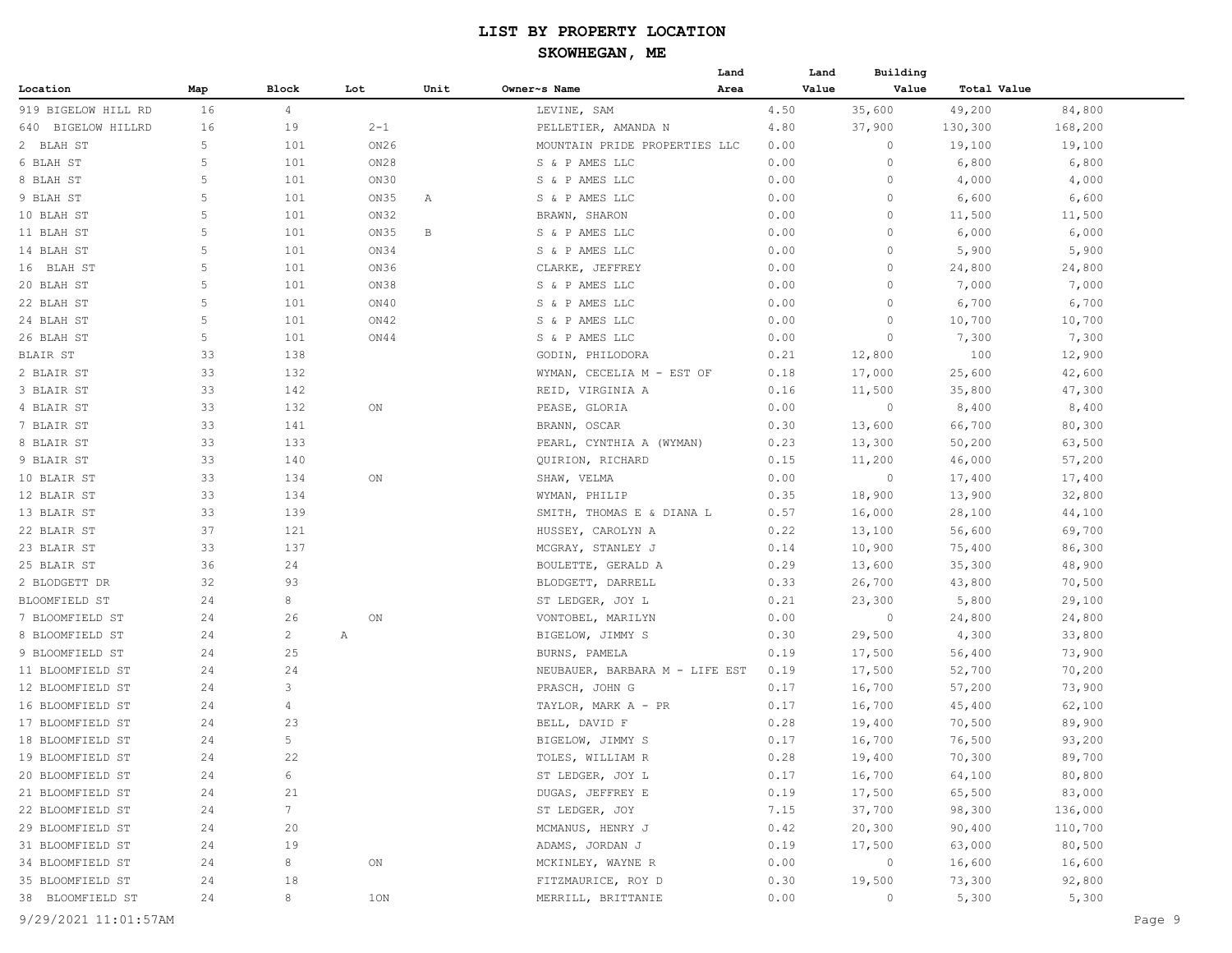|                      |     |   |       |     |                 |      | Land                           |        | Building<br>Land |                    |         |         |
|----------------------|-----|---|-------|-----|-----------------|------|--------------------------------|--------|------------------|--------------------|---------|---------|
| Location             | Map |   | Block | Lot |                 | Unit | Owner~s Name<br>Area           |        | Value<br>Value   | <b>Total Value</b> |         |         |
| BLOOMFIELD ST        | 24  |   | 8     |     | $\mathbf{1}$    |      | ST LEDGER, JOY L               | 0.22   | 19,800           | $\circ$            | 19,800  |         |
| BLUE HERON LN        | 11  |   | 35    |     | $\mathbf{1}$    |      | DIONNE, STEPHEN P & JENNIFER L | 1.11   | 2,400            | $\circ$            | 2,400   |         |
| BLUE HERON LN        | 11  |   | 41    |     |                 |      | MCKENZIE, MICHAEL J            | 2.46   | 28,300           | 0                  | 28,300  |         |
| 56 BLUE HERON LN     | 39  |   | 24    |     |                 |      | STEEVES, EVA M                 | 0.94   | 132,600          | 66,900             | 199,500 |         |
| 64 BLUE HERON LN     | 39  |   | 25    |     |                 |      | IAFRATE, MICHAEL R             | 0.58   | 113,700          | 37,700             | 151,400 |         |
| 72 BLUE HERON LN     | 39  |   | 26    |     |                 |      | WORTH, TAMARA M                | 0.22   | 97,200           | 22,800             | 120,000 |         |
| 76 BLUE HERON LN     | 39  |   | 27    |     |                 |      | MEADER, JOHN                   | 0.21   | 90,200           | 19,700             | 109,900 |         |
| 80 BLUE HERON LN     | 39  |   | 28    |     |                 |      | DUGAS, PHILIP JR               | 0.23   | 93,900           | 22,200             | 116,100 |         |
| 84 BLUE HERON LN     | 39  |   | 29    |     |                 |      | WILLIAMS, RONALD D             | 0.12   | 73,400           | 20,600             | 94,000  |         |
| 88 BLUE HERON LN     | 39  |   | 30    |     |                 |      | ANDERSON, SUSAN M              | 0.42   | 106,000          | 34,700             | 140,700 |         |
| 92 BLUE HERON LN     | 39  |   | 30    | В   |                 |      | DIONNE, STEPHEN P & JENNIFER L | 0.12   | 73,400           | 37,400             | 110,800 |         |
| 96 BLUE HERON LN     | 39  |   | 30    | Α   |                 |      | DIONNE, STEPHEN P & JENNIFER L | 0.14   | 77,100           | 156,000            | 233,100 |         |
| 10 BOLLIER CT        | 36  |   | 9     |     | ON <sub>2</sub> |      | LOCKE, KELDON JR               | 0.00   | $\circ$          | 13,800             | 13,800  |         |
| 4 BONNY DR           | 12  |   | 24    |     |                 |      | FOLSOM, DAVID W                | 129.00 | 97,700           | 111,600            | 209,300 |         |
| 7 BOWZER LN          | 15  |   | 4     |     |                 |      | BOWZER, JEFFREY R              | 74.17  | 51,900           | 98,800             | 150,700 |         |
| 5 BRADS WY           | 10  |   | 35    | D   | ON3             |      | RBB RENTALS INC                | 0.00   | 0                | 9,400              | 9,400   |         |
| 12 BRADS WY          | 10  |   | 35    | D   | ON              |      | RBB RENTALS INC                | 0.00   | 0                | 13,500             | 13,500  |         |
| 18 BRADS WY          | 10  |   | 35    | D   | ON1             |      | CORSON, BRADLEY SR             | 0.00   | $\circ$          | 11,100             | 11,100  |         |
| 2 BRIDGE ST          | 26  |   | 39    |     |                 |      | PLOURDE, GARRETT J             | 0.22   | 14,300           | 89,600             | 103,900 |         |
| 5 BRIDGE ST          | 26  |   | 47    |     |                 |      | SALISBURY, CANDICE LYNN        | 0.30   | 15,700           | 24,900             | 40,600  |         |
| 7 BRIDGE ST          | 26  |   | 46    |     |                 |      | CHESLEY, GEORGE PAUL           | 0.20   | 14,400           | 87,500             | 101,900 |         |
| 8 BRIDGE ST          | 26  |   | 40    |     |                 |      | WHITENECK, JOSEPH PERLEY       | 0.19   | 13,400           | 49,600             | 63,000  |         |
| 10 BRIDGE ST         | 26  |   | 41    |     |                 |      | RGUIBI, DIANA ROSETTE          | 0.14   | 12,600           | 59,600             | 72,200  |         |
| 11 BRIDGE ST         | 26  |   | 45    |     |                 |      | HAWKINS, STACIE A              | 0.21   | 14,700           | 65,500             | 80,200  |         |
| 14 BRIDGE ST         | 26  |   | 42    |     |                 |      | POPADAK, BRADFORD              | 0.11   | 11,600           | 61,800             | 73,400  |         |
| BRITTANY DR          | 9   |   | 45    |     | $2 - 4$         |      | SMITH, HELEN                   | 1.10   | 14,200           | $\circ$            | 14,200  |         |
| 13 BRITTANY DR       | 9   |   | 45    |     | $2 - 5$         |      | LIBBY, JAMES A                 | 1.12   | 20,200           | 103,600            | 123,800 |         |
| 16 BRITTANY DR       | 9   |   | 45    |     | $2 - 6$         |      | MACARTHUR, TIMOTHY B           | 1.72   | 20,900           | 130,200            | 151,100 |         |
| 24 BRITTANY DR       | 9   |   | 45    |     | $2 - 7$         |      | TURCOTTE, SHEILA               | 2.00   | 17,200           | 0                  | 17,200  |         |
| 29 BRITTANY DR       | 9   |   | 45    |     | $2 - 3$         |      | BURNS, DAVID F                 | 1.10   | 20,200           | 76,000             | 96,200  |         |
| 30 BRITTANY DR       | 9   |   | 45    |     | $2 - 8$         |      | CRAWFORD, ROBERT L JR          | 2.10   | 15,300           | 0                  | 15,300  |         |
| 40 BRITTANY DR       | 9   |   | 45    |     | $2 - 9$         |      | CULLETON, EARLAND A            | 3.18   | 22,400           | 172,200            | 194,600 |         |
| 45 BRITTANY DR       | 9   |   | 45    |     | $2 - 2$         |      | ZANCHI, NICHOLAS D             | 1.10   | 20,200           | 58,900             | 79,100  |         |
| 46 BRITTANY DR       | 9   |   | 45    |     | $2 - 1$         |      | SADLER, HEATHER L & NEUMAYER,  | 1.00   | 20,100           | 90,200             | 110,300 |         |
| BROWN ST             | 5   | Α | 14    |     | $\mathbf{1}$    |      | REYNOLDS, TODD C               | 1.25   | 18,500           | 0                  | 18,500  |         |
| 9 BROWN ST           | 5   | Α | 13    |     | $\overline{c}$  |      | MARSH, WILLIAM JR              | 0.13   | 10,300           | 31,600             | 41,900  |         |
| 13 BROWN ST          | 5   | Α | 13    |     |                 |      | REYNOLDS, TODD                 | 0.20   | 11,800           | 59,200             | 71,000  |         |
| 14 BROWN ST          | 5   | Α | $13$  |     | 1               |      | CBK INC                        | 7.07   | 27,200           | 46,900             | 74,100  |         |
| 17 BROWN ST          | 5   |   | A 14  |     |                 |      | WENTWORTH, TOMMIE A            | 1.18   | 19,200           | 3,800              | 23,000  |         |
| 10 BUNGALOW ST       | 38  |   | 7     |     |                 |      | MOODY, RYAN J                  | 0.19   | 12,200           | 54,600             | 66,800  |         |
| 12 BUNGALOW ST       | 38  |   | 8     |     |                 |      | WATERS, RICHARD J III          | 0.20   | 12,500           | 49,300             | 61,800  |         |
| 14 BUNGALOW ST       | 38  |   | 9     |     |                 |      | HATCH, VICTORIA M              | 0.20   | 12,500           | 48,600             | 61,100  |         |
| 16 BUNGALOW ST       | 38  |   | 10    |     |                 |      | L & W REALTY LLC               | 0.20   | 12,200           | $\circ$            | 12,200  |         |
| 20 BUNGALOW ST       | 38  |   | 11    |     |                 |      | L & W REALTY LLC               | 0.20   | 12,500           | 43,800             | 56,300  |         |
| BURRILL HILL RD      | 12  |   | 4     |     | $\mathbf{1}$    |      | BISOL, ANDREW                  | 2.07   | 24,600           | 0                  | 24,600  |         |
| BURRILL HILL RD      | 12  |   | 9     |     |                 |      | CARRIER, MARIUS                | 91.00  | 25,900           | 0                  | 25,900  |         |
| 9/29/2021 11:01:57AM |     |   |       |     |                 |      |                                |        |                  |                    |         | Page 10 |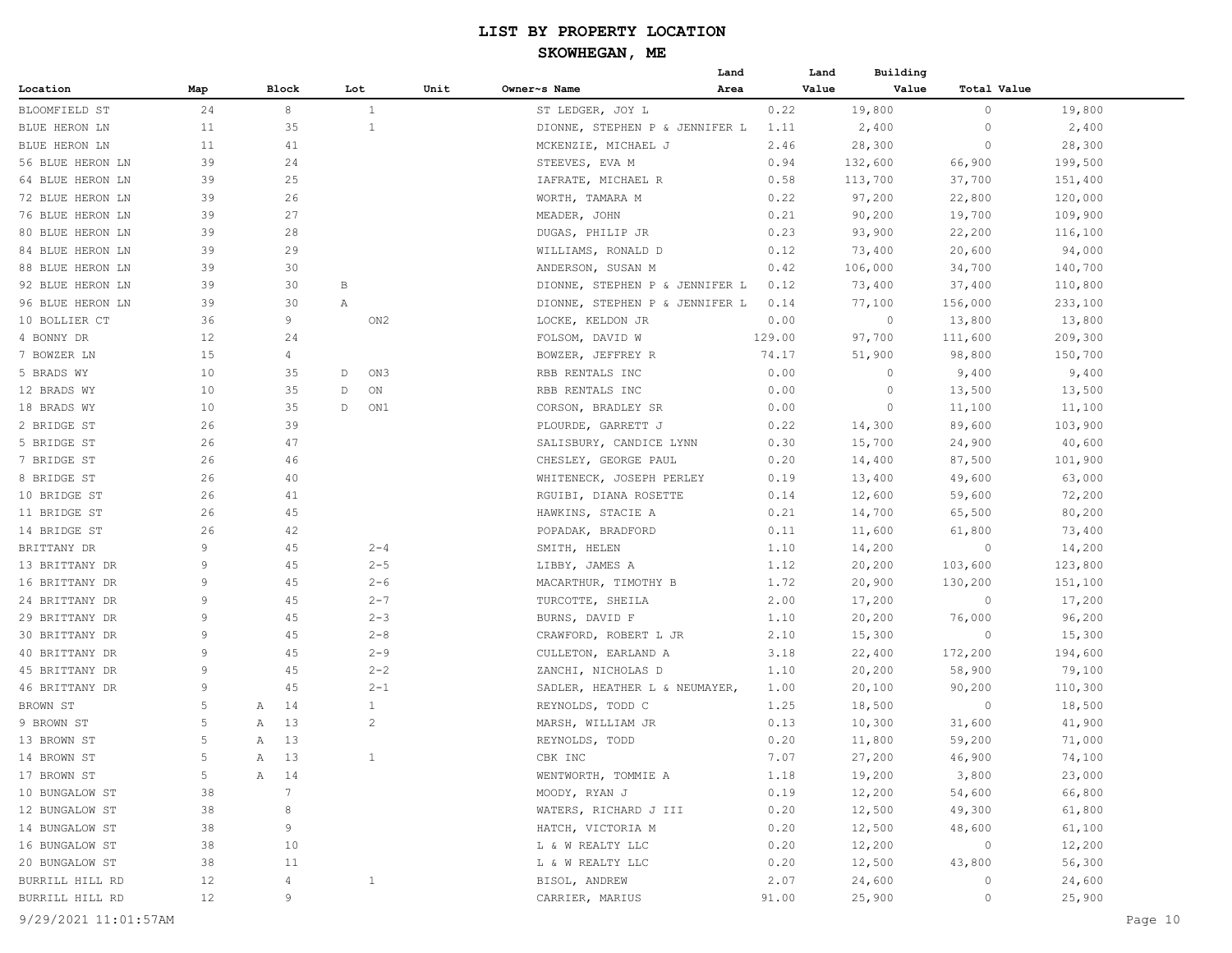|                          |          |                |                        |      |                             | Land  | Land  | Building         |                          |         |         |
|--------------------------|----------|----------------|------------------------|------|-----------------------------|-------|-------|------------------|--------------------------|---------|---------|
| Location                 | Map      | Block          | Lot                    | Unit | Owner~s Name                | Area  | Value | Value            | Total Value              |         |         |
| BURRILL HILL RD          | 12       | 6              | 1                      |      | HAMILTON, BRANDON JOSEPH    | 1.24  |       | 14,600           | 0                        | 14,600  |         |
| BURRILL HILL RD          | 12       | 5              | 5                      |      | PERKINS, BRUCE A JR         | 2.94  |       | 25,900           | 0                        | 25,900  |         |
| BURRILL HILL RD          | 12       | 6              | $\overline{4}$         |      | SCHMITT, JOSHUA D           | 14.98 |       | 25,800           | 0                        | 25,800  |         |
| BURRILL HILL RD          | 12       | 6              | 5                      |      | YOUNG, SHERRILL A           | 20.00 |       | 38,400           | $\circ$                  | 38,400  |         |
| 35 BURRILL HILL RD       | 12       | 6              | 4                      | Α    | IMMEDIATO, DANIEL J         | 3.00  |       | 24,800           | $\circ$                  | 24,800  |         |
| 42 BURRILL HILL RD       | 12       | 2              | $5 - 2$                |      | DORAN, SHAWN A              | 1.38  |       | 29,300           | 94,600                   | 123,900 |         |
| 48 BURRILL HILL RD       | 12       | 4              | $8 - 1$                |      | LACHANCE, RAYMOND SCOTT     | 6.00  |       | 33,100           | 153,400                  | 186,500 |         |
| 59 BURRILL HILL RD       | 12       | 6              | 3                      |      | SCHMITT, JOSHUA D           | 20.00 |       | 39,900           | 181,700                  | 221,600 |         |
| 60 BURRILL HILL RD       | 12       | $\overline{1}$ | $\mathbf{1}$           |      | JACQUES, JAMES EDWARD JR    | 9.27  |       | 35,900           | 181,400                  | 217,300 |         |
| 74 BURRILL HILL RD       | 12       | 5              |                        |      | KINNEY, JUDITH E            | 15.00 |       | 33,600           | 128,700                  | 162,300 |         |
| 81 BURRILL HILL RD       | 12       | 6              | 2                      |      | COLE, SHERRY N              | 11.50 |       | 36,100           | 191,900                  | 228,000 |         |
| 100 BURRILL HILL RD      | 12       | 5              | $\mathbf{1}$           |      | LOFVING, IVER W             | 20.00 |       | 31,600           | 5,400                    | 37,000  |         |
| BURRILL RD               | 12       | 4              | $\overline{c}$         |      | BISOL, ANDREW P             | 2.07  |       | 24,600           | $\circ$                  | 24,600  |         |
| 5 BUSH ST                | 29       | 202            |                        |      | FORTIER, HORACE J JR        | 0.31  |       | 19,600           | 99,100                   | 118,700 |         |
| 6 BUSH ST                | 29       | 215            |                        |      | FLS INVESTMENTS INC         | 0.12  |       | 14,800           | 43,900                   | 58,700  |         |
| 9 BUSH ST                | 29       | 201            |                        |      | BEAULIEU, WILLIAM S         | 0.18  |       | 17,100           | 38,900                   | 56,000  |         |
| 10 BUSH ST               | 29       | 217            |                        |      | MANWARING, RICKY L          | 0.15  |       | 16,000           | 63,900                   | 79,900  |         |
| 12 BUSH ST               | 29       | 218            |                        |      | ASHLEY, SHIRLEY M & ROBERT  | 0.15  |       | 16,000           | 42,700                   | 58,700  |         |
| 13 BUSH ST               | 29       | 200            |                        |      | ADAMS, STEPHEN R            | 0.35  |       | 19,800           | 88,100                   | 107,900 |         |
| 14 BUSH ST               | 29       | 219            |                        |      | ADAMS, CHARLENE R - TRUSTEE | 0.12  |       | 14,100           | 87,500                   | 101,600 |         |
| 16 BUSH ST               | 29       | 220            |                        |      | WHITE, JOSHUA               | 0.16  |       |                  | 64,900                   | 81,300  |         |
|                          | 29       | 199            |                        |      | HULL, MELONY A              | 0.27  |       | 16,400<br>19,300 |                          | 73,700  |         |
| 17 BUSH ST<br>18 BUSH ST | 29       | 221            |                        |      | SAVAGE, MICHAEL S           | 0.26  |       |                  | 54,400                   | 53,500  |         |
|                          | 29       | 222            |                        |      |                             | 0.33  |       | 19,200           | 34,300                   |         |         |
| 20 BUSH ST               | 29       | 198            | Α                      |      | HUTCHINS, DEBORAH A         |       |       | 19,700           | 67,200                   | 86,900  |         |
| 21 BUSH ST               |          |                |                        |      | FRANCK, RANDALL L           | 0.26  |       | 19,200           | 109,800                  | 129,000 |         |
| 25 BUSH ST               | 29<br>29 | 197<br>222     |                        |      | FOLSOM, KRISTOPHER C        | 0.14  |       | 15,600           | 74,800                   | 90,400  |         |
| 26 BUSH ST               |          |                |                        |      | 26 BUSH ST APARTMENTS LLC   | 0.36  |       | 23,900<br>0      | 134,500                  | 158,400 |         |
| 7 BUTLER ST              | 21       | $14 - 6$       | ON1                    |      | SALLEY, PAULINE             | 0.00  |       | $\circ$          | 3,600                    | 3,600   |         |
| 8 BUTLER ST              | 21       | $14 - 6$       | ON2                    |      | CAREY, CHRISTOPHER          | 0.00  |       |                  | 4,300                    | 4,300   |         |
| 9 BUTLER ST              | 21       | $14 - 6$       | ON3                    |      | BUSSELL, APRIL              | 0.00  |       | 0                | 4,900                    | 4,900   |         |
| 10 BUTLER ST             | 21       | $14 - 6$       | ON4                    |      | HAND, BECKE                 | 0.00  |       | 0                | 6,000                    | 6,000   |         |
| 11 BUTLER ST             | 21       | $14 - 6$       | ON 5                   |      | SMITH, KIMBERLY             | 0.00  |       | 0                | 3,100                    | 3,100   |         |
| 12 BUTLER ST             | 21       | $14 - 6$       | ON6                    |      | KETCHUM, JIM                | 0.00  |       | 0                | 3,900                    | 3,900   |         |
| 13 BUTLER ST             | 21       | $14 - 6$       | ON7                    |      | BISHOP, JAMES               | 0.00  |       | 0                | 7,000                    | 7,000   |         |
| 14 BUTLER ST             | 21       | $14 - 6$       | ON8                    |      | QUIMBY, JULIE               | 0.00  |       | 0                | 1,600                    | 1,600   |         |
| 16 BUTLER ST             | 21       | $14 - 6$       | ON10                   |      | WITHAM, ROXAUNA             | 0.00  |       | $\circ$          | 6,300                    | 6,300   |         |
| 18 BUTLER ST             | 21       | $14 - 6$       | ON12                   |      | BOWRING, BLANCHE            | 0.00  |       | 0                | 5,900                    | 5,900   |         |
| 22 BUTLER ST             | 21       | $14 - 6$       | ON14                   |      | CUNNINGHAM, JOSH            | 0.00  |       | 0                | 5,400                    | 5,400   |         |
| 24 BUTLER ST             | 21       | $14 - 6$       | ON16                   |      | BOWRING, WILLIAM            | 0.00  |       | 0                | 2,500                    | 2,500   |         |
| 26 BUTLER ST             | 21       | $14 - 6$       | ON18                   |      | WOOSTER, FRED               | 0.00  |       | 0                | 9,600                    | 9,600   |         |
| 30 BUTLER ST             | 21       | $14 - 6$       | ON20                   |      | LINTON, RILEY               | 0.00  |       | 0                | 3,700                    | 3,700   |         |
| 32 BUTLER ST             | 21       | $14 - 6$       | ON22                   |      | BEAL, DIANNA                | 0.00  |       | 0                | 6,200                    | 6,200   |         |
| 33 BUTLER ST             | 20       | 35             | $1 \quad \blacksquare$ |      | PERRI, EDWARD               | 0.16  |       | 13,900           | 10,400                   | 24,300  |         |
| 34 BUTLER ST             | 21       | $14 - 6$       | ON24                   |      | COLE, PERRY                 | 0.00  |       | $\circ$          | 4,100                    | 4,100   |         |
| 2 CAMILLA DR             | 4        | $4 - 5$        | ON21                   |      | RINES, TAMMY                | 0.00  |       | $\circ$          | 18,700                   | 18,700  |         |
| CAMILLA DR/LEXIE LN      | 4        | $4 -$          | 5 <sup>5</sup>         |      | AUSTIN, HARVEY JR II        | 13.14 |       | 146,100          | $\overline{\phantom{0}}$ | 146,100 |         |
| 9/29/2021 11:01:57AM     |          |                |                        |      |                             |       |       |                  |                          |         | Page 11 |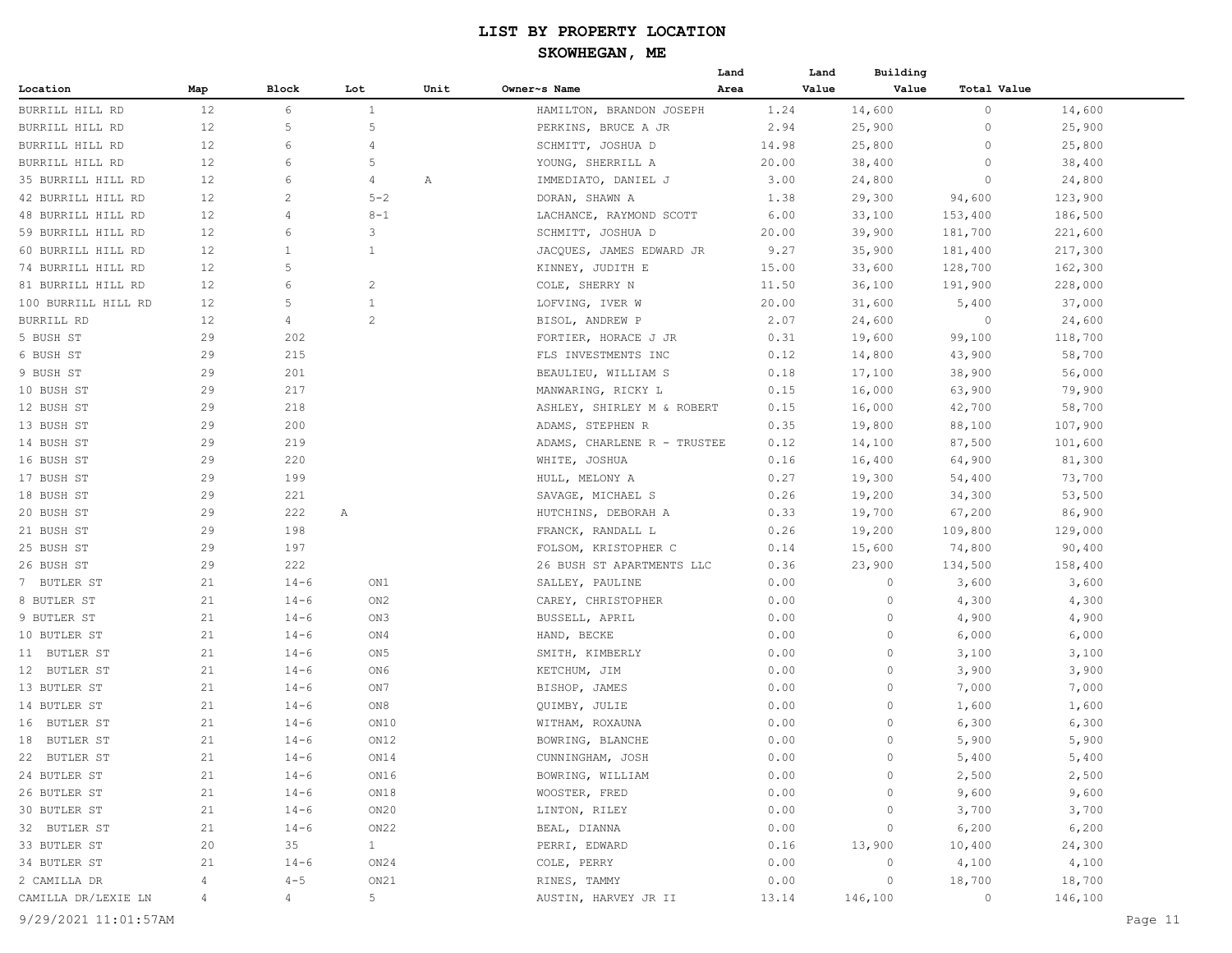|               |        |          |              |                |      | Land                           |        | Building<br>Land |                             |         |
|---------------|--------|----------|--------------|----------------|------|--------------------------------|--------|------------------|-----------------------------|---------|
| Location      | Map    | Block    | Lot          |                | Unit | Owner~s Name<br>Area           |        | Value            | Value<br><b>Total Value</b> |         |
| CANAAN RD     | 6      | 25       | $\mathbf{B}$ |                |      | BAUER, JAMIE L                 | 3.00   | 18,100           | 0                           | 18,100  |
| CANAAN RD     | 11     | 35       |              |                |      | BELANGER, ROGER E & JOYCE A    | 89.00  | 36,400           | 0                           | 36,400  |
| CANAAN RD     | 5      | 110      |              |                |      | BROOKFIELD WHITE PINE HYDRO LL | 3.90   | 2,000            | 0                           | 2,000   |
| CANAAN RD     | 6      | 73       |              |                |      | CENTRAL MAINE POWER CO         | 45.00  | 90,000           | $\circ$                     | 90,000  |
| CANAAN RD     | 6      | 51       |              | 1              |      | CHASSE, JAMES J                | 13.00  | 26,600           | 0                           | 26,600  |
| CANAAN RD     | 11     | 14       | $\mathbf{F}$ |                |      | DILLINGHAM, KEVIN              | 3.21   | 25,800           | 22,100                      | 47,900  |
| CANAAN RD     | 6      | 36       |              |                |      | DIONNE KENNETH C               | 24.00  | 6,700            | 0                           | 6,700   |
| CANAAN RD     | 6      | 44       |              |                |      | HOLMES, GARY B                 | 11.00  | 15,200           | 0                           | 15,200  |
| CANAAN RD     | 5      | 85       |              | 3              |      | KELLEY, KATHARINE L ( ADAMS)   | 1.88   | 20,200           | 0                           | 20,200  |
| CANAAN RD     | 5      | 85       |              |                |      | KELLEY, KATHARINE L (ADAMS)    | 1.59   | 20,400           | 0                           | 20,400  |
| CANAAN RD     | 11     | 13       |              | $\overline{c}$ |      | KINNEY, DONALD L JR            | 5.47   | 21,200           | 0                           | 21,200  |
| CANAAN RD     | 6      | 29       |              |                |      | MERRILL, MICHAEL               | 26.09  | 36,500           | $\circ$                     | 36,500  |
| CANAAN RD     | 10     | 60       |              |                |      | MERRILL, MICHAEL L             | 326.00 | 128,200          | 0                           | 128,200 |
| CANAAN RD     | 11     | 27       | Α            |                |      | QUIRION, IRENE - LIFE ESTATE   | 10.20  | 3,000            | 0                           | 3,000   |
| CANAAN RD     | 6      | 52A      | $\rm H$      |                |      | REYES, SYLVIA                  | 1.50   | 3,300            | $\Omega$                    | 3,300   |
| CANAAN RD     | 6      | 31       |              |                |      | ROSS, RANDY S ET AL            | 17.00  | 4,900            | 0                           | 4,900   |
| CANAAN RD     | 6      | $51 - 2$ |              | $\mathbf{1}$   |      | SCHERMERHORN, DOUGLAS          | 6.00   | 20,200           | 0                           | 20,200  |
| CANAAN RD     | 5      | 96       |              | 1              |      | SOMERSET WOODS TRUSTEES        | 4.02   | 43,800           | 0                           | 43,800  |
| CANAAN RD     | 5      | 106      |              |                |      | SOMERSET WOODS TRUSTEES        | 4.50   | 38,700           | 21,800                      | 60,500  |
| CANAAN RD     | 5      | 109      |              |                |      | SOMERSET WOODS TRUSTEES        | 44.35  | 58,600           | 0                           | 58,600  |
| CANAAN RD     | 5      | 120      |              |                |      | SOMERSET WOODS TRUSTEES        | 5.00   | 12,100           | 0                           | 12,100  |
| CANAAN RD     | 6      | 52       | Α            |                |      | SOMERSET WOODS TRUSTEES        | 1.50   | 3,300            | $\circ$                     | 3,300   |
| CANAAN RD     | 11     | 32       |              |                |      | STATE OF MAINE-DEPT. OF CONSER | 8.75   | 97,500           | 0                           | 97,500  |
| CANAAN RD     | 5      | 109      |              | $\mathbf{1}$   |      | TOWN OF SKOWHEGAN              | 0.64   | 26,600           | 0                           | 26,600  |
| CANAAN RD     | 6      | 41       |              | $\mathbf{1}$   | Α    | TURNER, MICHAEL                | 10.47  | 31,100           | 0                           | 31,100  |
| CANAAN RD     | 6      | 39       |              |                |      | VINING ROBIN TRUSTEE           | 29.00  | 8,000            | 0                           | 8,000   |
| 264 CANAAN RD | 5      | 105      | Α            |                |      | STATE OF MAINE                 | 8.00   | 34,900           | 162,300                     | 197,200 |
| 274 CANAAN RD | 5      | 99       |              |                |      | OBER, GLORIA G                 | 0.85   | 27,300           | 63,200                      | 90,500  |
| 275 CANAAN RD | 5      | 96       |              | 5              |      | AUSTIN, HARVEY JR II & TRISHA  | 1.27   | 21,300           | 0                           | 21,300  |
| 278 CANAAN RD | 5      | 98       |              |                |      | VAN LEEUWEN, JOEY              | 1.21   | 24,600           | 144,400                     | 169,000 |
| 283 CANAAN RD | 5      | 96       |              |                |      | FLYNN, DENNIS G                | 0.82   | 27,100           | 119,200                     | 146,300 |
| 284 CANAAN RD | 5      | 97       |              |                |      | CLEMENT, DANIEL L              | 0.98   | 24,300           | 126,600                     | 150,900 |
| 288 CANAAN RD | 5      | 95       |              |                |      | VINCUNAS, MARY AMBER           | 1.00   | 24,400           | 99,400                      | 123,800 |
| 291 CANAAN RD | 5      | 96       |              | 4              |      | NELSON, KEVIN                  | 0.59   | 22,700           | 147,900                     | 170,600 |
| 294 CANAAN RD | 5      | 94       |              |                |      | SINCYR, CHESTER W              | 0.40   | 17,200           | 77,000                      | 94,200  |
| 297 CANAAN RD | 5      | 96       |              | 3              |      | PROVOST, MICHAEL A             | 0.87   | 27,400           | 135,500                     | 162,900 |
| 300 CANAAN RD | 5      | 93       | Α            |                |      | LYONS, DARCY I - LE            | 0.83   | 23,600           | 134,800                     | 158,400 |
| 301 CANAAN RD |        | 96       |              | 2              |      | DIONNE, RONALD J               | 1.62   | 25,200           | 26,900                      | 52,100  |
| 306 CANAAN RD | 5      | 93       | В            |                |      | JEWELL, WAYNE H - EST OF       | 0.99   | 24,400           |                             | 174,800 |
|               |        |          |              |                |      |                                |        |                  | 150,400                     |         |
| 316 CANAAN RD | 5<br>9 | 92       |              |                |      | MARR, ROBERT ALLEN SR          | 1.37   | 24,800           | 83,100                      | 107,900 |
| 327 CANAAN RD |        | 84       |              |                |      | CARROLL, JOHN H                | 8.65   | 96,200           | 113,400                     | 209,600 |
| 334 CANAAN RD | 5      | 100      |              |                |      | FAMILIES MATTER INC            | 1.50   | 30,200           | 142,500                     | 172,700 |
| 349 CANAAN RD | 9      | 85       |              |                |      | NOYES, LAWRENCE                | 11.25  | 30,500           | 281,600                     | 312,100 |
| 359 CANAAN RD | 5      | 90       |              |                |      | TURCOTTE, EDMUND E JR          | 1.25   | 24,700           | 63,500                      | 88,200  |
| 366 CANAAN RD | 5      | 86       | B            |                |      | BLODGETT, DARRELL              | 2.41   | 26,200           | 17,800                      | 44,000  |
| 395 CANAAN RD | 6      | 51       | $\mathbf F$  |                |      | PINEWOOD MOTEL LLC             | 5.04   | 49,600           | 265,600                     | 315,200 |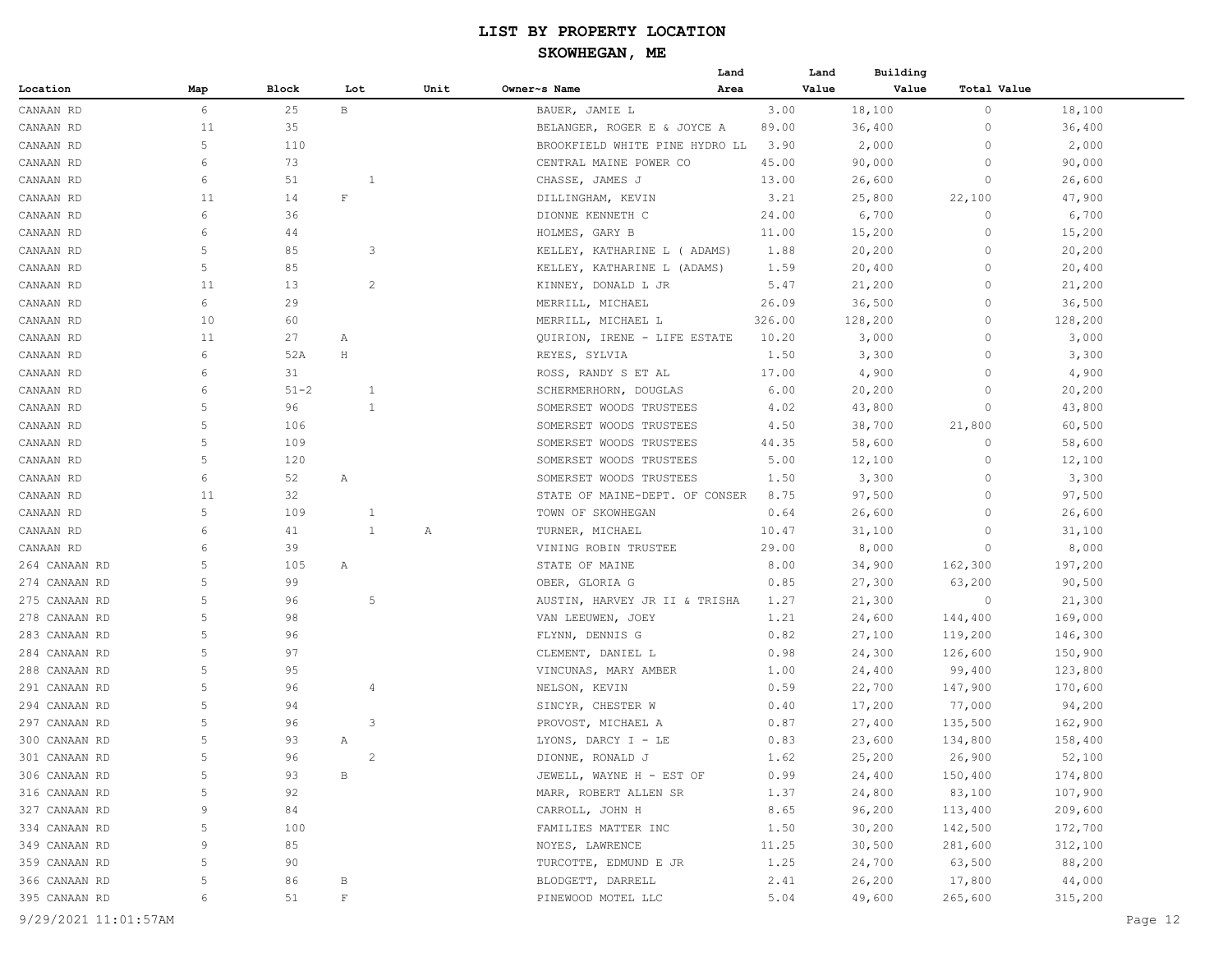## **SKOWHEGAN, ME**

|               |     |          |                |      |                                      | Land | Land  | Building         |             |         |
|---------------|-----|----------|----------------|------|--------------------------------------|------|-------|------------------|-------------|---------|
| Location      | Map | Block    | Lot            | Unit | Owner~s Name                         | Area | Value | Value            | Total Value |         |
| 396 CANAAN RD | 5   | 85       | $\mathbf{1}$   |      | KELLEY, KATHARINE L (ADAMS)          |      | 4.15  | 26,400           | 56,700      | 83,100  |
| 411 CANAAN RD | 6   | 50       | $\mathbf{1}$   |      | POTTLE, WILLIAM ULYSSES              |      | 1.10  | 17,200           | 81,000      | 98,200  |
| 416 CANAAN RD | 5   | 85       | $\overline{c}$ |      | E23 LLC                              |      | 1.59  | 36,800           | 73,000      | 109,800 |
| 417 CANAAN RD | 6   | 51       |                |      | POTTLE, FRANCES M - EST OF           |      | 1.51  | 24,700           | 70,400      | 95,100  |
| 425 CANAAN RD | 6   | 51       | Α              |      | BONNEAU, AARON                       |      | 1.29  | 24,800           | 4,500       | 29,300  |
| 430 CANAAN RD | 6   | 49       | 1              |      | MUSHERO, RALPH W JR                  |      | 1.21  | 24,700           | 121,200     | 145,900 |
| 431 CANAAN RD | 6   | 51       | В              |      | RUSSELL, ARNOLD                      |      | 0.61  | 10,100           | 11,600      | 21,700  |
| 432 CANAAN RD | 6   | 49       |                |      | MUSHERO, RALPH W                     |      | 1.79  | 24,900           | 12,800      | 37,700  |
| 435 CANAAN RD | 6   | 51       | B 1            |      | TUTTLE, RODNEY L                     |      | 1.17  | 24,600           | 134,800     | 159,400 |
| 440 CANAAN RD | 6   | 48       |                |      | HEALD, BRENDA M                      |      | 1.00  | 24,400           | 62,900      | 87,300  |
| 441 CANAAN RD | 6   | 51       | 3              |      | KNIGHT, KATHLEEN H                   |      | 2.34  | 22,900           | 33,300      | 56,200  |
| 497 CANAAN RD | 6   | 47       | Α              |      | DUFOUR, PAULINE G - TRUSTEE          |      | 9.60  | 29,600           | 168,300     | 197,900 |
| 517 CANAAN RD | 6   | 47       | В              |      | DUFOUR, DAVID D                      |      | 3.40  | 27,500           | 124,100     | 151,600 |
| 522 CANAAN RD | 6   | 45       | 1              |      | SHAW, NORMAN R                       |      | 21.30 | 47,400           | 75,900      | 123,300 |
| 527 CANAAN RD | 6   | 47       | C              |      | MCLAUGHLIN, BERNARD F - ESTATE       |      | 1.60  | 44,000           | 100,100     | 144,100 |
| 543 CANAAN RD | 6   | 46       | В              |      | PARLIN, BRIAN                        |      | 0.70  | 17,300           | $\circ$     | 17,300  |
| 547 CANAAN RD | 6   | 46       | Α              |      | PARLIN, BRIAN R                      |      | 12.61 | 28,900           | 800         | 29,700  |
| 559 CANAAN RD | 6   | 46       | C              |      | DUNN, KAREN NORA & GERLAD GEOR 15.11 |      |       | 34,300           | 177,000     | 211,300 |
| 574 CANAAN RD | 6   | 45       | 2              |      | IRELAND, ANDREW P                    |      | 3.00  | 24,000           | 70,000      | 94,000  |
| 578 CANAAN RD | 6   | 45       |                |      | BOLDUC, DONALD                       |      | 3.90  | 26,600           | 22,900      | 49,500  |
| 579 CANAAN RD | 6   | 43       |                |      | HENDERSON, JOHN                      |      | 4.00  | 26,700           | 92,200      | 118,900 |
| 600 CANAAN RD | 6   | 41       | 1              |      | ZHOU, XUE YI                         |      | 1.93  | 25,600           | 57,200      | 82,800  |
| 610 CANAAN RD | 6   | 41       |                |      | LAPOINTE, KIMBERLEY D                |      | 1.58  | 25,000           | 99,000      | 124,000 |
| 611 CANAAN RD | 6   | 40       | $\mathbf{1}$   |      | ADAMS, CARLTON C                     |      | 2.00  | 25,700           | 76,800      | 102,500 |
| 615 CANAAN RD | 6   | 40       | $\overline{c}$ |      | HANRON, WILLIAM K                    |      | 0.42  | 17,300           | 3,800       | 21,100  |
| 628 CANAAN RD | 6   | 29       | 1              |      | DUMAS, JOHN W                        |      | 1.91  | 18,300           | 80,700      | 99,000  |
| 638 CANAAN RD | 6   | 30       |                |      | DIONNE, RANDALL T                    |      | 28.76 | 25,500           | 49,600      | 75,100  |
| 643 CANAAN RD | 6   | 26       | $\mathbf{1}$   |      | SNO-HAWKS SNOWMOBILE CLUB            |      | 1.00  | 24,400           | 26,900      | 51,300  |
| 653 CANAAN RD | 6   | 26       | $\overline{c}$ |      | SULLIVAN, GERALD - ESTATE OF         |      | 11.26 | 31,800           | 24,700      | 56,500  |
| 654 CANAAN RD | 6   | 28       |                |      | MERRILL, MICHAEL L                   |      | 36.24 | 55,000           | 41,200      | 96,200  |
| 660 CANAAN RD | 6   | 28       | В              |      | MERRILL, ANITA C - LIFE ESTATE       |      | 1.00  | 24,400           | 29,500      | 53,900  |
| 663 CANAAN RD | 6   | 26       |                |      | PERKINS, PETER J                     |      | 10.60 | 30,200           | 52,400      | 82,600  |
| 666 CANAAN RD | 6   | 28       | Α              |      | MERRILL, ANITA C & LLOYD - LIF       |      | 1.00  | 20,800           | $\circ$     | 20,800  |
| 676 CANAAN RD | 6   | 25       |                |      | BAUER, JAMIE L                       |      | 1.00  | 22,000           | 70,900      | 92,900  |
| 679 CANAAN RD | 6   | 24       |                |      | HOLMGREN, JAMES S                    |      | 14.00 | 30,500           | 42,900      | 73,400  |
| 686 CANAAN RD | 6   | 25       | Α              |      | FITZMAURICE, LORETTA                 |      | 3.00  | 26,400           | 86,300      | 112,700 |
| 694 CANAAN RD | 6   | 23       | Α              |      | NICHOLS, THERESA M                   |      | 7.00  | 29,500           | 111,700     | 141,200 |
| 695 CANAAN RD | 6   | 24       |                |      | ELLIS, NORMAN                        |      | 10.30 | 28,900           | 77,800      | 106,700 |
| 710 CANAAN RD | 6   |          |                |      | WYMAN, JOE                           |      | 8.00  |                  | 17,800      | 47,800  |
| 723 CANAAN RD | 6   | 22<br>22 | Α              |      |                                      |      | 13.00 | 30,000<br>35,700 | 13,000      | 48,700  |
| 731 CANAAN RD | 6   | 22       | B              |      | POMERLEAU, PAUL R                    |      | 2.00  | 25,700           | 41,700      | 67,400  |
|               |     | 23       |                |      | BOOKER, TIMOTHY G                    |      |       |                  |             |         |
| 734 CANAAN RD | 6   |          |                |      | FOLSOM, MICHAEL N                    |      | 28.57 | 54,400           | 118,300     | 172,700 |
| 798 CANAAN RD |     | 16       | $\mathbb{A}$   |      | CHURCH OF FAITH                      |      | 2.59  | 31,200           | 182,800     | 214,000 |
| 824 CANAAN RD | 6   | 20       |                |      | CORSON, BRYCE H                      |      | 2.00  | 41,800           | 84,900      | 126,700 |
| 834 CANAAN RD | 6   | 17       |                |      | LARRACEY, WANDA L                    |      | 2.00  | 25,200           | 33,800      | 59,000  |
| 849 CANAAN RD | 10  | 53       |                |      | FOLSOM, TODD J                       |      | 40.00 | 36,900           | 183,600     | 220,500 |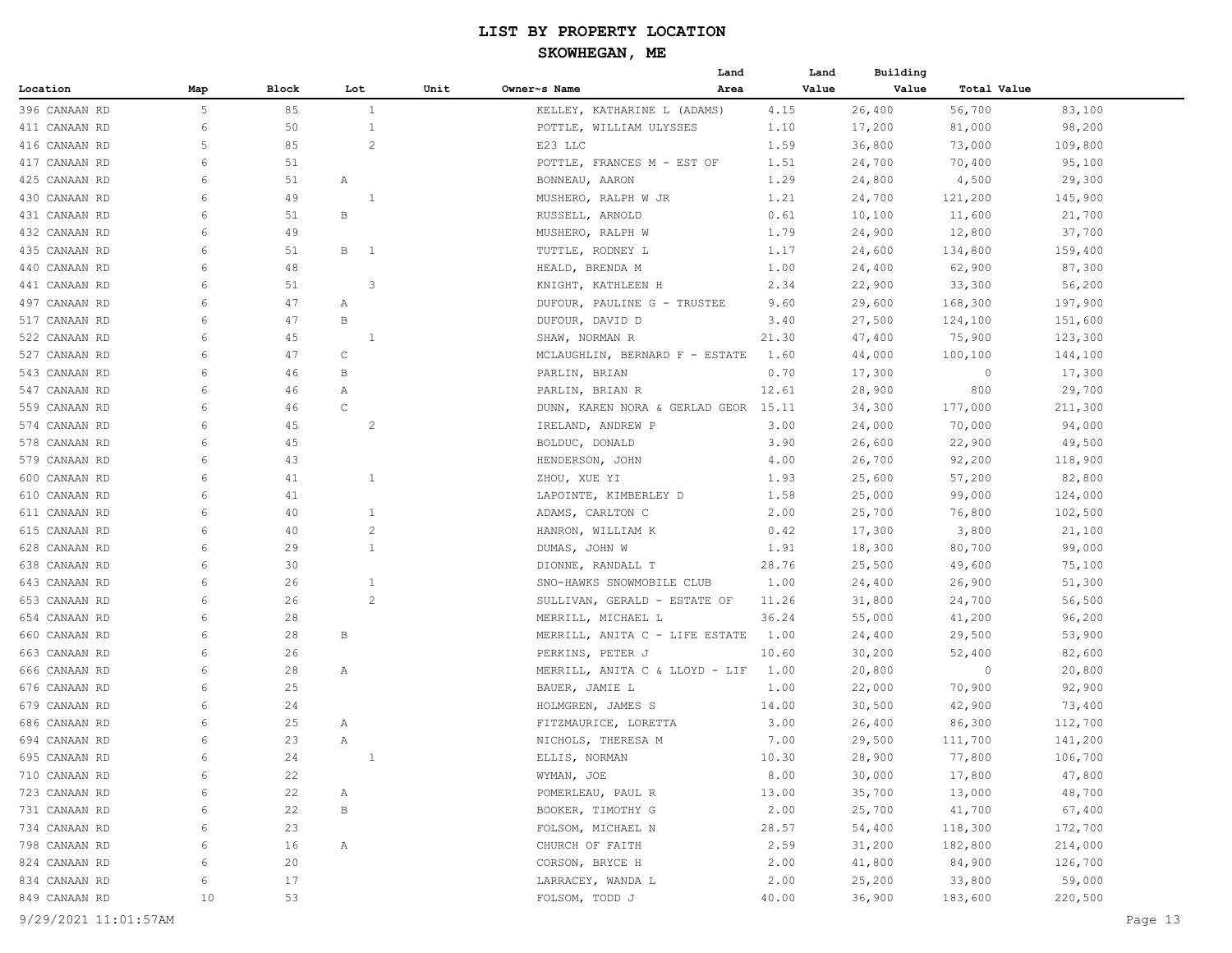## **SKOWHEGAN, ME**

| Value<br>Value<br>Block<br>Unit<br>Owner~s Name<br><b>Total Value</b><br>Location<br>Map<br>Lot<br>Area<br>6<br>30,300<br>61,600<br>91,900<br>864 CANAAN RD<br>18<br>GILBERT, GODFREY J<br>11.00<br>888 CANAAN RD<br>10<br>54<br>POULIN, MICHAEL D<br>1.83<br>24,900<br>121,500<br>146,400<br>Α<br>56<br>10<br>2.36<br>26,100<br>6,900<br>33,000<br>906 CANAAN RD<br>RUSSELL, JOSEPH<br>907 CANAAN RD<br>10<br>55<br>WAMBOLT, NEWELL DEAN<br>6,300<br>10,700<br>17,000<br>1.50<br>57<br>912 CANAAN RD<br>10<br>RUSSELL, JOSEPH R<br>1.10<br>19,700<br>16,600<br>36,300<br>932 CANAAN RD<br>10<br>58<br>LIBBY, JANE E<br>1.20<br>24,500<br>120,500<br>145,000<br>59<br>935 CANAAN RD<br>10<br>MAYO, CARMELLA E<br>2.00<br>21,200<br>20,100<br>41,300<br>940 CANAAN RD<br>10<br>60<br>MORRISON, ROSS J<br>1.10<br>24,500<br>92,900<br>117,400<br>Α<br>$\overline{c}$<br>953 CANAAN RD<br>11<br>10<br>BURRIS, CHANCELLOR<br>1.26<br>24,700<br>39,500<br>64,200<br>958 CANAAN RD<br>11<br>11<br>1.10<br>24,500<br>64,500<br>89,000<br>KINNEY, PATRICIA E - EST OF<br>11<br>12<br>1.50<br>126,000<br>968 CANAAN RD<br>RUGAN, RHONDA M<br>24,700<br>101,300<br>980 CANAAN RD<br>11<br>13<br>3<br>2.22<br>26,000<br>79,300<br>105,300<br>GILCOTT, TYLER B<br>13<br>994 CANAAN RD<br>11<br>FOLLENSBEE, BETTY JO<br>5.02<br>65,300<br>92,300<br>27,000<br>1040 CANAAN RD<br>11<br>13<br>$\mathbf{1}$<br>KINNEY, DONALD L JR<br>10.00<br>28,700<br>129,200<br>157,900<br>1052 CANAAN RD<br>11<br>14<br>KNOWLTON, RACHEL<br>2.51<br>20,200<br>65,000<br>85,200<br>Α<br>1066 CANAAN RD<br>11<br>14<br>D 1<br>25.83<br>35,300<br>35,300<br>HALL, LINDSEY EAVES<br>0<br>1074 CANAAN RD<br>11<br>DILLINGHAM, REXFORD B<br>26,500<br>146,800<br>14<br>6.44<br>120,300<br>1098 CANAAN RD<br>11<br>14<br>ARMSTRONG, DARLENE L - PER REP<br>22,800<br>22,800<br>В<br>5.00<br>$\circ$<br>11<br>14<br>$\mathop{}\mathopen{} E$<br>MAYO, RICHARD M<br>800<br>21,400<br>1112 CANAAN RD<br>3.70<br>20,600<br>$\mathsf C$<br>11<br>14<br>BLEAU, JAMES A<br>14.67<br>31,700<br>119,700<br>151,400<br>1120 CANAAN RD<br>27<br>1136 CANAAN RD<br>11<br>6<br>LEIBY, ELIAS<br>1.50<br>18,500<br>0<br>18,500<br>Α<br>1140 CANAAN RD<br>11<br>27<br>GOTT, ARIC M<br>1.00<br>24,400<br>43,500<br>67,900<br>1160 CANAAN RD<br>11<br>27<br>3.80<br>26,200<br>33,300<br>59,500<br>$\overline{4}$<br>THOMAS, WILLIAM A<br>Α<br>1168 CANAAN RD<br>11<br>27<br>$\overline{\phantom{a}}$<br>BAILEY, MATTHEW E<br>1.90<br>25,000<br>72,900<br>97,900<br>Α<br>27<br>$\overline{c}$<br>1174 CANAAN RD<br>11<br>2.70<br>24,300<br>58,000<br>82,300<br>A<br>QUIRION, IRENE - LIFE ESTATE<br>1213 CANAAN RD<br>11<br>30<br>6.50<br>36,400<br>29,100<br>65,500<br>HEY, TAMMY<br>11<br>29<br>$\overline{c}$<br>5.58<br>28,500<br>33,600<br>62,100<br>1216 CANAAN RD<br>PEASE, RICKY J<br>3<br>1242 CANAAN RD<br>11<br>29<br>5.74<br>27,400<br>125,000<br>152,400<br>LAGROSS, LIONE A JR<br>33<br>$\mathbf{1}$<br>1277 CANAAN RD<br>11<br>1.78<br>14,300<br>$\circ$<br>14,300<br>HAWES, LEIGH M<br>1281 CANAAN RD<br>11<br>33<br>0.72<br>22,000<br>45,800<br>67,800<br>LOMBARD, SHAWN L<br>1287 CANAAN RD<br>11<br>34<br>2.50<br>129,500<br>NICKERSON, JENNIFER<br>25,400<br>104,100<br>CANAAN RD<br>6<br>74<br>7.10<br>14,200<br>14,200<br>CENTRAL MAINE POWER CO<br>0<br>37<br>CANAAN RD<br>6<br>DIONNE KENNETH C<br>3,000<br>$\circ$<br>3,000<br>10.00<br>6<br>34<br>2,300<br>2,300<br>CANAAN RD<br>PHILBRICK-GATES, KATHERINE<br>16.00<br>0<br>6<br>35<br>PHILBRICK-GATES, KATHERINE<br>1,000<br>CANAAN RD<br>7.00<br>1,000<br>0<br>11<br>14<br>$\overline{\phantom{a}}$<br>HALL, LINDSEY EAVES<br>18,400<br>CANAAN RD OFF<br>D<br>11.50<br>18,400<br>0<br>29<br>173<br>169,500<br>OLSEN, JENNIFER E<br>0.72<br>25,900<br>143,600<br>13 CARDINAL AVE<br>29<br>190<br>0.17<br>16,700<br>116,600<br>133,300<br>14 CARDINAL AVE<br>CONNELLY, DANIEL A<br>16 CARIANI ST<br>SKOWHEGAN COMMUNITY FOOD CPBD<br>0.00<br>50,600<br>23<br>98<br>ON<br>$\overline{0}$<br>50,600<br>2,800<br>CARRABASSETT STREAM<br>19<br>5<br>DOYON, CHERYL L<br>16.65<br>2,800<br>$\circ$<br>FEBVIR INC<br>33.00<br>5,300<br>5,300<br>CARRABASSETT STREAM<br>19<br>1<br>$\circ$<br>24.00<br>CARRABASSETT STREAM<br>19<br>PERKINS, MICHAEL<br>4,000<br>4,000<br>4<br>$\circ$<br>15<br>6,400<br>CARRABASSETT STREAM<br>28<br>PLUM CREEK MAINE TIMBERLANDS L 45.00<br>6,400<br>$\circ$<br>36 CARRIER LN<br>13<br>57<br>CARRIER CHIPPING INC<br>211.81<br>231,700<br>309,500<br>541,200<br>1.17<br>89,300<br>109,600<br>15 CEDAR RIDGE DR<br>35<br>$\mathbf{1}$<br>8<br>SIROIS, SCOTT LARRY<br>20,300<br>35<br>$\mathbf{1}$<br>4.67<br>23 CEDAR RIDGE DR<br>6<br>CEDAR RIDGE NURSING CARE CTR<br>123,900<br>2,655,100<br>2,779,000 |  |  |  | Land | Land | Building |  |
|---------------------------------------------------------------------------------------------------------------------------------------------------------------------------------------------------------------------------------------------------------------------------------------------------------------------------------------------------------------------------------------------------------------------------------------------------------------------------------------------------------------------------------------------------------------------------------------------------------------------------------------------------------------------------------------------------------------------------------------------------------------------------------------------------------------------------------------------------------------------------------------------------------------------------------------------------------------------------------------------------------------------------------------------------------------------------------------------------------------------------------------------------------------------------------------------------------------------------------------------------------------------------------------------------------------------------------------------------------------------------------------------------------------------------------------------------------------------------------------------------------------------------------------------------------------------------------------------------------------------------------------------------------------------------------------------------------------------------------------------------------------------------------------------------------------------------------------------------------------------------------------------------------------------------------------------------------------------------------------------------------------------------------------------------------------------------------------------------------------------------------------------------------------------------------------------------------------------------------------------------------------------------------------------------------------------------------------------------------------------------------------------------------------------------------------------------------------------------------------------------------------------------------------------------------------------------------------------------------------------------------------------------------------------------------------------------------------------------------------------------------------------------------------------------------------------------------------------------------------------------------------------------------------------------------------------------------------------------------------------------------------------------------------------------------------------------------------------------------------------------------------------------------------------------------------------------------------------------------------------------------------------------------------------------------------------------------------------------------------------------------------------------------------------------------------------------------------------------------------------------------------------------------------------------------------------------------------------------------------------------------------------------------------------------------------------------------------------------------------------------------------------------------------------------------------------------------------------------------------------------------------------------------------------------------------------------------------------------------------------------------------------------------------------------------------------------------------------------------------------------------------------------------------------------------------------------------------------------------------------------------------------------------------------------------------------------------------------------------------------------------------------------------------------------------------------------------------------------------------------------------------------------------------------------------------------------------------------------------------------------------------------------------------------------------------------------------------------------------------------------------|--|--|--|------|------|----------|--|
|                                                                                                                                                                                                                                                                                                                                                                                                                                                                                                                                                                                                                                                                                                                                                                                                                                                                                                                                                                                                                                                                                                                                                                                                                                                                                                                                                                                                                                                                                                                                                                                                                                                                                                                                                                                                                                                                                                                                                                                                                                                                                                                                                                                                                                                                                                                                                                                                                                                                                                                                                                                                                                                                                                                                                                                                                                                                                                                                                                                                                                                                                                                                                                                                                                                                                                                                                                                                                                                                                                                                                                                                                                                                                                                                                                                                                                                                                                                                                                                                                                                                                                                                                                                                                                                                                                                                                                                                                                                                                                                                                                                                                                                                                                                                                         |  |  |  |      |      |          |  |
|                                                                                                                                                                                                                                                                                                                                                                                                                                                                                                                                                                                                                                                                                                                                                                                                                                                                                                                                                                                                                                                                                                                                                                                                                                                                                                                                                                                                                                                                                                                                                                                                                                                                                                                                                                                                                                                                                                                                                                                                                                                                                                                                                                                                                                                                                                                                                                                                                                                                                                                                                                                                                                                                                                                                                                                                                                                                                                                                                                                                                                                                                                                                                                                                                                                                                                                                                                                                                                                                                                                                                                                                                                                                                                                                                                                                                                                                                                                                                                                                                                                                                                                                                                                                                                                                                                                                                                                                                                                                                                                                                                                                                                                                                                                                                         |  |  |  |      |      |          |  |
|                                                                                                                                                                                                                                                                                                                                                                                                                                                                                                                                                                                                                                                                                                                                                                                                                                                                                                                                                                                                                                                                                                                                                                                                                                                                                                                                                                                                                                                                                                                                                                                                                                                                                                                                                                                                                                                                                                                                                                                                                                                                                                                                                                                                                                                                                                                                                                                                                                                                                                                                                                                                                                                                                                                                                                                                                                                                                                                                                                                                                                                                                                                                                                                                                                                                                                                                                                                                                                                                                                                                                                                                                                                                                                                                                                                                                                                                                                                                                                                                                                                                                                                                                                                                                                                                                                                                                                                                                                                                                                                                                                                                                                                                                                                                                         |  |  |  |      |      |          |  |
|                                                                                                                                                                                                                                                                                                                                                                                                                                                                                                                                                                                                                                                                                                                                                                                                                                                                                                                                                                                                                                                                                                                                                                                                                                                                                                                                                                                                                                                                                                                                                                                                                                                                                                                                                                                                                                                                                                                                                                                                                                                                                                                                                                                                                                                                                                                                                                                                                                                                                                                                                                                                                                                                                                                                                                                                                                                                                                                                                                                                                                                                                                                                                                                                                                                                                                                                                                                                                                                                                                                                                                                                                                                                                                                                                                                                                                                                                                                                                                                                                                                                                                                                                                                                                                                                                                                                                                                                                                                                                                                                                                                                                                                                                                                                                         |  |  |  |      |      |          |  |
|                                                                                                                                                                                                                                                                                                                                                                                                                                                                                                                                                                                                                                                                                                                                                                                                                                                                                                                                                                                                                                                                                                                                                                                                                                                                                                                                                                                                                                                                                                                                                                                                                                                                                                                                                                                                                                                                                                                                                                                                                                                                                                                                                                                                                                                                                                                                                                                                                                                                                                                                                                                                                                                                                                                                                                                                                                                                                                                                                                                                                                                                                                                                                                                                                                                                                                                                                                                                                                                                                                                                                                                                                                                                                                                                                                                                                                                                                                                                                                                                                                                                                                                                                                                                                                                                                                                                                                                                                                                                                                                                                                                                                                                                                                                                                         |  |  |  |      |      |          |  |
|                                                                                                                                                                                                                                                                                                                                                                                                                                                                                                                                                                                                                                                                                                                                                                                                                                                                                                                                                                                                                                                                                                                                                                                                                                                                                                                                                                                                                                                                                                                                                                                                                                                                                                                                                                                                                                                                                                                                                                                                                                                                                                                                                                                                                                                                                                                                                                                                                                                                                                                                                                                                                                                                                                                                                                                                                                                                                                                                                                                                                                                                                                                                                                                                                                                                                                                                                                                                                                                                                                                                                                                                                                                                                                                                                                                                                                                                                                                                                                                                                                                                                                                                                                                                                                                                                                                                                                                                                                                                                                                                                                                                                                                                                                                                                         |  |  |  |      |      |          |  |
|                                                                                                                                                                                                                                                                                                                                                                                                                                                                                                                                                                                                                                                                                                                                                                                                                                                                                                                                                                                                                                                                                                                                                                                                                                                                                                                                                                                                                                                                                                                                                                                                                                                                                                                                                                                                                                                                                                                                                                                                                                                                                                                                                                                                                                                                                                                                                                                                                                                                                                                                                                                                                                                                                                                                                                                                                                                                                                                                                                                                                                                                                                                                                                                                                                                                                                                                                                                                                                                                                                                                                                                                                                                                                                                                                                                                                                                                                                                                                                                                                                                                                                                                                                                                                                                                                                                                                                                                                                                                                                                                                                                                                                                                                                                                                         |  |  |  |      |      |          |  |
|                                                                                                                                                                                                                                                                                                                                                                                                                                                                                                                                                                                                                                                                                                                                                                                                                                                                                                                                                                                                                                                                                                                                                                                                                                                                                                                                                                                                                                                                                                                                                                                                                                                                                                                                                                                                                                                                                                                                                                                                                                                                                                                                                                                                                                                                                                                                                                                                                                                                                                                                                                                                                                                                                                                                                                                                                                                                                                                                                                                                                                                                                                                                                                                                                                                                                                                                                                                                                                                                                                                                                                                                                                                                                                                                                                                                                                                                                                                                                                                                                                                                                                                                                                                                                                                                                                                                                                                                                                                                                                                                                                                                                                                                                                                                                         |  |  |  |      |      |          |  |
|                                                                                                                                                                                                                                                                                                                                                                                                                                                                                                                                                                                                                                                                                                                                                                                                                                                                                                                                                                                                                                                                                                                                                                                                                                                                                                                                                                                                                                                                                                                                                                                                                                                                                                                                                                                                                                                                                                                                                                                                                                                                                                                                                                                                                                                                                                                                                                                                                                                                                                                                                                                                                                                                                                                                                                                                                                                                                                                                                                                                                                                                                                                                                                                                                                                                                                                                                                                                                                                                                                                                                                                                                                                                                                                                                                                                                                                                                                                                                                                                                                                                                                                                                                                                                                                                                                                                                                                                                                                                                                                                                                                                                                                                                                                                                         |  |  |  |      |      |          |  |
|                                                                                                                                                                                                                                                                                                                                                                                                                                                                                                                                                                                                                                                                                                                                                                                                                                                                                                                                                                                                                                                                                                                                                                                                                                                                                                                                                                                                                                                                                                                                                                                                                                                                                                                                                                                                                                                                                                                                                                                                                                                                                                                                                                                                                                                                                                                                                                                                                                                                                                                                                                                                                                                                                                                                                                                                                                                                                                                                                                                                                                                                                                                                                                                                                                                                                                                                                                                                                                                                                                                                                                                                                                                                                                                                                                                                                                                                                                                                                                                                                                                                                                                                                                                                                                                                                                                                                                                                                                                                                                                                                                                                                                                                                                                                                         |  |  |  |      |      |          |  |
|                                                                                                                                                                                                                                                                                                                                                                                                                                                                                                                                                                                                                                                                                                                                                                                                                                                                                                                                                                                                                                                                                                                                                                                                                                                                                                                                                                                                                                                                                                                                                                                                                                                                                                                                                                                                                                                                                                                                                                                                                                                                                                                                                                                                                                                                                                                                                                                                                                                                                                                                                                                                                                                                                                                                                                                                                                                                                                                                                                                                                                                                                                                                                                                                                                                                                                                                                                                                                                                                                                                                                                                                                                                                                                                                                                                                                                                                                                                                                                                                                                                                                                                                                                                                                                                                                                                                                                                                                                                                                                                                                                                                                                                                                                                                                         |  |  |  |      |      |          |  |
|                                                                                                                                                                                                                                                                                                                                                                                                                                                                                                                                                                                                                                                                                                                                                                                                                                                                                                                                                                                                                                                                                                                                                                                                                                                                                                                                                                                                                                                                                                                                                                                                                                                                                                                                                                                                                                                                                                                                                                                                                                                                                                                                                                                                                                                                                                                                                                                                                                                                                                                                                                                                                                                                                                                                                                                                                                                                                                                                                                                                                                                                                                                                                                                                                                                                                                                                                                                                                                                                                                                                                                                                                                                                                                                                                                                                                                                                                                                                                                                                                                                                                                                                                                                                                                                                                                                                                                                                                                                                                                                                                                                                                                                                                                                                                         |  |  |  |      |      |          |  |
|                                                                                                                                                                                                                                                                                                                                                                                                                                                                                                                                                                                                                                                                                                                                                                                                                                                                                                                                                                                                                                                                                                                                                                                                                                                                                                                                                                                                                                                                                                                                                                                                                                                                                                                                                                                                                                                                                                                                                                                                                                                                                                                                                                                                                                                                                                                                                                                                                                                                                                                                                                                                                                                                                                                                                                                                                                                                                                                                                                                                                                                                                                                                                                                                                                                                                                                                                                                                                                                                                                                                                                                                                                                                                                                                                                                                                                                                                                                                                                                                                                                                                                                                                                                                                                                                                                                                                                                                                                                                                                                                                                                                                                                                                                                                                         |  |  |  |      |      |          |  |
|                                                                                                                                                                                                                                                                                                                                                                                                                                                                                                                                                                                                                                                                                                                                                                                                                                                                                                                                                                                                                                                                                                                                                                                                                                                                                                                                                                                                                                                                                                                                                                                                                                                                                                                                                                                                                                                                                                                                                                                                                                                                                                                                                                                                                                                                                                                                                                                                                                                                                                                                                                                                                                                                                                                                                                                                                                                                                                                                                                                                                                                                                                                                                                                                                                                                                                                                                                                                                                                                                                                                                                                                                                                                                                                                                                                                                                                                                                                                                                                                                                                                                                                                                                                                                                                                                                                                                                                                                                                                                                                                                                                                                                                                                                                                                         |  |  |  |      |      |          |  |
|                                                                                                                                                                                                                                                                                                                                                                                                                                                                                                                                                                                                                                                                                                                                                                                                                                                                                                                                                                                                                                                                                                                                                                                                                                                                                                                                                                                                                                                                                                                                                                                                                                                                                                                                                                                                                                                                                                                                                                                                                                                                                                                                                                                                                                                                                                                                                                                                                                                                                                                                                                                                                                                                                                                                                                                                                                                                                                                                                                                                                                                                                                                                                                                                                                                                                                                                                                                                                                                                                                                                                                                                                                                                                                                                                                                                                                                                                                                                                                                                                                                                                                                                                                                                                                                                                                                                                                                                                                                                                                                                                                                                                                                                                                                                                         |  |  |  |      |      |          |  |
|                                                                                                                                                                                                                                                                                                                                                                                                                                                                                                                                                                                                                                                                                                                                                                                                                                                                                                                                                                                                                                                                                                                                                                                                                                                                                                                                                                                                                                                                                                                                                                                                                                                                                                                                                                                                                                                                                                                                                                                                                                                                                                                                                                                                                                                                                                                                                                                                                                                                                                                                                                                                                                                                                                                                                                                                                                                                                                                                                                                                                                                                                                                                                                                                                                                                                                                                                                                                                                                                                                                                                                                                                                                                                                                                                                                                                                                                                                                                                                                                                                                                                                                                                                                                                                                                                                                                                                                                                                                                                                                                                                                                                                                                                                                                                         |  |  |  |      |      |          |  |
|                                                                                                                                                                                                                                                                                                                                                                                                                                                                                                                                                                                                                                                                                                                                                                                                                                                                                                                                                                                                                                                                                                                                                                                                                                                                                                                                                                                                                                                                                                                                                                                                                                                                                                                                                                                                                                                                                                                                                                                                                                                                                                                                                                                                                                                                                                                                                                                                                                                                                                                                                                                                                                                                                                                                                                                                                                                                                                                                                                                                                                                                                                                                                                                                                                                                                                                                                                                                                                                                                                                                                                                                                                                                                                                                                                                                                                                                                                                                                                                                                                                                                                                                                                                                                                                                                                                                                                                                                                                                                                                                                                                                                                                                                                                                                         |  |  |  |      |      |          |  |
|                                                                                                                                                                                                                                                                                                                                                                                                                                                                                                                                                                                                                                                                                                                                                                                                                                                                                                                                                                                                                                                                                                                                                                                                                                                                                                                                                                                                                                                                                                                                                                                                                                                                                                                                                                                                                                                                                                                                                                                                                                                                                                                                                                                                                                                                                                                                                                                                                                                                                                                                                                                                                                                                                                                                                                                                                                                                                                                                                                                                                                                                                                                                                                                                                                                                                                                                                                                                                                                                                                                                                                                                                                                                                                                                                                                                                                                                                                                                                                                                                                                                                                                                                                                                                                                                                                                                                                                                                                                                                                                                                                                                                                                                                                                                                         |  |  |  |      |      |          |  |
|                                                                                                                                                                                                                                                                                                                                                                                                                                                                                                                                                                                                                                                                                                                                                                                                                                                                                                                                                                                                                                                                                                                                                                                                                                                                                                                                                                                                                                                                                                                                                                                                                                                                                                                                                                                                                                                                                                                                                                                                                                                                                                                                                                                                                                                                                                                                                                                                                                                                                                                                                                                                                                                                                                                                                                                                                                                                                                                                                                                                                                                                                                                                                                                                                                                                                                                                                                                                                                                                                                                                                                                                                                                                                                                                                                                                                                                                                                                                                                                                                                                                                                                                                                                                                                                                                                                                                                                                                                                                                                                                                                                                                                                                                                                                                         |  |  |  |      |      |          |  |
|                                                                                                                                                                                                                                                                                                                                                                                                                                                                                                                                                                                                                                                                                                                                                                                                                                                                                                                                                                                                                                                                                                                                                                                                                                                                                                                                                                                                                                                                                                                                                                                                                                                                                                                                                                                                                                                                                                                                                                                                                                                                                                                                                                                                                                                                                                                                                                                                                                                                                                                                                                                                                                                                                                                                                                                                                                                                                                                                                                                                                                                                                                                                                                                                                                                                                                                                                                                                                                                                                                                                                                                                                                                                                                                                                                                                                                                                                                                                                                                                                                                                                                                                                                                                                                                                                                                                                                                                                                                                                                                                                                                                                                                                                                                                                         |  |  |  |      |      |          |  |
|                                                                                                                                                                                                                                                                                                                                                                                                                                                                                                                                                                                                                                                                                                                                                                                                                                                                                                                                                                                                                                                                                                                                                                                                                                                                                                                                                                                                                                                                                                                                                                                                                                                                                                                                                                                                                                                                                                                                                                                                                                                                                                                                                                                                                                                                                                                                                                                                                                                                                                                                                                                                                                                                                                                                                                                                                                                                                                                                                                                                                                                                                                                                                                                                                                                                                                                                                                                                                                                                                                                                                                                                                                                                                                                                                                                                                                                                                                                                                                                                                                                                                                                                                                                                                                                                                                                                                                                                                                                                                                                                                                                                                                                                                                                                                         |  |  |  |      |      |          |  |
|                                                                                                                                                                                                                                                                                                                                                                                                                                                                                                                                                                                                                                                                                                                                                                                                                                                                                                                                                                                                                                                                                                                                                                                                                                                                                                                                                                                                                                                                                                                                                                                                                                                                                                                                                                                                                                                                                                                                                                                                                                                                                                                                                                                                                                                                                                                                                                                                                                                                                                                                                                                                                                                                                                                                                                                                                                                                                                                                                                                                                                                                                                                                                                                                                                                                                                                                                                                                                                                                                                                                                                                                                                                                                                                                                                                                                                                                                                                                                                                                                                                                                                                                                                                                                                                                                                                                                                                                                                                                                                                                                                                                                                                                                                                                                         |  |  |  |      |      |          |  |
|                                                                                                                                                                                                                                                                                                                                                                                                                                                                                                                                                                                                                                                                                                                                                                                                                                                                                                                                                                                                                                                                                                                                                                                                                                                                                                                                                                                                                                                                                                                                                                                                                                                                                                                                                                                                                                                                                                                                                                                                                                                                                                                                                                                                                                                                                                                                                                                                                                                                                                                                                                                                                                                                                                                                                                                                                                                                                                                                                                                                                                                                                                                                                                                                                                                                                                                                                                                                                                                                                                                                                                                                                                                                                                                                                                                                                                                                                                                                                                                                                                                                                                                                                                                                                                                                                                                                                                                                                                                                                                                                                                                                                                                                                                                                                         |  |  |  |      |      |          |  |
|                                                                                                                                                                                                                                                                                                                                                                                                                                                                                                                                                                                                                                                                                                                                                                                                                                                                                                                                                                                                                                                                                                                                                                                                                                                                                                                                                                                                                                                                                                                                                                                                                                                                                                                                                                                                                                                                                                                                                                                                                                                                                                                                                                                                                                                                                                                                                                                                                                                                                                                                                                                                                                                                                                                                                                                                                                                                                                                                                                                                                                                                                                                                                                                                                                                                                                                                                                                                                                                                                                                                                                                                                                                                                                                                                                                                                                                                                                                                                                                                                                                                                                                                                                                                                                                                                                                                                                                                                                                                                                                                                                                                                                                                                                                                                         |  |  |  |      |      |          |  |
|                                                                                                                                                                                                                                                                                                                                                                                                                                                                                                                                                                                                                                                                                                                                                                                                                                                                                                                                                                                                                                                                                                                                                                                                                                                                                                                                                                                                                                                                                                                                                                                                                                                                                                                                                                                                                                                                                                                                                                                                                                                                                                                                                                                                                                                                                                                                                                                                                                                                                                                                                                                                                                                                                                                                                                                                                                                                                                                                                                                                                                                                                                                                                                                                                                                                                                                                                                                                                                                                                                                                                                                                                                                                                                                                                                                                                                                                                                                                                                                                                                                                                                                                                                                                                                                                                                                                                                                                                                                                                                                                                                                                                                                                                                                                                         |  |  |  |      |      |          |  |
|                                                                                                                                                                                                                                                                                                                                                                                                                                                                                                                                                                                                                                                                                                                                                                                                                                                                                                                                                                                                                                                                                                                                                                                                                                                                                                                                                                                                                                                                                                                                                                                                                                                                                                                                                                                                                                                                                                                                                                                                                                                                                                                                                                                                                                                                                                                                                                                                                                                                                                                                                                                                                                                                                                                                                                                                                                                                                                                                                                                                                                                                                                                                                                                                                                                                                                                                                                                                                                                                                                                                                                                                                                                                                                                                                                                                                                                                                                                                                                                                                                                                                                                                                                                                                                                                                                                                                                                                                                                                                                                                                                                                                                                                                                                                                         |  |  |  |      |      |          |  |
|                                                                                                                                                                                                                                                                                                                                                                                                                                                                                                                                                                                                                                                                                                                                                                                                                                                                                                                                                                                                                                                                                                                                                                                                                                                                                                                                                                                                                                                                                                                                                                                                                                                                                                                                                                                                                                                                                                                                                                                                                                                                                                                                                                                                                                                                                                                                                                                                                                                                                                                                                                                                                                                                                                                                                                                                                                                                                                                                                                                                                                                                                                                                                                                                                                                                                                                                                                                                                                                                                                                                                                                                                                                                                                                                                                                                                                                                                                                                                                                                                                                                                                                                                                                                                                                                                                                                                                                                                                                                                                                                                                                                                                                                                                                                                         |  |  |  |      |      |          |  |
|                                                                                                                                                                                                                                                                                                                                                                                                                                                                                                                                                                                                                                                                                                                                                                                                                                                                                                                                                                                                                                                                                                                                                                                                                                                                                                                                                                                                                                                                                                                                                                                                                                                                                                                                                                                                                                                                                                                                                                                                                                                                                                                                                                                                                                                                                                                                                                                                                                                                                                                                                                                                                                                                                                                                                                                                                                                                                                                                                                                                                                                                                                                                                                                                                                                                                                                                                                                                                                                                                                                                                                                                                                                                                                                                                                                                                                                                                                                                                                                                                                                                                                                                                                                                                                                                                                                                                                                                                                                                                                                                                                                                                                                                                                                                                         |  |  |  |      |      |          |  |
|                                                                                                                                                                                                                                                                                                                                                                                                                                                                                                                                                                                                                                                                                                                                                                                                                                                                                                                                                                                                                                                                                                                                                                                                                                                                                                                                                                                                                                                                                                                                                                                                                                                                                                                                                                                                                                                                                                                                                                                                                                                                                                                                                                                                                                                                                                                                                                                                                                                                                                                                                                                                                                                                                                                                                                                                                                                                                                                                                                                                                                                                                                                                                                                                                                                                                                                                                                                                                                                                                                                                                                                                                                                                                                                                                                                                                                                                                                                                                                                                                                                                                                                                                                                                                                                                                                                                                                                                                                                                                                                                                                                                                                                                                                                                                         |  |  |  |      |      |          |  |
|                                                                                                                                                                                                                                                                                                                                                                                                                                                                                                                                                                                                                                                                                                                                                                                                                                                                                                                                                                                                                                                                                                                                                                                                                                                                                                                                                                                                                                                                                                                                                                                                                                                                                                                                                                                                                                                                                                                                                                                                                                                                                                                                                                                                                                                                                                                                                                                                                                                                                                                                                                                                                                                                                                                                                                                                                                                                                                                                                                                                                                                                                                                                                                                                                                                                                                                                                                                                                                                                                                                                                                                                                                                                                                                                                                                                                                                                                                                                                                                                                                                                                                                                                                                                                                                                                                                                                                                                                                                                                                                                                                                                                                                                                                                                                         |  |  |  |      |      |          |  |
|                                                                                                                                                                                                                                                                                                                                                                                                                                                                                                                                                                                                                                                                                                                                                                                                                                                                                                                                                                                                                                                                                                                                                                                                                                                                                                                                                                                                                                                                                                                                                                                                                                                                                                                                                                                                                                                                                                                                                                                                                                                                                                                                                                                                                                                                                                                                                                                                                                                                                                                                                                                                                                                                                                                                                                                                                                                                                                                                                                                                                                                                                                                                                                                                                                                                                                                                                                                                                                                                                                                                                                                                                                                                                                                                                                                                                                                                                                                                                                                                                                                                                                                                                                                                                                                                                                                                                                                                                                                                                                                                                                                                                                                                                                                                                         |  |  |  |      |      |          |  |
|                                                                                                                                                                                                                                                                                                                                                                                                                                                                                                                                                                                                                                                                                                                                                                                                                                                                                                                                                                                                                                                                                                                                                                                                                                                                                                                                                                                                                                                                                                                                                                                                                                                                                                                                                                                                                                                                                                                                                                                                                                                                                                                                                                                                                                                                                                                                                                                                                                                                                                                                                                                                                                                                                                                                                                                                                                                                                                                                                                                                                                                                                                                                                                                                                                                                                                                                                                                                                                                                                                                                                                                                                                                                                                                                                                                                                                                                                                                                                                                                                                                                                                                                                                                                                                                                                                                                                                                                                                                                                                                                                                                                                                                                                                                                                         |  |  |  |      |      |          |  |
|                                                                                                                                                                                                                                                                                                                                                                                                                                                                                                                                                                                                                                                                                                                                                                                                                                                                                                                                                                                                                                                                                                                                                                                                                                                                                                                                                                                                                                                                                                                                                                                                                                                                                                                                                                                                                                                                                                                                                                                                                                                                                                                                                                                                                                                                                                                                                                                                                                                                                                                                                                                                                                                                                                                                                                                                                                                                                                                                                                                                                                                                                                                                                                                                                                                                                                                                                                                                                                                                                                                                                                                                                                                                                                                                                                                                                                                                                                                                                                                                                                                                                                                                                                                                                                                                                                                                                                                                                                                                                                                                                                                                                                                                                                                                                         |  |  |  |      |      |          |  |
|                                                                                                                                                                                                                                                                                                                                                                                                                                                                                                                                                                                                                                                                                                                                                                                                                                                                                                                                                                                                                                                                                                                                                                                                                                                                                                                                                                                                                                                                                                                                                                                                                                                                                                                                                                                                                                                                                                                                                                                                                                                                                                                                                                                                                                                                                                                                                                                                                                                                                                                                                                                                                                                                                                                                                                                                                                                                                                                                                                                                                                                                                                                                                                                                                                                                                                                                                                                                                                                                                                                                                                                                                                                                                                                                                                                                                                                                                                                                                                                                                                                                                                                                                                                                                                                                                                                                                                                                                                                                                                                                                                                                                                                                                                                                                         |  |  |  |      |      |          |  |
|                                                                                                                                                                                                                                                                                                                                                                                                                                                                                                                                                                                                                                                                                                                                                                                                                                                                                                                                                                                                                                                                                                                                                                                                                                                                                                                                                                                                                                                                                                                                                                                                                                                                                                                                                                                                                                                                                                                                                                                                                                                                                                                                                                                                                                                                                                                                                                                                                                                                                                                                                                                                                                                                                                                                                                                                                                                                                                                                                                                                                                                                                                                                                                                                                                                                                                                                                                                                                                                                                                                                                                                                                                                                                                                                                                                                                                                                                                                                                                                                                                                                                                                                                                                                                                                                                                                                                                                                                                                                                                                                                                                                                                                                                                                                                         |  |  |  |      |      |          |  |
|                                                                                                                                                                                                                                                                                                                                                                                                                                                                                                                                                                                                                                                                                                                                                                                                                                                                                                                                                                                                                                                                                                                                                                                                                                                                                                                                                                                                                                                                                                                                                                                                                                                                                                                                                                                                                                                                                                                                                                                                                                                                                                                                                                                                                                                                                                                                                                                                                                                                                                                                                                                                                                                                                                                                                                                                                                                                                                                                                                                                                                                                                                                                                                                                                                                                                                                                                                                                                                                                                                                                                                                                                                                                                                                                                                                                                                                                                                                                                                                                                                                                                                                                                                                                                                                                                                                                                                                                                                                                                                                                                                                                                                                                                                                                                         |  |  |  |      |      |          |  |
|                                                                                                                                                                                                                                                                                                                                                                                                                                                                                                                                                                                                                                                                                                                                                                                                                                                                                                                                                                                                                                                                                                                                                                                                                                                                                                                                                                                                                                                                                                                                                                                                                                                                                                                                                                                                                                                                                                                                                                                                                                                                                                                                                                                                                                                                                                                                                                                                                                                                                                                                                                                                                                                                                                                                                                                                                                                                                                                                                                                                                                                                                                                                                                                                                                                                                                                                                                                                                                                                                                                                                                                                                                                                                                                                                                                                                                                                                                                                                                                                                                                                                                                                                                                                                                                                                                                                                                                                                                                                                                                                                                                                                                                                                                                                                         |  |  |  |      |      |          |  |
|                                                                                                                                                                                                                                                                                                                                                                                                                                                                                                                                                                                                                                                                                                                                                                                                                                                                                                                                                                                                                                                                                                                                                                                                                                                                                                                                                                                                                                                                                                                                                                                                                                                                                                                                                                                                                                                                                                                                                                                                                                                                                                                                                                                                                                                                                                                                                                                                                                                                                                                                                                                                                                                                                                                                                                                                                                                                                                                                                                                                                                                                                                                                                                                                                                                                                                                                                                                                                                                                                                                                                                                                                                                                                                                                                                                                                                                                                                                                                                                                                                                                                                                                                                                                                                                                                                                                                                                                                                                                                                                                                                                                                                                                                                                                                         |  |  |  |      |      |          |  |
|                                                                                                                                                                                                                                                                                                                                                                                                                                                                                                                                                                                                                                                                                                                                                                                                                                                                                                                                                                                                                                                                                                                                                                                                                                                                                                                                                                                                                                                                                                                                                                                                                                                                                                                                                                                                                                                                                                                                                                                                                                                                                                                                                                                                                                                                                                                                                                                                                                                                                                                                                                                                                                                                                                                                                                                                                                                                                                                                                                                                                                                                                                                                                                                                                                                                                                                                                                                                                                                                                                                                                                                                                                                                                                                                                                                                                                                                                                                                                                                                                                                                                                                                                                                                                                                                                                                                                                                                                                                                                                                                                                                                                                                                                                                                                         |  |  |  |      |      |          |  |
|                                                                                                                                                                                                                                                                                                                                                                                                                                                                                                                                                                                                                                                                                                                                                                                                                                                                                                                                                                                                                                                                                                                                                                                                                                                                                                                                                                                                                                                                                                                                                                                                                                                                                                                                                                                                                                                                                                                                                                                                                                                                                                                                                                                                                                                                                                                                                                                                                                                                                                                                                                                                                                                                                                                                                                                                                                                                                                                                                                                                                                                                                                                                                                                                                                                                                                                                                                                                                                                                                                                                                                                                                                                                                                                                                                                                                                                                                                                                                                                                                                                                                                                                                                                                                                                                                                                                                                                                                                                                                                                                                                                                                                                                                                                                                         |  |  |  |      |      |          |  |
|                                                                                                                                                                                                                                                                                                                                                                                                                                                                                                                                                                                                                                                                                                                                                                                                                                                                                                                                                                                                                                                                                                                                                                                                                                                                                                                                                                                                                                                                                                                                                                                                                                                                                                                                                                                                                                                                                                                                                                                                                                                                                                                                                                                                                                                                                                                                                                                                                                                                                                                                                                                                                                                                                                                                                                                                                                                                                                                                                                                                                                                                                                                                                                                                                                                                                                                                                                                                                                                                                                                                                                                                                                                                                                                                                                                                                                                                                                                                                                                                                                                                                                                                                                                                                                                                                                                                                                                                                                                                                                                                                                                                                                                                                                                                                         |  |  |  |      |      |          |  |
|                                                                                                                                                                                                                                                                                                                                                                                                                                                                                                                                                                                                                                                                                                                                                                                                                                                                                                                                                                                                                                                                                                                                                                                                                                                                                                                                                                                                                                                                                                                                                                                                                                                                                                                                                                                                                                                                                                                                                                                                                                                                                                                                                                                                                                                                                                                                                                                                                                                                                                                                                                                                                                                                                                                                                                                                                                                                                                                                                                                                                                                                                                                                                                                                                                                                                                                                                                                                                                                                                                                                                                                                                                                                                                                                                                                                                                                                                                                                                                                                                                                                                                                                                                                                                                                                                                                                                                                                                                                                                                                                                                                                                                                                                                                                                         |  |  |  |      |      |          |  |
|                                                                                                                                                                                                                                                                                                                                                                                                                                                                                                                                                                                                                                                                                                                                                                                                                                                                                                                                                                                                                                                                                                                                                                                                                                                                                                                                                                                                                                                                                                                                                                                                                                                                                                                                                                                                                                                                                                                                                                                                                                                                                                                                                                                                                                                                                                                                                                                                                                                                                                                                                                                                                                                                                                                                                                                                                                                                                                                                                                                                                                                                                                                                                                                                                                                                                                                                                                                                                                                                                                                                                                                                                                                                                                                                                                                                                                                                                                                                                                                                                                                                                                                                                                                                                                                                                                                                                                                                                                                                                                                                                                                                                                                                                                                                                         |  |  |  |      |      |          |  |
|                                                                                                                                                                                                                                                                                                                                                                                                                                                                                                                                                                                                                                                                                                                                                                                                                                                                                                                                                                                                                                                                                                                                                                                                                                                                                                                                                                                                                                                                                                                                                                                                                                                                                                                                                                                                                                                                                                                                                                                                                                                                                                                                                                                                                                                                                                                                                                                                                                                                                                                                                                                                                                                                                                                                                                                                                                                                                                                                                                                                                                                                                                                                                                                                                                                                                                                                                                                                                                                                                                                                                                                                                                                                                                                                                                                                                                                                                                                                                                                                                                                                                                                                                                                                                                                                                                                                                                                                                                                                                                                                                                                                                                                                                                                                                         |  |  |  |      |      |          |  |
|                                                                                                                                                                                                                                                                                                                                                                                                                                                                                                                                                                                                                                                                                                                                                                                                                                                                                                                                                                                                                                                                                                                                                                                                                                                                                                                                                                                                                                                                                                                                                                                                                                                                                                                                                                                                                                                                                                                                                                                                                                                                                                                                                                                                                                                                                                                                                                                                                                                                                                                                                                                                                                                                                                                                                                                                                                                                                                                                                                                                                                                                                                                                                                                                                                                                                                                                                                                                                                                                                                                                                                                                                                                                                                                                                                                                                                                                                                                                                                                                                                                                                                                                                                                                                                                                                                                                                                                                                                                                                                                                                                                                                                                                                                                                                         |  |  |  |      |      |          |  |
|                                                                                                                                                                                                                                                                                                                                                                                                                                                                                                                                                                                                                                                                                                                                                                                                                                                                                                                                                                                                                                                                                                                                                                                                                                                                                                                                                                                                                                                                                                                                                                                                                                                                                                                                                                                                                                                                                                                                                                                                                                                                                                                                                                                                                                                                                                                                                                                                                                                                                                                                                                                                                                                                                                                                                                                                                                                                                                                                                                                                                                                                                                                                                                                                                                                                                                                                                                                                                                                                                                                                                                                                                                                                                                                                                                                                                                                                                                                                                                                                                                                                                                                                                                                                                                                                                                                                                                                                                                                                                                                                                                                                                                                                                                                                                         |  |  |  |      |      |          |  |
|                                                                                                                                                                                                                                                                                                                                                                                                                                                                                                                                                                                                                                                                                                                                                                                                                                                                                                                                                                                                                                                                                                                                                                                                                                                                                                                                                                                                                                                                                                                                                                                                                                                                                                                                                                                                                                                                                                                                                                                                                                                                                                                                                                                                                                                                                                                                                                                                                                                                                                                                                                                                                                                                                                                                                                                                                                                                                                                                                                                                                                                                                                                                                                                                                                                                                                                                                                                                                                                                                                                                                                                                                                                                                                                                                                                                                                                                                                                                                                                                                                                                                                                                                                                                                                                                                                                                                                                                                                                                                                                                                                                                                                                                                                                                                         |  |  |  |      |      |          |  |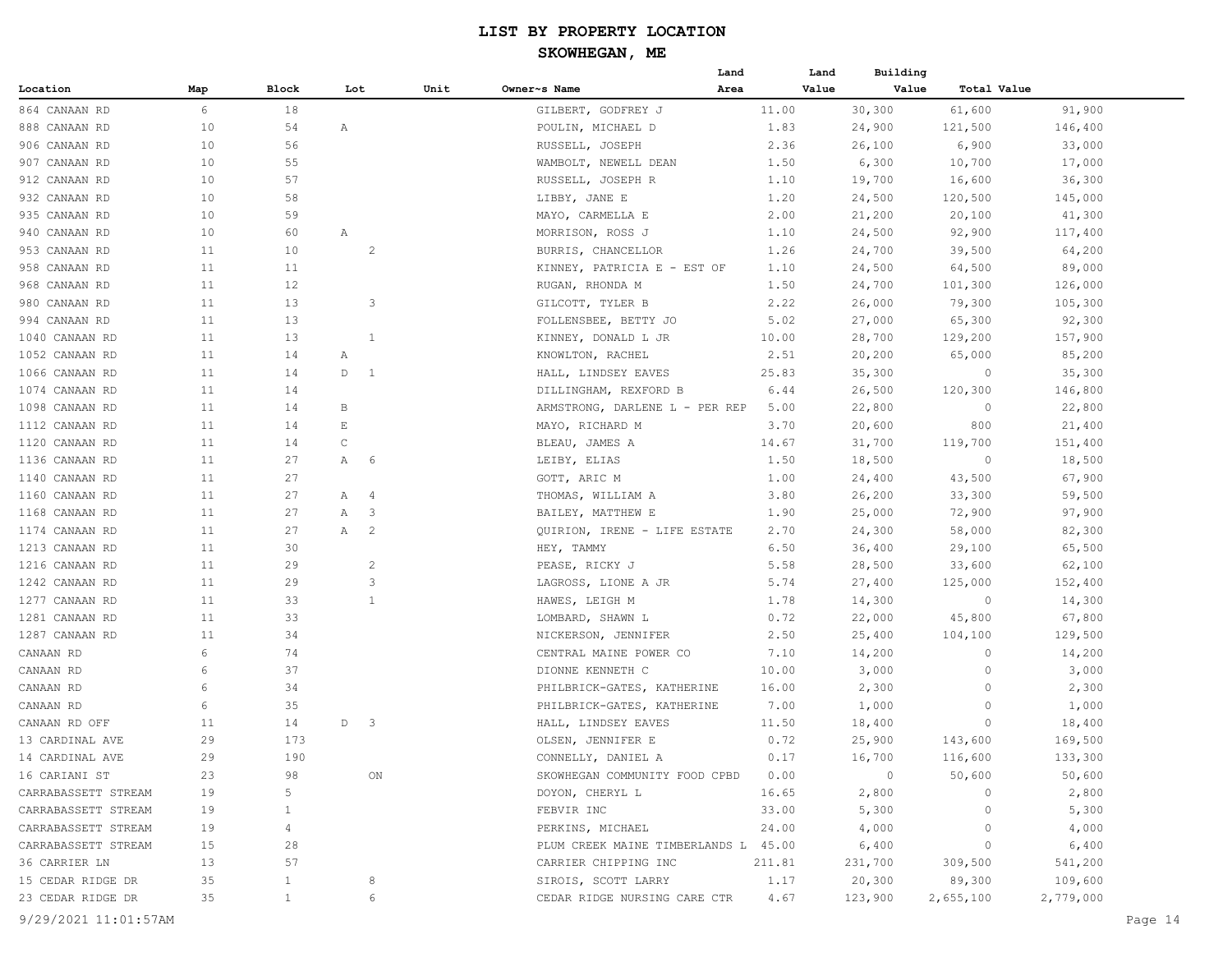|                                  |     |       |     |                |      |                                | Land |       | Land  | Building |             |         |
|----------------------------------|-----|-------|-----|----------------|------|--------------------------------|------|-------|-------|----------|-------------|---------|
| Location                         | Map | Block | Lot |                | Unit | Owner~s Name                   | Area |       | Value | Value    | Total Value |         |
| 5 CEDAR ST                       | 26  | 24    |     |                |      | KNOWLTON, DALE P               |      | 0.19  |       | 12,300   | 47,800      | 60,100  |
| 9 CEDAR ST                       | 26  | 23    |     |                |      | KNOWLTON, DALE P               |      | 0.24  |       | 16,000   | 63,100      | 79,100  |
| 13 CEDAR ST                      | 26  | 22    |     |                |      | DESISLES, KENNETH M            |      | 0.30  |       | 13,600   | 47,700      | 61,300  |
| 14 CEDAR ST                      | 26  | 27    |     |                |      | 14 CEDAR STREET LLC            |      | 0.25  |       | 38,300   | 106,300     | 144,600 |
| 15 CEDAR ST                      | 26  | 21    |     |                |      | WYMAN, JOSEPH                  |      | 0.08  |       | 8,700    | 49,600      | 58,300  |
| 16 CEDAR ST                      | 26  | 28    |     |                |      | FITZGERALD, HANNAH LEE         |      | 0.07  |       | 8,200    | 46,200      | 54,400  |
| 17 CEDAR ST                      | 26  | 21    | Α   |                |      | HOOD, TRISTAN J                |      | 0.07  |       | 8,200    | 41,700      | 49,900  |
| 18 CEDAR ST                      | 26  | 29    |     |                |      | BOLDUC, GERALD P               |      | 0.19  |       | 12,300   | 85,400      | 97,700  |
| 14 CEMETERY RD                   | 9   | 57    |     |                |      | TAYLOR, SHARON                 |      | 11.60 |       | 37,700   | 81,200      | 118,900 |
| 26 CEMETERY RD                   | 9   | 59    |     |                |      | TOWN OF SKOWHEGAN              |      | 1.45  |       | 23,700   | $\circ$     | 23,700  |
| 8 CENTER ST                      | 27  | 37    |     |                |      | OSTER, TONI M                  |      | 0.21  |       | 15,500   | 49,700      | 65,200  |
| 9 CENTER ST                      | 27  | 32    |     |                |      | THE SHED SELF STORAGE LLC      |      | 0.21  |       | 15,500   | 12,000      | 27,500  |
| 10 CENTER ST                     | 27  | 38    |     |                |      | THERIAULT, O FRANK             |      | 0.17  |       | 14,200   | 39,600      | 53,800  |
| 12 CENTER ST                     | 27  | 39    |     |                |      | TURCOTTE, DANA                 |      | 0.18  |       | 14,600   | 100         | 14,700  |
| 13 CENTER ST                     | 27  | 31    |     |                |      | CARLFURILLO PROPERTY DEVELOPME |      | 0.31  |       | 16,600   | 64,600      | 81,200  |
| CHAMBERLAIN ST                   | 21  | 13    |     | $5 - 2$        |      | SPENCER, TIMOTHY E             |      | 0.24  |       | 13,000   | $\circ$     | 13,000  |
| CHAMBERLAIN ST                   | 21  | 14    |     | 11             |      | CHAMBERLAIN, BONNIE K          |      | 0.31  |       | 13,300   | 0           | 13,300  |
| CHAMBERLAIN ST                   | 21  | 13    | Α   |                |      | OBERT, RONALD P                |      | 0.20  |       | 12,100   | 0           | 12,100  |
| CHAMBERLAIN ST                   | 21  | 31    |     |                |      | THE MAINE WATER COMPANY        |      | 0.43  |       | 22,400   | $\circ$     | 22,400  |
| 3 CHAMBERLAIN ST                 | 21  | 32    | Α   |                |      | GOURLEY, THOMAS G              |      | 0.37  |       | 17,000   | 99,400      | 116,400 |
| 13 CHAMBERLAIN ST                | 21  | 30    | Α   |                |      | GERRY, NICHOLAS A              |      | 0.53  |       | 18,700   | 68,800      | 87,500  |
| 17 CHAMBERLAIN ST                | 21  | 30    | B   |                |      | LOCKE, PAMELA A                |      | 0.73  |       | 22,200   | 29,200      | 51,400  |
| 20 CHAMBERLAIN ST                | 21  | 13    |     | 1              |      | WILLIAMS, VERA                 |      | 0.77  |       | 22,900   | 77,600      | 100,500 |
| 24 CHAMBERLAIN ST                | 21  | 13    |     | $\overline{2}$ |      | MILLER, NORMAN J               |      | 0.58  |       | 18,600   | 23,000      | 41,600  |
| 25 CHAMBERLAIN ST                | 21  | 30    |     | $\mathbf{1}$   |      | TROTT, SUSAN MOODY             |      | 7.57  |       | 32,400   | 75,700      | 108,100 |
| 28 CHAMBERLAIN ST                | 21  | 13    |     | 3              |      | MJM LLC                        |      | 0.65  |       | 20,800   | 103,000     | 123,800 |
| 31 CHAMBERLAIN ST                | 21  | 30    |     |                |      | SMART, TODD M                  |      | 1.00  |       | 24,400   | 60,000      | 84,400  |
| 36 CHAMBERLAIN ST                | 21  | 13    |     | $\overline{4}$ |      | DUBAY, SHERRY L                |      | 0.61  |       | 20,100   | 39,900      | 60,000  |
| 39 CHAMBERLAIN ST                | 21  | 29    |     |                |      | GEHRKE, GARI LYNN              |      | 3.17  |       | 26,600   | 52,100      | 78,700  |
| 42 CHAMBERLAIN ST                | 21  | 13    |     | $5 - 3$        |      | SPENCER, TOBY M                |      | 0.41  |       | 17,200   | 82,300      | 99,500  |
| 46 CHAMBERLAIN ST                | 21  | 13    |     | 5              |      | SPENCER, ROSALIE D - LIFE EST  |      | 0.28  |       | 16,400   | 81,700      | 98,100  |
| 50 CHAMBERLAIN ST                | 21  | 13    |     | $5 - 1$        |      | SPENCER, TIMOTHY E             |      | 0.26  |       | 16,300   | 71,100      | 87,400  |
| 54 CHAMBERLAIN ST                | 9   | 23    |     | $\overline{4}$ |      | FITZMORRIS, GERALD             |      | 1.46  |       | 25,000   | 64,100      | 89,100  |
| 59 CHAMBERLAIN ST                | 21  | 14    |     |                |      | THERRIEN, RICHARD              |      | 0.32  |       | 15,000   | 700         | 15,700  |
| 63 CHAMBERLAIN ST                | 21  | 16    |     | 11             |      | CHAMBERLAIN, BONNIE K          |      | 2.33  |       | 29,100   | 168,100     | 197,200 |
| CHAMBERLAIN ST (PROPOSED)        | 21  | 16    |     | 9              |      | THERRIEN, CAROL ANN            |      | 1.19  |       | 6,800    | $\circ$     | 6,800   |
| 11 CHANDLER ST                   | 33  | 31    |     |                |      | HAIDU, MELISSA A               |      | 0.40  |       | 28,300   | 93,400      | 121,700 |
|                                  |     |       |     |                |      | DAVIS, ZEBULON M               |      |       |       |          |             |         |
| 12 CHANDLER ST                   | 33  | 34    |     |                |      |                                |      | 0.29  |       | 27,200   | 92,700      | 119,900 |
| 14 CHANDLER ST<br>17 CHANDLER ST | 33  | 35    |     |                |      | HARVILLE, DAVID A - TRUSTEE    |      | 0.30  |       | 27,300   | 75,700      | 103,000 |
|                                  | 33  | 30    |     |                |      | CORSON, CAROL - TRUSTEE        |      | 0.25  |       | 26,800   | 104,700     | 131,500 |
| 18 CHANDLER ST                   | 33  | 36    |     |                |      | DORE, BENJAMIN D               |      | 0.30  |       | 27,300   | 81,000      | 108,300 |
| 24 CHANDLER ST                   | 33  | 37    |     |                |      | SAVAGE, LAWRENCE II            |      | 0.30  |       | 27,300   | 106,700     | 134,000 |
| 27 CHANDLER ST                   | 33  | 85    |     |                |      | DOUIN, SHARON R                |      | 0.20  |       | 25,000   | 81,300      | 106,300 |
| 28 CHANDLER ST                   | 33  | 99    |     |                |      | GAYNE, SETH R                  |      | 0.25  |       | 26,800   | 52,700      | 79,500  |
| 31 CHANDLER ST                   | 33  | 84    |     |                |      | CROSS, ROBERT B JR & JOAN S -  |      | 0.26  |       | 26,900   | 156,200     | 183,100 |
| 32 CHANDLER ST                   | 33  | 100   |     |                |      | PARADIS, FRANCIS X & BARBARA A |      | 0.17  |       | 23,400   | 65,800      | 89,200  |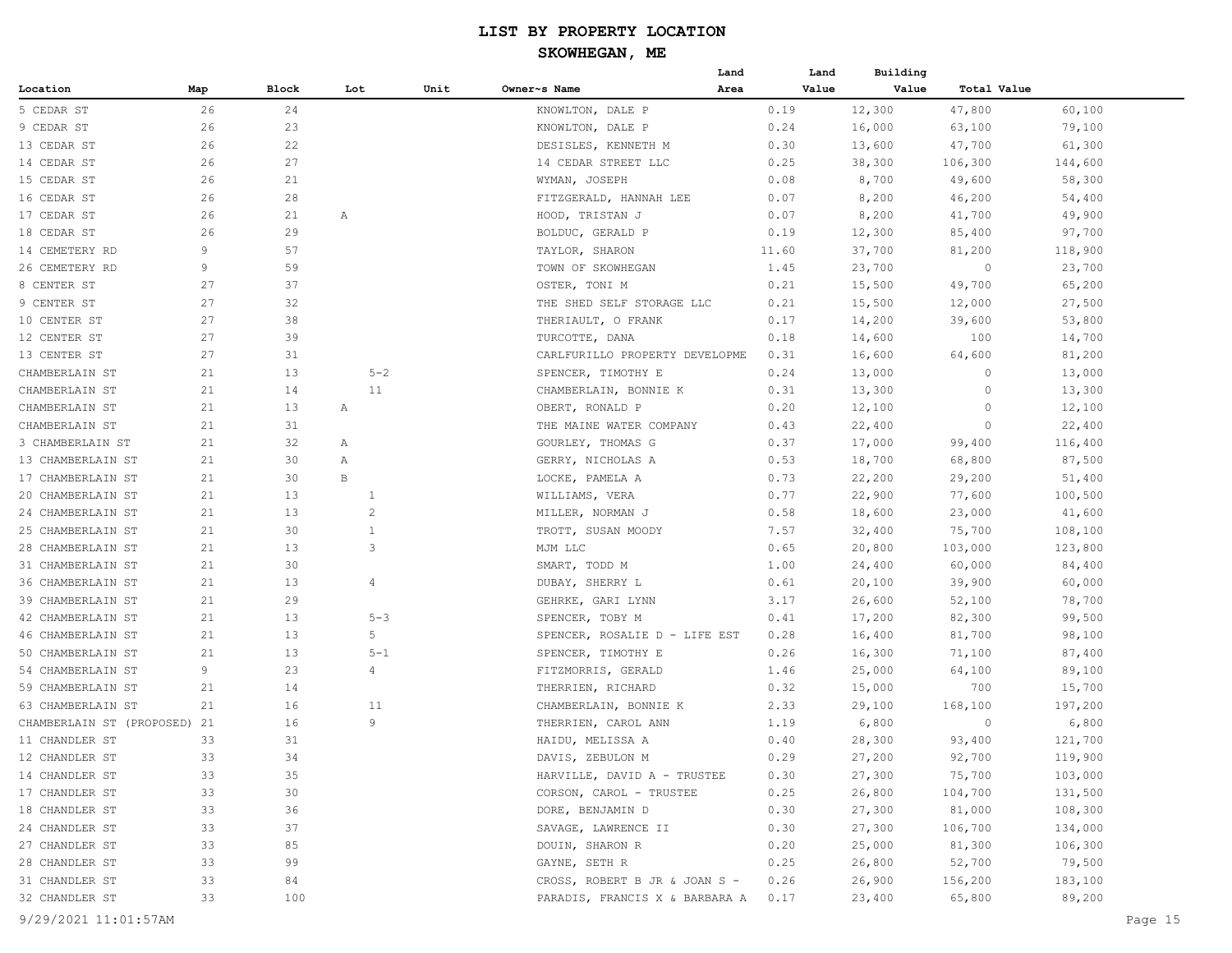|                  |              |       |     |                |      |                                | Land |       | Building<br>Land |             |         |
|------------------|--------------|-------|-----|----------------|------|--------------------------------|------|-------|------------------|-------------|---------|
| Location         | Map          | Block | Lot |                | Unit | Owner~s Name                   | Area |       | Value<br>Value   | Total Value |         |
| 34 CHANDLER ST   | 33           | 101   |     |                |      | KNOWLES, TIMOTHY S             |      | 0.33  | 27,600           | 89,800      | 117,400 |
| 37 CHANDLER ST   | 33           | 83    |     |                |      | LEACH, LAWRENCE E              |      | 0.26  | 26,900           | 87,000      | 113,900 |
| 39 CHANDLER ST   | 33           | 82    |     |                |      | VEELENTURF, RICHARD            |      | 0.27  | 27,000           | 65,200      | 92,200  |
| 40 CHANDLER ST   | 33           | 96    |     |                |      | BOWMAN, EVALYN J               |      | 0.38  | 28,100           | 95,600      | 123,700 |
| 2 CHAPMAN DR     | 13           | 40    | D   |                |      | AMES PROPERTY MANAGEMENT LLC   |      | 3.56  | 32,600           | 4,600       | 37,200  |
| 11 CHAPMAN DR    | 13           | 40    |     |                |      | AMES PROPERTY MANAGEMENT LLC   |      | 12.12 | 44,300           | 6,200       | 50,500  |
| 78 CHARLES LN    | $\mathbf{1}$ | 13    |     |                |      | RINGUETTE, MATTHEW ALLEN       |      | 1.25  | 26,000           | 26,400      | 52,400  |
| 6 CHASSE CT      | 6            | 51    |     | 5              |      | WORTH, MELISSA J               |      | 1.03  | 27,300           | 86,500      | 113,800 |
| 12 CHASSE CT     | 6            | 51    | G   |                |      | PATTEN, CADE W                 |      | 1.60  | 26,400           | 90,800      | 117,200 |
| 20 CHASSE CT     | 6            | 51    |     | $\overline{4}$ |      | CORSON, EUDELL A & CAROL ANN - |      | 11.85 | 39,900           | 49,800      | 89,700  |
| 32 CHASSE CT     | 6            | 51    |     | 40N            |      | CORSON, MARK                   |      | 0.00  | $\circ$          | 17,400      | 17,400  |
| 34 CHASSE CT     | 6            | 51    |     | 4              | Α    | CORSON, MARK E                 |      | 1.15  | 29,000           | 86,000      | 115,000 |
| CHERRY ST        | 22           | 10    | Α   |                |      | AUSTIN, KALEB L                |      | 0.30  | 11,600           | $\circ$     | 11,600  |
| 4 CHERRY ST      | 22           | 8     |     | ON             |      | PERRY, BRIAN                   |      | 0.00  | $\circ$          | 3,700       | 3,700   |
| 8 CHERRY ST      | 22           | 9     |     |                |      | HUFF, MAXINE                   |      | 0.41  | 17,200           | 29,600      | 46,800  |
| 4 CHESTNUT ST    | 33           | 205   |     |                |      | TAYLOR, DANIEL                 |      | 0.12  | 12,600           | 27,200      | 39,800  |
| 8 CHESTNUT ST    | 33           | 196   |     |                |      | REED, MATTHEW K                |      | 0.20  | 15,200           | 54,000      | 69,200  |
| 9 CHESTNUT ST    | 29           | 125   |     |                |      | MARTIN, DAVID F                |      | 0.36  | 16,900           | 94,600      | 111,500 |
| 12 CHESTNUT ST   | 33           | 197   |     |                |      | ROGERS, TRAVIS E               |      | 0.20  | 15,200           | 51,700      | 66,900  |
| 13 CHESTNUT ST   | 29           | 124   |     |                |      | PARKER, LOREN H JR             |      | 0.33  | 16,700           | 35,400      | 52,100  |
| 16 CHESTNUT ST   | 33           | 191   |     |                |      | MCGOWAN, JAMES V               |      | 0.17  | 14,200           | 61,300      | 75,500  |
| 17 CHESTNUT ST   | 29           | 123   |     |                |      | BUENO, JOSE R                  |      | 0.50  | 21,400           | 45,200      | 66,600  |
| 19 CHESTNUT ST   | 29           | 122   |     |                |      | COTE, JESSICA L                |      | 0.33  | 16,700           | 193,500     | 210,200 |
| 20 CHESTNUT ST   | 33           | 191   | Α   |                |      | VASHON, GENIE L - LIFE ESTATES |      | 0.14  | 13,300           | 49,800      | 63,100  |
| 22 CHESTNUT ST   | 33           | 192   |     | ON1            |      | GRANT, JAMES                   |      | 0.00  | $\circ$          | 8,500       | 8,500   |
| 25 CHESTNUT ST   | 29           | 120   |     |                |      | CORSON, JEFFREY L              |      | 0.74  | 22,400           | 139,200     | 161,600 |
| 26 CHESTNUT ST   | 33           | 193   |     | ON             |      | COUTOULAKIS, CHRISTOPHER       |      | 0.00  | $\circ$          | 20,800      | 20,800  |
| 28 CHESTNUT ST   | 33           | 194   |     | 1              |      | ALLEY, BROOKE A                |      | 0.17  | 14,200           | 78,000      | 92,200  |
| 29 CHESTNUT ST   | 29           | 119   | Α   |                |      | LYONS, STACEY M                |      | 0.34  | 16,800           | 69,200      | 86,000  |
| 33 CHESTNUT ST   | 29           | 119   | B   |                |      | AT LAST PROPERTIES OF MAINE LL |      | 0.19  | 14,900           | 20,300      | 35,200  |
| 34 CHESTNUT ST   | 33           | 194   |     |                |      | QUIRION, ALICE M               |      | 0.35  | 16,900           | 96,900      | 113,800 |
| CHESTNUT ST      | 33           | 193   |     |                |      | AUSTIN, KALEB LEE              |      | 0.21  | 15,500           | 0           | 15,500  |
| CHESTNUT ST      | 33           | 192   |     |                |      | AUSTIN, TRISHA                 |      | 0.21  | 20,500           | $\circ$     | 20,500  |
| CHICKADEE LN     | 11           | 28    |     | $\mathbf{1}$   |      | GILBERT, J PETER               |      | 1.64  | 22,400           | $\circ$     | 22,400  |
| CHICKADEE LN     | 11           | 28    |     | $\overline{c}$ |      | VEINOTTE, TAMMIE L             |      | 2.80  | 23,100           | 4,900       | 28,000  |
| 129 CHICKADEE LN | 39           | 42    |     |                |      | PICHULO, EDWARD J SR & ANASTAS |      | 0.20  | 93,300           | 33,500      | 126,800 |
| 131 CHICKADEE LN | 39           | 41    |     |                |      | WHITTEMORE, MICHAEL            |      | 0.25  | 99,900           | 18,400      | 118,300 |
| 135 CHICKADEE LN | 39           | 40    |     |                |      | GILBERT, JOHN PETER            |      | 0.27  | 100,600          | 32,200      | 132,800 |
| 141 CHICKADEE LN | 39           | 37    |     |                |      | MACDONALD, BRUCE               |      | 0.53  | 114,800          | 99,000      | 213,800 |
| 145 CHICKADEE LN | 39           | 36    |     |                |      | TURCOTTE, EDMOND E JR          |      | 0.62  | 124,300          | 30,600      | 154,900 |
| 148 CHICKADEE LN | 11           | 28    |     | 3              |      | MACDONALD, BRUCE               |      | 1.11  | 23,300           | $\circ$     | 23,300  |
| 151 CHICKADEE LN | 39           | 35    |     |                |      | PERROTTO, MEREDITH CHADWICK    |      | 0.35  | 103,500          | 35,300      | 138,800 |
| 157 CHICKADEE LN | 39           | 33    |     |                |      | LAMBKE, MICHAEL H & AMBER L    |      | 0.38  | 104,600          | 29,800      | 134,400 |
| 161 CHICKADEE LN | 39           | 32    |     |                |      | PIZZO, DEANNE                  |      | 0.28  | 100,900          | 33,900      | 134,800 |
| 163 CHICKADEE LN | 39           | 31    |     |                |      | VEINOTTE, TAMMIE L             |      | 0.25  | 99,800           | 91,300      | 191,100 |
| 17 CLEVELAND ST  | 37           | 15    |     |                |      | MCDANIEL, ASHLEY M             |      | 0.17  | 14,200           | 38,300      | 52,500  |
|                  |              |       |     |                |      |                                |      |       |                  |             |         |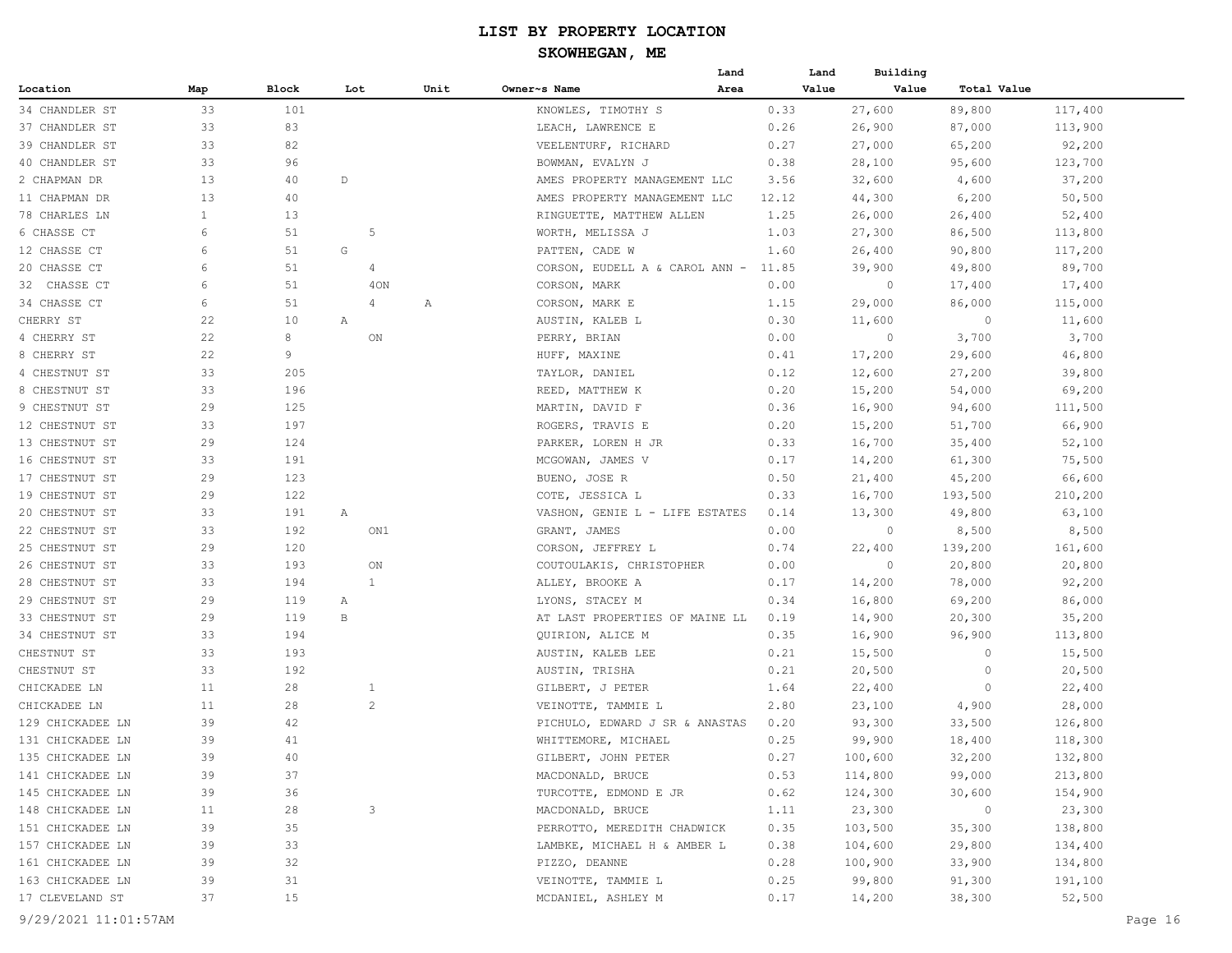|                      |     |       |                |      |                                | Land | Land  | Building |             |         |
|----------------------|-----|-------|----------------|------|--------------------------------|------|-------|----------|-------------|---------|
| Location             | Map | Block | Lot            | Unit | Owner~s Name                   | Area | Value | Value    | Total Value |         |
| 20 CLEVELAND ST      | 37  | 62    |                |      | WATSON, RICKY DALE             |      | 2.06  | 25,500   | 38,800      | 64,300  |
| 22 CLEVELAND ST      | 37  | 62    | $\mathbf{1}$   |      | ALLMENDINGER, MICHAEL A        |      | 0.26  | 15,300   | 96,500      | 111,800 |
| COBURN AVE           | 30  | 112   | В              |      | ELEVATION PARTNERS LLC         |      | 12.97 | 25,900   | $\circ$     | 25,900  |
| COBURN AVE           | 4   | 16    | $\overline{4}$ |      | OBERT, BRUCE                   |      | 1.19  | 32,600   | 0           | 32,600  |
| COBURN AVE           | 4   | 16    | 7              |      | OBERT, DENISE L                |      | 0.79  | 30,700   | 0           | 30,700  |
| COBURN AVE           | 4   | 16    | 6              |      | OBERT, JEFFREY C               |      | 0.89  | 31,500   | 0           | 31,500  |
| 2 COBURN AVE         | 30  | 4     |                |      | FLS INVESTMENTS INC            |      | 0.24  | 30,700   | 124,500     | 155,200 |
| 10 COBURN AVE        | 30  | 6     |                |      | RINALDI, DOMINICK              |      | 0.45  | 27,300   | 2,900       | 30,200  |
| 11 COBURN AVE        | 30  | 15    |                |      | WEAVER, JEFFREY                |      | 0.31  | 27,400   | 153,200     | 180,600 |
| 15 COBURN AVE        | 30  | 14    |                |      | GLEASON, FRANK A III           |      | 0.21  | 24,300   | 104,300     | 128,600 |
| 17 COBURN AVE        | 30  | 13    |                |      | FILES, DARREN S                |      | 0.38  | 26,700   | 115,200     | 141,900 |
| 18 COBURN AVE        | 30  | 7     |                |      | MACMICHAEL, ELLEN              |      | 0.44  | 27,200   | 111,300     | 138,500 |
| 21 COBURN AVE        | 30  | 12    |                |      | STULC, JAROSLAV P              |      | 0.50  | 30,000   | 148,200     | 178,200 |
| 26 COBURN AVE        | 30  | 8     |                |      | REID, WILLIAM F JR             |      | 0.70  | 33,800   | 108,000     | 141,800 |
| 27 COBURN AVE        | 30  | 11    |                |      | TANNER, DEBORAH D (BROWN)      |      | 0.46  | 28,900   | 143,700     | 172,600 |
| 32 COBURN AVE        | 30  | 9     |                |      | EVANS, KATHRYN LOUISE          |      | 0.23  | 26,600   | 118,000     | 144,600 |
| 33 COBURN AVE        | 30  | 10    |                |      | DEES, MICHAEL                  |      | 0.47  | 29,100   | 102,200     | 131,300 |
| 36 COBURN AVE        | 30  | 112   |                |      | FLANNERY, EVERETT B JR         |      | 0.18  | 24,000   | 170,800     | 194,800 |
| 40 COBURN AVE        | 30  | 112   | Α              |      | POULIN, DIANE E                |      | 0.21  | 25,600   | 270,600     | 296,200 |
| 43 COBURN AVE        | 30  | 115   |                |      | MADDOCKS, DAVID C & SANDERS, K |      | 0.44  | 28,700   | 84,300      | 113,000 |
| 47 COBURN AVE        | 30  | 115   | Α              |      | EARLE, MARY E - TRUSTEE        |      | 0.38  | 28,100   | 129,100     | 157,200 |
| 50 COBURN AVE        | 30  | 113   |                |      | MCCABE, SARAH ADAMS BIGNEY     |      | 0.56  | 31,700   | 153,500     | 185,200 |
| 51 COBURN AVE        | 30  | 115   | В              |      | ESTY, DAWNA W - LE             |      | 0.38  | 28,100   | 147,900     | 176,000 |
| 56 COBURN AVE        | 30  | 114   |                |      | TYKS, STEPHEN                  |      | 0.57  | 32,000   | 133,200     | 165,200 |
| 57 COBURN AVE        | 30  | 116   |                |      | KENNEDY, WILLIAM A             |      | 2.11  | 41,400   | 304,800     | 346,200 |
| 62 COBURN AVE        | 30  | 114   | Α              |      | TEIXEIRA, OWEN D               |      | 0.46  | 28,900   | 128,500     | 157,400 |
| 65 COBURN AVE        | 30  | 116   | Α              |      | GODIN, ROBERT T                |      | 0.67  | 34,800   | 98,500      | 133,300 |
| 68 COBURN AVE        | 30  | 114   | В              |      | JORDAN, VIRGINIA               |      | 0.57  | 32,000   | 130,500     | 162,500 |
| 69 COBURN AVE        | 30  | 116   | В              |      | NADEAU, RICHARD L              |      | 1.40  | 41,000   | 165,800     | 206,800 |
| 72 COBURN AVE        | 30  | 114   | C              |      | FILES, STEPHEN L               |      | 0.86  | 39,200   | 132,700     | 171,900 |
| 77 COBURN AVE        | 30  | 118   |                |      | POULIN, TIMOTHY LAWRENCE       |      | 0.47  | 29,100   | 133,400     | 162,500 |
| 78 COBURN AVE        | 30  | 114   | D              |      | HOWARD, VIRGINIA R (FALL)      |      | 0.94  | 39,800   | 110,800     | 150,600 |
| 83 COBURN AVE        | 30  | 119   |                |      | GAGNON, RICHARD E              |      | 1.74  | 41,800   | 218,700     | 260,500 |
| 84 COBURN AVE        | 30  | 122   |                |      | BOLDUC, ROBERT A II - TRUSTEE  |      | 1.06  | 40,300   | 339,800     | 380,100 |
| 87 COBURN AVE        | 30  | 120   |                |      | FLANNERY, KATHERINE J          |      | 1.77  | 41,800   | 171,900     | 213,700 |
| 88 COBURN AVE        | 30  | 123   |                |      | MORIN, RAYMOND                 |      | 0.54  | 31,100   | 124,900     | 156,000 |
| 91 COBURN AVE        | 30  | 124   |                |      | HALL, VIOLETTE                 |      | 0.56  | 31,700   | 116,600     | 148,300 |
| 94 COBURN AVE        | 30  | 117   | $\mathbf{1}$   |      | LEWIA, KAREN W                 |      | 0.41  | 28,400   | 124,300     | 152,700 |
| 97 COBURN AVE        | 30  | 121   | $\mathbf{1}$   |      | DEVOE, JON G                   |      | 0.38  | 28,100   | 114,200     | 142,300 |
| 100 COBURN AVE       | 30  | 117   |                |      | DUMONT, ANDREW                 |      | 0.66  | 34,500   | 148,400     | 182,900 |
| 132 COBURN AVE       | 4   | 16    | 3              |      | CHRISTOPHER, JON M             |      | 1.65  | 41,600   | 253,000     | 294,600 |
| COBURN AVE           | 30  | 121   |                |      | DEVOE, BONITA G                |      | 0.48  | 23,600   | $\circ$     | 23,600  |
| COBURN PARK          | 27  | 108   |                |      | TOWN OF SKOWHEGAN              |      | 0.17  | 15,100   | 0           | 15,100  |
| COBURN PARK          | 28  | 14    |                |      | TOWN OF SKOWHEGAN              |      | 0.20  | 1,800    | 0           | 1,800   |
| COBURN PARK          | 28  | 21    |                |      | TOWN OF SKOWHEGAN              |      | 0.58  | 11,500   | $\circ$     | 11,500  |
| 8 COLLINS LN         | 33  | 11    | Α              |      | LICATA, ANTHONY G              |      | 0.24  | 17,200   | 72,100      | 89,300  |
| 9/29/2021 11:01:57AM |     |       |                |      |                                |      |       |          |             | Page 17 |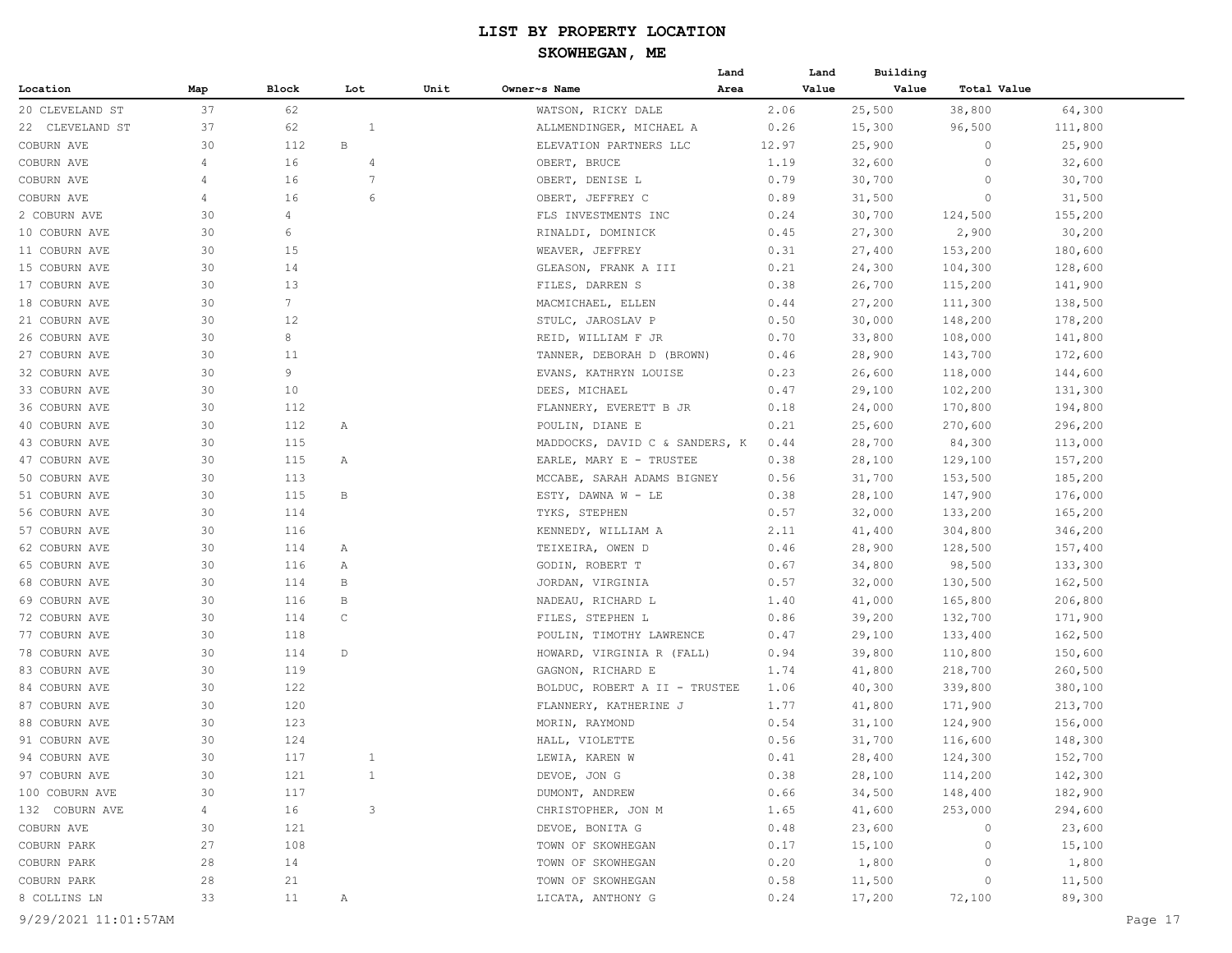|                     |                       |                 |                 |      | Land                           |       | Building<br>Land         |             |           |
|---------------------|-----------------------|-----------------|-----------------|------|--------------------------------|-------|--------------------------|-------------|-----------|
| Location            | Map                   | Block           | Lot             | Unit | Owner~s Name<br>Area           |       | Value<br>Value           | Total Value |           |
| COMMERCE DR         | 9                     | 74              | Α               |      | KMHA REAL ESTATE INC           | 4.71  | 34,400                   | 148,900     | 183,300   |
| 5 COMMERCE DR       | 9                     | 74              | A 6             |      | KMHA REAL ESTATE INC           | 4.97  | 77,900                   | 538,300     | 616,200   |
| 6 COMMERCE DR       | 9                     | 74              | A 1             |      | DEC ENTERPRISES INC            | 2.38  | 48,400                   | 396,000     | 444,400   |
| COMMERCIAL ST       | 26                    | 138             |                 |      | TOWN OF SKOWHEGAN              | 2.00  | 88,200                   | 108,000     | 196,200   |
| 9 COMMERCIAL ST     | 26                    | 139             |                 |      | HERITAGE INVESTMENTS LLC       | 0.34  | 29,700                   | 406,900     | 436,600   |
| 23 COMMERCIAL ST    | 26                    | 138             | ON              |      | SKOWHEGAN AREA CHAMBR OF COMM  | 0.00  | 0                        | 53,500      | 53,500    |
| 31 COMMERCIAL ST    | 26                    | 137             |                 |      | L & W REALTY LLC               | 0.29  | 29,100                   | 182,900     | 212,000   |
| CONIFER LN          | $\overline{c}$        | 7               | $5 - 1$         |      | HALEY, ALAN                    | 6.11  | 23,800                   | 0           | 23,800    |
| 6 CONIFER LN        | $\mathbf{2}^{\prime}$ | 7               | $6 - 1$         |      | WEIS, NANCY A                  | 4.75  | 34,400                   | 155,300     | 189,700   |
| 28 CONIFER LN       | $\overline{c}$        | 7               | 5               |      | ROBBINS, ARVID                 | 5.69  | 29,400                   | 90,500      | 119,900   |
| 39 CONIFER LN       | $\mathbf{2}^{\prime}$ | 7               | 6               |      | ROBBINS, ARVID                 | 5.43  | 31,300                   | 160,900     | 192,200   |
| 79 CONIFER LN       | $\overline{c}$        | $7\phantom{.0}$ | $7\phantom{.0}$ |      | HALEY, ALAN R & SURABIAN, SUSA | 58.80 | 56,700                   | 137,200     | 193,900   |
| CONSTITUTION AVE    | 38                    | 18              | ON1             |      | MAINE ANTIQUE POWER ASSN INC   | 0.00  | $\circ$                  | 84,800      | 84,800    |
| 17 CONSTITUTION AVE | 4                     | 5               | 2               |      | W/S FAIRGROUNDS MKT PLC LMTD   | 7.19  | 322,800                  | 131,900     | 454,700   |
| 20 CONSTITUTION AVE | 38                    | 19              | Α               |      | MAINE GRANITE & STONE LLC      | 0.65  | 97,700                   | 37,900      | 135,600   |
| 33 CONSTITUTION AVE | 38                    | 18              |                 |      | SKOWHEGAN STATE FAIR ASSOCIATI | 52.17 | 1,093,700                | 1,739,300   | 2,833,000 |
| 36 COOK RD          | 10                    | 53              | $\mathsf C$     |      | COOK, MAYNARD D                | 28.25 | 45,100                   | 216,200     | 261,300   |
| 4 COTE ST           | 37                    | 144             |                 |      | STUARD, TRAVIS                 | 0.14  | 11,000                   | 54,900      | 65,900    |
| 7 COTE ST           | 37                    | 135             |                 |      | COOLEY, MARY ANN - LIFE EST    | 0.23  | 13,300                   | 42,400      | 55,700    |
| 12 COTE ST          | 37                    | 134             |                 |      | HARVILLE, THOMAS W             | 0.23  | 13,300                   | 39,800      | 53,100    |
| 18 COTE ST          | 37                    | 126             | ON1             |      | MCGRAY, CHARLES JR             | 0.00  | $\circ$                  | 8,000       | 8,000     |
| 20 COTE ST          | 33                    | 125             |                 |      | KNOWLES, TIMOTHY S - PR        | 0.12  | 10,400                   | 41,800      | 52,200    |
| 26 COTE ST          | 33                    | 136             |                 |      | GODIN, PHILDORA                | 0.23  | 10,600                   | 0           | 10,600    |
| 43 COTTLES LN       | 9                     | 67              |                 |      | COTTLE, MARJORIE E             | 95.00 | 126,200                  | 618,500     | 744,700   |
| 7 COUNTY DR         | 8                     | 52              | Α               |      | SOMERSET COUNTY                | 9.82  | 69,900                   | 630,500     | 700,400   |
| 9 COURT ST          | 26                    | 163             |                 |      | SOLL, ELIJAH                   | 0.17  | 19,900                   | 58,100      | 78,000    |
| 13 COURT ST         | 26                    | 162             | А               |      | FOXWELL, ELIZABETH S           | 0.09  | 16,300                   | 33,900      | 50,200    |
| 19 COURT ST         | 26                    | 162             |                 |      | CAMREP INC                     | 0.47  | 26,000                   | 747,200     | 773,200   |
| 24 COURT ST         | 26                    | 140             |                 |      | LAND AND FURROW LLC            | 0.20  | 34,900                   | 0           | 34,900    |
| 31 COURT ST         | 26                    | 164             |                 |      | HALL, MARY CHASE LIFE ESTATE   | 0.20  | 15,200                   | 129,900     | 145,100   |
| 41 COURT ST         | 26                    | 167             |                 |      | SOMERSET COUNTY COURT HOUSE    | 0.93  | 85,100                   | 1,193,200   | 1,278,300 |
| 42 COURT ST         | 26                    | 143             |                 |      | SOMERSET GRIST MILL LLC        | 0.79  | 82,100                   | 197,800     | 279,900   |
| 47 COURT ST         | 29                    | 13              | $\mathbf{1}$    |      | STATE OF MAINE                 | 1.54  | 132,900                  | 1,021,900   | 1,154,800 |
| 48 COURT ST         | 29                    | 4               |                 |      | SHAY, WARREN C                 | 0.52  | 45,000                   | 170,400     | 215,400   |
| 55 COURT ST         | 29                    | 28              |                 |      | CROPLEY, ARLAND R              | 0.21  | 15,500                   | 72,100      | 87,600    |
| 58 COURT ST         | 29                    | 5               |                 |      | WHITE, DARRYLL                 | 0.39  | 17,100                   | 137,300     | 154,400   |
| 62 COURT ST         | 29                    | 6               |                 |      | GRIFFETH, ALLEN L              | 0.37  | 17,000                   | 66,600      | 83,600    |
| 67 COURT ST         | 29                    | 27              |                 |      | ALSOP, JOHN D                  | 0.10  | 11,600                   | 131,900     | 143,500   |
| 80 COURT ST         | 29                    | 63              | $\mathbf{1}$    |      | OUELLETTE, MARTHA H            | 0.24  | 16,200                   | 97,200      | 113,400   |
| 83 COURT ST         | 29                    | 46              |                 |      | QUINN, COLIN R                 | 0.05  | 8,100                    | 27,200      | 35,300    |
| 86 COURT ST         | 29                    | 53              |                 |      | WYMAN RENTALS                  | 0.51  | 30,300                   | 196,400     | 226,700   |
| 7 COWETTE ST        | 37                    | 46              |                 |      | DUCHARME, HEATHER R (GOODRIDGE | 0.30  | 19,500                   | 48,600      | 68,100    |
| 9 COWETTE ST        | 37                    | 45              | ON              |      | BEDARD, BARBARA                | 0.00  | $\overline{\phantom{0}}$ |             | 39,300    |
| 12 COWETTE ST       |                       |                 |                 |      |                                |       |                          | 39,300      |           |
|                     | 37                    | 29              |                 |      | ELLIS, ELAINE R - PR           | 0.27  | 19,300                   | 51,100      | 70,400    |
| 13 COWETTE ST       | 37                    | 45              |                 |      | BEDARD, MARK A                 | 0.59  | 28,200                   | 83,800      | 112,000   |
| 15 COWETTE ST       | 37                    | 44              |                 |      | DEROSA, CHRISTOPHER            | 0.23  | 19,000                   | 57,800      | 76,800    |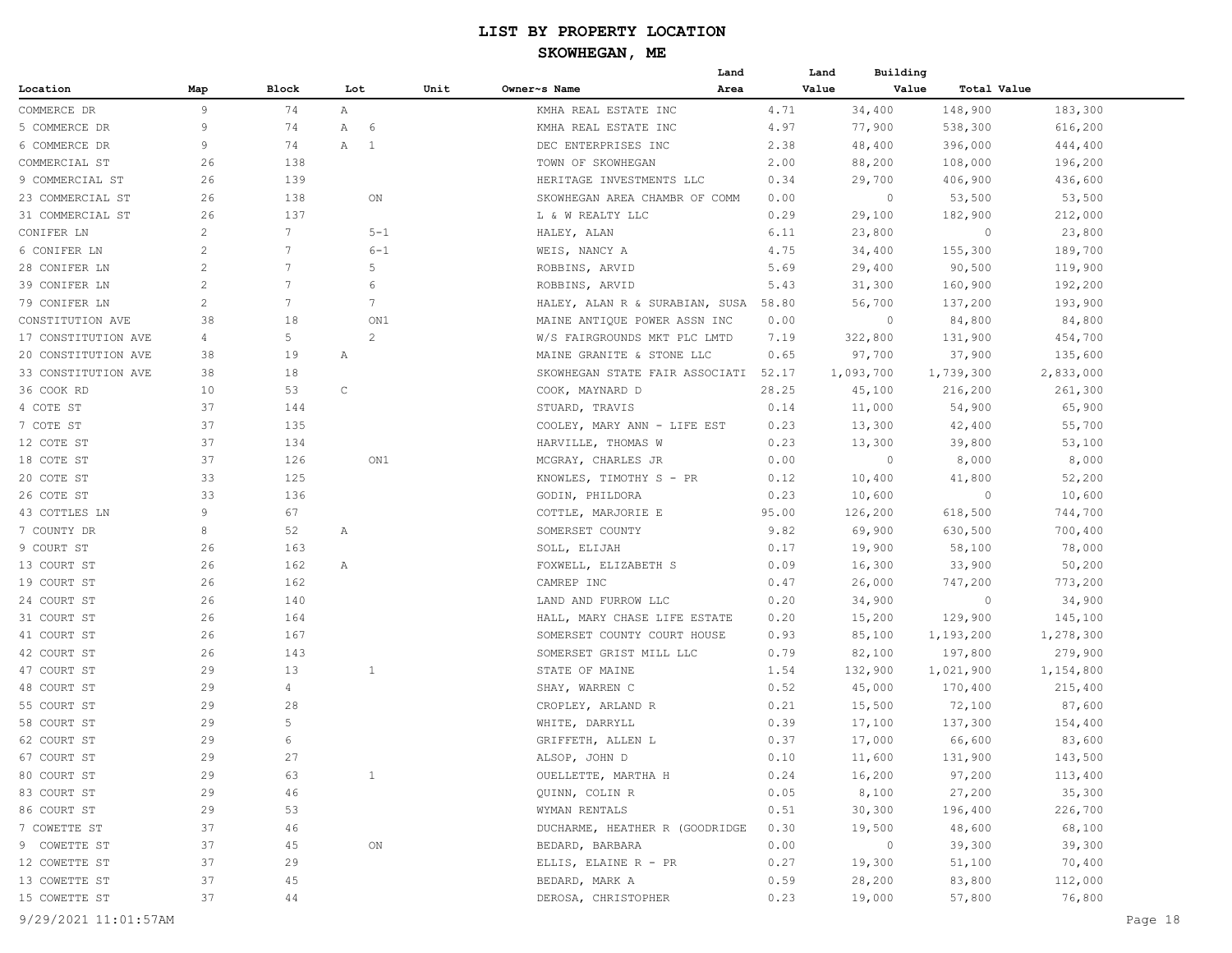|                    |     |       |                 |      |                                | Land | Land  | Building |                    |         |
|--------------------|-----|-------|-----------------|------|--------------------------------|------|-------|----------|--------------------|---------|
| Location           | Map | Block | Lot             | Unit | Owner~s Name                   | Area | Value | Value    | <b>Total Value</b> |         |
| 16 COWETTE ST      | 37  | 30    | $\mathbf{1}$    |      | MATTHEWS, JOHN W & SANDRA M -  |      | 0.22  | 18,500   | 121,000            | 139,500 |
| 19 COWETTE ST      | 37  | 43    | ON              |      | CROTEAU, MYRTLE A              |      | 0.00  | 0        | 19,900             | 19,900  |
| 20 COWETTE ST      | 37  | 30    |                 |      | BARTLETT, LISA A               |      | 0.20  | 18,000   | 88,800             | 106,800 |
| 21 COWETTE ST      | 37  | 43    |                 |      | MCCAULEY, MICHELE              |      | 0.37  | 25,000   | 62,000             | 87,000  |
| 22 COWETTE ST      | 37  | 31    |                 |      | GREER, DEAN W                  |      | 0.31  | 19,600   | 67,500             | 87,100  |
| 24 COWETTE ST      | 37  | 32    |                 |      | FORBES, DERRICK C              |      | 0.34  | 19,800   | 39,900             | 59,700  |
| 25 COWETTE ST      | 37  | 35    |                 |      | MOODY, DORA H                  |      | 0.35  | 19,800   | 90,000             | 109,800 |
| 28 COWETTE ST      | 37  | 33    |                 |      | BROWN, DENNIS W                |      | 0.26  | 19,200   | 45,000             | 64,200  |
| 6 CRAGIN BROOK LN  | 17  | 28    |                 |      | FOLEY, THOMAS F                |      | 47.00 | 59,800   | 124,600            | 184,400 |
| 32 CRAGIN BROOK LN | 17  | 28    | Α               |      | BRADFORD, DAVID R              |      | 74.20 | 76,600   | 130,100            | 206,700 |
| CRESCENT ST        | 13  | 40    | 10              |      | CALLAHAN, CONOR                |      | 0.94  | 21,900   | 0                  | 21,900  |
| CRESCENT ST        | 13  | 40    | 24              |      | MADORE, RICHARD H JR           |      | 0.71  | 19,800   | 0                  | 19,800  |
| CRESCENT ST        | 13  | 40    | 26              |      | MEISNER, NAHUM                 |      | 0.92  | 21,800   | 0                  | 21,800  |
| 13 CRESCENT ST     | 13  | 40    | 20              |      | CASTERLINE, KIRK S             |      | 1.10  | 22,300   | 144,500            | 166,800 |
| 14 CRESCENT ST     | 13  | 40    | 21              |      | HERRICK, JEREMY                |      | 0.71  | 28,200   | 131,700            | 159,900 |
| 18 CRESCENT ST     | 13  | 40    | 22              |      | HERRICK, JASON                 |      | 0.71  | 25,400   | 101,300            | 126,700 |
| 19 CRESCENT ST     | 13  | 40    | 19              |      | SMALL, RONALD P                |      | 1.10  | 28,700   | 135,400            | 164,100 |
| 25 CRESCENT ST     | 13  | 40    | 18              |      | MCDANIELS, LORI C              |      | 1.10  | 31,800   | 97,100             | 128,900 |
| 26 CRESCENT ST     | 13  | 40    | 23              |      | MADORE, RICHARD H JR           |      | 0.71  | 25,400   | 147,500            | 172,900 |
| 31 CRESCENT ST     | 13  | 40    | 17              |      | PILLSBURY, SCOTT R             |      | 1.10  | 28,700   | 143,400            | 172,100 |
| 37 CRESCENT ST     | 13  | 40    | 16              |      | TURCOTTE, ERIC J               |      | 1.10  | 28,700   | 177,700            | 206,400 |
| 38 CRESCENT ST     | 13  | 40    | 25              |      | MEISNER, NAHUM P               |      | 0.71  | 28,200   | 189,000            | 217,200 |
| 41 CRESCENT ST     | 13  | 40    | 15              |      | LIZOTTE, CRAIG A               |      | 2.34  | 29,800   | 117,400            | 147,200 |
| 45 CRESCENT ST     | 13  | 40    | 14              |      | POWELL, WALTER D               |      | 1.20  | 28,800   | 100,200            | 129,000 |
| 51 CRESCENT ST     | 13  | 40    | 13              |      | MANUEL, CHESTER T - TRUSTEE    |      | 1.60  | 29,300   | 123,400            | 152,700 |
| 59 CRESCENT ST     | 13  | 40    | 12              |      | DEADY, KAREN F                 |      | 1.53  | 32,500   | 151,500            | 184,000 |
| 65 CRESCENT ST     | 13  | 40    | 11              |      | SMITH, SANDRA                  |      | 1.08  | 28,600   | 140,600            | 169,200 |
| 68 CRESCENT ST     | 13  | 40    | 27              |      | MEISNER, NAHUM                 |      | 0.71  | 19,800   | 0                  | 19,800  |
| 73 CRESCENT ST     | 13  | 40    | 9               |      | CALLAHAN, CONOR M              |      | 0.94  | 31,300   | 148,200            | 179,500 |
| 76 CRESCENT ST     | 13  | 40    | 28              |      | GREENLAW, BRIAN R              |      | 0.71  | 19,800   | $\circ$            | 19,800  |
| 81 CRESCENT ST     | 13  | 40    | 8               |      | MARCOTTE, ROBERT D             |      | 0.94  | 31,300   | 156,200            | 187,500 |
| 82 CRESCENT ST     | 13  | 40    | 29              |      | GREENLAW, BRIAN R              |      | 0.71  | 25,400   | 134,400            | 159,800 |
| 87 CRESCENT ST     | 13  | 40    | $7\phantom{.0}$ |      | FITZPATRICK, ADAM J            |      | 0.93  | 31,200   | 138,300            | 169,500 |
| 88 CRESCENT ST     | 13  | 40    | 30              |      | SAVAGE, CHRISTIAN              |      | 0.71  | 28,200   | 156,100            | 184,300 |
| 93 CRESCENT ST     | 13  | 40    | 6               |      | FOSTER, ANTONIO L              |      | 0.93  | 28,100   | 156,900            | 185,000 |
| 96 CRESCENT ST     | 13  | 40    | 31              |      | PHONPHAI, KATHLEEN FRANCES     |      | 0.71  | 28,200   | 126,500            | 154,700 |
| 12 CROSS ST        | 26  | 164   | Α               |      | LEO, KIMBERLY A                |      | 0.10  | 17,100   | 49,000             | 66,100  |
| 17 CROSS ST        | 26  | 161   |                 |      | II RENT PROPERTY MANAGEMENT LL |      | 0.17  | 14,200   | 93,700             | 107,900 |
| 20 CROSS ST        | 26  | 165   |                 |      | VEILLEUX, CHARLES H JR         |      | 0.21  | 17,100   | 58,700             | 75,800  |
| 21 CROSS ST        | 26  | 160   |                 |      | EVERETT, SANDRA L              |      | 0.12  | 12,600   | 54,600             | 67,200  |
| 30 CROSS ST        | 26  | 168   |                 |      | QUINN, COLIN R                 |      | 0.05  | 13,900   | 26,700             | 40,600  |
| 7 DAISY LN         | 5   | 36    | 13              |      | PROVENCAL, STEPHEN J           |      | 1.00  | 25,900   | 139,600            | 165,500 |
| 8 DAISY LN         | 5   | 36    | $\mathbf{1}$    |      | PROVENCAL, JOHN L & MARILYN M  |      | 5.20  | 33,000   | 166,900            | 199,900 |
| 5 DANE AVE         | 33  | 75    | В               |      | DUGUAY, BRENT M & LISA J P     |      | 0.25  | 26,800   | 217,300            | 244,100 |
| 11 DANE AVE        | 33  | 74    |                 |      | CONWAY, SETH                   |      | 0.27  | 27,000   | 98,500             | 125,500 |
|                    | 33  | 86    |                 |      |                                |      | 0.39  | 28,200   |                    | 116,800 |
| 23 DANE AVE        |     |       |                 |      | SAVAGE, CHERI L                |      |       |          | 88,600             |         |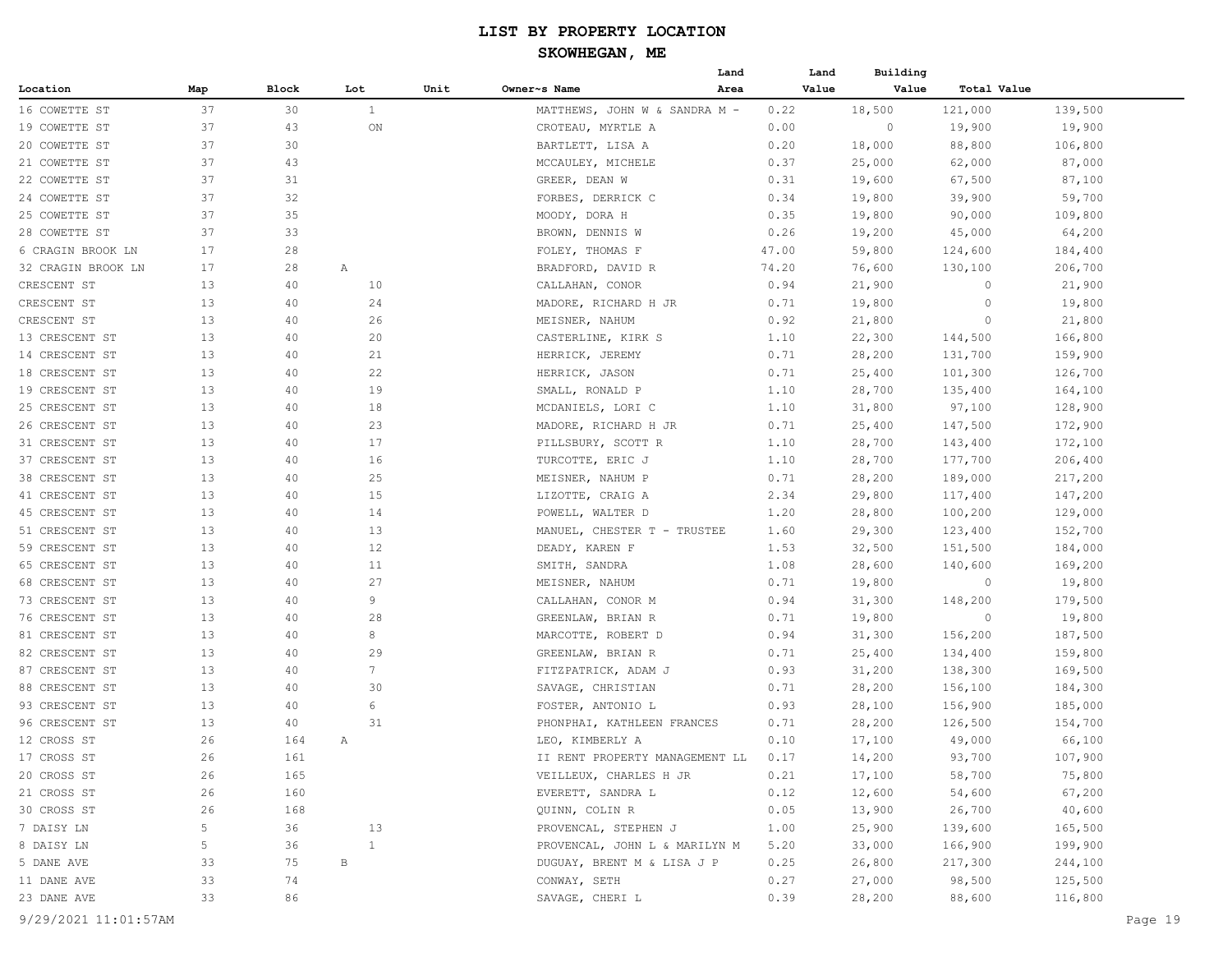|                 |     |       |     |              |      |                                     | Land | Land  | Building |             |         |
|-----------------|-----|-------|-----|--------------|------|-------------------------------------|------|-------|----------|-------------|---------|
| Location        | Map | Block | Lot |              | Unit | Owner~s Name                        | Area | Value | Value    | Total Value |         |
| 35 DANE AVE     | 33  | 98    |     |              |      | KENNARD, TAMMY S (POMERLEAU)        |      | 0.25  | 26,800   | 59,300      | 86,100  |
| 40 DANE AVE     | 33  | 38    |     |              |      | SWAIN, JULIE M                      |      | 0.91  | 35,300   | 34,700      | 70,000  |
| 46 DANE AVE     | 33  | 44    |     |              |      | SPOONER, BUCKLEY W                  |      | 0.23  | 26,600   | 69,600      | 96,200  |
| 48 DANE AVE     | 33  | 45    |     |              |      | LEHAY, WAYNE W                      |      | 0.22  | 26,100   | 50,800      | 76,900  |
| 50 DANE AVE     | 33  | 46    |     |              |      | CLARK, STEVEN                       |      | 0.19  | 24,500   | 61,000      | 85,500  |
| DARTMOUTH ST    | 21  | 4     |     |              |      | SMITH, TODD L                       |      | 0.62  | 16,300   | 0           | 16,300  |
| 3 DARTMOUTH ST  | 21  | 12    |     |              |      | SINCYR, CHESTER W                   |      | 0.43  | 17,300   | 10,300      | 27,600  |
| 7 DARTMOUTH ST  | 21  | 10    |     |              |      | GIROUX, VICTORIA L                  |      | 0.36  | 16,900   | 29,800      | 46,700  |
| 8 DARTMOUTH ST  | 21  | 2     |     |              |      | BRANN, PATTI-LYNN                   |      | 0.67  | 21,100   | 66,700      | 87,800  |
| 13 DARTMOUTH ST | 21  | 8     |     | $\mathbf{1}$ |      | TROTTIER, STEVEN & KAREN - LE       |      | 0.29  | 16,500   | 6,200       | 22,700  |
| 17 DARTMOUTH ST | 21  | 8     |     | $\mathbf{2}$ |      | CEMEDO INC                          |      | 0.34  | 16,800   | 23,100      | 39,900  |
| 19 DARTMOUTH ST | 21  | 8     |     |              |      | MECEDO, LLC                         |      | 0.11  | 12,300   | 32,000      | 44,300  |
| 20 DARTMOUTH ST | 21  | 4     |     | $\mathbf{1}$ |      | CATES, NANCY                        |      | 0.25  | 16,200   | 51,900      | 68,100  |
| 25 DARTMOUTH ST | 21  | 7     |     |              |      | CORSON, RENEE A                     |      | 0.50  | 18,200   | 43,700      | 61,900  |
| 28 DARTMOUTH ST | 21  | 6     |     |              |      | LECLERC, JEFFREY C                  |      | 0.23  | 16,200   | 46,500      | 62,700  |
| 32 DARTMOUTH ST | 21  | 13    |     | 8            |      | COUNTRY VIEW HOUSING                |      | 1.60  | 46,000   | 224,000     | 270,000 |
| 39 DARTMOUTH ST | 21  | 13    |     | 7            |      | COUNTRY VIEW HOUSING                |      | 1.82  | 52,300   | 249,200     | 301,500 |
| DAVE VIEW DR    | 9   | 79    | D   | Α            |      | CARMICHAEL, WELDON S                |      | 1.00  | 35,800   | 0           | 35,800  |
| DAVE VIEW DR    | 9   | 76    |     | $\mathbf{1}$ |      | THE MAINE WATER COMPANY             |      | 6.40  | 36,600   | $\circ$     | 36,600  |
| 67 DAVE VIEW DR | 9   | 79    | D   |              |      | CARMICHAEL, WELDON S                |      | 12.70 | 35,500   | 83,100      | 118,600 |
| 98 DAVE VIEW DR | 9   | 79    | D   | AON          |      | AMERICAN TOWER CORP.                |      | 0.00  | $\circ$  | 113,000     | 113,000 |
| DAWES ST        | 37  | 76    |     |              |      | AUSTIN, HARVEY                      |      | 0.19  | 14,900   | $\circ$     | 14,900  |
| DAWES ST        | 37  | 75    |     |              |      | AUSTIN, HARVEY JR II                |      | 0.36  | 18,900   | $\circ$     | 18,900  |
| DAWES ST        | 37  | 77    |     |              |      | AUSTIN, TRISHA L                    |      | 0.40  | 19,100   | 0           | 19,100  |
| DAWES ST        | 37  | 95    |     |              |      | STEWARD, BRUCE A                    |      | 0.14  | 15,600   | 0           | 15,600  |
| 5 DAWES ST      | 37  | 90    |     |              |      | CDR PROPERTIES LLC                  |      | 0.43  | 14,300   | 40,800      | 55,100  |
| 8 DAWES ST      | 37  | 73    |     | 1            |      | ROBINSON, KAREN L                   |      | 0.26  | 13,400   | 55,600      | 69,000  |
| 11 DAWES ST     | 37  | 89    |     |              |      | BOULETTE, STACEY L                  |      | 0.39  | 14,100   | 44,200      | 58,300  |
| 14 DAWES ST     | 37  | 74    |     |              |      | OAK POND APARTMENTS AND STORAG      |      | 0.19  | 12,300   | 47,600      | 59,900  |
| 16 DAWES ST     | 37  | 75    |     | ON1          |      | MICUE, HEATHER                      |      | 0.00  | 0        | 7,200       | 7,200   |
| 18 DAWES ST     | 37  | 75    |     | ON           |      | WITHAM, JENNIE                      |      | 0.00  | 0        | 7,200       | 7,200   |
| 19 DAWES ST     | 37  | 88    |     |              |      | LANCASTER, RANDALL L                |      | 0.29  | 13,600   | 45,100      | 58,700  |
| 20 DAWES ST     | 37  | 76    |     | ON           |      | BISHOP, BRIAN                       |      | 0.00  | 0        | 7,100       | 7,100   |
| 21 DAWES ST     | 37  | 87    |     | ON           |      | JEWELL, WAYNE - EST OF              |      | 0.00  | 0        | 2,400       | 2,400   |
| 22 DAWES ST     | 37  | 77    |     | ON1          |      | GORDON, DAVID                       |      | 0.00  | 0        | 17,800      | 17,800  |
| 23 DAWES ST     | 37  | 87    |     |              |      | JEWELL, WAYNE - EST OF              |      | 0.31  | 23,700   | 15,500      | 39,200  |
| 25 DAWES ST     | 37  | 87    |     | ON2          |      | JEWELL, WAYNE - EST OF              |      | 0.00  | 0        | 1,900       | 1,900   |
| 26 DAWES ST     | 37  | 77    |     | ON           |      | INGERSOLL, DAKOTA                   |      | 0.00  | $\circ$  | 4,300       | 4,300   |
| 27 DAWES ST     | 37  | 86    |     |              |      | ROBBINS, BARBARA J                  |      | 0.14  | 10,900   | 28,800      | 39,700  |
| 28 DAWES ST     | 37  | 78    |     |              |      | POULIN, SHEILA A (CHESLEY)          |      | 0.16  | 11,500   | 17,500      | 29,000  |
| 30 DAWES ST     | 37  | 79    |     |              |      | WORCESTER, JUDITH ANN - LIFE E 0.25 |      |       | 13,400   | 72,600      | 86,000  |
| 31 DAWES ST     | 37  | 85    |     |              |      | ROBBINS, PHYLLIS L                  |      | 0.28  | 13,500   | 32,300      | 45,800  |
| 32 DAWES ST     | 37  | 80    |     |              |      | BERRY, FRANK E                      |      | 0.20  | 12,500   | 47,300      | 59,800  |
| 33 DAWES ST     | 37  | 84    |     | $\mathbf{1}$ |      | KELSO, MICHELLE A                   |      | 0.31  | 13,700   | 56,700      | 70,400  |
| 36 DAWES ST     | 37  | 81    |     |              |      | WENTWORTH, ANNIE                    |      | 0.31  | 13,700   | 14,500      | 28,200  |
| 42 DAWES ST     | 37  | 82    |     |              |      | STETSON, IRENE SUSAN (TOWLE)        |      | 0.10  | 9,800    | 20,600      | 30,400  |
|                 |     |       |     |              |      |                                     |      |       |          |             |         |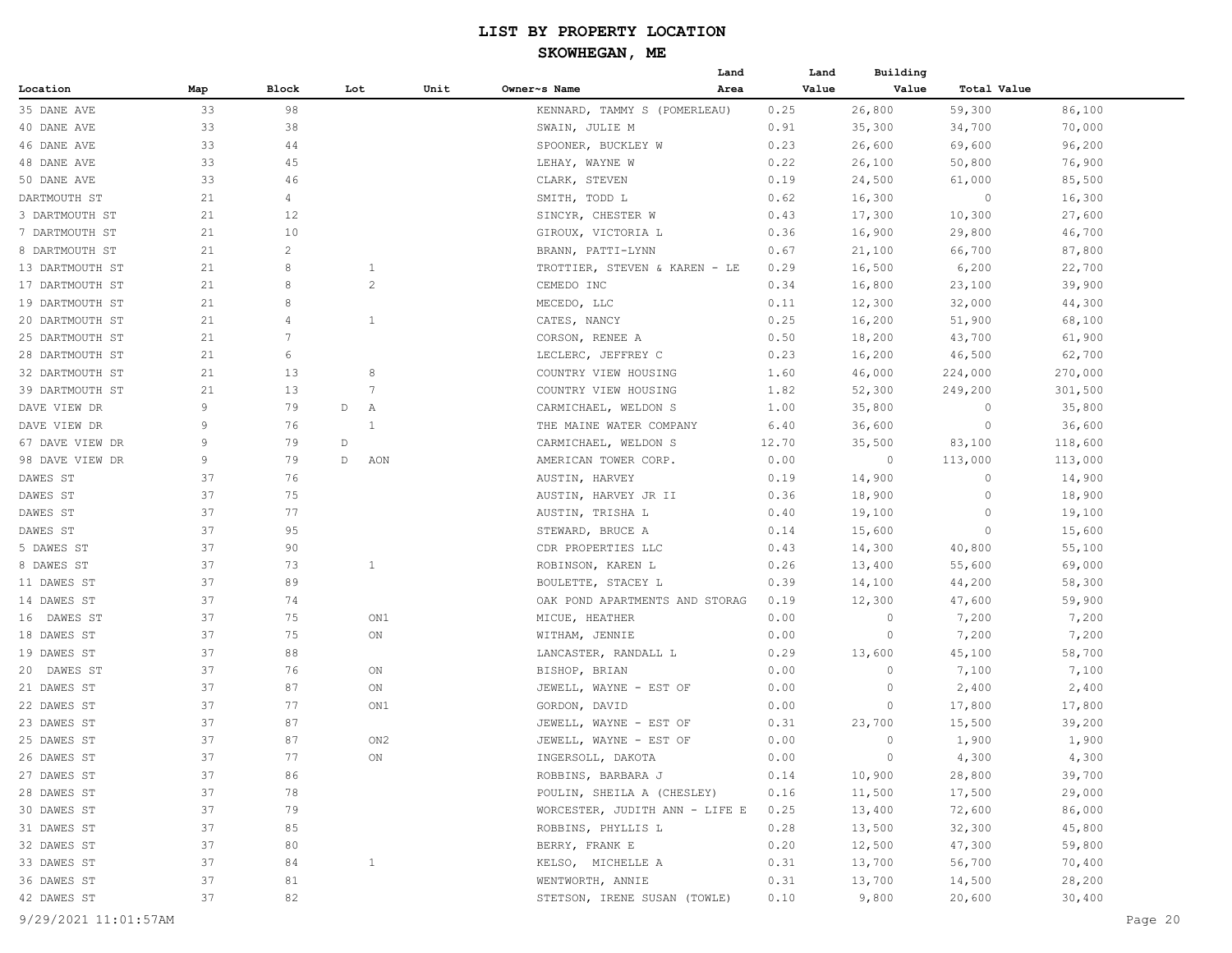|                   |     |                     |              |              |      |                                | Land |                 | Land           | Building |                |         |  |
|-------------------|-----|---------------------|--------------|--------------|------|--------------------------------|------|-----------------|----------------|----------|----------------|---------|--|
| Location          | Map | Block               |              | Lot          | Unit | Owner~s Name                   | Area |                 | Value          | Value    | Total Value    |         |  |
| 46 DAWES ST       | 37  | 83                  |              |              |      | HAYDEN, HEIDI                  |      | 0.29            | 18,600         |          | 36,100         | 54,700  |  |
| 48 DAWES ST       | 37  | 83                  |              | ON           |      | HAYDEN, HEIDI                  |      | 0.00            |                | $\circ$  | 18,400         | 18,400  |  |
| 52 DAWES ST       | 5   | $\mathbf{1}$<br>Α   |              |              |      | STETSON, WALLACE G             |      | 0.50            | 15,000         |          | 81,400         | 96,400  |  |
| 53 DAWES ST       | 37  | 95                  |              | ON           |      | HARRINGTON, DAWN               |      | 0.00            |                | $\circ$  | 1,700          | 1,700   |  |
| 57 DAWES ST       | 37  | 108                 |              | ON           |      | BUCKMAN, KAYLA & THERRANCE     |      | 0.00            |                | $\circ$  | 1,900          | 1,900   |  |
| 58 DAWES ST       | 5   | Α<br>$\overline{c}$ |              |              |      | CATES, TESHIA N                |      | 0.20            | 12,500         |          | 79,700         | 92,200  |  |
| 4 DEAS WY         | 18  | 27                  | В            |              |      | ARSENAULT, ROBERT D            |      | 0.90            | 22,800         |          | 48,600         | 71,400  |  |
| 7 DEAS WY         | 18  | 27                  |              | A 1          |      | KEDDRELL, CAMILLA N            |      | 1.00            | 23,200         |          | 83,000         | 106,200 |  |
| 20 DEAS WY        | 18  | 27                  | Α            |              |      | BEAUFORD, RAYMOND L            |      | 14.78           | 31,300         |          | 108,700        | 140,000 |  |
| 16 DEER RUN LN    | 14  | 17                  |              | 3            |      | WEST, RICHARD                  |      | 1.00            | 24,400         |          | 87,800         | 112,200 |  |
| 22 DEER RUN LN    | 14  | 17                  |              |              |      | JONES, VURLE                   |      | 10.39           | 28,900         |          | 29,900         | 58,800  |  |
| 9 DENNIS ST       | 22  | 108                 |              |              |      | FERLAND, VIOLET L              |      | 0.43            | 26,900         |          | 136,200        | 163,100 |  |
| 13 DENNIS ST      | 22  | 107                 |              |              |      | LYMAN, VICKI LEE               |      | 0.57            | 30,100         |          | 133,700        | 163,800 |  |
| 21 DENNIS ST      | 22  | 105                 |              |              |      | ASHE, ROBERT V                 |      | 0.48            | 27,700         |          | 69,800         | 97,500  |  |
| 22 DENNIS ST      | 22  | 101                 |              |              |      | MAGUIRE, DEBBIE J - TRSTEE IRR |      | 0.32            | 25,900         |          | 153,600        | 179,500 |  |
| 32 DENNIS ST      | 22  | 133                 |              |              |      | PELLETIER, JONATHAN A          |      | 0.35            | 26,200         |          | 92,500         | 118,700 |  |
| 49 DENNIS ST      | 22  | 13<br>A             |              |              |      | EMERY, GARRETT                 |      | 0.55            | 29,600         |          | 129,000        | 158,600 |  |
| 21 DICKIE ST      | 22  | 18<br>A             |              |              |      | VICNEIRE, RICHARD H            |      | 0.51            | 28,500         |          | 128,900        | 157,400 |  |
| 23 DICKIE ST      | 22  | 17<br>Α             |              |              |      | MICHAUD, MEREDETH M            |      | 0.20            | 23,600         |          | 83,000         | 106,600 |  |
| 7 DINSMORE ST     | 27  | 113                 |              |              |      | SNELL, DAVID P                 |      | 0.40            | 17,200         |          | $\circ$        | 17,200  |  |
| 8 DINSMORE ST     | 27  | 105                 |              |              |      | CROSSWAY LLC                   |      | 0.14            | 12,600         |          | 47,900         | 60,500  |  |
| 9 DINSMORE ST     | 27  | 112                 |              |              |      | CUMMINGS, SUSAN I              |      | 0.22            | 15,100         |          | 55,300         | 70,400  |  |
| 13 DINSMORE ST    | 27  | 111                 |              |              |      | CROSSWAY LLC                   |      | 0.21            | 12,400         |          | $\circ$        | 12,400  |  |
| 14 DINSMORE ST    | 27  | 106                 |              |              |      | HODGES, PAUL                   |      | 0.14            | 13,300         |          | 80,900         | 94,200  |  |
| 16 DINSMORE ST    | 27  | 107                 |              |              |      | BOWMAN, DENNIS L JR            |      | 0.15            | 13,600         |          | 52,900         | 66,500  |  |
| 17 DINSMORE ST    | 27  | 110                 |              |              |      | CROSSWAY LLC                   |      | 0.19            | 14,900         |          | 43,000         | 57,900  |  |
| 19 DINSMORE ST    | 27  | 109                 |              |              |      | ATKINSON, JORDAN D             |      | 0.27            | 16,400         |          | 49,800         | 66,200  |  |
| DIONNE FARM RD    | 9   | 45                  |              | $2 - 10$     |      | ANDERSON, STACEY L             |      | 7.36            | 29,300         |          | $\circ$        | 29,300  |  |
| 51 DIONNE FARM RD | 9   | 45                  |              | 3            |      | ANDERSON, STACEY L             |      |                 |                |          | 251,500        | 297,800 |  |
|                   | 9   | 45                  |              | $\mathbf{1}$ |      |                                |      | 10.79<br>102.71 | 46,300         |          |                |         |  |
| 52 DIONNE FARM RD |     |                     |              |              |      | DENHAM, ERIN                   |      |                 | 71,300         |          | 0              | 71,300  |  |
| 9 DODGE CT        | 26  | 88                  |              |              |      | BROOKFIELD WHITE PINE HYDRO LL |      | 0.93            | 7,100          |          | 34,800         | 41,900  |  |
| 3 DOMINIC ST      | 22  | 145                 |              |              |      | BOURASSA, JAMES W              |      | 0.31            | 25,800         |          | 102,300        | 128,100 |  |
| 4 DOMINIC ST      | 22  | 143                 |              |              |      | BISHOP, BILLY D                |      | 0.36            | 26,300         |          | 132,300        | 158,600 |  |
| 7 DOMINIC ST      | 22  | 144                 |              |              |      | MCCOLLOR, BRUCE                |      | 0.96            | 37,700         |          | 140,500        | 178,200 |  |
| 10 DOMINIC ST     | 22  | 135                 |              |              |      | POULIN, ISABELLE INA (OBY)     |      | 0.35            | 26,200         |          | 96,000         | 122,200 |  |
| 15 DOMINIC ST     | 22  | 138                 |              |              |      | MORIN, COLTON JAMES            |      | 0.33            | 26,000         |          | 115,700        | 141,700 |  |
| 16 DOMINIC ST     | 22  | 132                 |              |              |      | LIGHTBODY, EMILY (GINN)        |      | 0.29            | 25,600         |          | 123,800        | 149,400 |  |
| 19 DOMINIC ST     | 22  | 137                 |              |              |      | GERVAIS, LUDGER                |      | 0.35            | 26,200         |          | 94,300         | 120,500 |  |
| 20 DOMINIC ST     | 22  | 131                 |              |              |      | HAYDEN, DAVID C                |      | 0.31            | 25,800         |          | 69,900         | 95,700  |  |
| 23 DOMINIC ST     | 22  | 136                 |              |              |      | SHAW, ROBERT W                 |      | 0.36            | 26,300         |          | 92,500         | 118,800 |  |
| 24 DOMINIC ST     | 22  | 130                 |              |              |      | ESSEX, ROY                     |      | 0.30            | 25,700         |          | 86,000         | 111,700 |  |
| DORE ST           | 36  | 24                  | $\mathbb{A}$ |              |      | PASCALE, PAULA L               |      | 0.22            | 1,300          |          | $\overline{0}$ | 1,300   |  |
| 4 DORE ST         | 37  | 114                 |              |              |      | DOSSEV, MROSLAV D              |      | 0.17            | 11,700         |          | 59,700         | 71,400  |  |
| 5 DORE ST         | 37  | 140                 |              | ON           |      | JEWELL, WAYNE - EST OF         |      | 0.00            | $\overline{0}$ |          | 1,300          | 1,300   |  |
| 6 DORE ST         | 37  | 115                 |              |              |      | COLLINS, AVIS M                |      | 0.14            | 10,900         |          | 39,700         | 50,600  |  |
| 7 DORE ST         | 37  | 140                 |              | ON1          |      | JEWELL, WAYNE H - EST OF       |      | 0.00            |                | 0        | 1,700          | 1,700   |  |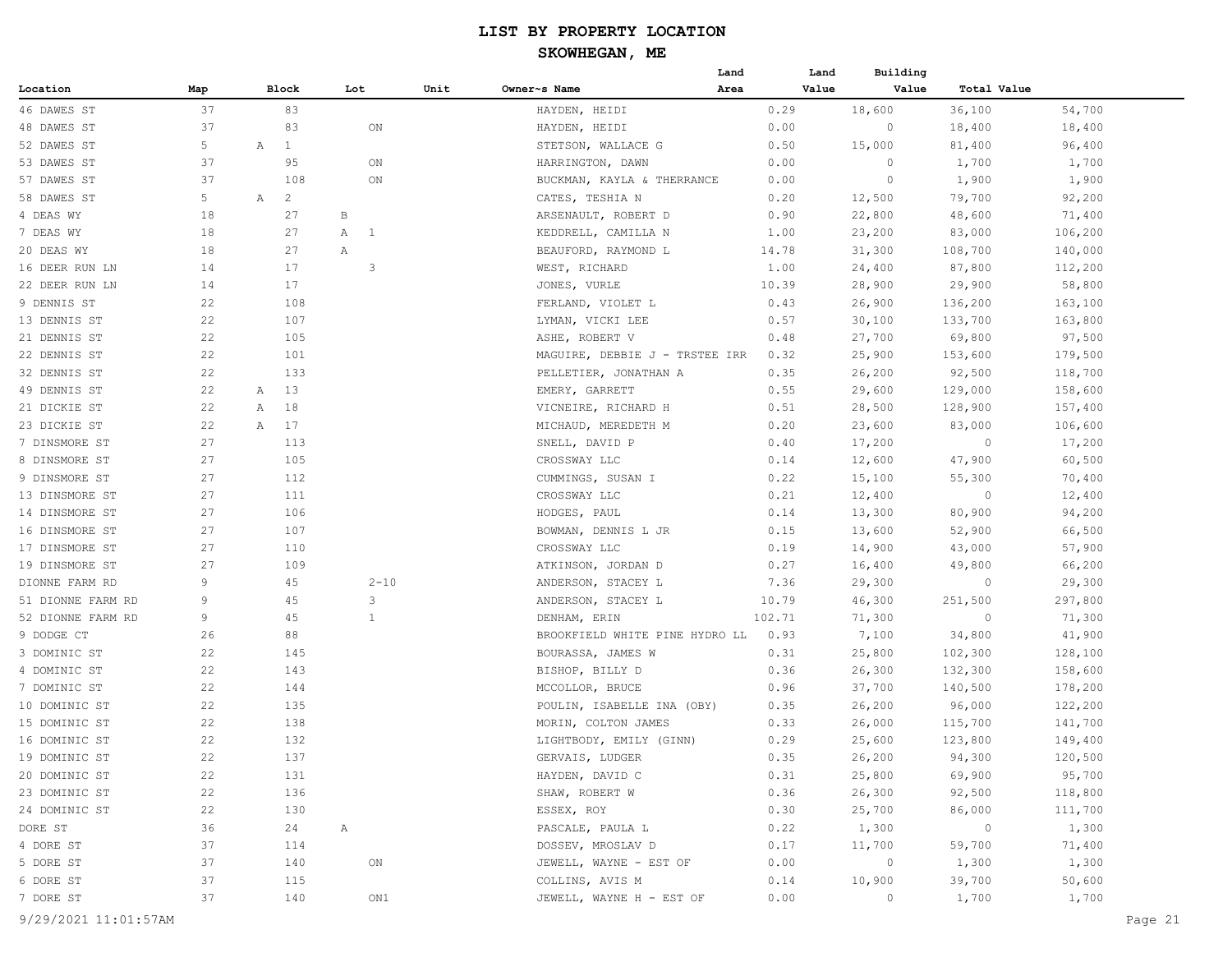|                                |     |                 |                |      |                                | Land | Land  | Building  |             |                   |
|--------------------------------|-----|-----------------|----------------|------|--------------------------------|------|-------|-----------|-------------|-------------------|
| Location                       | Map | Block           | Lot            | Unit | Owner~s Name                   | Area | Value | Value     | Total Value |                   |
| 10 DORE ST                     | 37  | 116             |                |      | STEWARD, VICTOR R JR           |      | 0.29  | 13,600    | 45,100      | 58,700            |
| 11 DORE ST                     | 37  | 130             |                |      | BAILEY, WANDA MARIE            |      | 0.23  | 13,300    | 65,700      | 79,000            |
| 12 DORE ST                     | 37  | 117             |                |      | STEWARD, VICTOR R JR           |      | 0.17  | 11,700    | 49,600      | 61,300            |
| 14 DORE ST                     | 37  | 118             |                |      | ELLIS, ELAINE R                |      | 0.18  | 12,000    | 62,800      | 74,800            |
| 18 DORE ST                     | 37  | 119             |                |      | LEWIS, LESLIE N & SABRINA NGUY |      | 0.25  | 13,400    | 37,700      | 51,100            |
| 20 DORE ST                     | 37  | 120             |                |      | WHITE, CHRISTOPHER D           |      | 0.29  | 18,600    | 43,600      | 62,200            |
| 22 DORE ST                     | 37  | 120             | ON             |      | WHITE, CHRISTOPHER             |      | 0.00  | $\circ$   | 13,300      | 13,300            |
| 23 DORE ST                     | 37  | 123             |                |      | FANJOY, STEVE MARTIN           |      | 0.23  | 13,300    | 48,300      | 61,600            |
| 24 DORE ST                     | 36  | 23              |                |      | PASCALE, PAULA L               |      | 0.33  | 13,800    | 42,500      | 56,300            |
| 28 DORE ST                     | 36  | 24              | В              |      | BROOKS, JEAN C - LE            |      | 0.11  | 10,000    | 20,400      | 30,400            |
| DR MANN RD                     | 36  | 8               |                |      | LOCKE, BRANDON E               |      | 0.20  | 12,200    | 0           | 12,200            |
| DR MANN RD                     | 36  | 13              | 7              |      | BONNEAU, ALBERT F              |      | 0.62  | 25,300    | 16,100      | 41,400            |
| DR MANN RD                     | 5   | 38              |                |      | CJK REALTY HOLDINGS LLC        |      | 4.83  | 362,300   | 0           | 362,300           |
| DR MANN RD                     | 36  | 18              |                |      | MORIN, MARCEL W                |      | 0.51  | 12,900    | 0           | 12,900            |
| DR MANN RD                     | 5   | 36              | 10             |      | PROVENCAL, JOHN L & MARILYN M  |      | 38.12 | 1,008,100 | 1,700       | 1,009,800         |
| DR MANN RD                     | 5   | 38              | 3              |      | THOMAS, BERNARD JR             |      | 17.71 | 18,300    | 0           | 18,300            |
| DR MANN RD                     | 36  | $\overline{c}$  | $\overline{c}$ |      | WILLETT, ALEN H                |      | 1.51  | 43,900    | 63,400      | 107,300           |
| 3 DR MANN RD                   | 36  | 19              | 16             |      | LANCASTER, RANDALL L           |      | 0.38  | 17,000    | 95,300      | 112,300           |
| 7 DR MANN RD                   | 36  | 19              | $\mathbf{1}$   |      | POMELOW, NATALIE A - LIFE EST  |      | 0.23  | 16,200    | 84,200      | 100,400           |
| 8 DR MANN RD                   | 36  | 2               | $\mathbf{1}$   |      | CHESTNUT STREET AUTOMOTIVE LLC |      | 0.50  | 32,100    | 42,600      | 74,700            |
| 13 DR MANN RD                  | 36  | 19              | $\overline{c}$ |      | BROWN, MARILYN E               |      | 0.23  | 16,200    | 73,500      | 89,700            |
| 16 DR MANN RD                  | 36  | 3               | $\mathbf{1}$   |      | SMITH, VICKI L - LIFE EST      |      | 0.31  | 16,600    | 92,100      | 108,700           |
| 17 DR MANN RD                  | 36  | 19              | 3              |      | BURGESS, NICOLA M              |      | 0.23  | 16,200    | 99,500      | 115,700           |
| 20 DR MANN RD                  | 36  | 3               |                |      | CHAPMAN, CAROLYN J             |      | 0.30  | 16,600    | 84,700      | 101,300           |
| 21 DR MANN RD                  | 36  | 19              | 4              |      | FOULKES, JOHN L                |      | 0.23  | 17,800    | 110,100     | 127,900           |
|                                | 36  | 3               | В              |      |                                |      | 0.27  |           | 75,600      | 92,000            |
| 24 DR MANN RD<br>25 DR MANN RD | 36  | 19              | 5              |      | WALKER, DARCY J                |      |       | 16,400    |             |                   |
|                                | 36  | 3               |                |      | MORIN, DARLENE (CARBONE)       |      | 0.46  | 17,500    | 122,300     | 139,800<br>79,500 |
| 28 DR MANN RD                  | 36  | 3               | Α<br>C         |      | MACMILLAN, ERNESTINE           |      | 0.27  | 16,400    | 63,100      |                   |
| 30 DR MANN RD                  |     |                 |                |      | PROVENCAL, JOHN L & MARILYN M  |      | 0.27  | 16,400    | 48,700      | 65,100            |
| 33 DR MANN RD                  | 36  | 17              |                |      | LOCKE, TAMMY L                 |      | 0.66  | 21,000    | 80,600      | 101,600           |
| 35 DR MANN RD                  | 36  | 16              |                |      | STANLEY, MAXINE L - LIFE ESTAT |      | 0.75  | 27,500    | 35,700      | 63,200            |
| 36 DR MANN RD                  | 36  | 4               |                |      | LACROIX, JEFFREY R             |      | 0.26  | 16,300    | 68,100      | 84,400            |
| 37 DR MANN RD                  | 36  | 16              | ON             |      | STANLEY, MICHAEL R             |      | 0.00  | 0         | 18,700      | 18,700            |
| 38 DR MANN RD                  | 36  | 4               | Α              |      | ARRIS, BARBARA M - LIFE ESTATE |      | 0.25  | 16,300    | 12,300      | 28,600            |
| 40 DR MANN RD                  | 36  | 5               |                |      | MCFARLAND, CATHY ANN           |      | 0.20  | 15,200    | 41,600      | 56,800            |
| 44 DR MANN RD                  | 36  | 6               |                |      | RIDGE ROAD REMODELING LLC      |      | 0.31  | 16,600    | 44,200      | 60,800            |
| 48 DR MANN RD                  | 36  | $7\phantom{.0}$ |                |      | KEATEN, JAMES STANLEY JR       |      | 0.40  | 17,200    | 48,500      | 65,700            |
| 49 DR MANN RD                  | 36  | 14              |                |      | STEWARD, MELISSA M             |      | 0.43  | 17,300    | 41,600      | 58,900            |
| 51 DR MANN RD                  | 36  | 14              | $\mathbf{1}$   |      | PATTERSON, JOHN E              |      | 0.80  | 23,400    | 23,300      | 46,700            |
| 52 DR MANN RD                  | 5   | 36              | 7              |      | FISHER, FRANCES A              |      | 0.31  | 16,600    | 117,700     | 134,300           |
| 60 DR MANN RD                  | 5   | 36              | 6              |      | MCCABE, TRINA M                |      | 0.33  | 16,700    | 72,700      | 89,400            |
| 62 DR MANN RD                  | 36  | 25              |                |      | SNYDER, MARION                 |      | 0.26  | 16,300    | 69,400      | 85,700            |
| 65 DR MANN RD                  | 36  | 14              | $\overline{c}$ |      | SANDFORD, BARRY D              |      | 2.08  | 24,800    | 76,800      | 101,600           |
| 66 DR MANN RD                  | 5   | 36              | $\sqrt{2}$     |      | BROCHU, SUSAN M - LE           |      | 0.27  | 16,400    | 94,600      | 111,000           |
| 69 DR MANN RD                  | 36  | 13              | $\mathbf{1}$   |      | HEWEY, TERRANCE                |      | 0.33  | 16,700    | 39,200      | 55,900            |
| 70 DR MANN RD                  | 5   | 36              | 3              |      | WASHBURN, DEREK L              |      | 0.27  | 16,400    | 88,200      | 104,600           |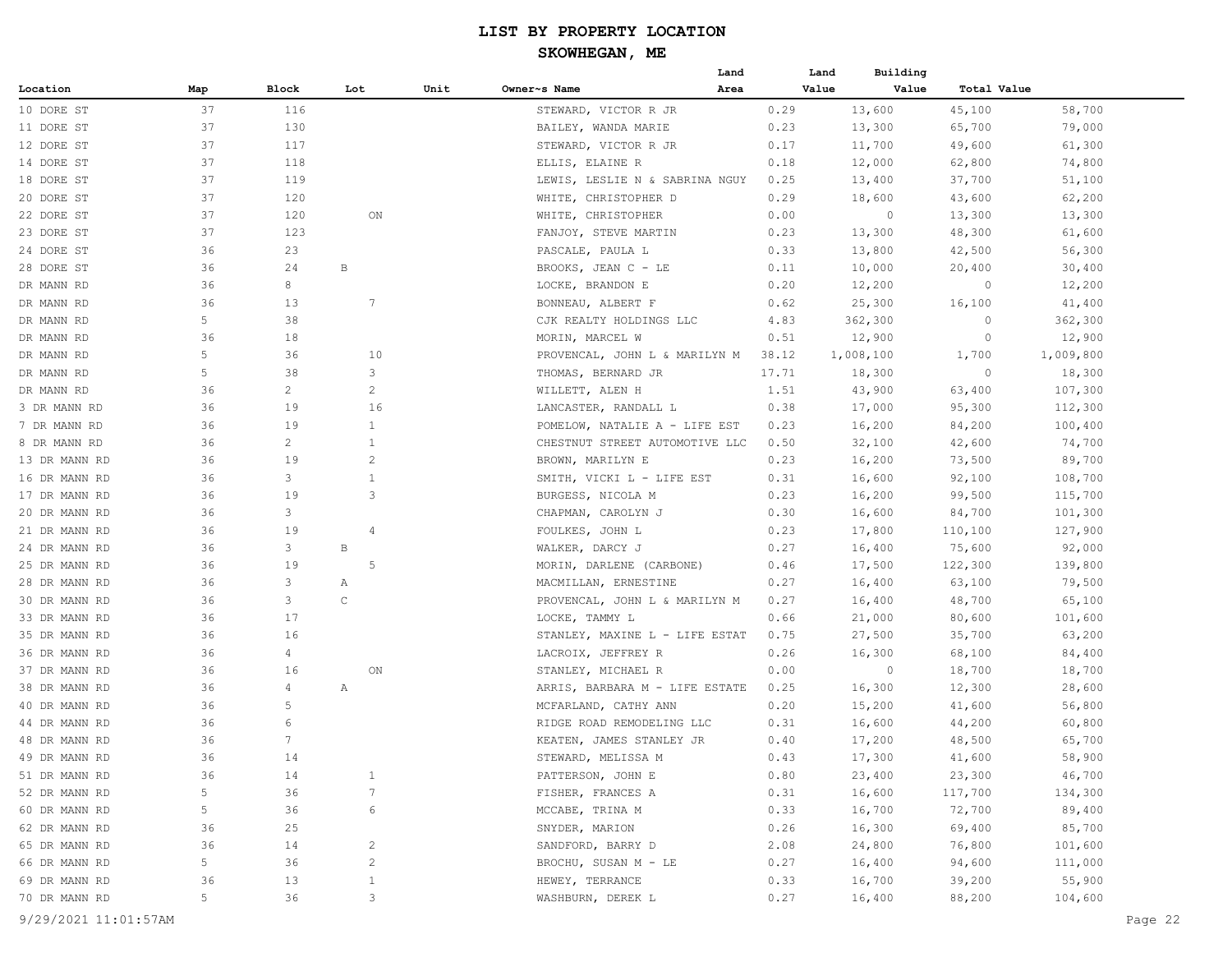|                     |     |                |                   |      | Land                           |        | Building<br>Land |             |         |
|---------------------|-----|----------------|-------------------|------|--------------------------------|--------|------------------|-------------|---------|
| Location            | Map | Block          | Lot               | Unit | Owner~s Name<br>Area           |        | Value<br>Value   | Total Value |         |
| 73 DR MANN RD       | 36  | 13             | $\mathbf{2}$      |      | COWAN, LYNETTE J               | 0.43   | 17,300           | 28,000      | 45,300  |
| 74 DR MANN RD       | 36  | 26             |                   |      | CLARK, DEBORAH W (COWAN)       | 0.27   | 18,000           | 75,200      | 93,200  |
| 77 DR MANN RD       | 36  | 13             | 3                 |      | QUINN, COLIN R & RYAN          | 0.47   | 17,700           | 24,100      | 41,800  |
| 78 DR MANN RD       | 5   | $36 - 1$       | $\mathbf{1}$      |      | LOWE, ANN (DINAN)              | 0.31   | 16,600           | 82,900      | 99,500  |
| 81 DR MANN RD       | 36  | 13             | 4                 |      | ARRIS, ROBERT F JR             | 0.51   | 18,400           | 33,900      | 52,300  |
| 82 DR MANN RD       | 5   | 36             | 4                 |      | GARLAND, LINDA L               | 0.31   | 16,600           | 82,600      | 99,200  |
| 85 DR MANN RD       | 36  | 13             | 5                 |      | BYLER, SAMANTHA M              | 0.54   | 18,900           | 21,500      | 40,400  |
| 90 DR MANN RD       | 36  | 9              |                   |      | LOCKE, BRANDON E               | 3.70   | 32,800           | 66,600      | 99,400  |
| 91 DR MANN RD       | 36  | 13             | 6                 |      | BONNEAU, ALBERT F              | 0.58   | 19,600           | 74,000      | 93,600  |
| 94 DR MANN RD       | 36  | 10             |                   |      | COSTA, ARMAND                  | 0.17   | 14,200           | 63,400      | 77,600  |
| 95 DR MANN RD       | 36  | 13             | 70N               |      | COLLINS, ARLENE                | 0.00   | $\circ$          | 30,200      | 30,200  |
| 98 DR MANN RD       | 36  | 11             |                   |      | WHITE, SCOTT C                 | 1.35   | 24,600           | 90,200      | 114,800 |
| 103 DR MANN RD      | 35  | $\mathbf{1}$   | A                 |      | CENTENARY METHODIST CHURCH     | 4.00   | 39,100           | 371,700     | 410,800 |
| 104 DR MANN RD      | 5   | 38             | В                 |      | LANCASTER, DYLAN L             | 0.51   | 18,400           | $\circ$     | 18,400  |
| 110 DR MANN RD      | 5   | 38             | Α                 |      | BUSHEY, ROXANNE J              | 0.59   | 19,700           | 79,600      | 99,300  |
| 112 DR MANN RD      | 5   | 38             | B<br>$\mathbf{1}$ |      | GOWER, PATRICIA L              | 0.50   | 18,100           | 65,400      | 83,500  |
| 113 DR MANN RD      | 35  | 1              | E                 |      | CENTENARY METHODIST CHURCH     | 1.00   | 24,400           | 140,400     | 164,800 |
| 119 DR MANN RD      | 35  | $\mathbf{1}$   | $\mathsf C$       |      | MCGOWAN, ROBERT W              | 0.58   | 19,600           | 26,000      | 45,600  |
| 120 DR MANN RD      | 5   | 38             | ON <sub>2</sub>   |      | SINCYR, BRENDA                 | 0.00   | 0                | 20,900      | 20,900  |
| 124 DR MANN RD      | 5   | 38             | ON1               |      | CHAMPAGNE, JAMES JR            | 0.00   | 0                | 22,500      | 22,500  |
| 130 DR MANN RD      | 5   | 40             | 3                 |      | LEE, SUSAN S - PERSONAL REP    | 2.00   | 25,700           | 60,000      | 85,700  |
| 131 DR MANN RD      | 35  | $\mathbf{1}$   | $\mathbb D$       |      | HOLT, GREGORY                  | 1.06   | 24,500           | 117,900     | 142,400 |
| 134 DR MANN RD      | 5   | 40             | 4                 |      | BOARDMAN, DOUGLAS A            | 0.29   | 16,500           | 87,200      | 103,700 |
| 135 DR MANN RD      | 35  | $\mathbf{2}$   | Α                 |      | SKOWHEGAN NURSERY SCHOOL INC   | 0.44   | 25,600           | 75,300      | 100,900 |
| 138 DR MANN RD      | 5   | 40             |                   |      | THOMAS, BERNARD O              | 21.97  | 36,300           | 64,700      | 101,000 |
| 141 DR MANN RD      | 35  | $\overline{c}$ | 1                 |      | KIRBY, PETER THOMAS            | 0.29   | 19,400           | 59,300      | 78,700  |
| 142 DR MANN RD      | 5   | 40             | 2                 |      | CAOUETTE, TRAVIS A             | 0.79   | 23,300           | 85,200      | 108,500 |
| DR MANN RD OFF      | 5   | 38             | $\overline{c}$    |      | LANEY, GLEN B                  | 24.00  | 6,700            | $\circ$     | 6,700   |
| DR MANN RD OFF      | 35  | 1              | 7                 |      | SANDY RIVER HEALTH SYSTEM LLC  | 2.28   | 18,400           | $\circ$     | 18,400  |
| DUDLEY CORNER RD    | 5   | 78             | $4 - 2$           |      | AUSTIN, HARVEY JR II           | 10.38  | 3,100            | $\circ$     | 3,100   |
| DUDLEY CORNER RD    | 5   | 71             |                   |      | GARCIA, SARA & CALDER, BETH    | 18.00  | 5,500            | $\circ$     | 5,500   |
| DUDLEY CORNER RD    | 5   | 80             | $\mathbf{1}$      |      | GATES, HENRY A                 | 129.00 | 66,400           | $\circ$     | 66,400  |
| DUDLEY CORNER RD    | 5   | 82             | $\mathbf{1}$      |      | GATES, HENRY A JR              | 14.00  | 28,600           | $\circ$     | 28,600  |
| DUDLEY CORNER RD    | 5   | 82             | $\overline{c}$    |      | GATES, HENRY A JR              | 13.00  | 25,800           | $\circ$     | 25,800  |
| DUDLEY CORNER RD    | 5   | 74             | $\mathbf{1}$      |      | KINNEY, DANIEL                 | 5.07   | 22,200           | $\circ$     | 22,200  |
| DUDLEY CORNER RD    | 6   | 57             |                   |      | KINNEY, DENNIS G               | 55.88  | 23,900           | $\circ$     | 23,900  |
| DUDLEY CORNER RD    | 5   | 78             | 4                 |      | KINNEY, DONALD L               | 33.12  | 47,900           | $\circ$     | 47,900  |
| DUDLEY CORNER RD    | 5   | 70             |                   |      | SANTY, BRADLEY R II            | 22.40  | 4,900            | $\circ$     | 4,900   |
| 5 DUDLEY CORNER RD  | 5   | 91             |                   |      | TOWN OF SKOWHEGAN              | 0.17   | 16,700           | 24,900      | 41,600  |
| 14 DUDLEY CORNER RD | 5   | 87             | 3                 |      | BEAUDRY, JANE MARIE            | 0.90   | 26,800           | 60,800      | 87,600  |
| 17 DUDLEY CORNER RD | 5   | 86             |                   |      | WILMINGTON SAVINGS FUND SOC. F | 6.59   | 35,200           | 81,100      | 116,300 |
| 22 DUDLEY CORNER RD | 5   | 87             |                   |      | GOINS, LESLIE J                | 2.36   | 28,300           | 154,700     | 183,000 |
| 37 DUDLEY CORNER RD | 5   | 86             | Α                 |      | MANZER, SHERMAN C & JUNE M - T | 5.00   | 34,800           | 98,200      | 133,000 |
| 38 DUDLEY CORNER RD | 5   | 87             | $\mathbf{1}$      |      | FORTUNATO, CHRISTOPHER P       | 1.38   | 27,900           | 157,900     | 185,800 |
| 44 DUDLEY CORNER RD | 5   | 87             | $\sqrt{2}$        |      | STEWARD, DONALD                | 1.00   | 27,300           | 64,800      | 92,100  |
| 58 DUDLEY CORNER RD | 5   | 84             | $\mathbb D$       |      | SMITH, MAURA                   | 5.56   | 34,300           | 74,900      | 109,200 |
|                     |     |                |                   |      |                                |        |                  |             |         |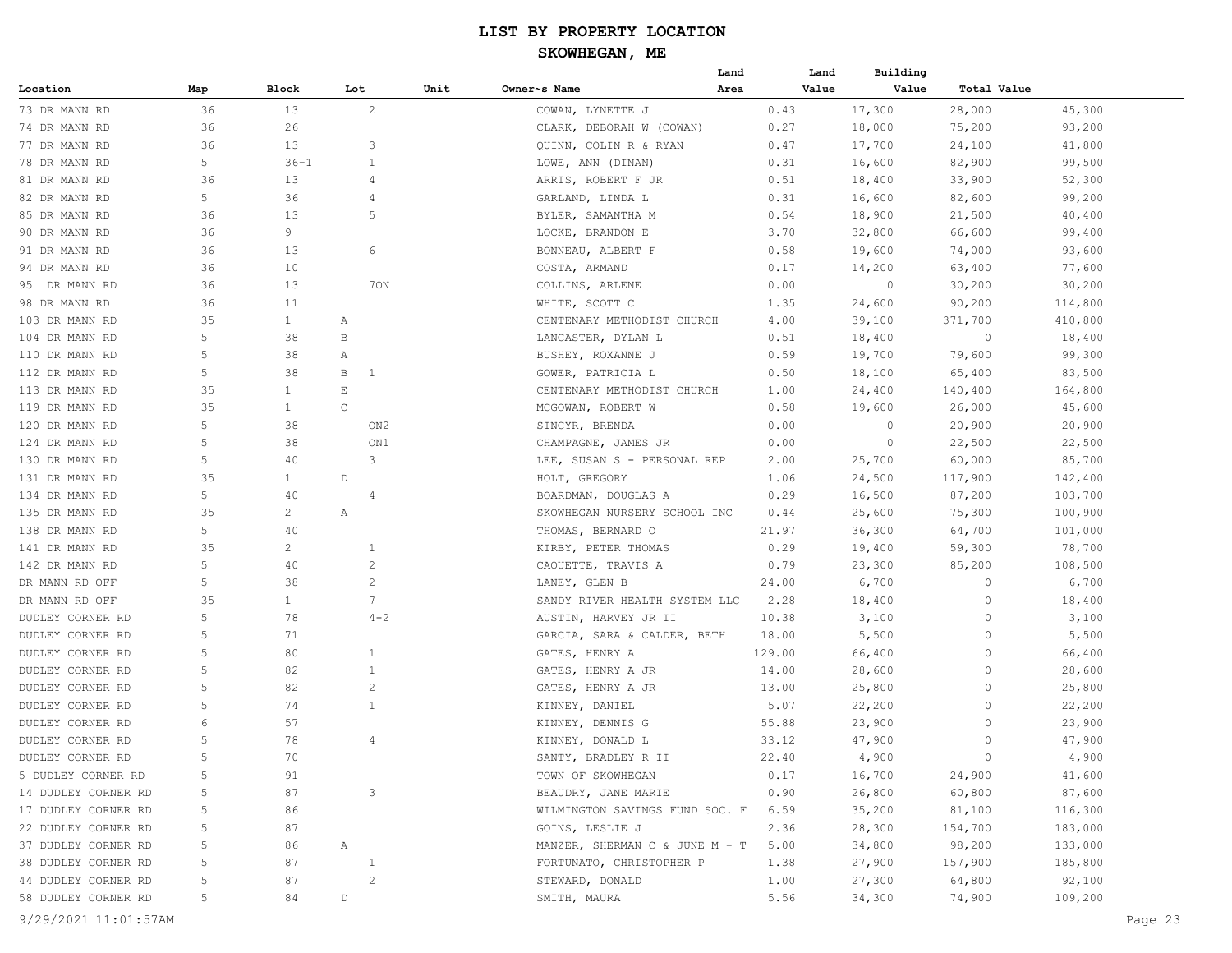|                      |                |                |             |                 |      |                                       | Land   | Land  | Building |             |         |
|----------------------|----------------|----------------|-------------|-----------------|------|---------------------------------------|--------|-------|----------|-------------|---------|
| Location             | Map            | Block          | Lot         |                 | Unit | Owner~s Name                          | Area   | Value | Value    | Total Value |         |
| 95 DUDLEY CORNER RD  | 5              | 83             |             |                 |      | GATES, HENRY A JR                     | 238.00 |       | 130,400  | 116,600     | 247,000 |
| 116 DUDLEY CORNER RD | 5              | 82             |             |                 |      | MCFADDEN, TIMOTHY C                   | 11.70  |       | 37,800   | 170,100     | 207,900 |
| 125 DUDLEY CORNER RD | 5              | 80             |             |                 |      | GATES, HENRY A JR                     | 12.19  |       | 39,700   | 22,600      | 62,300  |
| 183 DUDLEY CORNER RD | 5              | 79             |             | $\mathbf{1}$    |      | REISNER, ROBERT JR                    | 2.00   |       | 30,300   | 161,600     | 191,900 |
| 190 DUDLEY CORNER RD | 5              | 78             | D           |                 |      | CONANT, SCOTT R                       | 39.00  |       | 52,700   | 147,300     | 200,000 |
| 199 DUDLEY CORNER RD | 5              | 79             |             |                 |      | REISNER, ROBERT A JR A/K/A ROB 114.00 |        |       | 54,400   | 46,300      | 100,700 |
| 214 DUDLEY CORNER RD | 5              | 78             |             |                 |      | HARRIS, ROBERT W                      | 8.00   |       | 32,800   | 133,200     | 166,000 |
| 224 DUDLEY CORNER RD | 5              | 78             | $\mathsf C$ |                 |      | SMALL, DOROTHY T                      | 2.27   |       | 34,800   | 103,500     | 138,300 |
| 225 DUDLEY CORNER RD | 5              | 77             |             | ON              |      | TESSIER, LEAH                         | 0.00   |       | 0        | 20,600      | 20,600  |
| 231 DUDLEY CORNER RD | 5              | 77             |             | ON <sub>2</sub> |      | KINNEY, JOYCE                         | 0.00   |       | 0        | 13,800      | 13,800  |
| 234 DUDLEY CORNER RD | 5              | 76             |             |                 |      | CHAPMAN, LAURA ANITA - LIFE ES        | 0.98   |       | 28,600   | 32,200      | 60,800  |
| 237 DUDLEY CORNER RD | 5              | 75             |             |                 |      | LEBLANC, TRAVIS M                     | 15.12  |       | 44,400   | 82,500      | 126,900 |
| 244 DUDLEY CORNER RD | 5              | 78             |             | $4 - 1$         |      | KINNEY, DONALD L JR                   | 25.29  |       | 53,400   | 243,900     | 297,300 |
| 249 DUDLEY CORNER RD | 5              | 74             |             | 3               |      | WHEELER, BRANDI                       | 2.48   |       | 30,600   | 92,700      | 123,300 |
| 258 DUDLEY CORNER RD | 5              | 73             |             |                 |      | MORIN, GERALD J                       | 1.05   |       | 28,900   | 98,400      | 127,300 |
| 263 DUDLEY CORNER RD | 5              | 71             | Α           |                 |      | KINNEY, AVIS E                        | 0.53   |       | 22,000   | 93,200      | 115,200 |
| 266 DUDLEY CORNER RD | 5              | 72             |             |                 |      | TUTTLE, MARYANN                       | 0.92   |       | 28,300   | 85,200      | 113,500 |
| 272 DUDLEY CORNER RD | 5              | 78             | Α           |                 |      | DUHME, DAVID W                        | 0.88   |       | 28,100   | 155,800     | 183,900 |
| 278 DUDLEY CORNER RD | 5              | 78             | B           |                 |      | KINNEY, DAVID                         | 47.00  |       | 58,100   | 81,400      | 139,500 |
| 300 DUDLEY CORNER RD | 5              | 70             |             | $\mathbf{1}$    |      | CALDER, BETH L                        | 12.30  |       | 31,900   | 211,100     | 243,000 |
| 339 DUDLEY CORNER RD | 5              | 69             |             |                 |      | GARCIA, SARA & CALDER, BETH           | 60.00  |       | 37,900   | 186,800     | 224,700 |
| 4 DUNLOP LN          | 4              | 4              |             | 4               |      | KNAPP, ROGER                          | 1.33   |       | 29,300   | 104,700     | 134,000 |
| 8 DUNLOP LN          | $\overline{4}$ | 4              | Α           |                 |      | THE MAINE WATER COMPANY               | 0.92   |       | 21,200   | 300         | 21,500  |
| 16 DUNLOP LN         | $\overline{4}$ | 4              |             | 1               |      | ANDERSON, GEORGE L                    | 13.07  |       | 26,800   | $\circ$     | 26,800  |
| 19 DUNLOP LN         | $\overline{4}$ | 4              |             | 3               | Α    | BOOTHBY, GURDON H JR & JANICE         | 1.78   |       | 29,700   | 102,400     | 132,100 |
| 10 DYER ST           | 33             | 26             |             |                 |      | GAGNE, PHILLIP G & BONITA M -         | 0.25   |       | 26,800   | 128,200     | 155,000 |
| 13 DYER ST           | 33             | 21             |             |                 |      | MORRELL, STEVEN M JR                  | 0.25   |       | 26,800   | 104,400     | 131,200 |
| 14 DYER ST           | 33             | 27             |             |                 |      | JONES, BRIAN M                        | 0.25   |       | 26,800   | 113,200     | 140,000 |
| 17 DYER ST           | 33             | 20             |             |                 |      | LAPOINTE, THOMAS                      | 0.39   |       | 28,200   | 155,900     | 184,100 |
| 18 DYER ST           | 33             | 28             |             |                 |      | JEWELL, STEPHEN D                     | 0.26   |       | 26,900   | 74,700      | 101,600 |
| 21 DYER ST           | 33             | 18             |             |                 |      | BAKER, ELEANOR M/EDMUNDS, JANE        | 0.54   |       | 31,100   | 154,900     | 186,000 |
| 22 DYER ST           | 33             | 29             |             |                 |      | HIGHT, WALTER H II                    | 0.75   |       | 37,100   | 148,700     | 185,800 |
| 25 DYER ST           | 33             | 73             |             |                 |      | SAVAGE, LAUREL                        | 0.27   |       | 27,000   | 101,300     | 128,300 |
| 26 DYER ST           | 33             | 87             |             |                 |      | FINLEY, SHARON K                      | 0.20   |       | 25,000   | 90,600      | 115,600 |
| 31 DYER ST           | 33             | 72             |             |                 |      | ERICKSON, HELEN G - LIFE ESTAT        | 0.36   |       | 27,900   | 65,800      | 93,700  |
| 32 DYER ST           | 33             | 88             |             |                 |      | DEROUCHE, VALERIE L                   | 0.26   |       | 26,900   | 144,300     | 171,200 |
| 35 DYER ST           | 33             | 71             |             |                 |      | VICKERS, VICKI L BOWMAN               | 0.35   |       | 27,800   | 50,100      | 77,900  |
| 37 DYER ST           | 33             | 70             |             |                 |      | BAKER, MICHAEL L                      | 0.36   |       | 27,900   | 55,000      | 82,900  |
| 38 DYER ST           | 33             | 89             |             |                 |      | DAMON, WHITNEY L                      | 0.48   |       | 29,400   | 119,300     | 148,700 |
| 42 DYER ST           | 33             | 90             |             |                 |      | CHARLES, JANINE E                     | 0.13   |       | 21,300   | 67,900      | 89,200  |
| 30 DYLANS WY         | 6              | 3 <sup>7</sup> |             | $\mathbf{1}$    |      | MASTERMAN, ETHAN K                    | 30.00  |       | 41,500   | 288,500     | 330,000 |
| 7 EAST CHANDLER ST   | 33             | 164            |             |                 |      | LEO, JAMIE M                          | 0.15   |       | 13,600   | 54,000      | 67,600  |
| 8 EAST CHANDLER ST   | 33             | 157            |             |                 |      | IRWIN, PATRICIA A                     | 0.20   |       | 15,200   | 46,600      | 61,800  |
| 9 EAST CHANDLER ST   | 33             | 163            |             | $\mathbf{1}$    |      | QUIMBY, CHARLES L JR                  | 0.15   |       | 13,600   | 33,900      | 47,500  |
| 14 EAST CHANDLER ST  | 33             | 158            |             |                 |      | MARTELL, RICK A                       | 4.00   |       | 24,500   | 73,200      | 97,700  |
| 15 EAST CHANDLER ST  | 33             | 162            |             |                 |      | THERRIEN, RAYMOND M                   | 0.73   |       | 21,100   | 64,400      | 85,500  |
|                      |                |                |             |                 |      |                                       |        |       |          |             |         |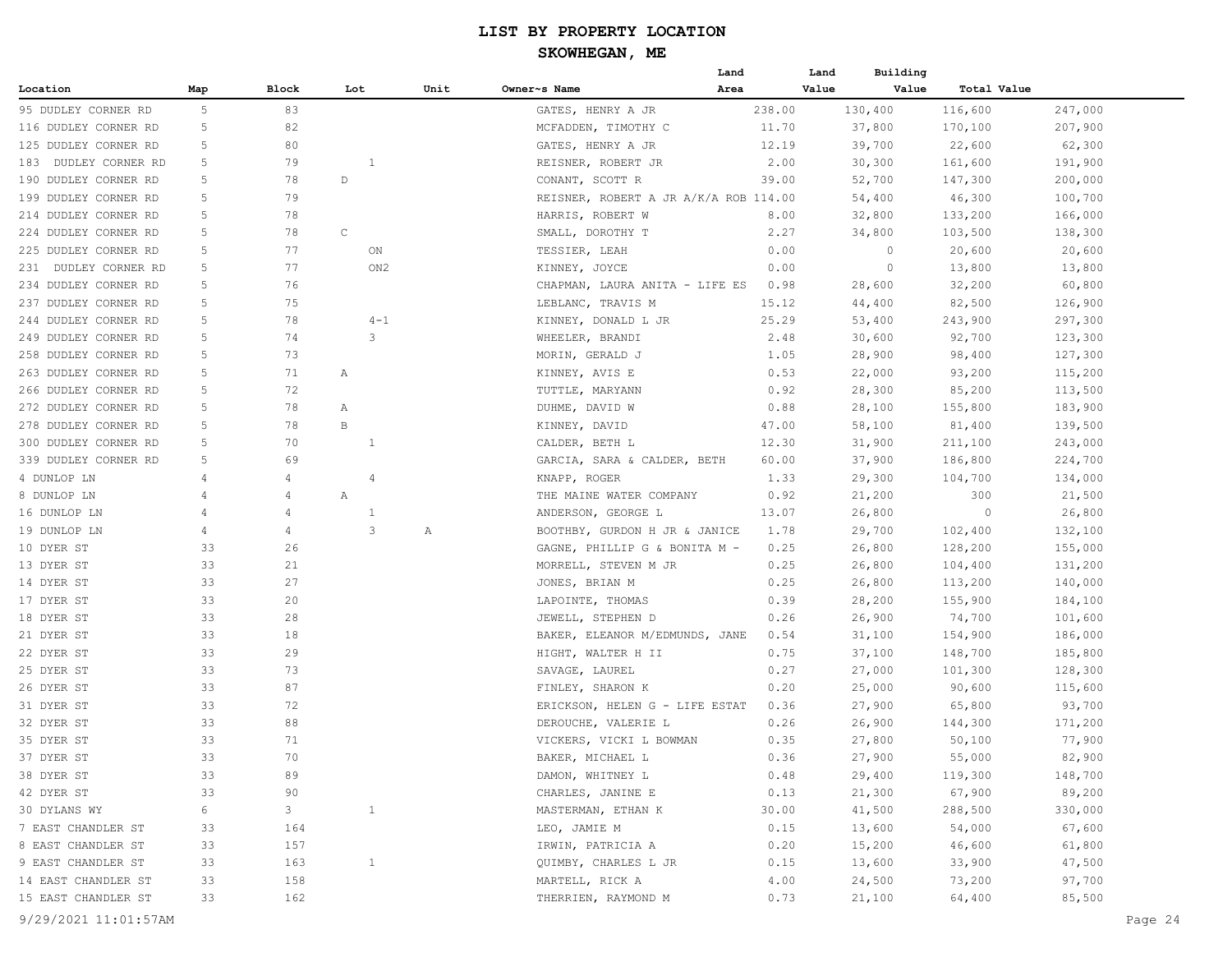|                      |                |                |              |                |      | Land                           | Land  | Building |             |         |         |
|----------------------|----------------|----------------|--------------|----------------|------|--------------------------------|-------|----------|-------------|---------|---------|
| Location             | Map            | Block          | Lot          |                | Unit | Owner~s Name<br>Area           | Value | Value    | Total Value |         |         |
| EAST DYER ST         | 33             | 175            | $\mathbf{B}$ |                |      | PINKHAM, KANDI                 | 0.20  | 17,200   | $\circ$     | 17,200  |         |
| 7 EAST DYER ST       | 33             | 178            |              |                |      | BURKHART, RYAN                 | 0.18  | 14,600   | 45,300      | 59,900  |         |
| 9 EAST DYER ST       | 33             | 178            |              | 1              |      | TRIPP, DEIDRE L                | 0.31  | 16,600   | 48,100      | 64,700  |         |
| 10 EAST DYER ST      | 33             | 170            |              |                |      | CLEMENT, JOEL K                | 0.37  | 17,000   | 101,100     | 118,100 |         |
| 15 EAST DYER ST      | 33             | 177            |              |                |      | EARLE, IDA M                   | 0.24  | 16,200   | 78,200      | 94,400  |         |
| 16 EAST DYER ST      | 33             | 171            |              |                |      | WALTERS, KYLE                  | 0.24  | 16,200   | 84,000      | 100,200 |         |
| 17 EAST DYER ST      | 33             | 176            |              |                |      | FRANCK, DARRELL L              | 0.21  | 15,500   | 58,000      | 73,500  |         |
| 19 EAST DYER ST      | 33             | 175            | Α            |                |      | ROBINSON, NATASHA              | 0.21  | 15,500   | 75,000      | 90,500  |         |
| 20 EAST DYER ST      | 33             | 172            |              |                |      | YORK, THOMAS J II              | 0.24  | 16,200   | 75,100      | 91,300  |         |
| 22 EAST DYER ST      | 33             | 173            |              |                |      | O'BRIEN, SCOTT F               | 0.20  | 15,200   | 64,300      | 79,500  |         |
| 23 EAST DYER ST      | 33             | 175            |              |                |      | LANCASTER, JOHN P              | 0.21  | 15,500   | 63,600      | 79,100  |         |
| 25 EAST DYER ST      | 33             | 175            | B            | ON             |      | TURNER, MONICA                 | 0.00  | $\circ$  | 5,900       | 5,900   |         |
| 26 EAST DYER ST      | 33             | 174            |              |                |      | CLEMENT, JOEL K                | 0.25  | 16,300   | 66,500      | 82,800  |         |
| 3 EAST LEAVITT ST    | 29             | 223            | Α            |                |      | POMERLEAU, VICTOR              | 0.11  | 14,300   | 47,200      | 61,500  |         |
| 5 EAST LEAVITT ST    | 29             | 223            |              |                |      | GRAM, DIANNA L                 | 0.19  | 17,700   | 71,500      | 89,200  |         |
| 8 EAST LEAVITT ST    | 29             | 181            |              |                |      | CROCKETT, PAULA M - LIFE ESTAT | 0.18  | 17,100   | 70,800      | 87,900  |         |
| 10 EAST LEAVITT ST   | 29             | 182            |              |                |      | LITTLEFIELD, SKYLA BLUE        | 0.29  | 19,400   | 99,900      | 119,300 |         |
| 16 EAST LEAVITT ST   | 29             | 183            |              |                |      | BENNER, LLOYD R & MARY JANE -  | 0.37  | 20,000   | 88,600      | 108,600 |         |
| 17 EAST LEAVITT ST   | 29             | 196            |              |                |      | WRIGHT, ROBERT J SR            | 0.10  | 13,700   | 57,500      | 71,200  |         |
| 19 EAST LEAVITT ST   | 29             | 195            |              |                |      | NYHAN, MICHAEL J               | 0.09  | 13,100   | 59,400      | 72,500  |         |
| 20 EAST LEAVITT ST   | 29             | 184            |              |                |      | ACHORN, TODD E                 | 0.09  | 13,100   | 47,400      | 60,500  |         |
| 21 EAST LEAVITT ST   | 29             | 194            |              |                |      | BILODEAU, RAYMOND G            | 0.23  | 19,000   | 70,600      | 89,600  |         |
| 22 EAST LEAVITT ST   | 29             | 185            |              |                |      | LACASSE, LAURIE                | 0.29  | 19,400   | 70,400      | 89,800  |         |
| 23 EAST LEAVITT ST   | 29             | 193            |              |                |      | TESSIER, ANTHONY L             | 0.35  | 19,800   | 69,200      | 89,000  |         |
| 26 EAST LEAVITT ST   | 29             | 186            |              |                |      |                                | 0.28  | 19,400   | 58,300      | 77,700  |         |
| 27 EAST LEAVITT ST   | 29             | 192            |              |                |      | QUINN, RYAN CHARLES            |       |          |             |         |         |
|                      | 29             | 187            |              |                |      | BLEVINS, HEATHER M             | 0.64  | 24,200   | 107,200     | 131,400 |         |
| 30 EAST LEAVITT ST   |                |                |              |                |      | PARLIN, CHRISTAL R (LISHERNESS | 0.54  | 22,200   | 81,300      | 103,500 |         |
| 35 EAST LEAVITT ST   | 29             | 191            |              |                |      | SYLVAIN, PAUL O - TRUSTEE      | 0.49  | 21,100   | 163,200     | 184,300 |         |
| 38 EAST LEAVITT ST   | 29             | 188            |              |                |      | ROSS, JOHN B                   | 0.44  | 23,500   | 68,800      | 92,300  |         |
| 39 EAST LEAVITT ST   | 29             | 191            |              | 1              |      | LAPOINTE, FRANCIS A & SHIRLEY  | 0.25  | 19,100   | 132,200     | 151,300 |         |
| 41 EAST LEAVITT ST   | 29             | 212            |              | $\mathbf{1}$   |      | FOSTER, KEVIN P                | 0.19  | 17,400   | 116,600     | 134,000 |         |
| 42 EAST LEAVITT ST   | 29             | 189            |              |                |      | FORTIER, MARK L                | 0.18  | 17,100   | 56,500      | 73,600  |         |
| 5 EAST MADISON RD    | 4              | 4              | B            |                |      | NEW ENGLAND INDUSTRIAL PROP IN | 2.41  | 212,600  | 576,500     | 789,100 |         |
| 17 EAST MADISON RD   | 4              | 4              |              | 3              | В    | BLODGETT, DARRELL L            | 16.94 | 40,400   | $\circ$     | 40,400  |         |
| 31 EAST MADISON RD   | 4              | 4              |              |                |      | THE FIRST CHURCH OF THE NAZARE | 6.19  | 136,900  | 850,900     | 987,800 |         |
| 51 EAST MADISON RD   | 4              |                |              | $\overline{c}$ |      | TOWN OF SKOWHEGAN              | 11.31 | 33,100   | $\circ$     | 33,100  |         |
| 52 EAST MADISON RD   | $\overline{4}$ | 3              |              |                |      | BROWN, LUISA M                 | 2.00  | 23,500   | 63,100      | 86,600  |         |
| 70 EAST MADISON RD   | $\Delta$       | 3              | D            |                |      | HOULTON HOLDINGS LLC           | 2.00  | 29,900   | 334,500     | 364,400 |         |
| 81 EAST MADISON RD   | 4              | $\mathbf{1}$   |              |                |      | KENNEY, MYRON C JR             | 12.56 | 47,200   | 82,000      | 129,200 |         |
| 82 EAST MADISON RD   | $\overline{4}$ | $\overline{c}$ |              |                |      | MENG, ROBERT P                 | 2.75  | 30,100   | 79,800      | 109,900 |         |
| 6 EAST MAPLE ST      | 29             | 132            |              |                |      | SNIPES, JOSIAH E               | 0.20  | 17,900   | 60,800      | 78,700  |         |
| 10 EAST MAPLE ST     | 29             | 133            |              |                |      | SITES, BLAINE                  | 0.66  | 29,600   | 45,500      | 75,100  |         |
| 11 EAST MAPLE ST     | 29             | 149            |              |                |      | LONG, CHERYL                   | 0.42  | 20,300   | 48,400      | 68,700  |         |
| 15 EAST MAPLE ST     | 29             | 148            |              |                |      | SMITH, LEE B                   | 0.28  | 19,400   | 58,200      | 77,600  |         |
| 16 EAST MAPLE ST     | 29             | 134            |              |                |      | TRUE, KENNETH K                | 0.32  | 19,600   | 78,600      | 98,200  |         |
| 17 EAST MAPLE ST     | 29             | 147            |              |                |      | KENNEY, SANDRA L (SMITH)       | 0.13  | 15,200   | 64,900      | 80,100  |         |
| 9/29/2021 11:01:57AM |                |                |              |                |      |                                |       |          |             |         | Page 25 |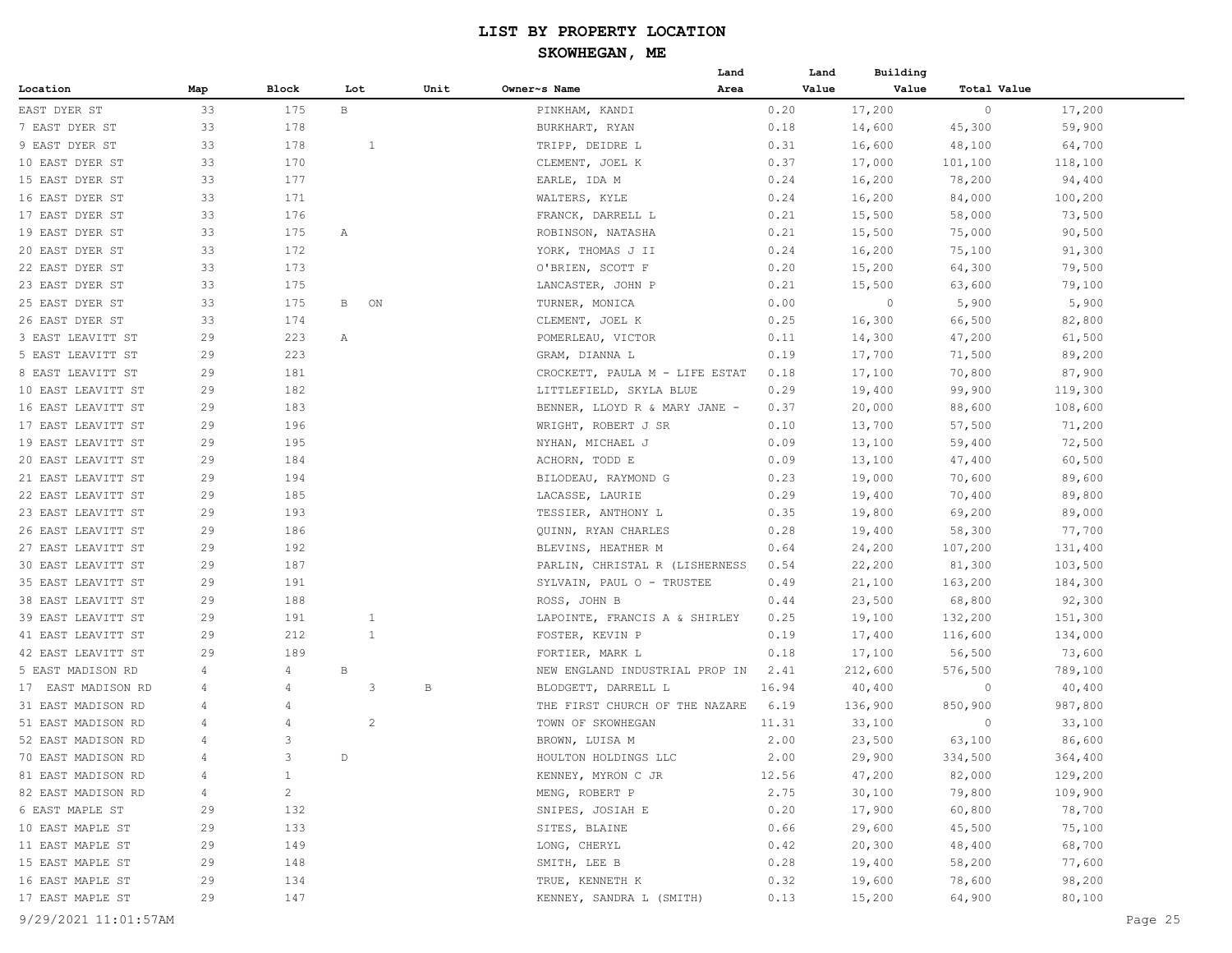|                   |     |              |     |                         |      |                                       | Land | Land   | Building |                |         |
|-------------------|-----|--------------|-----|-------------------------|------|---------------------------------------|------|--------|----------|----------------|---------|
| Location          | Map | Block        | Lot |                         | Unit | Owner~s Name                          | Area | Value  | Value    | Total Value    |         |
| 18 EAST MAPLE ST  | 29  | 135          |     |                         |      | HAYDEN, KAREN M                       |      | 0.39   | 20,100   | 58,000         | 78,100  |
| 19 EAST MAPLE ST  | 29  | 146          |     |                         |      | LACASSE, RICHARD                      |      | 0.21   | 16,400   | 9,600          | 26,000  |
| 20 EAST MAPLE ST  | 29  | 136          |     |                         |      | HUCKINS, JANICE M                     |      | 0.38   | 20,000   | 51,600         | 71,600  |
| 23 EAST MAPLE ST  | 29  | 145          |     |                         |      | LACASSE, RICHARD                      |      | 0.20   | 17,900   | 43,500         | 61,400  |
| 24 EAST MAPLE ST  | 29  | 137          |     |                         |      | LIGHTBODY, DAVID W                    |      | 0.37   | 20,000   | 77,900         | 97,900  |
| 25 EAST MAPLE ST  | 29  | 144          |     |                         |      | HARSH, ARTHUR JR                      |      | 0.10   | 13,000   | 58,400         | 71,400  |
| 26 EAST MAPLE ST  | 29  | 138          |     |                         |      | POWERS, MATTHEW J                     |      | 0.32   | 19,600   | 53,900         | 73,500  |
| 27 EAST MAPLE ST  | 29  | 143          |     |                         |      | DOSTIE, BRAD                          |      | 0.10   | 12,300   | 37,900         | 50,200  |
| 29 EAST MAPLE ST  | 29  | 142          |     |                         |      | NORTON, ADAM                          |      | 0.20   | 17,900   | 49,200         | 67,100  |
| 30 EAST MAPLE ST  | 29  | 139          |     |                         |      | CURTIS, JASON                         |      | 0.32   | 19,600   | 75,200         | 94,800  |
| 32 EAST MAPLE ST  | 29  | 140          |     |                         |      | SOULE, GEOFFREY                       |      | 0.28   | 19,400   | 40,900         | 60,300  |
| 36 EAST MAPLE ST  | 29  | 141          |     |                         |      | GENNESS, ALEXANDER M                  |      | 0.34   | 19,800   | 50,000         | 69,800  |
| EAST RIDGE RD     | 6   | 16           |     |                         |      | CARRIER, LOUIS A JR                   |      | 3.67   | 27,000   | $\circ$        | 27,000  |
| EAST RIDGE RD     | 6   | 6            |     | $\mathbf{1}$            |      | COLFORD, DUANE                        |      | 4.01   | 28,800   | $\circ$        | 28,800  |
| EAST RIDGE RD     | 2   | 18           |     | $\mathbf{1}$            |      | CURRIER, RONALD                       |      | 2.00   | 28,100   | 0              | 28,100  |
| EAST RIDGE RD     | 6   | 5            |     |                         |      | DEMO, MARK H                          |      | 40.00  | 10,000   | 0              | 10,000  |
| EAST RIDGE RD     | 6   | 16           |     | $\overline{4}$          |      | DIONNE, RANDALL                       |      | 1.38   | 34,400   | 0              | 34,400  |
| EAST RIDGE RD     | 6   | 11           |     |                         |      | DIONNE, RANDALL T                     |      | 51.23  | 57,000   | 0              | 57,000  |
| EAST RIDGE RD     | 6   | $\mathbf{1}$ | Α   |                         |      | HOLT, THOMAS A                        |      | 21.00  | 14,000   | 0              | 14,000  |
| EAST RIDGE RD     | 6   | $\mathbf{1}$ | В   |                         |      | HOLT, THOMAS A                        |      | 34.00  | 42,900   | 0              | 42,900  |
| EAST RIDGE RD     | 2   | 20           |     |                         |      | KIRBY, IRA D                          |      | 264.00 | 145,300  | $\circ$        | 145,300 |
| EAST RIDGE RD     | 6   | 10           |     |                         |      | LANEY, LINDA M - LIFE ESTATE          |      | 2.00   | 28,000   | 300            | 28,300  |
| EAST RIDGE RD     | 6   | 8            |     | -1                      |      | LITTLE, JOHN W SR                     |      | 5.08   | 21,900   | 0              | 21,900  |
| EAST RIDGE RD     | 6   | 16           | В   | $\mathbf{1}$            |      | LYONS, BARRY W JR                     |      | 1.00   | 28,800   | $\circ$        | 28,800  |
| EAST RIDGE RD     | 6   | 8            |     | 5                       |      | MALLARD, ROBERT                       |      | 5.82   | 32,300   | 0              | 32,300  |
| EAST RIDGE RD     | 6   | 3            |     | $\overline{2}$          |      | PARLIN, BRIAN R                       |      | 105.72 | 114,900  | 0              | 114,900 |
| EAST RIDGE RD     | 3   | 3            |     |                         |      | PLUM CREEK MAINE TIMBERLANDS L 640.00 |      |        | 229,600  | 0              | 229,600 |
| 35 EAST RIDGE RD  | 6   | 16           |     | 5                       |      | DIRT CAPITAL PARTNERS LLC             |      | 47.35  | 88,700   | 48,900         | 137,600 |
| 38 EAST RIDGE RD  | 6   | 23           |     | $\mathbf{1}$            |      | FOLSOM, CHRISTOPHER M                 |      | 1.43   | 36,500   | 127,300        | 163,800 |
| 54 EAST RIDGE RD  | 6   | 15           |     |                         |      | CURRIER, RICHARD W                    |      | 35.00  | 57,600   | 88,200         | 145,800 |
| 61 EAST RIDGE RD  | 6   | 16           |     | 4ON                     |      | TREVAINS, LORI                        |      | 0.00   | 0        | 49,900         | 49,900  |
| 64 EAST RIDGE RD  | 6   | 15           | Α   |                         |      | CURRIER, RICHARD W                    |      | 0.83   | 32,000   | 14,400         | 46,400  |
| 69 EAST RIDGE RD  | 6   | 16           |     | $\overline{\mathbf{3}}$ |      | RODERICK, RICHARD D                   |      | 20.88  | 45,700   | 213,700        | 259,400 |
| 73 EAST RIDGE RD  | 6   | 16           | В   |                         |      | THEBARGE, TREVOR J                    |      | 1.20   | 34,300   | 86,100         | 120,400 |
| 90 EAST RIDGE RD  | 6   | 11           |     | $\overline{\mathbf{3}}$ |      | BELL, GEORGE                          |      | 6.99   | 44,500   | 270,600        | 315,100 |
| 99 EAST RIDGE RD  | 6   | 13           |     |                         |      | ROBICHAUD, BRYCE S                    |      | 1.29   | 36,300   | 83,400         | 119,700 |
| 103 EAST RIDGE RD | 6   | 12           |     |                         |      | ELIAN, GEORGE JR                      |      | 32.00  | 53,100   | 70,600         | 123,700 |
| 122 EAST RIDGE RD | 6   | 11           |     | 4                       |      | MERLE, GALE $A - PR$                  |      | 5.21   | 43,500   | 160,300        | 203,800 |
| 129 EAST RIDGE RD | 6   | 8            |     | 6                       |      | LYONS, BARRY W JR                     |      | 12.79  | 45,800   | 185,100        | 230,900 |
| 136 EAST RIDGE RD | 6   | 11           |     | 6                       |      | SHAY, JEANNE F                        |      | 5.19   | 43,700   | 221,400        | 265,100 |
| 146 EAST RIDGE RD | 6   | 11           |     |                         |      | RUKSZNIS, PENNY S                     |      | 5.14   | 43,600   | 169,000        | 212,600 |
| 151 EAST RIDGE RD |     | 8            |     | 4                       |      | MALLARD, ROBERT JR                    |      | 5.43   | 41,900   | 186,000        | 227,900 |
| 154 EAST RIDGE RD |     | 6            |     |                         |      | HEWETT, SHARON E                      |      | 23.21  | 47,300   | $\overline{0}$ | 47,300  |
| 157 EAST RIDGE RD | 6   | 8            |     | 3                       |      | FARRELL, KEVIN E                      |      | 5.04   | 40,700   | 98,300         | 139,000 |
| 169 EAST RIDGE RD | 6   | 8            |     | 2                       |      | SALISBURY, JOSHUA P                   |      | 5.04   | 37,700   | 136,500        | 174,200 |
| 187 EAST RIDGE RD | 6   | 4            |     |                         |      |                                       |      | 50.00  | 58,900   | 133,400        | 192,300 |
|                   |     |              |     |                         |      | LITTLE, JOHN W                        |      |        |          |                |         |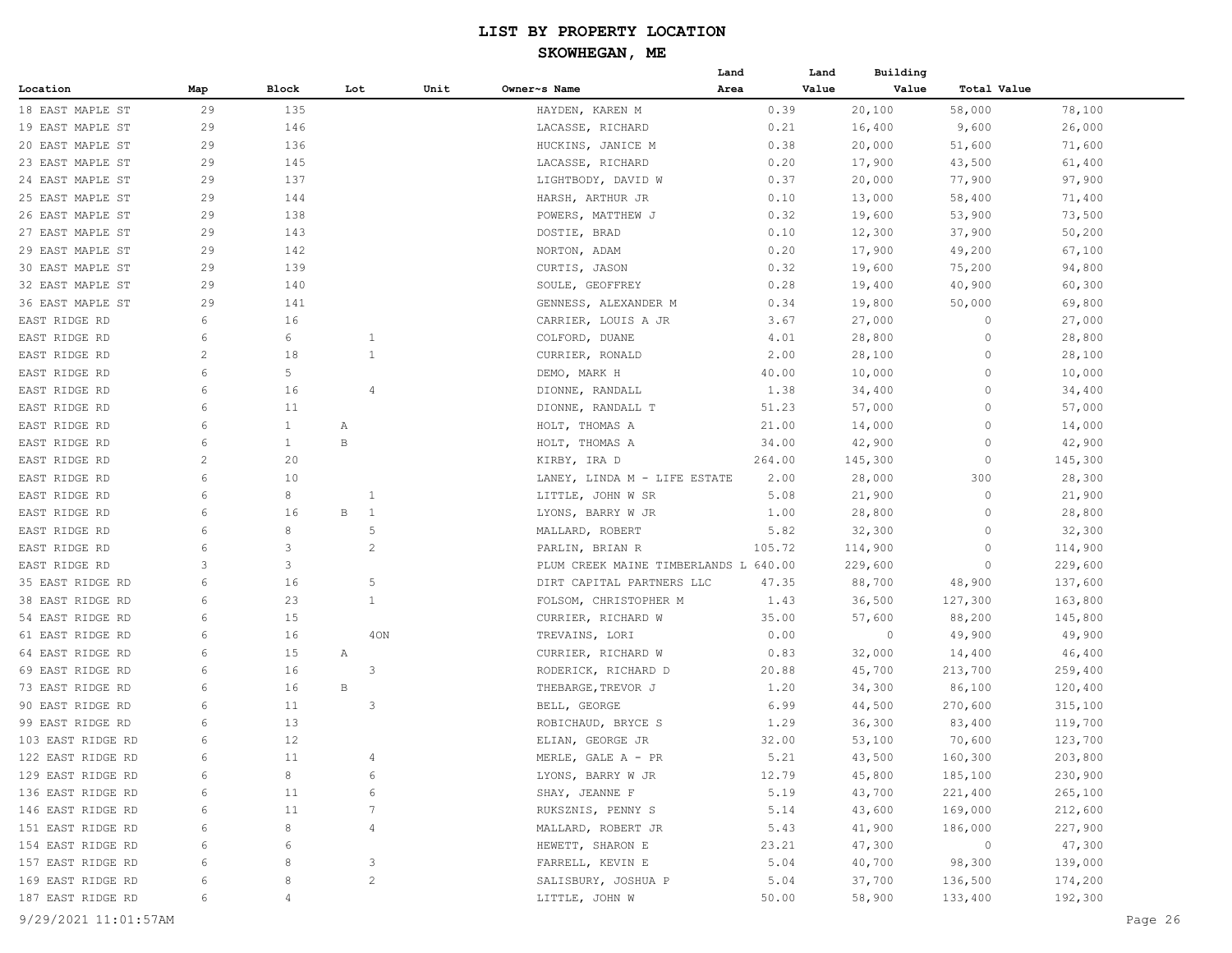## **SKOWHEGAN, ME**

|                   |                 |                 |                         |                |      |                                              | Land   | Land  | Building |             |         |
|-------------------|-----------------|-----------------|-------------------------|----------------|------|----------------------------------------------|--------|-------|----------|-------------|---------|
| Location          | Map             | Block           | Lot                     |                | Unit | Owner~s Name                                 | Area   | Value | Value    | Total Value |         |
| 188 EAST RIDGE RD | 6               | 3               | $\mathbb{A}$            |                |      | HOLT, GERALD L                               |        | 0.46  | 17,500   | 31,700      | 49,200  |
| 195 EAST RIDGE RD | 6               | 4               | D                       |                |      | LECLAIR, DENNIS M                            |        | 3.00  | 30,000   | 97,800      | 127,800 |
| 198 EAST RIDGE RD | 6               | 3               | D                       | $\mathbf{1}$   |      | DICKEY, DANIEL                               |        | 4.40  | 38,200   | 108,900     | 147,100 |
| 206 EAST RIDGE RD | 6               | 3               | D                       |                |      | FITZGERALD, PATRICK R                        |        | 2.15  | 34,800   | 105,600     | 140,400 |
| 213 EAST RIDGE RD | 6               | 4               | В                       |                |      | ELLIS, AMY R (ASHBROOK)                      |        | 7.30  | 33,300   | 63,600      | 96,900  |
| 222 EAST RIDGE RD | 6               | 3               | $\mathsf{C}$            |                |      | YORK, DAVID W                                |        | 4.91  | 39,000   | 84,800      | 123,800 |
| 231 EAST RIDGE RD | 6               | 4               | В                       | -1             |      | ROWLAND, SHAUN                               |        | 7.40  | 31,100   | 0           | 31,100  |
| 232 EAST RIDGE RD | 6               | 3               | $\overline{\mathrm{F}}$ |                |      | PALMER, ARNOLD E JR                          |        | 3.80  | 36,900   | 85,300      | 122,200 |
| 252 EAST RIDGE RD | 6               | 3               | G                       |                |      | HOLT, GERALD                                 |        | 2.00  | 34,500   | 9,300       | 43,800  |
| 257 EAST RIDGE RD | 6               | 4               | А                       | -1             |      | JONES, MICHAEL D                             |        | 5.00  | 28,300   | 148,700     | 177,000 |
| 262 EAST RIDGE RD | 6               | 3               | $\rm H$                 | <sup>1</sup>   |      | COLLINS, WONYTA L                            |        | 2.33  | 28,100   | 0           | 28,100  |
| 271 EAST RIDGE RD | 6               | 4               | Α                       |                |      | BLACK, RALPH F                               |        | 8.00  | 43,100   | 100,300     | 143,400 |
| 276 EAST RIDGE RD | 6               | 3               | $\rm H$                 |                |      | SALISBURY, PETER A                           |        | 2.40  | 34,200   | 40,100      | 74,300  |
| 285 EAST RIDGE RD | 6               | 4               | $\mathbf F$             |                |      | JEWELL, GREGORY W                            | 33.45  |       | 38,200   | 46,700      | 84,900  |
| 297 EAST RIDGE RD | 6               | 1               | $\mathbb{D}$            |                |      | IRWIN, JAMES A                               |        | 9.55  | 48,100   | 255,200     | 303,300 |
| 300 EAST RIDGE RD | 6               | 3               |                         |                |      | PARLIN, BRIAN                                |        | 4.94  | 37,500   | 100         | 37,600  |
| 320 EAST RIDGE RD | 6               | 72              |                         |                |      | WYMAN, WAYNE R                               | 48.24  |       | 81,000   | 144,700     | 225,700 |
| 323 EAST RIDGE RD | 6               | $\mathbf{1}$    |                         |                |      | DOMAREKI, GREGORY J                          | 89.00  |       | 86,100   | 270,400     | 356,500 |
| 334 EAST RIDGE RD | 6               | 3               | B                       |                |      | JOHNSON, BRENDA S                            |        | 2.18  | 30,600   | 27,800      | 58,400  |
| 356 EAST RIDGE RD | $\mathbf{2}$    | 23              |                         |                |      |                                              | 36.00  |       |          |             | 98,200  |
|                   | 2               |                 |                         |                |      | LEVELLIE, LEON J<br>LIZOTTE, MARY ANN TEMPLE |        |       | 67,100   | 31,100      |         |
| 385 EAST RIDGE RD |                 | 22              | Α                       |                |      |                                              | 21.00  |       | 38,100   | 67,300      | 105,400 |
| 397 EAST RIDGE RD | $\mathbf{2}$    | 22              | B                       | $\mathbf{1}$   |      | WACOME, PHILIP N                             | 28.66  |       | 37,800   | 104,400     | 142,200 |
| 407 EAST RIDGE RD | 2               | 22              | B                       | $\overline{c}$ |      | MAYHEW, SAMUEL                               |        | 2.84  | 30,200   | 91,200      | 121,400 |
| 410 EAST RIDGE RD | $\overline{c}$  | 23              |                         | $\mathbf{1}$   |      | BROOKS, NATHANIEL D                          | 182.00 |       | 175,900  | 137,200     | 313,100 |
| 421 EAST RIDGE RD | 2               | 22              | $\mathsf{C}$            |                |      | CYR, ROGER J                                 |        | 6.00  | 32,400   | 103,700     | 136,100 |
| 431 EAST RIDGE RD | $\mathbf{2}$    | 21              |                         | 1              |      | WYMAN, RANDI L                               |        | 3.69  | 25,000   | 56,000      | 81,000  |
| 465 EAST RIDGE RD | $\mathbf{2}$    | 21              |                         |                |      | ELLIS, KIM W                                 | 51.34  |       | 56,200   | 175,900     | 232,100 |
| 588 EAST RIDGE RD | $\mathbf{2}$    | 18              |                         | 1ON            |      | BUSSELL, ERIC                                |        | 0.00  | $\circ$  | 19,000      | 19,000  |
| 602 EAST RIDGE RD | 2               | 18              |                         |                |      | LOCKE, ROLAND H                              |        | 9.00  | 31,900   | 20,900      | 52,800  |
| 609 EAST RIDGE RD | $\mathbf{2}$    | 19              |                         | $\mathbf{1}$   |      | HEWETT, JEFFREY                              | 46.00  |       | 37,300   | 169,400     | 206,700 |
| EAST RIDGE RD     | 6               | 14              |                         |                |      | DIONNE KENNETH C                             | 48.00  |       | 29,500   | $\circ$     | 29,500  |
| EAST RIDGE RD     | 6               | 9               |                         |                |      | MERRILL, MICHAEL L                           | 230.00 |       | 32,700   | 0           | 32,700  |
| EAST RIDGE RD     | 6               | $7\phantom{.0}$ |                         |                |      | VINING ROBIN TRUSTEE                         | 154.00 |       | 57,200   | 0           | 57,200  |
| EAST RIVER RD     | 14              | 33              |                         | 2              |      | AUSTIN, HARVEY JR II                         | 57.00  |       | 12,100   | 0           | 12,100  |
| EAST RIVER RD     | 14              | 35              |                         |                |      | AUSTIN, HARVEY JR II                         |        | 5.00  | 1,500    | 32,300      | 33,800  |
| EAST RIVER RD     | 14              | 33              |                         | $\mathbf{1}$   | Α    | AUSTIN, TRISHA                               |        | 1.00  | 32,300   | 0           | 32,300  |
| EAST RIVER RD     | 18              | 25              |                         |                |      | BOYNTON, WILLIAM H & BONNIE J                | 60.00  |       | 18,000   | $\circ$     | 18,000  |
| EAST RIVER RD     | 18              | 28              |                         |                |      | BOYNTON, WILLIAM H & BONNIE J                | 29.82  |       | 29,500   | $\circ$     | 29,500  |
| EAST RIVER RD     | 18              | 29              |                         |                |      | BOYNTON, WILLIAM H & BONNIE J 52.00          |        |       | 15,800   | 0           | 15,800  |
| EAST RIVER RD     | 18              | 42              |                         |                |      | BRAGG, DAVID N JR                            | 69.00  |       | 10,100   | $\Omega$    | 10,100  |
| EAST RIVER RD     | 18              | 46              |                         |                |      | BREED ENTERPRISES                            | 1.50   |       | 3,000    | 0           | 3,000   |
| EAST RIVER RD     | 10              | 38              |                         |                |      | CENTRAL MAINE POWER CO                       | 51.00  |       | 102,000  | 0           | 102,000 |
| EAST RIVER RD     | 14              | 56              | В                       |                |      | CENTRAL MAINE POWER CO                       | 12.00  |       | 24,000   | 0           | 24,000  |
| EAST RIVER RD     | 10              | 36              |                         |                |      | CORSON, BRADLEY SR                           |        | 9.00  | 3,200    | 0           | 3,200   |
| EAST RIVER RD     | 10              | 35              |                         |                |      | EVERETT, RICKY                               | 64.71  |       | 60,700   | $\circ$     | 60,700  |
| EAST RIVER RD     | 10 <sub>o</sub> | 39              |                         | 11             |      | FRANCK, RANDALL                              | 10.11  |       | 31,500   | 0           | 31,500  |
|                   |                 |                 |                         |                |      |                                              |        |       |          |             |         |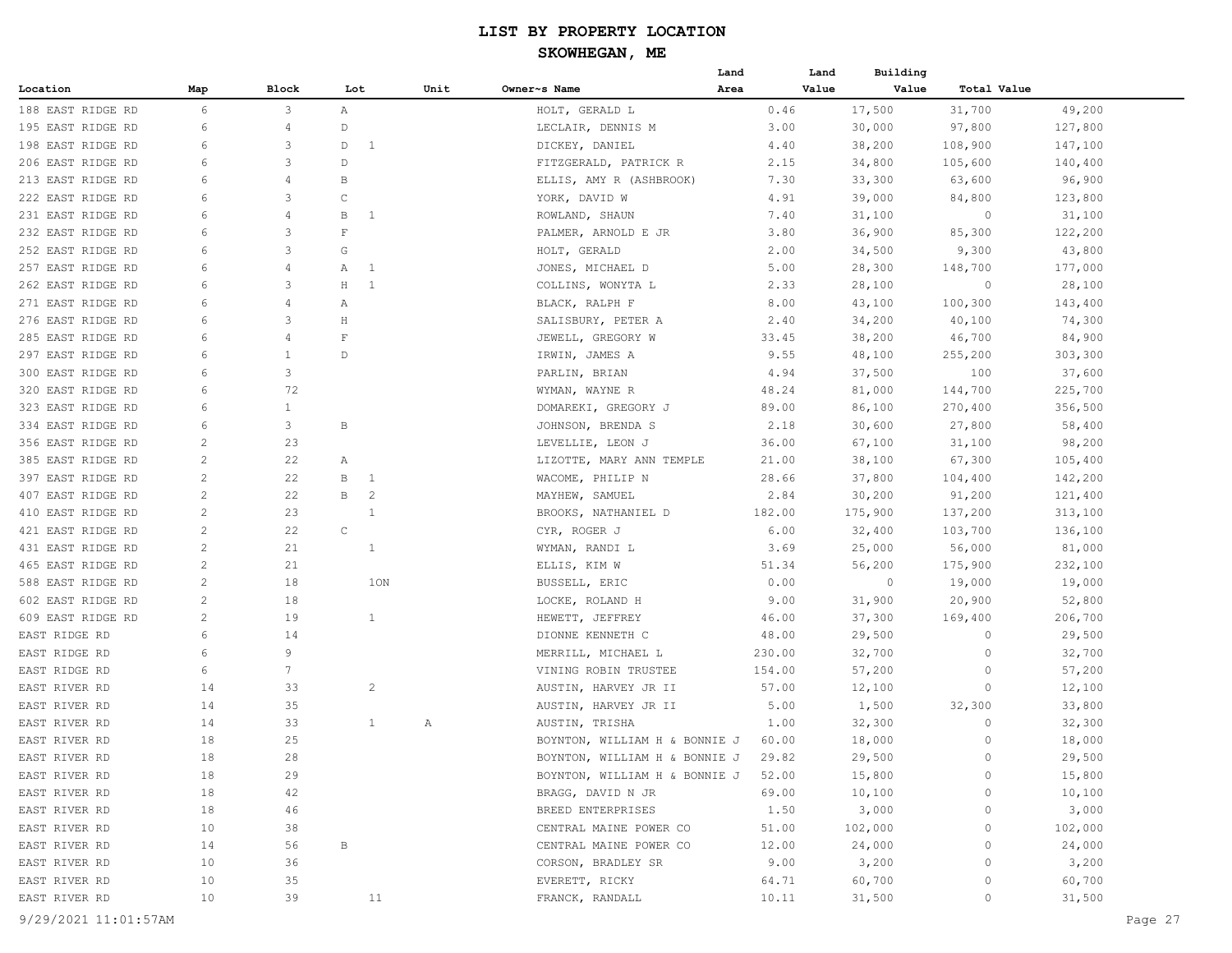|                  |     |       |                |      |                                | Land | Land   | Building |             |         |
|------------------|-----|-------|----------------|------|--------------------------------|------|--------|----------|-------------|---------|
| Location         | Map | Block | Lot            | Unit | Owner~s Name                   | Area | Value  | Value    | Total Value |         |
| EAST RIVER RD    | 10  | 30    | 3              |      | FRAZIER, ANDREA J              |      | 1.00   | 23,000   | $\circ$     | 23,000  |
| EAST RIVER RD    | 18  | 37    | ON             |      | GLOBAL TOWER ASSETS LLC        |      | 0.00   | 0        | 119,200     | 119,200 |
| EAST RIVER RD    | 10  | 40    | Α              |      | HIGHT, COREY K                 |      | 0.07   | 2,900    | 0           | 2,900   |
| EAST RIVER RD    | 10  | 39    | B              |      | HIGHT, WALTER H II             |      | 1.85   | 20,700   | 0           | 20,700  |
| EAST RIVER RD    | 10  | 27    | 3              |      | HOLT, TERRY J                  |      | 3.40   | 26,600   | $\circ$     | 26,600  |
| EAST RIVER RD    | 10  | 27    | 5              |      | HOLT, THOMAS A                 |      | 2.70   | 25,600   | $\Omega$    | 25,600  |
| EAST RIVER RD    | 10  | 27    | 4              |      | HOLT, TIMOTHY A - LIFE EST     |      | 3.50   | 26,800   | $\circ$     | 26,800  |
| EAST RIVER RD    | 18  | 47    |                |      | JONES, NATALIE S               |      | 0.75   | 100      | $\circ$     | 100     |
| EAST RIVER RD    | 10  | 27    | 1              |      | KNIGHT, SALLY H                |      | 2.90   | 25,900   | $\circ$     | 25,900  |
| EAST RIVER RD    | 10  | 27    |                |      | KNIGHT, SALLY H - PERSONAL REP |      | 0.90   | 7,000    | 0           | 7,000   |
| EAST RIVER RD    | 10  | 30    |                |      | LACASSE, BARRY S               |      | 34.00  | 27,000   | 0           | 27,000  |
| EAST RIVER RD    | 14  | 55    | В              |      | MOORE, JAMES D                 |      | 1.06   | 23,100   | 8,600       | 31,700  |
| EAST RIVER RD    | 14  | 55    |                |      | MOORE, JAMES D - TRUSTEE       |      | 46.00  | 45,200   | $\circ$     | 45,200  |
| EAST RIVER RD    | 14  | 56    | Α              |      | MOORE, JAMES D - TRUSTEE       |      | 14.00  | 4,300    | $\Omega$    | 4,300   |
| EAST RIVER RD    | 14  | 59    |                |      | MOORE, JAMES D - TRUSTEE       |      | 32.70  | 19,800   | $\circ$     | 19,800  |
| EAST RIVER RD    | 14  | 61    |                |      | MOORE, JAMES D - TRUSTEE       |      | 27.00  | 3,500    | $\Omega$    | 3,500   |
| EAST RIVER RD    | 18  | 22    |                |      | MOORE, JAMES D - TRUSTEE       |      | 54.00  | 7,000    | $\Omega$    | 7,000   |
| EAST RIVER RD    | 18  | 23    |                |      | MOORE, JAMES D - TRUSTEE       |      | 55.00  | 11,700   | $\Omega$    | 11,700  |
| EAST RIVER RD    | 14  | 56    |                |      | MOORE, JAMES D - TRUSTEE       |      | 54.00  | 39,100   | $\Omega$    | 39,100  |
| EAST RIVER RD    | 10  | 9     |                |      | NICHOLS, ROBERT L              |      | 0.84   | 27,800   | 5,900       | 33,700  |
| EAST RIVER RD    | 10  | 40    | $\mathbf{1}$   |      | PAIS, JOSEPH JR & NANCY M      |      | 15.00  | 2,100    | $\circ$     | 2,100   |
| EAST RIVER RD    | 18  | 28    | 3              |      | ROBINSON, TIMOTHY              |      | 2.63   | 25,400   | $\Omega$    | 25,400  |
| EAST RIVER RD    | 14  | 52    |                |      | RUGAN, RHONDA                  |      | 17.00  | 30,900   | $\Omega$    | 30,900  |
| EAST RIVER RD    | 18  | 33    |                |      | SINCLAIR, LEONA & CHAMBERLAIN, |      | 3.00   | 24,500   | $\circ$     | 24,500  |
| EAST RIVER RD    | 18  | 35    |                |      | SINCLAIR, LEONA & CHAMBERLAIN, |      | 43.00  | 13,400   | $\circ$     | 13,400  |
| EAST RIVER RD    | 14  | 53    | 2              |      | SMITH, KENNETH W               |      | 0.91   | 22,600   | $\Omega$    | 22,600  |
| EAST RIVER RD    | 10  | 27    | $\overline{c}$ |      | SMITH, SUSAN E                 |      | 2.60   | 25,400   | 0           | 25,400  |
| EAST RIVER RD    | 14  | 36    | $\mathbf{1}$   |      | SOMERSET WOODS TRUSTEES        |      | 21.00  | 35,500   | 10,900      | 46,400  |
| EAST RIVER RD    | 14  | 37    |                |      | SOMERSET WOODS TRUSTEES        |      | 15.00  | 20,200   | $\circ$     | 20,200  |
| EAST RIVER RD    | 14  | 57    |                |      | SOMERSET WOODS TRUSTEES        |      | 32.00  | 11,200   | $\Omega$    | 11,200  |
| EAST RIVER RD    | 14  | 58    |                |      | SOMERSET WOODS TRUSTEES        |      | 138.00 | 44,200   | 0           | 44,200  |
| EAST RIVER RD    | 18  | 31    |                |      | WENTWORTH, VAUGHN A            |      | 30.00  | 45,400   | 0           | 45,400  |
| EAST RIVER RD    | 18  | 32    |                |      | WENTWORTH, VAUGHN A            |      | 50.00  | 15,200   | $\Omega$    | 15,200  |
| EAST RIVER RD    | 10  | 39    | 13             |      | WOOD, MICHAEL A                |      | 7.56   | 14,300   | 0           | 14,300  |
| EAST RIVER RD    | 10  | 26    | 1              |      | YORK, GARY L                   |      | 13.50  | 2,000    | 0           | 2,000   |
| 7 EAST RIVER RD  | 5   | 89    |                |      | WENTWORTH, VAUGHN A ET AL      |      | 2.00   | 30,200   | 179,400     | 209,600 |
| 22 EAST RIVER RD | 6   | 50    |                |      | SALLEY, JODI                   |      | 15.90  | 43,600   | $\circ$     | 43,600  |
| 25 EAST RIVER RD | 9   | 86    | $\mathbb{A}$   |      | BLANCHET, NICHOLAS S           |      | 0.71   | 25,700   | 110,600     | 136,300 |
| 26 EAST RIVER RD | 6   | 50    | $\overline{2}$ |      | MCGORTY, ROBERT $C - TC$ / LE  |      | 2.70   | 30,300   | 138,600     | 168,900 |
| 35 EAST RIVER RD | 9   | 86    | A 1            |      | LACASSE, JEFFREY D             |      | 3.03   | 30,300   | 149,300     | 179,600 |
| 39 EAST RIVER RD | 9   | 86    |                |      | PROVOST, BARBARA J             |      | 6.10   | 36,800   | 146,000     | 182,800 |
| 56 EAST RIVER RD | 10  | 7     | B              |      | HUFF, TRAVIS E                 |      | 6.86   | 33,900   | 82,800      | 116,700 |
| 59 EAST RIVER RD | 9   | 87    | A              |      | GUILFORD, RACHEL J             |      | 0.28   | 19,400   | 66,000      | 85,400  |
| 71 EAST RIVER RD | 9   | 87    | 2              |      | BETTS, HEATHER L               |      | 0.97   | 28,600   | 66,400      | 95,000  |
| 78 EAST RIVER RD | 10  | 9     | $\mathsf C$    |      | DOWNING, DENNIS J              |      | 5.05   | 31,200   | 157,400     | 188,600 |
| 85 EAST RIVER RD | 9   | 87    | $\mathbf{1}$   |      | PROVOST, SPENCER H             |      | 48.48  | 87,200   | 195,900     | 283,100 |
|                  |     |       |                |      |                                |      |        |          |             |         |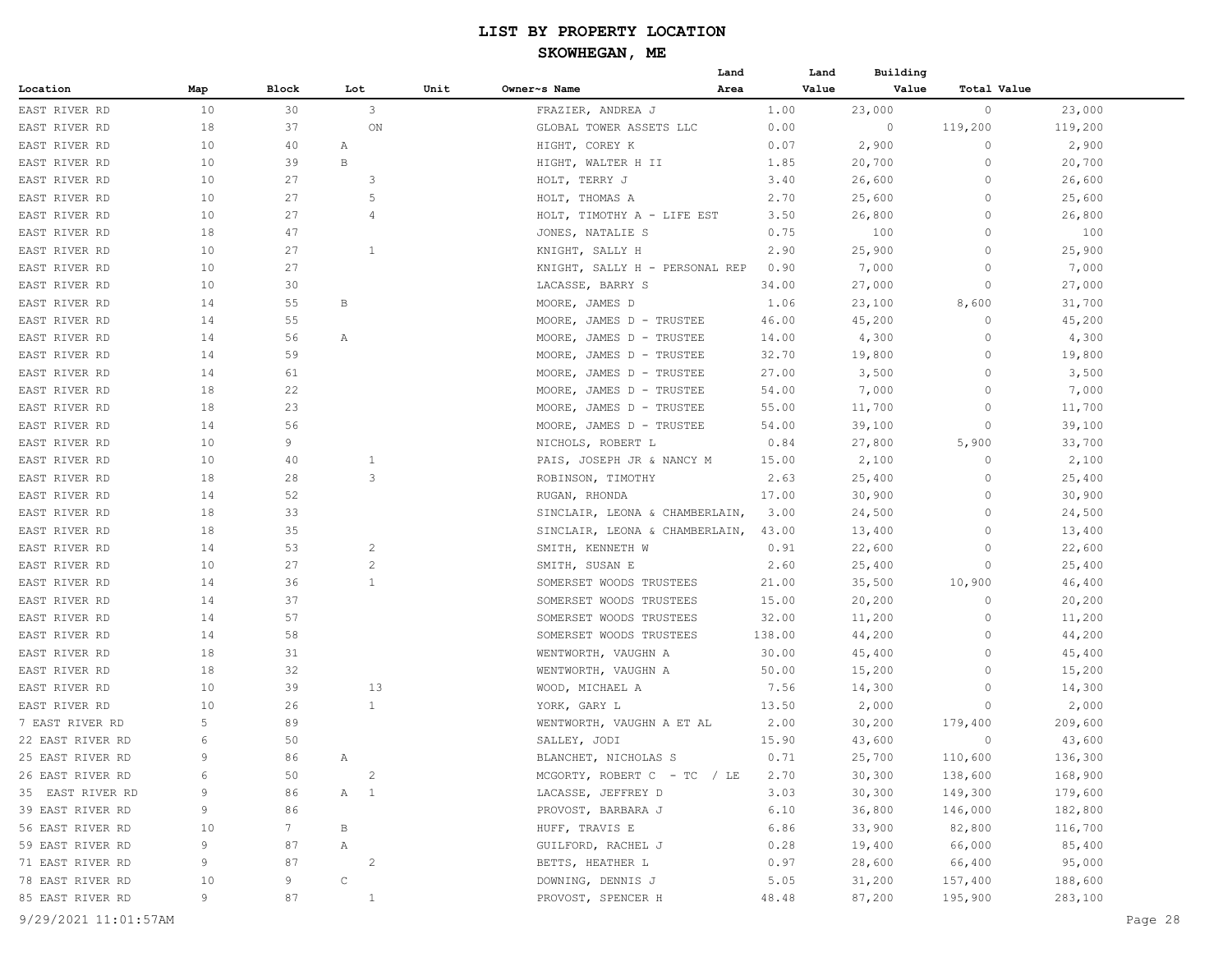## **SKOWHEGAN, ME**

|                   |     |       |                     |      |                                       | Land  | Land  | Building |                |         |
|-------------------|-----|-------|---------------------|------|---------------------------------------|-------|-------|----------|----------------|---------|
| Location          | Map | Block | Lot                 | Unit | Owner~s Name                          | Area  | Value | Value    | Total Value    |         |
| 86 EAST RIVER RD  | 10  | 9     | D                   |      | QUINN, LYNDA                          | 1.00  |       | 28,800   | 77,300         | 106,100 |
| 94 EAST RIVER RD  | 10  | 9     | Ε                   |      | QUINN, LYNDA N - LIFE EST             | 3.70  |       | 26,400   | 92,300         | 118,700 |
| 98 EAST RIVER RD  | 10  | 9     | Α                   |      | QUINN, LYNDA N - LIFE EST             | 12.16 |       | 30,600   | 40,600         | 71,200  |
| 109 EAST RIVER RD | 9   | 89    |                     |      | OUINN, LYNDA N - LE                   | 21.10 |       | 37,200   | 180,800        | 218,000 |
| 145 EAST RIVER RD | 10  | 26    |                     |      | TEDESKI, ELIZABETH K                  | 27.61 |       | 42,300   | 101,600        | 143,900 |
| 184 EAST RIVER RD | 10  | 14    |                     |      | HOLLAND, JAMES A III                  | 29.00 |       | 61,700   | 98,700         | 160,400 |
| 218 EAST RIVER RD | 10  | 30    | $\overline{c}$      |      | LACASSE, BARRY S                      | 1.15  |       | 27,500   | 143,500        | 171,000 |
| 236 EAST RIVER RD | 10  | 30    | $\mathbf{1}$        |      | SHORTY, DAVID H                       | 0.62  |       | 23,800   | 155,600        | 179,400 |
| 239 EAST RIVER RD | 10  | 31    |                     |      | SAVAGE, FRANCES M                     | 35.00 |       | 59,100   | 90,500         | 149,600 |
| 272 EAST RIVER RD | 10  | 32    |                     |      | WHITT, NOAH O                         | 18.00 |       | 47,400   | 220,600        | 268,000 |
| 294 EAST RIVER RD | 10  | 35    | C                   |      | BOSSIE, MARK                          | 4.00  |       | 29,600   | 147,900        | 177,500 |
| 313 EAST RIVER RD | 10  | 34    | $\overline{1}$<br>А |      | RICHARD, JULIE A                      | 10.50 |       | 26,900   | 38,100         | 65,000  |
| 320 EAST RIVER RD | 10  | 35    | $\mathbf{1}$<br>D   |      | PARISE, LYNN M (CORSON)               | 3.33  |       | 30,100   | 67,900         | 98,000  |
| 326 EAST RIVER RD | 10  | 35    | В                   |      | DEROUCHE, JAMES R                     | 2.28  |       | 30,000   | 99,700         | 129,700 |
| 327 EAST RIVER RD | 10  | 34    | $\mathsf C$         |      | NOONAN, TIMOTHY M                     | 19.09 |       | 41,000   | 93,900         | 134,900 |
| 338 EAST RIVER RD | 10  | 35    | $\overline{c}$      |      | MEUNIER, WILFRED F                    | 2.75  |       | 30,400   | 33,700         | 64,100  |
| 354 EAST RIVER RD | 10  | 35    | 1                   |      | GEE, THOMAS                           | 1.00  |       | 25,900   | 65,000         | 90,900  |
| 362 EAST RIVER RD | 10  | 35    | Α<br>$\overline{1}$ |      | GOWER, DAVID C                        | 3.58  |       | 32,300   | 84,600         | 116,900 |
| 369 EAST RIVER RD | 10  | 34    |                     |      | WOOD, RYAN R                          | 3.52  |       | 27,800   | 56,300         | 84,100  |
| 383 EAST RIVER RD | 10  | 34    | B                   |      | NOONAN, VINCENT DEPAUL                | 7.74  |       | 33,700   | 104,700        | 138,400 |
| 391 EAST RIVER RD | 10  | 37    |                     |      | KILLAM, JAMES A                       | 33.66 |       | 48,400   | 102,300        | 150,700 |
| 398 EAST RIVER RD | 10  | 35    | $\mathbb E$         |      | HAYDEN, SHAWN AM                      | 2.00  |       | 29,900   | 60,300         | 90,200  |
| 423 EAST RIVER RD | 10  | 39    | $\overline{c}$<br>D |      | WESTCOTT, RUSSELL W                   | 1.56  |       | 29,200   | 102,600        | 131,800 |
| 445 EAST RIVER RD | 10  | 39    | $\mathsf C$         |      | YORK, PAUL A                          | 3.00  |       | 31,800   | 170,800        | 202,600 |
| 448 EAST RIVER RD | 10  | 40    |                     |      | PAIS, JOSEPH JR & NANCY M             | 70.00 |       | 47,200   | 121,100        | 168,300 |
| 461 EAST RIVER RD | 10  | 41    |                     |      | HIGHT, COREY K                        | 0.40  |       | 16,100   | $\overline{0}$ | 16,100  |
| 471 EAST RIVER RD | 14  | 34    | $\mathbf{1}$        |      | HIGHT, COREY K                        | 24.00 |       | 47,200   | 282,700        | 329,900 |
| 492 EAST RIVER RD | 14  | 33    |                     |      | HELLER, LARRY D                       | 4.00  |       | 32,400   | 77,700         | 110,100 |
| 503 EAST RIVER RD | 14  | 34    | 2                   |      | TRASK, DAVID E                        | 7.95  |       | 33,800   | 51,900         | 85,700  |
| 519 EAST RIVER RD | 14  | 34    | 3                   |      | JACQUES, MARK G                       | 6.40  |       | 32,700   | 189,500        | 222,200 |
| 535 EAST RIVER RD | 14  | 34    | $\overline{4}$      |      | ALLEN, SHEILA R                       | 8.50  |       | 38,400   | 191,800        | 230,200 |
| 541 EAST RIVER RD | 14  | 36    | $\overline{2}$      |      | DAUGHTRY, MICHAEL L                   | 6.90  |       | 37,300   | 261,200        | 298,500 |
| 557 EAST RIVER RD | 14  | 36    |                     |      | AUSTIN, HARVEY JR II                  | 37.66 |       | 80,300   | 273,100        | 353,400 |
| 566 EAST RIVER RD | 14  | 35    | Α                   |      | AUSTIN, HARVEY                        | 0.63  |       | 24,000   | $\circ$        | 24,000  |
| 587 EAST RIVER RD | 14  | 38    |                     |      | SOMERSET WOODS TRUSTEES               | 37.00 |       | 48,300   | 700            | 49,000  |
| 654 EAST RIVER RD | 14  | 43    | $\overline{c}$      |      | VINING, ELAINE G                      | 1.03  |       | 25,900   | 21,900         | 47,800  |
| 678 EAST RIVER RD | 14  | 43    |                     |      | VINING ROBIN TRUSTEE                  | 11.70 |       | 27,600   | 96,700         | 124,300 |
| 701 EAST RIVER RD | 14  | 54    |                     |      | CORSON, TERRY B & JOAN $L$ - LE 10.36 |       |       | 35,500   | 96,800         | 132,300 |
| 704 EAST RIVER RD | 14  | 53    | 3                   |      | DEROCHE, JARED                        | 0.86  |       | 28,000   | 87,700         | 115,700 |
| 708 EAST RIVER RD | 14  | 53    | $\overline{4}$      |      | BOUCHARD, LUCILLE M - EST OF          | 0.86  |       | 28,000   | 83,100         | 111,100 |
| 714 EAST RIVER RD | 14  | 52    | $\mathbb{A}$        |      | NELSON, REX C - LIFE EST              | 0.60  |       | 23,400   | 33,700         | 57,100  |
| 720 EAST RIVER RD | 14  | 52    | B                   |      | LAPLANTE, RICHARD J                   | 3.36  |       | 30,600   | 159,800        | 190,400 |
| 723 EAST RIVER RD | 14  | 54    | В                   |      | BANE, CHRISTIE                        | 6.14  |       | 36,200   | 134,600        | 170,800 |
| 740 EAST RIVER RD | 14  | 52    | $\overline{1}$      |      | ALTOBELL, LOUIS ANTHONY               | 0.92  |       | 28,300   | 145,100        | 173,400 |
| 741 EAST RIVER RD | 14  | 54    | A                   |      | YORK, RACHEL G                        | 3.50  |       | 30,700   | 132,300        | 163,000 |
| 792 EAST RIVER RD | 14  | 55    | ON                  |      | MOORE, DAVID                          | 0.00  |       | $\circ$  | 19,800         | 19,800  |
|                   |     |       |                     |      |                                       |       |       |          |                |         |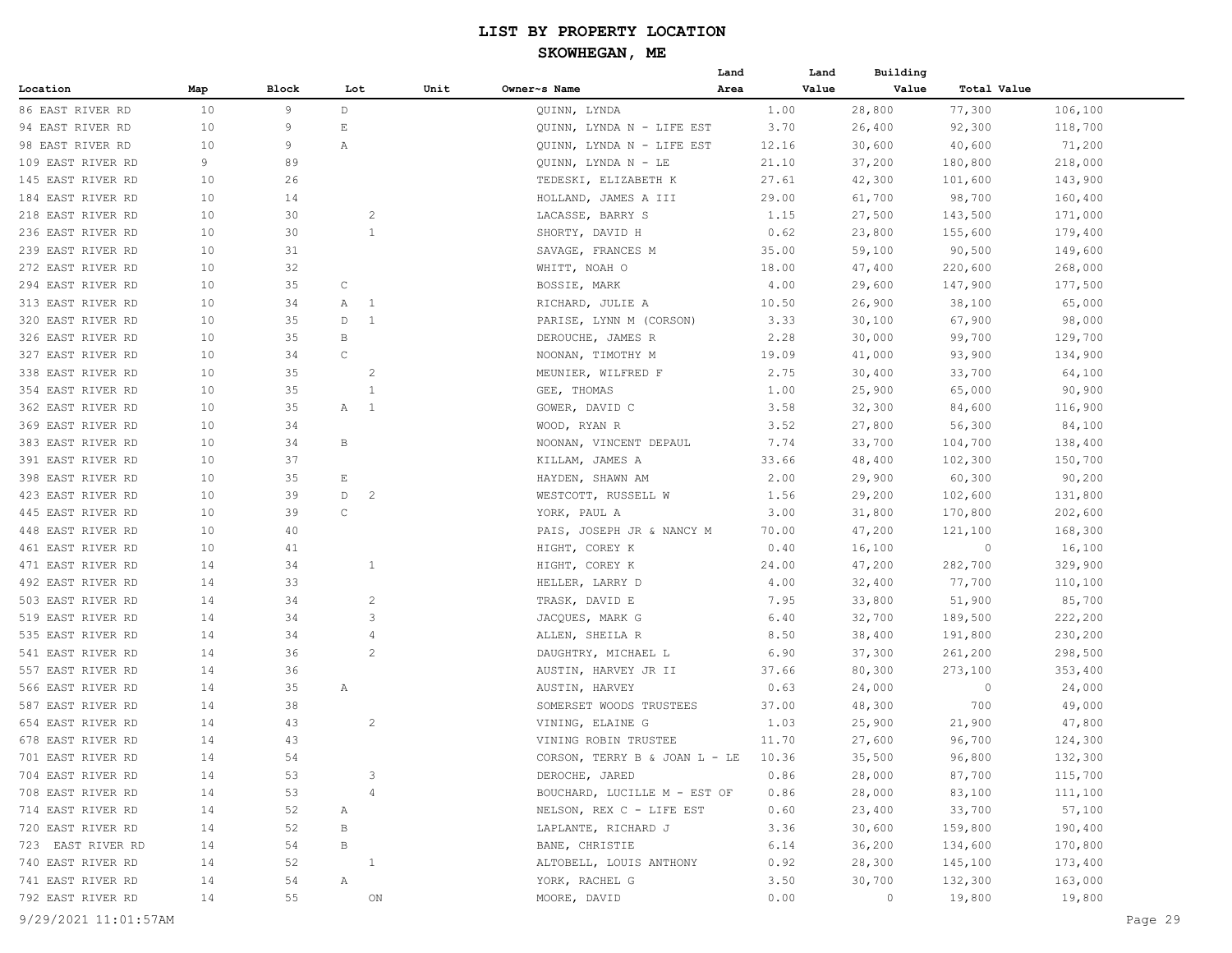| Value<br>Location<br>Map<br>Block<br>Lot<br>Unit<br>Owner~s Name<br>Area<br>Value<br>Total Value<br>$\mathsf{C}$<br>14<br>28,800<br>35,100<br>803 EAST RIVER RD<br>56<br>WHITTEMORE, MICHAEL E<br>1.00<br>63,900<br>75,900<br>14<br>56<br>CAVERLY FARMS LLC<br>0.63<br>23,900<br>52,000<br>811 EAST RIVER RD<br>D<br>94,700<br>842 EAST RIVER RD<br>14<br>55<br>WHITTEMORE, MICHAEL E<br>0.86<br>28,000<br>66,700<br>Α<br>63<br>857 EAST RIVER RD<br>14<br>SKOWHEGAN SPORTSMAN CLUB INC<br>60.00<br>78,500<br>98,400<br>176,900<br>872 EAST RIVER RD<br>14<br>61<br>TRAFTON, LESLIE D<br>1.15<br>28,900<br>91,800<br>120,700<br>Α<br>24<br>205,000<br>922 EAST RIVER RD<br>18<br>33.00<br>56,000<br>149,000<br>BOYNTON, WILLIAM H & BONNIE J<br>129,000<br>949 EAST RIVER RD<br>18<br>27<br>BOYNTON, WILLIAM H & BONNIE J<br>7.22<br>50,500<br>78,500<br>27<br>$\mathsf C$<br>338,300<br>955 EAST RIVER RD<br>18<br>BOYNTON, DONNA M<br>6.00<br>33,100<br>305,200<br>962 EAST RIVER RD<br>18<br>28<br>ROBINSON, TIMOTHY<br>2.55<br>30,500<br>143,500<br>174,000<br>1<br>18<br>973 EAST RIVER RD<br>30<br>13.00<br>37,100<br>88,500<br>125,600<br>WENTWORTH, VAUGHN A<br>976 EAST RIVER RD<br>18<br>31<br>MCDERMOTT, TIMOTHY P<br>5.00<br>32,400<br>65,800<br>98,200<br>1<br>31<br>$\overline{c}$<br>980 EAST RIVER RD<br>18<br>WENTWORTH, KURT L<br>5.00<br>29,500<br>309,600<br>339,100<br>993 EAST RIVER RD<br>18<br>33<br>$\mathbf{1}$<br>WACOME, GEORGE D<br>3.21<br>30,500<br>84,500<br>115,000<br>998 EAST RIVER RD<br>18<br>34<br>SINCLAIR, LEONA D<br>1.37<br>29,100<br>117,500<br>146,600<br>1<br>$\overline{c}$<br>1003 EAST RIVER RD<br>18<br>33<br>CLARK, JUSTYN ROBERT<br>3.22<br>30,500<br>153,500<br>184,000<br>89,700<br>145,700<br>1020 EAST RIVER RD<br>18<br>34<br>SINCLAIR, LEONA & CHAMBERLAIN,<br>56,000<br>44.63<br>1029 EAST RIVER RD<br>18<br>36<br>TOWERS, SCOTT E<br>3.44<br>29,100<br>96,200<br>125,300<br>Α<br>18<br>37<br>PARSONS, RANDAL B<br>354.51<br>123,800<br>99,900<br>223,700<br>1034 EAST RIVER RD<br>1060 EAST RIVER RD<br>18<br>37<br>PARSONS, RANDAL B<br>1.59<br>26,200<br>11,500<br>37,700<br>Α<br>1097 EAST RIVER RD<br>18<br>44<br>BARTLEY, FLOYD<br>2.75<br>20,900<br>35,000<br>55,900<br>1115 EAST RIVER RD<br>18<br>45<br>PATURZO, RONALD C<br>2.50<br>20,700<br>82,500<br>103,200<br>48<br>1184 EAST RIVER RD<br>18<br>JONES, NATALIE S<br>13.25<br>29,700<br>123,700<br>153,400<br>3.00<br>EAST RIVER RD<br>14<br>60<br>ACREWOOD LLC<br>400<br>$\circ$<br>400<br>36.00<br>72,000<br>EAST RIVER RD<br>18<br>49<br>CENTRAL MAINE POWER CO<br>72,000<br>0<br>EAST RIVER RD<br>14<br>62<br>MOORE, JAMES D - TRUSTEE<br>29.00<br>34,200<br>34,200<br>0<br>10<br>28<br>$1 - 1$<br>YORK, GARY L<br>27.00<br>68,900<br>137,000<br>205,900<br>171 EAST RIVER RD<br>11,700<br>10<br>32<br>WHITT, NOAH O<br>37.00<br>11,700<br>0<br>EAST RIVER RD (OFF)<br>Α<br>33<br>5,100<br>EAST RIVER RD (OFF)<br>10<br>WHITT, NOAH O<br>15.00<br>5,100<br>0<br>8 EAST ST<br>29<br>155<br>CATES, LISA M<br>0.21<br>18,300<br>59,800<br>78,100<br>29<br>9 EAST ST<br>163<br>DIONNE, JOYCE A<br>0.28<br>19,400<br>66,900<br>86,300<br>75,700<br>11 EAST ST<br>29<br>162<br>ROY, JOHN L<br>0.25<br>19,100<br>56,600<br>29<br>156<br>12 EAST ST<br>HARVILLE, THOMAS W<br>0.27<br>19,300<br>83,000<br>102,300<br>14 EAST ST<br>29<br>157<br>SMITH, GREGORY J<br>0.21<br>18,300<br>50,100<br>68,400<br>29<br>15 EAST ST<br>161<br>DUFFY, DEBORAH ANN<br>16,700<br>98,300<br>0.17<br>81,600<br>17 EAST ST<br>29<br>160<br>GRAF, NEWELL B III<br>0.15<br>16,000<br>60,400<br>44,400<br>29<br>158<br>18 EAST ST<br>SMITH, GREGORY J<br>0.27<br>19,300<br>29,700<br>49,000<br>29<br>159<br>19 EAST ST<br>GREANEY, JESSICA<br>0.20<br>17,900<br>43,900<br>61,800<br>24 EAST ST<br>29<br>172<br>TOWN OF SKOWHEGAN<br>175,000<br>0.00<br>175,000<br>ON<br>$\overline{0}$<br>EATON MOUNTAIN RD<br>BEANE, DEVIN W<br>1.70<br>27,700<br>10<br>43<br>A 2<br>27,700<br>$\circ$<br>EATON MOUNTAIN RD<br>0.50<br>200<br>200<br>10<br>CORSON, MAYRON M JR<br>44<br>0<br>EATON MOUNTAIN RD<br>10<br>$\frac{1}{2}$<br>EATON, RICHARD<br>5.15<br>30,800<br>30,800<br>52<br>0<br>600<br>1.50<br>600<br>EATON MOUNTAIN RD<br>10<br>53<br>FOLSOM, DONNA<br>D<br>0<br>EATON MOUNTAIN RD<br>10<br>46<br>GARTHWAITE, ROBERT L - TRUSTEE 19.64<br>43,900<br>43,900<br>0<br>5.26<br>27,500<br>EATON MOUNTAIN RD<br>10<br>52<br>10<br>HUMPHREY, BRANDON D<br>0<br>27,500<br>10.00<br>32,900<br>32,900<br>EATON MOUNTAIN RD<br>14<br>40<br>LAPLANTE, RICHARD J<br>0<br>10 <sub>o</sub><br>52<br>150.00<br>78,900<br>78,900<br>EATON MOUNTAIN RD<br>LILY POND FARM LLC<br>0 |  |  | Land | Land | Building |  |
|----------------------------------------------------------------------------------------------------------------------------------------------------------------------------------------------------------------------------------------------------------------------------------------------------------------------------------------------------------------------------------------------------------------------------------------------------------------------------------------------------------------------------------------------------------------------------------------------------------------------------------------------------------------------------------------------------------------------------------------------------------------------------------------------------------------------------------------------------------------------------------------------------------------------------------------------------------------------------------------------------------------------------------------------------------------------------------------------------------------------------------------------------------------------------------------------------------------------------------------------------------------------------------------------------------------------------------------------------------------------------------------------------------------------------------------------------------------------------------------------------------------------------------------------------------------------------------------------------------------------------------------------------------------------------------------------------------------------------------------------------------------------------------------------------------------------------------------------------------------------------------------------------------------------------------------------------------------------------------------------------------------------------------------------------------------------------------------------------------------------------------------------------------------------------------------------------------------------------------------------------------------------------------------------------------------------------------------------------------------------------------------------------------------------------------------------------------------------------------------------------------------------------------------------------------------------------------------------------------------------------------------------------------------------------------------------------------------------------------------------------------------------------------------------------------------------------------------------------------------------------------------------------------------------------------------------------------------------------------------------------------------------------------------------------------------------------------------------------------------------------------------------------------------------------------------------------------------------------------------------------------------------------------------------------------------------------------------------------------------------------------------------------------------------------------------------------------------------------------------------------------------------------------------------------------------------------------------------------------------------------------------------------------------------------------------------------------------------------------------------------------------------------------------------------------------------------------------------------------------------------------------------------------------------------------------------------------------------------------------------------------------------------------------------------------------------------------------------------------------------------------------------------------------------------------------------------------------------------------------------------------------------------------------------------------------------------------------------------------------------------------------------------------------------------------------------------------------------------------------------------------------------------------------------------------------------------------------------------------------------------------------------------------------------|--|--|------|------|----------|--|
|                                                                                                                                                                                                                                                                                                                                                                                                                                                                                                                                                                                                                                                                                                                                                                                                                                                                                                                                                                                                                                                                                                                                                                                                                                                                                                                                                                                                                                                                                                                                                                                                                                                                                                                                                                                                                                                                                                                                                                                                                                                                                                                                                                                                                                                                                                                                                                                                                                                                                                                                                                                                                                                                                                                                                                                                                                                                                                                                                                                                                                                                                                                                                                                                                                                                                                                                                                                                                                                                                                                                                                                                                                                                                                                                                                                                                                                                                                                                                                                                                                                                                                                                                                                                                                                                                                                                                                                                                                                                                                                                                                                                                                                                      |  |  |      |      |          |  |
|                                                                                                                                                                                                                                                                                                                                                                                                                                                                                                                                                                                                                                                                                                                                                                                                                                                                                                                                                                                                                                                                                                                                                                                                                                                                                                                                                                                                                                                                                                                                                                                                                                                                                                                                                                                                                                                                                                                                                                                                                                                                                                                                                                                                                                                                                                                                                                                                                                                                                                                                                                                                                                                                                                                                                                                                                                                                                                                                                                                                                                                                                                                                                                                                                                                                                                                                                                                                                                                                                                                                                                                                                                                                                                                                                                                                                                                                                                                                                                                                                                                                                                                                                                                                                                                                                                                                                                                                                                                                                                                                                                                                                                                                      |  |  |      |      |          |  |
|                                                                                                                                                                                                                                                                                                                                                                                                                                                                                                                                                                                                                                                                                                                                                                                                                                                                                                                                                                                                                                                                                                                                                                                                                                                                                                                                                                                                                                                                                                                                                                                                                                                                                                                                                                                                                                                                                                                                                                                                                                                                                                                                                                                                                                                                                                                                                                                                                                                                                                                                                                                                                                                                                                                                                                                                                                                                                                                                                                                                                                                                                                                                                                                                                                                                                                                                                                                                                                                                                                                                                                                                                                                                                                                                                                                                                                                                                                                                                                                                                                                                                                                                                                                                                                                                                                                                                                                                                                                                                                                                                                                                                                                                      |  |  |      |      |          |  |
|                                                                                                                                                                                                                                                                                                                                                                                                                                                                                                                                                                                                                                                                                                                                                                                                                                                                                                                                                                                                                                                                                                                                                                                                                                                                                                                                                                                                                                                                                                                                                                                                                                                                                                                                                                                                                                                                                                                                                                                                                                                                                                                                                                                                                                                                                                                                                                                                                                                                                                                                                                                                                                                                                                                                                                                                                                                                                                                                                                                                                                                                                                                                                                                                                                                                                                                                                                                                                                                                                                                                                                                                                                                                                                                                                                                                                                                                                                                                                                                                                                                                                                                                                                                                                                                                                                                                                                                                                                                                                                                                                                                                                                                                      |  |  |      |      |          |  |
|                                                                                                                                                                                                                                                                                                                                                                                                                                                                                                                                                                                                                                                                                                                                                                                                                                                                                                                                                                                                                                                                                                                                                                                                                                                                                                                                                                                                                                                                                                                                                                                                                                                                                                                                                                                                                                                                                                                                                                                                                                                                                                                                                                                                                                                                                                                                                                                                                                                                                                                                                                                                                                                                                                                                                                                                                                                                                                                                                                                                                                                                                                                                                                                                                                                                                                                                                                                                                                                                                                                                                                                                                                                                                                                                                                                                                                                                                                                                                                                                                                                                                                                                                                                                                                                                                                                                                                                                                                                                                                                                                                                                                                                                      |  |  |      |      |          |  |
|                                                                                                                                                                                                                                                                                                                                                                                                                                                                                                                                                                                                                                                                                                                                                                                                                                                                                                                                                                                                                                                                                                                                                                                                                                                                                                                                                                                                                                                                                                                                                                                                                                                                                                                                                                                                                                                                                                                                                                                                                                                                                                                                                                                                                                                                                                                                                                                                                                                                                                                                                                                                                                                                                                                                                                                                                                                                                                                                                                                                                                                                                                                                                                                                                                                                                                                                                                                                                                                                                                                                                                                                                                                                                                                                                                                                                                                                                                                                                                                                                                                                                                                                                                                                                                                                                                                                                                                                                                                                                                                                                                                                                                                                      |  |  |      |      |          |  |
|                                                                                                                                                                                                                                                                                                                                                                                                                                                                                                                                                                                                                                                                                                                                                                                                                                                                                                                                                                                                                                                                                                                                                                                                                                                                                                                                                                                                                                                                                                                                                                                                                                                                                                                                                                                                                                                                                                                                                                                                                                                                                                                                                                                                                                                                                                                                                                                                                                                                                                                                                                                                                                                                                                                                                                                                                                                                                                                                                                                                                                                                                                                                                                                                                                                                                                                                                                                                                                                                                                                                                                                                                                                                                                                                                                                                                                                                                                                                                                                                                                                                                                                                                                                                                                                                                                                                                                                                                                                                                                                                                                                                                                                                      |  |  |      |      |          |  |
|                                                                                                                                                                                                                                                                                                                                                                                                                                                                                                                                                                                                                                                                                                                                                                                                                                                                                                                                                                                                                                                                                                                                                                                                                                                                                                                                                                                                                                                                                                                                                                                                                                                                                                                                                                                                                                                                                                                                                                                                                                                                                                                                                                                                                                                                                                                                                                                                                                                                                                                                                                                                                                                                                                                                                                                                                                                                                                                                                                                                                                                                                                                                                                                                                                                                                                                                                                                                                                                                                                                                                                                                                                                                                                                                                                                                                                                                                                                                                                                                                                                                                                                                                                                                                                                                                                                                                                                                                                                                                                                                                                                                                                                                      |  |  |      |      |          |  |
|                                                                                                                                                                                                                                                                                                                                                                                                                                                                                                                                                                                                                                                                                                                                                                                                                                                                                                                                                                                                                                                                                                                                                                                                                                                                                                                                                                                                                                                                                                                                                                                                                                                                                                                                                                                                                                                                                                                                                                                                                                                                                                                                                                                                                                                                                                                                                                                                                                                                                                                                                                                                                                                                                                                                                                                                                                                                                                                                                                                                                                                                                                                                                                                                                                                                                                                                                                                                                                                                                                                                                                                                                                                                                                                                                                                                                                                                                                                                                                                                                                                                                                                                                                                                                                                                                                                                                                                                                                                                                                                                                                                                                                                                      |  |  |      |      |          |  |
|                                                                                                                                                                                                                                                                                                                                                                                                                                                                                                                                                                                                                                                                                                                                                                                                                                                                                                                                                                                                                                                                                                                                                                                                                                                                                                                                                                                                                                                                                                                                                                                                                                                                                                                                                                                                                                                                                                                                                                                                                                                                                                                                                                                                                                                                                                                                                                                                                                                                                                                                                                                                                                                                                                                                                                                                                                                                                                                                                                                                                                                                                                                                                                                                                                                                                                                                                                                                                                                                                                                                                                                                                                                                                                                                                                                                                                                                                                                                                                                                                                                                                                                                                                                                                                                                                                                                                                                                                                                                                                                                                                                                                                                                      |  |  |      |      |          |  |
|                                                                                                                                                                                                                                                                                                                                                                                                                                                                                                                                                                                                                                                                                                                                                                                                                                                                                                                                                                                                                                                                                                                                                                                                                                                                                                                                                                                                                                                                                                                                                                                                                                                                                                                                                                                                                                                                                                                                                                                                                                                                                                                                                                                                                                                                                                                                                                                                                                                                                                                                                                                                                                                                                                                                                                                                                                                                                                                                                                                                                                                                                                                                                                                                                                                                                                                                                                                                                                                                                                                                                                                                                                                                                                                                                                                                                                                                                                                                                                                                                                                                                                                                                                                                                                                                                                                                                                                                                                                                                                                                                                                                                                                                      |  |  |      |      |          |  |
|                                                                                                                                                                                                                                                                                                                                                                                                                                                                                                                                                                                                                                                                                                                                                                                                                                                                                                                                                                                                                                                                                                                                                                                                                                                                                                                                                                                                                                                                                                                                                                                                                                                                                                                                                                                                                                                                                                                                                                                                                                                                                                                                                                                                                                                                                                                                                                                                                                                                                                                                                                                                                                                                                                                                                                                                                                                                                                                                                                                                                                                                                                                                                                                                                                                                                                                                                                                                                                                                                                                                                                                                                                                                                                                                                                                                                                                                                                                                                                                                                                                                                                                                                                                                                                                                                                                                                                                                                                                                                                                                                                                                                                                                      |  |  |      |      |          |  |
|                                                                                                                                                                                                                                                                                                                                                                                                                                                                                                                                                                                                                                                                                                                                                                                                                                                                                                                                                                                                                                                                                                                                                                                                                                                                                                                                                                                                                                                                                                                                                                                                                                                                                                                                                                                                                                                                                                                                                                                                                                                                                                                                                                                                                                                                                                                                                                                                                                                                                                                                                                                                                                                                                                                                                                                                                                                                                                                                                                                                                                                                                                                                                                                                                                                                                                                                                                                                                                                                                                                                                                                                                                                                                                                                                                                                                                                                                                                                                                                                                                                                                                                                                                                                                                                                                                                                                                                                                                                                                                                                                                                                                                                                      |  |  |      |      |          |  |
|                                                                                                                                                                                                                                                                                                                                                                                                                                                                                                                                                                                                                                                                                                                                                                                                                                                                                                                                                                                                                                                                                                                                                                                                                                                                                                                                                                                                                                                                                                                                                                                                                                                                                                                                                                                                                                                                                                                                                                                                                                                                                                                                                                                                                                                                                                                                                                                                                                                                                                                                                                                                                                                                                                                                                                                                                                                                                                                                                                                                                                                                                                                                                                                                                                                                                                                                                                                                                                                                                                                                                                                                                                                                                                                                                                                                                                                                                                                                                                                                                                                                                                                                                                                                                                                                                                                                                                                                                                                                                                                                                                                                                                                                      |  |  |      |      |          |  |
|                                                                                                                                                                                                                                                                                                                                                                                                                                                                                                                                                                                                                                                                                                                                                                                                                                                                                                                                                                                                                                                                                                                                                                                                                                                                                                                                                                                                                                                                                                                                                                                                                                                                                                                                                                                                                                                                                                                                                                                                                                                                                                                                                                                                                                                                                                                                                                                                                                                                                                                                                                                                                                                                                                                                                                                                                                                                                                                                                                                                                                                                                                                                                                                                                                                                                                                                                                                                                                                                                                                                                                                                                                                                                                                                                                                                                                                                                                                                                                                                                                                                                                                                                                                                                                                                                                                                                                                                                                                                                                                                                                                                                                                                      |  |  |      |      |          |  |
|                                                                                                                                                                                                                                                                                                                                                                                                                                                                                                                                                                                                                                                                                                                                                                                                                                                                                                                                                                                                                                                                                                                                                                                                                                                                                                                                                                                                                                                                                                                                                                                                                                                                                                                                                                                                                                                                                                                                                                                                                                                                                                                                                                                                                                                                                                                                                                                                                                                                                                                                                                                                                                                                                                                                                                                                                                                                                                                                                                                                                                                                                                                                                                                                                                                                                                                                                                                                                                                                                                                                                                                                                                                                                                                                                                                                                                                                                                                                                                                                                                                                                                                                                                                                                                                                                                                                                                                                                                                                                                                                                                                                                                                                      |  |  |      |      |          |  |
|                                                                                                                                                                                                                                                                                                                                                                                                                                                                                                                                                                                                                                                                                                                                                                                                                                                                                                                                                                                                                                                                                                                                                                                                                                                                                                                                                                                                                                                                                                                                                                                                                                                                                                                                                                                                                                                                                                                                                                                                                                                                                                                                                                                                                                                                                                                                                                                                                                                                                                                                                                                                                                                                                                                                                                                                                                                                                                                                                                                                                                                                                                                                                                                                                                                                                                                                                                                                                                                                                                                                                                                                                                                                                                                                                                                                                                                                                                                                                                                                                                                                                                                                                                                                                                                                                                                                                                                                                                                                                                                                                                                                                                                                      |  |  |      |      |          |  |
|                                                                                                                                                                                                                                                                                                                                                                                                                                                                                                                                                                                                                                                                                                                                                                                                                                                                                                                                                                                                                                                                                                                                                                                                                                                                                                                                                                                                                                                                                                                                                                                                                                                                                                                                                                                                                                                                                                                                                                                                                                                                                                                                                                                                                                                                                                                                                                                                                                                                                                                                                                                                                                                                                                                                                                                                                                                                                                                                                                                                                                                                                                                                                                                                                                                                                                                                                                                                                                                                                                                                                                                                                                                                                                                                                                                                                                                                                                                                                                                                                                                                                                                                                                                                                                                                                                                                                                                                                                                                                                                                                                                                                                                                      |  |  |      |      |          |  |
|                                                                                                                                                                                                                                                                                                                                                                                                                                                                                                                                                                                                                                                                                                                                                                                                                                                                                                                                                                                                                                                                                                                                                                                                                                                                                                                                                                                                                                                                                                                                                                                                                                                                                                                                                                                                                                                                                                                                                                                                                                                                                                                                                                                                                                                                                                                                                                                                                                                                                                                                                                                                                                                                                                                                                                                                                                                                                                                                                                                                                                                                                                                                                                                                                                                                                                                                                                                                                                                                                                                                                                                                                                                                                                                                                                                                                                                                                                                                                                                                                                                                                                                                                                                                                                                                                                                                                                                                                                                                                                                                                                                                                                                                      |  |  |      |      |          |  |
|                                                                                                                                                                                                                                                                                                                                                                                                                                                                                                                                                                                                                                                                                                                                                                                                                                                                                                                                                                                                                                                                                                                                                                                                                                                                                                                                                                                                                                                                                                                                                                                                                                                                                                                                                                                                                                                                                                                                                                                                                                                                                                                                                                                                                                                                                                                                                                                                                                                                                                                                                                                                                                                                                                                                                                                                                                                                                                                                                                                                                                                                                                                                                                                                                                                                                                                                                                                                                                                                                                                                                                                                                                                                                                                                                                                                                                                                                                                                                                                                                                                                                                                                                                                                                                                                                                                                                                                                                                                                                                                                                                                                                                                                      |  |  |      |      |          |  |
|                                                                                                                                                                                                                                                                                                                                                                                                                                                                                                                                                                                                                                                                                                                                                                                                                                                                                                                                                                                                                                                                                                                                                                                                                                                                                                                                                                                                                                                                                                                                                                                                                                                                                                                                                                                                                                                                                                                                                                                                                                                                                                                                                                                                                                                                                                                                                                                                                                                                                                                                                                                                                                                                                                                                                                                                                                                                                                                                                                                                                                                                                                                                                                                                                                                                                                                                                                                                                                                                                                                                                                                                                                                                                                                                                                                                                                                                                                                                                                                                                                                                                                                                                                                                                                                                                                                                                                                                                                                                                                                                                                                                                                                                      |  |  |      |      |          |  |
|                                                                                                                                                                                                                                                                                                                                                                                                                                                                                                                                                                                                                                                                                                                                                                                                                                                                                                                                                                                                                                                                                                                                                                                                                                                                                                                                                                                                                                                                                                                                                                                                                                                                                                                                                                                                                                                                                                                                                                                                                                                                                                                                                                                                                                                                                                                                                                                                                                                                                                                                                                                                                                                                                                                                                                                                                                                                                                                                                                                                                                                                                                                                                                                                                                                                                                                                                                                                                                                                                                                                                                                                                                                                                                                                                                                                                                                                                                                                                                                                                                                                                                                                                                                                                                                                                                                                                                                                                                                                                                                                                                                                                                                                      |  |  |      |      |          |  |
|                                                                                                                                                                                                                                                                                                                                                                                                                                                                                                                                                                                                                                                                                                                                                                                                                                                                                                                                                                                                                                                                                                                                                                                                                                                                                                                                                                                                                                                                                                                                                                                                                                                                                                                                                                                                                                                                                                                                                                                                                                                                                                                                                                                                                                                                                                                                                                                                                                                                                                                                                                                                                                                                                                                                                                                                                                                                                                                                                                                                                                                                                                                                                                                                                                                                                                                                                                                                                                                                                                                                                                                                                                                                                                                                                                                                                                                                                                                                                                                                                                                                                                                                                                                                                                                                                                                                                                                                                                                                                                                                                                                                                                                                      |  |  |      |      |          |  |
|                                                                                                                                                                                                                                                                                                                                                                                                                                                                                                                                                                                                                                                                                                                                                                                                                                                                                                                                                                                                                                                                                                                                                                                                                                                                                                                                                                                                                                                                                                                                                                                                                                                                                                                                                                                                                                                                                                                                                                                                                                                                                                                                                                                                                                                                                                                                                                                                                                                                                                                                                                                                                                                                                                                                                                                                                                                                                                                                                                                                                                                                                                                                                                                                                                                                                                                                                                                                                                                                                                                                                                                                                                                                                                                                                                                                                                                                                                                                                                                                                                                                                                                                                                                                                                                                                                                                                                                                                                                                                                                                                                                                                                                                      |  |  |      |      |          |  |
|                                                                                                                                                                                                                                                                                                                                                                                                                                                                                                                                                                                                                                                                                                                                                                                                                                                                                                                                                                                                                                                                                                                                                                                                                                                                                                                                                                                                                                                                                                                                                                                                                                                                                                                                                                                                                                                                                                                                                                                                                                                                                                                                                                                                                                                                                                                                                                                                                                                                                                                                                                                                                                                                                                                                                                                                                                                                                                                                                                                                                                                                                                                                                                                                                                                                                                                                                                                                                                                                                                                                                                                                                                                                                                                                                                                                                                                                                                                                                                                                                                                                                                                                                                                                                                                                                                                                                                                                                                                                                                                                                                                                                                                                      |  |  |      |      |          |  |
|                                                                                                                                                                                                                                                                                                                                                                                                                                                                                                                                                                                                                                                                                                                                                                                                                                                                                                                                                                                                                                                                                                                                                                                                                                                                                                                                                                                                                                                                                                                                                                                                                                                                                                                                                                                                                                                                                                                                                                                                                                                                                                                                                                                                                                                                                                                                                                                                                                                                                                                                                                                                                                                                                                                                                                                                                                                                                                                                                                                                                                                                                                                                                                                                                                                                                                                                                                                                                                                                                                                                                                                                                                                                                                                                                                                                                                                                                                                                                                                                                                                                                                                                                                                                                                                                                                                                                                                                                                                                                                                                                                                                                                                                      |  |  |      |      |          |  |
|                                                                                                                                                                                                                                                                                                                                                                                                                                                                                                                                                                                                                                                                                                                                                                                                                                                                                                                                                                                                                                                                                                                                                                                                                                                                                                                                                                                                                                                                                                                                                                                                                                                                                                                                                                                                                                                                                                                                                                                                                                                                                                                                                                                                                                                                                                                                                                                                                                                                                                                                                                                                                                                                                                                                                                                                                                                                                                                                                                                                                                                                                                                                                                                                                                                                                                                                                                                                                                                                                                                                                                                                                                                                                                                                                                                                                                                                                                                                                                                                                                                                                                                                                                                                                                                                                                                                                                                                                                                                                                                                                                                                                                                                      |  |  |      |      |          |  |
|                                                                                                                                                                                                                                                                                                                                                                                                                                                                                                                                                                                                                                                                                                                                                                                                                                                                                                                                                                                                                                                                                                                                                                                                                                                                                                                                                                                                                                                                                                                                                                                                                                                                                                                                                                                                                                                                                                                                                                                                                                                                                                                                                                                                                                                                                                                                                                                                                                                                                                                                                                                                                                                                                                                                                                                                                                                                                                                                                                                                                                                                                                                                                                                                                                                                                                                                                                                                                                                                                                                                                                                                                                                                                                                                                                                                                                                                                                                                                                                                                                                                                                                                                                                                                                                                                                                                                                                                                                                                                                                                                                                                                                                                      |  |  |      |      |          |  |
|                                                                                                                                                                                                                                                                                                                                                                                                                                                                                                                                                                                                                                                                                                                                                                                                                                                                                                                                                                                                                                                                                                                                                                                                                                                                                                                                                                                                                                                                                                                                                                                                                                                                                                                                                                                                                                                                                                                                                                                                                                                                                                                                                                                                                                                                                                                                                                                                                                                                                                                                                                                                                                                                                                                                                                                                                                                                                                                                                                                                                                                                                                                                                                                                                                                                                                                                                                                                                                                                                                                                                                                                                                                                                                                                                                                                                                                                                                                                                                                                                                                                                                                                                                                                                                                                                                                                                                                                                                                                                                                                                                                                                                                                      |  |  |      |      |          |  |
|                                                                                                                                                                                                                                                                                                                                                                                                                                                                                                                                                                                                                                                                                                                                                                                                                                                                                                                                                                                                                                                                                                                                                                                                                                                                                                                                                                                                                                                                                                                                                                                                                                                                                                                                                                                                                                                                                                                                                                                                                                                                                                                                                                                                                                                                                                                                                                                                                                                                                                                                                                                                                                                                                                                                                                                                                                                                                                                                                                                                                                                                                                                                                                                                                                                                                                                                                                                                                                                                                                                                                                                                                                                                                                                                                                                                                                                                                                                                                                                                                                                                                                                                                                                                                                                                                                                                                                                                                                                                                                                                                                                                                                                                      |  |  |      |      |          |  |
|                                                                                                                                                                                                                                                                                                                                                                                                                                                                                                                                                                                                                                                                                                                                                                                                                                                                                                                                                                                                                                                                                                                                                                                                                                                                                                                                                                                                                                                                                                                                                                                                                                                                                                                                                                                                                                                                                                                                                                                                                                                                                                                                                                                                                                                                                                                                                                                                                                                                                                                                                                                                                                                                                                                                                                                                                                                                                                                                                                                                                                                                                                                                                                                                                                                                                                                                                                                                                                                                                                                                                                                                                                                                                                                                                                                                                                                                                                                                                                                                                                                                                                                                                                                                                                                                                                                                                                                                                                                                                                                                                                                                                                                                      |  |  |      |      |          |  |
|                                                                                                                                                                                                                                                                                                                                                                                                                                                                                                                                                                                                                                                                                                                                                                                                                                                                                                                                                                                                                                                                                                                                                                                                                                                                                                                                                                                                                                                                                                                                                                                                                                                                                                                                                                                                                                                                                                                                                                                                                                                                                                                                                                                                                                                                                                                                                                                                                                                                                                                                                                                                                                                                                                                                                                                                                                                                                                                                                                                                                                                                                                                                                                                                                                                                                                                                                                                                                                                                                                                                                                                                                                                                                                                                                                                                                                                                                                                                                                                                                                                                                                                                                                                                                                                                                                                                                                                                                                                                                                                                                                                                                                                                      |  |  |      |      |          |  |
|                                                                                                                                                                                                                                                                                                                                                                                                                                                                                                                                                                                                                                                                                                                                                                                                                                                                                                                                                                                                                                                                                                                                                                                                                                                                                                                                                                                                                                                                                                                                                                                                                                                                                                                                                                                                                                                                                                                                                                                                                                                                                                                                                                                                                                                                                                                                                                                                                                                                                                                                                                                                                                                                                                                                                                                                                                                                                                                                                                                                                                                                                                                                                                                                                                                                                                                                                                                                                                                                                                                                                                                                                                                                                                                                                                                                                                                                                                                                                                                                                                                                                                                                                                                                                                                                                                                                                                                                                                                                                                                                                                                                                                                                      |  |  |      |      |          |  |
|                                                                                                                                                                                                                                                                                                                                                                                                                                                                                                                                                                                                                                                                                                                                                                                                                                                                                                                                                                                                                                                                                                                                                                                                                                                                                                                                                                                                                                                                                                                                                                                                                                                                                                                                                                                                                                                                                                                                                                                                                                                                                                                                                                                                                                                                                                                                                                                                                                                                                                                                                                                                                                                                                                                                                                                                                                                                                                                                                                                                                                                                                                                                                                                                                                                                                                                                                                                                                                                                                                                                                                                                                                                                                                                                                                                                                                                                                                                                                                                                                                                                                                                                                                                                                                                                                                                                                                                                                                                                                                                                                                                                                                                                      |  |  |      |      |          |  |
|                                                                                                                                                                                                                                                                                                                                                                                                                                                                                                                                                                                                                                                                                                                                                                                                                                                                                                                                                                                                                                                                                                                                                                                                                                                                                                                                                                                                                                                                                                                                                                                                                                                                                                                                                                                                                                                                                                                                                                                                                                                                                                                                                                                                                                                                                                                                                                                                                                                                                                                                                                                                                                                                                                                                                                                                                                                                                                                                                                                                                                                                                                                                                                                                                                                                                                                                                                                                                                                                                                                                                                                                                                                                                                                                                                                                                                                                                                                                                                                                                                                                                                                                                                                                                                                                                                                                                                                                                                                                                                                                                                                                                                                                      |  |  |      |      |          |  |
|                                                                                                                                                                                                                                                                                                                                                                                                                                                                                                                                                                                                                                                                                                                                                                                                                                                                                                                                                                                                                                                                                                                                                                                                                                                                                                                                                                                                                                                                                                                                                                                                                                                                                                                                                                                                                                                                                                                                                                                                                                                                                                                                                                                                                                                                                                                                                                                                                                                                                                                                                                                                                                                                                                                                                                                                                                                                                                                                                                                                                                                                                                                                                                                                                                                                                                                                                                                                                                                                                                                                                                                                                                                                                                                                                                                                                                                                                                                                                                                                                                                                                                                                                                                                                                                                                                                                                                                                                                                                                                                                                                                                                                                                      |  |  |      |      |          |  |
|                                                                                                                                                                                                                                                                                                                                                                                                                                                                                                                                                                                                                                                                                                                                                                                                                                                                                                                                                                                                                                                                                                                                                                                                                                                                                                                                                                                                                                                                                                                                                                                                                                                                                                                                                                                                                                                                                                                                                                                                                                                                                                                                                                                                                                                                                                                                                                                                                                                                                                                                                                                                                                                                                                                                                                                                                                                                                                                                                                                                                                                                                                                                                                                                                                                                                                                                                                                                                                                                                                                                                                                                                                                                                                                                                                                                                                                                                                                                                                                                                                                                                                                                                                                                                                                                                                                                                                                                                                                                                                                                                                                                                                                                      |  |  |      |      |          |  |
|                                                                                                                                                                                                                                                                                                                                                                                                                                                                                                                                                                                                                                                                                                                                                                                                                                                                                                                                                                                                                                                                                                                                                                                                                                                                                                                                                                                                                                                                                                                                                                                                                                                                                                                                                                                                                                                                                                                                                                                                                                                                                                                                                                                                                                                                                                                                                                                                                                                                                                                                                                                                                                                                                                                                                                                                                                                                                                                                                                                                                                                                                                                                                                                                                                                                                                                                                                                                                                                                                                                                                                                                                                                                                                                                                                                                                                                                                                                                                                                                                                                                                                                                                                                                                                                                                                                                                                                                                                                                                                                                                                                                                                                                      |  |  |      |      |          |  |
|                                                                                                                                                                                                                                                                                                                                                                                                                                                                                                                                                                                                                                                                                                                                                                                                                                                                                                                                                                                                                                                                                                                                                                                                                                                                                                                                                                                                                                                                                                                                                                                                                                                                                                                                                                                                                                                                                                                                                                                                                                                                                                                                                                                                                                                                                                                                                                                                                                                                                                                                                                                                                                                                                                                                                                                                                                                                                                                                                                                                                                                                                                                                                                                                                                                                                                                                                                                                                                                                                                                                                                                                                                                                                                                                                                                                                                                                                                                                                                                                                                                                                                                                                                                                                                                                                                                                                                                                                                                                                                                                                                                                                                                                      |  |  |      |      |          |  |
|                                                                                                                                                                                                                                                                                                                                                                                                                                                                                                                                                                                                                                                                                                                                                                                                                                                                                                                                                                                                                                                                                                                                                                                                                                                                                                                                                                                                                                                                                                                                                                                                                                                                                                                                                                                                                                                                                                                                                                                                                                                                                                                                                                                                                                                                                                                                                                                                                                                                                                                                                                                                                                                                                                                                                                                                                                                                                                                                                                                                                                                                                                                                                                                                                                                                                                                                                                                                                                                                                                                                                                                                                                                                                                                                                                                                                                                                                                                                                                                                                                                                                                                                                                                                                                                                                                                                                                                                                                                                                                                                                                                                                                                                      |  |  |      |      |          |  |
|                                                                                                                                                                                                                                                                                                                                                                                                                                                                                                                                                                                                                                                                                                                                                                                                                                                                                                                                                                                                                                                                                                                                                                                                                                                                                                                                                                                                                                                                                                                                                                                                                                                                                                                                                                                                                                                                                                                                                                                                                                                                                                                                                                                                                                                                                                                                                                                                                                                                                                                                                                                                                                                                                                                                                                                                                                                                                                                                                                                                                                                                                                                                                                                                                                                                                                                                                                                                                                                                                                                                                                                                                                                                                                                                                                                                                                                                                                                                                                                                                                                                                                                                                                                                                                                                                                                                                                                                                                                                                                                                                                                                                                                                      |  |  |      |      |          |  |
|                                                                                                                                                                                                                                                                                                                                                                                                                                                                                                                                                                                                                                                                                                                                                                                                                                                                                                                                                                                                                                                                                                                                                                                                                                                                                                                                                                                                                                                                                                                                                                                                                                                                                                                                                                                                                                                                                                                                                                                                                                                                                                                                                                                                                                                                                                                                                                                                                                                                                                                                                                                                                                                                                                                                                                                                                                                                                                                                                                                                                                                                                                                                                                                                                                                                                                                                                                                                                                                                                                                                                                                                                                                                                                                                                                                                                                                                                                                                                                                                                                                                                                                                                                                                                                                                                                                                                                                                                                                                                                                                                                                                                                                                      |  |  |      |      |          |  |
|                                                                                                                                                                                                                                                                                                                                                                                                                                                                                                                                                                                                                                                                                                                                                                                                                                                                                                                                                                                                                                                                                                                                                                                                                                                                                                                                                                                                                                                                                                                                                                                                                                                                                                                                                                                                                                                                                                                                                                                                                                                                                                                                                                                                                                                                                                                                                                                                                                                                                                                                                                                                                                                                                                                                                                                                                                                                                                                                                                                                                                                                                                                                                                                                                                                                                                                                                                                                                                                                                                                                                                                                                                                                                                                                                                                                                                                                                                                                                                                                                                                                                                                                                                                                                                                                                                                                                                                                                                                                                                                                                                                                                                                                      |  |  |      |      |          |  |
|                                                                                                                                                                                                                                                                                                                                                                                                                                                                                                                                                                                                                                                                                                                                                                                                                                                                                                                                                                                                                                                                                                                                                                                                                                                                                                                                                                                                                                                                                                                                                                                                                                                                                                                                                                                                                                                                                                                                                                                                                                                                                                                                                                                                                                                                                                                                                                                                                                                                                                                                                                                                                                                                                                                                                                                                                                                                                                                                                                                                                                                                                                                                                                                                                                                                                                                                                                                                                                                                                                                                                                                                                                                                                                                                                                                                                                                                                                                                                                                                                                                                                                                                                                                                                                                                                                                                                                                                                                                                                                                                                                                                                                                                      |  |  |      |      |          |  |
|                                                                                                                                                                                                                                                                                                                                                                                                                                                                                                                                                                                                                                                                                                                                                                                                                                                                                                                                                                                                                                                                                                                                                                                                                                                                                                                                                                                                                                                                                                                                                                                                                                                                                                                                                                                                                                                                                                                                                                                                                                                                                                                                                                                                                                                                                                                                                                                                                                                                                                                                                                                                                                                                                                                                                                                                                                                                                                                                                                                                                                                                                                                                                                                                                                                                                                                                                                                                                                                                                                                                                                                                                                                                                                                                                                                                                                                                                                                                                                                                                                                                                                                                                                                                                                                                                                                                                                                                                                                                                                                                                                                                                                                                      |  |  |      |      |          |  |
|                                                                                                                                                                                                                                                                                                                                                                                                                                                                                                                                                                                                                                                                                                                                                                                                                                                                                                                                                                                                                                                                                                                                                                                                                                                                                                                                                                                                                                                                                                                                                                                                                                                                                                                                                                                                                                                                                                                                                                                                                                                                                                                                                                                                                                                                                                                                                                                                                                                                                                                                                                                                                                                                                                                                                                                                                                                                                                                                                                                                                                                                                                                                                                                                                                                                                                                                                                                                                                                                                                                                                                                                                                                                                                                                                                                                                                                                                                                                                                                                                                                                                                                                                                                                                                                                                                                                                                                                                                                                                                                                                                                                                                                                      |  |  |      |      |          |  |
|                                                                                                                                                                                                                                                                                                                                                                                                                                                                                                                                                                                                                                                                                                                                                                                                                                                                                                                                                                                                                                                                                                                                                                                                                                                                                                                                                                                                                                                                                                                                                                                                                                                                                                                                                                                                                                                                                                                                                                                                                                                                                                                                                                                                                                                                                                                                                                                                                                                                                                                                                                                                                                                                                                                                                                                                                                                                                                                                                                                                                                                                                                                                                                                                                                                                                                                                                                                                                                                                                                                                                                                                                                                                                                                                                                                                                                                                                                                                                                                                                                                                                                                                                                                                                                                                                                                                                                                                                                                                                                                                                                                                                                                                      |  |  |      |      |          |  |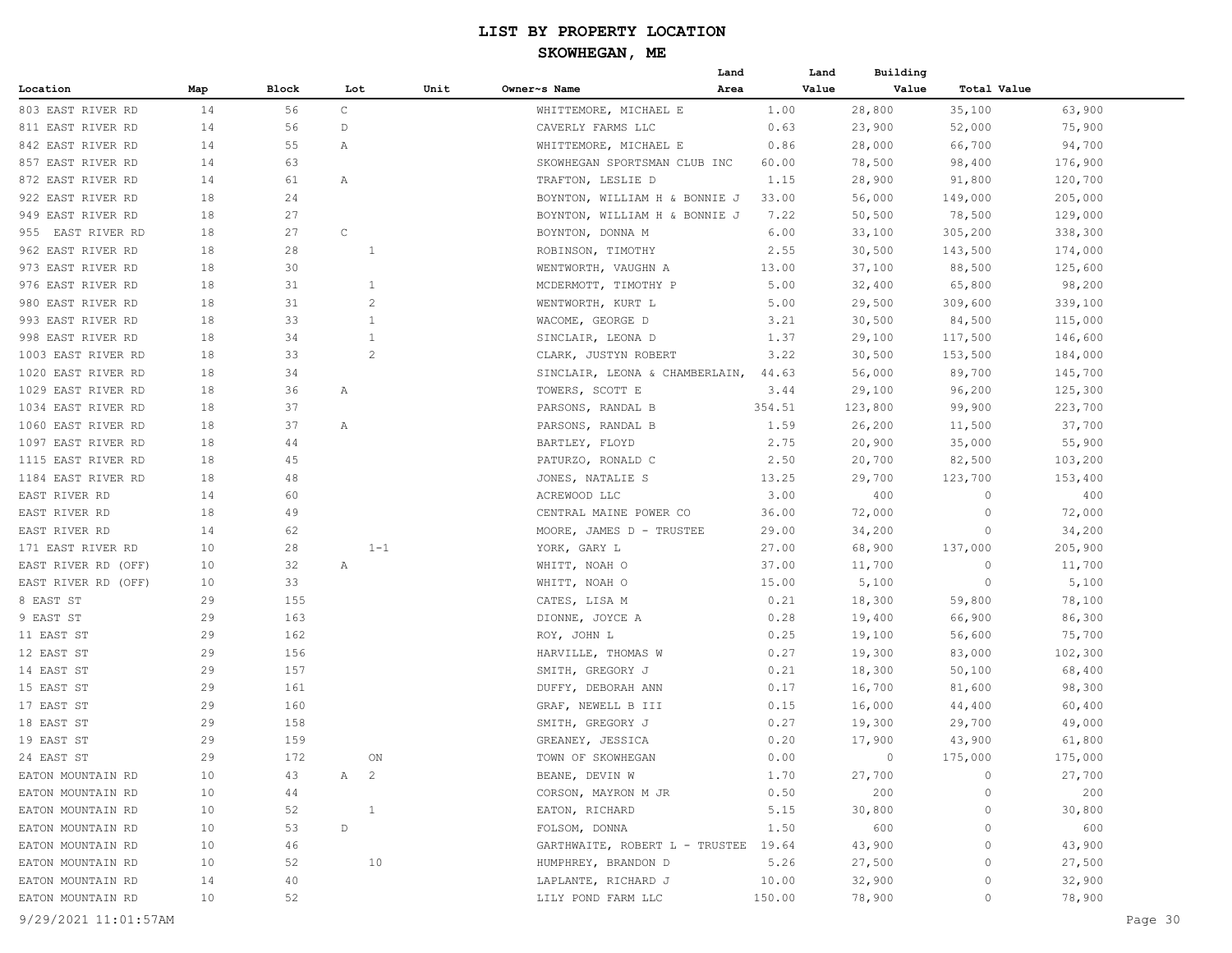## **SKOWHEGAN, ME**

|                       |     |       |                |      |                                           | Land   | Land  | Building |                |         |  |
|-----------------------|-----|-------|----------------|------|-------------------------------------------|--------|-------|----------|----------------|---------|--|
| Location              | Map | Block | Lot            | Unit | Owner~s Name                              | Area   | Value | Value    | Total Value    |         |  |
| EATON MOUNTAIN RD     | 10  | 52    | 5              |      | POULIN, YVON R                            | 5.24   |       | 30,900   | $\circ$        | 30,900  |  |
| EATON MOUNTAIN RD     | 14  | 41    | $\mathsf C$    |      | SAPPI NORTH AMERICA INC                   | 0.50   |       | 24,600   | 500            | 25,100  |  |
| EATON MOUNTAIN RD     | 10  | 53    | B1             |      | SMITH, JOSEPH F                           | 12.00  |       | 35,300   | $\circ$        | 35,300  |  |
| EATON MOUNTAIN RD     | 14  | 39    |                |      | SOMERSET WOODS TRUSTEES                   | 1.75   |       | 17,800   | $\circ$        | 17,800  |  |
| EATON MOUNTAIN RD     | 10  | 50    | ON3            |      | T-MOBILE LLC                              | 0.00   |       | $\circ$  | 7,000          | 7,000   |  |
| 26 EATON MOUNTAIN RD  | 6   | 21    | $\mathbf{1}$   |      | AUBREY, ROBERT                            | 11.75  |       | 53,100   | 90,100         | 143,200 |  |
| 110 EATON MOUNTAIN RD | 6   | 21    |                |      | FOLSOM, DONNA                             | 130.00 |       | 87,600   | 0              | 87,600  |  |
| 119 EATON MOUNTAIN RD | 10  | 52    | 9              |      | HUMPHREY, BRANDON D                       | 5.26   |       | 37,500   | 245,500        | 283,000 |  |
| 145 EATON MOUNTAIN RD | 10  | 50    |                |      | LAMPHERE, CHARLES B                       | 3.44   |       | 95,900   | -0             | 95,900  |  |
| 151 EATON MOUNTAIN RD | 10  | 52    | 7              |      | WATTS, ALEXANDER M                        | 16.77  |       | 45,500   | 149,100        | 194,600 |  |
| 165 EATON MOUNTAIN RD | 10  | 52    | 6              |      | MICHAUD, LEONEL P                         | 5.24   |       | 36,800   | 173,400        | 210,200 |  |
| 179 EATON MOUNTAIN RD | 10  | 52    | 4              |      | POULIN, YVON                              | 5.24   |       | 37,500   | 115,600        | 153,100 |  |
| 182 EATON MOUNTAIN RD | 10  | 53    | B2             |      | EVERETT, RYAN                             | 6.11   |       | 20,700   | $\circ$        | 20,700  |  |
| 182 EATON MOUNTAIN RD | 10  | 53    | B3             |      | WEBB, DALE R                              | 5.04   |       | 36,600   | 115,200        | 151,800 |  |
| 193 EATON MOUNTAIN RD | 10  | 52    | 3              |      | SEVEY-DUGAS, KARLA                        | 6.23   |       | 38,300   | 126,500        | 164,800 |  |
| 201 EATON MOUNTAIN RD | 10  | 52    | 2              |      | PLOURDE, TODD                             | 6.10   |       | 38,200   | 152,900        | 191,100 |  |
| 208 EATON MOUNTAIN RD | 10  | 50    | Α              |      | MERRILL, MICHAEL L                        | 3.83   |       | 35,500   | 120,500        | 156,000 |  |
| 221 EATON MOUNTAIN RD | 10  | 49    | 1              | Α    | LEPAGE & EATON COUNTERTOPS INC            | 1.00   |       | 28,800   | 114,500        | 143,300 |  |
| 233 EATON MOUNTAIN RD | 10  | 49    | $\mathbf{1}$   |      | LEPAGE, ELIZABETH M - LE                  | 17.00  |       | 47,500   | 129,900        | 177,400 |  |
| 239 EATON MOUNTAIN RD | 10  | 49    | 2              |      | LYONS, PAUL H                             | 7.25   |       | 39,300   | 136,100        | 175,400 |  |
| 240 EATON MOUNTAIN RD | 10  | 50    | 3              |      | CIPRIANO, ANTHONY                         | 4.88   |       | 39,800   | 74,400         | 114,200 |  |
| 253 EATON MOUNTAIN RD | 10  | 49    |                |      | DIDDEN, SUSAN B                           | 10.00  |       | 40,500   | 190,100        | 230,600 |  |
| 258 EATON MOUNTAIN RD | 10  | 51    |                |      | SWAIN, DARYL G                            | 1.00   |       | 33,100   | 125,300        | 158,400 |  |
| 269 EATON MOUNTAIN RD | 10  | 49    | Α              |      | SPOFFORD, DAVID M                         | 10.00  |       | 45,200   | 85,900         | 131,100 |  |
| 287 EATON MOUNTAIN RD | 10  | 49    | B              |      | GRAY, DANIEL A                            | 13.00  |       | 42,600   | 94,900         | 137,500 |  |
| 288 EATON MOUNTAIN RD | 10  | 48    |                |      | KOSCH, JULIE S                            | 97.63  |       | 79,000   | 183,900        | 262,900 |  |
| 327 EATON MOUNTAIN RD | 10  | 47    |                |      |                                           | 138.00 |       | 128,600  | $\overline{0}$ | 128,600 |  |
| 328 EATON MOUNTAIN RD | 10  | 48    | 1              |      | HENSHAW, JAMES M                          | 2.27   |       | 35,300   | 144,500        | 179,800 |  |
|                       | 10  | 45    | 1              |      | CONLEY, STEPHEN J<br>BUMP, RAY L - EST OF | 23.00  |       |          |                |         |  |
| 342 EATON MOUNTAIN RD |     | 46    |                |      |                                           | 9.02   |       | 53,500   | 193,000        | 246,500 |  |
| 343 EATON MOUNTAIN RD | 10  |       | 3              |      | BERRY, PAULA M                            |        |       | 46,200   | 148,000        | 194,200 |  |
| 357 EATON MOUNTAIN RD | 10  | 46    | 2              |      | CROUSE, HEIDI J                           | 7.17   |       | 43,300   | 161,900        | 205,200 |  |
| 378 EATON MOUNTAIN RD | 10  | 45    |                |      | AMETTI, KATHLEEN M                        | 76.00  |       | 87,900   | 97,700         | 185,600 |  |
| 404 EATON MOUNTAIN RD | 10  | 45    | 2              |      | WARD, JON                                 | 1.89   |       | 30,600   | 106,000        | 136,600 |  |
| 418 EATON MOUNTAIN RD | 10  | 45    | Α              |      | SCHMID, BEVERLY A                         | 28.00  |       | 42,700   | $\circ$        | 42,700  |  |
| 428 EATON MOUNTAIN RD | 14  | 41    | В              |      | PACKARD, PHILLIP EDMUND                   | 6.50   |       | 41,400   | 96,800         | 138,200 |  |
| 440 EATON MOUNTAIN RD | 14  | 41    | Α              |      | TURCOTTE, CRAIG J                         | 0.34   |       | 24,700   | 57,600         | 82,300  |  |
| 455 EATON MOUNTAIN RD | 10  | 43    | Α              |      | WILLETTE, RICHARD H                       | 6.80   |       | 38,900   | 29,600         | 68,500  |  |
| 459 EATON MOUNTAIN RD | 10  | 43    | ON<br>A        |      | WILLETTE, RICHARD H                       | 0.00   |       | $\circ$  | 41,000         | 41,000  |  |
| 460 EATON MOUNTAIN RD | 14  | 41    | $\overline{1}$ |      | HERTLEIN, JOSEPH E M                      | 13.00  |       | 35,000   | 183,400        | 218,400 |  |
| 469 EATON MOUNTAIN RD | 10  | 43    | A 1            |      | BERGERON, COLIN                           | 8.68   |       | 38,200   | $\sim$ 0       | 38,200  |  |
| 479 EATON MOUNTAIN RD | 14  | 40    | $\mathbf{1}$   |      | MORIN, BRITTANY E                         | 20.00  |       | 62,600   | 154,800        | 217,400 |  |
| 480 EATON MOUNTAIN RD | 14  | 41    | 2              |      | OSTER, TONI M & FITZGERALD, RO 51.00      |        |       | 46,700   | 130,300        | 177,000 |  |
| 578 EATON MOUNTAIN RD | 14  | 42    | $\overline{c}$ |      | BOWDEN, BRENDA L                          | 12.00  |       | 30,900   | $\sim$ 0       | 30,900  |  |
| 592 EATON MOUNTAIN RD | 14  | 43    | 3              |      | COOK, STACEY L                            | 5.30   |       | 36,800   | 25,700         | 62,500  |  |
| EATON MOUNTAIN RD     | 14  | 66    |                |      | CENTRAL MAINE POWER CO                    | 12.00  |       | 24,000   | $\circ$        | 24,000  |  |
| 6 EDWARD CT           | 29  | 107   |                |      | ROSSIGNOL, KELLY                          | 0.09   |       | 11,100   | 43,500         | 54,600  |  |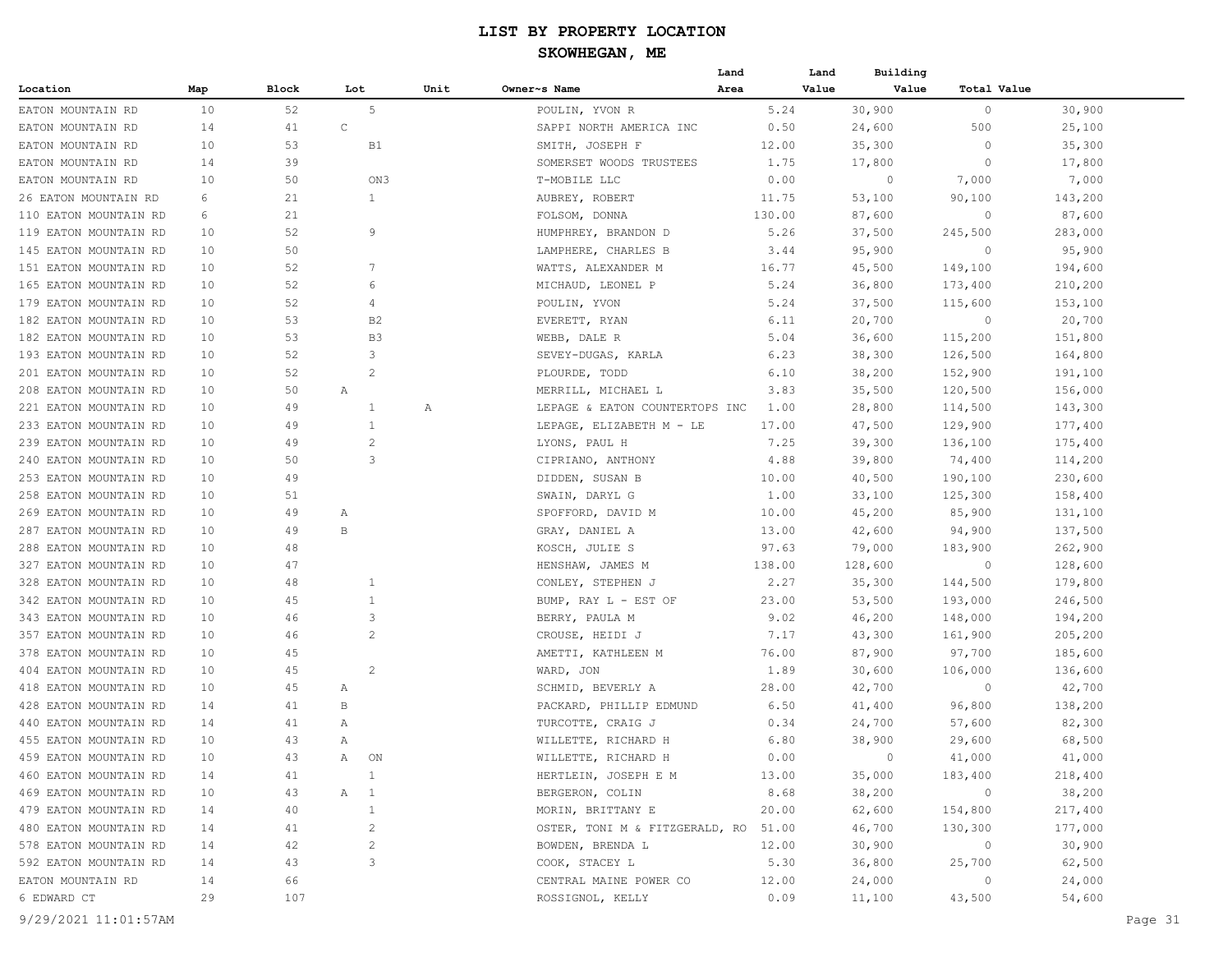|                             |     |                |              |                |      |                                | Land |       | Land  | Building |             |            |
|-----------------------------|-----|----------------|--------------|----------------|------|--------------------------------|------|-------|-------|----------|-------------|------------|
| Location                    | Map | Block          | Lot          |                | Unit | Owner~s Name                   | Area |       | Value | Value    | Total Value |            |
| 9 EDWARD CT                 | 29  | 108            |              |                |      | KELLEY, JOYCE M                |      | 0.16  |       | 13,900   | 39,000      | 52,900     |
| ELM ST                      | 30  | $\mathbf{1}$   |              |                |      | ACKLEY, JOHN W                 |      | 0.03  |       | 700      | $\circ$     | 700        |
| ELM ST                      | 26  | 100            |              |                |      | BROOKFIELD WHITE PINE HYDRO LL |      | 0.08  |       | 600      | $\circ$     | 600        |
| ELM ST                      | 26  | 102            |              |                |      | BROOKFIELD WHITE PINE HYDRO LL |      | 0.15  |       | 800      | $\circ$     | 800        |
| ELM ST                      | 26  | 103            |              |                |      | HAYNES, ROBERT                 |      | 0.07  |       | 1,400    | $\circ$     | 1,400      |
| ELM ST                      | 30  | $\overline{2}$ | Α            |                |      | HORINE, SAMUEL A & PATRICIA S  |      | 0.01  |       | 200      | $\circ$     | 200        |
| ELM ST                      | 26  | 104            |              |                |      | LAMBKE, MICHAEL H              |      | 0.02  |       | 400      | $\circ$     | 400        |
| ELM ST                      | 26  | 99             |              |                |      | SKOWHEGAN SAVINGS BANK         |      | 0.04  |       | 800      | $\circ$     | 800        |
| ELM ST                      | 26  | 101            |              |                |      | SKOWHEGAN SAVINGS BANK         |      | 0.03  |       | 600      | $\circ$     | 600        |
| ELM ST                      | 26  | 98             |              |                |      | TOWN OF SKOWHEGAN              |      | 0.04  |       | 800      | $\circ$     | 800        |
| 3 ELM ST                    | 26  | 114            |              |                |      | SKOWHEGAN SAVINGS BANK         |      | 0.49  |       | 63,900   | 582,400     | 646,300    |
| 6 ELM ST                    | 26  | 97             |              |                |      | HIGHT PROPERTIES LLC           |      | 0.26  |       | 17,300   | 0           | 17,300     |
| 9 ELM ST                    | 26  | 113            |              |                |      | SKOWHEGAN FREE PUBLIC LIBRARY  |      | 0.21  |       | 27,400   | 448,200     | 475,600    |
| 13 ELM ST                   | 26  | 112            |              |                |      | SKOWHEGAN SAVINGS BANK         |      | 1.01  |       | 29,700   | 1,760,200   | 1,789,900  |
| 23 ELM ST                   | 26  | 110            |              |                |      | GAGNON, RICHARD E              |      | 0.32  |       | 24,500   | 129,900     | 154,400    |
| 25 ELM ST                   | 26  | 109            |              |                |      | BUSHEY, SUE A                  |      | 0.19  |       | 23,100   | 124,700     | 147,800    |
| 27 ELM ST                   | 26  | 108            |              |                |      | HAYNES, ROBERT                 |      | 0.38  |       | 26,500   | 172,400     | 198,900    |
| 33 ELM ST                   | 26  | 107            |              |                |      | LAMBKE, MICHAEL H              |      | 0.64  |       | 32,000   | 209,700     | 241,700    |
| 37 ELM ST                   | 26  | 106            |              |                |      | VAN DYCK, MARIE                |      | 0.56  |       | 29,900   | 125,200     | 155,100    |
| 47 ELM ST                   | 26  | 105            |              |                |      | FOLSOM, DAVID W                |      | 0.82  |       | 36,700   | 121,900     | 158,600    |
| 50 ELM ST                   | 30  | $\overline{c}$ |              |                |      | ACKLEY, JOHN W                 |      | 0.06  |       | 24,300   | 74,200      | 98,500     |
| 55 ELM ST                   | 30  | 4              | Α            |                |      | REID, PATRICIA A               |      | 0.15  |       | 21,100   | 61,000      | 82,100     |
| 62 ELM ST                   | 31  | $\mathbf{1}$   |              |                |      | HORINE, SAMUEL A III           |      | 0.58  |       | 50,300   | 149,100     | 199,400    |
| 66 ELM ST                   | 31  | $\overline{c}$ |              |                |      | BLOOMFIELD ACADEMY             |      | 0.47  |       | 43,200   | 92,600      | 135,800    |
| ELM/PLEASANT STS            | 30  | 3              |              |                |      | TOWN OF SKOWHEGAN              |      | 0.07  |       | 3,400    | $\circ$     | 3,400      |
| 18 ESCAPADE DR              | 10  | 34             | A 2          |                |      | STEWARD, NICHOLAS G            |      | 1.42  |       | 23,500   | 68,000      | 91,500     |
| 21 ESCAPADE LN              | 10  | 34             | Α            |                |      | RICHARD, JULIE A               |      | 10.58 |       | 24,900   | 20,600      | 45,500     |
| 4 EVERGREEN DR              | 5   | 45             | В            | $\overline{1}$ |      | SAVAGE, JOHN DAVID             |      | 2.19  |       | 36,600   | 192,500     | 229,100    |
| 60 FAIRGROUNDS MARKET PL 4  |     | 5              |              | 1              |      | W/S SKOWHEGAN PROP. LMTD PRTNR |      | 46.88 |       | 493,800  | 6,043,500   | 6,537,300  |
| 100 FAIRGROUNDS MARKET PL 4 |     | 5              |              | 3              |      | THE SAMPSON SUPERMARKETS INC   |      | 14.54 |       | 506,100  | 2,120,900   | 2,627,000  |
| 4 FAIRVIEW AVE              | 23  | 103            |              |                |      | STEVENS, KENT A                |      | 2.27  |       | 31,600   | 171,200     | 202,800    |
| 13 FAIRVIEW AVE             | 23  | 3              |              |                |      | MCLAUGHLIN, ROBERT H           |      | 3.41  |       | 31,200   | 84,500      | 115,700    |
| 18 FAIRVIEW AVE             | 23  | 122            |              |                |      | RANKIN, LEE                    |      | 0.89  |       | 30,900   | 94,100      | 125,000    |
| 43 FAIRVIEW AVE             | 23  | $\mathbf{2}$   |              |                |      | REDINGTON FAIRVIEW GENERAL HOS |      | 5.70  |       | 27,300   | $\circ$     | 27,300     |
| 46 FAIRVIEW AVE             | 23  | 126            |              |                |      | FAIRVIEW HOSPITAL INC          |      | 9.30  |       | 692,700  | 17,386,300  | 18,079,000 |
| 51 FAIRVIEW AVE             | 23  | $\mathbf{1}$   | Α            |                |      | REDINGTON MEMORIAL HOSPITAL AS |      | 2.70  |       | 45,700   | 92,500      | 138,200    |
| 57 FAIRVIEW AVE             | 23  | $\mathbf{1}$   |              |                |      | REDINGTON MEMORIAL HOSPITAL AS |      | 1.00  |       | 43,100   | 194,800     | 237,900    |
| 61 FAIRVIEW AVE             | 20  | 19             |              |                |      | REDINGTON MEMORIAL HOSPITAL AS |      | 4.60  |       | 33,100   | 109,300     | 142,400    |
| 64 FAIRVIEW AVE             | 20  | 29             |              |                |      | REDINGTON MEMORIAL HOSPITAL AS |      | 1.25  |       | 43,400   | 215,300     | 258,700    |
| 69 FAIRVIEW AVE             | 20  | 18             |              |                |      | DODGE, JAMES M                 |      | 0.63  |       | 24,000   | 97,600      | 121,600    |
| 75 FAIRVIEW AVE             | 20  | 19             | $\mathbb{A}$ |                |      | MCKENNA, MYRTLE                |      | 0.22  |       | 17,700   | 56,500      | 74,200     |
| 76 FAIRVIEW AVE             | 20  | 30             |              |                |      | REDINGTON-FAIRVIEW GENERAL HOS |      | 0.63  |       | 22,800   | 67,300      | 90,100     |
| 79 FAIRVIEW AVE             | 20  | 17             |              | ON             |      | MICHAUD, JODI                  |      | 0.00  |       | $\circ$  | 19,500      | 19,500     |
| 83 FAIRVIEW AVE             | 20  | 17             |              |                |      | GLEASON, MARION L              |      | 0.98  |       | 30,800   | 63,800      | 94,600     |
| 87 FAIRVIEW AVE             | 20  | 16             |              |                |      | WITHEE, ROBERT W               |      | 0.98  |       | 27,200   | 107,500     | 134,700    |
| 93 FAIRVIEW AVE             | 20  | 15             | Α            |                |      | WITHEE, ROBERT W               |      | 0.83  |       | 26,400   | 7,400       | 33,800     |
|                             |     |                |              |                |      |                                |      |       |       |          |             |            |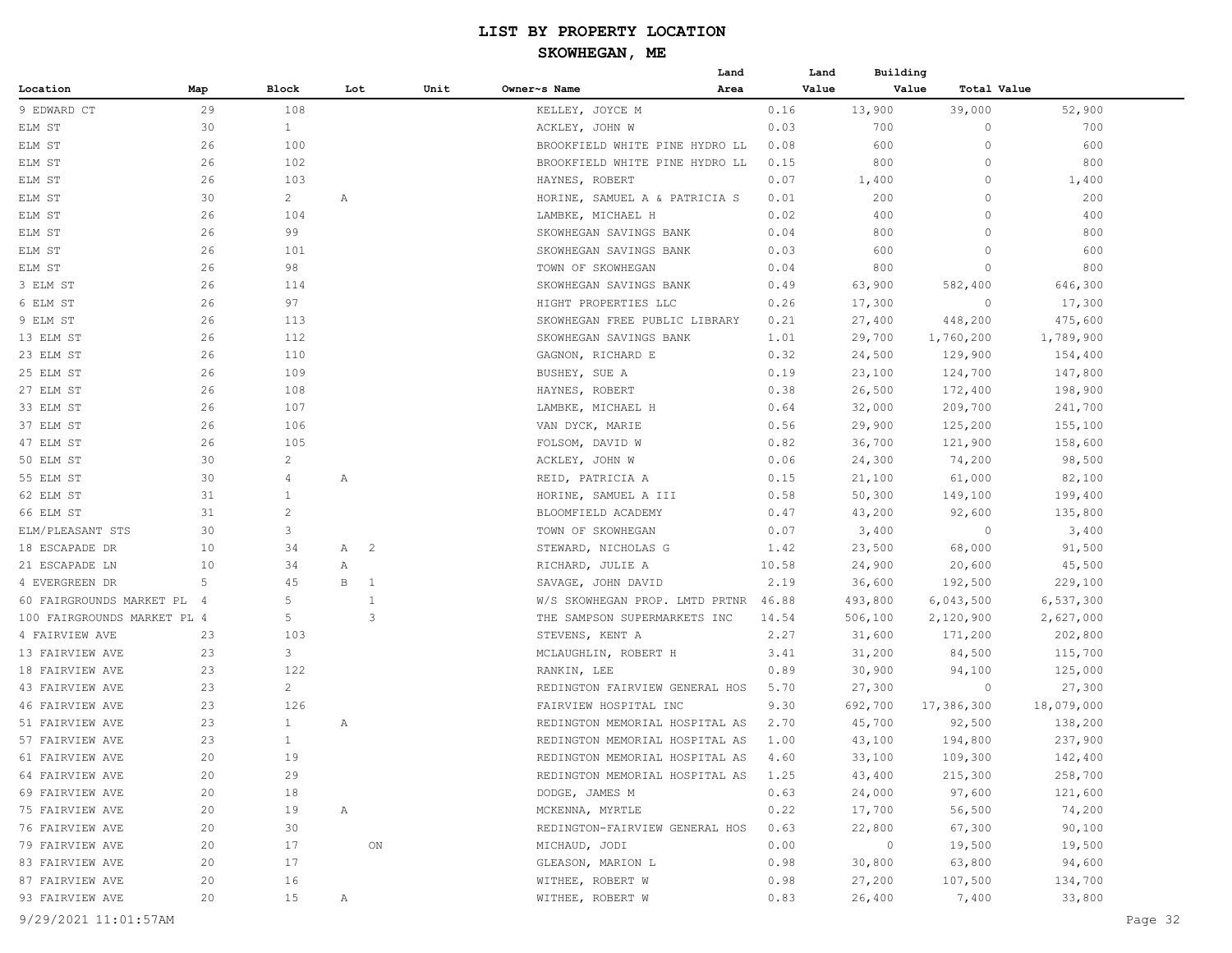| Value<br>Value<br>Total Value<br>Block<br>Unit<br>Owner~s Name<br>Location<br>Map<br>Lot<br>Area<br>20<br>39<br>25,600<br>64,400<br>90,000<br>98 FAIRVIEW AVE<br>MARNEY, KATHERINE L<br>0.95<br>70,000<br>20<br>40<br>COOMBS, MICHAEL A<br>0.20<br>17,900<br>52,100<br>100 FAIRVIEW AVE<br>15<br>3<br>20<br>DOHERTY, ROBERT M<br>1.00<br>25,900<br>127,100<br>153,000<br>103 FAIRVIEW AVE<br>41<br>20<br>CATRUCH, VICKI ANN<br>0.69<br>25,200<br>46,500<br>71,700<br>104 FAIRVIEW AVE<br>9<br>21<br>PAINE, LAURIE J<br>0.49<br>21,200<br>77,300<br>98,500<br>111 FAIRVIEW AVE<br>20<br>42<br>GOURLEY, BRANDON<br>0.55<br>20,200<br>74,100<br>94,300<br>112 FAIRVIEW AVE<br>9<br>95,800<br>117 FAIRVIEW AVE<br>20<br>SIROIS, TIMOTHY L<br>0.49<br>21,200<br>74,600<br>Α<br>120 FAIRVIEW AVE<br>9<br>22<br>$\mathbb{A}$<br>SYLVAIN, MARIE C<br>1.00<br>24,500<br>124,800<br>149,300<br>20<br>129 FAIRVIEW AVE<br>9<br>1<br>THERIAULT, GREGORY F<br>1.00<br>27,300<br>144,400<br>171,700<br>19<br>139 FAIRVIEW AVE<br>9<br>YORK, PERCY O<br>1.91<br>29,500<br>115,500<br>86,000<br>57 FAIRVIEW AVE - STE 2<br>23<br>$\mathbf{1}$<br>0.00<br>499,900<br>499,900<br>ON<br>REDINGTON MEMORIAL HOSPITAL AS<br>0<br>8<br>$\mathbf{1}$<br>3 FAMILY CIR<br>21<br>STEELE ACADIA LLC<br>7.00<br>117,300<br>1,241,900<br>1,359,200<br>22<br>$\overline{c}$<br>36 FITZGERALD DR<br>13<br>C<br>CARRIER, PETER<br>4.80<br>34,500<br>210,600<br>245,100<br>Α<br>13<br>22<br>$\mathsf{C}$<br>$\mathbf{1}$<br>3.14<br>32,000<br>147,900<br>179,900<br>43 FITZGERALD DR<br>Α<br>JOHNSON, RYAN T<br>5<br>13<br>3 FORREST GREENE ST<br>0.83<br>77,000<br>100,600<br>TURNER, MELANIE<br>23,600<br>7 FORREST GREENE ST<br>5<br>13<br>E<br>0.90<br>24,000<br>116,200<br>140,200<br>DAVIS, GEORGE M JR<br>13<br>8 FORREST GREENE ST<br>5<br>D<br>THIBAULT, MARGUERITE M - LE<br>19,700<br>133,200<br>152,900<br>0.59<br>FOSTER HILL<br>7<br>19<br>BESSEY DEVELOPMENT CO<br>218.00<br>30,700<br>30,700<br>0<br>25<br>10 FOURTH ST<br>25<br>10N2<br>LANDRY, ALISON L<br>0.00<br>0<br>28,100<br>28,100<br>$\mathbf{1}$<br>25<br>25<br>SMITH, LARRY J<br>3.06<br>37,000<br>15,700<br>52,700<br>11 FOURTH ST<br>25<br>25<br>10N1<br>$\circ$<br>13 FOURTH ST<br>SMITH, LARRY J<br>0.00<br>17,300<br>17,300<br>5<br>6 FOX HOLLOW DR<br>4<br>16<br>BROWN, ROBERT J<br>1.39<br>32,200<br>208,300<br>240,500<br>FOX HOLLOW LN<br>16<br>8<br>OBERT, BRUCE R<br>1.01<br>25,300<br>0<br>25,300<br>4<br>FOX HOLLOW LN<br>16<br>9<br>OBERT, BRUCE R<br>1.01<br>25,300<br>$\circ$<br>25,300<br>4<br>FOX HOLLOW LN<br>4<br>16<br>10<br>OBERT, BRUCE R<br>1.08<br>25,400<br>$\circ$<br>25,400<br>16<br>4<br>11<br>8.89<br>31,500<br>$\circ$<br>31,500<br>FOX HOLLOW LN<br>OBERT, BRUCE R<br>38<br>24<br>30N<br>0.00<br>52,800<br>52,800<br>4 FOXY LN<br>MICHAUD, PATRICIA<br>0<br>23<br>61<br>0.19<br>14,000<br>$\circ$<br>14,000<br>FREE ST<br>TURNER, RICKY L<br>23<br>62<br>FREE ST<br>0.19<br>0<br>12,600<br>TURNER, RICKY L<br>12,600<br>6 FREE ST<br>23<br>74<br>0.23<br>9,500<br>57,500<br>67,000<br>TURNER, RICKY L<br>23<br>9 FREE ST<br>88<br>DAIGLE, VERNE M<br>0.36<br>16,900<br>73,100<br>90,000<br>14 FREE ST<br>23<br>63<br>HEINZE, RICHARD<br>0.19<br>14,900<br>63,900<br>78,800<br>23<br>87<br>15 FREE ST<br>FOSTER, WILLIAM J<br>0.23<br>16,200<br>51,500<br>67,700<br>17 FREE ST<br>23<br>86<br>JOHNSON, RUSSELL J<br>0.11<br>12,200<br>42,700<br>54,900<br>Α<br>23<br>18 FREE ST<br>64<br>CARY, PAGE<br>0.22<br>15,800<br>40,300<br>56,100<br>23<br>19 FREE ST<br>86<br>BERRY, FRANK E<br>0.15<br>79,200<br>13,600<br>65,600<br>23<br>85<br>21 FREE ST<br>TRIPP, HOWARD K<br>0.14<br>13,300<br>52,800<br>66,100<br>22 FREE ST<br>23<br>65<br>0.19<br>17,600<br>128,700<br>146,300<br>FOXWELL, LOUISE H<br>82,500<br>23 FREE ST<br>23<br>PLOURDE, DANIELLE<br>0.10<br>11,600<br>70,900<br>84<br>24 FREE ST<br>POULIN, MARC<br>0.19<br>11,800<br>25,400<br>37,200<br>23<br>65<br>$\mathbf{1}$<br>27 FREE ST<br>23<br>BURDICK, JANICE C<br>0.18<br>14,600<br>70,700<br>85,300<br>83<br>14,800<br>FRENCH ST<br>26<br>12<br>MAINE CENTRAL RAILROAD CO<br>1.50<br>$\circ$<br>14,800<br>FRENCH ST<br>26<br>12<br>1.25<br>24,700<br>24,700<br>A<br>TURCOTTE, SHANE L<br>$\circ$<br>10<br>7,000<br>4 FRENCH ST<br>26<br>WINCHESTER, RICHARD H JR<br>0.06<br>26,800<br>33,800<br>12 FRENCH ST<br>26<br>DAMBOISE, CONNIE<br>0.00<br>$\overline{0}$<br>18,000<br>18,000<br>12<br>A ON<br>15 FRENCH ST<br>26<br>20<br>0.13<br>44,200<br>63,200<br>BAIKO, PAUL A<br>19,000 |  |  |  | Land | Land | Building |  |
|--------------------------------------------------------------------------------------------------------------------------------------------------------------------------------------------------------------------------------------------------------------------------------------------------------------------------------------------------------------------------------------------------------------------------------------------------------------------------------------------------------------------------------------------------------------------------------------------------------------------------------------------------------------------------------------------------------------------------------------------------------------------------------------------------------------------------------------------------------------------------------------------------------------------------------------------------------------------------------------------------------------------------------------------------------------------------------------------------------------------------------------------------------------------------------------------------------------------------------------------------------------------------------------------------------------------------------------------------------------------------------------------------------------------------------------------------------------------------------------------------------------------------------------------------------------------------------------------------------------------------------------------------------------------------------------------------------------------------------------------------------------------------------------------------------------------------------------------------------------------------------------------------------------------------------------------------------------------------------------------------------------------------------------------------------------------------------------------------------------------------------------------------------------------------------------------------------------------------------------------------------------------------------------------------------------------------------------------------------------------------------------------------------------------------------------------------------------------------------------------------------------------------------------------------------------------------------------------------------------------------------------------------------------------------------------------------------------------------------------------------------------------------------------------------------------------------------------------------------------------------------------------------------------------------------------------------------------------------------------------------------------------------------------------------------------------------------------------------------------------------------------------------------------------------------------------------------------------------------------------------------------------------------------------------------------------------------------------------------------------------------------------------------------------------------------------------------------------------------------------------------------------------------------------------------------------------------------------------------------------------------------------------------------------------------------------------------------------------------------------------------------------------------------------------------------------------------------------------------------------------------------------------------------------------------------------------------------------------------------------------------------------------------------------------------------------------------------------------------------------------------------------------------------------------------------------------------------------------------------------------------------------------------------------------------------------------------------------------------------------------------------------------------------------------------------------------------------------------------------------------------------------------------------|--|--|--|------|------|----------|--|
|                                                                                                                                                                                                                                                                                                                                                                                                                                                                                                                                                                                                                                                                                                                                                                                                                                                                                                                                                                                                                                                                                                                                                                                                                                                                                                                                                                                                                                                                                                                                                                                                                                                                                                                                                                                                                                                                                                                                                                                                                                                                                                                                                                                                                                                                                                                                                                                                                                                                                                                                                                                                                                                                                                                                                                                                                                                                                                                                                                                                                                                                                                                                                                                                                                                                                                                                                                                                                                                                                                                                                                                                                                                                                                                                                                                                                                                                                                                                                                                                                                                                                                                                                                                                                                                                                                                                                                                                                                                                                                                                      |  |  |  |      |      |          |  |
|                                                                                                                                                                                                                                                                                                                                                                                                                                                                                                                                                                                                                                                                                                                                                                                                                                                                                                                                                                                                                                                                                                                                                                                                                                                                                                                                                                                                                                                                                                                                                                                                                                                                                                                                                                                                                                                                                                                                                                                                                                                                                                                                                                                                                                                                                                                                                                                                                                                                                                                                                                                                                                                                                                                                                                                                                                                                                                                                                                                                                                                                                                                                                                                                                                                                                                                                                                                                                                                                                                                                                                                                                                                                                                                                                                                                                                                                                                                                                                                                                                                                                                                                                                                                                                                                                                                                                                                                                                                                                                                                      |  |  |  |      |      |          |  |
|                                                                                                                                                                                                                                                                                                                                                                                                                                                                                                                                                                                                                                                                                                                                                                                                                                                                                                                                                                                                                                                                                                                                                                                                                                                                                                                                                                                                                                                                                                                                                                                                                                                                                                                                                                                                                                                                                                                                                                                                                                                                                                                                                                                                                                                                                                                                                                                                                                                                                                                                                                                                                                                                                                                                                                                                                                                                                                                                                                                                                                                                                                                                                                                                                                                                                                                                                                                                                                                                                                                                                                                                                                                                                                                                                                                                                                                                                                                                                                                                                                                                                                                                                                                                                                                                                                                                                                                                                                                                                                                                      |  |  |  |      |      |          |  |
|                                                                                                                                                                                                                                                                                                                                                                                                                                                                                                                                                                                                                                                                                                                                                                                                                                                                                                                                                                                                                                                                                                                                                                                                                                                                                                                                                                                                                                                                                                                                                                                                                                                                                                                                                                                                                                                                                                                                                                                                                                                                                                                                                                                                                                                                                                                                                                                                                                                                                                                                                                                                                                                                                                                                                                                                                                                                                                                                                                                                                                                                                                                                                                                                                                                                                                                                                                                                                                                                                                                                                                                                                                                                                                                                                                                                                                                                                                                                                                                                                                                                                                                                                                                                                                                                                                                                                                                                                                                                                                                                      |  |  |  |      |      |          |  |
|                                                                                                                                                                                                                                                                                                                                                                                                                                                                                                                                                                                                                                                                                                                                                                                                                                                                                                                                                                                                                                                                                                                                                                                                                                                                                                                                                                                                                                                                                                                                                                                                                                                                                                                                                                                                                                                                                                                                                                                                                                                                                                                                                                                                                                                                                                                                                                                                                                                                                                                                                                                                                                                                                                                                                                                                                                                                                                                                                                                                                                                                                                                                                                                                                                                                                                                                                                                                                                                                                                                                                                                                                                                                                                                                                                                                                                                                                                                                                                                                                                                                                                                                                                                                                                                                                                                                                                                                                                                                                                                                      |  |  |  |      |      |          |  |
|                                                                                                                                                                                                                                                                                                                                                                                                                                                                                                                                                                                                                                                                                                                                                                                                                                                                                                                                                                                                                                                                                                                                                                                                                                                                                                                                                                                                                                                                                                                                                                                                                                                                                                                                                                                                                                                                                                                                                                                                                                                                                                                                                                                                                                                                                                                                                                                                                                                                                                                                                                                                                                                                                                                                                                                                                                                                                                                                                                                                                                                                                                                                                                                                                                                                                                                                                                                                                                                                                                                                                                                                                                                                                                                                                                                                                                                                                                                                                                                                                                                                                                                                                                                                                                                                                                                                                                                                                                                                                                                                      |  |  |  |      |      |          |  |
|                                                                                                                                                                                                                                                                                                                                                                                                                                                                                                                                                                                                                                                                                                                                                                                                                                                                                                                                                                                                                                                                                                                                                                                                                                                                                                                                                                                                                                                                                                                                                                                                                                                                                                                                                                                                                                                                                                                                                                                                                                                                                                                                                                                                                                                                                                                                                                                                                                                                                                                                                                                                                                                                                                                                                                                                                                                                                                                                                                                                                                                                                                                                                                                                                                                                                                                                                                                                                                                                                                                                                                                                                                                                                                                                                                                                                                                                                                                                                                                                                                                                                                                                                                                                                                                                                                                                                                                                                                                                                                                                      |  |  |  |      |      |          |  |
|                                                                                                                                                                                                                                                                                                                                                                                                                                                                                                                                                                                                                                                                                                                                                                                                                                                                                                                                                                                                                                                                                                                                                                                                                                                                                                                                                                                                                                                                                                                                                                                                                                                                                                                                                                                                                                                                                                                                                                                                                                                                                                                                                                                                                                                                                                                                                                                                                                                                                                                                                                                                                                                                                                                                                                                                                                                                                                                                                                                                                                                                                                                                                                                                                                                                                                                                                                                                                                                                                                                                                                                                                                                                                                                                                                                                                                                                                                                                                                                                                                                                                                                                                                                                                                                                                                                                                                                                                                                                                                                                      |  |  |  |      |      |          |  |
|                                                                                                                                                                                                                                                                                                                                                                                                                                                                                                                                                                                                                                                                                                                                                                                                                                                                                                                                                                                                                                                                                                                                                                                                                                                                                                                                                                                                                                                                                                                                                                                                                                                                                                                                                                                                                                                                                                                                                                                                                                                                                                                                                                                                                                                                                                                                                                                                                                                                                                                                                                                                                                                                                                                                                                                                                                                                                                                                                                                                                                                                                                                                                                                                                                                                                                                                                                                                                                                                                                                                                                                                                                                                                                                                                                                                                                                                                                                                                                                                                                                                                                                                                                                                                                                                                                                                                                                                                                                                                                                                      |  |  |  |      |      |          |  |
|                                                                                                                                                                                                                                                                                                                                                                                                                                                                                                                                                                                                                                                                                                                                                                                                                                                                                                                                                                                                                                                                                                                                                                                                                                                                                                                                                                                                                                                                                                                                                                                                                                                                                                                                                                                                                                                                                                                                                                                                                                                                                                                                                                                                                                                                                                                                                                                                                                                                                                                                                                                                                                                                                                                                                                                                                                                                                                                                                                                                                                                                                                                                                                                                                                                                                                                                                                                                                                                                                                                                                                                                                                                                                                                                                                                                                                                                                                                                                                                                                                                                                                                                                                                                                                                                                                                                                                                                                                                                                                                                      |  |  |  |      |      |          |  |
|                                                                                                                                                                                                                                                                                                                                                                                                                                                                                                                                                                                                                                                                                                                                                                                                                                                                                                                                                                                                                                                                                                                                                                                                                                                                                                                                                                                                                                                                                                                                                                                                                                                                                                                                                                                                                                                                                                                                                                                                                                                                                                                                                                                                                                                                                                                                                                                                                                                                                                                                                                                                                                                                                                                                                                                                                                                                                                                                                                                                                                                                                                                                                                                                                                                                                                                                                                                                                                                                                                                                                                                                                                                                                                                                                                                                                                                                                                                                                                                                                                                                                                                                                                                                                                                                                                                                                                                                                                                                                                                                      |  |  |  |      |      |          |  |
|                                                                                                                                                                                                                                                                                                                                                                                                                                                                                                                                                                                                                                                                                                                                                                                                                                                                                                                                                                                                                                                                                                                                                                                                                                                                                                                                                                                                                                                                                                                                                                                                                                                                                                                                                                                                                                                                                                                                                                                                                                                                                                                                                                                                                                                                                                                                                                                                                                                                                                                                                                                                                                                                                                                                                                                                                                                                                                                                                                                                                                                                                                                                                                                                                                                                                                                                                                                                                                                                                                                                                                                                                                                                                                                                                                                                                                                                                                                                                                                                                                                                                                                                                                                                                                                                                                                                                                                                                                                                                                                                      |  |  |  |      |      |          |  |
|                                                                                                                                                                                                                                                                                                                                                                                                                                                                                                                                                                                                                                                                                                                                                                                                                                                                                                                                                                                                                                                                                                                                                                                                                                                                                                                                                                                                                                                                                                                                                                                                                                                                                                                                                                                                                                                                                                                                                                                                                                                                                                                                                                                                                                                                                                                                                                                                                                                                                                                                                                                                                                                                                                                                                                                                                                                                                                                                                                                                                                                                                                                                                                                                                                                                                                                                                                                                                                                                                                                                                                                                                                                                                                                                                                                                                                                                                                                                                                                                                                                                                                                                                                                                                                                                                                                                                                                                                                                                                                                                      |  |  |  |      |      |          |  |
|                                                                                                                                                                                                                                                                                                                                                                                                                                                                                                                                                                                                                                                                                                                                                                                                                                                                                                                                                                                                                                                                                                                                                                                                                                                                                                                                                                                                                                                                                                                                                                                                                                                                                                                                                                                                                                                                                                                                                                                                                                                                                                                                                                                                                                                                                                                                                                                                                                                                                                                                                                                                                                                                                                                                                                                                                                                                                                                                                                                                                                                                                                                                                                                                                                                                                                                                                                                                                                                                                                                                                                                                                                                                                                                                                                                                                                                                                                                                                                                                                                                                                                                                                                                                                                                                                                                                                                                                                                                                                                                                      |  |  |  |      |      |          |  |
|                                                                                                                                                                                                                                                                                                                                                                                                                                                                                                                                                                                                                                                                                                                                                                                                                                                                                                                                                                                                                                                                                                                                                                                                                                                                                                                                                                                                                                                                                                                                                                                                                                                                                                                                                                                                                                                                                                                                                                                                                                                                                                                                                                                                                                                                                                                                                                                                                                                                                                                                                                                                                                                                                                                                                                                                                                                                                                                                                                                                                                                                                                                                                                                                                                                                                                                                                                                                                                                                                                                                                                                                                                                                                                                                                                                                                                                                                                                                                                                                                                                                                                                                                                                                                                                                                                                                                                                                                                                                                                                                      |  |  |  |      |      |          |  |
|                                                                                                                                                                                                                                                                                                                                                                                                                                                                                                                                                                                                                                                                                                                                                                                                                                                                                                                                                                                                                                                                                                                                                                                                                                                                                                                                                                                                                                                                                                                                                                                                                                                                                                                                                                                                                                                                                                                                                                                                                                                                                                                                                                                                                                                                                                                                                                                                                                                                                                                                                                                                                                                                                                                                                                                                                                                                                                                                                                                                                                                                                                                                                                                                                                                                                                                                                                                                                                                                                                                                                                                                                                                                                                                                                                                                                                                                                                                                                                                                                                                                                                                                                                                                                                                                                                                                                                                                                                                                                                                                      |  |  |  |      |      |          |  |
|                                                                                                                                                                                                                                                                                                                                                                                                                                                                                                                                                                                                                                                                                                                                                                                                                                                                                                                                                                                                                                                                                                                                                                                                                                                                                                                                                                                                                                                                                                                                                                                                                                                                                                                                                                                                                                                                                                                                                                                                                                                                                                                                                                                                                                                                                                                                                                                                                                                                                                                                                                                                                                                                                                                                                                                                                                                                                                                                                                                                                                                                                                                                                                                                                                                                                                                                                                                                                                                                                                                                                                                                                                                                                                                                                                                                                                                                                                                                                                                                                                                                                                                                                                                                                                                                                                                                                                                                                                                                                                                                      |  |  |  |      |      |          |  |
|                                                                                                                                                                                                                                                                                                                                                                                                                                                                                                                                                                                                                                                                                                                                                                                                                                                                                                                                                                                                                                                                                                                                                                                                                                                                                                                                                                                                                                                                                                                                                                                                                                                                                                                                                                                                                                                                                                                                                                                                                                                                                                                                                                                                                                                                                                                                                                                                                                                                                                                                                                                                                                                                                                                                                                                                                                                                                                                                                                                                                                                                                                                                                                                                                                                                                                                                                                                                                                                                                                                                                                                                                                                                                                                                                                                                                                                                                                                                                                                                                                                                                                                                                                                                                                                                                                                                                                                                                                                                                                                                      |  |  |  |      |      |          |  |
|                                                                                                                                                                                                                                                                                                                                                                                                                                                                                                                                                                                                                                                                                                                                                                                                                                                                                                                                                                                                                                                                                                                                                                                                                                                                                                                                                                                                                                                                                                                                                                                                                                                                                                                                                                                                                                                                                                                                                                                                                                                                                                                                                                                                                                                                                                                                                                                                                                                                                                                                                                                                                                                                                                                                                                                                                                                                                                                                                                                                                                                                                                                                                                                                                                                                                                                                                                                                                                                                                                                                                                                                                                                                                                                                                                                                                                                                                                                                                                                                                                                                                                                                                                                                                                                                                                                                                                                                                                                                                                                                      |  |  |  |      |      |          |  |
|                                                                                                                                                                                                                                                                                                                                                                                                                                                                                                                                                                                                                                                                                                                                                                                                                                                                                                                                                                                                                                                                                                                                                                                                                                                                                                                                                                                                                                                                                                                                                                                                                                                                                                                                                                                                                                                                                                                                                                                                                                                                                                                                                                                                                                                                                                                                                                                                                                                                                                                                                                                                                                                                                                                                                                                                                                                                                                                                                                                                                                                                                                                                                                                                                                                                                                                                                                                                                                                                                                                                                                                                                                                                                                                                                                                                                                                                                                                                                                                                                                                                                                                                                                                                                                                                                                                                                                                                                                                                                                                                      |  |  |  |      |      |          |  |
|                                                                                                                                                                                                                                                                                                                                                                                                                                                                                                                                                                                                                                                                                                                                                                                                                                                                                                                                                                                                                                                                                                                                                                                                                                                                                                                                                                                                                                                                                                                                                                                                                                                                                                                                                                                                                                                                                                                                                                                                                                                                                                                                                                                                                                                                                                                                                                                                                                                                                                                                                                                                                                                                                                                                                                                                                                                                                                                                                                                                                                                                                                                                                                                                                                                                                                                                                                                                                                                                                                                                                                                                                                                                                                                                                                                                                                                                                                                                                                                                                                                                                                                                                                                                                                                                                                                                                                                                                                                                                                                                      |  |  |  |      |      |          |  |
|                                                                                                                                                                                                                                                                                                                                                                                                                                                                                                                                                                                                                                                                                                                                                                                                                                                                                                                                                                                                                                                                                                                                                                                                                                                                                                                                                                                                                                                                                                                                                                                                                                                                                                                                                                                                                                                                                                                                                                                                                                                                                                                                                                                                                                                                                                                                                                                                                                                                                                                                                                                                                                                                                                                                                                                                                                                                                                                                                                                                                                                                                                                                                                                                                                                                                                                                                                                                                                                                                                                                                                                                                                                                                                                                                                                                                                                                                                                                                                                                                                                                                                                                                                                                                                                                                                                                                                                                                                                                                                                                      |  |  |  |      |      |          |  |
|                                                                                                                                                                                                                                                                                                                                                                                                                                                                                                                                                                                                                                                                                                                                                                                                                                                                                                                                                                                                                                                                                                                                                                                                                                                                                                                                                                                                                                                                                                                                                                                                                                                                                                                                                                                                                                                                                                                                                                                                                                                                                                                                                                                                                                                                                                                                                                                                                                                                                                                                                                                                                                                                                                                                                                                                                                                                                                                                                                                                                                                                                                                                                                                                                                                                                                                                                                                                                                                                                                                                                                                                                                                                                                                                                                                                                                                                                                                                                                                                                                                                                                                                                                                                                                                                                                                                                                                                                                                                                                                                      |  |  |  |      |      |          |  |
|                                                                                                                                                                                                                                                                                                                                                                                                                                                                                                                                                                                                                                                                                                                                                                                                                                                                                                                                                                                                                                                                                                                                                                                                                                                                                                                                                                                                                                                                                                                                                                                                                                                                                                                                                                                                                                                                                                                                                                                                                                                                                                                                                                                                                                                                                                                                                                                                                                                                                                                                                                                                                                                                                                                                                                                                                                                                                                                                                                                                                                                                                                                                                                                                                                                                                                                                                                                                                                                                                                                                                                                                                                                                                                                                                                                                                                                                                                                                                                                                                                                                                                                                                                                                                                                                                                                                                                                                                                                                                                                                      |  |  |  |      |      |          |  |
|                                                                                                                                                                                                                                                                                                                                                                                                                                                                                                                                                                                                                                                                                                                                                                                                                                                                                                                                                                                                                                                                                                                                                                                                                                                                                                                                                                                                                                                                                                                                                                                                                                                                                                                                                                                                                                                                                                                                                                                                                                                                                                                                                                                                                                                                                                                                                                                                                                                                                                                                                                                                                                                                                                                                                                                                                                                                                                                                                                                                                                                                                                                                                                                                                                                                                                                                                                                                                                                                                                                                                                                                                                                                                                                                                                                                                                                                                                                                                                                                                                                                                                                                                                                                                                                                                                                                                                                                                                                                                                                                      |  |  |  |      |      |          |  |
|                                                                                                                                                                                                                                                                                                                                                                                                                                                                                                                                                                                                                                                                                                                                                                                                                                                                                                                                                                                                                                                                                                                                                                                                                                                                                                                                                                                                                                                                                                                                                                                                                                                                                                                                                                                                                                                                                                                                                                                                                                                                                                                                                                                                                                                                                                                                                                                                                                                                                                                                                                                                                                                                                                                                                                                                                                                                                                                                                                                                                                                                                                                                                                                                                                                                                                                                                                                                                                                                                                                                                                                                                                                                                                                                                                                                                                                                                                                                                                                                                                                                                                                                                                                                                                                                                                                                                                                                                                                                                                                                      |  |  |  |      |      |          |  |
|                                                                                                                                                                                                                                                                                                                                                                                                                                                                                                                                                                                                                                                                                                                                                                                                                                                                                                                                                                                                                                                                                                                                                                                                                                                                                                                                                                                                                                                                                                                                                                                                                                                                                                                                                                                                                                                                                                                                                                                                                                                                                                                                                                                                                                                                                                                                                                                                                                                                                                                                                                                                                                                                                                                                                                                                                                                                                                                                                                                                                                                                                                                                                                                                                                                                                                                                                                                                                                                                                                                                                                                                                                                                                                                                                                                                                                                                                                                                                                                                                                                                                                                                                                                                                                                                                                                                                                                                                                                                                                                                      |  |  |  |      |      |          |  |
|                                                                                                                                                                                                                                                                                                                                                                                                                                                                                                                                                                                                                                                                                                                                                                                                                                                                                                                                                                                                                                                                                                                                                                                                                                                                                                                                                                                                                                                                                                                                                                                                                                                                                                                                                                                                                                                                                                                                                                                                                                                                                                                                                                                                                                                                                                                                                                                                                                                                                                                                                                                                                                                                                                                                                                                                                                                                                                                                                                                                                                                                                                                                                                                                                                                                                                                                                                                                                                                                                                                                                                                                                                                                                                                                                                                                                                                                                                                                                                                                                                                                                                                                                                                                                                                                                                                                                                                                                                                                                                                                      |  |  |  |      |      |          |  |
|                                                                                                                                                                                                                                                                                                                                                                                                                                                                                                                                                                                                                                                                                                                                                                                                                                                                                                                                                                                                                                                                                                                                                                                                                                                                                                                                                                                                                                                                                                                                                                                                                                                                                                                                                                                                                                                                                                                                                                                                                                                                                                                                                                                                                                                                                                                                                                                                                                                                                                                                                                                                                                                                                                                                                                                                                                                                                                                                                                                                                                                                                                                                                                                                                                                                                                                                                                                                                                                                                                                                                                                                                                                                                                                                                                                                                                                                                                                                                                                                                                                                                                                                                                                                                                                                                                                                                                                                                                                                                                                                      |  |  |  |      |      |          |  |
|                                                                                                                                                                                                                                                                                                                                                                                                                                                                                                                                                                                                                                                                                                                                                                                                                                                                                                                                                                                                                                                                                                                                                                                                                                                                                                                                                                                                                                                                                                                                                                                                                                                                                                                                                                                                                                                                                                                                                                                                                                                                                                                                                                                                                                                                                                                                                                                                                                                                                                                                                                                                                                                                                                                                                                                                                                                                                                                                                                                                                                                                                                                                                                                                                                                                                                                                                                                                                                                                                                                                                                                                                                                                                                                                                                                                                                                                                                                                                                                                                                                                                                                                                                                                                                                                                                                                                                                                                                                                                                                                      |  |  |  |      |      |          |  |
|                                                                                                                                                                                                                                                                                                                                                                                                                                                                                                                                                                                                                                                                                                                                                                                                                                                                                                                                                                                                                                                                                                                                                                                                                                                                                                                                                                                                                                                                                                                                                                                                                                                                                                                                                                                                                                                                                                                                                                                                                                                                                                                                                                                                                                                                                                                                                                                                                                                                                                                                                                                                                                                                                                                                                                                                                                                                                                                                                                                                                                                                                                                                                                                                                                                                                                                                                                                                                                                                                                                                                                                                                                                                                                                                                                                                                                                                                                                                                                                                                                                                                                                                                                                                                                                                                                                                                                                                                                                                                                                                      |  |  |  |      |      |          |  |
|                                                                                                                                                                                                                                                                                                                                                                                                                                                                                                                                                                                                                                                                                                                                                                                                                                                                                                                                                                                                                                                                                                                                                                                                                                                                                                                                                                                                                                                                                                                                                                                                                                                                                                                                                                                                                                                                                                                                                                                                                                                                                                                                                                                                                                                                                                                                                                                                                                                                                                                                                                                                                                                                                                                                                                                                                                                                                                                                                                                                                                                                                                                                                                                                                                                                                                                                                                                                                                                                                                                                                                                                                                                                                                                                                                                                                                                                                                                                                                                                                                                                                                                                                                                                                                                                                                                                                                                                                                                                                                                                      |  |  |  |      |      |          |  |
|                                                                                                                                                                                                                                                                                                                                                                                                                                                                                                                                                                                                                                                                                                                                                                                                                                                                                                                                                                                                                                                                                                                                                                                                                                                                                                                                                                                                                                                                                                                                                                                                                                                                                                                                                                                                                                                                                                                                                                                                                                                                                                                                                                                                                                                                                                                                                                                                                                                                                                                                                                                                                                                                                                                                                                                                                                                                                                                                                                                                                                                                                                                                                                                                                                                                                                                                                                                                                                                                                                                                                                                                                                                                                                                                                                                                                                                                                                                                                                                                                                                                                                                                                                                                                                                                                                                                                                                                                                                                                                                                      |  |  |  |      |      |          |  |
|                                                                                                                                                                                                                                                                                                                                                                                                                                                                                                                                                                                                                                                                                                                                                                                                                                                                                                                                                                                                                                                                                                                                                                                                                                                                                                                                                                                                                                                                                                                                                                                                                                                                                                                                                                                                                                                                                                                                                                                                                                                                                                                                                                                                                                                                                                                                                                                                                                                                                                                                                                                                                                                                                                                                                                                                                                                                                                                                                                                                                                                                                                                                                                                                                                                                                                                                                                                                                                                                                                                                                                                                                                                                                                                                                                                                                                                                                                                                                                                                                                                                                                                                                                                                                                                                                                                                                                                                                                                                                                                                      |  |  |  |      |      |          |  |
|                                                                                                                                                                                                                                                                                                                                                                                                                                                                                                                                                                                                                                                                                                                                                                                                                                                                                                                                                                                                                                                                                                                                                                                                                                                                                                                                                                                                                                                                                                                                                                                                                                                                                                                                                                                                                                                                                                                                                                                                                                                                                                                                                                                                                                                                                                                                                                                                                                                                                                                                                                                                                                                                                                                                                                                                                                                                                                                                                                                                                                                                                                                                                                                                                                                                                                                                                                                                                                                                                                                                                                                                                                                                                                                                                                                                                                                                                                                                                                                                                                                                                                                                                                                                                                                                                                                                                                                                                                                                                                                                      |  |  |  |      |      |          |  |
|                                                                                                                                                                                                                                                                                                                                                                                                                                                                                                                                                                                                                                                                                                                                                                                                                                                                                                                                                                                                                                                                                                                                                                                                                                                                                                                                                                                                                                                                                                                                                                                                                                                                                                                                                                                                                                                                                                                                                                                                                                                                                                                                                                                                                                                                                                                                                                                                                                                                                                                                                                                                                                                                                                                                                                                                                                                                                                                                                                                                                                                                                                                                                                                                                                                                                                                                                                                                                                                                                                                                                                                                                                                                                                                                                                                                                                                                                                                                                                                                                                                                                                                                                                                                                                                                                                                                                                                                                                                                                                                                      |  |  |  |      |      |          |  |
|                                                                                                                                                                                                                                                                                                                                                                                                                                                                                                                                                                                                                                                                                                                                                                                                                                                                                                                                                                                                                                                                                                                                                                                                                                                                                                                                                                                                                                                                                                                                                                                                                                                                                                                                                                                                                                                                                                                                                                                                                                                                                                                                                                                                                                                                                                                                                                                                                                                                                                                                                                                                                                                                                                                                                                                                                                                                                                                                                                                                                                                                                                                                                                                                                                                                                                                                                                                                                                                                                                                                                                                                                                                                                                                                                                                                                                                                                                                                                                                                                                                                                                                                                                                                                                                                                                                                                                                                                                                                                                                                      |  |  |  |      |      |          |  |
|                                                                                                                                                                                                                                                                                                                                                                                                                                                                                                                                                                                                                                                                                                                                                                                                                                                                                                                                                                                                                                                                                                                                                                                                                                                                                                                                                                                                                                                                                                                                                                                                                                                                                                                                                                                                                                                                                                                                                                                                                                                                                                                                                                                                                                                                                                                                                                                                                                                                                                                                                                                                                                                                                                                                                                                                                                                                                                                                                                                                                                                                                                                                                                                                                                                                                                                                                                                                                                                                                                                                                                                                                                                                                                                                                                                                                                                                                                                                                                                                                                                                                                                                                                                                                                                                                                                                                                                                                                                                                                                                      |  |  |  |      |      |          |  |
|                                                                                                                                                                                                                                                                                                                                                                                                                                                                                                                                                                                                                                                                                                                                                                                                                                                                                                                                                                                                                                                                                                                                                                                                                                                                                                                                                                                                                                                                                                                                                                                                                                                                                                                                                                                                                                                                                                                                                                                                                                                                                                                                                                                                                                                                                                                                                                                                                                                                                                                                                                                                                                                                                                                                                                                                                                                                                                                                                                                                                                                                                                                                                                                                                                                                                                                                                                                                                                                                                                                                                                                                                                                                                                                                                                                                                                                                                                                                                                                                                                                                                                                                                                                                                                                                                                                                                                                                                                                                                                                                      |  |  |  |      |      |          |  |
|                                                                                                                                                                                                                                                                                                                                                                                                                                                                                                                                                                                                                                                                                                                                                                                                                                                                                                                                                                                                                                                                                                                                                                                                                                                                                                                                                                                                                                                                                                                                                                                                                                                                                                                                                                                                                                                                                                                                                                                                                                                                                                                                                                                                                                                                                                                                                                                                                                                                                                                                                                                                                                                                                                                                                                                                                                                                                                                                                                                                                                                                                                                                                                                                                                                                                                                                                                                                                                                                                                                                                                                                                                                                                                                                                                                                                                                                                                                                                                                                                                                                                                                                                                                                                                                                                                                                                                                                                                                                                                                                      |  |  |  |      |      |          |  |
|                                                                                                                                                                                                                                                                                                                                                                                                                                                                                                                                                                                                                                                                                                                                                                                                                                                                                                                                                                                                                                                                                                                                                                                                                                                                                                                                                                                                                                                                                                                                                                                                                                                                                                                                                                                                                                                                                                                                                                                                                                                                                                                                                                                                                                                                                                                                                                                                                                                                                                                                                                                                                                                                                                                                                                                                                                                                                                                                                                                                                                                                                                                                                                                                                                                                                                                                                                                                                                                                                                                                                                                                                                                                                                                                                                                                                                                                                                                                                                                                                                                                                                                                                                                                                                                                                                                                                                                                                                                                                                                                      |  |  |  |      |      |          |  |
|                                                                                                                                                                                                                                                                                                                                                                                                                                                                                                                                                                                                                                                                                                                                                                                                                                                                                                                                                                                                                                                                                                                                                                                                                                                                                                                                                                                                                                                                                                                                                                                                                                                                                                                                                                                                                                                                                                                                                                                                                                                                                                                                                                                                                                                                                                                                                                                                                                                                                                                                                                                                                                                                                                                                                                                                                                                                                                                                                                                                                                                                                                                                                                                                                                                                                                                                                                                                                                                                                                                                                                                                                                                                                                                                                                                                                                                                                                                                                                                                                                                                                                                                                                                                                                                                                                                                                                                                                                                                                                                                      |  |  |  |      |      |          |  |
|                                                                                                                                                                                                                                                                                                                                                                                                                                                                                                                                                                                                                                                                                                                                                                                                                                                                                                                                                                                                                                                                                                                                                                                                                                                                                                                                                                                                                                                                                                                                                                                                                                                                                                                                                                                                                                                                                                                                                                                                                                                                                                                                                                                                                                                                                                                                                                                                                                                                                                                                                                                                                                                                                                                                                                                                                                                                                                                                                                                                                                                                                                                                                                                                                                                                                                                                                                                                                                                                                                                                                                                                                                                                                                                                                                                                                                                                                                                                                                                                                                                                                                                                                                                                                                                                                                                                                                                                                                                                                                                                      |  |  |  |      |      |          |  |
|                                                                                                                                                                                                                                                                                                                                                                                                                                                                                                                                                                                                                                                                                                                                                                                                                                                                                                                                                                                                                                                                                                                                                                                                                                                                                                                                                                                                                                                                                                                                                                                                                                                                                                                                                                                                                                                                                                                                                                                                                                                                                                                                                                                                                                                                                                                                                                                                                                                                                                                                                                                                                                                                                                                                                                                                                                                                                                                                                                                                                                                                                                                                                                                                                                                                                                                                                                                                                                                                                                                                                                                                                                                                                                                                                                                                                                                                                                                                                                                                                                                                                                                                                                                                                                                                                                                                                                                                                                                                                                                                      |  |  |  |      |      |          |  |
|                                                                                                                                                                                                                                                                                                                                                                                                                                                                                                                                                                                                                                                                                                                                                                                                                                                                                                                                                                                                                                                                                                                                                                                                                                                                                                                                                                                                                                                                                                                                                                                                                                                                                                                                                                                                                                                                                                                                                                                                                                                                                                                                                                                                                                                                                                                                                                                                                                                                                                                                                                                                                                                                                                                                                                                                                                                                                                                                                                                                                                                                                                                                                                                                                                                                                                                                                                                                                                                                                                                                                                                                                                                                                                                                                                                                                                                                                                                                                                                                                                                                                                                                                                                                                                                                                                                                                                                                                                                                                                                                      |  |  |  |      |      |          |  |
|                                                                                                                                                                                                                                                                                                                                                                                                                                                                                                                                                                                                                                                                                                                                                                                                                                                                                                                                                                                                                                                                                                                                                                                                                                                                                                                                                                                                                                                                                                                                                                                                                                                                                                                                                                                                                                                                                                                                                                                                                                                                                                                                                                                                                                                                                                                                                                                                                                                                                                                                                                                                                                                                                                                                                                                                                                                                                                                                                                                                                                                                                                                                                                                                                                                                                                                                                                                                                                                                                                                                                                                                                                                                                                                                                                                                                                                                                                                                                                                                                                                                                                                                                                                                                                                                                                                                                                                                                                                                                                                                      |  |  |  |      |      |          |  |
|                                                                                                                                                                                                                                                                                                                                                                                                                                                                                                                                                                                                                                                                                                                                                                                                                                                                                                                                                                                                                                                                                                                                                                                                                                                                                                                                                                                                                                                                                                                                                                                                                                                                                                                                                                                                                                                                                                                                                                                                                                                                                                                                                                                                                                                                                                                                                                                                                                                                                                                                                                                                                                                                                                                                                                                                                                                                                                                                                                                                                                                                                                                                                                                                                                                                                                                                                                                                                                                                                                                                                                                                                                                                                                                                                                                                                                                                                                                                                                                                                                                                                                                                                                                                                                                                                                                                                                                                                                                                                                                                      |  |  |  |      |      |          |  |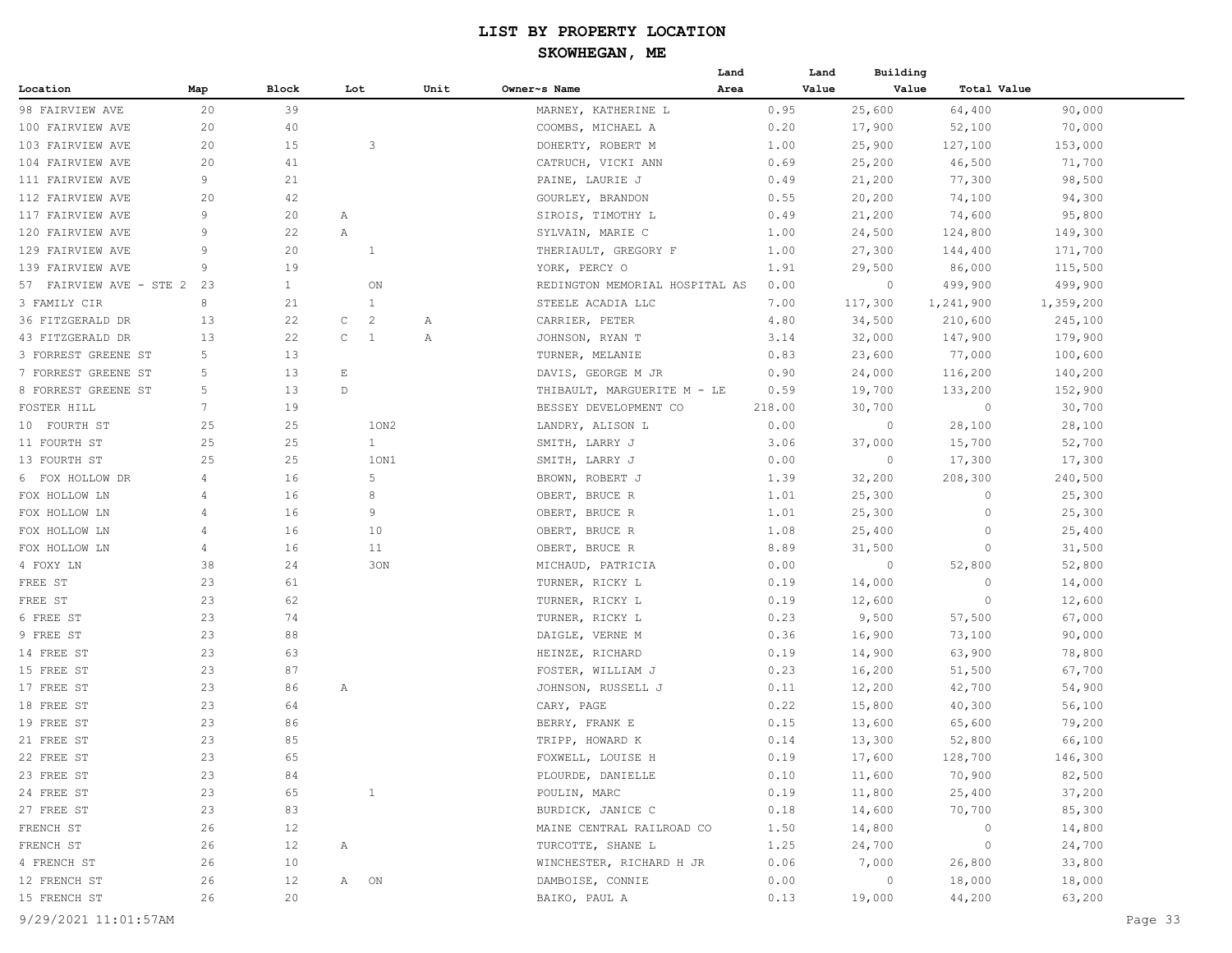| Value<br>Total Value<br>Block<br>Lot<br>Unit<br>Owner~s Name<br>Area<br>Value<br>Map<br>26<br>16<br>51,600<br>STROUT, HALEY A<br>0.12<br>10,400<br>62,000<br>15<br>26<br>NILES, ALISHA E<br>0.10<br>9,600<br>62,400<br>72,000<br>26<br>14<br>SMITH, MATTHEW M<br>0.08<br>8,700<br>78,300<br>87,000<br>26<br>13<br>SINCLAIR, JAN M<br>0.08<br>8,700<br>55,300<br>64,000<br>72<br>22<br>0.12<br>7,300<br>$\circ$<br>7,300<br>WILKINSON, WILLARD D<br>22<br>51,500<br>71<br>0.10<br>9,700<br>41,800<br>MULLEN, BEVERLY E<br>22<br>73<br>0.14<br>10,900<br>41,800<br>52,700<br>VIOLETTE, ROLANDA L<br>22<br>69<br>COURTEMANCHE, ROBERT J<br>0.03<br>3,700<br>38,100<br>41,800<br>22<br>74<br>CLUKEY, RALPH E<br>0.18<br>12,000<br>46,600<br>58,600<br>22<br>70<br>7,900<br>9,400<br>17,300<br>COURTEMANCHE, DIANE A<br>0.06<br>22<br>76<br>CORSON, BRADLEY S SR<br>9,100<br>38,200<br>47,300<br>0.09<br>22<br>75<br>WYMAN, JOSEPH J<br>0.08<br>8,700<br>28,500<br>37,200<br>77<br>22<br>WYMAN, JOSEPH J<br>0.10<br>38,500<br>48,100<br>9,600<br>22<br>83<br>0.08<br>8,700<br>49,700<br>58,400<br>FOSTER, AMANDA<br>22<br>84<br>COOLEY, CLAYTON E<br>0.07<br>8,200<br>32,000<br>40,200<br>22<br>85<br>MCDONALD, SCOTT A<br>0.15<br>11,200<br>49,700<br>60,900<br>54 FRENCH ST<br>22<br>86<br>ANNETT, DOUGLAS C<br>14,400<br>44,800<br>59,200<br>0.46<br>5<br>18<br>44,500<br>166,300<br>KNOWLTON, JEFFREY A<br>31.50<br>121,800<br>3<br>$\mathbf{1}$<br>22<br>AUSTIN, HARVEY JR II<br>0.23<br>17,900<br>$\circ$<br>17,900<br>3<br>22<br>6,700<br>ON1<br>VAILLANCOURT, LINDA<br>0.00<br>$\circ$<br>6,700<br>3<br>4,800<br>22<br>ON2<br>NADEAU, RANDOLPH<br>0.00<br>0<br>4,800<br>22<br>3<br>1ON<br>0.00<br>0<br>13,300<br>13,300<br>DAWES, TAMMY (COWETTE)<br>37<br>71<br>BOWLEY, WILLIAM ERWIN SR<br>0.52<br>18,500<br>108,400<br>126,900<br>37<br>50<br>BONNEAU, BRIAN J<br>0.60<br>19,900<br>47,400<br>67,300<br>37<br>70<br>IRWIN, SHELDA<br>0.26<br>16,300<br>68,700<br>85,000<br>37<br>51<br>42,700<br>59,200<br>MARR, KELLY W<br>0.29<br>16,500<br>37<br>52<br>0.30<br>16,600<br>44,200<br>60,800<br>BONNEAU, BRIAN J<br>37<br>69<br>0.26<br>16,300<br>69,900<br>86,200<br>KIRK, JASON L<br>37<br>53<br>0.15<br>12,800<br>81,200<br>PIKE, CAROL H<br>68,400<br>37<br>54<br>15,500<br>20,800<br>36,300<br>BONNEAU, BRIAN J<br>0.21<br>37<br>68<br>0.29<br>16,500<br>48,300<br>64,800<br>ELLIS, LARRY G - LIFE ESTATE<br>37<br>67<br>0.17<br>14,200<br>72,500<br>86,700<br>WASHBURN, RONALD J<br>37<br>66<br>16,300<br>69,000<br>85,300<br>BOULETTE, ALICIA F - PERS REP<br>0.26<br>37<br>65<br>$\mathbf{1}$<br>BOLDUC, CHRISTINE L<br>0.45<br>16,600<br>34,300<br>50,900<br>37<br>65<br>BOLDUC, CHRISTINE L<br>18,700<br>87,300<br>0.53<br>68,600<br>6<br>42<br>GATES, HENRY A JR<br>9.00<br>1,300<br>$\circ$<br>1,300<br>45<br>5<br>6<br>8.09<br>38,900<br>67,200<br>106,100<br>GIGGEY, VAUGHN L JR<br>45<br>HAMER, KAREN N<br>63,800<br>91,100<br>3<br>2.86<br>27,300<br>6<br>GIGGEY, ARTHUR W II<br>3.15<br>32,000<br>96,500<br>128,500<br>6<br>45<br>4<br>39,000<br>RIVERPARK ESTATES LLC<br>0.19<br>12,300<br>26,700<br>27<br>15<br>3<br>0.08<br>8,600<br>31,000<br>39,600<br>27<br>15<br>4<br>RIVERPARK ESTATES LLC<br>15<br>0.08<br>8,600<br>28,500<br>37,100<br>27<br>RIVERPARK ESTATES LLC<br>8,200<br>43,400<br>27<br>16<br>MUDIE, KIM CLARICE<br>0.07<br>35,200<br>27<br>17<br>MATHIEU, ROXIE L<br>0.06<br>7,800<br>40,700<br>48,500<br>27<br>18<br>MACKINNON, LENORE E<br>0.07<br>8,200<br>42,900<br>51,100<br>32,900<br>41,100<br>27<br>11<br>PARKS, RICHARD SR<br>0.07<br>8,200<br>$\mathbf{1}$ |                  |  |  | Land | Land | Building |  |
|---------------------------------------------------------------------------------------------------------------------------------------------------------------------------------------------------------------------------------------------------------------------------------------------------------------------------------------------------------------------------------------------------------------------------------------------------------------------------------------------------------------------------------------------------------------------------------------------------------------------------------------------------------------------------------------------------------------------------------------------------------------------------------------------------------------------------------------------------------------------------------------------------------------------------------------------------------------------------------------------------------------------------------------------------------------------------------------------------------------------------------------------------------------------------------------------------------------------------------------------------------------------------------------------------------------------------------------------------------------------------------------------------------------------------------------------------------------------------------------------------------------------------------------------------------------------------------------------------------------------------------------------------------------------------------------------------------------------------------------------------------------------------------------------------------------------------------------------------------------------------------------------------------------------------------------------------------------------------------------------------------------------------------------------------------------------------------------------------------------------------------------------------------------------------------------------------------------------------------------------------------------------------------------------------------------------------------------------------------------------------------------------------------------------------------------------------------------------------------------------------------------------------------------------------------------------------------------------------------------------------------------------------------------------------------------------------------------------------------------------------------------------------------------------------------------------------------------------------------------------------------------------------------------------------------------------------------------------------------------------------------------------------------------------------------------------------------------------------------------------------------------------------------------------------------------------------------------------------------------------------------------------------------------------------------------------------------------------------------------------------------------------------------------------------------------------------------------------------------------------------------------------------------------------------------------------------------------------------------------|------------------|--|--|------|------|----------|--|
|                                                                                                                                                                                                                                                                                                                                                                                                                                                                                                                                                                                                                                                                                                                                                                                                                                                                                                                                                                                                                                                                                                                                                                                                                                                                                                                                                                                                                                                                                                                                                                                                                                                                                                                                                                                                                                                                                                                                                                                                                                                                                                                                                                                                                                                                                                                                                                                                                                                                                                                                                                                                                                                                                                                                                                                                                                                                                                                                                                                                                                                                                                                                                                                                                                                                                                                                                                                                                                                                                                                                                                                                               | Location         |  |  |      |      |          |  |
|                                                                                                                                                                                                                                                                                                                                                                                                                                                                                                                                                                                                                                                                                                                                                                                                                                                                                                                                                                                                                                                                                                                                                                                                                                                                                                                                                                                                                                                                                                                                                                                                                                                                                                                                                                                                                                                                                                                                                                                                                                                                                                                                                                                                                                                                                                                                                                                                                                                                                                                                                                                                                                                                                                                                                                                                                                                                                                                                                                                                                                                                                                                                                                                                                                                                                                                                                                                                                                                                                                                                                                                                               | 19 FRENCH ST     |  |  |      |      |          |  |
|                                                                                                                                                                                                                                                                                                                                                                                                                                                                                                                                                                                                                                                                                                                                                                                                                                                                                                                                                                                                                                                                                                                                                                                                                                                                                                                                                                                                                                                                                                                                                                                                                                                                                                                                                                                                                                                                                                                                                                                                                                                                                                                                                                                                                                                                                                                                                                                                                                                                                                                                                                                                                                                                                                                                                                                                                                                                                                                                                                                                                                                                                                                                                                                                                                                                                                                                                                                                                                                                                                                                                                                                               | 23 FRENCH ST     |  |  |      |      |          |  |
|                                                                                                                                                                                                                                                                                                                                                                                                                                                                                                                                                                                                                                                                                                                                                                                                                                                                                                                                                                                                                                                                                                                                                                                                                                                                                                                                                                                                                                                                                                                                                                                                                                                                                                                                                                                                                                                                                                                                                                                                                                                                                                                                                                                                                                                                                                                                                                                                                                                                                                                                                                                                                                                                                                                                                                                                                                                                                                                                                                                                                                                                                                                                                                                                                                                                                                                                                                                                                                                                                                                                                                                                               | 25 FRENCH ST     |  |  |      |      |          |  |
|                                                                                                                                                                                                                                                                                                                                                                                                                                                                                                                                                                                                                                                                                                                                                                                                                                                                                                                                                                                                                                                                                                                                                                                                                                                                                                                                                                                                                                                                                                                                                                                                                                                                                                                                                                                                                                                                                                                                                                                                                                                                                                                                                                                                                                                                                                                                                                                                                                                                                                                                                                                                                                                                                                                                                                                                                                                                                                                                                                                                                                                                                                                                                                                                                                                                                                                                                                                                                                                                                                                                                                                                               | 27 FRENCH ST     |  |  |      |      |          |  |
|                                                                                                                                                                                                                                                                                                                                                                                                                                                                                                                                                                                                                                                                                                                                                                                                                                                                                                                                                                                                                                                                                                                                                                                                                                                                                                                                                                                                                                                                                                                                                                                                                                                                                                                                                                                                                                                                                                                                                                                                                                                                                                                                                                                                                                                                                                                                                                                                                                                                                                                                                                                                                                                                                                                                                                                                                                                                                                                                                                                                                                                                                                                                                                                                                                                                                                                                                                                                                                                                                                                                                                                                               | 29 FRENCH ST     |  |  |      |      |          |  |
|                                                                                                                                                                                                                                                                                                                                                                                                                                                                                                                                                                                                                                                                                                                                                                                                                                                                                                                                                                                                                                                                                                                                                                                                                                                                                                                                                                                                                                                                                                                                                                                                                                                                                                                                                                                                                                                                                                                                                                                                                                                                                                                                                                                                                                                                                                                                                                                                                                                                                                                                                                                                                                                                                                                                                                                                                                                                                                                                                                                                                                                                                                                                                                                                                                                                                                                                                                                                                                                                                                                                                                                                               | 33 FRENCH ST     |  |  |      |      |          |  |
|                                                                                                                                                                                                                                                                                                                                                                                                                                                                                                                                                                                                                                                                                                                                                                                                                                                                                                                                                                                                                                                                                                                                                                                                                                                                                                                                                                                                                                                                                                                                                                                                                                                                                                                                                                                                                                                                                                                                                                                                                                                                                                                                                                                                                                                                                                                                                                                                                                                                                                                                                                                                                                                                                                                                                                                                                                                                                                                                                                                                                                                                                                                                                                                                                                                                                                                                                                                                                                                                                                                                                                                                               | 34 FRENCH ST     |  |  |      |      |          |  |
|                                                                                                                                                                                                                                                                                                                                                                                                                                                                                                                                                                                                                                                                                                                                                                                                                                                                                                                                                                                                                                                                                                                                                                                                                                                                                                                                                                                                                                                                                                                                                                                                                                                                                                                                                                                                                                                                                                                                                                                                                                                                                                                                                                                                                                                                                                                                                                                                                                                                                                                                                                                                                                                                                                                                                                                                                                                                                                                                                                                                                                                                                                                                                                                                                                                                                                                                                                                                                                                                                                                                                                                                               | 35 FRENCH ST     |  |  |      |      |          |  |
|                                                                                                                                                                                                                                                                                                                                                                                                                                                                                                                                                                                                                                                                                                                                                                                                                                                                                                                                                                                                                                                                                                                                                                                                                                                                                                                                                                                                                                                                                                                                                                                                                                                                                                                                                                                                                                                                                                                                                                                                                                                                                                                                                                                                                                                                                                                                                                                                                                                                                                                                                                                                                                                                                                                                                                                                                                                                                                                                                                                                                                                                                                                                                                                                                                                                                                                                                                                                                                                                                                                                                                                                               | 38 FRENCH ST     |  |  |      |      |          |  |
|                                                                                                                                                                                                                                                                                                                                                                                                                                                                                                                                                                                                                                                                                                                                                                                                                                                                                                                                                                                                                                                                                                                                                                                                                                                                                                                                                                                                                                                                                                                                                                                                                                                                                                                                                                                                                                                                                                                                                                                                                                                                                                                                                                                                                                                                                                                                                                                                                                                                                                                                                                                                                                                                                                                                                                                                                                                                                                                                                                                                                                                                                                                                                                                                                                                                                                                                                                                                                                                                                                                                                                                                               | 39 FRENCH ST     |  |  |      |      |          |  |
|                                                                                                                                                                                                                                                                                                                                                                                                                                                                                                                                                                                                                                                                                                                                                                                                                                                                                                                                                                                                                                                                                                                                                                                                                                                                                                                                                                                                                                                                                                                                                                                                                                                                                                                                                                                                                                                                                                                                                                                                                                                                                                                                                                                                                                                                                                                                                                                                                                                                                                                                                                                                                                                                                                                                                                                                                                                                                                                                                                                                                                                                                                                                                                                                                                                                                                                                                                                                                                                                                                                                                                                                               | 40 FRENCH ST     |  |  |      |      |          |  |
|                                                                                                                                                                                                                                                                                                                                                                                                                                                                                                                                                                                                                                                                                                                                                                                                                                                                                                                                                                                                                                                                                                                                                                                                                                                                                                                                                                                                                                                                                                                                                                                                                                                                                                                                                                                                                                                                                                                                                                                                                                                                                                                                                                                                                                                                                                                                                                                                                                                                                                                                                                                                                                                                                                                                                                                                                                                                                                                                                                                                                                                                                                                                                                                                                                                                                                                                                                                                                                                                                                                                                                                                               | 42 FRENCH ST     |  |  |      |      |          |  |
|                                                                                                                                                                                                                                                                                                                                                                                                                                                                                                                                                                                                                                                                                                                                                                                                                                                                                                                                                                                                                                                                                                                                                                                                                                                                                                                                                                                                                                                                                                                                                                                                                                                                                                                                                                                                                                                                                                                                                                                                                                                                                                                                                                                                                                                                                                                                                                                                                                                                                                                                                                                                                                                                                                                                                                                                                                                                                                                                                                                                                                                                                                                                                                                                                                                                                                                                                                                                                                                                                                                                                                                                               | 44 FRENCH ST     |  |  |      |      |          |  |
|                                                                                                                                                                                                                                                                                                                                                                                                                                                                                                                                                                                                                                                                                                                                                                                                                                                                                                                                                                                                                                                                                                                                                                                                                                                                                                                                                                                                                                                                                                                                                                                                                                                                                                                                                                                                                                                                                                                                                                                                                                                                                                                                                                                                                                                                                                                                                                                                                                                                                                                                                                                                                                                                                                                                                                                                                                                                                                                                                                                                                                                                                                                                                                                                                                                                                                                                                                                                                                                                                                                                                                                                               | 46 FRENCH ST     |  |  |      |      |          |  |
|                                                                                                                                                                                                                                                                                                                                                                                                                                                                                                                                                                                                                                                                                                                                                                                                                                                                                                                                                                                                                                                                                                                                                                                                                                                                                                                                                                                                                                                                                                                                                                                                                                                                                                                                                                                                                                                                                                                                                                                                                                                                                                                                                                                                                                                                                                                                                                                                                                                                                                                                                                                                                                                                                                                                                                                                                                                                                                                                                                                                                                                                                                                                                                                                                                                                                                                                                                                                                                                                                                                                                                                                               | 48 FRENCH ST     |  |  |      |      |          |  |
|                                                                                                                                                                                                                                                                                                                                                                                                                                                                                                                                                                                                                                                                                                                                                                                                                                                                                                                                                                                                                                                                                                                                                                                                                                                                                                                                                                                                                                                                                                                                                                                                                                                                                                                                                                                                                                                                                                                                                                                                                                                                                                                                                                                                                                                                                                                                                                                                                                                                                                                                                                                                                                                                                                                                                                                                                                                                                                                                                                                                                                                                                                                                                                                                                                                                                                                                                                                                                                                                                                                                                                                                               | 50 FRENCH ST     |  |  |      |      |          |  |
|                                                                                                                                                                                                                                                                                                                                                                                                                                                                                                                                                                                                                                                                                                                                                                                                                                                                                                                                                                                                                                                                                                                                                                                                                                                                                                                                                                                                                                                                                                                                                                                                                                                                                                                                                                                                                                                                                                                                                                                                                                                                                                                                                                                                                                                                                                                                                                                                                                                                                                                                                                                                                                                                                                                                                                                                                                                                                                                                                                                                                                                                                                                                                                                                                                                                                                                                                                                                                                                                                                                                                                                                               |                  |  |  |      |      |          |  |
|                                                                                                                                                                                                                                                                                                                                                                                                                                                                                                                                                                                                                                                                                                                                                                                                                                                                                                                                                                                                                                                                                                                                                                                                                                                                                                                                                                                                                                                                                                                                                                                                                                                                                                                                                                                                                                                                                                                                                                                                                                                                                                                                                                                                                                                                                                                                                                                                                                                                                                                                                                                                                                                                                                                                                                                                                                                                                                                                                                                                                                                                                                                                                                                                                                                                                                                                                                                                                                                                                                                                                                                                               | 41 GALKO FARM RD |  |  |      |      |          |  |
|                                                                                                                                                                                                                                                                                                                                                                                                                                                                                                                                                                                                                                                                                                                                                                                                                                                                                                                                                                                                                                                                                                                                                                                                                                                                                                                                                                                                                                                                                                                                                                                                                                                                                                                                                                                                                                                                                                                                                                                                                                                                                                                                                                                                                                                                                                                                                                                                                                                                                                                                                                                                                                                                                                                                                                                                                                                                                                                                                                                                                                                                                                                                                                                                                                                                                                                                                                                                                                                                                                                                                                                                               | GARALDS WY       |  |  |      |      |          |  |
|                                                                                                                                                                                                                                                                                                                                                                                                                                                                                                                                                                                                                                                                                                                                                                                                                                                                                                                                                                                                                                                                                                                                                                                                                                                                                                                                                                                                                                                                                                                                                                                                                                                                                                                                                                                                                                                                                                                                                                                                                                                                                                                                                                                                                                                                                                                                                                                                                                                                                                                                                                                                                                                                                                                                                                                                                                                                                                                                                                                                                                                                                                                                                                                                                                                                                                                                                                                                                                                                                                                                                                                                               | 5 GARALDS WY     |  |  |      |      |          |  |
|                                                                                                                                                                                                                                                                                                                                                                                                                                                                                                                                                                                                                                                                                                                                                                                                                                                                                                                                                                                                                                                                                                                                                                                                                                                                                                                                                                                                                                                                                                                                                                                                                                                                                                                                                                                                                                                                                                                                                                                                                                                                                                                                                                                                                                                                                                                                                                                                                                                                                                                                                                                                                                                                                                                                                                                                                                                                                                                                                                                                                                                                                                                                                                                                                                                                                                                                                                                                                                                                                                                                                                                                               | 7 GARALDS WY     |  |  |      |      |          |  |
|                                                                                                                                                                                                                                                                                                                                                                                                                                                                                                                                                                                                                                                                                                                                                                                                                                                                                                                                                                                                                                                                                                                                                                                                                                                                                                                                                                                                                                                                                                                                                                                                                                                                                                                                                                                                                                                                                                                                                                                                                                                                                                                                                                                                                                                                                                                                                                                                                                                                                                                                                                                                                                                                                                                                                                                                                                                                                                                                                                                                                                                                                                                                                                                                                                                                                                                                                                                                                                                                                                                                                                                                               | 15 GARALDS WY    |  |  |      |      |          |  |
|                                                                                                                                                                                                                                                                                                                                                                                                                                                                                                                                                                                                                                                                                                                                                                                                                                                                                                                                                                                                                                                                                                                                                                                                                                                                                                                                                                                                                                                                                                                                                                                                                                                                                                                                                                                                                                                                                                                                                                                                                                                                                                                                                                                                                                                                                                                                                                                                                                                                                                                                                                                                                                                                                                                                                                                                                                                                                                                                                                                                                                                                                                                                                                                                                                                                                                                                                                                                                                                                                                                                                                                                               | 5 GEM ST         |  |  |      |      |          |  |
|                                                                                                                                                                                                                                                                                                                                                                                                                                                                                                                                                                                                                                                                                                                                                                                                                                                                                                                                                                                                                                                                                                                                                                                                                                                                                                                                                                                                                                                                                                                                                                                                                                                                                                                                                                                                                                                                                                                                                                                                                                                                                                                                                                                                                                                                                                                                                                                                                                                                                                                                                                                                                                                                                                                                                                                                                                                                                                                                                                                                                                                                                                                                                                                                                                                                                                                                                                                                                                                                                                                                                                                                               | 10 GEM ST        |  |  |      |      |          |  |
|                                                                                                                                                                                                                                                                                                                                                                                                                                                                                                                                                                                                                                                                                                                                                                                                                                                                                                                                                                                                                                                                                                                                                                                                                                                                                                                                                                                                                                                                                                                                                                                                                                                                                                                                                                                                                                                                                                                                                                                                                                                                                                                                                                                                                                                                                                                                                                                                                                                                                                                                                                                                                                                                                                                                                                                                                                                                                                                                                                                                                                                                                                                                                                                                                                                                                                                                                                                                                                                                                                                                                                                                               | 13 GEM ST        |  |  |      |      |          |  |
|                                                                                                                                                                                                                                                                                                                                                                                                                                                                                                                                                                                                                                                                                                                                                                                                                                                                                                                                                                                                                                                                                                                                                                                                                                                                                                                                                                                                                                                                                                                                                                                                                                                                                                                                                                                                                                                                                                                                                                                                                                                                                                                                                                                                                                                                                                                                                                                                                                                                                                                                                                                                                                                                                                                                                                                                                                                                                                                                                                                                                                                                                                                                                                                                                                                                                                                                                                                                                                                                                                                                                                                                               | 16 GEM ST        |  |  |      |      |          |  |
|                                                                                                                                                                                                                                                                                                                                                                                                                                                                                                                                                                                                                                                                                                                                                                                                                                                                                                                                                                                                                                                                                                                                                                                                                                                                                                                                                                                                                                                                                                                                                                                                                                                                                                                                                                                                                                                                                                                                                                                                                                                                                                                                                                                                                                                                                                                                                                                                                                                                                                                                                                                                                                                                                                                                                                                                                                                                                                                                                                                                                                                                                                                                                                                                                                                                                                                                                                                                                                                                                                                                                                                                               | 18 GEM ST        |  |  |      |      |          |  |
|                                                                                                                                                                                                                                                                                                                                                                                                                                                                                                                                                                                                                                                                                                                                                                                                                                                                                                                                                                                                                                                                                                                                                                                                                                                                                                                                                                                                                                                                                                                                                                                                                                                                                                                                                                                                                                                                                                                                                                                                                                                                                                                                                                                                                                                                                                                                                                                                                                                                                                                                                                                                                                                                                                                                                                                                                                                                                                                                                                                                                                                                                                                                                                                                                                                                                                                                                                                                                                                                                                                                                                                                               | 21 GEM ST        |  |  |      |      |          |  |
|                                                                                                                                                                                                                                                                                                                                                                                                                                                                                                                                                                                                                                                                                                                                                                                                                                                                                                                                                                                                                                                                                                                                                                                                                                                                                                                                                                                                                                                                                                                                                                                                                                                                                                                                                                                                                                                                                                                                                                                                                                                                                                                                                                                                                                                                                                                                                                                                                                                                                                                                                                                                                                                                                                                                                                                                                                                                                                                                                                                                                                                                                                                                                                                                                                                                                                                                                                                                                                                                                                                                                                                                               | 22 GEM ST        |  |  |      |      |          |  |
|                                                                                                                                                                                                                                                                                                                                                                                                                                                                                                                                                                                                                                                                                                                                                                                                                                                                                                                                                                                                                                                                                                                                                                                                                                                                                                                                                                                                                                                                                                                                                                                                                                                                                                                                                                                                                                                                                                                                                                                                                                                                                                                                                                                                                                                                                                                                                                                                                                                                                                                                                                                                                                                                                                                                                                                                                                                                                                                                                                                                                                                                                                                                                                                                                                                                                                                                                                                                                                                                                                                                                                                                               | 26 GEM ST        |  |  |      |      |          |  |
|                                                                                                                                                                                                                                                                                                                                                                                                                                                                                                                                                                                                                                                                                                                                                                                                                                                                                                                                                                                                                                                                                                                                                                                                                                                                                                                                                                                                                                                                                                                                                                                                                                                                                                                                                                                                                                                                                                                                                                                                                                                                                                                                                                                                                                                                                                                                                                                                                                                                                                                                                                                                                                                                                                                                                                                                                                                                                                                                                                                                                                                                                                                                                                                                                                                                                                                                                                                                                                                                                                                                                                                                               | 27 GEM ST        |  |  |      |      |          |  |
|                                                                                                                                                                                                                                                                                                                                                                                                                                                                                                                                                                                                                                                                                                                                                                                                                                                                                                                                                                                                                                                                                                                                                                                                                                                                                                                                                                                                                                                                                                                                                                                                                                                                                                                                                                                                                                                                                                                                                                                                                                                                                                                                                                                                                                                                                                                                                                                                                                                                                                                                                                                                                                                                                                                                                                                                                                                                                                                                                                                                                                                                                                                                                                                                                                                                                                                                                                                                                                                                                                                                                                                                               | 31 GEM ST        |  |  |      |      |          |  |
|                                                                                                                                                                                                                                                                                                                                                                                                                                                                                                                                                                                                                                                                                                                                                                                                                                                                                                                                                                                                                                                                                                                                                                                                                                                                                                                                                                                                                                                                                                                                                                                                                                                                                                                                                                                                                                                                                                                                                                                                                                                                                                                                                                                                                                                                                                                                                                                                                                                                                                                                                                                                                                                                                                                                                                                                                                                                                                                                                                                                                                                                                                                                                                                                                                                                                                                                                                                                                                                                                                                                                                                                               | 33 GEM ST        |  |  |      |      |          |  |
|                                                                                                                                                                                                                                                                                                                                                                                                                                                                                                                                                                                                                                                                                                                                                                                                                                                                                                                                                                                                                                                                                                                                                                                                                                                                                                                                                                                                                                                                                                                                                                                                                                                                                                                                                                                                                                                                                                                                                                                                                                                                                                                                                                                                                                                                                                                                                                                                                                                                                                                                                                                                                                                                                                                                                                                                                                                                                                                                                                                                                                                                                                                                                                                                                                                                                                                                                                                                                                                                                                                                                                                                               | 35 GEM ST        |  |  |      |      |          |  |
|                                                                                                                                                                                                                                                                                                                                                                                                                                                                                                                                                                                                                                                                                                                                                                                                                                                                                                                                                                                                                                                                                                                                                                                                                                                                                                                                                                                                                                                                                                                                                                                                                                                                                                                                                                                                                                                                                                                                                                                                                                                                                                                                                                                                                                                                                                                                                                                                                                                                                                                                                                                                                                                                                                                                                                                                                                                                                                                                                                                                                                                                                                                                                                                                                                                                                                                                                                                                                                                                                                                                                                                                               | 37 GEM ST        |  |  |      |      |          |  |
|                                                                                                                                                                                                                                                                                                                                                                                                                                                                                                                                                                                                                                                                                                                                                                                                                                                                                                                                                                                                                                                                                                                                                                                                                                                                                                                                                                                                                                                                                                                                                                                                                                                                                                                                                                                                                                                                                                                                                                                                                                                                                                                                                                                                                                                                                                                                                                                                                                                                                                                                                                                                                                                                                                                                                                                                                                                                                                                                                                                                                                                                                                                                                                                                                                                                                                                                                                                                                                                                                                                                                                                                               | GIGGEY DR        |  |  |      |      |          |  |
|                                                                                                                                                                                                                                                                                                                                                                                                                                                                                                                                                                                                                                                                                                                                                                                                                                                                                                                                                                                                                                                                                                                                                                                                                                                                                                                                                                                                                                                                                                                                                                                                                                                                                                                                                                                                                                                                                                                                                                                                                                                                                                                                                                                                                                                                                                                                                                                                                                                                                                                                                                                                                                                                                                                                                                                                                                                                                                                                                                                                                                                                                                                                                                                                                                                                                                                                                                                                                                                                                                                                                                                                               | 30 GIGGEY DR     |  |  |      |      |          |  |
|                                                                                                                                                                                                                                                                                                                                                                                                                                                                                                                                                                                                                                                                                                                                                                                                                                                                                                                                                                                                                                                                                                                                                                                                                                                                                                                                                                                                                                                                                                                                                                                                                                                                                                                                                                                                                                                                                                                                                                                                                                                                                                                                                                                                                                                                                                                                                                                                                                                                                                                                                                                                                                                                                                                                                                                                                                                                                                                                                                                                                                                                                                                                                                                                                                                                                                                                                                                                                                                                                                                                                                                                               | 33 GIGGEY DR     |  |  |      |      |          |  |
|                                                                                                                                                                                                                                                                                                                                                                                                                                                                                                                                                                                                                                                                                                                                                                                                                                                                                                                                                                                                                                                                                                                                                                                                                                                                                                                                                                                                                                                                                                                                                                                                                                                                                                                                                                                                                                                                                                                                                                                                                                                                                                                                                                                                                                                                                                                                                                                                                                                                                                                                                                                                                                                                                                                                                                                                                                                                                                                                                                                                                                                                                                                                                                                                                                                                                                                                                                                                                                                                                                                                                                                                               | 40 GIGGEY DR     |  |  |      |      |          |  |
|                                                                                                                                                                                                                                                                                                                                                                                                                                                                                                                                                                                                                                                                                                                                                                                                                                                                                                                                                                                                                                                                                                                                                                                                                                                                                                                                                                                                                                                                                                                                                                                                                                                                                                                                                                                                                                                                                                                                                                                                                                                                                                                                                                                                                                                                                                                                                                                                                                                                                                                                                                                                                                                                                                                                                                                                                                                                                                                                                                                                                                                                                                                                                                                                                                                                                                                                                                                                                                                                                                                                                                                                               | 4 GILBLAIR ST    |  |  |      |      |          |  |
|                                                                                                                                                                                                                                                                                                                                                                                                                                                                                                                                                                                                                                                                                                                                                                                                                                                                                                                                                                                                                                                                                                                                                                                                                                                                                                                                                                                                                                                                                                                                                                                                                                                                                                                                                                                                                                                                                                                                                                                                                                                                                                                                                                                                                                                                                                                                                                                                                                                                                                                                                                                                                                                                                                                                                                                                                                                                                                                                                                                                                                                                                                                                                                                                                                                                                                                                                                                                                                                                                                                                                                                                               | 8 GILBLAIR ST    |  |  |      |      |          |  |
|                                                                                                                                                                                                                                                                                                                                                                                                                                                                                                                                                                                                                                                                                                                                                                                                                                                                                                                                                                                                                                                                                                                                                                                                                                                                                                                                                                                                                                                                                                                                                                                                                                                                                                                                                                                                                                                                                                                                                                                                                                                                                                                                                                                                                                                                                                                                                                                                                                                                                                                                                                                                                                                                                                                                                                                                                                                                                                                                                                                                                                                                                                                                                                                                                                                                                                                                                                                                                                                                                                                                                                                                               | 12 GILBLAIR ST   |  |  |      |      |          |  |
|                                                                                                                                                                                                                                                                                                                                                                                                                                                                                                                                                                                                                                                                                                                                                                                                                                                                                                                                                                                                                                                                                                                                                                                                                                                                                                                                                                                                                                                                                                                                                                                                                                                                                                                                                                                                                                                                                                                                                                                                                                                                                                                                                                                                                                                                                                                                                                                                                                                                                                                                                                                                                                                                                                                                                                                                                                                                                                                                                                                                                                                                                                                                                                                                                                                                                                                                                                                                                                                                                                                                                                                                               | 14 GILBLAIR ST   |  |  |      |      |          |  |
|                                                                                                                                                                                                                                                                                                                                                                                                                                                                                                                                                                                                                                                                                                                                                                                                                                                                                                                                                                                                                                                                                                                                                                                                                                                                                                                                                                                                                                                                                                                                                                                                                                                                                                                                                                                                                                                                                                                                                                                                                                                                                                                                                                                                                                                                                                                                                                                                                                                                                                                                                                                                                                                                                                                                                                                                                                                                                                                                                                                                                                                                                                                                                                                                                                                                                                                                                                                                                                                                                                                                                                                                               | 16 GILBLAIR ST   |  |  |      |      |          |  |
|                                                                                                                                                                                                                                                                                                                                                                                                                                                                                                                                                                                                                                                                                                                                                                                                                                                                                                                                                                                                                                                                                                                                                                                                                                                                                                                                                                                                                                                                                                                                                                                                                                                                                                                                                                                                                                                                                                                                                                                                                                                                                                                                                                                                                                                                                                                                                                                                                                                                                                                                                                                                                                                                                                                                                                                                                                                                                                                                                                                                                                                                                                                                                                                                                                                                                                                                                                                                                                                                                                                                                                                                               | 18 GILBLAIR ST   |  |  |      |      |          |  |
|                                                                                                                                                                                                                                                                                                                                                                                                                                                                                                                                                                                                                                                                                                                                                                                                                                                                                                                                                                                                                                                                                                                                                                                                                                                                                                                                                                                                                                                                                                                                                                                                                                                                                                                                                                                                                                                                                                                                                                                                                                                                                                                                                                                                                                                                                                                                                                                                                                                                                                                                                                                                                                                                                                                                                                                                                                                                                                                                                                                                                                                                                                                                                                                                                                                                                                                                                                                                                                                                                                                                                                                                               | 20 GILBLAIR ST   |  |  |      |      |          |  |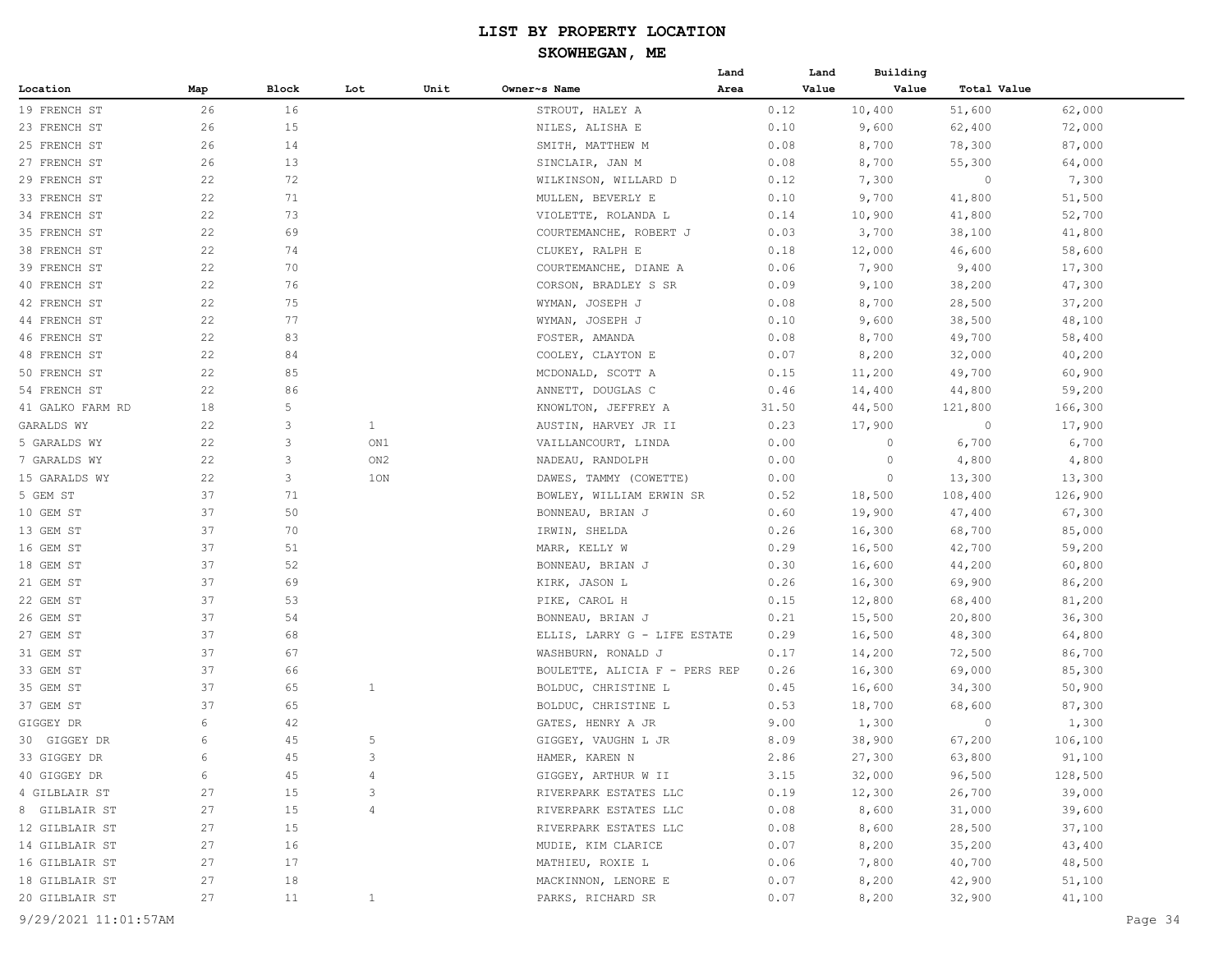| Block<br>Lot<br>Unit<br>Owner~s Name<br>Area<br>Value<br>Value<br><b>Total Value</b><br>Map<br>12<br>3<br>17<br>29,300<br>CARRIER, MELISSA V<br>3.44<br>0<br>29,300<br>12<br>17<br>4<br>CARRIER, MELISSA V<br>3.12<br>28,800<br>0<br>28,800<br>12<br>17<br>13<br>FREEL, SHAWN<br>7.20<br>35,100<br>0<br>35,100<br>12<br>17<br>$7\phantom{.0}$<br>LIZOTTE, JOSEPH O<br>2.75<br>26,600<br>0<br>26,600<br>12<br>17<br>6<br>2.54<br>26,200<br>26,200<br>QUIRION, GARY M<br>0<br>12<br>17<br>25,400<br>8<br>WOLFE, SUZANNE M<br>3.11<br>25,400<br>0<br>13<br>47<br>6<br>CARRIER, JIMMY E<br>18.44<br>50,000<br>326,600<br>376,600<br>12<br>$\overline{c}$<br>22<br>LANEY, GLEN B JR<br>5.94<br>40,500<br>90,400<br>130,900<br>12<br>22<br>$\mathbf{1}$<br>37,300<br>175,700<br>213,000<br>88 GLEN VIEW DR<br>MARSHALL, TROY A<br>4.62<br>13<br>12<br>$\overline{c}$<br>32,400<br>65,800<br>RICHARD CARRIER TRUCKING INC<br>3.23<br>33,400<br>9<br>12<br>17<br>GRAY, CECIL R III<br>8.00<br>46,100<br>229,200<br>275,300<br>12<br>17<br>10<br>11.26<br>391,300<br>442,600<br>BRUSA, ADAM H<br>51,300<br>12<br>17<br>11<br>7.68<br>42,200<br>233,200<br>275,400<br>STEARNS, W ADAM<br>5<br>207,000<br>12<br>17<br>2.95<br>34,800<br>172,200<br>QUIRION, GARY M SR<br>12<br>17<br>12<br>7.00<br>41,100<br>206,900<br>248,000<br>CARTER, MICHAEL R<br>2<br>12<br>17<br>CARRIER, DENIS M - TRUSTEE<br>3.83<br>36,300<br>248,200<br>284,500<br>200 GLEN VIEW DR<br>12<br>17<br>14<br>SYLVAIN, DEVIN<br>6.79<br>40,800<br>196,700<br>237,500<br>39<br>24<br>1<br>CARPENTIER, JULIA<br>99,800<br>17,800<br>117,600<br>9 GOLDFINCH LN<br>0.25<br>39<br>23<br>ROSS, LARRY C<br>0.19<br>91,300<br>21,700<br>113,000<br>11 GOLDFINCH LN<br>39<br>22<br>AMES, TIMOTHY<br>0.14<br>77,100<br>30,100<br>107,200<br>39<br>21<br>FAWCETT, JOHN H SR & ANN MARIE<br>0.15<br>83,500<br>36,100<br>119,600<br>15 GOLDFINCH LN<br>39<br>20<br>17 GOLDFINCH LN<br>0.23<br>99,100<br>143,700<br>MCKENZIE, MICHAEL J<br>44,600<br>23 GOLDFINCH LN<br>39<br>19<br>BOYNTON, CHRISTOPHER E<br>0.20<br>93,200<br>50,100<br>143,300<br>6,700<br>GOODWIN LN<br>4<br>34<br>JEWELL, CRAIG D<br>24.00<br>6,700<br>0<br>33<br>65<br>0.09<br>10,400<br>35,800<br>46,200<br>6 GORDON LN<br>BECKWITH, REBECCA<br>33<br>65<br>0.08<br>9,800<br>45,400<br>7 GORDON LN<br>1<br>BEDFORD, STACY R<br>35,600<br>10<br>35<br>20.40<br>46,000<br>126,000<br>172,000<br>18 GOWER LN<br>Α<br>EVERETT, RICKY B & NANCY L<br>10<br>35<br>$\circ$<br>ON1<br>EVERETT, RICKY B<br>0.00<br>14,100<br>21 GOWER LN<br>Α<br>14,100<br>9<br>3<br>1.00<br>28,800<br>109,500<br>138,300<br>5 GRANT LN<br>BRANN, OAKLEY G<br>35<br>37,800<br>65,300<br>103,100<br>$\mathbf{1}$<br>BERRY, ELIZABETH D<br>14.00<br>41 GRASSLAND LN<br>34<br>DIRT CAPITAL PARTNERS 2016 LLC 298.00<br>121,400<br>191,500<br>312,900<br>$\mathbf{1}$<br>49,700<br>23<br>38<br>FAIRFIELD, HOWARD P INC<br>17,100<br>32,600<br>Α<br>0.10<br>9 GREEN ST<br>24<br>30<br>FAIRFIELD, HOWARD P INC<br>49,000<br>339,300<br>388,300<br>2.00<br>23<br>41<br>HOWARD P FAIRFIELD INC<br>143,300<br>0.42<br>25,400<br>117,900<br>16 GREEN ST<br>23<br>42<br>0.31<br>11,100<br>149,600<br>160,700<br>1<br>FAIRFIELD, HOWARD P INC<br>23<br>42<br>FAIRFIELD, HOWARD P INC<br>0.21<br>6,800<br>23,300<br>30,100<br>29<br>24<br>1<br>MJM LLC<br>0.42<br>17,300<br>72,100<br>89,400<br>24<br>29<br>132,900<br>33 GREEN ST<br>DARGE, SANDRA E - TRUSTEE<br>0.44<br>17,400<br>115,500<br>5 GREENWOOD AVE<br>WATSON, RICKY D<br>0.69<br>31,500<br>63,500<br>95,000<br>33<br>103<br>10 GREENWOOD AVE<br>0.30<br>16,600<br>65,900<br>82,500<br>33<br>62<br>COWETTE, MIKAYLA J<br>92,200<br>109,700<br>33<br>102<br>BEAUFORD, GERALD W II - TRUSTE<br>0.46<br>17,500<br>63<br>105,300<br>33<br>YOUNG, DONALD C<br>0.41<br>17,200<br>88,100<br>16 GREENWOOD AVE<br>33<br>64<br>CLEMENT, ZANE S<br>0.28<br>16,400<br>91,100<br>107,500<br>19 GREENWOOD AVE<br>SCOTT, BRUCE<br>0.43<br>17,300<br>61,100<br>78,400<br>37<br>34<br>0.27<br>16,400<br>62,500<br>78,900<br>20 GREENWOOD AVE<br>37<br>$\mathbf{1}$<br>MARSH, HAROLD JOSEPH<br>24 GREENWOOD AVE<br>37<br>$\overline{c}$<br>0.50<br>18,200<br>111,200<br>129,400<br>CAYFORD, RAYMOND L<br>9/29/2021 11:01:57AM |                  |  |  | Land | Land | Building |  |
|--------------------------------------------------------------------------------------------------------------------------------------------------------------------------------------------------------------------------------------------------------------------------------------------------------------------------------------------------------------------------------------------------------------------------------------------------------------------------------------------------------------------------------------------------------------------------------------------------------------------------------------------------------------------------------------------------------------------------------------------------------------------------------------------------------------------------------------------------------------------------------------------------------------------------------------------------------------------------------------------------------------------------------------------------------------------------------------------------------------------------------------------------------------------------------------------------------------------------------------------------------------------------------------------------------------------------------------------------------------------------------------------------------------------------------------------------------------------------------------------------------------------------------------------------------------------------------------------------------------------------------------------------------------------------------------------------------------------------------------------------------------------------------------------------------------------------------------------------------------------------------------------------------------------------------------------------------------------------------------------------------------------------------------------------------------------------------------------------------------------------------------------------------------------------------------------------------------------------------------------------------------------------------------------------------------------------------------------------------------------------------------------------------------------------------------------------------------------------------------------------------------------------------------------------------------------------------------------------------------------------------------------------------------------------------------------------------------------------------------------------------------------------------------------------------------------------------------------------------------------------------------------------------------------------------------------------------------------------------------------------------------------------------------------------------------------------------------------------------------------------------------------------------------------------------------------------------------------------------------------------------------------------------------------------------------------------------------------------------------------------------------------------------------------------------------------------------------------------------------------------------------------------------------------------------------------------------------------------------------------------------------------------------------------------------------------------------------------------------------------------------------------------------------------------------------------------------------------------------------------------------------------------------------------------------------------------------------------------------------------------------------------------------------------------------------------------------------------------------------------------------------------------------------------------------------------------------------------------------------------------------|------------------|--|--|------|------|----------|--|
|                                                                                                                                                                                                                                                                                                                                                                                                                                                                                                                                                                                                                                                                                                                                                                                                                                                                                                                                                                                                                                                                                                                                                                                                                                                                                                                                                                                                                                                                                                                                                                                                                                                                                                                                                                                                                                                                                                                                                                                                                                                                                                                                                                                                                                                                                                                                                                                                                                                                                                                                                                                                                                                                                                                                                                                                                                                                                                                                                                                                                                                                                                                                                                                                                                                                                                                                                                                                                                                                                                                                                                                                                                                                                                                                                                                                                                                                                                                                                                                                                                                                                                                                                                                                                                                        | Location         |  |  |      |      |          |  |
| Page 35                                                                                                                                                                                                                                                                                                                                                                                                                                                                                                                                                                                                                                                                                                                                                                                                                                                                                                                                                                                                                                                                                                                                                                                                                                                                                                                                                                                                                                                                                                                                                                                                                                                                                                                                                                                                                                                                                                                                                                                                                                                                                                                                                                                                                                                                                                                                                                                                                                                                                                                                                                                                                                                                                                                                                                                                                                                                                                                                                                                                                                                                                                                                                                                                                                                                                                                                                                                                                                                                                                                                                                                                                                                                                                                                                                                                                                                                                                                                                                                                                                                                                                                                                                                                                                                | GLEN VIEW DR     |  |  |      |      |          |  |
|                                                                                                                                                                                                                                                                                                                                                                                                                                                                                                                                                                                                                                                                                                                                                                                                                                                                                                                                                                                                                                                                                                                                                                                                                                                                                                                                                                                                                                                                                                                                                                                                                                                                                                                                                                                                                                                                                                                                                                                                                                                                                                                                                                                                                                                                                                                                                                                                                                                                                                                                                                                                                                                                                                                                                                                                                                                                                                                                                                                                                                                                                                                                                                                                                                                                                                                                                                                                                                                                                                                                                                                                                                                                                                                                                                                                                                                                                                                                                                                                                                                                                                                                                                                                                                                        | GLEN VIEW DR     |  |  |      |      |          |  |
|                                                                                                                                                                                                                                                                                                                                                                                                                                                                                                                                                                                                                                                                                                                                                                                                                                                                                                                                                                                                                                                                                                                                                                                                                                                                                                                                                                                                                                                                                                                                                                                                                                                                                                                                                                                                                                                                                                                                                                                                                                                                                                                                                                                                                                                                                                                                                                                                                                                                                                                                                                                                                                                                                                                                                                                                                                                                                                                                                                                                                                                                                                                                                                                                                                                                                                                                                                                                                                                                                                                                                                                                                                                                                                                                                                                                                                                                                                                                                                                                                                                                                                                                                                                                                                                        | GLEN VIEW DR     |  |  |      |      |          |  |
|                                                                                                                                                                                                                                                                                                                                                                                                                                                                                                                                                                                                                                                                                                                                                                                                                                                                                                                                                                                                                                                                                                                                                                                                                                                                                                                                                                                                                                                                                                                                                                                                                                                                                                                                                                                                                                                                                                                                                                                                                                                                                                                                                                                                                                                                                                                                                                                                                                                                                                                                                                                                                                                                                                                                                                                                                                                                                                                                                                                                                                                                                                                                                                                                                                                                                                                                                                                                                                                                                                                                                                                                                                                                                                                                                                                                                                                                                                                                                                                                                                                                                                                                                                                                                                                        | GLEN VIEW DR     |  |  |      |      |          |  |
|                                                                                                                                                                                                                                                                                                                                                                                                                                                                                                                                                                                                                                                                                                                                                                                                                                                                                                                                                                                                                                                                                                                                                                                                                                                                                                                                                                                                                                                                                                                                                                                                                                                                                                                                                                                                                                                                                                                                                                                                                                                                                                                                                                                                                                                                                                                                                                                                                                                                                                                                                                                                                                                                                                                                                                                                                                                                                                                                                                                                                                                                                                                                                                                                                                                                                                                                                                                                                                                                                                                                                                                                                                                                                                                                                                                                                                                                                                                                                                                                                                                                                                                                                                                                                                                        | GLEN VIEW DR     |  |  |      |      |          |  |
|                                                                                                                                                                                                                                                                                                                                                                                                                                                                                                                                                                                                                                                                                                                                                                                                                                                                                                                                                                                                                                                                                                                                                                                                                                                                                                                                                                                                                                                                                                                                                                                                                                                                                                                                                                                                                                                                                                                                                                                                                                                                                                                                                                                                                                                                                                                                                                                                                                                                                                                                                                                                                                                                                                                                                                                                                                                                                                                                                                                                                                                                                                                                                                                                                                                                                                                                                                                                                                                                                                                                                                                                                                                                                                                                                                                                                                                                                                                                                                                                                                                                                                                                                                                                                                                        | GLEN VIEW DR     |  |  |      |      |          |  |
|                                                                                                                                                                                                                                                                                                                                                                                                                                                                                                                                                                                                                                                                                                                                                                                                                                                                                                                                                                                                                                                                                                                                                                                                                                                                                                                                                                                                                                                                                                                                                                                                                                                                                                                                                                                                                                                                                                                                                                                                                                                                                                                                                                                                                                                                                                                                                                                                                                                                                                                                                                                                                                                                                                                                                                                                                                                                                                                                                                                                                                                                                                                                                                                                                                                                                                                                                                                                                                                                                                                                                                                                                                                                                                                                                                                                                                                                                                                                                                                                                                                                                                                                                                                                                                                        | 49 GLEN VIEW DR  |  |  |      |      |          |  |
|                                                                                                                                                                                                                                                                                                                                                                                                                                                                                                                                                                                                                                                                                                                                                                                                                                                                                                                                                                                                                                                                                                                                                                                                                                                                                                                                                                                                                                                                                                                                                                                                                                                                                                                                                                                                                                                                                                                                                                                                                                                                                                                                                                                                                                                                                                                                                                                                                                                                                                                                                                                                                                                                                                                                                                                                                                                                                                                                                                                                                                                                                                                                                                                                                                                                                                                                                                                                                                                                                                                                                                                                                                                                                                                                                                                                                                                                                                                                                                                                                                                                                                                                                                                                                                                        | 76 GLEN VIEW DR  |  |  |      |      |          |  |
|                                                                                                                                                                                                                                                                                                                                                                                                                                                                                                                                                                                                                                                                                                                                                                                                                                                                                                                                                                                                                                                                                                                                                                                                                                                                                                                                                                                                                                                                                                                                                                                                                                                                                                                                                                                                                                                                                                                                                                                                                                                                                                                                                                                                                                                                                                                                                                                                                                                                                                                                                                                                                                                                                                                                                                                                                                                                                                                                                                                                                                                                                                                                                                                                                                                                                                                                                                                                                                                                                                                                                                                                                                                                                                                                                                                                                                                                                                                                                                                                                                                                                                                                                                                                                                                        |                  |  |  |      |      |          |  |
|                                                                                                                                                                                                                                                                                                                                                                                                                                                                                                                                                                                                                                                                                                                                                                                                                                                                                                                                                                                                                                                                                                                                                                                                                                                                                                                                                                                                                                                                                                                                                                                                                                                                                                                                                                                                                                                                                                                                                                                                                                                                                                                                                                                                                                                                                                                                                                                                                                                                                                                                                                                                                                                                                                                                                                                                                                                                                                                                                                                                                                                                                                                                                                                                                                                                                                                                                                                                                                                                                                                                                                                                                                                                                                                                                                                                                                                                                                                                                                                                                                                                                                                                                                                                                                                        | 115 GLEN VIEW DR |  |  |      |      |          |  |
|                                                                                                                                                                                                                                                                                                                                                                                                                                                                                                                                                                                                                                                                                                                                                                                                                                                                                                                                                                                                                                                                                                                                                                                                                                                                                                                                                                                                                                                                                                                                                                                                                                                                                                                                                                                                                                                                                                                                                                                                                                                                                                                                                                                                                                                                                                                                                                                                                                                                                                                                                                                                                                                                                                                                                                                                                                                                                                                                                                                                                                                                                                                                                                                                                                                                                                                                                                                                                                                                                                                                                                                                                                                                                                                                                                                                                                                                                                                                                                                                                                                                                                                                                                                                                                                        | 128 GLEN VIEW DR |  |  |      |      |          |  |
|                                                                                                                                                                                                                                                                                                                                                                                                                                                                                                                                                                                                                                                                                                                                                                                                                                                                                                                                                                                                                                                                                                                                                                                                                                                                                                                                                                                                                                                                                                                                                                                                                                                                                                                                                                                                                                                                                                                                                                                                                                                                                                                                                                                                                                                                                                                                                                                                                                                                                                                                                                                                                                                                                                                                                                                                                                                                                                                                                                                                                                                                                                                                                                                                                                                                                                                                                                                                                                                                                                                                                                                                                                                                                                                                                                                                                                                                                                                                                                                                                                                                                                                                                                                                                                                        | 138 GLEN VIEW DR |  |  |      |      |          |  |
|                                                                                                                                                                                                                                                                                                                                                                                                                                                                                                                                                                                                                                                                                                                                                                                                                                                                                                                                                                                                                                                                                                                                                                                                                                                                                                                                                                                                                                                                                                                                                                                                                                                                                                                                                                                                                                                                                                                                                                                                                                                                                                                                                                                                                                                                                                                                                                                                                                                                                                                                                                                                                                                                                                                                                                                                                                                                                                                                                                                                                                                                                                                                                                                                                                                                                                                                                                                                                                                                                                                                                                                                                                                                                                                                                                                                                                                                                                                                                                                                                                                                                                                                                                                                                                                        | 148 GLEN VIEW DR |  |  |      |      |          |  |
|                                                                                                                                                                                                                                                                                                                                                                                                                                                                                                                                                                                                                                                                                                                                                                                                                                                                                                                                                                                                                                                                                                                                                                                                                                                                                                                                                                                                                                                                                                                                                                                                                                                                                                                                                                                                                                                                                                                                                                                                                                                                                                                                                                                                                                                                                                                                                                                                                                                                                                                                                                                                                                                                                                                                                                                                                                                                                                                                                                                                                                                                                                                                                                                                                                                                                                                                                                                                                                                                                                                                                                                                                                                                                                                                                                                                                                                                                                                                                                                                                                                                                                                                                                                                                                                        | 161 GLEN VIEW DR |  |  |      |      |          |  |
|                                                                                                                                                                                                                                                                                                                                                                                                                                                                                                                                                                                                                                                                                                                                                                                                                                                                                                                                                                                                                                                                                                                                                                                                                                                                                                                                                                                                                                                                                                                                                                                                                                                                                                                                                                                                                                                                                                                                                                                                                                                                                                                                                                                                                                                                                                                                                                                                                                                                                                                                                                                                                                                                                                                                                                                                                                                                                                                                                                                                                                                                                                                                                                                                                                                                                                                                                                                                                                                                                                                                                                                                                                                                                                                                                                                                                                                                                                                                                                                                                                                                                                                                                                                                                                                        | 164 GLEN VIEW DR |  |  |      |      |          |  |
|                                                                                                                                                                                                                                                                                                                                                                                                                                                                                                                                                                                                                                                                                                                                                                                                                                                                                                                                                                                                                                                                                                                                                                                                                                                                                                                                                                                                                                                                                                                                                                                                                                                                                                                                                                                                                                                                                                                                                                                                                                                                                                                                                                                                                                                                                                                                                                                                                                                                                                                                                                                                                                                                                                                                                                                                                                                                                                                                                                                                                                                                                                                                                                                                                                                                                                                                                                                                                                                                                                                                                                                                                                                                                                                                                                                                                                                                                                                                                                                                                                                                                                                                                                                                                                                        | 199 GLEN VIEW DR |  |  |      |      |          |  |
|                                                                                                                                                                                                                                                                                                                                                                                                                                                                                                                                                                                                                                                                                                                                                                                                                                                                                                                                                                                                                                                                                                                                                                                                                                                                                                                                                                                                                                                                                                                                                                                                                                                                                                                                                                                                                                                                                                                                                                                                                                                                                                                                                                                                                                                                                                                                                                                                                                                                                                                                                                                                                                                                                                                                                                                                                                                                                                                                                                                                                                                                                                                                                                                                                                                                                                                                                                                                                                                                                                                                                                                                                                                                                                                                                                                                                                                                                                                                                                                                                                                                                                                                                                                                                                                        |                  |  |  |      |      |          |  |
|                                                                                                                                                                                                                                                                                                                                                                                                                                                                                                                                                                                                                                                                                                                                                                                                                                                                                                                                                                                                                                                                                                                                                                                                                                                                                                                                                                                                                                                                                                                                                                                                                                                                                                                                                                                                                                                                                                                                                                                                                                                                                                                                                                                                                                                                                                                                                                                                                                                                                                                                                                                                                                                                                                                                                                                                                                                                                                                                                                                                                                                                                                                                                                                                                                                                                                                                                                                                                                                                                                                                                                                                                                                                                                                                                                                                                                                                                                                                                                                                                                                                                                                                                                                                                                                        |                  |  |  |      |      |          |  |
|                                                                                                                                                                                                                                                                                                                                                                                                                                                                                                                                                                                                                                                                                                                                                                                                                                                                                                                                                                                                                                                                                                                                                                                                                                                                                                                                                                                                                                                                                                                                                                                                                                                                                                                                                                                                                                                                                                                                                                                                                                                                                                                                                                                                                                                                                                                                                                                                                                                                                                                                                                                                                                                                                                                                                                                                                                                                                                                                                                                                                                                                                                                                                                                                                                                                                                                                                                                                                                                                                                                                                                                                                                                                                                                                                                                                                                                                                                                                                                                                                                                                                                                                                                                                                                                        |                  |  |  |      |      |          |  |
|                                                                                                                                                                                                                                                                                                                                                                                                                                                                                                                                                                                                                                                                                                                                                                                                                                                                                                                                                                                                                                                                                                                                                                                                                                                                                                                                                                                                                                                                                                                                                                                                                                                                                                                                                                                                                                                                                                                                                                                                                                                                                                                                                                                                                                                                                                                                                                                                                                                                                                                                                                                                                                                                                                                                                                                                                                                                                                                                                                                                                                                                                                                                                                                                                                                                                                                                                                                                                                                                                                                                                                                                                                                                                                                                                                                                                                                                                                                                                                                                                                                                                                                                                                                                                                                        | 13 GOLDFINCH LN  |  |  |      |      |          |  |
|                                                                                                                                                                                                                                                                                                                                                                                                                                                                                                                                                                                                                                                                                                                                                                                                                                                                                                                                                                                                                                                                                                                                                                                                                                                                                                                                                                                                                                                                                                                                                                                                                                                                                                                                                                                                                                                                                                                                                                                                                                                                                                                                                                                                                                                                                                                                                                                                                                                                                                                                                                                                                                                                                                                                                                                                                                                                                                                                                                                                                                                                                                                                                                                                                                                                                                                                                                                                                                                                                                                                                                                                                                                                                                                                                                                                                                                                                                                                                                                                                                                                                                                                                                                                                                                        |                  |  |  |      |      |          |  |
|                                                                                                                                                                                                                                                                                                                                                                                                                                                                                                                                                                                                                                                                                                                                                                                                                                                                                                                                                                                                                                                                                                                                                                                                                                                                                                                                                                                                                                                                                                                                                                                                                                                                                                                                                                                                                                                                                                                                                                                                                                                                                                                                                                                                                                                                                                                                                                                                                                                                                                                                                                                                                                                                                                                                                                                                                                                                                                                                                                                                                                                                                                                                                                                                                                                                                                                                                                                                                                                                                                                                                                                                                                                                                                                                                                                                                                                                                                                                                                                                                                                                                                                                                                                                                                                        |                  |  |  |      |      |          |  |
|                                                                                                                                                                                                                                                                                                                                                                                                                                                                                                                                                                                                                                                                                                                                                                                                                                                                                                                                                                                                                                                                                                                                                                                                                                                                                                                                                                                                                                                                                                                                                                                                                                                                                                                                                                                                                                                                                                                                                                                                                                                                                                                                                                                                                                                                                                                                                                                                                                                                                                                                                                                                                                                                                                                                                                                                                                                                                                                                                                                                                                                                                                                                                                                                                                                                                                                                                                                                                                                                                                                                                                                                                                                                                                                                                                                                                                                                                                                                                                                                                                                                                                                                                                                                                                                        |                  |  |  |      |      |          |  |
|                                                                                                                                                                                                                                                                                                                                                                                                                                                                                                                                                                                                                                                                                                                                                                                                                                                                                                                                                                                                                                                                                                                                                                                                                                                                                                                                                                                                                                                                                                                                                                                                                                                                                                                                                                                                                                                                                                                                                                                                                                                                                                                                                                                                                                                                                                                                                                                                                                                                                                                                                                                                                                                                                                                                                                                                                                                                                                                                                                                                                                                                                                                                                                                                                                                                                                                                                                                                                                                                                                                                                                                                                                                                                                                                                                                                                                                                                                                                                                                                                                                                                                                                                                                                                                                        |                  |  |  |      |      |          |  |
|                                                                                                                                                                                                                                                                                                                                                                                                                                                                                                                                                                                                                                                                                                                                                                                                                                                                                                                                                                                                                                                                                                                                                                                                                                                                                                                                                                                                                                                                                                                                                                                                                                                                                                                                                                                                                                                                                                                                                                                                                                                                                                                                                                                                                                                                                                                                                                                                                                                                                                                                                                                                                                                                                                                                                                                                                                                                                                                                                                                                                                                                                                                                                                                                                                                                                                                                                                                                                                                                                                                                                                                                                                                                                                                                                                                                                                                                                                                                                                                                                                                                                                                                                                                                                                                        |                  |  |  |      |      |          |  |
|                                                                                                                                                                                                                                                                                                                                                                                                                                                                                                                                                                                                                                                                                                                                                                                                                                                                                                                                                                                                                                                                                                                                                                                                                                                                                                                                                                                                                                                                                                                                                                                                                                                                                                                                                                                                                                                                                                                                                                                                                                                                                                                                                                                                                                                                                                                                                                                                                                                                                                                                                                                                                                                                                                                                                                                                                                                                                                                                                                                                                                                                                                                                                                                                                                                                                                                                                                                                                                                                                                                                                                                                                                                                                                                                                                                                                                                                                                                                                                                                                                                                                                                                                                                                                                                        |                  |  |  |      |      |          |  |
|                                                                                                                                                                                                                                                                                                                                                                                                                                                                                                                                                                                                                                                                                                                                                                                                                                                                                                                                                                                                                                                                                                                                                                                                                                                                                                                                                                                                                                                                                                                                                                                                                                                                                                                                                                                                                                                                                                                                                                                                                                                                                                                                                                                                                                                                                                                                                                                                                                                                                                                                                                                                                                                                                                                                                                                                                                                                                                                                                                                                                                                                                                                                                                                                                                                                                                                                                                                                                                                                                                                                                                                                                                                                                                                                                                                                                                                                                                                                                                                                                                                                                                                                                                                                                                                        |                  |  |  |      |      |          |  |
|                                                                                                                                                                                                                                                                                                                                                                                                                                                                                                                                                                                                                                                                                                                                                                                                                                                                                                                                                                                                                                                                                                                                                                                                                                                                                                                                                                                                                                                                                                                                                                                                                                                                                                                                                                                                                                                                                                                                                                                                                                                                                                                                                                                                                                                                                                                                                                                                                                                                                                                                                                                                                                                                                                                                                                                                                                                                                                                                                                                                                                                                                                                                                                                                                                                                                                                                                                                                                                                                                                                                                                                                                                                                                                                                                                                                                                                                                                                                                                                                                                                                                                                                                                                                                                                        |                  |  |  |      |      |          |  |
|                                                                                                                                                                                                                                                                                                                                                                                                                                                                                                                                                                                                                                                                                                                                                                                                                                                                                                                                                                                                                                                                                                                                                                                                                                                                                                                                                                                                                                                                                                                                                                                                                                                                                                                                                                                                                                                                                                                                                                                                                                                                                                                                                                                                                                                                                                                                                                                                                                                                                                                                                                                                                                                                                                                                                                                                                                                                                                                                                                                                                                                                                                                                                                                                                                                                                                                                                                                                                                                                                                                                                                                                                                                                                                                                                                                                                                                                                                                                                                                                                                                                                                                                                                                                                                                        |                  |  |  |      |      |          |  |
|                                                                                                                                                                                                                                                                                                                                                                                                                                                                                                                                                                                                                                                                                                                                                                                                                                                                                                                                                                                                                                                                                                                                                                                                                                                                                                                                                                                                                                                                                                                                                                                                                                                                                                                                                                                                                                                                                                                                                                                                                                                                                                                                                                                                                                                                                                                                                                                                                                                                                                                                                                                                                                                                                                                                                                                                                                                                                                                                                                                                                                                                                                                                                                                                                                                                                                                                                                                                                                                                                                                                                                                                                                                                                                                                                                                                                                                                                                                                                                                                                                                                                                                                                                                                                                                        | 15 GRASSLAND LN  |  |  |      |      |          |  |
|                                                                                                                                                                                                                                                                                                                                                                                                                                                                                                                                                                                                                                                                                                                                                                                                                                                                                                                                                                                                                                                                                                                                                                                                                                                                                                                                                                                                                                                                                                                                                                                                                                                                                                                                                                                                                                                                                                                                                                                                                                                                                                                                                                                                                                                                                                                                                                                                                                                                                                                                                                                                                                                                                                                                                                                                                                                                                                                                                                                                                                                                                                                                                                                                                                                                                                                                                                                                                                                                                                                                                                                                                                                                                                                                                                                                                                                                                                                                                                                                                                                                                                                                                                                                                                                        |                  |  |  |      |      |          |  |
|                                                                                                                                                                                                                                                                                                                                                                                                                                                                                                                                                                                                                                                                                                                                                                                                                                                                                                                                                                                                                                                                                                                                                                                                                                                                                                                                                                                                                                                                                                                                                                                                                                                                                                                                                                                                                                                                                                                                                                                                                                                                                                                                                                                                                                                                                                                                                                                                                                                                                                                                                                                                                                                                                                                                                                                                                                                                                                                                                                                                                                                                                                                                                                                                                                                                                                                                                                                                                                                                                                                                                                                                                                                                                                                                                                                                                                                                                                                                                                                                                                                                                                                                                                                                                                                        | GREEN ST         |  |  |      |      |          |  |
|                                                                                                                                                                                                                                                                                                                                                                                                                                                                                                                                                                                                                                                                                                                                                                                                                                                                                                                                                                                                                                                                                                                                                                                                                                                                                                                                                                                                                                                                                                                                                                                                                                                                                                                                                                                                                                                                                                                                                                                                                                                                                                                                                                                                                                                                                                                                                                                                                                                                                                                                                                                                                                                                                                                                                                                                                                                                                                                                                                                                                                                                                                                                                                                                                                                                                                                                                                                                                                                                                                                                                                                                                                                                                                                                                                                                                                                                                                                                                                                                                                                                                                                                                                                                                                                        |                  |  |  |      |      |          |  |
|                                                                                                                                                                                                                                                                                                                                                                                                                                                                                                                                                                                                                                                                                                                                                                                                                                                                                                                                                                                                                                                                                                                                                                                                                                                                                                                                                                                                                                                                                                                                                                                                                                                                                                                                                                                                                                                                                                                                                                                                                                                                                                                                                                                                                                                                                                                                                                                                                                                                                                                                                                                                                                                                                                                                                                                                                                                                                                                                                                                                                                                                                                                                                                                                                                                                                                                                                                                                                                                                                                                                                                                                                                                                                                                                                                                                                                                                                                                                                                                                                                                                                                                                                                                                                                                        | 12 GREEN ST      |  |  |      |      |          |  |
|                                                                                                                                                                                                                                                                                                                                                                                                                                                                                                                                                                                                                                                                                                                                                                                                                                                                                                                                                                                                                                                                                                                                                                                                                                                                                                                                                                                                                                                                                                                                                                                                                                                                                                                                                                                                                                                                                                                                                                                                                                                                                                                                                                                                                                                                                                                                                                                                                                                                                                                                                                                                                                                                                                                                                                                                                                                                                                                                                                                                                                                                                                                                                                                                                                                                                                                                                                                                                                                                                                                                                                                                                                                                                                                                                                                                                                                                                                                                                                                                                                                                                                                                                                                                                                                        |                  |  |  |      |      |          |  |
|                                                                                                                                                                                                                                                                                                                                                                                                                                                                                                                                                                                                                                                                                                                                                                                                                                                                                                                                                                                                                                                                                                                                                                                                                                                                                                                                                                                                                                                                                                                                                                                                                                                                                                                                                                                                                                                                                                                                                                                                                                                                                                                                                                                                                                                                                                                                                                                                                                                                                                                                                                                                                                                                                                                                                                                                                                                                                                                                                                                                                                                                                                                                                                                                                                                                                                                                                                                                                                                                                                                                                                                                                                                                                                                                                                                                                                                                                                                                                                                                                                                                                                                                                                                                                                                        | 18 GREEN ST      |  |  |      |      |          |  |
|                                                                                                                                                                                                                                                                                                                                                                                                                                                                                                                                                                                                                                                                                                                                                                                                                                                                                                                                                                                                                                                                                                                                                                                                                                                                                                                                                                                                                                                                                                                                                                                                                                                                                                                                                                                                                                                                                                                                                                                                                                                                                                                                                                                                                                                                                                                                                                                                                                                                                                                                                                                                                                                                                                                                                                                                                                                                                                                                                                                                                                                                                                                                                                                                                                                                                                                                                                                                                                                                                                                                                                                                                                                                                                                                                                                                                                                                                                                                                                                                                                                                                                                                                                                                                                                        | 29 GREEN ST      |  |  |      |      |          |  |
|                                                                                                                                                                                                                                                                                                                                                                                                                                                                                                                                                                                                                                                                                                                                                                                                                                                                                                                                                                                                                                                                                                                                                                                                                                                                                                                                                                                                                                                                                                                                                                                                                                                                                                                                                                                                                                                                                                                                                                                                                                                                                                                                                                                                                                                                                                                                                                                                                                                                                                                                                                                                                                                                                                                                                                                                                                                                                                                                                                                                                                                                                                                                                                                                                                                                                                                                                                                                                                                                                                                                                                                                                                                                                                                                                                                                                                                                                                                                                                                                                                                                                                                                                                                                                                                        |                  |  |  |      |      |          |  |
|                                                                                                                                                                                                                                                                                                                                                                                                                                                                                                                                                                                                                                                                                                                                                                                                                                                                                                                                                                                                                                                                                                                                                                                                                                                                                                                                                                                                                                                                                                                                                                                                                                                                                                                                                                                                                                                                                                                                                                                                                                                                                                                                                                                                                                                                                                                                                                                                                                                                                                                                                                                                                                                                                                                                                                                                                                                                                                                                                                                                                                                                                                                                                                                                                                                                                                                                                                                                                                                                                                                                                                                                                                                                                                                                                                                                                                                                                                                                                                                                                                                                                                                                                                                                                                                        |                  |  |  |      |      |          |  |
|                                                                                                                                                                                                                                                                                                                                                                                                                                                                                                                                                                                                                                                                                                                                                                                                                                                                                                                                                                                                                                                                                                                                                                                                                                                                                                                                                                                                                                                                                                                                                                                                                                                                                                                                                                                                                                                                                                                                                                                                                                                                                                                                                                                                                                                                                                                                                                                                                                                                                                                                                                                                                                                                                                                                                                                                                                                                                                                                                                                                                                                                                                                                                                                                                                                                                                                                                                                                                                                                                                                                                                                                                                                                                                                                                                                                                                                                                                                                                                                                                                                                                                                                                                                                                                                        |                  |  |  |      |      |          |  |
|                                                                                                                                                                                                                                                                                                                                                                                                                                                                                                                                                                                                                                                                                                                                                                                                                                                                                                                                                                                                                                                                                                                                                                                                                                                                                                                                                                                                                                                                                                                                                                                                                                                                                                                                                                                                                                                                                                                                                                                                                                                                                                                                                                                                                                                                                                                                                                                                                                                                                                                                                                                                                                                                                                                                                                                                                                                                                                                                                                                                                                                                                                                                                                                                                                                                                                                                                                                                                                                                                                                                                                                                                                                                                                                                                                                                                                                                                                                                                                                                                                                                                                                                                                                                                                                        | 13 GREENWOOD AVE |  |  |      |      |          |  |
|                                                                                                                                                                                                                                                                                                                                                                                                                                                                                                                                                                                                                                                                                                                                                                                                                                                                                                                                                                                                                                                                                                                                                                                                                                                                                                                                                                                                                                                                                                                                                                                                                                                                                                                                                                                                                                                                                                                                                                                                                                                                                                                                                                                                                                                                                                                                                                                                                                                                                                                                                                                                                                                                                                                                                                                                                                                                                                                                                                                                                                                                                                                                                                                                                                                                                                                                                                                                                                                                                                                                                                                                                                                                                                                                                                                                                                                                                                                                                                                                                                                                                                                                                                                                                                                        | 14 GREENWOOD AVE |  |  |      |      |          |  |
|                                                                                                                                                                                                                                                                                                                                                                                                                                                                                                                                                                                                                                                                                                                                                                                                                                                                                                                                                                                                                                                                                                                                                                                                                                                                                                                                                                                                                                                                                                                                                                                                                                                                                                                                                                                                                                                                                                                                                                                                                                                                                                                                                                                                                                                                                                                                                                                                                                                                                                                                                                                                                                                                                                                                                                                                                                                                                                                                                                                                                                                                                                                                                                                                                                                                                                                                                                                                                                                                                                                                                                                                                                                                                                                                                                                                                                                                                                                                                                                                                                                                                                                                                                                                                                                        |                  |  |  |      |      |          |  |
|                                                                                                                                                                                                                                                                                                                                                                                                                                                                                                                                                                                                                                                                                                                                                                                                                                                                                                                                                                                                                                                                                                                                                                                                                                                                                                                                                                                                                                                                                                                                                                                                                                                                                                                                                                                                                                                                                                                                                                                                                                                                                                                                                                                                                                                                                                                                                                                                                                                                                                                                                                                                                                                                                                                                                                                                                                                                                                                                                                                                                                                                                                                                                                                                                                                                                                                                                                                                                                                                                                                                                                                                                                                                                                                                                                                                                                                                                                                                                                                                                                                                                                                                                                                                                                                        |                  |  |  |      |      |          |  |
|                                                                                                                                                                                                                                                                                                                                                                                                                                                                                                                                                                                                                                                                                                                                                                                                                                                                                                                                                                                                                                                                                                                                                                                                                                                                                                                                                                                                                                                                                                                                                                                                                                                                                                                                                                                                                                                                                                                                                                                                                                                                                                                                                                                                                                                                                                                                                                                                                                                                                                                                                                                                                                                                                                                                                                                                                                                                                                                                                                                                                                                                                                                                                                                                                                                                                                                                                                                                                                                                                                                                                                                                                                                                                                                                                                                                                                                                                                                                                                                                                                                                                                                                                                                                                                                        |                  |  |  |      |      |          |  |
|                                                                                                                                                                                                                                                                                                                                                                                                                                                                                                                                                                                                                                                                                                                                                                                                                                                                                                                                                                                                                                                                                                                                                                                                                                                                                                                                                                                                                                                                                                                                                                                                                                                                                                                                                                                                                                                                                                                                                                                                                                                                                                                                                                                                                                                                                                                                                                                                                                                                                                                                                                                                                                                                                                                                                                                                                                                                                                                                                                                                                                                                                                                                                                                                                                                                                                                                                                                                                                                                                                                                                                                                                                                                                                                                                                                                                                                                                                                                                                                                                                                                                                                                                                                                                                                        |                  |  |  |      |      |          |  |
|                                                                                                                                                                                                                                                                                                                                                                                                                                                                                                                                                                                                                                                                                                                                                                                                                                                                                                                                                                                                                                                                                                                                                                                                                                                                                                                                                                                                                                                                                                                                                                                                                                                                                                                                                                                                                                                                                                                                                                                                                                                                                                                                                                                                                                                                                                                                                                                                                                                                                                                                                                                                                                                                                                                                                                                                                                                                                                                                                                                                                                                                                                                                                                                                                                                                                                                                                                                                                                                                                                                                                                                                                                                                                                                                                                                                                                                                                                                                                                                                                                                                                                                                                                                                                                                        |                  |  |  |      |      |          |  |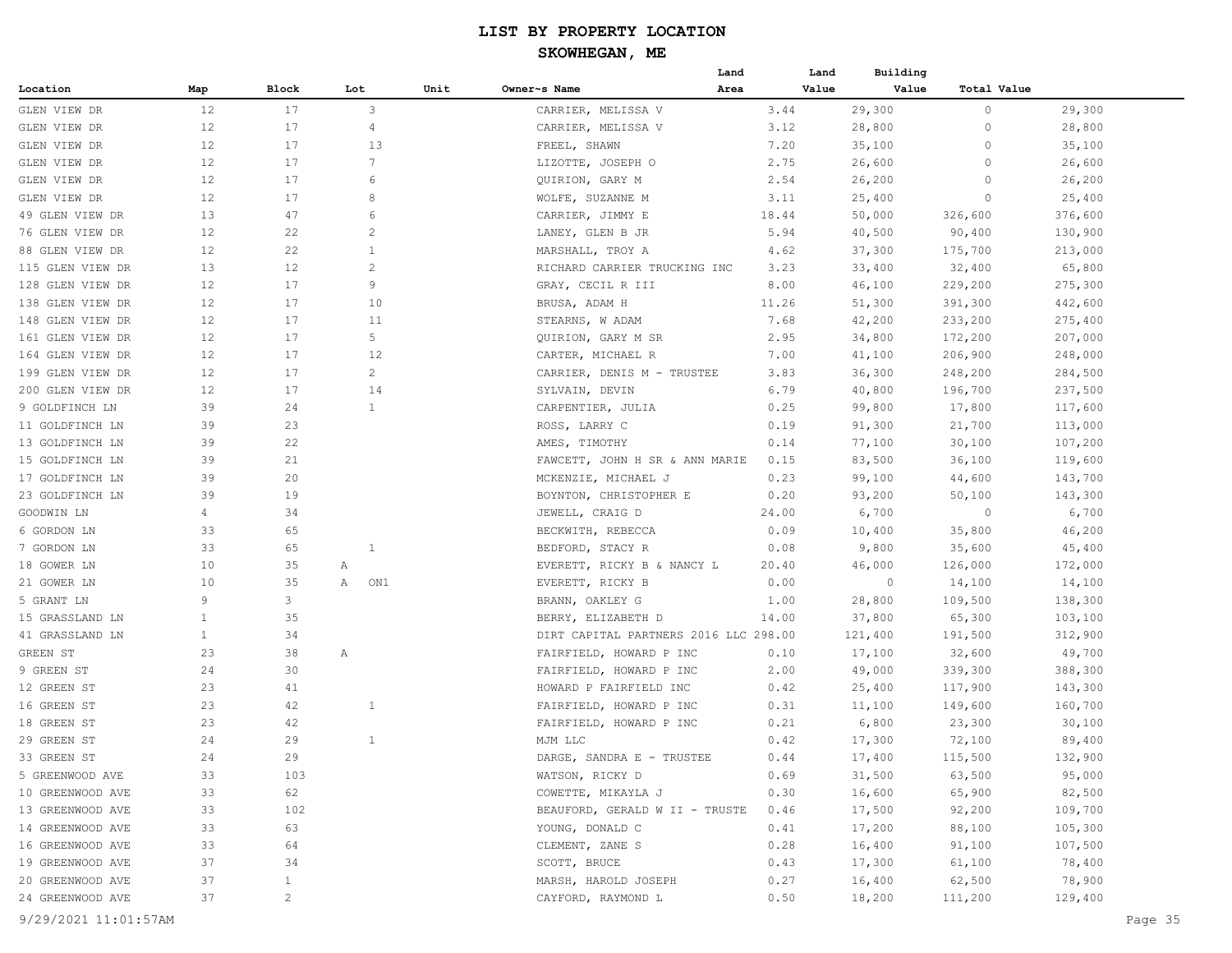|                  |     |           |              |      |                                                   | Land | Land         | Building |                  |         |
|------------------|-----|-----------|--------------|------|---------------------------------------------------|------|--------------|----------|------------------|---------|
| Location         | Map | Block     | Lot          | Unit | Owner~s Name                                      | Area | Value        | Value    | Total Value      |         |
| 28 GREENWOOD AVE | 37  | 3         |              |      | BARTER, ALBERT R JR                               |      | 0.49         | 18,000   | 79,100           | 97,100  |
| 29 GREENWOOD AVE | 37  | 42        |              |      | GROCE, TANYA R (GODING)                           |      | 0.33         | 16,700   | 86,000           | 102,700 |
| 31 GREENWOOD AVE | 37  | 41        |              |      | BARTO, JAMES                                      |      | 0.27         | 16,400   | 68,300           | 84,700  |
| 32 GREENWOOD AVE | 37  | 10        |              |      | WARE, CARROLL M                                   |      | 0.39         | 17,100   | 64,000           | 81,100  |
| 37 GREENWOOD AVE | 37  | 40        |              |      | SAUCIER, KENNETH A                                |      | 0.46         | 17,500   | 135,400          | 152,900 |
| 40 GREENWOOD AVE | 37  | 11        |              |      | HIGGINS, MARK                                     |      | 0.51         | 18,400   | 92,000           | 110,400 |
| 43 GREENWOOD AVE | 37  | 39        |              |      | BONNEAU, BRIAN J                                  |      | 0.63         | 20,400   | 66,600           | 87,000  |
| 46 GREENWOOD AVE | 37  | 12        |              |      | DUNLAP, MARILYN L                                 |      | 0.59         | 19,700   | 93,400           | 113,100 |
| 52 GREENWOOD AVE | 37  | 13        |              |      | SIROIS, SCOTT L                                   |      | 0.39         | 17,100   | 68,900           | 86,000  |
| 58 GREENWOOD AVE | 37  | 14        |              |      | WATERVILLE OAKS, LLC                              |      | 0.45         | 25,700   | 161,300          | 187,000 |
| 61 GREENWOOD AVE | 37  | 64        |              |      | WATSON, RICKY DALE - PR                           |      | 1.02         | 24,500   | 23,800           | 48,300  |
| 63 GREENWOOD AVE | 37  | 63        |              |      | TOWN OF SKOWHEGAN                                 |      | 4.00         | 32,900   | 375,600          | 408,500 |
| 14 GROVER ST     | 24  | 9         | ON28         |      | CUMMINGS, DUSTIN                                  |      | 0.00         | $\circ$  | 7,300            | 7,300   |
| 3 GUYVIEW DR     | 20  | 43        |              |      | SIROIS, TIMOTHY L                                 |      | 1.13         | 29,600   | 14,600           | 44,200  |
| 6 GUYVIEW DR     | 20  | 43        | ON1          |      | ROTHWELL, DAVID                                   |      | 0.00         | 0        | 4,100            | 4,100   |
| HANOVER ST       | 32  | 34        | $\, {\bf B}$ |      | SKOWHEGAN-MADISON LODGE NO 253                    |      | 0.35         | 19,800   | 6,500            | 26,300  |
| 7 HANOVER ST     | 32  | 30        |              |      | BLOOD, RUTH F                                     |      | 0.25         | 16,300   | 55,200           | 71,500  |
| 10 HANOVER ST    | 32  | 32        |              |      | BRUCE, RANDY C                                    |      | 0.60         | 29,300   | 38,300           | 67,600  |
| 11 HANOVER ST    | 32  | 29        |              |      | RILEY, ROBERT RICHARD - PERS R                    |      | 0.25         | 16,300   | 55,300           | 71,600  |
| 14 HANOVER ST    | 32  | 33        |              |      | TIBBETTS, JAIME L                                 |      | 0.31         | 16,600   | 80,200           | 96,800  |
| 15 HANOVER ST    | 32  | 28        |              |      | PERKINS, DONALD J                                 |      | 0.25         | 16,300   | 52,200           | 68,500  |
| 18 HANOVER ST    | 32  | 34        |              |      | BENEVOLENT PROTECTIVE ORDER OF                    |      | 0.50         | 18,200   | 122,700          | 140,900 |
| 19 HANOVER ST    | 32  | 27        |              |      | DUNBAR, CORY D                                    |      | 0.30         | 16,600   | 40,100           | 56,700  |
| 20 HANOVER ST    | 32  | 34        | Α            |      | CORSON, DAVID W                                   |      | 0.12         | 12,600   | 41,200           | 53,800  |
| 24 HANOVER ST    | 32  | 35        |              |      | YORK, BRIAN D                                     |      | 0.13         | 12,900   | 69,200           | 82,100  |
| 25 HANOVER ST    | 32  | 26        |              |      | CHAPMAN, AARON J                                  |      | 0.28         | 16,400   | 40,400           | 56,800  |
| 28 HANOVER ST    | 32  | 36        |              |      | KRESGE, JOHN A                                    |      | 0.25         | 16,300   | 79,600           | 95,900  |
| 29 HANOVER ST    | 32  | 25        | Α            |      | COTEZ, THOMAS                                     |      | 0.27         | 16,400   | 42,300           | 58,700  |
| 30 HANOVER ST    | 32  | 36        | $\mathbf{1}$ |      | QUIRION, STEVEN M                                 |      | 0.25         | 16,300   | 78,700           | 95,000  |
| 35 HANOVER ST    | 32  | 110       |              |      | MACK, RANDA A                                     |      | 0.61         | 20,100   | 145,000          | 165,100 |
| 36 HANOVER ST    | 32  | 82        |              |      | BARTON JADA M                                     |      | 0.33         | 16,700   | 100,100          | 116,800 |
| 39 HANOVER ST    | 32  | 109       |              |      | DEMERCHANT, PAUL O                                |      | 0.23         | 16,200   | 80,700           | 96,900  |
| 40 HANOVER ST    | 32  | 83        |              |      | SHAW, AARON M                                     |      | 0.51         | 18,400   | 77,700           | 96,100  |
| 43 HANOVER ST    | 32  | 108       |              |      | BACHELDER, FLINTON R                              |      | 0.38         | 17,000   | 69,100           | 86,100  |
| 48 HANOVER ST    | 32  | 85        |              |      | LIBBY, DAVID A                                    |      | 0.12         | 12,600   | 47,700           | 60,300  |
| 49 HANOVER ST    | 32  | 107       |              |      | CYRUS, WM THOMAS                                  |      | 0.16         | 13,900   | 41,100           | 55,000  |
| 50 HANOVER ST    | 32  | 86        |              |      | MANSFIELD, JAMES                                  |      | 0.25         | 16,300   | 68,700           | 85,000  |
| 51 HANOVER ST    | 32  | 106       |              |      | COLLINS, KIMBERLY J                               |      | 0.21         | 14,700   | 57,700           | 72,400  |
| 52 HANOVER ST    | 32  | 87        |              |      | GILBERT, MINDY L                                  |      | 0.25         | 16,300   | 53,400           | 69,700  |
| 53 HANOVER ST    | 32  | 105       |              |      | SHIELDS, JASON M                                  |      | 0.09         | 10,000   | 34,000           | 44,000  |
| 54 HANOVER ST    | 32  | 88        |              |      | BENNER, KATHLEEN C                                |      | 0.49         | 18,000   | 98,900           | 116,900 |
| 55 HANOVER ST    | 32  | 104       |              |      | CLUKEY, MARY L                                    |      | 0.15         | 13,600   |                  | 75,000  |
| 58 HANOVER ST    | 32  |           |              |      |                                                   |      |              | 12,400   | 61,400           | 28,000  |
| 59 HANOVER ST    | 32  | 89<br>103 | $\mathbf{1}$ |      | MCGOWAN, COLEN K<br>LANCASTER, NORMAN J & ANITA E |      | 0.11<br>0.29 | 16,500   | 15,600<br>72,800 | 89,300  |
|                  |     |           |              |      |                                                   |      |              |          |                  | 76,900  |
| 63 HANOVER ST    | 32  | 102       |              |      | CORMIER, LAURIE                                   |      | 0.24         | 16,200   | 60,700           |         |
| HARDING ST       | 37  | 136       |              |      | AUSTIN, TRISHA L                                  |      | 0.12         | 13,300   | $\circ$          | 13,300  |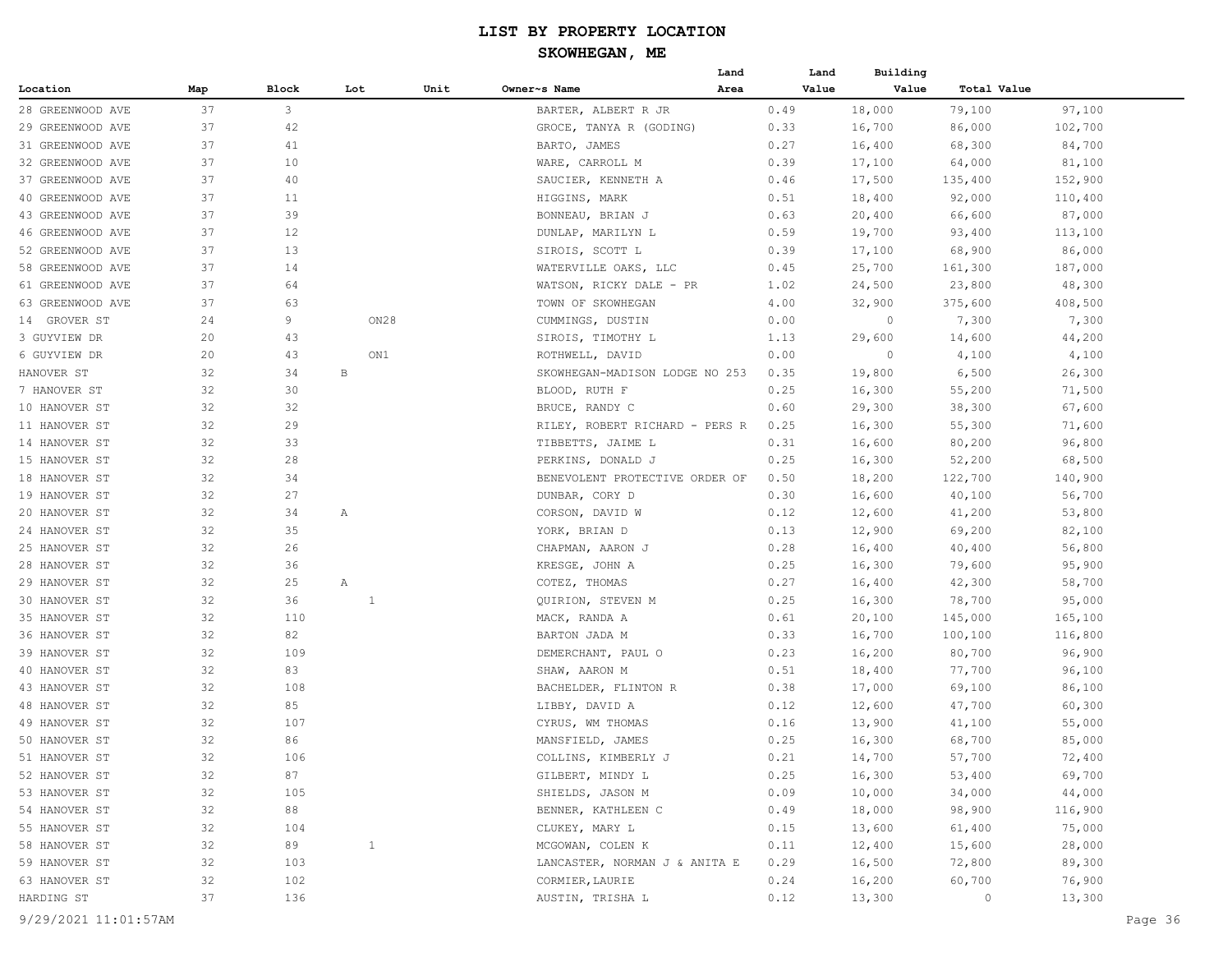|               |     |       |                  |      |                               | Land | Land  | Building |             |         |
|---------------|-----|-------|------------------|------|-------------------------------|------|-------|----------|-------------|---------|
| Location      | Map | Block | Lot              | Unit | Owner~s Name                  | Area | Value | Value    | Total Value |         |
| HARDING ST    | 37  | 133   |                  |      | STEWARD, VIOLA - HEIRS OF     |      | 0.12  | 8,300    | $\circ$     | 8,300   |
| 4 HARDING ST  | 33  | 112   |                  |      | HAYDEN, ASHLEY A              |      | 0.16  | 11,500   | 54,500      | 66,000  |
| 9 HARDING ST  | 33  | 117   |                  |      | STEWART, MARGARET J & RICKY A |      | 0.22  | 13,000   | 100,900     | 113,900 |
| 13 HARDING ST | 33  | 115   |                  |      | HOUSE, CELINA                 |      | 0.24  | 13,400   | 36,200      | 49,600  |
| 14 HARDING ST | 37  | 146   | $\mathbf{1}$     |      | WORSTER, RODNEY B             |      | 0.11  | 10,300   | 37,900      | 48,200  |
| 15 HARDING ST | 33  | 114   |                  |      | MURRAY, MONTANA               |      | 0.23  | 13,300   | 32,100      | 45,400  |
| 20 HARDING ST | 37  | 136   | ON1              |      | WASHBURN, MICHAEL             |      | 0.00  | 0        | 13,700      | 13,700  |
| 22 HARDING ST | 37  | 137   |                  |      | YORK, MATHEW P                |      | 0.12  | 10,400   | 28,700      | 39,100  |
| 26 HARDING ST | 37  | 138   |                  |      | FOLSOM, MICHAEL N             |      | 0.12  | 10,400   | 26,900      | 37,300  |
| 27 HARDING ST | 37  | 132   |                  |      | DUREPO, DEBORAH L             |      | 0.12  | 10,400   | 10,600      | 21,000  |
| 28 HARDING ST | 37  | 139   |                  |      | MEADE, JASON E                |      | 0.23  | 13,300   | 54,900      | 68,200  |
| 9 HARVEYS PK  | 5   | 35    | ON37             |      | SIRONEN, BENDELLA             |      | 0.00  | $\circ$  | 27,300      | 27,300  |
| 13 HARVEYS PK | 5   | 35    | ON36             |      | DURRELL, GILBERT              |      | 0.00  | $\circ$  | 25,200      | 25,200  |
| 15 HARVEYS PK | 5   | 35    | ON35             |      | DURRELL, GILBERT              |      | 0.00  | $\circ$  | 25,900      | 25,900  |
| 19 HARVEYS PK | 5   | 35    | ON34             |      | POMERLEAU, VICTOR             |      | 0.00  | 0        | 14,200      | 14,200  |
| 21 HARVEYS PK | 5   | 35    | ON33             |      | KEATEN, DEREK                 |      | 0.00  | 0        | 23,900      | 23,900  |
| 23 HARVEYS PK | 5   | 35    | ON32             |      | DURRELL, GILBERT              |      | 0.00  | 0        | 7,400       | 7,400   |
| 27 HARVEYS PK | 5   | 35    |                  |      |                               |      |       | 0        |             |         |
|               | 5   | 35    | ON31<br>ON30     |      | MCKECHNIE, JEFFREY B          |      | 0.00  | 0        | 21,600      | 21,600  |
| 29 HARVEYS PK | 5   |       |                  |      | DURRELL, GILBERT              |      | 0.00  | 0        | 19,800      | 19,800  |
| 33 HARVEYS PK |     | 35    | ON <sub>29</sub> |      | POMELOW, JEREMY               |      | 0.00  |          | 24,800      | 24,800  |
| 35 HARVEYS PK | 5   | 35    | ON28             |      | BRUSSO, DAVID                 |      | 0.00  | $\circ$  | 15,000      | 15,000  |
| 37 HARVEYS PK | 5   | 35    | ON <sub>27</sub> |      | AMES, DANA                    |      | 0.00  | 0        | 22,300      | 22,300  |
| 41 HARVEYS PK | 5   | 35    | ON26             |      | REDLEVSKE, CLARICE            |      | 0.00  | $\circ$  | 8,200       | 8,200   |
| 43 HARVEYS PK | 5   | 35    | ON <sub>25</sub> |      | DALTON, BETTY                 |      | 0.00  | 0        | 22,500      | 22,500  |
| 45 HARVEYS PK | 5   | 35    | ON24             |      | KENNARD, LISA                 |      | 0.00  | 0        | 21,700      | 21,700  |
| 47 HARVEYS PK | 5   | 35    | ON <sub>22</sub> |      | BISHOP, JEAN                  |      | 0.00  | 0        | 9,800       | 9,800   |
| 48 HARVEYS PK | 5   | 35    | ON23             |      | DURRELL, GILBERT C            |      | 0.00  | 0        | 9,800       | 9,800   |
| 49 HARVEYS PK | 5   | 35    | ON20             |      | GILCOTT, DANNY                |      | 0.00  | 0        | 23,400      | 23,400  |
| 50 HARVEYS PK | 5   | 35    | ON21             |      | AHLQUIST, DALE                |      | 0.00  | $\circ$  | 16,900      | 16,900  |
| 53 HARVEYS PK | 5   | 35    | ON18             |      | DURRELL, GILBERT              |      | 0.00  | $\circ$  | 15,700      | 15,700  |
| 54 HARVEYS PK | 5   | 35    | ON19             |      | DURRELL, GILBERT              |      | 0.00  | $\circ$  | 18,800      | 18,800  |
| 55 HARVEYS PK | 5   | 35    | ON16             |      | KNIGHT, SANDRA                |      | 0.00  | 0        | 16,700      | 16,700  |
| 56 HARVEYS PK | 5   | 35    | ON17             |      | YORK, RHONDA                  |      | 0.00  | 0        | 24,700      | 24,700  |
| 59 HARVEYS PK | 5   | 35    | ON14             |      | DURRELL, GILBERT              |      | 0.00  | 0        | 10,800      | 10,800  |
| 60 HARVEYS PK | 5   | 35    | ON15             |      | KNIGHT, KIM                   |      | 0.00  | 0        | 15,400      | 15,400  |
| 61 HARVEYS PK | 5   | 35    | ON12             |      | WAUGH, CECIL                  |      | 0.00  | 0        | 17,500      | 17,500  |
| 62 HARVEYS PK | 5   | 35    | ON13             |      | TOWLE, MICHAEL                |      | 0.00  | $\circ$  | 22,200      | 22,200  |
| 65 HARVEYS PK | 5   | 35    | $ON10$           |      | DURRELL, GILBERT              |      | 0.00  | 0        | 27,800      | 27,800  |
| 66 HARVEYS PK | 5   | 35    | ON11             |      | HUARD, CORINNA                |      | 0.00  | $\circ$  | 19,700      | 19,700  |
| 67 HARVEYS PK | 5   | 35    | ON8              |      | DURRELL, GILBERT              |      | 0.00  | 0        | 22,000      | 22,000  |
| 68 HARVEYS PK | 5   | 35    | ON9              |      | GOODRIDGE, BRUCE              |      | 0.00  | 0        | 18,800      | 18,800  |
| 72 HARVEYS PK | 5   | 35    | ON 7             |      | DURRELL, GILBERT              |      | 0.00  | $\Omega$ | 17,400      | 17,400  |
| 75 HARVEYS PK | 5   | 35    | ON4              |      | MERRILL, CLARICE              |      | 0.00  | 0        | 7,400       | 7,400   |
| 76 HARVEYS PK | 5   | 35    | ON 5             |      | LEE, GLADYS                   |      | 0.00  | $\Omega$ | 6,500       | 6,500   |
| 77 HARVEYS PK | 5   | 35    | ON <sub>2</sub>  |      | DURRELL, GILBERT              |      | 0.00  | 0        | 30,100      | 30,100  |
| 78 HARVEYS PK | 5   | 35    | ON3              |      | PINKHAM, RUTH                 |      | 0.00  | $\circ$  | 15,900      | 15,900  |
|               |     |       |                  |      |                               |      |       |          |             |         |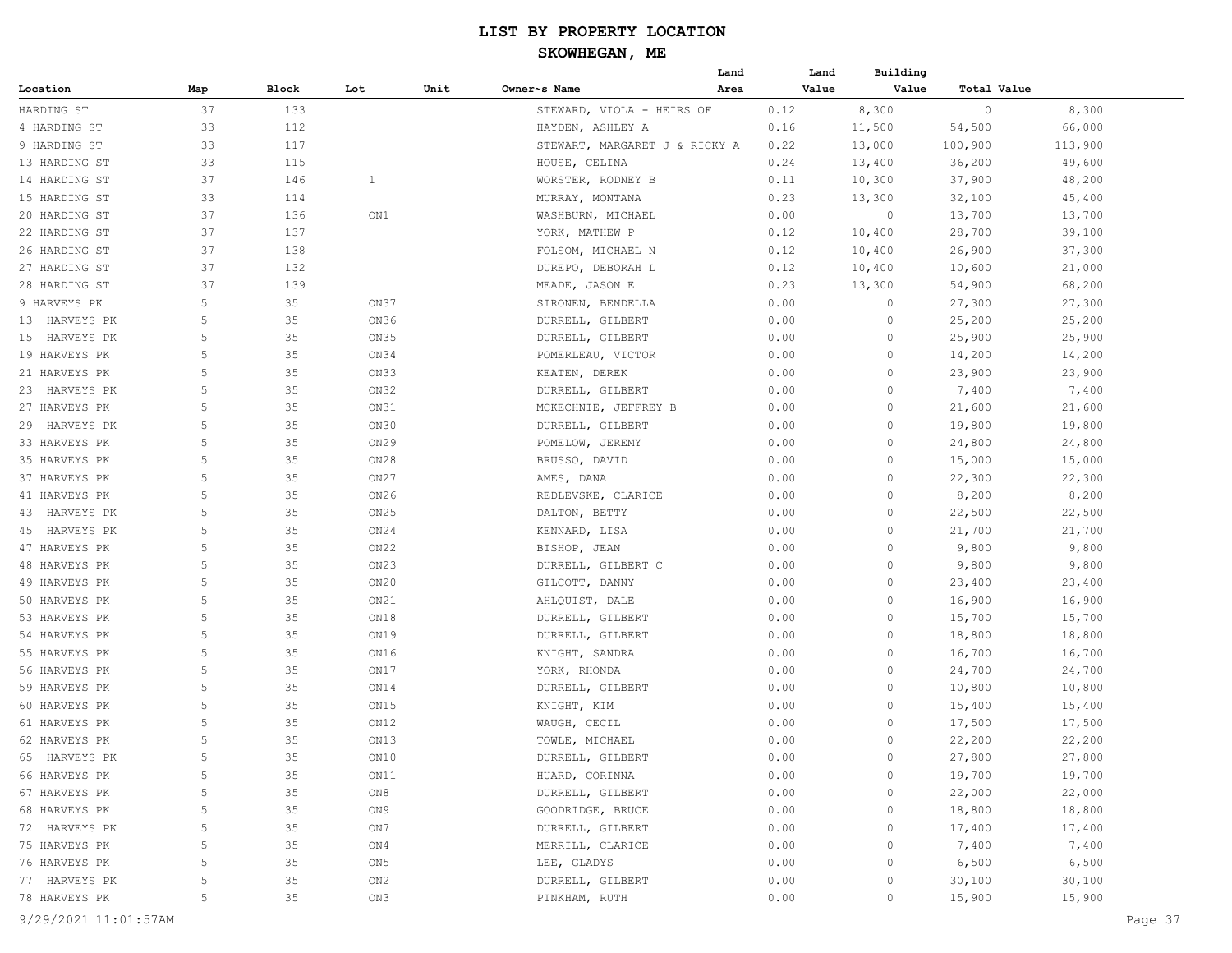#### **SKOWHEGAN, ME**

|                       |     |                |                |      |                                                       | Land  | Land  | Building         |                   |           |
|-----------------------|-----|----------------|----------------|------|-------------------------------------------------------|-------|-------|------------------|-------------------|-----------|
| Location              | Map | Block          | Lot            | Unit | Owner~s Name                                          | Area  | Value | Value            | Total Value       |           |
| 82 HARVEYS PK         | 5   | 35             | ON1            |      | STEVENS, BARBARA                                      | 0.00  |       | $\circ$          | 30,300            | 30,300    |
| 71 HARVEYS PK         | 5   | 35             | ON6            |      | KING, ROXANN                                          | 0.00  |       | 0                | 22,700            | 22,700    |
| HATHAWAY ST           | 23  | 121            |                |      | GIFFORD, AUDREY M                                     | 0.29  |       | 15,500           | $\circ$           | 15,500    |
| 16 HATHAWAY ST        | 23  | 105            |                |      | GIFFORD'S DAIRY INC                                   | 1.00  |       | 32,300           | 92,800            | 125,100   |
| 26 HATHAWAY ST        | 23  | 98             |                |      | GIFFORD'S DAIRY INC                                   | 2.31  |       | 34,300           | 733,500           | 767,800   |
| 41 HATHAWAY ST        | 23  | 119            |                |      | KERR, JOSHUA                                          | 0.41  |       | 17,200           | 77,800            | 95,000    |
| 42 HATHAWAY ST        | 23  | 66             |                |      | WITHAM, ERIC S                                        | 0.20  |       | 15,200           | 57,800            | 73,000    |
| <b>46 HATHAWAY ST</b> | 23  | 67             |                |      | GOURLEY, ANNETTE                                      | 0.10  |       | 11,600           | 80,600            | 92,200    |
| 49 HATHAWAY ST        | 22  | 30             |                |      | GLEASON, JESSICA R                                    | 0.19  |       | 14,900           | 41,900            | 56,800    |
| 51 HATHAWAY ST        | 22  | 29             |                |      | WRIGHT, HEIDI                                         | 0.18  |       | 14,600           | 66,200            | 80,800    |
| 52 HATHAWAY ST        | 22  | 58             |                |      | EADS, CODY S                                          | 0.28  |       | 16,500           | 53,200            | 69,700    |
| 53 HATHAWAY ST        | 22  | 28             |                |      | PATTERSON, BRANDY                                     | 0.16  |       | 13,900           | 58,000            | 71,900    |
| 54 HATHAWAY ST        | 22  | 59             |                |      | LECLAIR, JAMES                                        | 0.24  |       | 16,200           | 18,500            | 34,700    |
| 55 HATHAWAY ST        | 22  | 27             |                |      | GERVAIS, VERDELLE J                                   | 0.06  |       | 9,500            | 30,400            | 39,900    |
| 59 HATHAWAY ST        | 22  | 26             |                |      | BUZZELL, ANTHONY                                      | 0.20  |       | 15,200           | 47,600            | 62,800    |
| 65 HATHAWAY ST        | 22  | 17             |                |      | SHEAFF, RICHARD F                                     | 0.13  |       | 12,900           | 40,000            | 52,900    |
| 67 HATHAWAY ST        | 22  | 16             |                |      | DELLARMA, NICOLE A                                    | 0.12  |       | 12,600           | 66,500            | 79,100    |
| 2 HELENS LN           | 12  | 5              | $\overline{c}$ |      | MATHIEU, TINA M                                       | 3.00  |       | 24,500           | 32,700            | 57,200    |
| 24 HELENS LN          | 12  | 5              | 3              |      | OBERT, AMANDA                                         | 3.00  |       | 25,800           | 14,900            | 40,700    |
| 32 HELENS LN          | 12  | 5              | $\overline{4}$ |      | PERKINS, BRUCE L                                      | 2.94  |       | 25,700           | 14,100            | 39,800    |
| 40 HERITAGE DR        | 17  | 25             |                |      | ROSSIGNOL, ARTHUR R                                   | 39.76 |       | 63,000           | 229,000           | 292,000   |
| HESELTON ST           | 28  | 4              | Α              |      | THE MAINE WATER COMPANY                               | 0.00  |       | $\circ$          | 4,587,400         | 4,587,400 |
| HESELTON ST           | 28  | $\mathbf{1}$   |                |      | TOWN OF SKOWHEGAN                                     | 21.14 |       | 70,000           | 48,900            | 118,900   |
| 11 HESELTON ST        | 29  | 176            |                |      | GILLEY, GLORIA A                                      | 0.29  |       | 19,400           | 119,700           | 139,100   |
| 12 HESELTON ST        | 29  | 168            |                |      | BEANE, TERRY F JR                                     | 0.33  |       | 19,700           | 70,800            | 90,500    |
| 14 HESELTON ST        | 29  | 168            | Α              |      | JP MORGAN CHASE BANK NA                               | 0.17  |       | 16,700           | 66,900            | 83,600    |
| 15 HESELTON ST        | 29  | 176            | Α              |      | THING, ROBERT L                                       | 0.30  |       | 19,500           | 172,700           | 192,200   |
| 16 HESELTON ST        | 29  | 169            |                |      | DUREPO, DEBORAH                                       | 0.23  |       | 19,000           | 69,900            | 88,900    |
| 17 HESELTON ST        | 29  | 176            | E              |      | HARVILLE, THOMAS W                                    | 0.31  |       | 19,600           | 85,300            | 104,900   |
| 20 HESELTON ST        | 29  | 170            |                |      | JEWELL, ALYSHA N                                      | 0.22  |       | 18,600           | 70,200            | 88,800    |
| 21 HESELTON ST        | 29  | 176            | D              |      | GARCIA, FREDRICA SAFFER                               | 0.30  |       | 19,500           | 93,100            | 112,600   |
| 22 HESELTON ST        | 29  | 171            |                |      | LOVEJOY, MARGARET ANNE                                | 0.22  |       |                  |                   | 92,500    |
| 23 HESELTON ST        | 29  | 176            | C              |      | YORK, NANCY J/WILLIAM E/WALTER                        | 0.27  |       | 18,600<br>19,300 | 73,900<br>88,300  | 107,600   |
| 27 HESELTON ST        | 29  | 176            | В              |      | MCDERMOTT, DAVID M                                    | 0.29  |       |                  |                   |           |
| 31 HESELTON ST        | 29  | 188            | Α              |      |                                                       | 0.22  |       | 19,400<br>18,600 | 115,300<br>90,900 | 134,700   |
| 35 HESELTON ST        | 29  | 188            | B              |      | XIE, HAI MING                                         | 0.24  |       |                  |                   | 109,500   |
| 39 HESELTON ST        | 29  | 174            |                |      | TURNER, LOUIS B                                       | 0.32  |       | 19,100           | 90,600            | 109,700   |
|                       |     |                |                |      | LITTLEJOHN, SUSON A<br>MAINE SCHOOL ADMINISTRATIVE DI |       |       | 19,600           | 92,800            | 112,400   |
| 40 HESELTON ST        | 29  | 172            |                |      |                                                       | 8.00  |       | 66,100           | 1,015,900         | 1,082,000 |
| 86 HESELTON ST        | 28  | 3              |                |      | ALSOP, JOHN                                           | 0.20  |       | 17,900           | 75,900            | 93,800    |
| 98 HESELTON ST        | 28  |                | $\overline{1}$ |      | MITCHELL, JAY S                                       | 1.09  |       | 28,900           | 97,900            | 126,800   |
| 106 HESELTON ST       | 28  | 5              |                |      | CLUKEY, DAVID E                                       | 0.35  |       | 19,800           | 98,000            | 117,800   |
| HIGH ST               | 29  | 1              | A              |      | TOWN OF SKOWHEGAN                                     | 0.65  |       | 73,300           | 32,500            | 105,800   |
| 3 HIGH ST             | 29  | 3              | $\mathbf{1}$   |      | FLUVIAL TERRACE HOLDINGS LLC                          | 0.10  |       | 5,800            | $\sim$ 0          | 5,800     |
| 10 HIGH ST            | 29  | $\overline{c}$ | $\mathbf{1}$   |      | FLUVIAL TERRACE HOLDINGS LLC                          | 0.22  |       | 33,500           | 128,400           | 161,900   |
| 12 HIGH ST            | 29  | 2              |                |      | FOX RED INVESTMENTS LLC                               | 0.25  |       | 57,400           | 439,900           | 497,300   |
| 16 HIGH ST            | 29  | 3              |                |      | MOODY, JOANN P                                        | 0.24  |       | 16,200           | 61,200            | 77,400    |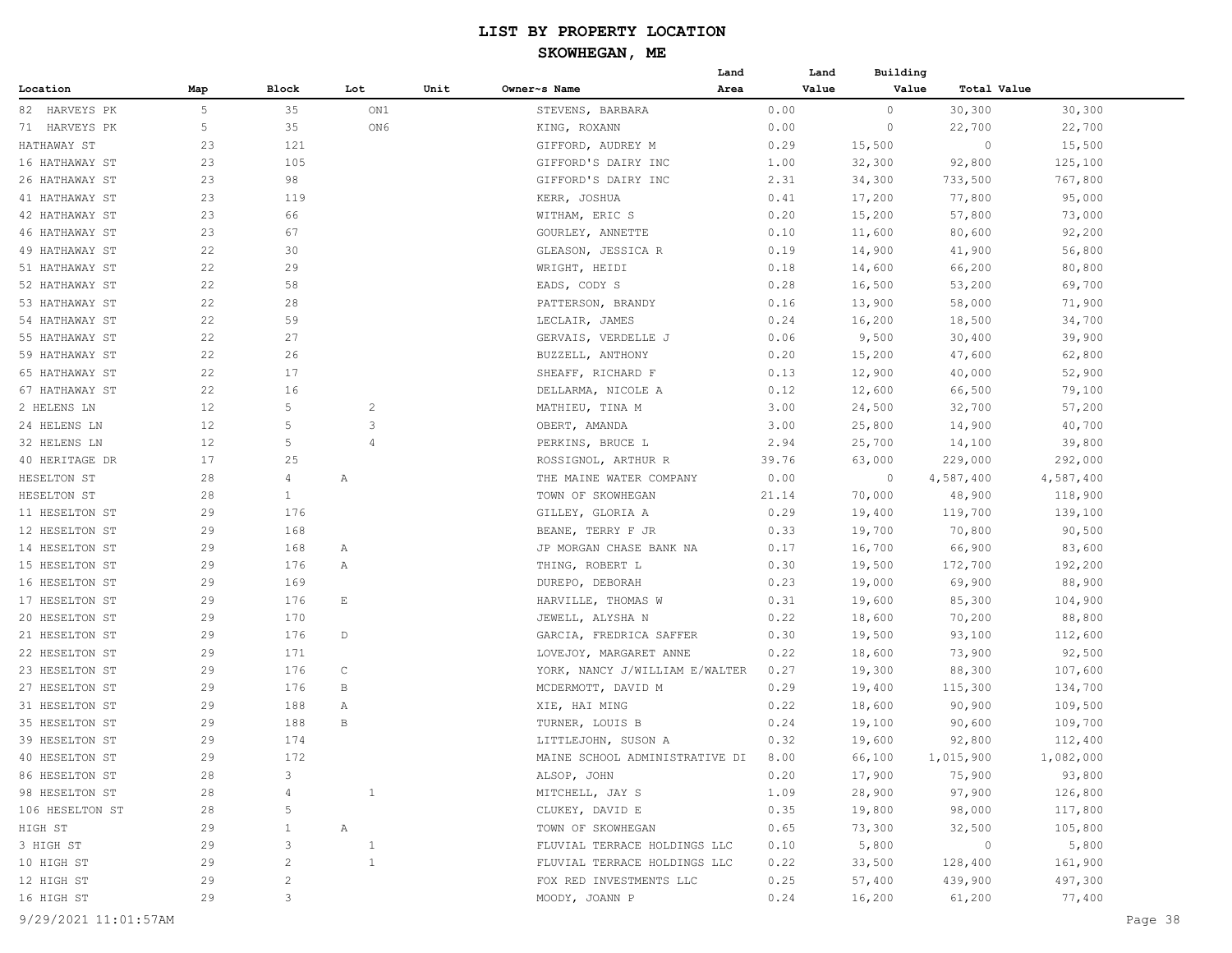#### **SKOWHEGAN, ME**

|                |     |       |      |      |                                | Land |       | Land  | Building |             |         |
|----------------|-----|-------|------|------|--------------------------------|------|-------|-------|----------|-------------|---------|
| Location       | Map | Block | Lot  | Unit | Owner~s Name                   | Area |       | Value | Value    | Total Value |         |
| 30 HIGH ST     | 29  | 13    |      |      | HIGHT PARTNERSHIP LLC          |      | 1.92  |       | 52,800   | 330,000     | 382,800 |
| 36 HIGH ST     | 29  | 14    |      |      | LACASSE, RICHARD A             |      | 0.32  |       | 24,500   | 88,500      | 113,000 |
| 46 HIGH ST     | 29  | 229   |      |      | LEE, PAK KEUNG & ZHAO, MU YUNN |      | 0.22  |       | 15,800   | 77,300      | 93,100  |
| 48 HIGH ST     | 29  | 230   |      |      | LYMAN, JAMES A                 |      | 0.19  |       | 14,900   | 67,700      | 82,600  |
| 50 HIGH ST     | 29  | 231   |      |      | NEW COMMUNITIES INC            |      | 0.22  |       | 12,700   | $\circ$     | 12,700  |
| 54 HIGH ST     | 29  | 232   |      |      | NEW COMMU NITIES INC           |      | 0.43  |       | 17,300   | 165,900     | 183,200 |
| HILL TOP DR    | 5   | 131   |      |      | CLEMENT, JOEL                  |      | 74.87 |       | 10,600   | 0           | 10,600  |
| 33 HILLSIDE DR | 12  | 6     | 16   |      | LANG, RONALD E                 |      | 1.84  |       | 38,700   | 279,600     | 318,300 |
| 41 HILLSIDE DR | 12  | 6     | 17   |      | FREDERICK, DANIEL              |      | 2.60  |       | 36,500   | 253,900     | 290,400 |
| 5 HILLTOP DR   | 5   | 101   | ON17 |      | S & P AMES LLC                 |      | 0.00  |       | 0        | 6,500       | 6,500   |
| 6 HILLTOP DR   | 5   | 101   | ON18 |      | S & P AMES LLC                 |      | 0.00  |       | 0        | 21,900      | 21,900  |
| 8 HILLTOP DR   | 5   | 101   | ON20 |      | S & P AMES LLC                 |      | 0.00  |       | 0        | 6,300       | 6,300   |
| 9 HILLTOP DR   | 5   | 101   | ON19 |      | S & P AMES LLC                 |      | 0.00  |       | 0        | 6,100       | 6,100   |
| 10 HILLTOP DR  | 5   | 101   | ON22 |      | CLARKE, JEFFREY                |      | 0.00  |       | $\circ$  | 16,900      | 16,900  |
| 11 HILLTOP DR  | 5   | 101   | ON21 |      | CLARKE, JEFFREY                |      | 0.00  |       | 0        | 11,800      | 11,800  |
| 12 HILLTOP DR  | 5   | 101   | ON24 |      | CLARKE, JEFFREY                |      | 0.00  |       | 0        | 15,000      | 15,000  |
| 13 HILLTOP DR  | 5   | 101   | N21A |      | S & P AMES LLC                 |      | 0.00  |       | 0        | 4,900       | 4,900   |
| 15 HILLTOP DR  | 5   | 101   | ON23 |      | S & P AMES LLC                 |      | 0.00  |       | 0        | 17,200      | 17,200  |
| 19 HILLTOP DR  | 5   | 101   | ON23 | Α    | S & P AMES LLC                 |      | 0.00  |       | $\circ$  | 7,200       | 7,200   |
| 21 HILLTOP DR  | 5   | 101   | ON47 |      | S & P AMES LLC                 |      | 0.00  |       | $\circ$  | 14,000      | 14,000  |
| 22 HILLTOP DR  | 5   | 101   | ON45 |      | S & P AMES LLC                 |      | 0.00  |       | 0        | 5,400       | 5,400   |
| 23 HILLTOP DR  | 5   | 101   | ON48 |      | CLARKE, JEFFREY                |      | 0.00  |       | $\circ$  | 14,600      | 14,600  |
| 24 HILLTOP DR  | 5   | 101   | ON46 |      | CLARKE, JEFFREY                |      | 0.00  |       | 0        | 6,200       | 6,200   |
| 25 HILLTOP DR  | 5   | 101   | ON49 |      | CLARKE, JEFFREY                |      | 0.00  |       | 0        | 6,400       | 6,400   |
| 41 HILLTOP DR  | 5   | 101   | ON50 |      | CLARKE JEFFREY                 |      | 0.00  |       | 0        | 10,700      | 10,700  |
| 43 HILLTOP DR  | 5   | 101   | ON52 |      | O'DONALD, DEBORAH              |      | 0.00  |       | 0        | 14,600      | 14,600  |
| 44 HILLTOP DR  | 5   | 101   | ON51 |      | S & P AMES LLC                 |      | 0.00  |       | $\circ$  | 7,500       | 7,500   |
| 45 HILLTOP DR  | 5   | 101   | ON54 |      | CLARKE, JEFFREY                |      | 0.00  |       | $\circ$  | 17,600      | 17,600  |
| 46 HILLTOP DR  | 5   | 101   | ON53 |      | S & P AMES LLC                 |      | 0.00  |       | 0        | 9,900       | 9,900   |
| 47 HILLTOP DR  | 5   | 101   | ON56 |      | S & P AMES LLC                 |      | 0.00  |       | 0        | 7,400       | 7,400   |
| 48 HILLTOP DR  | 5   | 101   | ON55 |      | S & P AMES LLC                 |      | 0.00  |       | 0        | 12,000      | 12,000  |
| 49 HILLTOP DR  | 5   | 101   | ON58 |      | LEMIEUX, KEITH                 |      | 0.00  |       | 0        | 12,300      | 12,300  |
| 50 HILLTOP DR  | 5   | 101   | ON57 |      | LIBBY, DELWIN W JR             |      | 0.00  |       | 0        | 15,400      | 15,400  |
| 51 HILLTOP DR  | 5   | 101   | ON60 |      | S & P AMES LLC                 |      | 0.00  |       | 0        | 18,200      | 18,200  |
| 53 HILLTOP DR  | 5   | 101   | ON62 |      | MOUNTAIN PRIDE PROPERTIES LLC  |      | 0.00  |       | $\circ$  | 16,400      | 16,400  |
| 55 HILLTOP DR  | 5   | 101   | ON64 |      | S & P AMES LLC                 |      | 0.00  |       | 0        | 16,000      | 16,000  |
| 56 HILLTOP DR  | 5   | 101   | ON59 |      | S & P AMES LLC                 |      | 0.00  |       | 0        | 15,100      | 15,100  |
| 57 HILLTOP DR  | 5   | 101   | ON66 |      | S & P AMES LLC                 |      | 0.00  |       | 0        | 15,400      | 15,400  |
| 59 HILLTOP DR  | 5   | 101   | ON68 |      | S & P AMES LLC                 |      | 0.00  |       | $\circ$  | 17,400      | 17,400  |
| 61 HILLTOP DR  | 5   | 101   | ON70 |      | CLARKE, JEFFREY                |      | 0.00  |       | $\circ$  | 15,200      | 15,200  |
| 65 HILLTOP DR  | 5   | 101   | N145 |      | S & P AMES LLC                 |      | 0.00  |       | 0        | 15,200      | 15,200  |
| 68 HILLTOP DR  | 5   | 101   | ON67 |      | CLARKE, JEFFREY                |      | 0.00  |       | $\circ$  | 14,400      | 14,400  |
| 69 HILLTOP DR  | 5   | 101   | ON72 |      | S & P AMES LLC                 |      | 0.00  |       | 0        | 13,800      | 13,800  |
| 70 HILLTOP DR  | 5   | 101   | ON69 |      | CLARKE, JEFFREY                |      | 0.00  |       | 0        | 17,100      | 17,100  |
| 71 HILLTOP DR  | 5   | 101   | ON74 |      | AMES, TIM                      |      | 0.00  |       | 0        | 13,900      | 13,900  |
| 72 HILLTOP DR  | 5   | 101   | ON71 |      | S & P AMES LLC                 |      | 0.00  |       | $\circ$  | 27,000      | 27,000  |
|                |     |       |      |      |                                |      |       |       |          |             |         |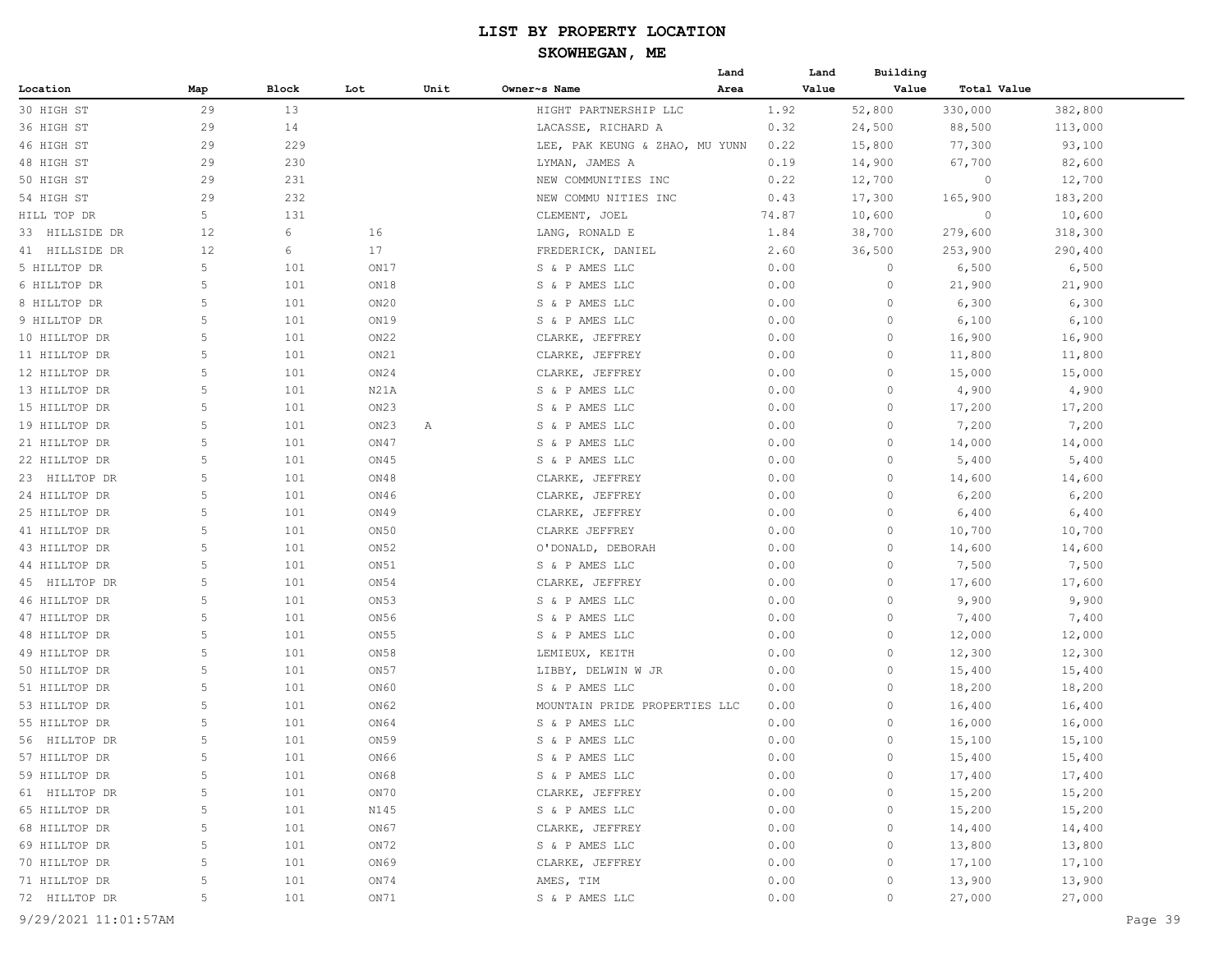|                      |              |                |                |                               | Land | Land   | Building |             |         |
|----------------------|--------------|----------------|----------------|-------------------------------|------|--------|----------|-------------|---------|
| Location             | Map          | Block          | Lot            | Unit<br>Owner~s Name          | Area | Value  | Value    | Total Value |         |
| 74 HILLTOP DR        | 5            | 101            | ON73           | S & P AMES LLC                |      | 0.00   | $\circ$  | 19,000      | 19,000  |
| 75 HILLTOP DR        | 5            | 101            | ON76           | S & P AMES LLC                |      | 0.00   | 0        | 11,500      | 11,500  |
| 76 HILLTOP DR        | 5            | 101            | ON75           | S & P AMES LLC                |      | 0.00   | $\circ$  | 13,300      | 13,300  |
| 77 HILLTOP DR        | 5            | 101            | ON78           | COOK, ROBERT                  |      | 0.00   | 0        | 31,800      | 31,800  |
| 78 HILLTOP DR        | 5            | 101            | ON77           | S & P AMES LLC                |      | 0.00   | $\circ$  | 14,500      | 14,500  |
| 79 HILLTOP DR        | 5            | 101            | ON80           | S & P AMES LLC                |      | 0.00   | $\circ$  | 10,900      | 10,900  |
| 80 HILLTOP DR        | 5            | 101            | ON79           | MCCARTHY, MARY MARGARET       |      | 0.00   | 0        | 16,200      | 16,200  |
| 81 HILLTOP DR        | 5            | 101            | ON82           | CLARKE, JEFFREY               |      | 0.00   | 0        | 33,900      | 33,900  |
| 82 HILLTOP DR        | 5            | 101            | ON81           | HENRY, RICHARD                |      | 0.00   | $\circ$  | 22,100      | 22,100  |
| 83 HILLTOP DR        | 5            | 101            | ON84           | CLARKE, JEFFREY               |      | 0.00   | 0        | 6,500       | 6,500   |
| 84 HILLTOP DR        | 5            | 101            | ON83           | S & P AMES LLC                |      | 0.00   | 0        | 10,900      | 10,900  |
| 85 HILLTOP DR        | 5            | 101            | ON86           | S & P AMES LLC                |      | 0.00   | 0        | 11,800      | 11,800  |
| 87 HILLTOP DR        | 5            | 101            | ON88           | P AMES LLC<br>Sδ              |      | 0.00   | $\circ$  | 8,800       | 8,800   |
| 88 HILLTOP DR        | 5            | 101            | ON85           | P AMES LLC<br>Sδ              |      | 0.00   | $\circ$  | 13,100      | 13,100  |
| 89 HILLTOP DR        | 5            | 101            | ON90           | P AMES LLC<br>Sδ              |      | 0.00   | $\circ$  | 25,100      | 25,100  |
| 90 HILLTOP DR        | 5            | 101            | ON87           | S & P AMES LLC                |      | 0.00   | $\circ$  | 13,400      | 13,400  |
| 91 HILLTOP DR        | 5            | 101            | ON92           | CLARKE, JEFFREY               |      | 0.00   | $\circ$  | 11,800      | 11,800  |
| 92 HILLTOP DR        | 5            | 101            | ON89           | CLARKE, JEFFREY               |      | 0.00   | $\circ$  | 16,200      | 16,200  |
| 94 HILLTOP DR        | 5            | 101            | ON91           |                               |      | 0.00   | $\circ$  | 13,700      | 13,700  |
|                      | 5            | 101            | ON93           | CLARKE, JEFFREY               |      |        |          |             |         |
| HILLTOP DR<br>96     | 5            |                |                | S & P AMES LLC                |      | 0.00   | $\circ$  | 23,600      | 23,600  |
| 98 HILLTOP DR        |              | 101            | ON 95<br>6     | TRAVERS, JAMES                |      | 0.00   | $\circ$  | 25,900      | 25,900  |
| HILTON HILL RD       | $\mathbf{1}$ | 27             |                | ASHLEY, ROBERT J              |      | 0.23   | 100      | $\circ$     | 100     |
| HILTON HILL RD       | $\mathbf{1}$ | 29             | Α              | ASHLEY, ROBERT J              |      | 26.00  | 9,300    | $\circ$     | 9,300   |
| HILTON HILL RD       | 1            | 29             | $\overline{c}$ | CAYFORD, DOROTHY E - LIFE EST |      | 0.06   | 1,400    | $\circ$     | 1,400   |
| HILTON HILL RD       | 1            | 30             |                | DAVIS, JASON A                |      | 10.65  | 2,400    | $\circ$     | 2,400   |
| HILTON HILL RD       | 1            | 28             |                | GASPAR, LARRY A               |      | 129.00 | 61,300   | $\circ$     | 61,300  |
| HILTON HILL RD       | 1            | 32             |                | PRIEST, DANIEL                |      | 4.50   | 1,900    | $\circ$     | 1,900   |
| 21 HILTON HILL RD    | 1            | 25             | Α              | HANSON, BRENDA G              |      | 1.30   | 36,600   | 58,300      | 94,900  |
| 28 HILTON HILL RD    | 1            | 26             | Α              | MCCOLLOR, JANET M             |      | 1.11   | 36,500   | 59,900      | 96,400  |
| 36 HILTON HILL RD    | 1            | 26             | 8              | PARLIN, HANNAH P              |      | 1.06   | 36,500   | 101,000     | 137,500 |
| 46 HILTON HILL RD    | 1            | 26             | 9              | GASPAR, LARRY A               |      | 1.07   | 34,700   | 144,600     | 179,300 |
| 49 HILTON HILL RD    | $\mathbf{1}$ | 25             |                | GASPAR, LARRY A               |      | 7.00   | 27,800   | 83,400      | 111,200 |
| 54 HILTON HILL RD    | $\mathbf{1}$ | 26             | 10             | POMELOW, STEPHEN              |      | 1.72   | 37,200   | 98,300      | 135,500 |
| 55 HILTON HILL RD    | 1            | 28             | Α              | MCCARTHY, AMBROSE G JR        |      | 10.00  | 43,500   | 108,500     | 152,000 |
| 66 HILTON HILL RD    | $\mathbf{1}$ | 26             | $\mathbf{1}$   | SYLVAIN, WILLIAM J            |      | 0.80   | 34,900   | 151,900     | 186,800 |
| 69 HILTON HILL RD    | 1            | 27             | 5              | FORBUS, RONALD                |      | 1.06   | 36,500   | 128,100     | 164,600 |
| 73 HILTON HILL RD    | 1            | 27             | 4              | WRIGHT, JAMES M               |      | 1.06   | 36,500   | 104,800     | 141,300 |
| 76 HILTON HILL RD    | $\mathbf{1}$ | 26             | $\mathbf{2}$   | WRIGHT, JAMES M               |      | 1.10   | 36,600   | 35,800      | 72,400  |
| 77 HILTON HILL RD    | $\mathbf{1}$ | 27             | 3              | CYR, BRADLEY M                |      | 1.00   | 36,500   | 92,900      | 129,400 |
| 81 HILTON HILL RD    | 1            | 27             | $\sqrt{2}$     | RODERICK, STEPHEN A           |      | 1.01   | 36,400   | 104,000     | 140,400 |
| 85 HILTON HILL RD    | 1            | 27             | $\mathbf{1}$   | ASHLEY, SHIRLEY M (BROWN)     |      | 0.81   | 35,000   | 89,300      | 124,300 |
| 86 HILTON HILL RD    | 1            | 26             | В              | WYMAN, NATASHA LYNN (CARRIER) |      | 1.94   | 37,200   | 140,800     | 178,000 |
| 94 HILTON HILL RD    | 1            | 30             | Α              | DAVIS, SUSAN G                |      | 4.27   | 41,800   | 186,600     | 228,400 |
| 99 HILTON HILL RD    | $\mathbf{1}$ | 29             |                | DAVIS, JASON A                |      | 27.00  | 33,500   | 59,100      | 92,600  |
| 7 HUMMINGBIRD LN     | 39           | 3              |                | NADEAU, GARY J                |      | 0.23   | 99,100   | 48,900      | 148,000 |
| 11 HUMMINGBIRD LN    | 39           | $\overline{c}$ |                | MORRISON, THOMAS R            |      | 0.39   | 104,900  | 43,800      | 148,700 |
| 9/29/2021 11:01:57AM |              |                |                |                               |      |        |          |             | Page 40 |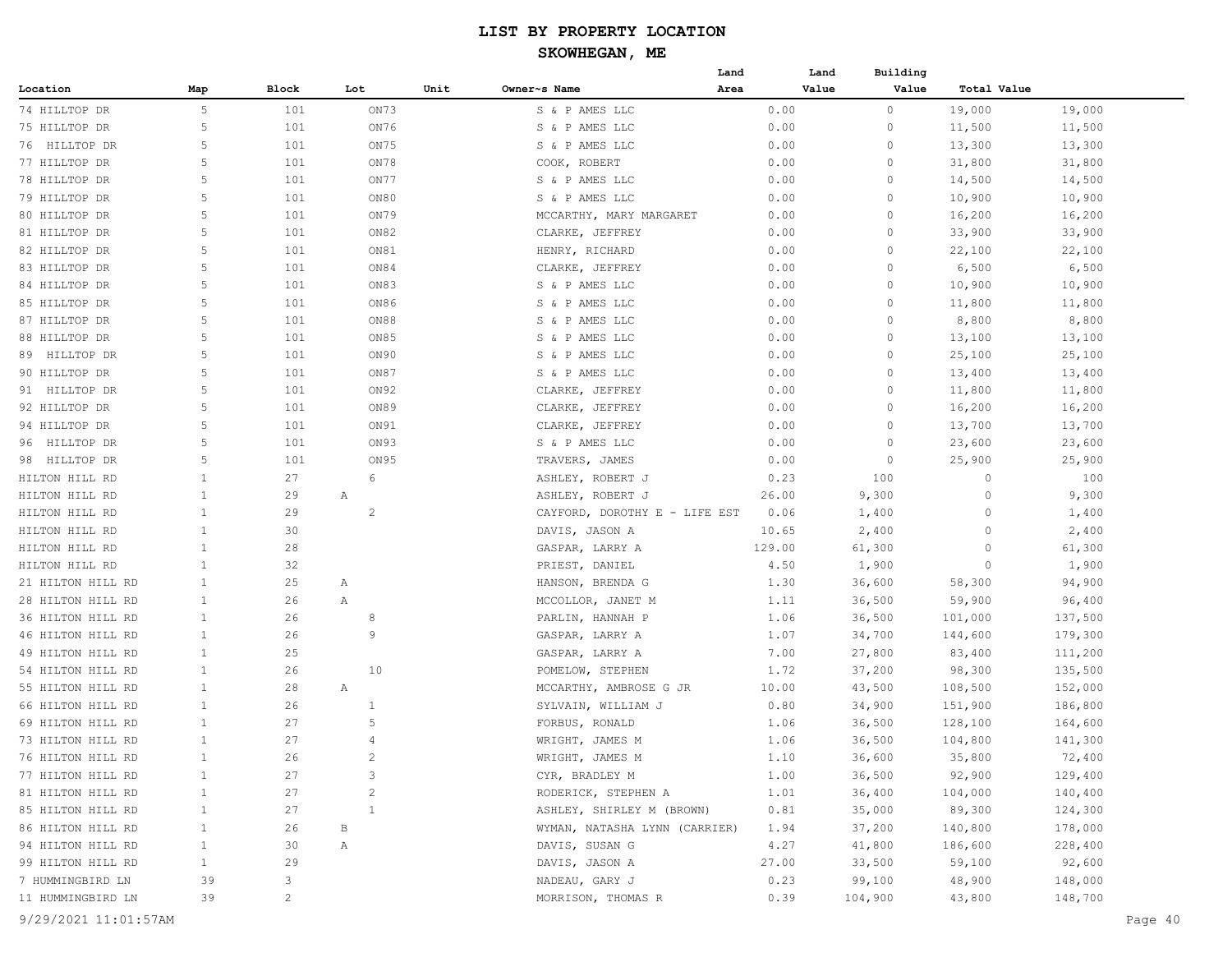|                       |     |                 |                |      |                                | Land |       | Building<br>Land |                      |           |         |
|-----------------------|-----|-----------------|----------------|------|--------------------------------|------|-------|------------------|----------------------|-----------|---------|
| Location              | Map | Block           | Lot            | Unit | Owner~s Name                   | Area |       | Value            | Value<br>Total Value |           |         |
| 13 HUMMINGBIRD LN     | 39  | $\mathbf{1}$    |                |      | LEPAGE, DENIS L                |      | 0.62  | 124,300          | 29,700               | 154,000   |         |
| 33 INDIAN RDG         | 25  | 20              | $\mathbf{1}$   |      | WEST FRONT STREET ASSOCIATES   |      | 9.42  | 153,400          | 1,179,700            | 1,333,100 |         |
| INDUSTRIAL PARK RD    | 5   | 8               | $4 - 1$        |      | NORTHEAST DORAN INC            |      | 0.65  | 12,500           | 99,800               | 112,300   |         |
| 7 INDUSTRIAL PARK RD  | 5   | 8               | 3              |      | SKOWHEGAN ECONOM. DEVEL. CORP. |      | 4.78  | 40,600           | 928,500              | 969,100   |         |
| 8 INDUSTRIAL PARK RD  | 5   | 8               | 1              |      | ORGANIC OVENS LLC              |      | 2.94  | 36,400           | 226,700              | 263,100   |         |
| 20 INDUSTRIAL PARK RD | 5   | 8               | 2              |      | CENTRAL MAINE POWER COMPANY    |      | 4.00  | 61,000           | 717,300              | 778,300   |         |
| 30 INDUSTRIAL PARK RD | 5   | 8               | $\overline{4}$ |      | NORTHEAST DORAN INC            |      | 3.66  | 30,600           | 265,700              | 296,300   |         |
| 42 INDUSTRIAL PARK RD | 5   | 8               | 7              |      | CARRIER, RICHARD - TRUSTEE     |      | 20.81 | 68,900           | 699,100              | 768,000   |         |
| INDUSTRIAL PK RD      | 5   | 8               | 6              |      | CARRIER, RICHARD - TRUSTEE     |      | 5.00  | 47,800           | 272,300              | 320,100   |         |
| INDUSTRIAL PK RD      | 5   | 8               | 9              |      | CARRIER, RICHARD - TRUSTEE     |      | 5.03  | 47,500           | $\circ$              | 47,500    |         |
| ISLAND AVE            | 26  | 79              |                |      | TOWN OF SKOWHEGAN              |      | 0.54  | 33,300           | 22,500               | 55,800    |         |
| ISLAND AVE            | 26  | 80              | ON             |      | VERIZON WIRELESS               |      | 0.00  | $\circ$          | 31,000               | 31,000    |         |
| 7 ISLAND AVE          | 26  | 82              |                |      | ISLAND AVENUE LLC              |      | 1.40  | 41,200           | 210,600              | 251,800   |         |
| 9 ISLAND AVE          | 26  | 81              |                |      | TANNER, MARK K                 |      | 0.21  | 15,500           | 111,700              | 127,200   |         |
| 10 ISLAND AVE         | 26  | 84              |                |      | FOLSOM, DAVID W                |      | 0.28  | 29,000           | 80,300               | 109,300   |         |
| 13 ISLAND AVE         | 26  | 80              |                |      | FEDERATED CHURCH               |      | 0.52  | 32,700           | 643,300              | 676,000   |         |
| 14 ISLAND AVE         | 26  | 84              | $\mathbf{1}$   |      | KEMEZYS, HARRIET H             |      | 0.20  | 26,800           | 61,700               | 88,500    |         |
| 16 ISLAND AVE         | 26  | 86              |                |      | TOWN OF SKOWHEGAN              |      | 0.26  | 28,800           | 299,800              | 328,600   |         |
| 23 ISLAND AVE         | 26  | 73              |                |      | MILLER, THOMAS H               |      | 1.50  | 69,000           | 126,300              | 195,300   |         |
| ISLAND AVE            | 26  | 83              |                |      | BROOKFIELD WHITE PINE HYDRO LL |      | 0.01  | 200              | 0                    | 200       |         |
| ISLAND IN RIVER       | 14  | $7\phantom{.0}$ |                |      | BROOKFIELD WHITE PINE HYDRO LL |      | 4.00  | 600              | 0                    | 600       |         |
| ISLAND IN RIVER       | 10  | 29              |                |      | DORKO, ROBERT M JR             |      | 16.00 | 5,500            | 0                    | 5,500     |         |
| ISLAND IN RIVER       | 5   | 121             |                |      | SOMERSET WOODS TRUSTEES        |      | 2.50  | 400              | 0                    | 400       |         |
| ISLAND IN RIVER       | 9   | 88              |                |      | SOMERSET WOODS TRUSTEES        |      | 5.00  | 700              | 0                    | 700       |         |
| ISLAND IN RIVER       | 9   | 90              |                |      | TEDESKI, ELIZABETH K           |      | 8.00  | 1,100            | 0                    | 1,100     |         |
| JACKSON ST            | 21  | 24              | $\mathbf{1}$   |      | AUSTIN, HARVEY JR II           |      | 0.15  | 11,200           | 0                    | 11,200    |         |
| JACKSON ST            | 21  | 18              |                |      | AUSTIN, HARVEY L JR II         |      | 0.32  | 18,700           | 0                    | 18,700    |         |
| 3 JACKSON ST          | 21  | 19              |                |      | CHARRIER, DARRIN A             |      | 0.32  | 16,700           | 76,500               | 93,200    |         |
| 7 JACKSON ST          | 21  | 18              | ON             |      | BUSHEY, SCOTT                  |      | 0.00  | 0                | 9,000                | 9,000     |         |
| 9 JACKSON ST          | 21  | 24              | 1ON            |      | HOVEY, SYLVIA                  |      | 0.00  | 0                | 6,400                | 6,400     |         |
| 13 JACKSON ST         | 21  | 24              |                |      | POOLER, JENNIFER L             |      | 0.18  | 13,100           | 40,800               | 53,900    |         |
| 15 JACKSON ST         | 21  | 25              | $\mathbf{1}$   |      | VILES, SUSAN S                 |      | 0.18  | 14,600           | 76,300               | 90,900    |         |
| 18 JACKSON ST         | 21  | 26              | ON             |      | FREDERICK, DEAN                |      | 0.00  | $\circ$          | 21,700               | 21,700    |         |
| 19 JACKSON ST         | 21  | 25              |                |      | VILES, SUSAN S                 |      | 0.36  | 16,900           | 39,800               | 56,700    |         |
| 20 JACKSON ST         | 21  | 26              |                |      | FREDERICK, KEITH M             |      | 4.38  | 30,400           | 57,400               | 87,800    |         |
| 24 JACKSON ST         | 21  | 26              | В              |      | KIMBALL, TIMOTHY               |      | 0.59  | 19,700           | 85,500               | 105,200   |         |
| 26 JACKSON ST         | 21  | 27              | Α              |      | FOSTER, WILLIAM J              |      | 0.29  | 16,500           | 27,200               | 43,700    |         |
| 29 JACKSON ST         | 21  | 24              | $\overline{c}$ |      | GEORGE, EUGENE R               |      | 0.18  | 14,600           | 49,700               | 64,300    |         |
| 30 JACKSON ST         | 21  | 27              |                |      | WRIGHT BROS, LLC               |      | 0.63  | 40,500           | 45,800               | 86,300    |         |
| 31 JACKSON ST         | 21  | 23              |                |      | GARLAND, MICHAEL               |      | 0.73  | 22,200           | 117,400              | 139,600   |         |
| 37 JACKSON ST         | 21  | 22              |                |      | TRACY, JACOB A                 |      | 0.36  | 16,900           | 65,600               | 82,500    |         |
| JASON ST              | 36  | 19              | 19             |      | AIKEN, PATRICK L & MICHELLE T  |      | 4.10  | 31,100           | 600                  | 31,700    |         |
| 10 JASON ST           | 36  | 19              | 15             |      | BROWN, ERIN E                  |      | 0.23  | 19,000           | 86,700               | 105,700   |         |
| 3 JEWELL CT           | 37  | 149             | ON 6           |      | JEWELL, WAYNE - EST OF         |      | 0.00  | 0                | 4,500                | 4,500     |         |
| 4 JEWELL CT           | 37  | 149             | ON1            |      | JEWELL, WAYNE - EST OF         |      | 0.00  | 0                | 1,600                | 1,600     |         |
| 6 JEWELL CT           | 37  | 149             | ON2            |      | JEWELL, WAYNE - EST OF         |      | 0.00  | 0                | 1,100                | 1,100     |         |
| 9/29/2021 11:01:57AM  |     |                 |                |      |                                |      |       |                  |                      |           | Page 41 |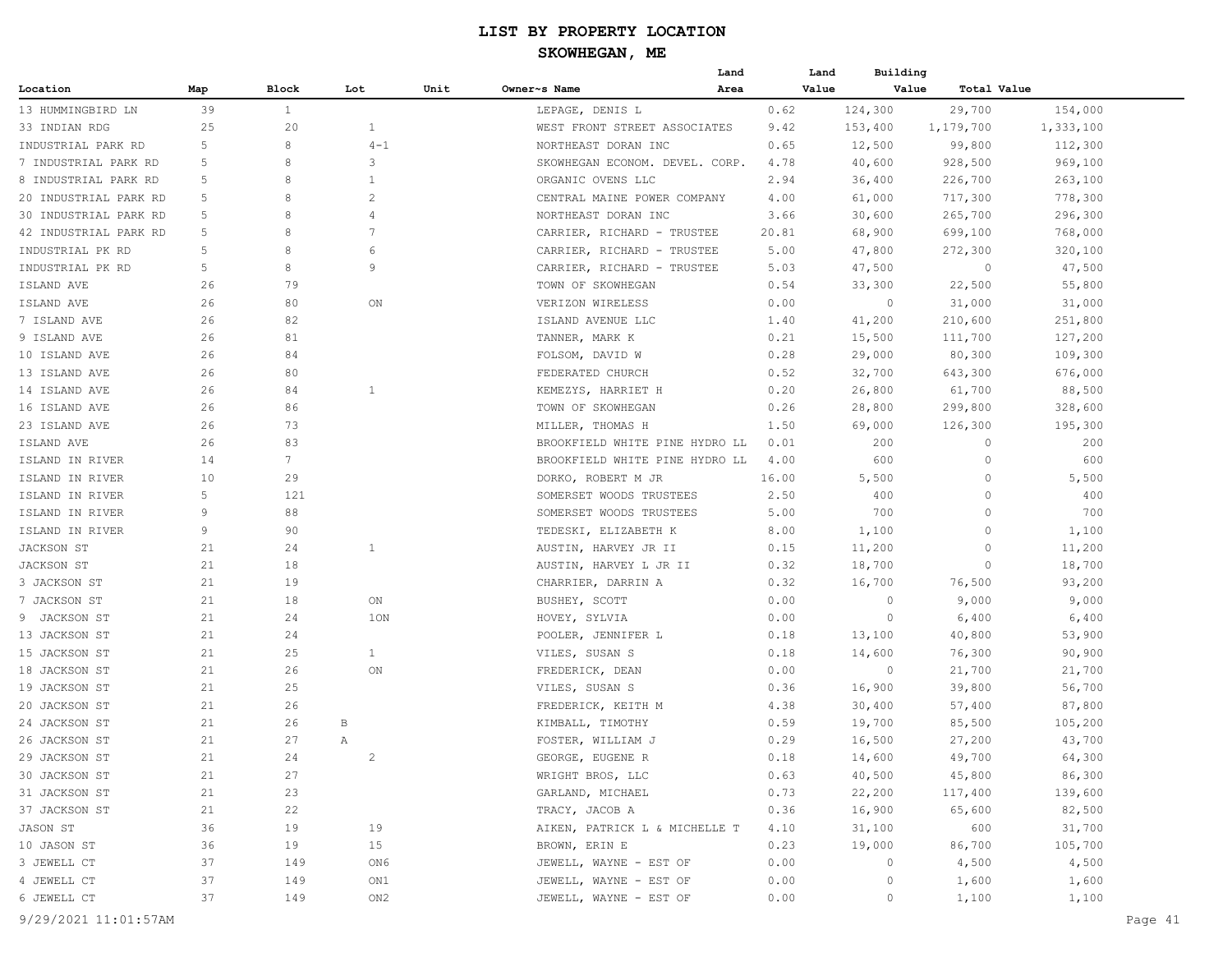|               |     |       |                 |      |                                | Land | Land  | Building |             |         |
|---------------|-----|-------|-----------------|------|--------------------------------|------|-------|----------|-------------|---------|
| Location      | Map | Block | Lot             | Unit | Owner~s Name                   | Area | Value | Value    | Total Value |         |
| 7 JEWELL CT   | 37  | 149   | ON <sub>5</sub> |      | JEWELL, WAYNE - EST OF         |      | 0.00  | $\circ$  | 1,800       | 1,800   |
| 9 JEWELL CT   | 37  | 149   | ON4             |      | JEWELL, WAYNE - EST OF         |      | 0.00  | 0        | 1,200       | 1,200   |
| 10 JEWELL CT  | 37  | 149   | ON3             |      | JEWELL, WAYNE - EST OF         |      | 0.00  | $\circ$  | 1,600       | 1,600   |
| 9 JEWETT ST   | 33  | 49    |                 |      | MCFADDEN, STEVEN J             |      | 0.55  | 56,100   | 101,700     | 157,800 |
| 12 JEWETT ST  | 33  | 58    |                 |      | ST AMAND, WENDY S              |      | 0.20  | 15,200   | 62,200      | 77,400  |
| 13 JEWETT ST  | 33  | 48    |                 |      | BONNEAU, BRIAN                 |      | 0.38  | 17,000   | 59,000      | 76,000  |
| 14 JEWETT ST  | 33  | 59    |                 |      | PERKINS, MICHAEL S             |      | 0.36  | 24,900   | 101,100     | 126,000 |
| 17 JEWETT ST  | 33  | 47    |                 |      | EK, RONALD K                   |      | 0.34  | 16,800   | 79,200      | 96,000  |
| 18 JEWETT ST  | 33  | 60    |                 |      | WATSON, RICKY D                |      | 0.55  | 19,100   | 78,800      | 97,900  |
| 22 JEWETT ST  | 33  | 61    |                 |      | BELANGER, ROLAND L             |      | 0.21  | 15,500   | 61,700      | 77,200  |
| 33 JEWETT ST  | 33  | 97    |                 |      | MAINE SCHOOL ADMINISTRATIVE DI |      | 1.99  | 48,800   | 659,300     | 708,100 |
| 36 JEWETT ST  | 33  | 104   |                 |      | L & W REALTY LLC               |      | 0.39  | 17,100   | 76,500      | 93,600  |
| 40 JEWETT ST  | 33  | 107   |                 |      | WATSON, RICKY DALE - PR        |      | 0.72  | 22,000   | 142,800     | 164,800 |
| 7 JIMMY ST    | 36  | 19    | 10              |      | RUSSELL, HOWARD E JR           |      | 0.31  | 19,600   | 99,300      | 118,900 |
| 11 JIMMY ST   | 36  | 19    | 11              |      | AIKEN, PATRICK L               |      | 0.52  | 21,800   | 103,500     | 125,300 |
| 15 JONES ST   | 20  | 28    |                 |      | REDINGTON MEMORIAL HOSPITAL AS |      | 0.88  | 19,100   | 0           | 19,100  |
| 19 JONES ST   | 20  | 27    |                 |      | REDINGTON-FAIRVIEW GENERAL HOS |      | 0.60  | 16,000   | -0          | 16,000  |
| 24 JONES ST   | 23  | 130   | ON              |      | HORTON, SHEILA A               |      | 0.00  | $\circ$  | 18,000      | 18,000  |
| 27 JONES ST   | 20  | 26    |                 |      | JEWELL, WAYNE - EST OF         |      | 0.17  | 14,200   | 4,200       | 18,400  |
| 28 JONES ST   | 23  | 130   |                 |      | MERROW, TIMOTHY J              |      | 0.41  | 22,200   | 68,700      | 90,900  |
| 29 JONES ST   | 20  | 26    | $\mathbf{1}$    |      | RANCOURT, ONALEE - EST OF      |      | 0.18  | 14,600   | 33,300      | 47,900  |
| 3 JOSIE ST    | 36  | 19    | 12              |      | GORDON, KENNETH C              |      | 0.23  | 19,000   | 128,300     | 147,300 |
| 4 JOSIE ST    | 36  | 19    | 9               |      | MAYHEW, ALLEN A                |      | 0.23  | 19,000   | 94,700      | 113,700 |
| 7 JOSIE ST    | 36  | 19    | 13              |      | PERKINS, SHANNON A             |      | 0.23  | 19,000   | 86,500      | 105,500 |
| 8 JOSIE ST    | 36  | 19    | 8               |      | CLEMENTS, BRENDA               |      | 0.23  | 19,000   | 88,600      | 107,600 |
| 9 JOSIE ST    | 36  | 19    | 14              |      | BOURASSA, CLIFFORD R           |      | 0.23  | 19,000   | 94,000      | 113,000 |
| 12 JOSIE ST   | 36  | 19    | $7\phantom{.0}$ |      | KIMBALL, DARRELL K             |      | 0.23  | 19,000   | 79,200      | 98,200  |
| JOYCE ST      | 27  | 64    | $\mathbf{1}$    |      | S & P AMES LLC                 |      | 0.21  | 17,400   | $\circ$     | 17,400  |
| JOYCE ST      | 27  | 64    | $\overline{c}$  |      | S & P AMES LLC                 |      | 0.21  | 17,400   | $\circ$     | 17,400  |
| JOYCE ST      | 27  | 64    | 3               |      | S & P AMES LLC                 |      | 0.21  | 15,900   | $\circ$     | 15,900  |
| JOYCE ST      | 5   | 122   |                 |      | SOMERSET WOODS TRUSTEES        |      | 25.00 | 16,500   | $\circ$     | 16,500  |
| JOYCE ST      | 27  | 94    |                 |      | SOMERSET WOODS TRUSTEES        |      | 9.21  | 6,600    | $\Omega$    | 6,600   |
| JOYCE ST      | 27  | 84    |                 |      | TOWN OF SKOWHEGAN              |      | 2.13  | 2,100    | -0          | 2,100   |
| 7 JOYCE ST    | 27  | 96    |                 |      | VAN HORNE, PATRICIA M          |      | 2.59  | 23,000   | 84,000      | 107,000 |
| 10 JOYCE ST   | 27  | 64    | 10N             |      | AMES, STANLEY                  |      | 0.00  | $\circ$  | 17,700      | 17,700  |
| 12 JOYCE ST   | 27  | 64    | 20N             |      | AMES, STANLEY                  |      | 0.00  | 0        | 13,100      | 13,100  |
| 16 JOYCE ST   | 27  | 64    | 30N             |      | JACQUES, ADRIAN                |      | 0.00  | $\circ$  | 15,200      | 15,200  |
| 22 JOYCE ST   | 27  | 65    |                 |      | PARADIS, CLAIRE                |      | 0.25  | 16,300   | 49,900      | 66,200  |
| 25 JOYCE ST   | 27  | 93    |                 |      | KEENAN, DEREK                  |      | 1.00  | 24,400   | 88,600      | 113,000 |
| 33 JOYCE ST   | 27  | 92    |                 |      | WENTWORTH, ETHEL               |      | 0.47  | 17,600   | 11,500      | 29,100  |
| 38 JOYCE ST   | 27  | 90    |                 |      | LEBLANC, NORMA J               |      | 0.49  | 18,000   | 24,500      | 42,500  |
| 39 JOYCE ST   | 27  | 92    | $\mathbf{1}$    |      | GEHRKE, ANGELINA M             |      | 0.58  | 19,600   | 19,900      | 39,500  |
| 44 JOYCE ST   | 27  | 90    | $\mathbf{1}$    |      | VAN HORNE, PATRICIA M          |      | 0.66  | 21,000   | $\circ$     | 21,000  |
| 53 JOYCE ST   | 27  | 91    |                 |      | TOWN OF SKOWHEGAN              |      | 5.22  | 75,500   | 315,700     | 391,200 |
| 4 JUDKINS CT  | 26  | 166   |                 |      | AMES, VAN W                    |      | 0.11  | 12,200   | 55,400      | 67,600  |
| 11 JUDKINS CT | 26  | 171   | $\mathbf{1}$    |      | CURTIS, NORMA M                |      | 0.06  | 9,700    | 51,700      | 61,400  |
|               |     |       |                 |      |                                |      |       |          |             |         |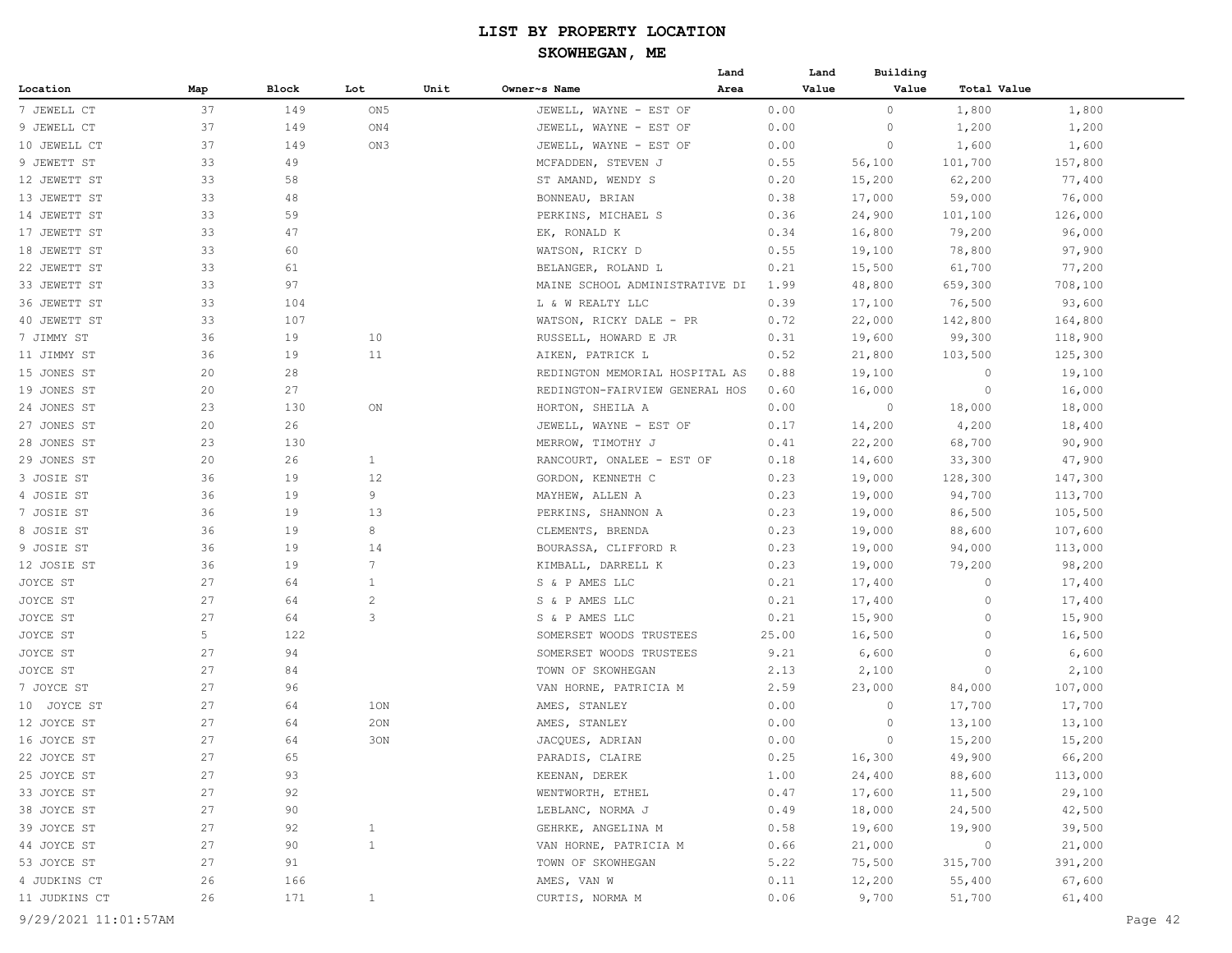|                  |     |   |       |              |                | Land                           |        | Land  | Building |             |         |
|------------------|-----|---|-------|--------------|----------------|--------------------------------|--------|-------|----------|-------------|---------|
| Location         | Map |   | Block | Lot          | Unit           | Owner~s Name<br>Area           |        | Value | Value    | Total Value |         |
| 3 JULIE CT       | 5   | Α | 16    |              | 3              | PRENTISS, RICHARD E            | 0.23   |       | 16,200   | 50,500      | 66,700  |
| 4 JULIE CT       | 5   | Α | 16    |              | 1              | PRENTISS, RICHARD E            | 0.23   |       | 16,200   | 68,000      | 84,200  |
| 7 JULIE CT       | 5   | Α | 17    |              | 1              | PRENTISS, RICHARD E            | 0.60   |       | 19,900   | 24,900      | 44,800  |
| 8 JULIE CT       | 5   | А | 16    |              | 2              | PRENTISS, RICHARD E            | 0.59   |       | 19,800   | 48,000      | 67,800  |
| 7 KENNEBEC ST    | 27  |   | 117   |              |                | ROETZ, JOHANNES N              | 0.14   |       | 13,300   | 99,400      | 112,700 |
| 8 KENNEBEC ST    | 27  |   | 115   |              |                | DEMMONS, CARLTON               | 0.54   |       | 17,000   | 110,700     | 127,700 |
| 9 KENNEBEC ST    | 27  |   | 116   |              |                | LUCE, DANIEL A                 | 0.27   |       | 14,800   | 55,900      | 70,700  |
| 6 KENNEY LN      | 9   |   | 20    |              | 2              | BOYNTON, MARTIN F              | 1.39   |       | 29,100   | 77,500      | 106,600 |
| 9 KENNEY LN      | 9   |   | 20    |              | 5              | FOSTER, LAWRENCE J             | 1.06   |       | 28,900   | 41,500      | 70,400  |
| 14 KENNEY LN     | 9   |   | 20    |              | 3              | SMITH, LACEY ANN               | 0.82   |       | 25,000   | 57,600      | 82,600  |
| 18 KENNEY LN     | 9   |   | 20    |              | $\overline{4}$ | HOLT, TIMOTHY A - LIFE EST     | 1.49   |       | 28,000   | 37,800      | 65,800  |
| 21 KENNEY LN     | 9   |   | 20    |              |                | WHITTEMORE, RODNEY L           | 4.13   |       | 35,000   | 92,000      | 127,000 |
| KINGFISHER LN    | 11  |   | 28    |              | $\overline{4}$ | PETERS, JAMES J                | 9.32   |       | 20,100   | 26,600      | 46,700  |
| 6 KINGFISHER LN  | 39  |   | 44    |              |                | COX, MAXINE D - LIFE ESTATES   | 0.45   |       | 107,100  | 33,600      | 140,700 |
| 10 KINGFISHER LN | 39  |   | 45    |              |                | COX, MAXINE D - LIFE EST       | 0.17   |       | 82,700   | 39,500      | 122,200 |
| 16 KINGFISHER LN | 39  |   | 46    |              |                | ESTES, JOHN E                  | 0.41   |       | 105,800  | 36,800      | 142,600 |
| 18 KINGFISHER LN | 39  |   | 48    |              |                | NATALE, PAUL J                 | 0.27   |       | 100,600  | 33,200      | 133,800 |
| 24 KINGFISHER LN | 39  |   | 49    |              |                | PETERS, JAMES J                | 0.39   |       | 104,800  | 60,500      | 165,300 |
| LAMBERT RD       | 14  |   | 46    |              | 2              | CORREIA, JAMES L               | 5.20   |       | 4,800    | 0           | 4,800   |
| LAMBERT RD       | 15  |   | 5     |              | $\mathbf{1}$   | HARRISON, JOSEPH               | 10.10  |       | 5,600    | 0           | 5,600   |
| LAMBERT RD       | 15  |   | 5     |              | 2              | HARRISON, JOSEPH               | 10.00  |       | 1,400    | 0           | 1,400   |
| LAMBERT RD       | 11  |   | 5     |              |                | HART, RANDALL F 1/2 INT & RAYE | 24.00  |       | 10,900   | 0           | 10,900  |
| LAMBERT RD       | 10  |   | 63    | E            |                | KENT, EUGENE                   | 16.49  |       | 13,300   | 0           | 13,300  |
| LAMBERT RD       | 11  |   | 8     | $\mathsf C$  |                | KENT, EUGENE C                 | 0.50   |       | 9,100    | 0           | 9,100   |
| LAMBERT RD       | 11  |   | 10    |              | $\mathbf{1}$   | LAPLANTE, RICHARD J            | 30.25  |       | 27,600   | 0           | 27,600  |
| LAMBERT RD       | 11  |   | 8     | В            |                | LECLAIR, ADRIAN J JR           | 29.50  |       | 14,000   | 0           | 14,000  |
| LAMBERT RD       | 15  |   | 5     |              |                | OLIVER, MARK                   | 9.20   |       | 5,500    | 0           | 5,500   |
| LAMBERT RD       | 15  |   | 5     |              | 3              | RUDOLPH, LISA                  | 5.00   |       | 4,800    | 0           | 4,800   |
| LAMBERT RD       | 11  |   | 4     |              |                | THERRIEN, CAROL A              | 105.00 |       | 6,300    | 0           | 6,300   |
| LAMBERT RD       | 10  |   | 61    |              | $\mathbf{1}$   | TURCOTTE, MICHAEL J            | 2.00   |       | 17,700   | 0           | 17,700  |
| LAMBERT RD       | 11  |   | 3     |              |                | VINING ROBIN TRUSTEE           | 30.00  |       | 12,100   | 0           | 12,100  |
| LAMBERT RD       | 11  |   | 6     |              |                | VINING ROBIN TRUSTEE           | 15.00  |       | 3,300    | 0           | 3,300   |
| LAMBERT RD       | 14  |   | 46    |              |                | VINING ROBIN TRUSTEE           | 12.20  |       | 7,400    | 0           | 7,400   |
| LAMBERT RD       | 14  |   | 46    |              | 1              | VINING ROBIN TRUSTEE           | 45.53  |       | 10,800   | 0           | 10,800  |
| LAMBERT RD       | 10  |   | 62    |              |                | WATERS, ESTHER L - LIFE EST    | 4.26   |       | 19,200   | 2,200       | 21,400  |
| LAMBERT RD       | 11  |   | 10    |              | $1 - 1$        | WATSON, KARIE J                | 2.30   |       | 20,400   | 0           | 20,400  |
| LAMBERT RD       | 10  |   | 63    | $\mathsf{C}$ |                | YORK, LEE A                    | 2.42   |       | 21,400   | $\circ$     | 21,400  |
| 11 LAMBERT RD    | 10  |   | 61    |              | $\mathcal{P}$  | TURCOTTE, MICHAEL J            | 11.00  |       | 28,000   | 82,800      | 110,800 |
| 16 LAMBERT RD    | 11  |   | 10    |              | 3              | BURRIS, CHANCELLOR             | 1.64   |       | 25,100   | 80,500      | 105,600 |
| 17 LAMBERT RD    | 10  |   | 61    |              | 3              | LECLAIR, ADRIAN J III          | 1.83   |       | 22,300   | 64,000      | 86,300  |
| 24 LAMBERT RD    | 11  |   | 10    |              | 4              | SOARES, DARIO A                | 1.84   |       | 25,500   | 79,800      | 105,300 |
| 32 LAMBERT RD    | 11  |   | 10    |              |                | BLODGETT, RENEE M              | 1.72   |       | 25,300   | 58,400      | 83,700  |
| 39 LAMBERT RD    | 10  |   | 61    |              | $\overline{4}$ | YORK, LEE A                    | 3.00   |       | 20,400   | 231,000     | 251,400 |
| 47 LAMBERT RD    | 10  |   | 63    | В            |                | LUCE, BRENT                    | 2.75   |       | 26,600   | 25,900      | 52,500  |
| 70 LAMBERT RD    | 11  |   | 9     |              |                | WATERS, AUSTIN J               | 22.00  |       | 43,500   | 38,900      | 82,400  |
| 75 LAMBERT RD    | 10  |   | 62    |              | $\mathbf{1}$   | WATERS, AUSTIN J               | 5.74   |       | 30,400   | 102,400     | 132,800 |
|                  |     |   |       |              |                |                                |        |       |          |             |         |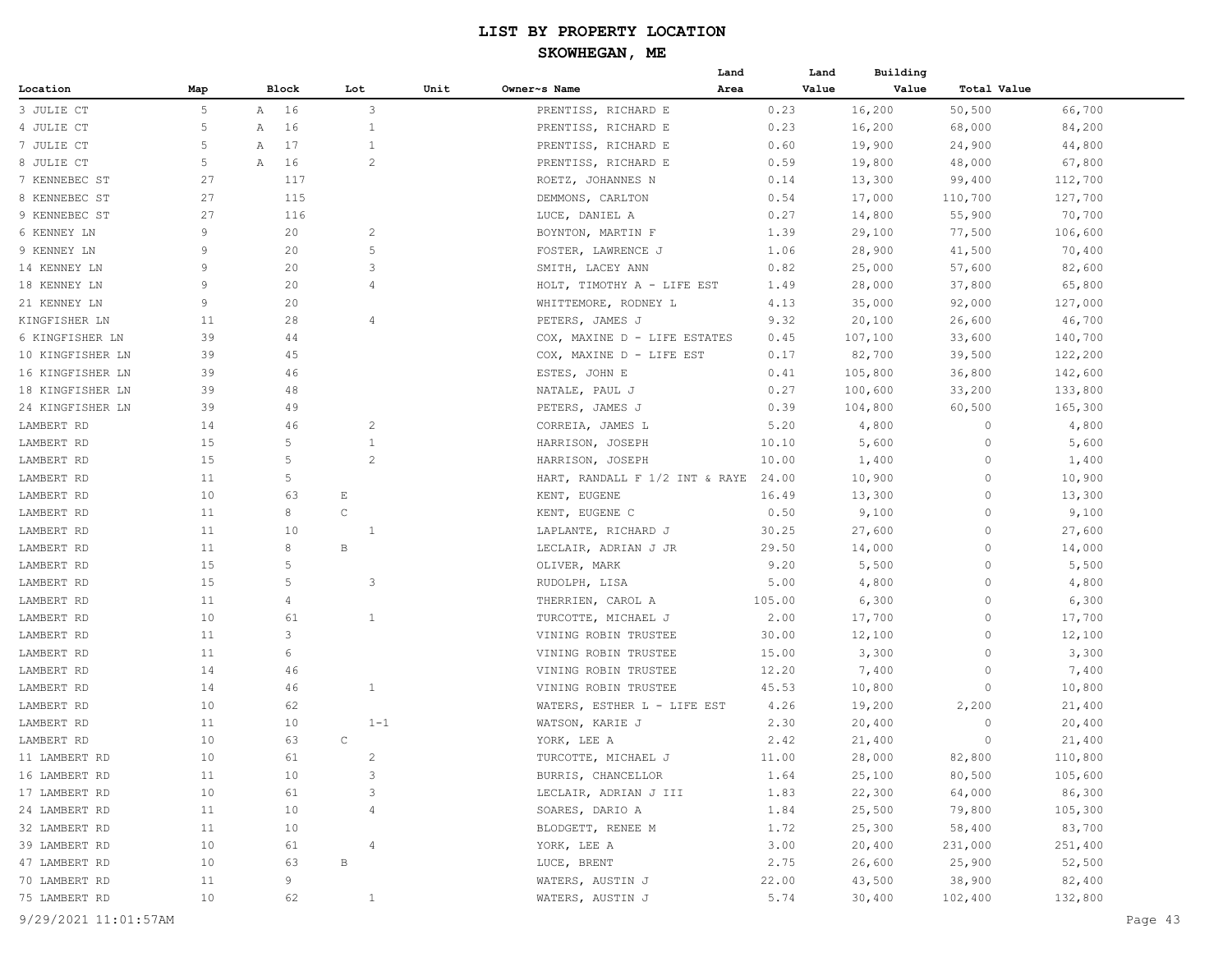#### **SKOWHEGAN, ME**

|                 |     |                |                |      |                                | Land   | Land    | Building             |         |  |
|-----------------|-----|----------------|----------------|------|--------------------------------|--------|---------|----------------------|---------|--|
| Location        | Map | Block          | Lot            | Unit | Owner~s Name                   | Area   | Value   | Value<br>Total Value |         |  |
| 89 LAMBERT RD   | 10  | 63             |                |      | EATON MOUNTAIN INC             | 99.53  | 107,100 | 151,100              | 258,200 |  |
| 96 LAMBERT RD   | 11  | 8              | Α              |      | LECLAIR, ADRIAN J JR           | 2.07   | 25,600  | 144,700              | 170,300 |  |
| 101 LAMBERT RD  | 10  | 63             | Α              |      | TOWLE, ROBBY                   | 1.74   | 24,900  | 38,200               | 63,100  |  |
| 117 LAMBERT RD  | 11  | 7              | B              |      | COOK, TERRY K                  | 5.00   | 22,600  | 97,400               | 120,000 |  |
| 157 LAMBERT RD  | 11  | 7              | $\mathbf{1}$   |      | POWELL, JOHN                   | 47.64  | 34,200  | 157,100              | 191,300 |  |
| 180 LAMBERT RD  | 11  | 28             | 5              |      | VIOLETTE, JOSEPH J             | 16.90  | 33,400  | 22,000               | 55,400  |  |
| 310 LAMBERT RD  | 11  | $\overline{c}$ |                |      | KESSACK, ROBERT OWEN III       | 59.90  | 26,400  | 104,600              | 131,000 |  |
| 320 LAMBERT RD  | 11  | $\mathbf{1}$   |                |      | NASON, CAREY A                 | 0.35   | 54,500  | 33,800               | 88,300  |  |
| 340 LAMBERT RD  | 14  | 41             |                |      | VINING ROBIN TRUSTEE           | 294.00 | 68,000  | $\circ$              | 68,000  |  |
| 455 LAMBERT RD  | 15  | 6              |                |      | CLARK, JOHN G & MARK S         | 34.00  | 9,300   | 12,100               | 21,400  |  |
| LAMBERT RD OFF  | 11  | 48             |                |      | VINING ROBIN TRUSTEE           | 23.00  | 19,900  | 3,500                | 23,400  |  |
| LAMPHERE LN     | 10  | 50             | ON2            |      | PORTLAND CELLULAR              | 0.00   | $\circ$ | 81,000               | 81,000  |  |
| LAMPHERE LN     | 10  | 50             | В              |      | STATE OF MAINE                 | 0.92   | 14,200  | 1,000                | 15,200  |  |
| 62 LAMPHERE LN  | 10  | 50             | $\overline{c}$ |      | ST PIERRE, STEVEN S            | 5.00   | 28,800  | 114,700              | 143,500 |  |
| 75 LAMPHERE LN  | 10  | 50             | -1             |      | MACHIE, JOHN N                 | 97.66  | 121,200 | 187,400              | 308,600 |  |
| 122 LAMPHERE LN | 10  | 50             | $\mathsf C$    |      | BECKWITH, PETER A              | 3.00   | 20,400  | 6,500                | 26,900  |  |
| 135 LAMPHERE LN | 10  | 50             | ON1            |      | SBA TOWERS IX, LLC             | 0.00   | $\circ$ | 62,500               | 62,500  |  |
| 145 LAMPHERE LN | 10  | 50             | ON             |      | MAINE RSA NO.1, INC            | 0.00   | $\circ$ | 90,700               | 90,700  |  |
| LAND ST         | 21  | 16             | 3              |      | CHAMBERLAIN, BONNIE K          | 0.55   | 15,200  | 0                    | 15,200  |  |
| LAND ST         | 21  | 16             | 10             |      | CHAMBERLAIN, RICHARD HUNT JR - | 1.92   | 7,300   | $\circ$              | 7,300   |  |
| 7 LAND ST       | 21  | 16             | $\mathbf{1}$   |      | ROLLINS, SALLY JEAN            | 0.36   | 16,900  | 165,800              | 182,700 |  |
| 8 LAND ST       | 21  | 15             | $\overline{c}$ |      | JANVRIN, TRAVIS                | 0.18   | 14,600  | 129,500              | 144,100 |  |
| 13 LAND ST      | 21  | 16             | 2A             |      | WORSTER, SHELDON W             | 0.36   | 14,400  | 21,000               | 35,400  |  |
| 15 LAND ST      | 21  | 16             | 2B             |      | MCCALLUM, DAVID                | 0.36   | 16,900  | 72,500               | 89,400  |  |
| 20 LAND ST      | 21  | $16 - 3$       | 1              |      | WORSTER, RODNEY B              | 0.55   | 17,900  | 24,100               | 42,000  |  |
| 21 LAND ST      | 21  | 16             | $\overline{c}$ |      | WORSTER, RODNEY BLAKE          | 0.36   | 16,100  | 70,900               | 87,000  |  |
| 32 LAND ST      | 21  | 16             | $\overline{4}$ |      | MITCHELL, BRIAN A              | 0.73   | 22,200  | 96,200               | 118,400 |  |
| LARONE RD       | 16  | 26             | Α              |      | BERNARD, JEFFREY R             | 12.00  | 10,500  | $\circ$              | 10,500  |  |
| LARONE RD       | 16  | 27             |                |      | FOSS, DAVID A                  | 60.00  | 16,100  | $\circ$              | 16,100  |  |
| LARONE RD       | 16  | 8              |                |      | LARKIN, DAVID S                | 8.20   | 9,400   | 0                    | 9,400   |  |
| LARONE RD       | 16  | 8              | 1              |      | LARKIN, DAVID S                | 9.64   | 8,700   | 0                    | 8,700   |  |
| LARONE RD       | 16  | 8              | $\overline{c}$ |      | LARKIN, DAVID S                | 9.64   | 8,700   | $\circ$              | 8,700   |  |
| LARONE RD       | 16  | 8              | 3              |      | LARKIN, DAVID S                | 8.70   | 8,600   | 0                    | 8,600   |  |
| LARONE RD       | 16  | 28             |                |      | MATTHEW INC                    | 100.00 | 21,100  | 0                    | 21,100  |  |
| LARONE RD       | 16  | 25             |                |      | SMITH, THOMAS F JR             | 10.00  | 8,800   | 0                    | 8,800   |  |
| LARONE RD       | 16  | 24             |                |      | SNM LLC                        | 44.00  | 5,700   | $\circ$              | 5,700   |  |
| 41 LARONE RD    | 16  | 5              | 1              |      | LARKIN, DAVID S                | 67.00  | 58,500  | 215,400              | 273,900 |  |
| 270 LARONE RD   | 16  | 26             |                |      | SNM LLC                        | 70.00  | 17,300  | $\circ$              | 17,300  |  |
| LAWTON ST       | 29  | 52             | A              |      | SHERBURNE, NATHAN M            | 0.06   | 4,700   | $\sim$ 0             | 4,700   |  |
| LAWTON ST       | 29  | 33             | $\overline{2}$ |      | SKOWHEGAN COMMUNITY FCU        | 0.46   | 14,500  | 11,600               | 26,100  |  |
| 7 LAWTON ST     | 29  | 52             |                |      | WYMAN RENTALS                  | 0.07   | 10,000  | 45,400               | 55,400  |  |
| 8 LAWTON ST     | 29  | 31             |                |      | BROWN, GREGORY E               | 0.27   | 16,400  | 78,500               | 94,900  |  |
| 9 LAWTON ST     | 29  | 51             |                |      | SHERBURNE, NATHAN M            | 0.11   | 12,200  | 72,200               | 84,400  |  |
| 10 LAWTON ST    | 29  | 32             |                |      | MUIRFIELD CORP                 | 0.17   | 11,400  | $\overline{0}$       | 11,400  |  |
| 11 LAWTON ST    | 29  | 50             |                |      | MCLAUGHLIN, JEANNE A           | 0.08   | 10,600  | 44,700               | 55,300  |  |
| 15 LAWTON ST    | 29  | 49             |                |      | SMITH, MATTHEW M               | 0.13   | 12,900  | 95,800               | 108,700 |  |
|                 |     |                |                |      |                                |        |         |                      |         |  |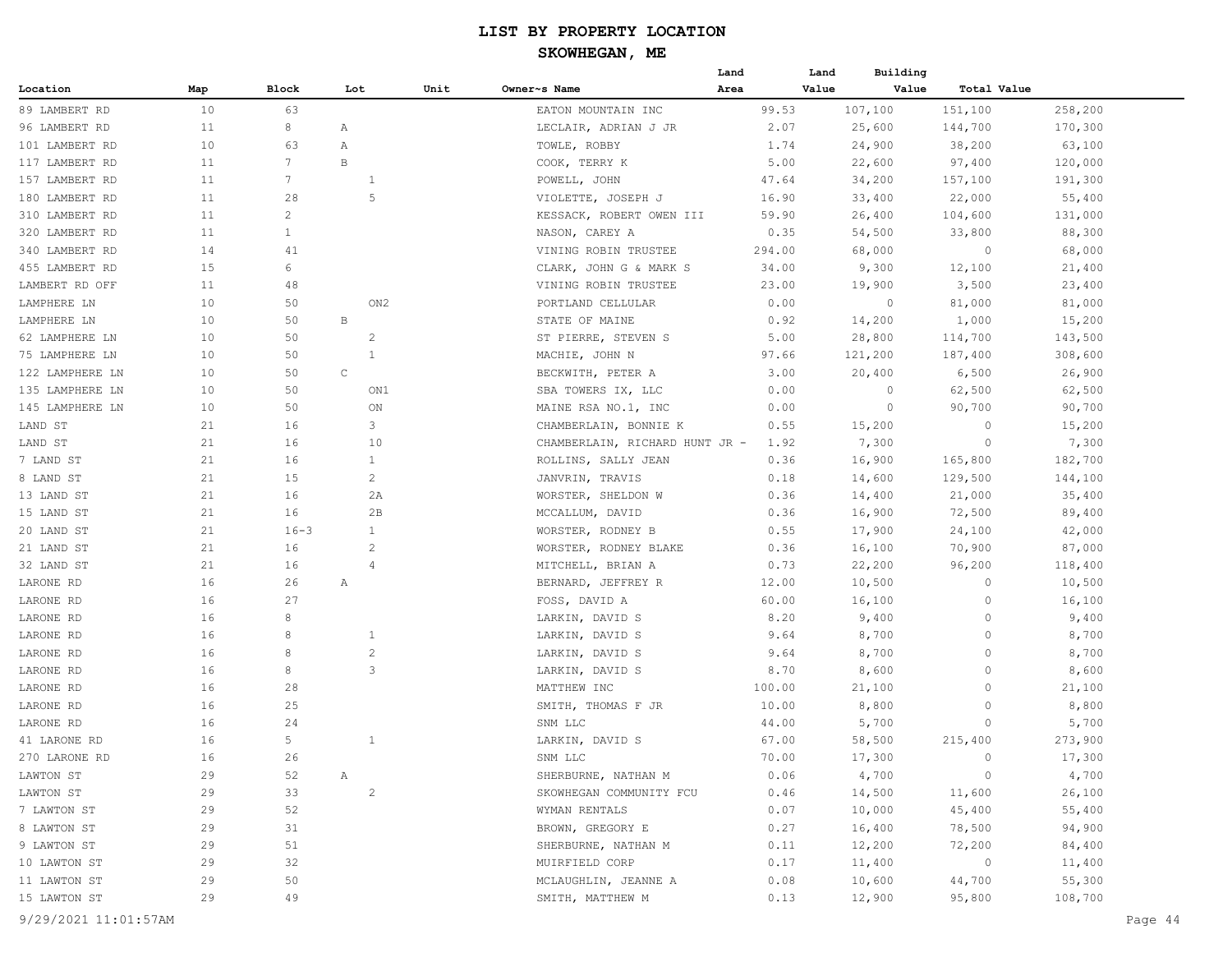#### **SKOWHEGAN, ME**

|                   |                |         |                |      |                                | Land | Land  | Building |             |         |
|-------------------|----------------|---------|----------------|------|--------------------------------|------|-------|----------|-------------|---------|
| Location          | Map            | Block   | Lot            | Unit | Owner~s Name                   | Area | Value | Value    | Total Value |         |
| 17 LAWTON ST      | 29             | 48      |                |      | HAMRICK, MATTHEW               |      | 0.19  | 14,900   | 61,600      | 76,500  |
| 19 LAWTON ST      | 29             | 47      |                |      | HAMRICK, MATTHEW               |      | 0.04  | 6,500    | 23,800      | 30,300  |
| 23 LAWTON ST      | 29             | 66      |                |      | FRAZIER, MARK A                |      | 0.11  | 12,200   | 37,000      | 49,200  |
| 24 LAWTON ST      | 29             | 62      | $\mathbf{1}$   |      | QUINN, COLIN R & RYAN C        |      | 0.22  | 14,300   | $\circ$     | 14,300  |
| 25 LAWTON ST      | 29             | 65      |                |      | DICKEY, GALAN I                |      | 0.11  | 12,200   | 26,700      | 38,900  |
| 27 LAWTON ST      | 29             | 64      |                |      | SMITH, MATTHEW M               |      | 0.22  | 15,800   | 37,900      | 53,700  |
| 1 LEAVITT ST      | 29             | 10      |                |      | WRIGHT, VERONICA               |      | 0.10  | 68,500   | 79,400      | 147,900 |
| 4 LEAVITT ST      | 29             | 59      |                |      | STAEHLI, ANNA G                |      | 0.23  | 16,200   | 81,900      | 98,100  |
| 7 LEAVITT ST      | 29             | 10      | 1              |      | MCFADDEN, TIMOTHY C            |      | 0.07  | 14,700   | 36,200      | 50,900  |
| 9 LEAVITT ST      | 29             | 9       |                |      | DAVIS, MATTHEW S               |      | 0.25  | 16,300   | 73,200      | 89,500  |
| 10 LEAVITT ST     | 29             | 60      |                |      | JOHNSON, ANDREW G              |      | 0.53  | 18,700   | 148,400     | 167,100 |
| 13 LEAVITT ST     | 29             | 8       |                |      | BENNER, JACOB P                |      | 0.24  | 16,200   | 97,700      | 113,900 |
| 15 LEAVITT ST     | 29             | 8       | Α              |      | ALVES CHRISTOPHER P            |      | 0.23  | 16,200   | 42,800      | 59,000  |
| 18 LEAVITT ST     | 29             | 62      |                |      | JEWELL PROPERTY MANAGEMENT LLC |      | 0.32  | 16,700   | 77,100      | 93,800  |
| 19 LEAVITT ST     | 29             | 7       |                |      | CONNELL, KATHERINE A           |      | 0.26  | 16,300   | 114,900     | 131,200 |
| 20 LEAVITT ST     | 29             | 63      |                |      | POULIN, LEE M                  |      | 0.25  | 16,300   | 96,600      | 112,900 |
| 23 LEAVITT ST     | 29             | 26      |                |      | HYDE, CYNTHIA                  |      | 0.15  | 13,600   | 36,300      | 49,900  |
| 25 LEAVITT ST     | 29             | 25      |                |      | DORE, CONSTANCE J              |      | 0.15  | 13,600   | 32,400      | 46,000  |
| 26 LEAVITT ST     | 29             | 33      | 1              |      | SKOWHEGAN COMMUNITY FCU        |      | 0.47  | 14,800   | 307,600     | 322,400 |
| 27 LEAVITT ST     | 29             | 24      |                |      | LIGHTBODY, JASON A             |      | 0.14  | 13,300   | 37,200      | 50,500  |
| 29 LEAVITT ST     | 29             | 23      |                |      | TURCOTTE, KIRBY A              |      | 0.11  | 12,200   | 25,800      | 38,000  |
| 30 LEAVITT ST     | 29             | 33      |                |      | MUIRFIELD CORP                 |      | 0.52  | 15,600   | 397,400     | 413,000 |
| 31 LEAVITT ST     | 29             | 22      |                |      | FLS INVESTMENTS INC            |      | 0.20  | 15,200   | 49,600      | 64,800  |
| 33 LEAVITT ST     | 29             | 21      |                |      | WYMAN, JOSEPH J                |      | 0.25  | 16,300   | 43,100      | 59,400  |
| 36 LEAVITT ST     | 29             | 34      |                |      | WITHEE, BEVERLY                |      | 0.17  | 14,200   | 80,100      | 94,300  |
| 28 LEDGEWOOD DR   | 9              | 49      | 3              |      | BROWN, NICOLE L                |      | 3.76  | 23,800   | 35,400      | 59,200  |
| 45 LEDGEWOOD DR   | 9              | 49      | $\mathbf{1}$   |      | KRAMER, KENT D                 |      | 18.00 | 29,900   | 72,600      | 102,500 |
| 9 LESSOR ST       | 37             | 149     |                |      | JEWELL, WAYNE H - EST OF       |      | 0.81  | 76,600   | 59,300      | 135,900 |
| 1 LEXIE LN        | 4              | $4 - 5$ | ON1            |      | BERRY, RAYMOND                 |      | 0.00  | 0        | 14,700      | 14,700  |
| 6 LEXIE LN        | 4              | $4 - 5$ | ON2            |      | GREENE, GLORIA                 |      | 0.00  | 0        | 18,200      | 18,200  |
| 7 LEXIE LN        | 4              | $4 - 5$ | ON19           |      | HOLT, CHRISTOPHER              |      | 0.00  | $\Omega$ | 14,700      | 14,700  |
| 8 LEXIE LN        | 4              | $4 - 5$ | ON3            |      | WINCHENBACH, VICTORIA J        |      | 0.00  | 0        | 12,200      | 12,200  |
| 9 LEXIE LN        | 4              | $4 - 5$ | ON18           |      | HERTLEIN, CHELSEA              |      | 0.00  | 0        | 37,400      | 37,400  |
| 10 LEXIE LN       | 4              | $4 - 5$ | ON4            |      | AUSTIN, HARVEY                 |      | 0.00  | 0        | 21,400      | 21,400  |
| 11 LEXIE LN       | 4              | $4 - 5$ | ON17           |      | AUSTIN, HARVEY JR II           |      | 0.00  | 0        | 27,500      | 27,500  |
| 12 LEXIE LN       | 4              | $4 - 5$ | ON5            |      | MARQUIS, STEVEN                |      | 0.00  | 0        | 23,100      | 23,100  |
| 14 LEXIE LN       | 4              | $4 - 5$ | ON6            |      | AUSTIN, HARVEY                 |      | 0.00  | 0        | 6,000       | 6,000   |
| 16 LEXIE LN       |                | $4 - 5$ | ON7            |      | AUSTIN, HARVEY JR II           |      | 0.00  | 0        | 16,500      | 16,500  |
| 17 LEXIE LN       | $\overline{4}$ | $4 - 5$ | ON15           |      | DUNAWAY, LYNDA                 |      | 0.00  | $\circ$  | 15,000      | 15,000  |
| 19 LEXIE LN       | 4              | $4 - 5$ | ON14           |      | WENTWORTH, BONNE               |      | 0.00  | $\circ$  | 25,700      | 25,700  |
| 22 LEXIE LN       | 4              | $4 - 5$ | ON 9           |      | HOVEY, LAWRENCE                |      | 0.00  | $\circ$  | 15,600      | 15,600  |
| 2 LITTLE LOON LN  | 11             | 47      | D              |      | MAGRUDER, GAILIAN W - TRUSTEE  |      | 0.29  | 101,300  | 58,600      | 159,900 |
| 8 LITTLE LOON LN  | 11             | 47      | $\mathbf{1}$   |      | CLARK, L SCOTT                 |      | 0.52  | 113,800  | 32,300      | 146,100 |
| 16 LITTLE LOON LN | 11             | 47      | $\overline{2}$ |      | GARTHWAITE, ROBERT L - TRUSTEE |      | 0.55  | 116,900  | 48,800      | 165,700 |
| 19 LITTLE LOON LN | 11             | 47      | $2 - 1$        |      | POOLER, MICHAEL I & LINDA - LE |      | 0.49  | 81,500   | 21,900      | 103,400 |
| 5 LITTLE ST       | 5 <sup>1</sup> | 101     | ON65           |      | GRACE, HAROLD                  |      | 0.00  | $\circ$  | 13,600      | 13,600  |
|                   |                |         |                |      |                                |      |       |          |             |         |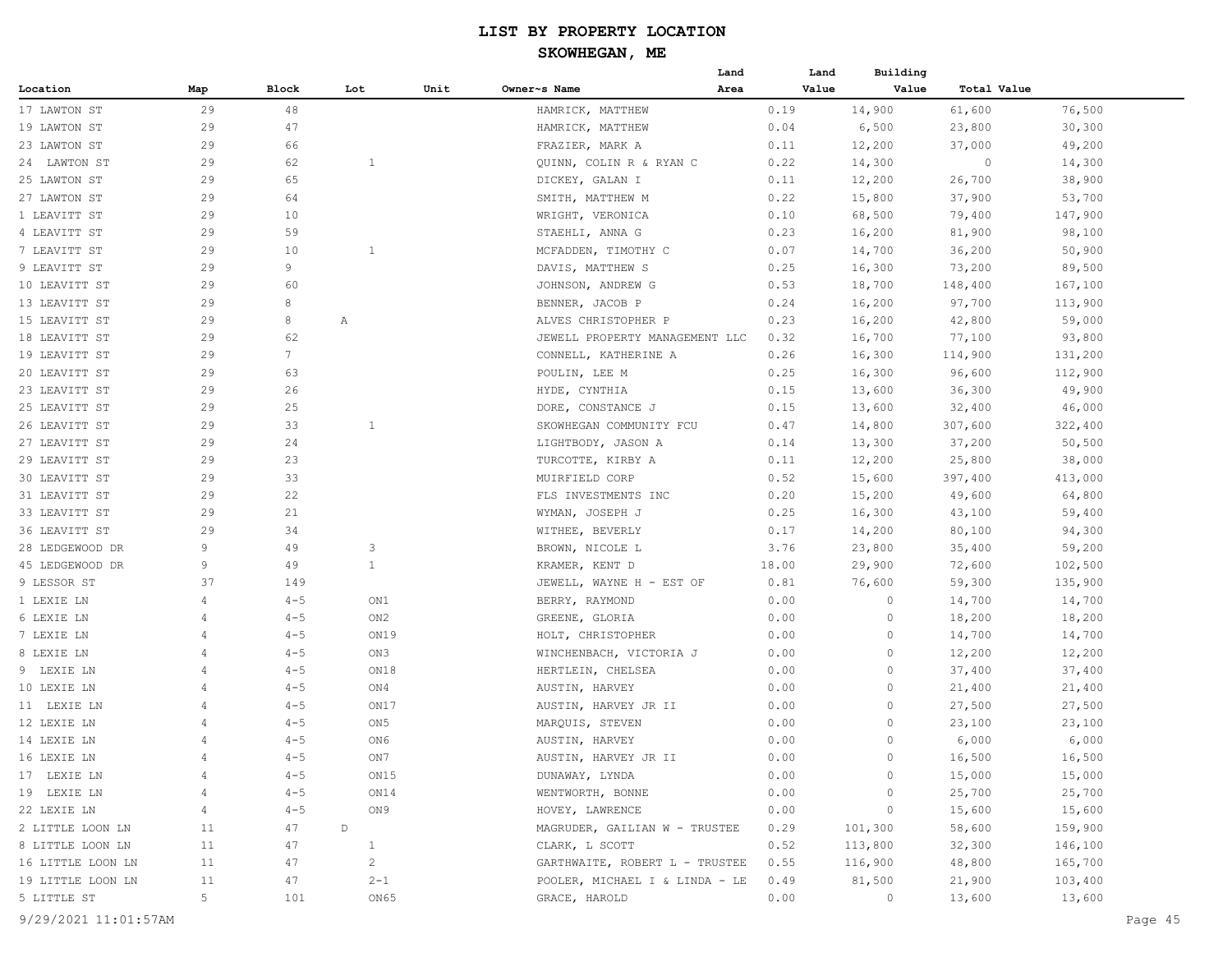|                   |     |       |              |                 |      |                                      | Land |       | Building<br>Land |             |         |
|-------------------|-----|-------|--------------|-----------------|------|--------------------------------------|------|-------|------------------|-------------|---------|
| Location          | Map | Block | Lot          |                 | Unit | Owner~s Name                         | Area |       | Value<br>Value   | Total Value |         |
| 7 LITTLE ST       | 5   | 101   |              | ON63            |      | CLARKE, JEFFREY                      |      | 0.00  | $\circ$          | 13,600      | 13,600  |
| 8 LITTLE ST       | 5   | 101   |              | ON61            |      | CASSIDY, GILBERT                     |      | 0.00  | $\circ$          | 45,600      | 45,600  |
| 9 LOCUST ST       | 37  | 6     |              |                 |      | FRIEND MOTOR SALES INC               |      | 0.31  | 31,300           | 69,300      | 100,600 |
| 10 LOCUST ST      | 37  | 27    |              |                 |      | L & W REALTY LLC                     |      | 1.06  | 145,700          | 335,000     | 480,700 |
| 13 LOCUST ST      | 37  | 5     |              |                 |      | LYONS, COURTNEY P                    |      | 0.20  | 15,200           | 62,600      | 77,800  |
| 14 LOCUST ST      | 37  | 20    |              |                 |      | BECKWITH, REBECCA                    |      | 0.15  | 13,600           | 56,200      | 69,800  |
| 15 LOCUST ST      | 37  | 4     |              |                 |      | DEROUCHE, CRAIG J                    |      | 0.29  | 16,500           | 80,700      | 97,200  |
| 18 LOCUST ST      | 37  | 21    |              |                 |      | PETERS, DAVID                        |      | 0.19  | 14,800           | 51,600      | 66,400  |
| 20 LOG DRIVERS WY | 8   | 48    | В            | $\mathbf{1}$    |      | ENRIGHT, SHAWN J                     |      | 1.76  | 52,900           | 141,300     | 194,200 |
| 29 LOG DRIVERS WY | 8   | 48    | $\, {\bf B}$ |                 |      | ENRIGHT, RICHARD J                   |      | 2.24  | 53,600           | 162,200     | 215,800 |
| 8 LOIS LN         | 21  | 13    |              | $6 - 2$         |      | GARCIA, STEVEN D                     |      | 0.40  | 15,400           | 89,200      | 104,600 |
| 15 LOIS LN        | 21  | 13    |              | $6 - 1$         |      | LEVASSEUR, PAUL S                    |      | 0.71  | 20,800           | 94,100      | 114,900 |
| 16 LOIS LN        | 21  | 13    |              | 6               |      | WHITE, MARK ERNEST JR                |      | 1.49  | 20,200           | 158,900     | 179,100 |
| LOON LN           | 11  | 47    | $\mathsf{C}$ | $\mathbf{1}$    |      | LEADBETTER, ELLEN M. TURCOTTE        |      | 0.43  | 12,100           | 0           | 12,100  |
| LOON LN           | 11  | 47    | E            |                 |      | TATHAM, CHARLES S                    |      | 0.52  | 12,000           | $\circ$     | 12,000  |
| 97 LOON LN        | 11  | 47    |              | $6 - 1$         |      | CLARK, ANISSA                        |      | 2.48  | 24,100           | 64,000      | 88,100  |
| 102 LOON LN       | 11  | 47    |              | 6               |      | JEAN, JANE P                         |      | 4.52  | 57,100           | 28,500      | 85,600  |
| 118 LOON LN       | 11  | 47    |              | 5               |      | COOK, JOHN F                         |      | 0.48  | 80,800           | 21,400      | 102,200 |
| 132 LOON LN       | 11  | 47    |              | 3               |      | WOOD, BRUCE L JR                     |      | 1.35  | 120,300          | 20,300      | 140,600 |
| 140 LOON LN       | 11  | 47    | C            |                 |      | LEADBETTER, ELLEN M. TURCOTTE        |      | 0.23  | 88,700           | 55,300      | 144,000 |
| 144 LOON LN       | 11  | 47    | Α            |                 |      | MARTELL, TRACEY                      |      | 0.39  | 93,900           | 48,700      | 142,600 |
| 148 LOON LN       | 11  | 47    | B            |                 |      | DALTON, JEREMY HUGH                  |      | 1.25  | 95,400           | 35,200      | 130,600 |
| 12 LYNNS WY       | 10  | 35    | D            |                 |      | CORSON, BRADLEY S SR                 |      | 32.59 | 105,100          | 123,700     | 228,800 |
| 24 LYNNS WY       | 10  | 35    | D            | ON <sub>2</sub> |      | CORSON, BRAD S SR                    |      | 0.00  | $\circ$          | 1,800       | 1,800   |
| 42 LYNNS WY       | 10  | 35    |              | 3               |      | CORSON, BRADLEY SR                   |      | 14.69 | 30,000           | 172,100     | 202,100 |
| 75 LYNNS WY       | 10  | 35    | D            | ON4             |      | CORSON, BRADLEY SR                   |      | 0.00  | $\circ$          | 3,300       | 3,300   |
| MADISON AVE       | 37  | 24    |              |                 |      | L & W REALTY LLC                     |      | 1.27  | 112,000          | $\circ$     | 112,000 |
| MADISON AVE       | 4   | 6     |              |                 |      | BLODGETT, DARRELL L                  |      | 30.50 | 16,700           | $\circ$     | 16,700  |
| MADISON AVE       | 4   | 6     | B            |                 |      | CASSIDY, DANA                        |      | 8.50  | 74,600           | 0           | 74,600  |
| MADISON AVE       | 4   | 6     | $\mathsf C$  |                 |      | CASSIDY, DANA                        |      | 0.59  | 104,500          | 0           | 104,500 |
| MADISON AVE       | 4   | 11    |              | ON              |      | COLE IO SKOWHEGAN ME LLC             |      | 0.00  | 0                | 26,900      | 26,900  |
| MADISON AVE       | 4   | 3     | $\mathsf C$  |                 |      | DIONNE, MARTHA A                     |      | 1.70  | 127,200          | 0           | 127,200 |
| MADISON AVE       | 4   | 14    |              |                 |      | DIONNE, RANDALL T                    |      | 1.30  | 79,400           | 0           | 79,400  |
| MADISON AVE       | 4   | 15    |              |                 |      | GILBERT, REJEAN                      |      | 25.00 | 7,000            | $\circ$     | 7,000   |
| MADISON AVE       | 26  | 146   |              |                 |      | HIGHT CHEVROLET BUICK INC            |      | 0.77  | 45,300           | 150,200     | 195,500 |
| MADISON AVE       | 26  | 95    |              |                 |      | HIGHT PROPERTIES LLC                 |      | 0.06  | 16,700           | 63,800      | 80,500  |
| MADISON AVE       | 26  | 136   |              |                 |      | L & W REALTY LLC                     |      | 0.22  | 19,400           | 69,800      | 89,200  |
| MADISON AVE       | 38  | $12$  |              |                 |      | L & W REALTY LLC                     |      | 0.63  | 55,600           | 12,900      | 68,500  |
| MADISON AVE       | 4   | 15    | $\mathbb{A}$ |                 |      | VANDER BUSH, EDWARD F JR ET AL 18.00 |      |       | 5,200            | 0           | 5,200   |
| MADISON AVE       | 4   | 12    |              | $\overline{c}$  |      | WASHBURN, BRENDA S                   |      | 0.89  | 56,300           | 0           | 56,300  |
| 4 MADISON AVE     | 26  | 89    |              |                 |      | LACASSE, MARK J & KELLY M - 2/       |      | 0.10  | 20,600           | 126,100     | 146,700 |
| 8 MADISON AVE     | 26  | 90    |              |                 |      | LASOTA, JOSEPH E                     |      | 0.05  | 14,300           | 71,700      | 86,000  |
| 9 MADISON AVE     | 26  | 135   |              |                 |      | NGUYEN, SUE                          |      | 0.04  | 11,500           | 64,800      | 76,300  |
| 10 MADISON AVE    | 26  | 92    |              |                 |      | GRIFFIN, PAUL J                      |      | 0.12  | 22,300           | 127,800     | 150,100 |
| 12 MADISON AVE    | 26  | 93    |              |                 |      | BDM PROPERTIES SKOWHEGAN LLC         |      | 0.10  | 19,500           | 83,800      | 103,300 |
| 14 MADISON AVE    | 26  | 94    |              |                 |      | SANBORN, MERLENE J                   |      | 0.02  | 5,700            | 78,900      | 84,600  |
|                   |     |       |              |                 |      |                                      |      |       |                  |             |         |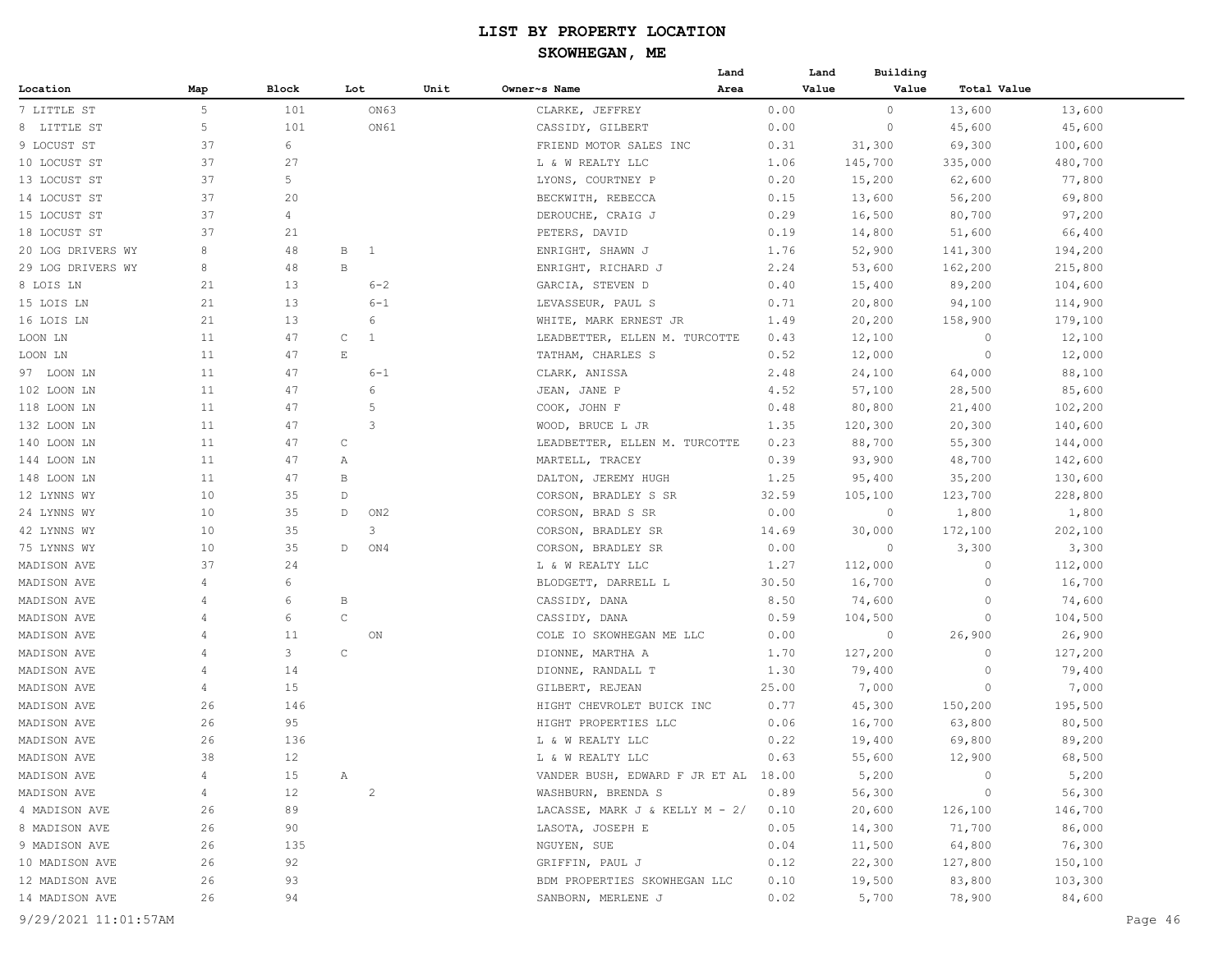|                 |     |              |     |      |                                | Land | Land  | Building |             |         |
|-----------------|-----|--------------|-----|------|--------------------------------|------|-------|----------|-------------|---------|
| Location        | Map | Block        | Lot | Unit | Owner~s Name                   | Area | Value | Value    | Total Value |         |
| 15 MADISON AVE  | 26  | 133          |     |      | TOWN OF SKOWHEGAN              |      | 0.10  | 17,500   | $\circ$     | 17,500  |
| 20 MADISON AVE  | 26  | 96           |     |      | HIGHT PROPERTIES LLC           |      | 0.09  | 19,600   | 152,200     | 171,800 |
| 29 MADISON AVE  | 26  | 148          |     |      | HIGHT CHEVROLET-BUICK INC      |      | 0.74  | 65,700   | 417,100     | 482,800 |
| 65 MADISON AVE  | 29  | $\mathbf{1}$ |     |      | V S H REALTY, INC              |      | 0.37  | 89,900   | 232,900     | 322,800 |
| 66 MADISON AVE  | 30  | 95           |     |      | AUSTIN, NOEL                   |      | 0.14  | 70,200   | 75,200      | 145,400 |
| 74 MADISON AVE  | 30  | 96           |     |      | HIGHT PARTNERSHIP LLC          |      | 0.11  | 12,200   | 62,500      | 74,700  |
| 77 MADISON AVE  | 29  | 12           | Α   |      | L & W REALTY LLC               |      | 0.80  | 124,100  | 51,900      | 176,000 |
| 78 MADISON AVE  | 30  | 97           |     |      | HIGHT PARTNERSHIP LLC          |      | 0.28  | 78,400   | 164,000     | 242,400 |
| 88 MADISON AVE  | 30  | 98           |     |      | L & W REALTY LLC               |      | 1.30  | 90,200   | 92,700      | 182,900 |
| 91 MADISON AVE  | 29  | 12           |     |      | L & W REALTY LLC               |      | 0.85  | 100,500  | 57,200      | 157,700 |
| 97 MADISON AVE  | 29  | 11           |     |      | YORK, LEE A                    |      | 0.32  | 16,700   | 89,200      | 105,900 |
| 98 MADISON AVE  | 30  | 98           | 1   |      | HIGHT PARTNERSHIP LLC          |      | 0.30  | 26,500   | 106,500     | 133,000 |
| 104 MADISON AVE | 30  | 100          |     |      | TAYLOR APARTMENTS LLC          |      | 1.31  | 22,000   | 131,000     | 153,000 |
| 108 MADISON AVE | 30  | 102          |     |      | PELLETIER, SUSAN M             |      | 0.49  | 85,900   | 150,900     | 236,800 |
| 112 MADISON AVE | 30  | 103          |     |      | SMITH, MATTHEW M               |      | 0.25  | 15,500   | 82,100      | 97,600  |
| 113 MADISON AVE | 29  | 58           |     |      | BANGOR SAVINGS BANK            |      | 1.25  | 110,300  | 371,900     | 482,200 |
| 116 MADISON AVE | 30  | 104          |     |      | WYMAN, JOSEPH                  |      | 0.33  | 10,200   | 65,400      | 75,600  |
| 118 MADISON AVE | 30  | 105          |     |      | WILSON, JUSTIN R               |      | 0.20  | 12,200   | 70,600      | 82,800  |
| 119 MADISON AVE | 29  | 57           |     |      | BLODGETT, DARRELL              |      | 0.52  | 65,500   | 138,900     | 204,400 |
| 122 MADISON AVE | 30  | 106          |     |      | SAMBRANO, ERNEST H             |      | 0.32  | 17,700   | 114,000     | 131,700 |
| 123 MADISON AVE | 29  | 54           |     |      | CUNLIFFE, WHITNEY F            |      | 1.28  | 112,900  | 315,400     | 428,300 |
| 124 MADISON AVE | 30  | 108          |     |      | LANEY, GLEN SR                 |      | 0.32  | 79,500   | 62,500      | 142,000 |
| 128 MADISON AVE | 30  | 109          |     |      | SMITH, MATTHEW M               |      | 0.20  | 8,300    | 162,800     | 171,100 |
| 130 MADISON AVE | 30  | 110          |     |      | CHANDLER, JENNIFER D           |      | 0.20  | 14,400   | 93,600      | 108,000 |
| 131 MADISON AVE | 29  | 89           |     |      | GORDON, THOMAS U - PERS REP    |      | 1.05  | 28,900   | 193,900     | 222,800 |
| 134 MADISON AVE | 30  | 111          |     |      | JED ENTERPRISES INC            |      | 0.41  | 72,900   | 91,500      | 164,400 |
| 139 MADISON AVE | 29  | 88           |     |      | POULIN, LEE M                  |      | 0.27  | 30,600   | 84,700      | 115,300 |
| 140 MADISON AVE | 30  | 73           |     |      | BERRY, DANIEL H                |      | 0.63  | 28,500   | 130,800     | 159,300 |
| 142 MADISON AVE | 30  | 74           |     |      | FOLSOM, MICHAEL N              |      | 0.27  | 16,400   | 76,800      | 93,200  |
| 143 MADISON AVE | 29  | 94           |     |      | SMITH, MATTHEW M               |      | 0.36  | 24,300   | 160,100     | 184,400 |
| 144 MADISON AVE | 30  | 75           |     |      | GRANVILLE, MARCIA B            |      | 3.00  | 122,400  | 116,600     | 239,000 |
| 147 MADISON AVE | 29  | 93           |     |      | KEL TER & COMPANY LLC          |      | 1.12  | 61,500   | 218,600     | 280,100 |
| 148 MADISON AVE | 30  | 76           | Α   |      | CURRIER, REBECCA A             |      | 0.61  | 20,100   | 106,700     | 126,800 |
| 151 MADISON AVE | 29  | 92           |     |      | GODIN, FREDERICK R             |      | 0.46  | 17,500   | 191,800     | 209,300 |
| 152 MADISON AVE | 30  | 76           |     |      | CUNLIFFE, WHITNEY F            |      | 0.80  | 23,500   | 262,800     | 286,300 |
| 153 MADISON AVE | 29  | 91           |     |      | BOLDUC, ROBERT A               |      | 1.05  | 24,500   | 156,100     | 180,600 |
| 156 MADISON AVE | 32  | 56           | 1   |      | CUNLIFFE, KIMBERLY N           |      | 0.27  | 16,400   | 144,400     | 160,800 |
| 157 MADISON AVE | 29  | 90           |     |      | ELEVATION PARTNERS LLC         |      | 0.31  | 25,800   | 195,000     | 220,800 |
| 158 MADISON AVE | 32  | 57           |     |      | CUNLIFFE, WHITNEY F            |      | 0.27  | 16,400   | 85,100      | 101,500 |
| 161 MADISON AVE | 33  | 13           |     |      | YOUNEY, JOHN W                 |      | 0.69  | 21,400   | 153,500     | 174,900 |
| 164 MADISON AVE | 32  | 59           |     |      | CUNLIFFE, WHITNEY F            |      | 1.46  | 130,100  | 608,800     | 738,900 |
| 165 MADISON AVE | 33  | 12           |     |      | HOSPICE VOLUNTEERS OF SOMERSET |      | 0.46  | 17,500   | 146,700     | 164,200 |
| 171 MADISON AVE | 33  | 25           |     |      | MALYK, TIMOTHY C               |      | 0.39  | 17,100   | 112,000     | 129,100 |
| 172 MADISON AVE | 32  | 60           |     |      | THE TOWNE MOTEL LLC            |      | 1.50  | 198,500  | 496,200     | 694,700 |
| 175 MADISON AVE | 33  | 24           |     |      | HIGHT PARTNERSHIP LLC          |      | 0.98  | 128,900  | 99,300      | 228,200 |
| 178 MADISON AVE | 32  | 62           |     |      | ROWE, ALLAN E JR               |      | 0.40  | 17,200   | 49,900      | 67,100  |
|                 |     |              |     |      |                                |      |       |          |             |         |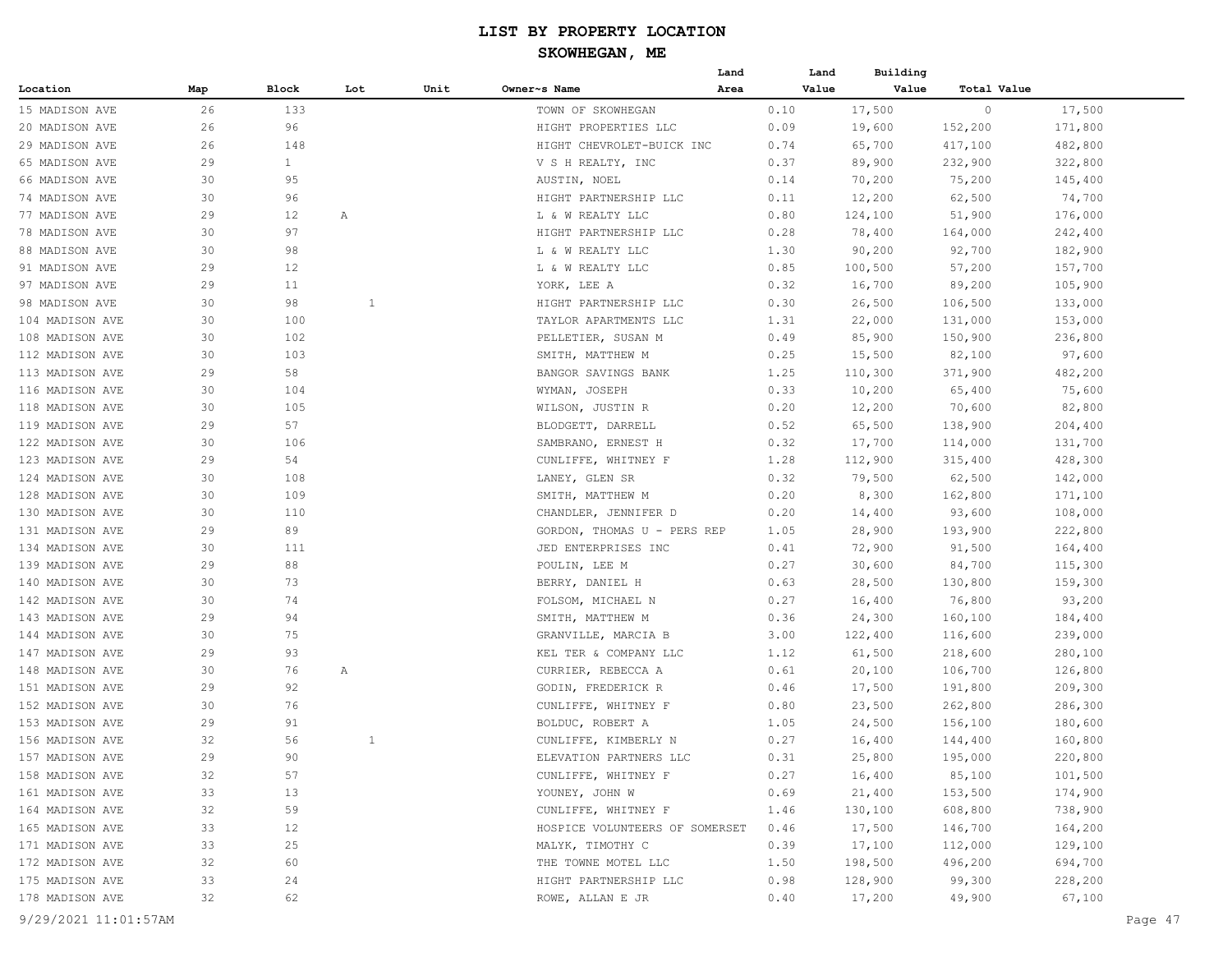|                      |     |                 |              |    |                                | Land |       | Building<br>Land |                |           |         |
|----------------------|-----|-----------------|--------------|----|--------------------------------|------|-------|------------------|----------------|-----------|---------|
| Location             | Map | Block           | Lot          |    | Unit<br>Owner~s Name           | Area |       | Value<br>Value   | Total Value    |           |         |
| 182 MADISON AVE      | 32  | 63              |              |    | SAVAGE, CHERI L                |      | 0.48  | 94,600           | 224,900        | 319,500   |         |
| 183 MADISON AVE      | 33  | 23              |              |    | JPH PROPERTIES INC             |      | 0.75  | 119,300          | 314,600        | 433,900   |         |
| 187 MADISON AVE      | 33  | 33              |              |    | BOLSTER, AARON J               |      | 0.50  | 48,200           | 160,700        | 208,900   |         |
| 188 MADISON AVE      | 32  | 64              |              |    | DRK PROPERTIES INC             |      | 0.75  | 119,300          | 171,700        | 291,000   |         |
| 191 MADISON AVE      | 33  | 32              |              |    | DAMON FAMILY ENTERPRISES INC   |      | 0.61  | 78,900           | 214,500        | 293,400   |         |
| 194 MADISON AVE      | 32  | 47              |              |    | FRANKLIN SAVINGS BANK          |      | 0.50  | 96,400           | 325,200        | 421,600   |         |
| 197 MADISON AVE      | 33  | 42              |              |    | YORK, RICHARD J - TRUSTEE      |      | 0.46  | 14,000           | $\overline{0}$ | 14,000    |         |
| 198 MADISON AVE      | 32  | 48              |              |    | L & W REALTY LLC               |      | 0.45  | 39,700           | 72,400         | 112,100   |         |
| 203 MADISON AVE      | 33  | 41              |              |    | YORK, RICHARD J                |      | 0.71  | 69,700           | 191,600        | 261,300   |         |
| 204 MADISON AVE      | 32  | 48              | Α            |    | BRUCE, RANDY C                 |      | 0.59  | 104,500          | 181,800        | 286,300   |         |
| 209 MADISON AVE      | 33  | 53              |              |    | HIGHT PROPERTIES LLC           |      | 0.35  | 15,200           | $\overline{0}$ | 15,200    |         |
| 210 MADISON AVE      | 32  | 31              |              |    | RGM REAL ESTATE LLC            |      | 0.30  | 31,500           | 165,500        | 197,000   |         |
| 213 MADISON AVE      | 33  | 52              |              |    | HIGHT PROPERTIES LLC           |      | 0.23  | 16,200           | 68,000         | 84,200    |         |
| 214 MADISON AVE      | 32  | 20              |              |    | DEPOSITORS TRUST COMPANY       |      | 0.52  | 98,200           | 231,300        | 329,500   |         |
| 215 MADISON AVE      | 33  | 51              |              |    | SKILLINGS, DONALD L II         |      | 0.26  | 16,300           | 85,900         | 102,200   |         |
| 217 MADISON AVE      | 33  | 50              |              |    | SKILLINGS, DONALD              |      | 0.20  | 32,600           | 104,200        | 136,800   |         |
| 220 MADISON AVE      | 32  | 19              |              |    | TYKS HOLDING INC               |      | 0.30  | 52,400           | 96,800         | 149,200   |         |
| 224 MADISON AVE      | 38  | 5               |              |    | CHEN, DONG CAI                 |      | 0.20  | 15,200           | 45,300         | 60,500    |         |
| 225 MADISON AVE      | 33  | 56              |              |    | DANIEL G KAMIN MAINE LLC       |      | 1.34  | 118,200          | 672,100        | 790,300   |         |
| 226 MADISON AVE      | 38  | 6               |              |    | DUBAY, WAYNE E                 |      | 0.41  | 91,200           | 89,000         | 180,200   |         |
| 229 MADISON AVE      | 33  | 54              |              |    | OPHIR, SHALOM BACHI - TRUSTEE  |      | 1.55  | 136,700          | 498,000        | 634,700   |         |
| 237 MADISON AVE      | 37  | 8               |              |    | RINALDI, DOMINICK S            |      | 0.54  | 100,000          | 87,600         | 187,600   |         |
| 242 MADISON AVE      | 38  | 13              |              |    | L & W REALTY LLC               |      | 1.33  | 117,300          | 863,400        | 980,700   |         |
| 245 MADISON AVE      | 37  | $7\phantom{.0}$ |              |    | FRIEND MOTOR SALES INC         |      | 1.15  | 101,200          | 331,300        | 432,500   |         |
| 250 MADISON AVE      | 38  | 15              |              |    | L & W REALTY LLC               |      | 0.50  | 14,600           | $\circ$        | 14,600    |         |
| 252 MADISON AVE      | 38  | 16              |              |    | CHELSEA MARKET REALTY LLC      |      | 0.50  | 96,400           | 337,700        | 434,100   |         |
| 256 MADISON AVE      | 38  | 17              |              |    | WHITTEMORE, JAMES G            |      | 0.93  | 42,400           | 69,700         | 112,100   |         |
| 257 MADISON AVE      | 37  | 25              |              |    | L & W REALTY LLC               |      | 0.62  | 107,200          | 375,600        | 482,800   |         |
| 260 MADISON AVE      | 38  | 19              |              |    | PROMPTO INC                    |      | 0.32  | 88,300           | 74,800         | 163,100   |         |
| 261 MADISON AVE      | 37  | 24              |              | ON | MCDONALD'S CORP (18-0143)      |      | 0.00  | $\circ$          | 547,900        | 547,900   |         |
| 271 MADISON AVE      | 37  | 23              |              |    | FRIEND MOTOR SALES INC         |      | 0.45  | 92,400           | 186,200        | 278,600   |         |
| 273 MADISON AVE      | 37  | 22              |              |    | SHIVALAY LLC                   |      | 1.50  | 162,500          | 296,600        | 459,100   |         |
| 285 MADISON AVE      | 37  | 61              |              |    | SHIVALAY LLC                   |      | 0.43  | 114,700          | 193,100        | 307,800   |         |
| 289 MADISON AVE      | 37  | 60              |              |    | SHIVALAY LLC                   |      | 5.00  | 28,200           | 88,100         | 116,300   |         |
| 307 MADISON AVE      | 37  | 59              |              |    | THE R. GIFFORD FAMILY LMTD PRT |      | 2.25  | 137,800          | 85,400         | 223,200   |         |
| 318 MADISON AVE      | 4   | 6               | $\mathsf{C}$ | ON | CAPITAL PIZZA HUTS INC         |      | 0.00  | $\circ$          | 418,500        | 418,500   |         |
| 331 MADISON AVE      | 4   | 7               |              |    | JOSEPH, JOEY P                 |      | 0.30  | 92,600           | 12,500         | 105,100   |         |
| 337 MADISON AVE      | 4   | 8               |              |    | JOSEPH, JOEY                   |      | 0.55  | 121,100          | 221,900        | 343,000   |         |
| 338 MADISON AVE      |     | 6               | Α            |    | CASSIDY, DANA                  |      | 12.00 | 350,100          | 699,100        | 1,049,200 |         |
| 347 MADISON AVE      |     | 9               |              |    | QUINN, COLIN R                 |      | 2.80  | 142,800          | 169,800        | 312,600   |         |
| 348 MADISON AVE      | 4   | 6               | Α            | ON | CASSIDY, DANA                  |      | 0.00  | $\circ$          | 181,300        | 181,300   |         |
| 354 MADISON AVE      | 4   | 6               | $\mathbb D$  |    | BURGER KING CORP               |      | 1.50  | 105,900          | 357,700        | 463,600   |         |
| 357 MADISON AVE      | 4   | 10              |              |    | PRAY, PAUL F                   |      | 0.36  | 16,900           | 73,700         | 90,600    |         |
| 363 MADISON AVE      |     | 3               | Α            |    | HIGHT PROPERTIES LLC           |      | 2.00  | 64,100           | $\circ$        | 64,100    |         |
| 374 MADISON AVE      |     | 11              |              |    | COLE IO SKOWHEGAN ME LLC       |      | 2.26  | 150,000          | 243,400        | 393,400   |         |
| 381 MADISON AVE      | 4   | 3               | $\, {\bf B}$ |    | FIDC X LLC                     |      | 9.00  | 425,800          | 1,972,300      | 2,398,100 |         |
| 9/29/2021 11:01:57AM |     |                 |              |    |                                |      |       |                  |                |           | Page 48 |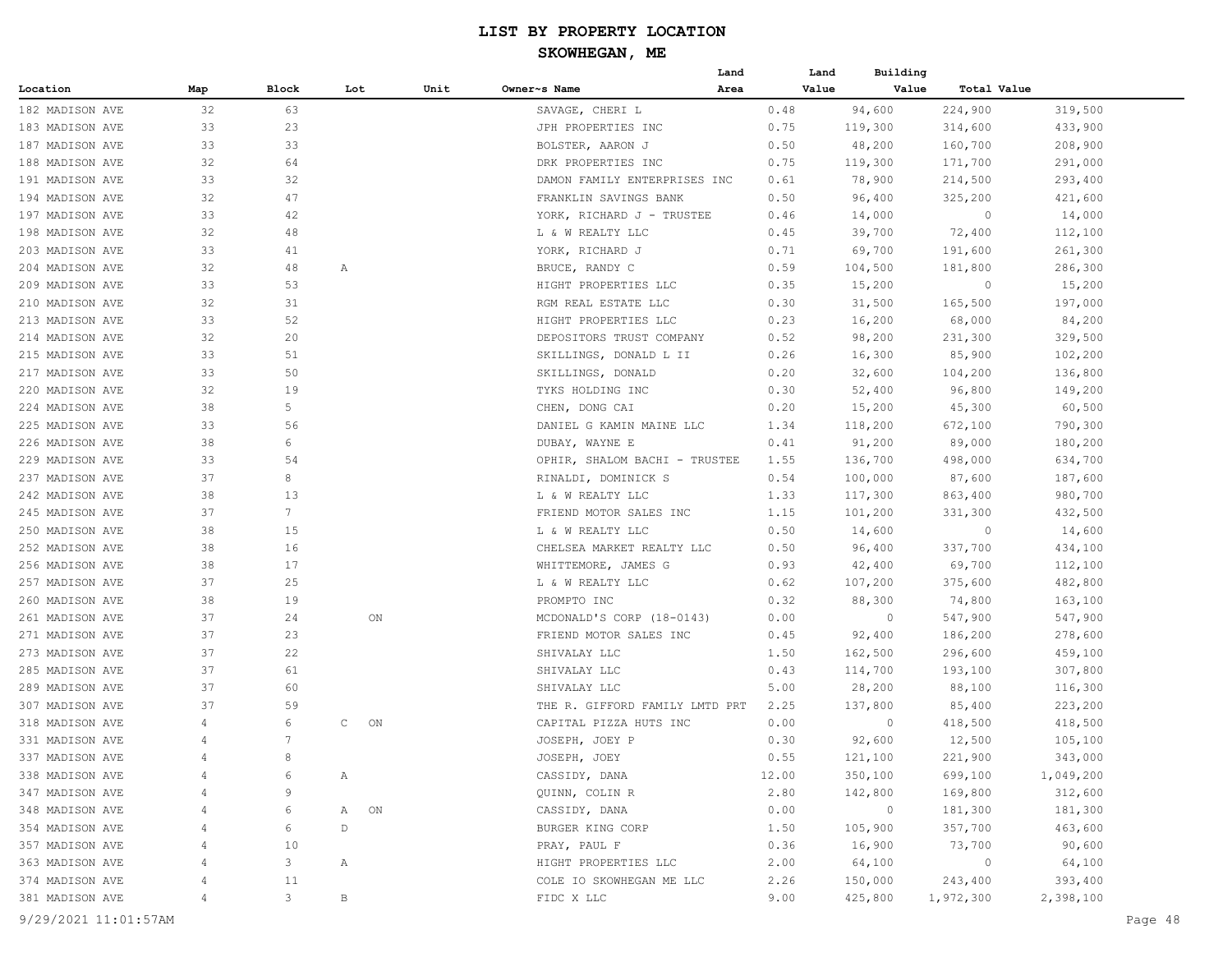#### **SKOWHEGAN, ME**

|                 |                |                |              |      |                                | Land | Land  | Building |             |         |
|-----------------|----------------|----------------|--------------|------|--------------------------------|------|-------|----------|-------------|---------|
| Location        | Map            | Block          | Lot          | Unit | Owner~s Name                   | Area | Value | Value    | Total Value |         |
| 382 MADISON AVE | $\overline{4}$ | 11             | 1            |      | DUMONT, RONALD L               |      | 17.41 | 29,200   | 93,600      | 122,800 |
| 386 MADISON AVE | 4              | 12             | Α            |      | REGO, HUMBERTO                 |      | 0.55  | 111,000  | 288,200     | 399,200 |
| 398 MADISON AVE | 4              | 12             |              |      | BURGER-ROY, LLC                |      | 5.43  | 166,700  | 422,700     | 589,400 |
| 411 MADISON AVE | $\overline{4}$ | 14             | Α            |      | KENS DRIVE-IN INC              |      | 1.69  | 146,500  | 345,100     | 491,600 |
| 414 MADISON AVE | 4              | 12             | 1            |      | T & B ENTERPRISES, LLC         |      | 11.68 | 161,700  | 738,300     | 900,000 |
| 420 MADISON AVE | $\overline{4}$ | 13             |              |      | C & K PERKINS HOLDINGS LLC     |      | 0.82  | 25,900   | 84,000      | 109,900 |
| MAIN ST         | 9              | $\mathbf{1}$   | Α            |      | ABBOTT, KATIE                  |      | 2.80  | 35,400   | 1,100       | 36,500  |
| MAIN ST         | 24             | 2              | 1            |      | AUSTIN, TRISHA L               |      | 0.15  | 16,000   | 1,800       | 17,800  |
| MAIN ST         | 20             | 10             |              |      | GILBLAIR, DONALD E - ESTATE OF |      | 3.00  | 27,100   | 4,600       | 31,700  |
| MAIN ST         | 8              | 29             |              |      | ST LEDGER, JOY                 |      | 10.00 | 3,500    | 0           | 3,500   |
| MAIN ST         | 23             | $\overline{4}$ |              |      | TOWN OF SKOWHEGAN              |      | 0.63  | 2,400    | 0           | 2,400   |
| MAIN ST         | 26             | 69             |              |      | TOWN OF SKOWHEGAN              |      | 0.21  | 14,000   | $\circ$     | 14,000  |
| 2 MAIN ST       | 26             | 32             |              |      | NEW BALANCE ATHLETIC SHOE INC  |      | 0.67  | 37,200   | 368,700     | 405,900 |
| 6 MAIN ST       | 26             | 33             |              |      | HORN ME LLC                    |      | 2.45  | 159,500  | 612,600     | 772,100 |
| 11 MAIN ST      | 23             | 52             |              |      | TOWN OF SKOWHEGAN              |      | 0.28  | 15,500   | 0           | 15,500  |
| 14 MAIN ST      | 23             | 100            |              |      | QUIRION, MARK J                |      | 0.27  | 17,300   | 9,600       | 26,900  |
| 15 MAIN ST      | 23             | 51             |              |      | CURRIER, SCOTT J               |      | 0.22  | 18,600   | 57,700      | 76,300  |
| 16 MAIN ST      | 23             | 100            | $\mathbf{1}$ |      | QUIRION, MARK J                |      | 0.46  | 14,400   | 49,600      | 64,000  |
| 21 MAIN ST      | 23             | 49             |              |      | DORE, GREGORY                  |      | 0.80  | 26,200   | 67,700      | 93,900  |
| 24 MAIN ST      | 23             | 101            |              |      | CORSON, DOUGLASS M             |      | 2.44  | 30,100   | 100,300     | 130,400 |
| 28 MAIN ST      | 23             | 102            |              |      | B.D.C. MANAGEMENT CORPORATION  |      | 0.55  | 22,400   | 41,800      | 64,200  |
| 29 MAIN ST      | 23             | 48             |              |      | CORSON, DOUGLASS M             |      | 0.57  | 13,700   | 22,400      | 36,100  |
| 31 MAIN ST      | 23             | 48             | Α            |      | HITCHINGS, CHRISTOPHER R       |      | 0.21  | 18,300   | 97,900      | 116,200 |
| 33 MAIN ST      | 23             | 55             | Α            |      | TRUSTEES OF BLOOMFIELD ACADEMY |      | 0.30  | 29,200   | 75,600      | 104,800 |
| 37 MAIN ST      | 23             | 47             | Α            |      | SMITH, TODD L                  |      | 0.39  | 21,200   | 44,300      | 65,500  |
| 39 MAIN ST      | 23             | 47             |              |      | C T SHAW PROPERTIES, LLC       |      | 0.14  | 15,600   | 62,400      | 78,000  |
| 41 MAIN ST      | 23             | 46             |              |      | BENSON, JOHN J - TRUSTEE OF    |      | 0.20  | 26,800   | 81,900      | 108,700 |
| 44 MAIN ST      | 23             | 5              |              |      | WASHBURN, SETH M               |      | 0.50  | 32,100   | 51,600      | 83,700  |
| 45 MAIN ST      | 23             | 45             |              |      | WYMAN, JOSEPH                  |      | 0.21  | 21,900   | 103,800     | 125,700 |
| 46 MAIN ST      | 23             | 6              |              |      | SAVAGE, LAWRENCE N II          |      | 0.37  | 20,000   | 111,000     | 131,000 |
| 50 MAIN ST      | 23             | 7              |              |      | TRACY, MARK J                  |      | 0.32  | 19,600   | 110,600     | 130,200 |
| 51 MAIN ST      | 23             | 44             |              |      | SIROIS, JULIAN A               |      | 0.18  | 17,100   | 98,300      | 115,400 |
| 52 MAIN ST      | 23             | 8              |              |      | KELSO, JASON L                 |      | 0.36  | 19,900   | 80,800      | 100,700 |
| 55 MAIN ST      | 23             | 26             |              |      | MCKENNA, RICHARD W             |      | 0.20  | 17,700   | 89,400      | 107,100 |
| 56 MAIN ST      | 23             | 9              |              |      | HORSIN' AROUND HOLDING COMPANY |      | 0.73  | 39,100   | 68,500      | 107,600 |
| 57 MAIN ST      | 23             | 25             |              |      | JOYCE, RAYMOND A - ESTATE OF   |      | 0.26  | 19,200   | 102,500     | 121,700 |
| 61 MAIN ST      | 23             | 24             |              |      | VERVILLE, AMY                  |      | 0.25  | 19,100   | 46,000      | 65,100  |
| 62 MAIN ST      | 23             | 9              |              |      | REDINGTON FAIRVIEW GENERAL HOS |      | 0.90  | 42,300   | 196,100     | 238,400 |
| 63 MAIN ST      | 23             | 23             |              |      | MARTIN, SCOTT K                |      | 0.46  | 20,600   | 92,500      | 113,100 |
| 64 MAIN ST      | 23             | 10             |              |      | NASON, LEON A - PR             |      | 0.69  | 25,200   | 78,000      | 103,200 |
| 65 MAIN ST      | 23             | 22             |              |      | BOOTHBY, DWAYNE                |      | 0.30  | 19,500   | 63,100      | 82,600  |
| 68 MAIN ST      | 23             | 11             |              |      | NASON, LEON A - PR             |      | 0.76  | 26,700   | 98,100      | 124,800 |
| 72 MAIN ST      | 23             | 12             |              |      | SIROIS, CARLENE H              |      | 0.88  | 28,100   | 106,000     | 134,100 |
| 73 MAIN ST      | 23             | 20             |              |      | OGILVIE, JANICE H              |      | 0.40  | 20,200   | 103,400     | 123,600 |
| 74 MAIN ST      | 23             | 13             |              |      | LIBERTY, REGINA                |      | 0.66  | 24,600   | 75,100      | 99,700  |
| 75 MAIN ST      | 23             | 19             |              |      | VIOLETTE, JOEL L               |      | 0.40  | 20,200   | 125,400     | 145,600 |
|                 |                |                |              |      |                                |      |       |          |             |         |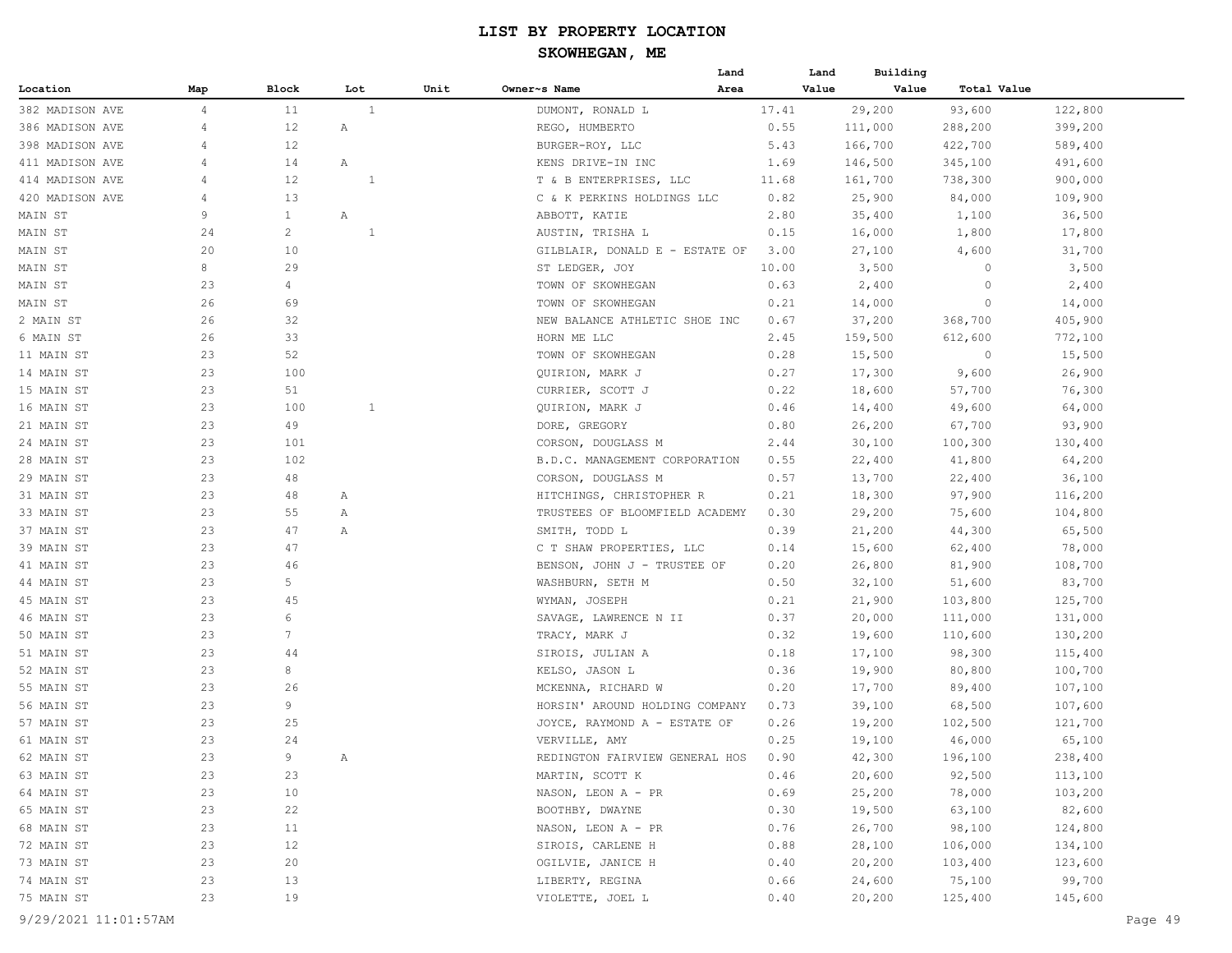|                  |              |                 |              |      |                                                   | Land | Land  | Building |                    |                   |
|------------------|--------------|-----------------|--------------|------|---------------------------------------------------|------|-------|----------|--------------------|-------------------|
| Location         | Map          | Block           | Lot          | Unit | Owner~s Name                                      | Area | Value | Value    | Total Value        |                   |
| 76 MAIN ST       | 23           | 14              |              |      | QUIRION, MARIE                                    |      | 0.38  | 20,000   | 101,900            | 121,900           |
| 79 MAIN ST       | 23           | 18              |              |      | GEHRKE, ERIC E                                    |      | 0.20  | 17,900   | 104,800            | 122,700           |
| 83 MAIN ST       | 23           | 17              |              |      | ARTHUR, JANE ANGELA                               |      | 0.20  | 17,900   | 26,400             | 44,300            |
| 84 MAIN ST       | 23           | 15              |              |      | NIELSON, ERIK S                                   |      | 1.10  | 24,600   | 119,600            | 144,200           |
| 89 MAIN ST       | 24           | 28              |              |      | MOLLEY, SUSAN L                                   |      | 0.36  | 19,900   | 78,800             | 98,700            |
| 92 MAIN ST       | 23           | 16              |              |      | WATSON, RICKY DALE - PR                           |      | 0.25  | 18,200   | 45,700             | 63,900            |
| 94 MAIN ST       | 20           | $7\phantom{.0}$ |              |      | DIONNE, JEANNETTE M - LIFE EST                    |      | 0.28  | 19,300   | 56,900             | 76,200            |
| 98 MAIN ST       | 20           | 8               |              |      | EAMES, JONATHAN D                                 |      | 4.64  | 31,500   | 79,300             | 110,800           |
| 102 MAIN ST      | 20           | 9               |              |      | DAVIS, CELESTE A                                  |      | 0.35  | 19,800   | 51,300             | 71,100            |
| 106 MAIN ST      | 20           | 10              | ON           |      | AMES, TIMOTHY                                     |      | 0.00  | $\circ$  | 24,800             | 24,800            |
| 107 MAIN ST      | 24           | 26              |              |      | DEAN, NORMA G - LE                                |      | 0.51  | 26,600   | 73,700             | 100,300           |
| 112 MAIN ST      | 20           | 11              |              |      | BELYEA, KAREN                                     |      | 0.74  | 26,300   | 75,900             | 102,200           |
| 113 MAIN ST      | 24           | $\mathbf{2}$    |              |      | WYMAN, JOSEPH                                     |      | 0.21  | 21,900   | 82,400             | 104,300           |
| 115 MAIN ST      | 24           | $\overline{c}$  | 1ON          |      | ROLLINS-ALLEN, SHANNON                            |      | 0.00  | $\circ$  | 10,900             | 10,900            |
| 116 MAIN ST      | 20           | 12              | Α            |      | MASTERMAN PROPERTIES LLC                          |      | 0.17  | 16,700   | 85,100             | 101,800           |
| 119 MAIN ST      | 24           | $\mathbf{1}$    |              |      | ELLIS, JAMIE C                                    |      | 0.44  | 20,500   | 67,800             | 88,300            |
| 120 MAIN ST      | 20           | 12              |              |      | DIXON, DOUGLAS P                                  |      | 0.33  | 19,700   | 57,100             | 76,800            |
| 121 MAIN ST      | 20           | 6               |              |      | HIGGINS, MICHAEL A                                |      | 0.28  | 17,400   | 44,500             | 61,900            |
| 123 MAIN ST      | 20           | 5               |              |      | GREEN, THOMAS                                     |      | 0.38  | 20,000   | 52,400             | 72,400            |
| 124 MAIN ST      | 20           | 13              |              |      | QUIRION, JOSEPH S                                 |      | 2.20  | 30,600   | 57,300             | 87,900            |
| 125 MAIN ST      | 20           | $\overline{4}$  |              |      | NOLAN, HAZEL L & LEWIS C                          |      | 0.42  | 20,300   | 62,500             | 82,800            |
| 128 MAIN ST      | 20           | 14              |              |      | DUMAS, BOBBI-JO A                                 |      | 0.57  | 22,900   | 46,900             | 69,800            |
| 131 MAIN ST      | 20           | 3               |              |      | PUGSLEY, LEE                                      |      | 0.84  | 26,500   | 67,400             | 93,900            |
| 134 MAIN ST      | 9            | $\mathbf{1}$    | ON<br>Α      |      | LAGROSS, LIONE SR                                 |      | 0.00  | 0        | 9,700              | 9,700             |
| 135 MAIN ST      | 20           | 3               | Α            |      | HUARD, JOSHUA J                                   |      | 0.37  | 19,000   | 20,800             | 39,800            |
| 137 MAIN ST      | 20           | 2               |              |      | HUARD, JOSHUA J                                   |      | 0.56  | 21,500   | 73,000             | 94,500            |
| 141 MAIN ST      | 20           | 1               |              |      | BELLEROSE, JASON R                                |      | 0.86  | 25,200   | 112,500            | 137,700           |
| 146 MAIN ST      | 9            | $\mathbf{1}$    |              |      | WHITE, RUPERT B JR                                |      | 6.20  | 32,500   | 65,700             | 98,200            |
| 151 MAIN ST      | 8            | 28              |              |      | CHICK, FREEMAN L &                                |      | 2.25  | 30,300   | 16,400             | 46,700            |
| 159 MAIN ST      | 8            | 30              |              |      |                                                   |      | 3.75  | 31,700   | 75,400             |                   |
|                  | 9            | $\overline{c}$  | $\mathbf{1}$ |      | FITZGERALD, HANNAH L                              |      | 12.75 |          | 0                  | 107,100           |
| 164 MAIN ST      | 8            | 31              | В            |      | COOLEY, CLAYTON E                                 |      | 1.24  | 28,300   |                    | 28,300            |
| 167 MAIN ST      | 8            | 31              |              |      | SANDERS, JAMES G                                  |      | 0.69  | 29,200   | 104,000            | 133,200<br>69,100 |
| 171 MAIN ST      | 8            | 31              | Α            |      | MCKENNEY, MARK L                                  |      |       | 25,200   | 43,900             |                   |
| 175 MAIN ST      | 9            | $\overline{c}$  |              |      | PERKINS, PATRICIA J                               |      | 0.69  | 25,200   | 45,900             | 71,100            |
| 176 MAIN ST      | 9            | 3               |              |      | ELLIOTT, BLAINE A                                 |      | 1.44  | 29,100   | 102,400            | 131,500           |
| 184 MAIN ST      | 5            | 44              | 1<br>B       |      | ABBOTT, CLAYTON W<br>AMES PROPERTY MANAGEMENT LLC |      | 2.25  | 30,700   | 177,800<br>$\circ$ | 208,500           |
| MALBONS MILLS RD |              |                 |              |      |                                                   |      | 13.83 | 25,000   | $\circ$            | 25,000            |
| MALBONS MILLS RD |              | 44              |              |      | AMES, TIMOTHY A                                   |      | 45.09 | 49,700   |                    | 49,700            |
| MALBONS MILLS RD | 28           | 9               |              |      | DEMO, BARBARA ANNE                                |      | 0.27  | 15,400   | $\circ$            | 15,400            |
| MALBONS MILLS RD | 5            | 51              |              |      | GIBSON, REID M                                    |      | 90.00 | 92,900   | 0                  | 92,900            |
| MALBONS MILLS RD | $\mathbf{1}$ | 40              |              |      | HASTINGS, JAMES P JR                              |      | 31.00 | 33,500   | 0                  | 33,500            |
| MALBONS MILLS RD | 2            | $\overline{2}$  | 3            |      | HOYER, CATHY                                      |      | 10.39 | 1,400    | 0                  | 1,400             |
| MALBONS MILLS RD | 5            | 56              | $\mathbf{1}$ |      | MACK, KEVIN M                                     |      | 5.71  | 25,600   | 4,700              | 30,300            |
| MALBONS MILLS RD | 5            | 57              |              |      | MACK, MIMOSA A A (SLAMM)                          |      | 1.50  | 3,000    | 0                  | 3,000             |
| MALBONS MILLS RD | $\mathbf{1}$ | 33              |              |      | MAGOON, BRADLEY C - LIFE EST                      |      | 8.00  | 2,900    | $\circ$            | 2,900             |
| MALBONS MILLS RD | 34           | 7               | Α            |      | SANDY RIVER HEALTH SYSTEM LLC                     |      | 10.00 | 35,800   | 0                  | 35,800            |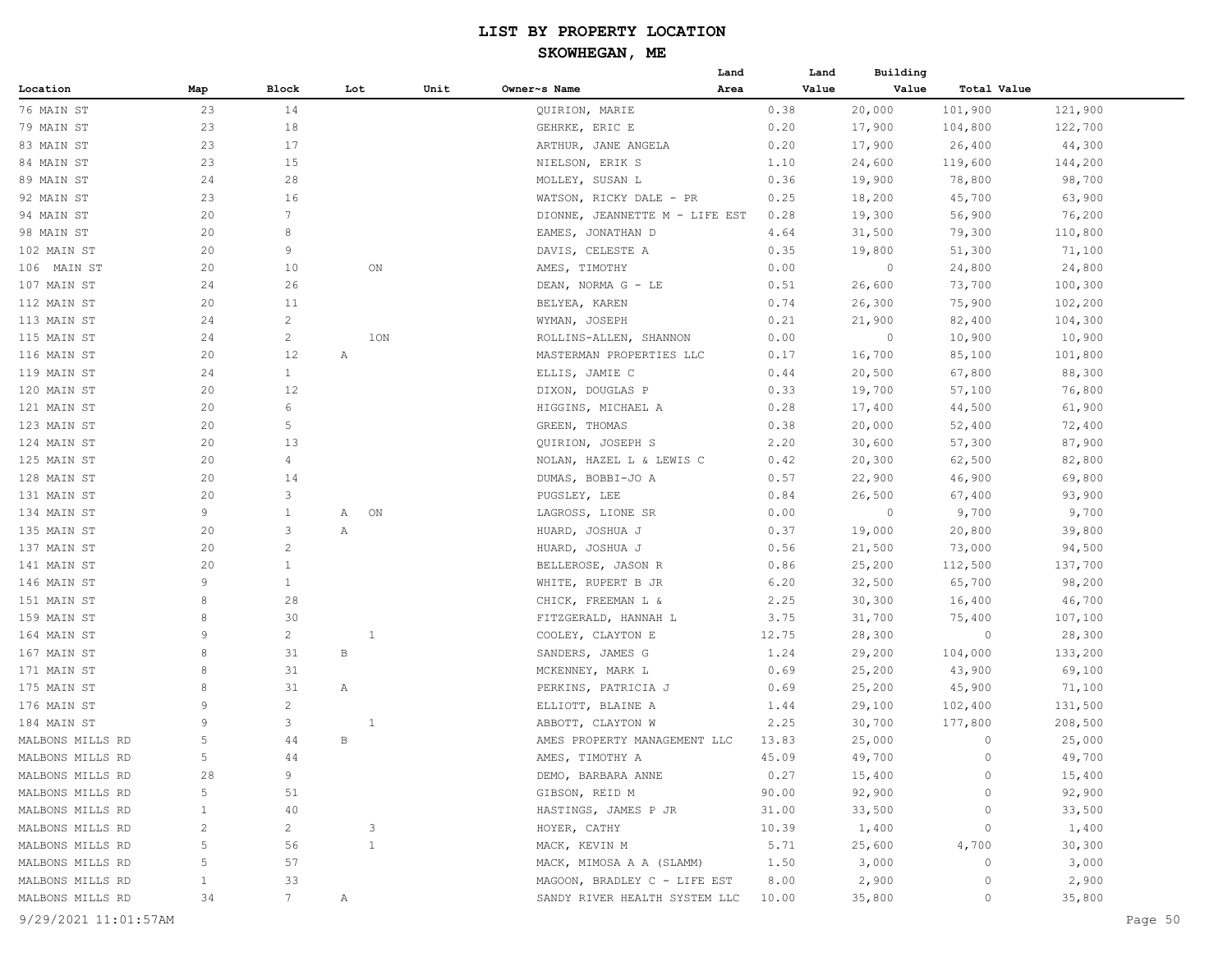|                      |                |                |                                |      |                              | Land | Land  | Building         |                   |         |
|----------------------|----------------|----------------|--------------------------------|------|------------------------------|------|-------|------------------|-------------------|---------|
| Location             | Map            | Block          | Lot                            | Unit | Owner~s Name                 | Area | Value | Value            | Total Value       |         |
| MALBONS MILLS RD     | 5              | 52             |                                |      | SOMERSET WOODS TRUSTEES      |      | 8.50  | 27,000           | 0                 | 27,000  |
| MALBONS MILLS RD     | 5              | 116            |                                |      | SOMERSET WOODS TRUSTEES      |      | 55.00 | 48,200           | 0                 | 48,200  |
| MALBONS MILLS RD     | 5              | 126            |                                |      | SOMERSET WOODS TRUSTEES      |      | 27.00 | 49,200           | 0                 | 49,200  |
| MALBONS MILLS RD     | 5              | 45             | $\mathbf{B}$<br>$\overline{2}$ |      | SOMERSET WOODS TRUSTEES      |      | 38.39 | 46,400           | 0                 | 46,400  |
| MALBONS MILLS RD     | 2              | 3              |                                |      | THE BELANGER FAMILY FARM INC |      | 4.50  | 700              | 0                 | 700     |
| MALBONS MILLS RD     | $\mathbf{1}$   | 36             |                                |      | TOWN OF SKOWHEGAN            |      | 0.25  | 1,900            | $\Omega$          | 1,900   |
| MALBONS MILLS RD     | 5              | $51 - 1$       | $\mathbf{1}$                   |      | TOWN OF SKOWHEGAN            |      | 0.03  | 1,400            | $\Omega$          | 1,400   |
| MALBONS MILLS RD     | 1              | 42             |                                |      | TRAVERS, MARY ELLEN MALBON   |      | 85.00 | 46,600           | 0                 | 46,600  |
| 7 MALBONS MILLS RD   | 5              | 124            |                                |      | DEMO, MARK H                 |      | 1.96  | 34,400           | 120,400           | 154,800 |
| 10 MALBONS MILLS RD  | 28             | 6              |                                |      | CLUKEY, DAVID                |      | 0.18  | 15,400           | 32,900            | 48,300  |
| 14 MALBONS MILLS RD  | 28             | 7              |                                |      | BOUTWELL, CINDY L            |      | 0.23  | 17,100           | 42,800            | 59,900  |
| 16 MALBONS MILLS RD  | 28             | 8              |                                |      | LECLAIR, GARY L              |      | 0.18  | 17,100           | 56,200            | 73,300  |
| 24 MALBONS MILLS RD  | 28             | 10             |                                |      | DEMO, BARBARA                |      | 0.32  | 19,600           | 60,800            | 80,400  |
| 28 MALBONS MILLS RD  | 28             | 11             |                                |      | BESS, DAVID J                |      | 0.35  | 17,900           | 69,700            | 87,600  |
| 32 MALBONS MILLS RD  | 28             | 11             | Α                              |      | PAGE, FRANK T - PERS REP     |      | 0.28  | 15,300           | 44,500            | 59,800  |
| 36 MALBONS MILLS RD  | 28             | 12             |                                |      | VITALONE, PAUL K             |      | 0.60  | 21,100           | 61,200            | 82,300  |
| 40 MALBONS MILLS RD  | 28             | 13             |                                |      | HOLT, GREGORY                |      | 0.51  | 19,500           | 48,700            | 68,200  |
| 46 MALBONS MILLS RD  | 34             | 3              |                                |      | KNIGHT, KRIS                 |      | 1.12  | 27,500           | 33,400            | 60,900  |
| 56 MALBONS MILLS RD  | 34             | $\overline{4}$ |                                |      | WYMAN, JOSEPH                |      | 1.22  | 29,100           | 131,100           | 160,200 |
| 76 MALBONS MILLS RD  | 34             | 6              |                                |      | BONNEAU, MICHAEL A           |      | 3.03  | 31,500           | 353,200           | 384,700 |
| 93 MALBONS MILLS RD  | 35             | 9              |                                |      | PINEAU, JASON                |      | 2.37  | 30,500           | 86,200            | 116,700 |
| 98 MALBONS MILLS RD  | 34             | 7              |                                |      | KEMPTON, DANA                |      | 10.00 | 38,400           | 188,700           | 227,100 |
| 103 MALBONS MILLS RD | 35             | 8              |                                |      | SKILLINGS, DONALD L II       |      | 0.75  | 26,500           | 77,800            | 104,300 |
| 111 MALBONS MILLS RD | 35             | $\overline{7}$ |                                |      | HINKLEY, SUE C               |      | 0.51  | 21,600           | 81,700            | 103,300 |
| 117 MALBONS MILLS RD | 35             | 6              |                                |      | DILLER, PETER W              |      | 0.65  | 24,400           | 114,900           | 139,300 |
| 122 MALBONS MILLS RD | 35             | 1              |                                |      | CARTER, RONNIE               |      | 1.31  | 29,300           | 164,800           | 194,100 |
| 132 MALBONS MILLS RD | 35             | 1              | В                              |      | STALEY, CHARLES A            |      | 1.52  | 29,600           | 161,500           | 191,100 |
| 142 MALBONS MILLS RD | 35             | 2              |                                |      | LACROIX, GAIL & RAYMOND      |      | 1.30  | 29,300           | 111,600           | 140,900 |
| 145 MALBONS MILLS RD | 35             | 5              |                                |      | BERNARD, WADE M              |      | 0.50  |                  |                   | 158,500 |
| 151 MALBONS MILLS RD | 35             | 4              | 2                              |      |                              |      | 0.60  | 21,400<br>23,400 | 137,100<br>70,500 | 93,900  |
| 157 MALBONS MILLS RD | 35             | 4              |                                |      | MARSHALL, RANDY J            |      | 0.66  |                  |                   |         |
|                      |                |                |                                |      | HAWKINS, SCOTT T             |      |       | 24,600           | 98,500            | 123,100 |
| 161 MALBONS MILLS RD | 35<br>5        | 4<br>40        | $\mathbf{1}$<br>$\mathbf{1}$   |      | HASKINS, HAROLD F            |      | 0.30  | 19,500           | 116,600           | 136,100 |
| 164 MALBONS MILLS RD | 5              |                | $\mathbf{1}$                   |      | MARSHALL, RANDY J            |      | 0.89  | 22,500           | 19,500            | 42,000  |
| 169 MALBONS MILLS RD | 5              | 44             |                                |      | BISHOP OF MAINE AS           |      | 2.20  | 30,600           | 195,500           | 226,100 |
| 174 MALBONS MILLS RD | 5              | 41             |                                |      | BATES, HEATHER L             |      | 2.51  | 26,800           | 77,600            | 104,400 |
| 175 MALBONS MILLS RD | 5              | 45<br>45       | 10N1<br>$\mathbf{1}$           |      | BLODGETT, DARRELL            |      | 0.00  | $\circ$          | 15,100            | 15,100  |
| 177 MALBONS MILLS RD | $\overline{a}$ |                |                                |      | BLODGETT, DARRELL L          |      | 0.23  | 24,000           | 17,200            | 41,200  |
| 178 MALBONS MILLS RD |                | 42             |                                |      | HJORT, JOSEPHINE M           |      | 0.48  | 20,000           | 56,200            | 76,200  |
| 184 MALBONS MILLS RD | 5              | 43             |                                |      | LOCKE, ANNA M                |      | 0.37  | 18,000           | 48,500            | 66,500  |
| 190 MALBONS MILLS RD | 5              | 49             |                                |      | LOCKE, KELDON E SR - LE      |      | 4.30  | 32,300           | 61,300            | 93,600  |
| 193 MALBONS MILLS RD | 5              | 45             | Α                              |      | CHAPMAN, ROBERT L            |      | 0.41  | 20,300           | 35,600            | 55,900  |
| 196 MALBONS MILLS RD | 5              | 49             | J                              |      | DEMO, ARLENE                 |      | 1.04  | 28,900           | 103,100           | 132,000 |
| 197 MALBONS MILLS RD | 5              | 46             |                                |      | BURNHAM, MELVIN P            |      | 1.70  | 29,900           | 111,900           | 141,800 |
| 201 MALBONS MILLS RD | 5              | 47             |                                |      | MARSHALL, LOIS EDNA          |      | 0.30  | 19,500           | 51,400            | 70,900  |
| 202 MALBONS MILLS RD | 5              | 49             | $\mathbbm{1}$                  |      | CONLEY, JUNE A               |      | 0.77  | 26,900           | 144,000           | 170,900 |
| 206 MALBONS MILLS RD | 5              | 49             | H                              |      | LEPKOWSKI, JOSEPH P          |      | 0.66  | 24,600           | 99,300            | 123,900 |
| 9/29/2021 11:01:57AM |                |                |                                |      |                              |      |       |                  |                   | Page 51 |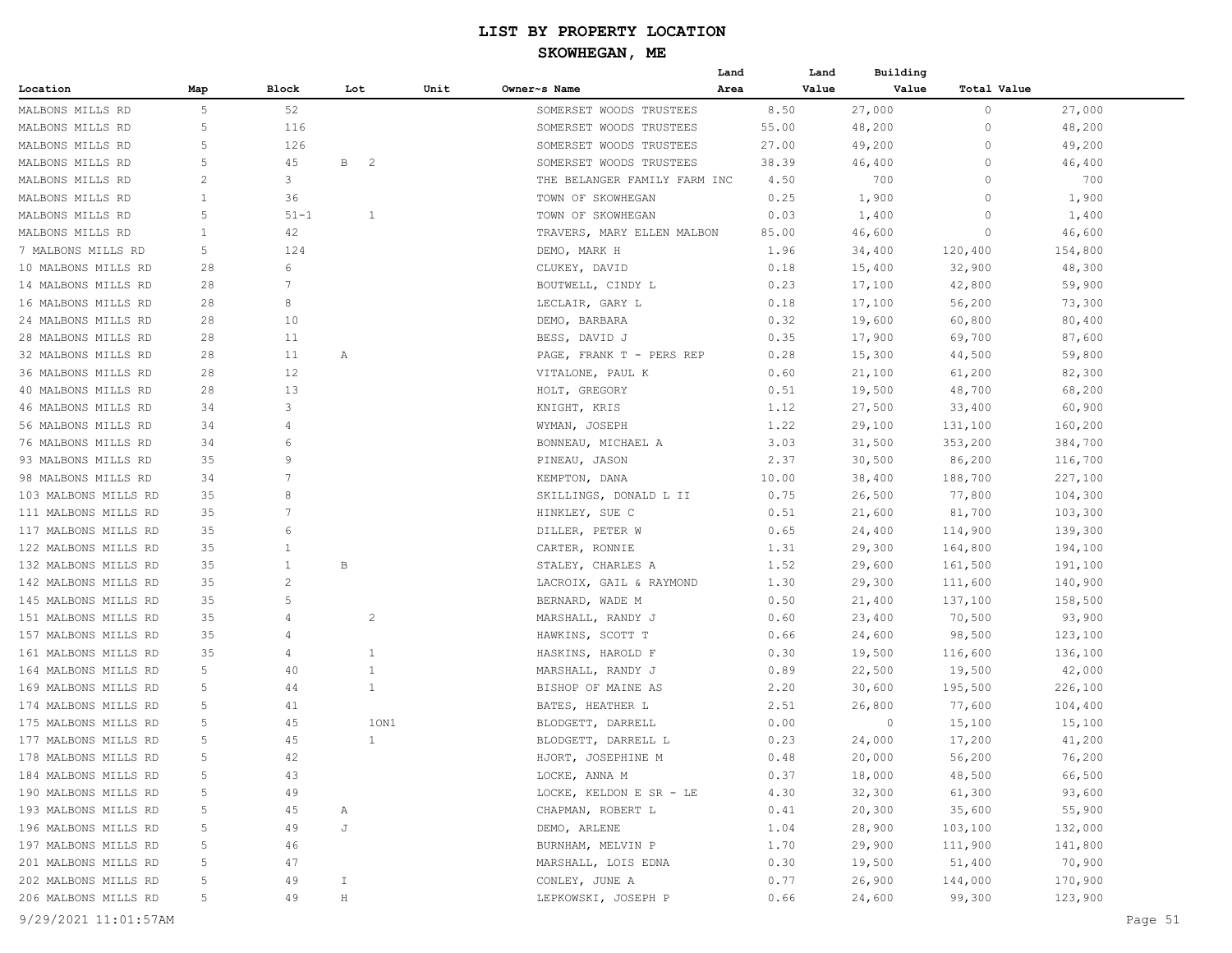|                            |                |                |                          |      | Land                                 |              | Land  | Building         |                |                   |
|----------------------------|----------------|----------------|--------------------------|------|--------------------------------------|--------------|-------|------------------|----------------|-------------------|
| Location                   | Map            | Block          | Lot                      | Unit | Owner~s Name<br>Area                 |              | Value | Value            | Total Value    |                   |
| 207 MALBONS MILLS RD       | 5              | 48             | $\mathbf{1}$             |      | SAVIO, STEVEN                        | 0.63         |       | 24,000           | 13,600         | 37,600            |
| 212 MALBONS MILLS RD       | 5              | 49             | L                        |      | OBERT, BRANDEN J                     | 0.66         |       | 24,600           | 88,600         | 113,200           |
| 215 MALBONS MILLS RD       | 5              | 48             |                          |      | SOUCY ELIZABETH A                    | 1.15         |       | 29,000           | 82,500         | 111,500           |
| 218 MALBONS MILLS RD       | 5              | 49             | G                        |      | LEHAN, SUSAN                         | 0.66         |       | 24,600           | 97,800         | 122,400           |
| 220 MALBONS MILLS RD       | 5              | 49             | F                        |      | FIELD, CARMEN I                      | 0.50         |       | 21,400           | 72,400         | 93,800            |
| 223 MALBONS MILLS RD       | 5              | 50             | Α                        |      | GOTTARDI, CARL E II                  | 2.87         |       | 31,600           | 109,800        | 141,400           |
| 224 MALBONS MILLS RD       | 5              | 49             | Κ                        |      | PROVOST, LEAH M                      | 0.50         |       | 21,400           | 106,000        | 127,400           |
| 228 MALBONS MILLS RD       | 5              | 49             | $\mathop{}\mathopen{} E$ |      | FORTIN, MARIE P                      | 0.50         |       | 21,400           | 92,500         | 113,900           |
| 233 MALBONS MILLS RD       | 5              | 50             | B                        |      | CORP.OF THE PRESIDING BISHOP         | 8.00         |       | 35,800           | 494,900        | 530,700           |
| 236 MALBONS MILLS RD       | 5              | 49             | $\mathsf{C}$             |      | WHITTEMORE, LINDA - LIFE ESTAT       | 1.16         |       | 29,000           | 227,900        | 256,900           |
| 242 MALBONS MILLS RD       | 5              | 49             | B                        |      | BONNEAU, JOSEPH B                    | 0.66         |       | 24,600           | 85,900         | 110,500           |
| 245 MALBONS MILLS RD       | 5              | 50             |                          |      | TURNER, LINWOOD N                    | 0.53         |       | 22,000           | 135,000        | 157,000           |
| 248 MALBONS MILLS RD       | 5              | 49             | Α                        |      | ARSENAULT, ROLLINS J                 | 0.88         |       | 28,100           | 88,200         | 116,300           |
| 256 MALBONS MILLS RD       | 5              | 51             | 10N                      |      | TRAVERS, MARY ELLEN                  | 0.00         |       | $\circ$          | 16,100         | 16,100            |
| 259 MALBONS MILLS RD       | 5              | 53             |                          |      | MALBON, STANLEY E                    | 16.00        |       | 37,000           | 80,200         | 117,200           |
| 264 MALBONS MILLS RD       | 5              | 51             | 1                        |      | TRAVERS, ANTHONY E                   | 2.00         |       | 30,000           | 107,200        | 137,200           |
| 297 MALBONS MILLS RD       | 5              | 54             |                          |      | BURROWS, BENJAMIN                    | 2.50         |       | 28,400           | 55,000         | 83,400            |
| 315 MALBONS MILLS RD       | 5              | 56             | Α                        |      | WILSON, MARK L                       | 17.00        |       | 39,700           | 156,100        | 195,800           |
| 337 MALBONS MILLS RD       | 5              | 55             |                          |      | TESSIER, JASON C                     | 3.00         |       | 27,700           | 202,700        | 230,400           |
| 367 MALBONS MILLS RD       | 5              | 56             | $\overline{c}$           |      | TESSIER, RICHARD W                   | 8.00         |       | 30,800           | 134,100        | 164,900           |
| 378 MALBONS MILLS RD       | 5              | 51             | Α                        |      | BROWN, DOROTHY H                     | 12.00        |       | 38,000           | 43,700         | 81,700            |
| 405 MALBONS MILLS RD       | 5              | 56             |                          |      | MACK, MIMOSA A A (SLAMM)             | 17.00        |       | 44,100           | 73,700         | 117,800           |
| 415 MALBONS MILLS RD       | 5              | 63             | В                        |      | RICHMOND, ELLEN W                    | 0.55         |       | 22,400           | 65,300         | 87,700            |
| 418 MALBONS MILLS RD       | 5              | 58             |                          |      | TOWN OF SKOWHEGAN                    | 0.19         |       | 17,500           | 0              | 17,500            |
| 425 MALBONS MILLS RD       | 5              | 62             |                          |      | SMITH, BENJAMIN                      | 0.57         |       | 22,800           | 51,900         | 74,700            |
| 426 MALBONS MILLS RD       | 5              | 59             |                          |      | CORBIN, FLOYD K                      | 3.00         |       | 31,200           | 113,600        | 144,800           |
| 431 MALBONS MILLS RD       | 5              | 61             |                          |      | TESSIER, RICHARD W & LOUISE M        | 1.00         |       | 23,000           | 162,300        | 185,300           |
| 477 MALBONS MILLS RD       | $\mathbf{1}$   | 38             |                          |      | PIERCE, KIM D                        | 14.00        |       | 43,900           | 95,400         | 139,300           |
| 500 MALBONS MILLS RD       | $\mathbf{1}$   | 39             | Α                        |      | BOUFORD, KEVIN                       | 6.00         |       | 30,000           | 33,500         | 63,500            |
| 508 MALBONS MILLS RD       | $\mathbf{1}$   | 39             |                          |      | TAYLOR, DANIEL E                     | 22.00        |       | 42,800           | 43,200         | 86,000            |
| 538 MALBONS MILLS RD       | 1              | 41             |                          |      | HASTINGS, JAMES P JR                 | 98.00        |       | 51,600           | 190,700        | 242,300           |
| 576 MALBONS MILLS RD       | 1              | 43             |                          |      | NAGLE, JENNIFER                      | 77.00        |       | 47,100           | 141,000        | 188,100           |
| 655 MALBONS MILLS RD       | 2              | 2              | 2                        |      | BELANGER, PHILIP                     | 11.00        |       | 1,500            | $\circ$        | 1,500             |
| 669 MALBONS MILLS RD       | 2              | 2              |                          |      | THE BELANGER FAMILY FARM INC         | 93.00        |       | 66,500           | 53,100         | 119,600           |
| 672 MALBONS MILLS RD       | $\overline{c}$ | 1              |                          |      | BELANGER, THEODORE J III             | 11.00        |       | 34,500           | 79,800         | 114,300           |
| 689 MALBONS MILLS RD       | $\overline{c}$ | $\overline{2}$ | 1                        |      | BELANGER, DAVID J                    | 11.04        |       | 29,900           | 192,500        | 222,400           |
| MAPLE ST                   | 33             | $\mathbf{1}$   |                          |      | HIGHT PARTNERSHIP LLC                | 1.75         |       | 27,400           | 5,600          | 33,000            |
| MAPLE ST                   | 33             | $\mathbf{1}$   | $\cap$                   |      | HIGHT PARTNERSHIP LLC                | 0.04         |       | 800              | $\overline{0}$ | 800               |
| 11 MAPLE ST                | 29             | 87             |                          |      | BARNEY, HARRY J                      | 0.27         |       |                  | 79,500         | 98,800            |
| 12 MAPLE ST                | 29             | 95             |                          |      | POWERS, JORDAN A                     | 0.21         |       | 19,300<br>18,300 | 83,300         | 101,600           |
| 13 MAPLE ST                | 29             | 86             |                          |      | DEMMONS, GAIL H                      | 0.31         |       | 19,600           | 85,500         | 105,100           |
| 14 MAPLE ST                | 29             | 96             |                          |      | FLS INVESTMENTS INC                  | 0.14         |       | 15,600           | 59,100         | 74,700            |
| 17 MAPLE ST                | 29             | 85             |                          |      |                                      | 0.50         |       |                  |                | 84,300            |
|                            | 29             | 97             |                          |      | DUGUAY, JOHN B JR & NANCY W -        |              |       | 21,400           | 62,900         |                   |
| 18 MAPLE ST<br>20 MAPLE ST | 29             | 98             |                          |      | KIMBALL, EDWARD M<br>FOLSOM, DAVID W | 0.53<br>0.11 |       | 22,000<br>19,600 | 110,000        | 132,000<br>92,000 |
| 21 MAPLE ST                | 29             | 84             |                          |      |                                      |              |       |                  | 72,400         |                   |
|                            |                |                |                          |      | STEWARD, MICHAEL J                   | 0.31         |       | 22,500           | 82,600         | 105,100           |
| 9/29/2021 11:01:57AM       |                |                |                          |      |                                      |              |       |                  |                | Page 52           |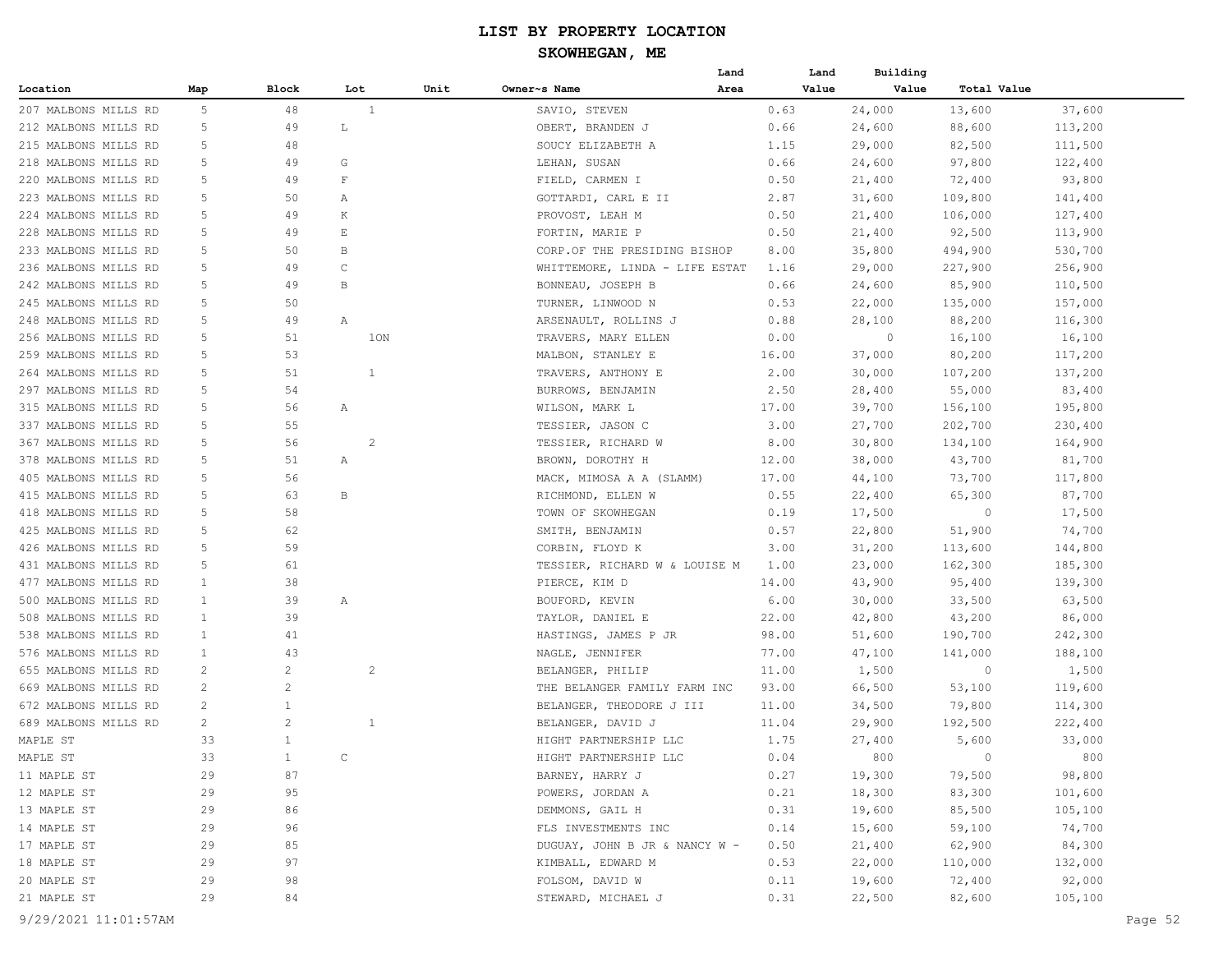| Map<br>Block<br>Lot<br>Unit<br>Owner~s Name<br>Area<br>Value<br>Value<br>Total Value<br>Location<br>29<br>98<br>$_{\rm ON}$<br>$\circ$<br>12,800<br>12,800<br>22 MAPLE ST<br>FOLSOM, DAVID II<br>0.00<br>29<br>83<br>25 MAPLE ST<br>PELLETIER, CHRISTINE<br>0.30<br>19,500<br>105,400<br>124,900<br>26 MAPLE ST<br>29<br>99<br>JIANG, YUYAN<br>0.61<br>23,600<br>80,000<br>103,600<br>29<br>82<br>86,900<br>27 MAPLE ST<br>HILL, S BARTON<br>0.31<br>19,600<br>67,300<br>31 MAPLE ST<br>29<br>81<br>0.25<br>19,100<br>72,500<br>91,600<br>WILES, RODERICK L<br>29<br>100<br>105,800<br>32 MAPLE ST<br>0.61<br>23,600<br>82,200<br>DICRANIAN, WENDY R<br>86,600<br>33 MAPLE ST<br>29<br>80<br>BURKHART, LINDA M - LE<br>0.31<br>19,600<br>67,000<br>29<br>101<br>102,000<br>34 MAPLE ST<br>MAY, EDYTHE F<br>0.25<br>19,100<br>82,900<br>79<br>37 MAPLE ST<br>29<br>0.17<br>16,700<br>50,200<br>66,900<br>HAWKINS, MARSHALL W<br>29<br>102<br>ROBERTS, TRAVIS S<br>0.25<br>19,100<br>117,700<br>38 MAPLE ST<br>98,600<br>39 MAPLE ST<br>29<br>78<br>0.04<br>6,100<br>6,100<br>Α<br>ROSARIO, ADAM<br>$\circ$<br>29<br>103<br>102,300<br>40 MAPLE ST<br>CLEMENT, BENJAMIN P<br>0.18<br>17,100<br>119,400<br>42 MAPLE ST<br>29<br>103<br>0.08<br>12,400<br>51,200<br>63,600<br>HJORT, SHANE<br>Α<br>8<br>3 MARY ST<br>52<br>$\mathsf{C}$<br>1.57<br>29,700<br>177,100<br>206,800<br>C F FOSTER PROPERTIES INC<br>13 MARY ST<br>8<br>52<br>POULIN PARK APARTMENTS LLC<br>0.77<br>21,600<br>21,600<br>В<br>11<br>0<br>8<br>3<br>44,600<br>16 MARY ST<br>52<br>B<br>GAGNON, RICHARD E<br>0.69<br>25,200<br>19,400<br>8<br>52<br>10<br>PLOURDE, RICHARD P/VERGIE E -<br>28,000<br>118,300<br>146,300<br>19 MARY ST<br>В<br>0.87<br>8<br>52<br>9<br>22,400<br>22,400<br>25 MARY ST<br>В<br>REYNOLDS, JEFFERY D<br>0.86<br>0<br>8<br>26 MARY ST<br>52<br>$\overline{4}$<br>KENNEBEC VALL COMM ACTION PRG<br>368,600<br>450,000<br>В<br>3.01<br>81,400<br>8<br>52<br>5<br>32 MARY ST<br>B<br>SMITH, MATTHEW M<br>0.94<br>78,600<br>107,000<br>28,400<br>36 MARY ST<br>8<br>52<br>6<br>C F FOSTER PROPERTIES INC<br>1.89<br>58,800<br>442,200<br>501,000<br>В<br>8<br>52<br>37 MARY ST<br>8<br>REYNOLDS, JEFF<br>0.73<br>26,100<br>95,100<br>121,200<br>В<br>39 MARY ST<br>8<br>52<br>7<br>LYNCH, JEROME O<br>0.82<br>25,000<br>114,500<br>139,500<br>В<br>9<br>24 MASES LN<br>14<br>1ON<br>MASE, JOY<br>0.00<br>$\circ$<br>34,400<br>34,400<br>45 MASES LN<br>14<br>9<br>$\mathbf{1}$<br>8.56<br>66,100<br>179,800<br>245,900<br>MASE, JOY A<br>25<br>10 MCCLELLAN ST<br>11<br>$6 - 1$<br>15,100<br>86,700<br>101,800<br>TRINITY EVANGELICAL FREE CHURC<br>0.17<br>$\overline{c}$<br>11 MCCLELLAN ST<br>25<br>20<br>0.94<br>64,000<br>STAPLES, BRUCE<br>28,400<br>35,600<br>25<br>6<br>12 MCCLELLAN ST<br>11<br>TRINITY EVANGELICAL FREE CHURC<br>2.83<br>770,100<br>808,500<br>38,400<br>3<br>14 MCCLELLAN ST<br>25<br>11<br>0.30<br>19,500<br>78,200<br>97,700<br>CHADBOURNE, ROBERT K<br>15 MCCLELLAN ST<br>25<br>19<br>0.38<br>20,000<br>120,600<br>140,600<br>LIBBY, MICHAEL<br>$\overline{c}$<br>20 MCCLELLAN ST<br>25<br>11<br>1.27<br>29,000<br>84,100<br>113,100<br>BONNEAU, LARRY<br>21 MCCLELLAN ST<br>24<br>11<br>0.63<br>24,000<br>78,800<br>102,800<br>SCRIBNER, DAVID A<br>47 MCCLELLAN ST<br>24<br>31<br>5.20<br>122,300<br>1,018,800<br>1,141,100<br>LONGMEADOW HOUSING ASSOCIATES<br>9<br>61 MCCLELLAN ST<br>24<br>D<br>1.97<br>30,300<br>112,700<br>GILBLAIR, DEANNA<br>143,000<br>17<br>66 MCCLELLAN ST<br>24<br>FITZMAURICE, ROY D<br>19,100<br>2,600<br>21,700<br>0.25<br>9<br>69 MCCLELLAN ST<br>24<br>0.70<br>82,600<br>108,000<br>Α<br>MCKENNEY, DEVOLIN R<br>25,400<br>9<br>$\mathbf F$<br>75 MCCLELLAN ST<br>24<br>PERKINS, WYATT R<br>0.33<br>19,700<br>96,000<br>115,700<br>LYMAN, SHEILA<br>2.02<br>123,800<br>57 MEADOWVIEW RD<br>8<br>21<br>23,100<br>100,700<br>$\overline{4}$<br>74,800<br>15 MECHANIC ST<br>BLACKWELL, MELISSA<br>0.13<br>11,600<br>63,200<br>23<br>112<br>83,000<br>17 MECHANIC ST<br>TRACEY, RHONDA K<br>13,100<br>69,900<br>23<br>111<br>0.18<br>18 MECHANIC ST<br>75<br>12,400<br>$\overline{0}$<br>12,400<br>23<br>KEANEY, GRETCHEN C<br>0.21<br>21 MECHANIC ST<br>23<br>0.32<br>84,800<br>110<br>GREENE, WILLIAM A<br>15,000<br>69,800<br>22 MECHANIC ST<br>0.20<br>23<br>76<br>KEANEY, GRETCHEN<br>15,200<br>151,600<br>166,800<br>26 MECHANIC ST<br>23<br>77<br>0.29<br>16,500<br>70,500<br>87,000<br>FOLSOM, DAVID W II<br>23<br>109<br>0.39<br>15,400<br>52,000<br>67,400<br>27 MECHANIC ST<br>WYMAN, CYNTHIA ANN<br>28 MECHANIC ST<br>23<br>78<br>0.19<br>14,900<br>87,600<br>102,500<br>LAKE, JANICE L<br>9/29/2021 11:01:57AM |  |  |  | Land | Land | Building |  |  |
|-----------------------------------------------------------------------------------------------------------------------------------------------------------------------------------------------------------------------------------------------------------------------------------------------------------------------------------------------------------------------------------------------------------------------------------------------------------------------------------------------------------------------------------------------------------------------------------------------------------------------------------------------------------------------------------------------------------------------------------------------------------------------------------------------------------------------------------------------------------------------------------------------------------------------------------------------------------------------------------------------------------------------------------------------------------------------------------------------------------------------------------------------------------------------------------------------------------------------------------------------------------------------------------------------------------------------------------------------------------------------------------------------------------------------------------------------------------------------------------------------------------------------------------------------------------------------------------------------------------------------------------------------------------------------------------------------------------------------------------------------------------------------------------------------------------------------------------------------------------------------------------------------------------------------------------------------------------------------------------------------------------------------------------------------------------------------------------------------------------------------------------------------------------------------------------------------------------------------------------------------------------------------------------------------------------------------------------------------------------------------------------------------------------------------------------------------------------------------------------------------------------------------------------------------------------------------------------------------------------------------------------------------------------------------------------------------------------------------------------------------------------------------------------------------------------------------------------------------------------------------------------------------------------------------------------------------------------------------------------------------------------------------------------------------------------------------------------------------------------------------------------------------------------------------------------------------------------------------------------------------------------------------------------------------------------------------------------------------------------------------------------------------------------------------------------------------------------------------------------------------------------------------------------------------------------------------------------------------------------------------------------------------------------------------------------------------------------------------------------------------------------------------------------------------------------------------------------------------------------------------------------------------------------------------------------------------------------------------------------------------------------------------------------------------------------------------------------------------------------------------------------------------------------------------------------------------------------------------------------------------------------------------------------------------------------------------------------------------------------------------------------------------------------------------------------------------------------------------------------------------------------------------------------------------------------------------------------------------------------------------------------------------------------------------------------|--|--|--|------|------|----------|--|--|
|                                                                                                                                                                                                                                                                                                                                                                                                                                                                                                                                                                                                                                                                                                                                                                                                                                                                                                                                                                                                                                                                                                                                                                                                                                                                                                                                                                                                                                                                                                                                                                                                                                                                                                                                                                                                                                                                                                                                                                                                                                                                                                                                                                                                                                                                                                                                                                                                                                                                                                                                                                                                                                                                                                                                                                                                                                                                                                                                                                                                                                                                                                                                                                                                                                                                                                                                                                                                                                                                                                                                                                                                                                                                                                                                                                                                                                                                                                                                                                                                                                                                                                                                                                                                                                                                                                                                                                                                                                                                                                                                                                                                                                                                                   |  |  |  |      |      |          |  |  |
|                                                                                                                                                                                                                                                                                                                                                                                                                                                                                                                                                                                                                                                                                                                                                                                                                                                                                                                                                                                                                                                                                                                                                                                                                                                                                                                                                                                                                                                                                                                                                                                                                                                                                                                                                                                                                                                                                                                                                                                                                                                                                                                                                                                                                                                                                                                                                                                                                                                                                                                                                                                                                                                                                                                                                                                                                                                                                                                                                                                                                                                                                                                                                                                                                                                                                                                                                                                                                                                                                                                                                                                                                                                                                                                                                                                                                                                                                                                                                                                                                                                                                                                                                                                                                                                                                                                                                                                                                                                                                                                                                                                                                                                                                   |  |  |  |      |      |          |  |  |
|                                                                                                                                                                                                                                                                                                                                                                                                                                                                                                                                                                                                                                                                                                                                                                                                                                                                                                                                                                                                                                                                                                                                                                                                                                                                                                                                                                                                                                                                                                                                                                                                                                                                                                                                                                                                                                                                                                                                                                                                                                                                                                                                                                                                                                                                                                                                                                                                                                                                                                                                                                                                                                                                                                                                                                                                                                                                                                                                                                                                                                                                                                                                                                                                                                                                                                                                                                                                                                                                                                                                                                                                                                                                                                                                                                                                                                                                                                                                                                                                                                                                                                                                                                                                                                                                                                                                                                                                                                                                                                                                                                                                                                                                                   |  |  |  |      |      |          |  |  |
|                                                                                                                                                                                                                                                                                                                                                                                                                                                                                                                                                                                                                                                                                                                                                                                                                                                                                                                                                                                                                                                                                                                                                                                                                                                                                                                                                                                                                                                                                                                                                                                                                                                                                                                                                                                                                                                                                                                                                                                                                                                                                                                                                                                                                                                                                                                                                                                                                                                                                                                                                                                                                                                                                                                                                                                                                                                                                                                                                                                                                                                                                                                                                                                                                                                                                                                                                                                                                                                                                                                                                                                                                                                                                                                                                                                                                                                                                                                                                                                                                                                                                                                                                                                                                                                                                                                                                                                                                                                                                                                                                                                                                                                                                   |  |  |  |      |      |          |  |  |
|                                                                                                                                                                                                                                                                                                                                                                                                                                                                                                                                                                                                                                                                                                                                                                                                                                                                                                                                                                                                                                                                                                                                                                                                                                                                                                                                                                                                                                                                                                                                                                                                                                                                                                                                                                                                                                                                                                                                                                                                                                                                                                                                                                                                                                                                                                                                                                                                                                                                                                                                                                                                                                                                                                                                                                                                                                                                                                                                                                                                                                                                                                                                                                                                                                                                                                                                                                                                                                                                                                                                                                                                                                                                                                                                                                                                                                                                                                                                                                                                                                                                                                                                                                                                                                                                                                                                                                                                                                                                                                                                                                                                                                                                                   |  |  |  |      |      |          |  |  |
|                                                                                                                                                                                                                                                                                                                                                                                                                                                                                                                                                                                                                                                                                                                                                                                                                                                                                                                                                                                                                                                                                                                                                                                                                                                                                                                                                                                                                                                                                                                                                                                                                                                                                                                                                                                                                                                                                                                                                                                                                                                                                                                                                                                                                                                                                                                                                                                                                                                                                                                                                                                                                                                                                                                                                                                                                                                                                                                                                                                                                                                                                                                                                                                                                                                                                                                                                                                                                                                                                                                                                                                                                                                                                                                                                                                                                                                                                                                                                                                                                                                                                                                                                                                                                                                                                                                                                                                                                                                                                                                                                                                                                                                                                   |  |  |  |      |      |          |  |  |
|                                                                                                                                                                                                                                                                                                                                                                                                                                                                                                                                                                                                                                                                                                                                                                                                                                                                                                                                                                                                                                                                                                                                                                                                                                                                                                                                                                                                                                                                                                                                                                                                                                                                                                                                                                                                                                                                                                                                                                                                                                                                                                                                                                                                                                                                                                                                                                                                                                                                                                                                                                                                                                                                                                                                                                                                                                                                                                                                                                                                                                                                                                                                                                                                                                                                                                                                                                                                                                                                                                                                                                                                                                                                                                                                                                                                                                                                                                                                                                                                                                                                                                                                                                                                                                                                                                                                                                                                                                                                                                                                                                                                                                                                                   |  |  |  |      |      |          |  |  |
|                                                                                                                                                                                                                                                                                                                                                                                                                                                                                                                                                                                                                                                                                                                                                                                                                                                                                                                                                                                                                                                                                                                                                                                                                                                                                                                                                                                                                                                                                                                                                                                                                                                                                                                                                                                                                                                                                                                                                                                                                                                                                                                                                                                                                                                                                                                                                                                                                                                                                                                                                                                                                                                                                                                                                                                                                                                                                                                                                                                                                                                                                                                                                                                                                                                                                                                                                                                                                                                                                                                                                                                                                                                                                                                                                                                                                                                                                                                                                                                                                                                                                                                                                                                                                                                                                                                                                                                                                                                                                                                                                                                                                                                                                   |  |  |  |      |      |          |  |  |
|                                                                                                                                                                                                                                                                                                                                                                                                                                                                                                                                                                                                                                                                                                                                                                                                                                                                                                                                                                                                                                                                                                                                                                                                                                                                                                                                                                                                                                                                                                                                                                                                                                                                                                                                                                                                                                                                                                                                                                                                                                                                                                                                                                                                                                                                                                                                                                                                                                                                                                                                                                                                                                                                                                                                                                                                                                                                                                                                                                                                                                                                                                                                                                                                                                                                                                                                                                                                                                                                                                                                                                                                                                                                                                                                                                                                                                                                                                                                                                                                                                                                                                                                                                                                                                                                                                                                                                                                                                                                                                                                                                                                                                                                                   |  |  |  |      |      |          |  |  |
|                                                                                                                                                                                                                                                                                                                                                                                                                                                                                                                                                                                                                                                                                                                                                                                                                                                                                                                                                                                                                                                                                                                                                                                                                                                                                                                                                                                                                                                                                                                                                                                                                                                                                                                                                                                                                                                                                                                                                                                                                                                                                                                                                                                                                                                                                                                                                                                                                                                                                                                                                                                                                                                                                                                                                                                                                                                                                                                                                                                                                                                                                                                                                                                                                                                                                                                                                                                                                                                                                                                                                                                                                                                                                                                                                                                                                                                                                                                                                                                                                                                                                                                                                                                                                                                                                                                                                                                                                                                                                                                                                                                                                                                                                   |  |  |  |      |      |          |  |  |
|                                                                                                                                                                                                                                                                                                                                                                                                                                                                                                                                                                                                                                                                                                                                                                                                                                                                                                                                                                                                                                                                                                                                                                                                                                                                                                                                                                                                                                                                                                                                                                                                                                                                                                                                                                                                                                                                                                                                                                                                                                                                                                                                                                                                                                                                                                                                                                                                                                                                                                                                                                                                                                                                                                                                                                                                                                                                                                                                                                                                                                                                                                                                                                                                                                                                                                                                                                                                                                                                                                                                                                                                                                                                                                                                                                                                                                                                                                                                                                                                                                                                                                                                                                                                                                                                                                                                                                                                                                                                                                                                                                                                                                                                                   |  |  |  |      |      |          |  |  |
|                                                                                                                                                                                                                                                                                                                                                                                                                                                                                                                                                                                                                                                                                                                                                                                                                                                                                                                                                                                                                                                                                                                                                                                                                                                                                                                                                                                                                                                                                                                                                                                                                                                                                                                                                                                                                                                                                                                                                                                                                                                                                                                                                                                                                                                                                                                                                                                                                                                                                                                                                                                                                                                                                                                                                                                                                                                                                                                                                                                                                                                                                                                                                                                                                                                                                                                                                                                                                                                                                                                                                                                                                                                                                                                                                                                                                                                                                                                                                                                                                                                                                                                                                                                                                                                                                                                                                                                                                                                                                                                                                                                                                                                                                   |  |  |  |      |      |          |  |  |
|                                                                                                                                                                                                                                                                                                                                                                                                                                                                                                                                                                                                                                                                                                                                                                                                                                                                                                                                                                                                                                                                                                                                                                                                                                                                                                                                                                                                                                                                                                                                                                                                                                                                                                                                                                                                                                                                                                                                                                                                                                                                                                                                                                                                                                                                                                                                                                                                                                                                                                                                                                                                                                                                                                                                                                                                                                                                                                                                                                                                                                                                                                                                                                                                                                                                                                                                                                                                                                                                                                                                                                                                                                                                                                                                                                                                                                                                                                                                                                                                                                                                                                                                                                                                                                                                                                                                                                                                                                                                                                                                                                                                                                                                                   |  |  |  |      |      |          |  |  |
|                                                                                                                                                                                                                                                                                                                                                                                                                                                                                                                                                                                                                                                                                                                                                                                                                                                                                                                                                                                                                                                                                                                                                                                                                                                                                                                                                                                                                                                                                                                                                                                                                                                                                                                                                                                                                                                                                                                                                                                                                                                                                                                                                                                                                                                                                                                                                                                                                                                                                                                                                                                                                                                                                                                                                                                                                                                                                                                                                                                                                                                                                                                                                                                                                                                                                                                                                                                                                                                                                                                                                                                                                                                                                                                                                                                                                                                                                                                                                                                                                                                                                                                                                                                                                                                                                                                                                                                                                                                                                                                                                                                                                                                                                   |  |  |  |      |      |          |  |  |
|                                                                                                                                                                                                                                                                                                                                                                                                                                                                                                                                                                                                                                                                                                                                                                                                                                                                                                                                                                                                                                                                                                                                                                                                                                                                                                                                                                                                                                                                                                                                                                                                                                                                                                                                                                                                                                                                                                                                                                                                                                                                                                                                                                                                                                                                                                                                                                                                                                                                                                                                                                                                                                                                                                                                                                                                                                                                                                                                                                                                                                                                                                                                                                                                                                                                                                                                                                                                                                                                                                                                                                                                                                                                                                                                                                                                                                                                                                                                                                                                                                                                                                                                                                                                                                                                                                                                                                                                                                                                                                                                                                                                                                                                                   |  |  |  |      |      |          |  |  |
|                                                                                                                                                                                                                                                                                                                                                                                                                                                                                                                                                                                                                                                                                                                                                                                                                                                                                                                                                                                                                                                                                                                                                                                                                                                                                                                                                                                                                                                                                                                                                                                                                                                                                                                                                                                                                                                                                                                                                                                                                                                                                                                                                                                                                                                                                                                                                                                                                                                                                                                                                                                                                                                                                                                                                                                                                                                                                                                                                                                                                                                                                                                                                                                                                                                                                                                                                                                                                                                                                                                                                                                                                                                                                                                                                                                                                                                                                                                                                                                                                                                                                                                                                                                                                                                                                                                                                                                                                                                                                                                                                                                                                                                                                   |  |  |  |      |      |          |  |  |
|                                                                                                                                                                                                                                                                                                                                                                                                                                                                                                                                                                                                                                                                                                                                                                                                                                                                                                                                                                                                                                                                                                                                                                                                                                                                                                                                                                                                                                                                                                                                                                                                                                                                                                                                                                                                                                                                                                                                                                                                                                                                                                                                                                                                                                                                                                                                                                                                                                                                                                                                                                                                                                                                                                                                                                                                                                                                                                                                                                                                                                                                                                                                                                                                                                                                                                                                                                                                                                                                                                                                                                                                                                                                                                                                                                                                                                                                                                                                                                                                                                                                                                                                                                                                                                                                                                                                                                                                                                                                                                                                                                                                                                                                                   |  |  |  |      |      |          |  |  |
|                                                                                                                                                                                                                                                                                                                                                                                                                                                                                                                                                                                                                                                                                                                                                                                                                                                                                                                                                                                                                                                                                                                                                                                                                                                                                                                                                                                                                                                                                                                                                                                                                                                                                                                                                                                                                                                                                                                                                                                                                                                                                                                                                                                                                                                                                                                                                                                                                                                                                                                                                                                                                                                                                                                                                                                                                                                                                                                                                                                                                                                                                                                                                                                                                                                                                                                                                                                                                                                                                                                                                                                                                                                                                                                                                                                                                                                                                                                                                                                                                                                                                                                                                                                                                                                                                                                                                                                                                                                                                                                                                                                                                                                                                   |  |  |  |      |      |          |  |  |
|                                                                                                                                                                                                                                                                                                                                                                                                                                                                                                                                                                                                                                                                                                                                                                                                                                                                                                                                                                                                                                                                                                                                                                                                                                                                                                                                                                                                                                                                                                                                                                                                                                                                                                                                                                                                                                                                                                                                                                                                                                                                                                                                                                                                                                                                                                                                                                                                                                                                                                                                                                                                                                                                                                                                                                                                                                                                                                                                                                                                                                                                                                                                                                                                                                                                                                                                                                                                                                                                                                                                                                                                                                                                                                                                                                                                                                                                                                                                                                                                                                                                                                                                                                                                                                                                                                                                                                                                                                                                                                                                                                                                                                                                                   |  |  |  |      |      |          |  |  |
|                                                                                                                                                                                                                                                                                                                                                                                                                                                                                                                                                                                                                                                                                                                                                                                                                                                                                                                                                                                                                                                                                                                                                                                                                                                                                                                                                                                                                                                                                                                                                                                                                                                                                                                                                                                                                                                                                                                                                                                                                                                                                                                                                                                                                                                                                                                                                                                                                                                                                                                                                                                                                                                                                                                                                                                                                                                                                                                                                                                                                                                                                                                                                                                                                                                                                                                                                                                                                                                                                                                                                                                                                                                                                                                                                                                                                                                                                                                                                                                                                                                                                                                                                                                                                                                                                                                                                                                                                                                                                                                                                                                                                                                                                   |  |  |  |      |      |          |  |  |
|                                                                                                                                                                                                                                                                                                                                                                                                                                                                                                                                                                                                                                                                                                                                                                                                                                                                                                                                                                                                                                                                                                                                                                                                                                                                                                                                                                                                                                                                                                                                                                                                                                                                                                                                                                                                                                                                                                                                                                                                                                                                                                                                                                                                                                                                                                                                                                                                                                                                                                                                                                                                                                                                                                                                                                                                                                                                                                                                                                                                                                                                                                                                                                                                                                                                                                                                                                                                                                                                                                                                                                                                                                                                                                                                                                                                                                                                                                                                                                                                                                                                                                                                                                                                                                                                                                                                                                                                                                                                                                                                                                                                                                                                                   |  |  |  |      |      |          |  |  |
|                                                                                                                                                                                                                                                                                                                                                                                                                                                                                                                                                                                                                                                                                                                                                                                                                                                                                                                                                                                                                                                                                                                                                                                                                                                                                                                                                                                                                                                                                                                                                                                                                                                                                                                                                                                                                                                                                                                                                                                                                                                                                                                                                                                                                                                                                                                                                                                                                                                                                                                                                                                                                                                                                                                                                                                                                                                                                                                                                                                                                                                                                                                                                                                                                                                                                                                                                                                                                                                                                                                                                                                                                                                                                                                                                                                                                                                                                                                                                                                                                                                                                                                                                                                                                                                                                                                                                                                                                                                                                                                                                                                                                                                                                   |  |  |  |      |      |          |  |  |
|                                                                                                                                                                                                                                                                                                                                                                                                                                                                                                                                                                                                                                                                                                                                                                                                                                                                                                                                                                                                                                                                                                                                                                                                                                                                                                                                                                                                                                                                                                                                                                                                                                                                                                                                                                                                                                                                                                                                                                                                                                                                                                                                                                                                                                                                                                                                                                                                                                                                                                                                                                                                                                                                                                                                                                                                                                                                                                                                                                                                                                                                                                                                                                                                                                                                                                                                                                                                                                                                                                                                                                                                                                                                                                                                                                                                                                                                                                                                                                                                                                                                                                                                                                                                                                                                                                                                                                                                                                                                                                                                                                                                                                                                                   |  |  |  |      |      |          |  |  |
| Page 53                                                                                                                                                                                                                                                                                                                                                                                                                                                                                                                                                                                                                                                                                                                                                                                                                                                                                                                                                                                                                                                                                                                                                                                                                                                                                                                                                                                                                                                                                                                                                                                                                                                                                                                                                                                                                                                                                                                                                                                                                                                                                                                                                                                                                                                                                                                                                                                                                                                                                                                                                                                                                                                                                                                                                                                                                                                                                                                                                                                                                                                                                                                                                                                                                                                                                                                                                                                                                                                                                                                                                                                                                                                                                                                                                                                                                                                                                                                                                                                                                                                                                                                                                                                                                                                                                                                                                                                                                                                                                                                                                                                                                                                                           |  |  |  |      |      |          |  |  |
|                                                                                                                                                                                                                                                                                                                                                                                                                                                                                                                                                                                                                                                                                                                                                                                                                                                                                                                                                                                                                                                                                                                                                                                                                                                                                                                                                                                                                                                                                                                                                                                                                                                                                                                                                                                                                                                                                                                                                                                                                                                                                                                                                                                                                                                                                                                                                                                                                                                                                                                                                                                                                                                                                                                                                                                                                                                                                                                                                                                                                                                                                                                                                                                                                                                                                                                                                                                                                                                                                                                                                                                                                                                                                                                                                                                                                                                                                                                                                                                                                                                                                                                                                                                                                                                                                                                                                                                                                                                                                                                                                                                                                                                                                   |  |  |  |      |      |          |  |  |
|                                                                                                                                                                                                                                                                                                                                                                                                                                                                                                                                                                                                                                                                                                                                                                                                                                                                                                                                                                                                                                                                                                                                                                                                                                                                                                                                                                                                                                                                                                                                                                                                                                                                                                                                                                                                                                                                                                                                                                                                                                                                                                                                                                                                                                                                                                                                                                                                                                                                                                                                                                                                                                                                                                                                                                                                                                                                                                                                                                                                                                                                                                                                                                                                                                                                                                                                                                                                                                                                                                                                                                                                                                                                                                                                                                                                                                                                                                                                                                                                                                                                                                                                                                                                                                                                                                                                                                                                                                                                                                                                                                                                                                                                                   |  |  |  |      |      |          |  |  |
|                                                                                                                                                                                                                                                                                                                                                                                                                                                                                                                                                                                                                                                                                                                                                                                                                                                                                                                                                                                                                                                                                                                                                                                                                                                                                                                                                                                                                                                                                                                                                                                                                                                                                                                                                                                                                                                                                                                                                                                                                                                                                                                                                                                                                                                                                                                                                                                                                                                                                                                                                                                                                                                                                                                                                                                                                                                                                                                                                                                                                                                                                                                                                                                                                                                                                                                                                                                                                                                                                                                                                                                                                                                                                                                                                                                                                                                                                                                                                                                                                                                                                                                                                                                                                                                                                                                                                                                                                                                                                                                                                                                                                                                                                   |  |  |  |      |      |          |  |  |
|                                                                                                                                                                                                                                                                                                                                                                                                                                                                                                                                                                                                                                                                                                                                                                                                                                                                                                                                                                                                                                                                                                                                                                                                                                                                                                                                                                                                                                                                                                                                                                                                                                                                                                                                                                                                                                                                                                                                                                                                                                                                                                                                                                                                                                                                                                                                                                                                                                                                                                                                                                                                                                                                                                                                                                                                                                                                                                                                                                                                                                                                                                                                                                                                                                                                                                                                                                                                                                                                                                                                                                                                                                                                                                                                                                                                                                                                                                                                                                                                                                                                                                                                                                                                                                                                                                                                                                                                                                                                                                                                                                                                                                                                                   |  |  |  |      |      |          |  |  |
|                                                                                                                                                                                                                                                                                                                                                                                                                                                                                                                                                                                                                                                                                                                                                                                                                                                                                                                                                                                                                                                                                                                                                                                                                                                                                                                                                                                                                                                                                                                                                                                                                                                                                                                                                                                                                                                                                                                                                                                                                                                                                                                                                                                                                                                                                                                                                                                                                                                                                                                                                                                                                                                                                                                                                                                                                                                                                                                                                                                                                                                                                                                                                                                                                                                                                                                                                                                                                                                                                                                                                                                                                                                                                                                                                                                                                                                                                                                                                                                                                                                                                                                                                                                                                                                                                                                                                                                                                                                                                                                                                                                                                                                                                   |  |  |  |      |      |          |  |  |
|                                                                                                                                                                                                                                                                                                                                                                                                                                                                                                                                                                                                                                                                                                                                                                                                                                                                                                                                                                                                                                                                                                                                                                                                                                                                                                                                                                                                                                                                                                                                                                                                                                                                                                                                                                                                                                                                                                                                                                                                                                                                                                                                                                                                                                                                                                                                                                                                                                                                                                                                                                                                                                                                                                                                                                                                                                                                                                                                                                                                                                                                                                                                                                                                                                                                                                                                                                                                                                                                                                                                                                                                                                                                                                                                                                                                                                                                                                                                                                                                                                                                                                                                                                                                                                                                                                                                                                                                                                                                                                                                                                                                                                                                                   |  |  |  |      |      |          |  |  |
|                                                                                                                                                                                                                                                                                                                                                                                                                                                                                                                                                                                                                                                                                                                                                                                                                                                                                                                                                                                                                                                                                                                                                                                                                                                                                                                                                                                                                                                                                                                                                                                                                                                                                                                                                                                                                                                                                                                                                                                                                                                                                                                                                                                                                                                                                                                                                                                                                                                                                                                                                                                                                                                                                                                                                                                                                                                                                                                                                                                                                                                                                                                                                                                                                                                                                                                                                                                                                                                                                                                                                                                                                                                                                                                                                                                                                                                                                                                                                                                                                                                                                                                                                                                                                                                                                                                                                                                                                                                                                                                                                                                                                                                                                   |  |  |  |      |      |          |  |  |
|                                                                                                                                                                                                                                                                                                                                                                                                                                                                                                                                                                                                                                                                                                                                                                                                                                                                                                                                                                                                                                                                                                                                                                                                                                                                                                                                                                                                                                                                                                                                                                                                                                                                                                                                                                                                                                                                                                                                                                                                                                                                                                                                                                                                                                                                                                                                                                                                                                                                                                                                                                                                                                                                                                                                                                                                                                                                                                                                                                                                                                                                                                                                                                                                                                                                                                                                                                                                                                                                                                                                                                                                                                                                                                                                                                                                                                                                                                                                                                                                                                                                                                                                                                                                                                                                                                                                                                                                                                                                                                                                                                                                                                                                                   |  |  |  |      |      |          |  |  |
|                                                                                                                                                                                                                                                                                                                                                                                                                                                                                                                                                                                                                                                                                                                                                                                                                                                                                                                                                                                                                                                                                                                                                                                                                                                                                                                                                                                                                                                                                                                                                                                                                                                                                                                                                                                                                                                                                                                                                                                                                                                                                                                                                                                                                                                                                                                                                                                                                                                                                                                                                                                                                                                                                                                                                                                                                                                                                                                                                                                                                                                                                                                                                                                                                                                                                                                                                                                                                                                                                                                                                                                                                                                                                                                                                                                                                                                                                                                                                                                                                                                                                                                                                                                                                                                                                                                                                                                                                                                                                                                                                                                                                                                                                   |  |  |  |      |      |          |  |  |
|                                                                                                                                                                                                                                                                                                                                                                                                                                                                                                                                                                                                                                                                                                                                                                                                                                                                                                                                                                                                                                                                                                                                                                                                                                                                                                                                                                                                                                                                                                                                                                                                                                                                                                                                                                                                                                                                                                                                                                                                                                                                                                                                                                                                                                                                                                                                                                                                                                                                                                                                                                                                                                                                                                                                                                                                                                                                                                                                                                                                                                                                                                                                                                                                                                                                                                                                                                                                                                                                                                                                                                                                                                                                                                                                                                                                                                                                                                                                                                                                                                                                                                                                                                                                                                                                                                                                                                                                                                                                                                                                                                                                                                                                                   |  |  |  |      |      |          |  |  |
|                                                                                                                                                                                                                                                                                                                                                                                                                                                                                                                                                                                                                                                                                                                                                                                                                                                                                                                                                                                                                                                                                                                                                                                                                                                                                                                                                                                                                                                                                                                                                                                                                                                                                                                                                                                                                                                                                                                                                                                                                                                                                                                                                                                                                                                                                                                                                                                                                                                                                                                                                                                                                                                                                                                                                                                                                                                                                                                                                                                                                                                                                                                                                                                                                                                                                                                                                                                                                                                                                                                                                                                                                                                                                                                                                                                                                                                                                                                                                                                                                                                                                                                                                                                                                                                                                                                                                                                                                                                                                                                                                                                                                                                                                   |  |  |  |      |      |          |  |  |
|                                                                                                                                                                                                                                                                                                                                                                                                                                                                                                                                                                                                                                                                                                                                                                                                                                                                                                                                                                                                                                                                                                                                                                                                                                                                                                                                                                                                                                                                                                                                                                                                                                                                                                                                                                                                                                                                                                                                                                                                                                                                                                                                                                                                                                                                                                                                                                                                                                                                                                                                                                                                                                                                                                                                                                                                                                                                                                                                                                                                                                                                                                                                                                                                                                                                                                                                                                                                                                                                                                                                                                                                                                                                                                                                                                                                                                                                                                                                                                                                                                                                                                                                                                                                                                                                                                                                                                                                                                                                                                                                                                                                                                                                                   |  |  |  |      |      |          |  |  |
|                                                                                                                                                                                                                                                                                                                                                                                                                                                                                                                                                                                                                                                                                                                                                                                                                                                                                                                                                                                                                                                                                                                                                                                                                                                                                                                                                                                                                                                                                                                                                                                                                                                                                                                                                                                                                                                                                                                                                                                                                                                                                                                                                                                                                                                                                                                                                                                                                                                                                                                                                                                                                                                                                                                                                                                                                                                                                                                                                                                                                                                                                                                                                                                                                                                                                                                                                                                                                                                                                                                                                                                                                                                                                                                                                                                                                                                                                                                                                                                                                                                                                                                                                                                                                                                                                                                                                                                                                                                                                                                                                                                                                                                                                   |  |  |  |      |      |          |  |  |
|                                                                                                                                                                                                                                                                                                                                                                                                                                                                                                                                                                                                                                                                                                                                                                                                                                                                                                                                                                                                                                                                                                                                                                                                                                                                                                                                                                                                                                                                                                                                                                                                                                                                                                                                                                                                                                                                                                                                                                                                                                                                                                                                                                                                                                                                                                                                                                                                                                                                                                                                                                                                                                                                                                                                                                                                                                                                                                                                                                                                                                                                                                                                                                                                                                                                                                                                                                                                                                                                                                                                                                                                                                                                                                                                                                                                                                                                                                                                                                                                                                                                                                                                                                                                                                                                                                                                                                                                                                                                                                                                                                                                                                                                                   |  |  |  |      |      |          |  |  |
|                                                                                                                                                                                                                                                                                                                                                                                                                                                                                                                                                                                                                                                                                                                                                                                                                                                                                                                                                                                                                                                                                                                                                                                                                                                                                                                                                                                                                                                                                                                                                                                                                                                                                                                                                                                                                                                                                                                                                                                                                                                                                                                                                                                                                                                                                                                                                                                                                                                                                                                                                                                                                                                                                                                                                                                                                                                                                                                                                                                                                                                                                                                                                                                                                                                                                                                                                                                                                                                                                                                                                                                                                                                                                                                                                                                                                                                                                                                                                                                                                                                                                                                                                                                                                                                                                                                                                                                                                                                                                                                                                                                                                                                                                   |  |  |  |      |      |          |  |  |
|                                                                                                                                                                                                                                                                                                                                                                                                                                                                                                                                                                                                                                                                                                                                                                                                                                                                                                                                                                                                                                                                                                                                                                                                                                                                                                                                                                                                                                                                                                                                                                                                                                                                                                                                                                                                                                                                                                                                                                                                                                                                                                                                                                                                                                                                                                                                                                                                                                                                                                                                                                                                                                                                                                                                                                                                                                                                                                                                                                                                                                                                                                                                                                                                                                                                                                                                                                                                                                                                                                                                                                                                                                                                                                                                                                                                                                                                                                                                                                                                                                                                                                                                                                                                                                                                                                                                                                                                                                                                                                                                                                                                                                                                                   |  |  |  |      |      |          |  |  |
|                                                                                                                                                                                                                                                                                                                                                                                                                                                                                                                                                                                                                                                                                                                                                                                                                                                                                                                                                                                                                                                                                                                                                                                                                                                                                                                                                                                                                                                                                                                                                                                                                                                                                                                                                                                                                                                                                                                                                                                                                                                                                                                                                                                                                                                                                                                                                                                                                                                                                                                                                                                                                                                                                                                                                                                                                                                                                                                                                                                                                                                                                                                                                                                                                                                                                                                                                                                                                                                                                                                                                                                                                                                                                                                                                                                                                                                                                                                                                                                                                                                                                                                                                                                                                                                                                                                                                                                                                                                                                                                                                                                                                                                                                   |  |  |  |      |      |          |  |  |
|                                                                                                                                                                                                                                                                                                                                                                                                                                                                                                                                                                                                                                                                                                                                                                                                                                                                                                                                                                                                                                                                                                                                                                                                                                                                                                                                                                                                                                                                                                                                                                                                                                                                                                                                                                                                                                                                                                                                                                                                                                                                                                                                                                                                                                                                                                                                                                                                                                                                                                                                                                                                                                                                                                                                                                                                                                                                                                                                                                                                                                                                                                                                                                                                                                                                                                                                                                                                                                                                                                                                                                                                                                                                                                                                                                                                                                                                                                                                                                                                                                                                                                                                                                                                                                                                                                                                                                                                                                                                                                                                                                                                                                                                                   |  |  |  |      |      |          |  |  |
|                                                                                                                                                                                                                                                                                                                                                                                                                                                                                                                                                                                                                                                                                                                                                                                                                                                                                                                                                                                                                                                                                                                                                                                                                                                                                                                                                                                                                                                                                                                                                                                                                                                                                                                                                                                                                                                                                                                                                                                                                                                                                                                                                                                                                                                                                                                                                                                                                                                                                                                                                                                                                                                                                                                                                                                                                                                                                                                                                                                                                                                                                                                                                                                                                                                                                                                                                                                                                                                                                                                                                                                                                                                                                                                                                                                                                                                                                                                                                                                                                                                                                                                                                                                                                                                                                                                                                                                                                                                                                                                                                                                                                                                                                   |  |  |  |      |      |          |  |  |
|                                                                                                                                                                                                                                                                                                                                                                                                                                                                                                                                                                                                                                                                                                                                                                                                                                                                                                                                                                                                                                                                                                                                                                                                                                                                                                                                                                                                                                                                                                                                                                                                                                                                                                                                                                                                                                                                                                                                                                                                                                                                                                                                                                                                                                                                                                                                                                                                                                                                                                                                                                                                                                                                                                                                                                                                                                                                                                                                                                                                                                                                                                                                                                                                                                                                                                                                                                                                                                                                                                                                                                                                                                                                                                                                                                                                                                                                                                                                                                                                                                                                                                                                                                                                                                                                                                                                                                                                                                                                                                                                                                                                                                                                                   |  |  |  |      |      |          |  |  |
|                                                                                                                                                                                                                                                                                                                                                                                                                                                                                                                                                                                                                                                                                                                                                                                                                                                                                                                                                                                                                                                                                                                                                                                                                                                                                                                                                                                                                                                                                                                                                                                                                                                                                                                                                                                                                                                                                                                                                                                                                                                                                                                                                                                                                                                                                                                                                                                                                                                                                                                                                                                                                                                                                                                                                                                                                                                                                                                                                                                                                                                                                                                                                                                                                                                                                                                                                                                                                                                                                                                                                                                                                                                                                                                                                                                                                                                                                                                                                                                                                                                                                                                                                                                                                                                                                                                                                                                                                                                                                                                                                                                                                                                                                   |  |  |  |      |      |          |  |  |
|                                                                                                                                                                                                                                                                                                                                                                                                                                                                                                                                                                                                                                                                                                                                                                                                                                                                                                                                                                                                                                                                                                                                                                                                                                                                                                                                                                                                                                                                                                                                                                                                                                                                                                                                                                                                                                                                                                                                                                                                                                                                                                                                                                                                                                                                                                                                                                                                                                                                                                                                                                                                                                                                                                                                                                                                                                                                                                                                                                                                                                                                                                                                                                                                                                                                                                                                                                                                                                                                                                                                                                                                                                                                                                                                                                                                                                                                                                                                                                                                                                                                                                                                                                                                                                                                                                                                                                                                                                                                                                                                                                                                                                                                                   |  |  |  |      |      |          |  |  |
|                                                                                                                                                                                                                                                                                                                                                                                                                                                                                                                                                                                                                                                                                                                                                                                                                                                                                                                                                                                                                                                                                                                                                                                                                                                                                                                                                                                                                                                                                                                                                                                                                                                                                                                                                                                                                                                                                                                                                                                                                                                                                                                                                                                                                                                                                                                                                                                                                                                                                                                                                                                                                                                                                                                                                                                                                                                                                                                                                                                                                                                                                                                                                                                                                                                                                                                                                                                                                                                                                                                                                                                                                                                                                                                                                                                                                                                                                                                                                                                                                                                                                                                                                                                                                                                                                                                                                                                                                                                                                                                                                                                                                                                                                   |  |  |  |      |      |          |  |  |
|                                                                                                                                                                                                                                                                                                                                                                                                                                                                                                                                                                                                                                                                                                                                                                                                                                                                                                                                                                                                                                                                                                                                                                                                                                                                                                                                                                                                                                                                                                                                                                                                                                                                                                                                                                                                                                                                                                                                                                                                                                                                                                                                                                                                                                                                                                                                                                                                                                                                                                                                                                                                                                                                                                                                                                                                                                                                                                                                                                                                                                                                                                                                                                                                                                                                                                                                                                                                                                                                                                                                                                                                                                                                                                                                                                                                                                                                                                                                                                                                                                                                                                                                                                                                                                                                                                                                                                                                                                                                                                                                                                                                                                                                                   |  |  |  |      |      |          |  |  |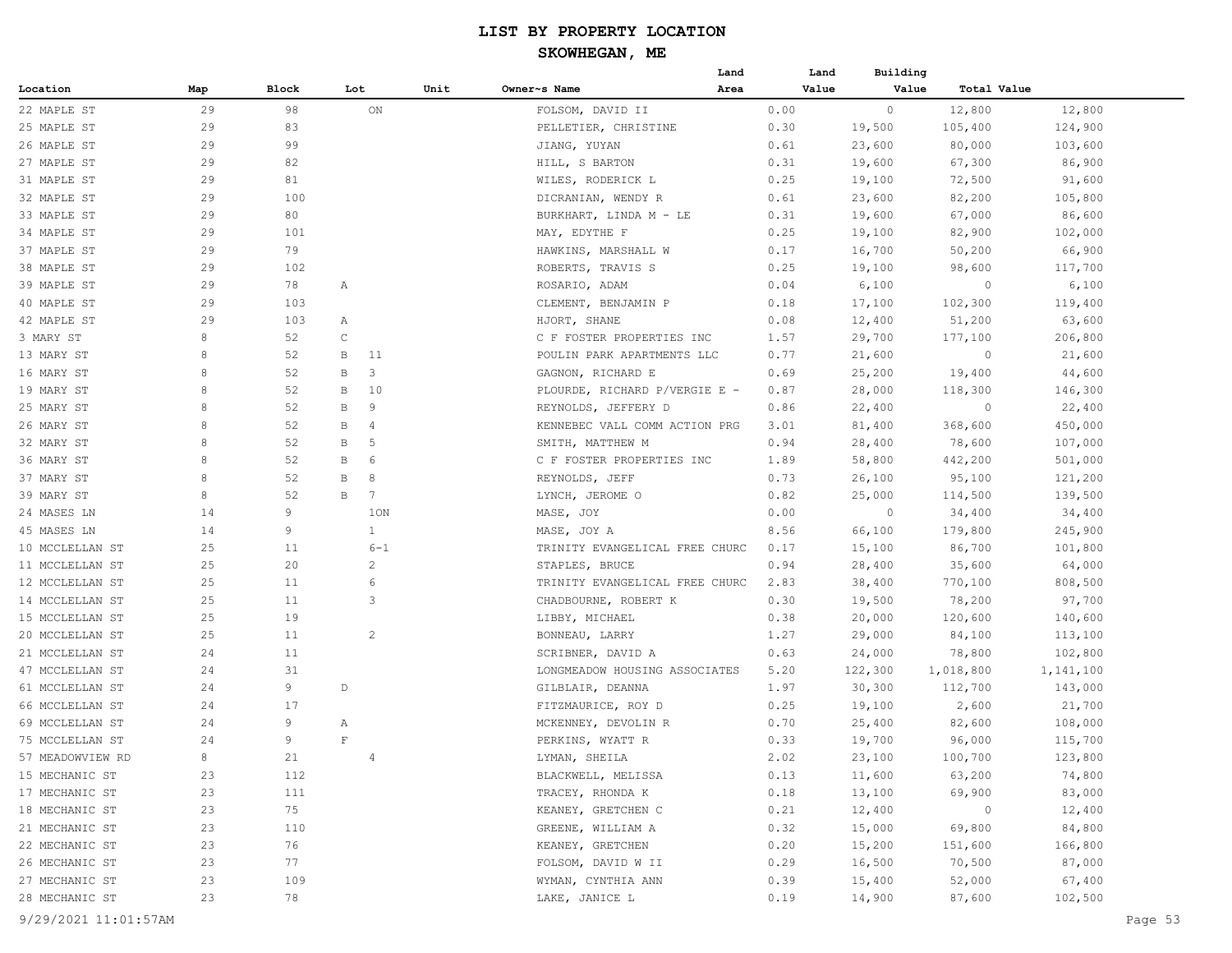#### **SKOWHEGAN, ME**

|                |              |         |                |      | Land                         | Land  | Building |             |         |
|----------------|--------------|---------|----------------|------|------------------------------|-------|----------|-------------|---------|
| Location       | Map          | Block   | Lot            | Unit | Owner~s Name<br>Area         | Value | Value    | Total Value |         |
| 30 MECHANIC ST | 23           | 79      |                |      | ROGERS, TRAVIS E             | 0.19  | 14,900   | 70,600      | 85,500  |
| 31 MECHANIC ST | 23           | 108     |                |      | TOWN OF SKOWHEGAN            | 0.12  | 13,500   | 36,600      | 50,100  |
| 33 MECHANIC ST | 23           | 107     |                |      | TRACY, MARK                  | 0.24  | 23,800   | 113,800     | 137,600 |
| 34 MECHANIC ST | 23           | 80      |                |      | MARCUE, LESLIE A             | 0.14  | 13,300   | 46,200      | 59,500  |
| 38 MECHANIC ST | 23           | 81      |                |      | TULLY, MAKENZEE              | 0.27  | 16,400   | 57,500      | 73,900  |
| MERITHEW DR    | 9            | 74      | 3              | В    | FOSTER, PAUL                 | 1.06  | 51,800   | $\Omega$    | 51,800  |
| MERITHEW DR    | 9            | 74      | $\overline{2}$ | D    | GOFF, EDWARD R               | 1.90  | 17,600   | $\Omega$    | 17,600  |
| MERITHEW DR    | 9            | 74      | 3              | D    | GOFF, EDWARD R               | 1.84  | 17,500   | $\Omega$    | 17,500  |
| MERITHEW DR    | 9            | 91      |                |      | STATE OF MAINE               | 26.68 | 15,700   | 0           | 15,700  |
| 3 MERITHEW DR  | 9            | 74      | 3              | Α    | 3MD LLC                      | 1.17  | 65,300   | 328,700     | 394,000 |
| 12 MERITHEW DR | 9            | 74      | $\overline{c}$ | В    | GOFF, EDWARD R               | 1.60  | 65,200   | 81,400      | 146,600 |
| 25 MERITHEW DR | 9            | 74      | 3              | С    | SIRONEN, ONNI W              | 1.11  | 64,800   | 143,600     | 208,400 |
| 26 MERITHEW DR | 9            | 74      | $\overline{2}$ | C    | GOFF, EDWARD R               | 1.38  | 58,500   | 94,200      | 152,700 |
| MERRILL ST     | 4            | 16      |                |      | OBERT, BRUCE R & DENISE      | 15.68 | 36,400   | 0           | 36,400  |
| 1 MERRILL ST   | 4            | 16      | -1             |      | ELLIS, CLINTON               | 0.45  | 22,600   | 113,900     | 136,500 |
| 2 MERRILL ST   | 32           | 111     | 9              |      | FERNALD, BRENT ALAN          | 0.50  | 23,600   | 161,300     | 184,900 |
| 3 MERRILL ST   | 4            | 16      | $\overline{c}$ |      | HYLAN, DANIEL F              | 0.41  | 22,300   | 139,700     | 162,000 |
| 6 MERRILL ST   | 32           | 111     | 1              |      | WATSON, TERRY L - TRUSTEE    | 0.50  | 23,600   | 98,800      | 122,400 |
| 7 MERRILL ST   | 32           | 111     | $\overline{2}$ |      | DOTY, MARK AULTMAN           | 0.76  | 29,400   | 106,100     | 135,500 |
| 12 MERRILL ST  | 32           | 111     | $\overline{4}$ |      | VANADESTINE, ROBERT W SR     | 0.50  | 23,600   | 122,500     | 146,100 |
| 15 MERRILL ST  | 32           | 111     | 3              |      | DESPRES, BRIAN L             | 0.50  | 22,400   | 149,500     | 171,900 |
| 18 MERRILL ST  | 32           | 111     | 5              |      | JARVAIS, CHRISTOPHER E       | 0.50  | 23,600   | 117,500     | 141,100 |
| 21 MERRILL ST  | 32           | 111     | 6              |      | WITHEE, SUZANNE M            | 0.50  | 23,600   | 158,700     | 182,300 |
| 24 MERRILL ST  | 32           | 111     | 8              |      | CHELSEA MARKET REALTY LLC    | 0.30  | 21,400   | 198,200     | 219,600 |
| 19 MESSINA DR  | $\mathbf{1}$ | 26      | 3              |      | WARD, MATTHEW                | 0.90  | 29,500   | 93,000      | 122,500 |
| 20 MESSINA DR  | $\mathbf{1}$ | 26      | 6              |      | BARRIAULT, RAYMOND D & ANN F | 1.30  | 30,100   | 110,500     | 140,600 |
| 28 MESSINA DR  | $\mathbf{1}$ | 26      | 5              |      | LAPOINTE, PAUL C             | 1.40  | 30,200   | 132,200     | 162,400 |
| 36 MESSINA DR  | $\mathbf{1}$ | 26      | $\overline{4}$ |      | PETERS, RUSSELL J            | 2.96  | 31,900   | 98,000      | 129,900 |
| MICHAEL ST     | 22           | 10<br>Α |                |      | GILBERT, REJEAN J            | 0.25  | 20,200   | 0           | 20,200  |
| 3 MICHAEL ST   | 22           | 124     |                |      | QUIMBY, JANELLE R            | 0.30  | 25,700   | 80,700      | 106,400 |
| 9 MICHAEL ST   | 22           | 123     |                |      | LABONTE, ROGER A             | 0.36  | 26,300   | 81,700      | 108,000 |
| 10 MICHAEL ST  | 22           | 110     |                |      | MECKLEY, ROBERT R            | 0.32  | 25,900   | 82,700      | 108,600 |
| 13 MICHAEL ST  | 22           | 122     |                |      | GIFFORD, SAMANTHA            | 0.42  | 26,800   | 129,600     | 156,400 |
| 14 MICHAEL ST  | 22           | 111     |                |      | PERKINS, CRYSTAL R           | 0.35  | 26,200   | 82,800      | 109,000 |
| 15 MICHAEL ST  | 22           | 121     |                |      | PINKHAM, STEPHEN E           | 0.38  | 26,500   | 167,900     | 194,400 |
| 18 MICHAEL ST  | 22           | 112     |                |      | COLELLA, ASHLEY B            | 0.27  | 25,500   | 86,800      | 112,300 |
| 19 MICHAEL ST  | 22           | 120     |                |      | RODRIGUE, EUGENE             | 0.30  | 25,700   | 62,300      | 88,000  |
| 22 MICHAEL ST  | 22           | 114     | 1              |      | MJM LLC                      | 0.25  | 25,300   | 93,700      | 119,000 |
| 23 MICHAEL ST  | 22           | 119     |                |      | IRWIN, LARRY B               | 0.30  | 25,700   | 71,000      | 96,700  |
| 27 MICHAEL ST  | 22           | 118     |                |      | BITGOOD, COLE A              | 0.30  | 25,700   | 80,600      | 106,300 |
| 28 MICHAEL ST  | 22           | 114     |                |      | GILCOTT, CAMERON S           | 0.37  | 26,300   | 171,000     | 197,300 |
| 31 MICHAEL ST  | 22           | 117     |                |      | RUMNEY, ANGELA K             | 0.30  | 25,700   | 81,100      | 106,800 |
| 33 MICHAEL ST  | 22           | 141     |                |      | LONG, DARRELL K              | 0.30  | 24,400   | 92,200      | 116,600 |
| 41 MICHAEL ST  | 22           | 139     |                |      | WHITTEMORE, JUDITH A         | 0.60  | 30,900   | 105,900     | 136,800 |
| 49 MICHAEL ST  | 22           | 9<br>Α  |                |      | PARKER, RAMONA F             | 0.43  | 26,900   | 83,900      | 110,800 |
| 50 MICHAEL ST  | 22           | A 12    |                |      | BLAISDELL, RONALD F          | 0.34  | 26,100   | 103,000     | 129,100 |
|                |              |         |                |      |                              |       |          |             |         |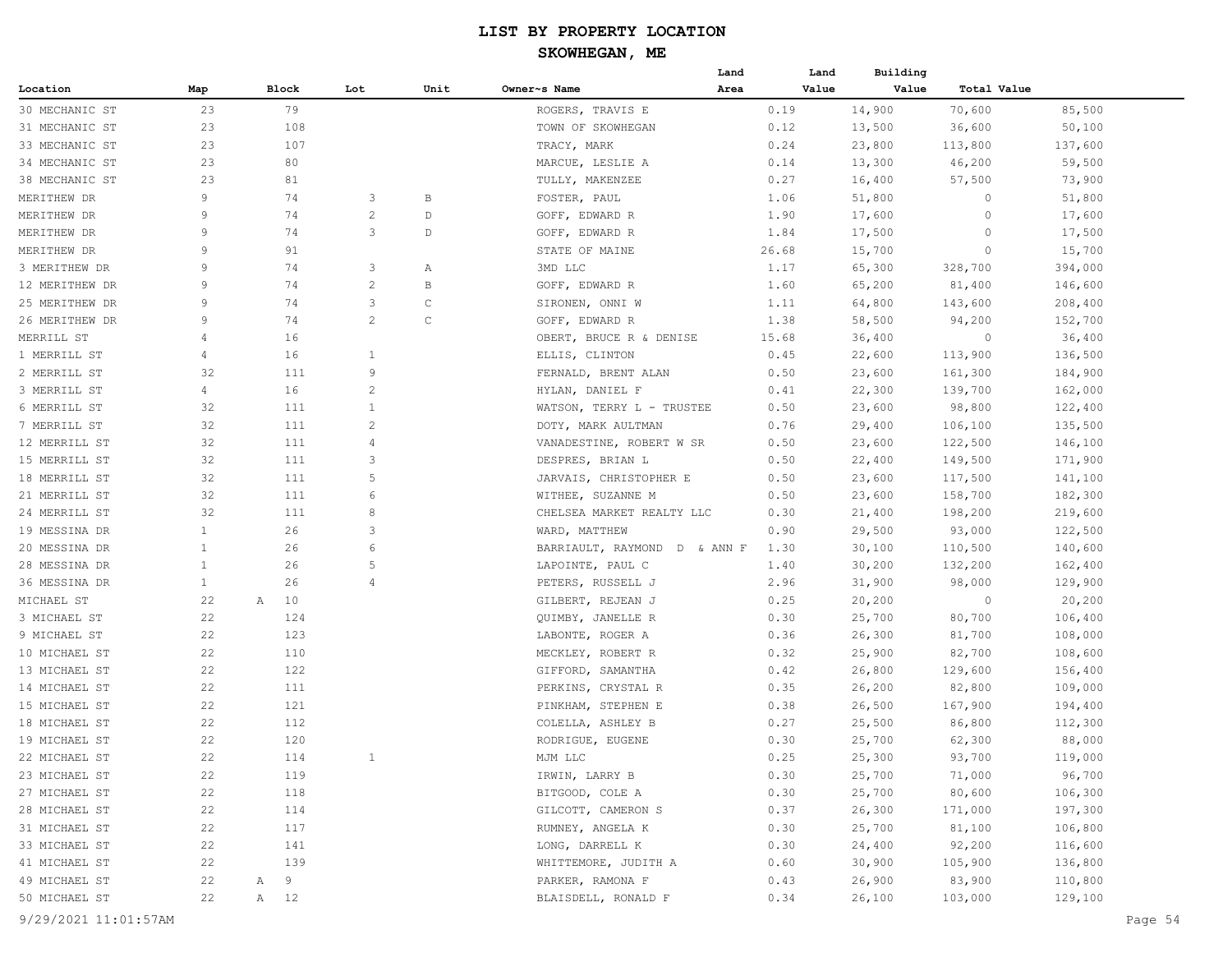#### **SKOWHEGAN, ME**

|               |             |       |     |                          |      |                                | Land   | Land  | Building |             |         |
|---------------|-------------|-------|-----|--------------------------|------|--------------------------------|--------|-------|----------|-------------|---------|
| Location      | Map         | Block | Lot |                          | Unit | Owner~s Name                   | Area   | Value | Value    | Total Value |         |
| MIDDLE RD     | 13          | 35    |     | $8 - 1$                  |      | BOOKER, ADAM R                 | 0.90   |       | 22,600   | $\circ$     | 22,600  |
| MIDDLE RD     | 17          | 30    |     |                          |      | BREWER, DAVID R                | 0.90   |       | 5,600    | $\circ$     | 5,600   |
| MIDDLE RD     | 13          | 22    | C   |                          |      | CARRIER, PETER                 | 79.26  |       | 92,100   | 29,900      | 122,000 |
| MIDDLE RD     | 13          | 21    |     |                          |      | CLARK, WILLIAM E               | 55.00  |       | 68,900   | 600         | 69,500  |
| MIDDLE RD     | 9           | 47    |     |                          |      | DENHAM, ERIN                   | 68.00  |       | 9,600    | $\circ$     | 9,600   |
| MIDDLE RD     | 13          | 32    |     | $\mathbf{1}$             |      | DICKINSON, NORMAN R            | 2.00   |       | 3,100    | $\circ$     | 3,100   |
| MIDDLE RD     | 9           | 23    |     | $\mathbf{1}$             | Α    | DILLON, SCOTT A                | 0.69   |       | 20,200   | $\circ$     | 20,200  |
| MIDDLE RD     | 13          | 32    |     |                          |      | GOODWIN, EVELYN                | 90.00  |       | 20,500   | $\circ$     | 20,500  |
| MIDDLE RD     | 13          | 49    |     |                          |      | GOODWIN, EVELYN M              | 39.00  |       | 9,800    | $\circ$     | 9,800   |
| MIDDLE RD     | 9           | 28    |     | $\overline{c}$           |      | GRAF, RAYMOND N SR             | 5.36   |       | 29,500   | 0           | 29,500  |
| MIDDLE RD     | 9           | 17    |     |                          |      | HEARN, GLORIA D - TRUSTEE      | 65.73  |       | 84,400   | $\circ$     | 84,400  |
| MIDDLE RD     | 9           | 26    |     |                          |      | HEARN, GLORIA D - TRUSTEE      | 0.75   |       | 2,700    | 0           | 2,700   |
| MIDDLE RD     | 9           | 42    | Α   |                          |      | JONES, WANDA L                 | 1.70   |       | 23,700   | 0           | 23,700  |
| MIDDLE RD     | 9           | 42    | Α   | $\overline{\phantom{a}}$ |      | JONES, WANDA L                 | 0.23   |       | 15,200   | $\circ$     | 15,200  |
| MIDDLE RD     | 9           | 42    |     |                          |      | JONES, WANDA L                 | 114.70 |       | 107,300  | $\circ$     | 107,300 |
| MIDDLE RD     | 13          | 31    |     | $\mathbf{1}$             |      | METHE, RUDOLPH D               | 9.00   |       | 25,800   | $\circ$     | 25,800  |
| MIDDLE RD     | 17          | 24    |     |                          |      | NORTHERN NEW ENGLAND TELEPHONE | 0.23   |       | 4,800    | $\circ$     | 4,800   |
| MIDDLE RD     | 17          | 17    |     |                          |      | PICARDI, PETER J               | 18.78  |       | 41,200   | 0           | 41,200  |
| MIDDLE RD     | 13          | 33    |     |                          |      | SAPPI NORTH AMERICA INC        | 40.00  |       | 5,700    | $\circ$     | 5,700   |
| MIDDLE RD     | 13          | 35    |     | $9 - 2$                  |      | TRAFTON, LEON                  | 2.14   |       | 23,900   | 0           | 23,900  |
| MIDDLE RD     | 17          | 16    |     |                          |      | VOISINE, RONALD A              | 0.75   |       | 600      | 0           | 600     |
| MIDDLE RD     | 13          | 31    |     |                          |      | WASHBURN, RICHARD C SR         | 5.70   |       | 23,600   | $\circ$     | 23,600  |
| 8 MIDDLE RD   | 9           | 27    | Α   |                          |      | FOWLER, TYLENE                 | 0.23   |       | 19,000   | 105,800     | 124,800 |
| 14 MIDDLE RD  | 9           | 28    |     | $\mathbf{1}$             |      | GRAF, RAYMOND N SR             | 1.04   |       | 28,900   | 107,300     | 136,200 |
| 34 MIDDLE RD  | 9           | 28    |     |                          |      | MILLER, MARIA B                | 1.10   |       | 28,900   | 123,000     | 151,900 |
| 42 MIDDLE RD  | 9           | 29    | A 1 |                          |      | FLANNERY, LESLIE M             | 23.06  |       | 46,500   | 147,800     | 194,300 |
| 52 MIDDLE RD  | 9           | 29    | Α   |                          |      | FLANNERY, LESLIE M             | 1.30   |       | 29,100   | 8,300       | 37,400  |
| 58 MIDDLE RD  | 9           | 31    |     |                          |      | MILLS, MICHELLE L              | 0.71   |       | 25,700   | 70,000      | 95,700  |
| 62 MIDDLE RD  | 9           | 33    |     | $\mathbf{1}$             |      | RICH, CRAIG M                  | 0.40   |       | 20,200   | 112,800     | 133,000 |
| 68 MIDDLE RD  | 9           | 33    |     | $\overline{c}$           |      | KELLEY, LAURIE A               | 0.40   |       | 20,200   | 68,800      | 89,000  |
| 72 MIDDLE RD  | 9           | 33    |     | 3                        |      | TRACY, MARTIN F                | 0.40   |       | 20,200   | 29,100      | 49,300  |
| 78 MIDDLE RD  | 9           | 32    |     | $\mathbf{1}$             |      | LANDRY, JAMIE A                | 0.30   |       | 19,500   | 8,900       | 28,400  |
| 82 MIDDLE RD  | 9           | 32    |     | $\overline{4}$           |      | WHELAN, ANN M                  | 0.61   |       | 23,500   | 33,600      | 57,100  |
| 86 MIDDLE RD  | 9           | 32    |     |                          |      | CASWELL, JOYCE E               | 0.61   |       | 23,500   | 20,600      | 44,100  |
| 98 MIDDLE RD  | 9           | 34    |     |                          |      | GRAF, NEWELL B                 | 0.99   |       | 28,700   | 70,900      | 99,600  |
| 104 MIDDLE RD | 9           | 35    |     |                          |      | BOLDUC, LANCE L                | 0.84   |       | 27,900   | 89,500      | 117,400 |
| 110 MIDDLE RD | 9           | 36    |     |                          |      | CASSIANI, SHANE M              | 2.00   |       | 30,300   | 112,000     | 142,300 |
| 116 MIDDLE RD | 9           | 36    | Α   |                          |      | ATWOOD, MATTHEW R              | 0.30   |       | 18,500   | 122,900     | 141,400 |
| 123 MIDDLE RD | 9           | 17    | Α   |                          |      | SOMERSET HUMANE SOCIETY        | 6.27   |       | 31,800   | 51,200      | 83,000  |
| 126 MIDDLE RD | 9           | 23    |     | $\mathbf{1}$             |      | CORSON, BRADLEY                | 1.14   |       | 43,900   | 63,400      | 107,300 |
| 132 MIDDLE RD | 9           | 44    |     |                          |      | RINALDI, DOMINICK              | 0.17   |       | 16,700   | 30,100      | 46,800  |
| 133 MIDDLE RD | 9           | 38    |     |                          |      | MITCHELTREE, WAYNE S           | 3.01   |       | 30,600   | 43,800      | 74,400  |
| 134 MIDDLE RD | 9           | 23    |     | $\overline{c}$           |      | PERRY, MARK R                  | 1.29   |       | 29,000   | 32,700      | 61,700  |
| 140 MIDDLE RD | $\mathsf 9$ | 37    |     |                          |      | KERR, PHYLLIS G - LIFE EST     | 0.44   |       | 20,400   | 45,900      | 66,300  |
| 145 MIDDLE RD | 9           | 39    |     |                          |      | JONES, MATTHEW ADAM            | 53.00  |       | 66,700   | 52,200      | 118,900 |
| 146 MIDDLE RD | 9           | 42    | A 2 |                          |      | YORK, DEAN W                   | 0.23   |       | 19,000   | 82,900      | 101,900 |
|               |             |       |     |                          |      |                                |        |       |          |             |         |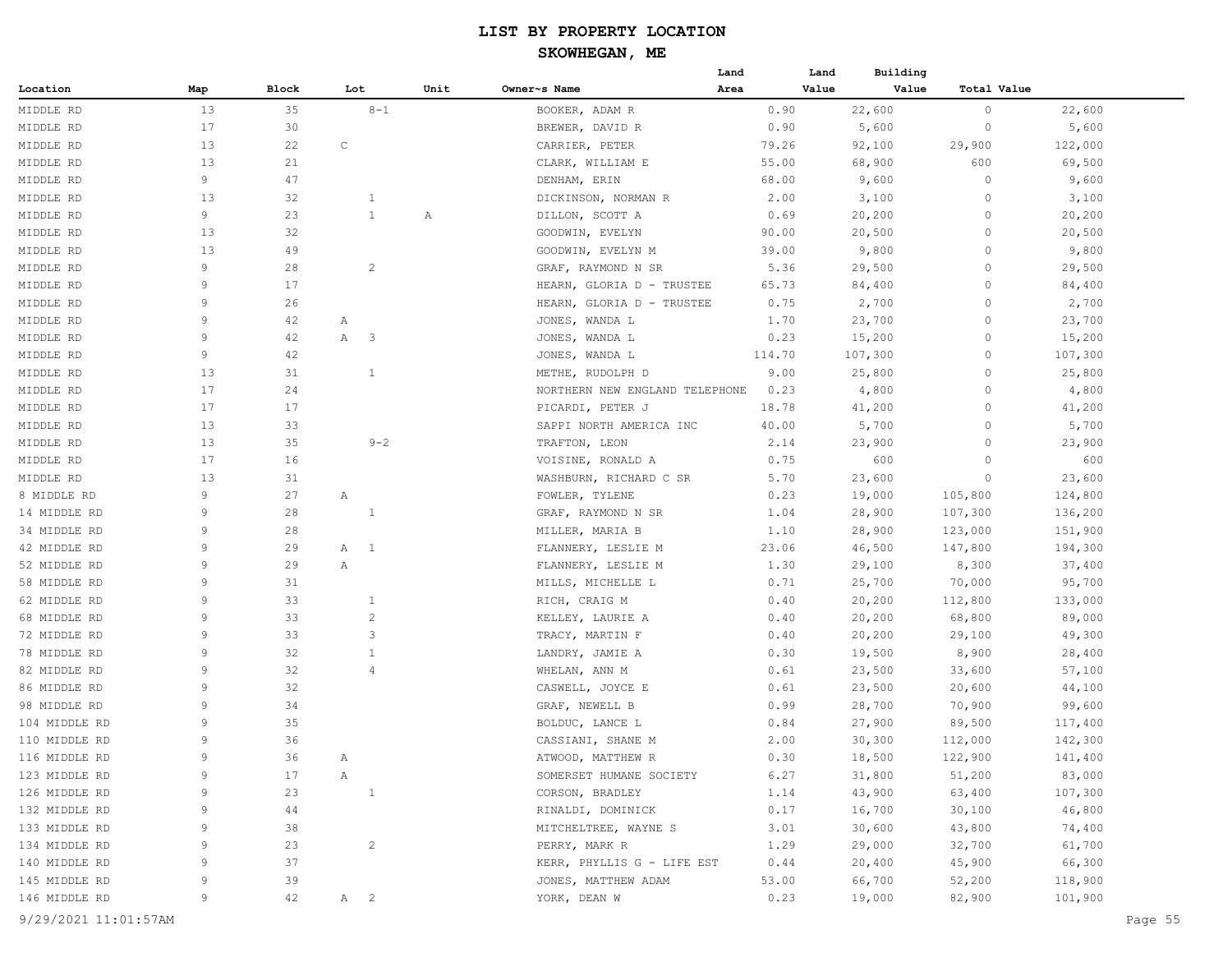|                      |     |          |                     |      | Land                            |        | Building<br>Land |             |         |
|----------------------|-----|----------|---------------------|------|---------------------------------|--------|------------------|-------------|---------|
| Location             | Map | Block    | Lot                 | Unit | Owner~s Name<br>Area            |        | Value<br>Value   | Total Value |         |
| 154 MIDDLE RD        | 9   | 42       | A 1                 |      | JONES, WANDA L                  | 0.34   | 19,800           | 106,700     | 126,500 |
| 155 MIDDLE RD        | 9   | 40       | 1                   |      | CORSON, JOSHUA M                | 0.49   | 21,200           | 79,200      | 100,400 |
| 161 MIDDLE RD        | 9   | 40       |                     |      | JONES, CARLTON R                | 0.54   | 22,200           | 22,500      | 44,700  |
| 165 MIDDLE RD        | 9   | 40       | Α                   |      | JONES, CARLTON R                | 0.49   | 21,200           | 69,300      | 90,500  |
| 173 MIDDLE RD        | 9   | 41       |                     |      | JONES, CARLTON R                | 1.01   | 28,800           | 56,400      | 85,200  |
| 188 MIDDLE RD        | 9   | 42       | B                   |      | KNOWLTON, DALE P                | 2.01   | 29,900           | 180,800     | 210,700 |
| 195 MIDDLE RD        | 9   | 43       | $\overline{c}$      |      | CONLEY, STEVEN E                | 1.51   | 33,900           | 275,800     | 309,700 |
| 208 MIDDLE RD        | 9   | 42       | $\mathbf{1}$        |      | MOUNTAIN WIRELESS INCORPORATED  | 10.30  | 43,500           | 141,900     | 185,400 |
| 219 MIDDLE RD        | 9   | 43       |                     |      | LOWE, DONALD K SR & ALICE M     | 57.69  | 88,200           | 159,100     | 247,300 |
| 225 MIDDLE RD        | 9   | 43       | $\mathbf{1}$        |      | MORIN, JAMES M                  | 12.80  | 45,300           | 179,800     | 225,100 |
| 226 MIDDLE RD        | 9   | 42       | $\overline{c}$      |      | RAMOS, FELICISMO M              | 4.37   | 33,900           | 181,700     | 215,600 |
| 238 MIDDLE RD        | 9   | 45       |                     |      | ARTHUR, BOBBIE R                | 11.36  | 40,300           | 128,100     | 168,400 |
| 263 MIDDLE RD        | 13  | 22       |                     |      | KEMEZYS, HARRIET                | 112.00 | 71,000           | 75,400      | 146,400 |
| 293 MIDDLE RD        | 13  | 22       | E                   |      | LADD, VONDEL                    | 2.30   | 30,800           | 25,700      | 56,500  |
| 294 MIDDLE RD        | 13  | 23       |                     |      | WASHBURN, RICHARD C SR & JUNE   | 66.37  | 87,300           | 74,600      | 161,900 |
| 297 MIDDLE RD        | 13  | 22       | D                   |      | MCCOLLOR, SANDRA                | 2.39   | 30,900           | 153,900     | 184,800 |
| 307 MIDDLE RD        | 13  | 22       | Α                   |      | WASHBURN, SETH M                | 0.92   | 28,300           | 159,400     | 187,700 |
| 308 MIDDLE RD        | 13  | 23       | 1                   |      | WASHBURN, ROBERT M              | 1.43   | 29,300           | 231,000     | 260,300 |
| 327 MIDDLE RD        | 13  | 22       | В                   |      | NUNN, TIMOTHY A                 | 3.26   | 31,200           | 65,900      | 97,100  |
| 330 MIDDLE RD        | 13  | 23       | Α                   |      | WASHBURN, RICHARD C JR          | 1.49   | 29,500           | 99,600      | 129,100 |
| 335 MIDDLE RD        | 13  | 22       | B<br>$\overline{1}$ |      |                                 | 3.12   |                  |             |         |
| 342 MIDDLE RD        | 13  |          |                     |      | NUNN, DALE<br>FLETCHER ALICIA L |        | 32,000           | 76,000      | 108,000 |
| 366 MIDDLE RD        | 13  | 24<br>24 | Α<br>В              |      |                                 | 3.73   | 29,300           | 89,000      | 118,300 |
|                      |     |          |                     |      | FRAZIER, KIMBERLY FRANCEEN      | 10.00  | 36,500           | 141,700     | 178,200 |
| 396 MIDDLE RD        | 13  | 25<br>28 |                     |      | WASHBURN, DUSTIN M              | 95.00  | 38,300           | 279,800     | 318,100 |
| 398 MIDDLE RD        | 13  |          |                     |      | CLARK, WILLIAM                  | 0.27   | 15,400           | 93,100      | 108,500 |
| 400 MIDDLE RD        | 13  | 27       |                     |      | CLARK, WILLIAM E                | 23.00  | 46,400           | 55,800      | 102,200 |
| 401 MIDDLE RD        | 13  | 20       |                     |      | CLARK, WILLIAM E                | 9.97   | 36,100           | 22,500      | 58,600  |
| 454 MIDDLE RD        | 13  | 31       | $\overline{c}$      |      | MCLAUGHLIN, CHRISTOPHER R       | 3.33   | 27,600           | 162,800     | 190,400 |
| 455 MIDDLE RD        | 13  | 29       | Α                   |      | MCLAUGHLIN, CHRISTOPHER R       | 0.96   | 28,500           | 84,700      | 113,200 |
| 459 MIDDLE RD        | 13  | 29       | $\overline{1}$<br>Α |      | PHILBRICK, LEE A                | 3.04   | 31,900           | 64,700      | 96,600  |
| 467 MIDDLE RD        | 13  | 29       | В                   |      | CLARK, JUDY A                   | 4.46   | 34,000           | 73,200      | 107,200 |
| 475 MIDDLE RD        | 13  | 29       |                     |      | LAGASSE, DAVID J                | 9.44   | 38,400           | 105,900     | 144,300 |
| 485 MIDDLE RD        | 13  | 30       | Α                   |      | EGAN, ROBERT J                  | 2.00   | 29,600           | 47,800      | 77,400  |
| 513 MIDDLE RD        | 13  | 35       | 7                   |      | BERUBE, JOHN                    | 2.18   | 30,200           | 142,100     | 172,300 |
| 517 MIDDLE RD        | 13  | 35       | $9 - 1$             |      | TRAFTON, LEON E                 | 1.86   | 30,100           | 31,900      | 62,000  |
| 518 MIDDLE RD        | 13  | 34       |                     |      | SHORES, CHERYL, ET ALS          | 31.00  | 55,900           | 149,800     | 205,700 |
| 547 MIDDLE RD        | 13  | 37       | D                   |      | FITZGERALD, DEREK GENE          | 5.20   | 35,100           | 173,400     | 208,500 |
| 553 MIDDLE RD        | 13  | 35       | 10                  |      | COLUCCI, CHRISTOPHER A          | 4.13   | 32,600           | 163,300     | 195,900 |
| 569 MIDDLE RD        | 13  | 48       | $\overline{2}$      |      | CLARK, MATTHEW O                | 11.73  | 32,000           | 115,700     | 147,700 |
| 583 MIDDLE RD        | 13  | 48       | $\mathbf{1}$        |      | ESTES, BRANNON R                | 10.27  | 36,700           | 76,900      | 113,600 |
| 601 MIDDLE RD        | 13  | 48       |                     |      | HOLMES, HAROLD S                | 52.80  | 40,500           | 230,400     | 270,900 |
| 605 MIDDLE RD        | 13  | 48       | $\mathbf{3}$        |      | LAMBERT, BRANDON G              | 2.21   | 29,900           | 94,600      | 124,500 |
| 620 MIDDLE RD        | 13  | 52       |                     |      | CLARK, JOSH                     | 48.00  | 47,400           | 145,300     | 192,700 |
| 627 MIDDLE RD        | 13  | 50       |                     |      | COMPANIONS OF CLARE             | 7.00   | 34,000           | 83,400      | 117,400 |
| 647 MIDDLE RD        | 13  | 50       | Α                   |      | VIOLETTE, DWIGHT R              | 8.00   | 33,800           | 100,800     | 134,600 |
| 650 MIDDLE RD        | 13  | 54       |                     |      | TYLER, PARKER H                 | 2.50   | 34,200           | 125,800     | 160,000 |
| 9/29/2021 11:01:57AM |     |          |                     |      |                                 |        |                  |             | Page 56 |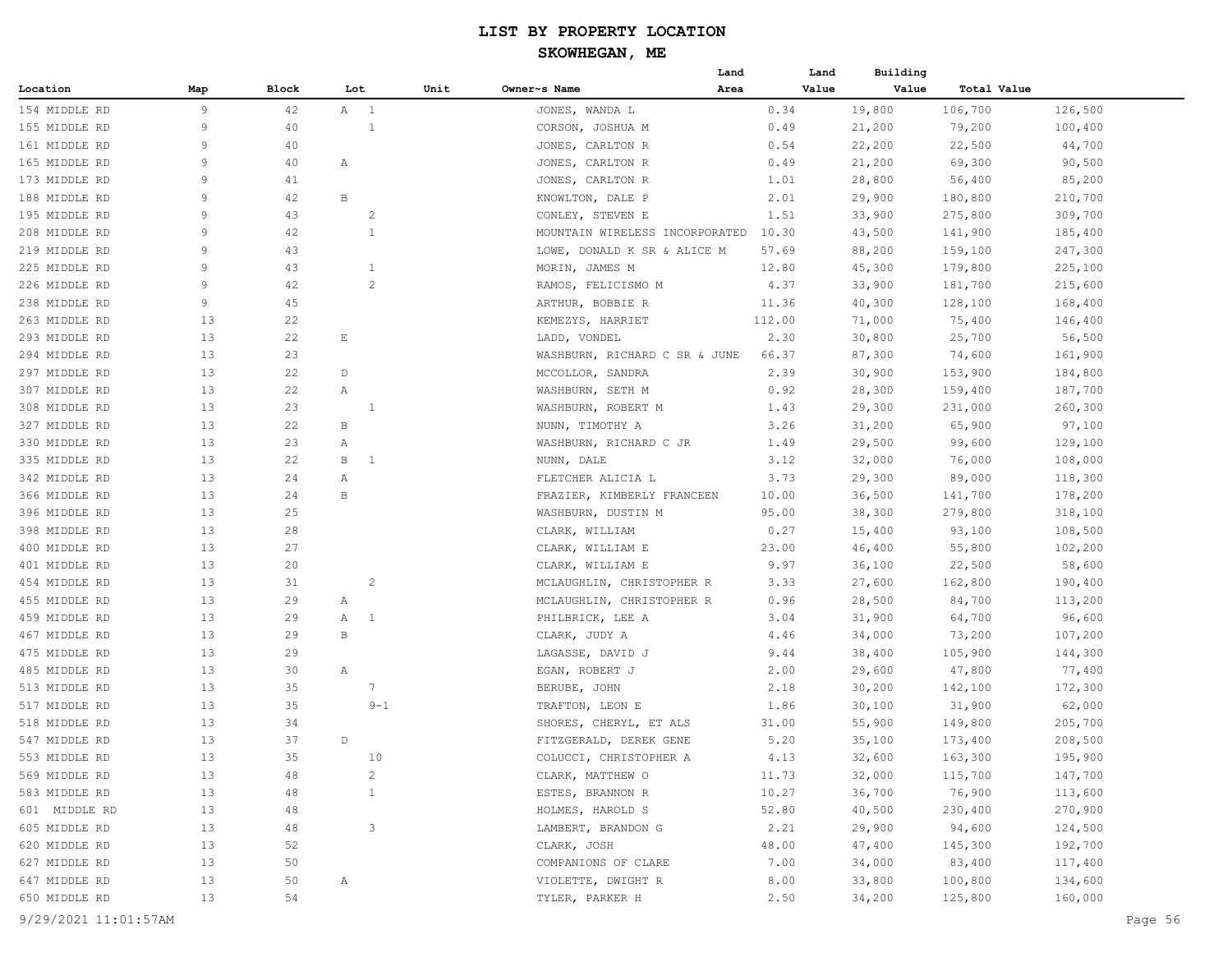|               |     |       |                                |      |                                | Land   | Land  | Building |                |         |
|---------------|-----|-------|--------------------------------|------|--------------------------------|--------|-------|----------|----------------|---------|
| Location      | Map | Block | Lot                            | Unit | Owner~s Name                   | Area   | Value | Value    | Total Value    |         |
| 663 MIDDLE RD | 13  | 53    | A                              |      | SINCYR, DAVID A III            | 9.03   |       | 37,400   | 129,100        | 166,500 |
| 669 MIDDLE RD | 13  | 53    | B                              |      | CORSON, CAROL A - TRUSTEE      | 0.55   |       | 22,400   | 73,900         | 96,300  |
| 677 MIDDLE RD | 13  | 53    | $\mathsf{C}$<br>$\overline{1}$ |      | JOHNSON, JACOBY R              | 0.47   |       | 20,900   | 32,300         | 53,200  |
| 683 MIDDLE RD | 13  | 53    | $\mathsf{C}$                   |      | NADEAU, VICKIE L               | 0.78   |       | 27,100   | 97,500         | 124,600 |
| 691 MIDDLE RD | 17  | 33    |                                |      | LARSEN, DALE A                 | 6.40   |       | 34,200   | 113,100        | 147,300 |
| 701 MIDDLE RD | 17  | 33    | $\mathsf{C}$<br>-1             |      | LARSEN, DALE A                 | 40.76  |       | 58,100   | 0              | 58,100  |
| 709 MIDDLE RD | 17  | 33    | C                              |      | FITZMAURICE, KATHY A           | 0.76   |       | 26,700   | 80,200         | 106,900 |
| 719 MIDDLE RD | 17  | 33    | B                              |      | GREGORY, MARY-ANN LYNN         | 1.52   |       | 27,800   | 90,500         | 118,300 |
| 725 MIDDLE RD | 17  | 33    | G                              |      | LARSEN, DALE A                 | 100.07 |       | 64,700   | $\circ$        | 64,700  |
| 733 MIDDLE RD | 17  | 33    | E                              |      | STROHMAN, LAURA A              | 4.12   |       | 31,100   | 114,200        | 145,300 |
| 743 MIDDLE RD | 17  | 33    | D                              |      | BROADLEY, GLENN                | 3.50   |       | 31,400   | 160,100        | 191,500 |
| 767 MIDDLE RD | 17  | 33    | Α                              |      | VIGUE, NORMAN J JR             | 8.80   |       | 35,500   | 96,900         | 132,400 |
| 787 MIDDLE RD | 17  | 31    |                                |      | FRENCH, LONA                   | 3.80   |       | 31,300   | 164,300        | 195,600 |
| 790 MIDDLE RD | 17  | 32    |                                |      | JOHNSON, NICHOLE M             | 2.90   |       | 30,200   | 64,800         | 95,000  |
| 807 MIDDLE RD | 17  | 29    | $\mathbf{1}$                   |      | MAKOWSKI, ANGELIA M - PR       | 0.96   |       | 28,500   | 77,100         | 105,600 |
| 810 MIDDLE RD | 17  | 32    | $\overline{c}$                 |      | BREWER, RONALD M & FAYE A - LI | 1.10   |       | 23,200   | 88,300         | 111,500 |
| 815 MIDDLE RD | 17  | 29    |                                |      | WARD, SCOTT ADAM & TAMMIE JEAN | 1.15   |       | 29,000   | 67,400         | 96,400  |
| 822 MIDDLE RD | 17  | 32    | Α                              |      | BREWER, DAVID R                | 5.50   |       | 32,200   | 82,200         | 114,400 |
| 842 MIDDLE RD | 17  | 27    |                                |      | JOHNSON, FRANCIS S JR          | 9.00   |       | 33,400   | 76,600         | 110,000 |
| 845 MIDDLE RD | 17  | 28    | B                              |      | VACHON, STEPHEN P              | 11.00  |       | 37,100   | 116,500        | 153,600 |
| 863 MIDDLE RD | 17  | 25    | $\mathbf{1}$                   |      | MYHAVER, MICHAEL J             | 6.24   |       | 36,300   | 169,200        | 205,500 |
| 866 MIDDLE RD | 17  | 26    |                                |      | GRAF, ROBERT M                 | 11.00  |       | 39,300   | 142,600        | 181,900 |
| 887 MIDDLE RD | 17  | 23    | $\overline{c}$                 |      | GRAF, DAVID ROBERT SR          | 3.25   |       | 31,200   | 125,500        | 156,700 |
| 889 MIDDLE RD | 17  | 23    |                                |      | GRAF, NEWELL SR                | 54.75  |       | 74,500   | 25,100         | 99,600  |
| 896 MIDDLE RD | 17  | 21    | Α                              |      | SAVOY, DAVID W - EST OF        | 1.00   |       | 23,000   | 47,100         | 70,100  |
| 897 MIDDLE RD | 17  | 23    | $\mathbf{1}$                   |      | GRAF, NEWELL B JR              | 3.00   |       | 31,800   | 176,700        | 208,500 |
| 906 MIDDLE RD | 17  | 21    |                                |      | CHRETIEN, LEO P                | 9.00   |       | 34,500   | 73,100         | 107,600 |
| 907 MIDDLE RD | 17  | 19    | $\overline{4}$                 |      | MILLETT, MONYA R - HEIRS OF    | 1.00   |       | 25,900   | 107,100        | 133,000 |
| 913 MIDDLE RD | 17  | 19    | Α                              |      | GREGOIRE, AMY                  | 0.46   |       | 20,600   | 73,600         | 94,200  |
| 914 MIDDLE RD | 17  | 20    |                                |      | HOGATE, JONATHAN P             | 9.00   |       | 33,000   | 50,900         | 83,900  |
| 917 MIDDLE RD | 17  | 19    | В                              |      | WHITE, CHRISTOPHER D           | 1.50   |       | 29,200   | 13,100         | 42,300  |
| 927 MIDDLE RD | 17  | 19    | $\mathsf C$                    |      | KEITHAN, JAMES A - LIFE ESTATE | 1.26   |       | 29,000   | 15,100         | 44,100  |
| 931 MIDDLE RD | 17  | 18    | Α                              |      | WHALEN, GRAYSON F              | 15.50  |       | 36,800   | 98,800         | 135,600 |
| 947 MIDDLE RD | 17  | 18    | 1                              |      | HERRICK, MICHAEL S             | 3.23   |       | 32,100   | 179,500        | 211,600 |
| 963 MIDDLE RD | 17  | 18    |                                |      | LYBROOK, KEMP                  | 28.77  |       | 46,900   | 112,600        | 159,500 |
| 986 MIDDLE RD | 17  | 17    | $\mathbf{1}$                   |      | PICARDI, PETER J               | 3.08   |       | 35,000   | 97,500         | 132,500 |
| 382 MIDDLE RD | 13  | 24    |                                |      | PROVOST, MARK                  | 28.00  |       | 60,500   | 49,000         | 109,500 |
| 2 MILBURN ST  | 27  | 18    | A                              |      | TURCOTTE, DANA L               | 0.25   |       | 13,400   | 65,700         | 79,100  |
| 3 MILBURN ST  | 27  | 17    | Α                              |      | TURCOTTE, DANA L               | 0.12   |       | 10,400   | 65,600         | 76,000  |
| 5 MILBURN ST  | 27  | 17    | A 1                            |      | TURCOTTE, SHANE L              | 0.06   |       | 13,900   | 34,100         | 48,000  |
| 28 MILBURN ST | 27  | 28    |                                |      | GOODINE, GERALD L              | 0.11   |       | 10,000   | 40,500         | 50,500  |
| 29 MILBURN ST | 27  | 15    | $\mathbf{1}$                   |      | BARRETT, DOUGLAS - EST OF      | 0.08   |       | 8,900    | 35,100         | 44,000  |
| 32 MILBURN ST | 27  | 29    |                                |      | QUINN, COLIN R                 | 0.20   |       | 12,500   | 38,800         | 51,300  |
| 33 MILBURN ST | 27  | 15    | $\overline{c}$                 |      | AUSTIN, HARVEY JR              | 0.08   |       | 8,700    | $\overline{0}$ | 8,700   |
| 37 MILBURN ST | 27  | 14    |                                |      | HARLOW, GLORIA J (BROOKS)      | 0.07   |       | 8,200    | 37,500         | 45,700  |
| 38 MILBURN ST | 27  | 30    |                                |      | MIRZAC, CHARMAINE J            | 0.10   |       | 9,600    | 41,900         | 51,500  |
|               |     |       |                                |      |                                |        |       |          |                |         |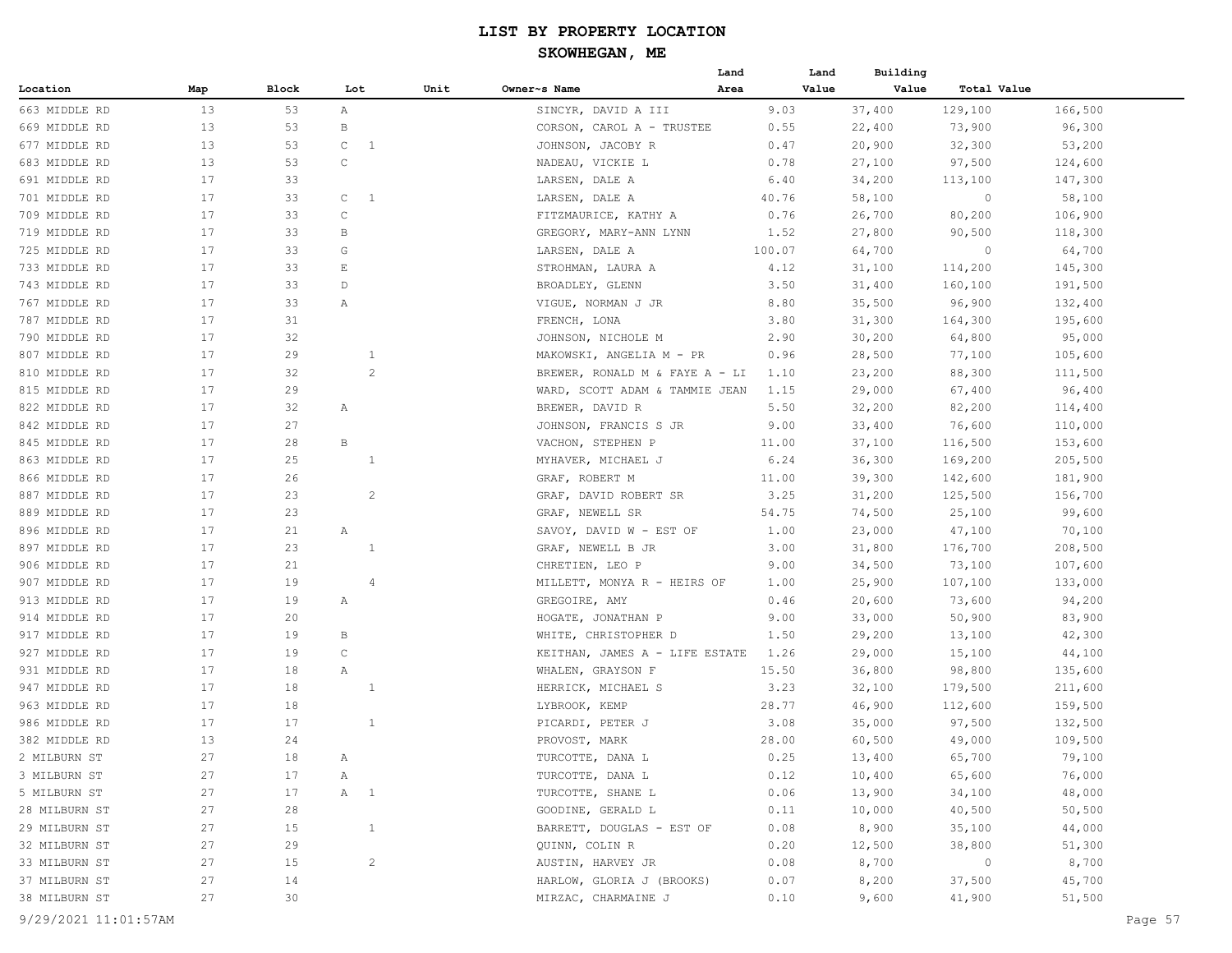#### **SKOWHEGAN, ME**

|                |              |                 |              |      |                                | Land | Land  | Building |             |         |
|----------------|--------------|-----------------|--------------|------|--------------------------------|------|-------|----------|-------------|---------|
| Location       | Map          | Block           | Lot          | Unit | Owner~s Name                   | Area | Value | Value    | Total Value |         |
| 41 MILBURN ST  | 27           | 13              |              |      | RIVARD, TRACY                  |      | 0.07  | 8,200    | 29,600      | 37,800  |
| 42 MILBURN ST  | 27           | 40              |              |      | COLLINS, RELLA W               |      | 0.20  | 12,500   | 36,000      | 48,500  |
| 43 MILBURN ST  | 27           | 12              |              |      | QUIMBY, GEORGE A               |      | 0.07  | 8,200    | 39,200      | 47,400  |
| 48 MILBURN ST  | 27           | 41              |              |      | DOZIER, HEATHER A (CAOUETTE)   |      | 0.20  | 12,500   | 52,300      | 64,800  |
| 51 MILBURN ST  | 27           | 11              |              |      | HARVILLE, THOMAS W             |      | 0.07  | 8,200    | 37,700      | 45,900  |
| 54 MILBURN ST  | 27           | 42              | Α            |      | RICHARDSON, MICHAEL            |      | 0.22  | 13,000   | 100,900     | 113,900 |
| 55 MILBURN ST  | 27           | 19              |              |      | HOWE, BILLIE JO                |      | 0.16  | 11,500   | 52,400      | 63,900  |
| 57 MILBURN ST  | 27           | 10              |              |      | SHAW, HAZEN R JR               |      | 0.06  | 7,800    | 23,300      | 31,100  |
| 58 MILBURN ST  | 27           | 42              |              |      | LACASSE, RICHARD A             |      | 0.18  | 11,400   | 42,600      | 54,000  |
| 61 MILBURN ST  | 27           | 9               | Α            |      | DERBYSHIRE, JAMES A            |      | 0.16  | 13,900   | 39,200      | 53,100  |
| 68 MILBURN ST  | 27           | 50              |              |      | TURCOTTE, DANA L               |      | 0.09  | 9,200    | 66,400      | 75,600  |
| 72 MILBURN ST  | 27           | 51              |              |      | HARVILLE, THOMAS W             |      | 0.14  | 10,900   | 42,400      | 53,300  |
| 73 MILBURN ST  | 27           | 8               |              |      | HARVILLE, THOMAS W             |      | 0.08  | 8,700    | 26,200      | 34,900  |
| 76 MILBURN ST  | 27           | 52              |              |      | MERRILL, MARGARET M            |      | 0.05  | 3,300    | 45,000      | 48,300  |
| 81 MILBURN ST  | 27           | $7\phantom{.0}$ | $\mathbf{1}$ |      | WILLETTE, RAENELLE E           |      | 0.13  | 10,800   | 124,100     | 134,900 |
| 85 MILBURN ST  | 27           | 6               |              |      | THERIEN, CAROL ANN             |      | 0.21  | 12,800   | 75,100      | 87,900  |
| 86 MILBURN ST  | 27           | 59              |              |      | FAIRLEY, CHARLES A             |      | 0.32  | 13,700   | 98,400      | 112,100 |
| 91 MILBURN ST  | 27           | 5               |              |      | MUSHROW, PATRICIA M            |      | 0.19  | 12,300   | 46,500      | 58,800  |
| 92 MILBURN ST  | 27           | 60              |              |      | ROODE, MARY O                  |      | 0.29  | 13,600   | 43,400      | 57,000  |
| 95 MILBURN ST  | 27           | 4               |              |      | BROOKER, KENNETH R JR          |      | 0.15  | 11,200   | 52,100      | 63,300  |
| 99 MILBURN ST  | 27           | 3               |              |      | THERRIEN, CAROL A              |      | 0.15  | 11,200   | 50,600      | 61,800  |
| 100 MILBURN ST | 27           | 61              |              |      | PARKER, LOREN H JR             |      | 0.21  | 12,800   | 39,000      | 51,800  |
| 103 MILBURN ST | 27           | $\overline{c}$  |              |      | WOOD, GEORGE P                 |      | 0.25  | 13,400   | 54,900      | 68,300  |
| 104 MILBURN ST | 27           | 62              |              |      | RODERICK, ROSALEE              |      | 0.29  | 13,600   | 46,400      | 60,000  |
| 114 MILBURN ST | 27           | 63              |              |      | VEILLEUX, SONJA L              |      | 0.41  | 14,200   | 77,000      | 91,200  |
| 115 MILBURN ST | 27           | $\mathbf{1}$    |              |      | SAVAGE, LAWRENCE N II          |      | 0.43  | 25,500   | 45,200      | 70,700  |
| 120 MILBURN ST | 27           | 98              |              |      | VAN HORNE, PATRICIA            |      | 1.77  | 30,000   | 30,000      | 60,000  |
| 19 MILL ST     | 26           | 30              |              |      | BOLDUC, GERALD P               |      | 0.20  | 10,600   | 61,100      | 71,700  |
| 21 MILL ST     | 26           | 31              |              |      | BOLDUC, GERALD P               |      | 0.11  | 8,500    | 35,500      | 44,000  |
| MILL ST        | 26           | $\mathbf{1}$    |              |      | BROOKFIELD WHITE PINE HYDRO LL |      | 0.62  | 4,800    | 0           | 4,800   |
| MITCHELL ST    | 23           | 116             |              |      | HARVILLE, DAVID A - TRUSTEE    |      | 0.40  | 12,000   | 0           | 12,000  |
| 2 MITCHELL ST  | 23           | 113             | $\mathbf{1}$ |      | QUINN, COLIN                   |      | 0.15  | 13,700   | 56,300      | 70,000  |
| 3 MITCHELL ST  | 23           | 120             |              |      | PINKHAM, TOBY                  |      | 1.50  | 36,800   | 95,200      | 132,000 |
| 8 MITCHELL ST  | 23           | 113             |              |      | LIGHTBODY, DANIEL M            |      | 0.25  | 16,200   | 134,100     | 150,300 |
| 13 MITCHELL ST | 23           | 123             |              |      | BOONE, RICHARD E               |      | 0.81  | 16,500   | 63,400      | 79,900  |
| 14 MITCHELL ST | 23           | 114             |              |      | QUIMBY, GEORGE E               |      | 0.42  | 17,300   | 72,400      | 89,700  |
| 23 MITCHELL ST | 23           | 124             | Α            |      | FLEWELLING, ROBERT G           |      | 1.47  | 22,100   | 111,200     | 133,300 |
| 24 MITCHELL ST | 23           | 115             |              |      | LIBBY, DESIREE                 |      | 0.66  | 20,900   | 52,100      | 73,000  |
| 29 MITCHELL ST | 22           | 32              |              |      | DEROUCHE, COURTNEY S           |      | 0.41  | 17,200   | 90,200      | 107,400 |
| 37 MITCHELL ST |              | 31              |              |      | HARVILLE, DAVID A - TRUSTEE    |      | 0.22  | 15,800   | 52,200      | 68,000  |
| 46 MITCHELL ST | 22<br>23     | 118             |              |      | BESS, CHARLES F III            |      | 0.30  | 16,600   | 19,400      | 36,000  |
|                | $\mathbf{1}$ |                 |              |      |                                |      |       |          | $\circ$     |         |
| MOLUNKUS RD    |              | 18              | $\mathbb{A}$ |      | BELLIVEAU, JUSTIN A            |      | 0.01  | 200      |             | 200     |
| MOLUNKUS RD    | $\mathbf{1}$ | 20              |              |      | MAGOON, MAURICE B JR           |      | 8.62  | 17,800   | $\circ$     | 17,800  |
| MOLUNKUS RD    | $\mathbf{1}$ | 22              |              |      | MAGOON, MAURICE B JR           |      | 22.00 | 33,900   | $\circ$     | 33,900  |
| 44 MOLUNKUS RD | $\mathbf{1}$ | 17              | $\mathbb{A}$ |      | BELLIVEAU, JUSTIN A            |      | 0.85  | 23,700   | 45,600      | 69,300  |
| 86 MOLUNKUS RD | $\mathbf{1}$ | 19              |              |      | BELLIVEAU, JUSTIN A            |      | 1.27  | 23,400   | 120,500     | 143,900 |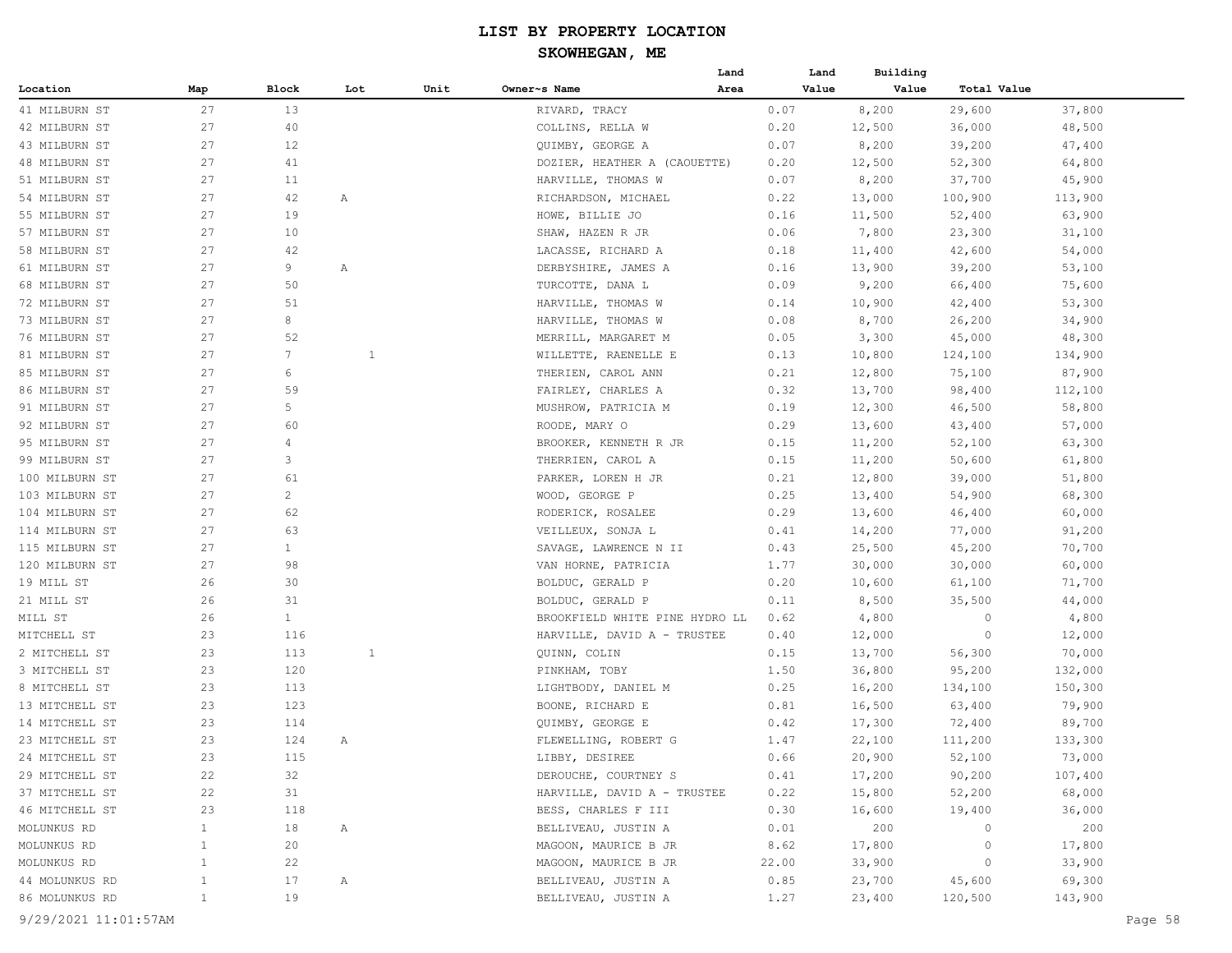|                       |              |       |                   |      |                                | Land | Land  | Building       |                |         |
|-----------------------|--------------|-------|-------------------|------|--------------------------------|------|-------|----------------|----------------|---------|
| Location              | Map          | Block | Lot               | Unit | Owner~s Name                   | Area | Value | Value          | Total Value    |         |
| 122 MOLUNKUS RD       | $\mathbf{1}$ | 21    |                   |      | MAGOON, MAURICE B JR           |      | 55.00 | 57,900         | 101,100        | 159,000 |
| 40 MONYAS WY          | 17           | 19    |                   |      | WHITE, DILLON DEAN             |      | 23.25 | 40,700         | 101,700        | 142,400 |
| 10 MOODY ST           | 32           | 40    |                   |      | ROLLINS, GARY                  |      | 0.14  | 12,600         | 36,400         | 49,000  |
| 12 MOODY ST           | 32           | 39    |                   |      | BURUM, ERLING M JR             |      | 0.10  | 11,100         | 59,600         | 70,700  |
| 16 MOODY ST           | 32           | 38    |                   |      | HUNTER, RICHARD W              |      | 0.23  | 15,300         | 67,900         | 83,200  |
| MOORES MILLS RD       | 11           | 39    | $\overline{c}$    |      | GEHRKE, ERIC                   |      | 6.74  | 21,900         | 0              | 21,900  |
| MOORES MILLS RD       | 11           | 39    |                   |      | GEHRKE, ERIC                   |      | 4.18  | 18,400         | $\Omega$       | 18,400  |
| MOORES MILLS RD       | 11           | 39    | $\mathsf C$       |      | MILLER, MARILYN J              |      | 1.86  | 16,600         | 0              | 16,600  |
| 197 MOORES MILLS RD   | 11           | 38    | 1                 |      | GEHRKE, ERIC E                 |      | 3.75  | 15,500         | 137,400        | 152,900 |
| 217 MOORES MILLS RD   | 11           | 38    |                   |      | GEHRKE, PHILIP B               |      | 3.45  | 19,400         | 122,700        | 142,100 |
| 227 MOORES MILLS RD   | 11           | 37    |                   |      | POMERLEAU, GWENDOLYN L (HAYDEN |      | 7.60  | 20,100         | 40,800         | 60,900  |
| 239 MOORES MILLS RD   | 11           | 37    | $\overline{4}$    |      | ROLLINS, ARNOLD S              |      | 8.70  | 20,400         | 65,900         | 86,300  |
| MOUNTAIN VIEW TERR    | 9            | 79    | D<br>$\mathbf{1}$ |      | SHELTER GROUP INC              |      | 0.00  | 1,500          | 3,300          | 4,800   |
| 3 MOUNTAIN VIEW TERR  | 21           | 13    | 9                 |      | FIVE AND-KEN VALLEY HOUSING GR |      | 2.10  | 51,500         | 347,500        | 399,000 |
| 8 MOUNTAIN VIEW TERR  | 9            | 79    | Α                 |      | COUNTRY VIEW HOUSING           |      | 2.34  | 24,300         | 176,500        | 200,800 |
| 13 MOUNTAIN VIEW TERR | 9            | 79    | B                 |      | COUNTRY VIEW HOUSING           |      | 2.29  | 59,400         | 583,700        | 643,100 |
| 20 MOUNTAIN VIEW TERR | 9            | 79    |                   |      | FIVE AND-KEN VALLEY HOUSING GR |      | 4.70  | 50,700         | 605,600        | 656,300 |
| 5 MRI DR              | 5            | 38    | ON3               |      | CJK REALTY HOLDINGS LLC        |      | 0.00  | 0              | 1,900          | 1,900   |
| 6 MRI DR              | 5            | 38    | ON4               |      | CJK REALTY HOLDINGS LLC        |      | 0.00  | 0              | 17,700         | 17,700  |
| 7 MRI DR              | 5            | 38    | ON <sub>5</sub>   |      | MORRILL, JAMES E               |      | 0.00  | $\circ$        | 22,600         | 22,600  |
| 8 MRI DR              | 5            | 38    | ON6               |      | H & S FOUR, LLC                |      | 0.00  | $\Omega$       | 7,000          | 7,000   |
| 9 MRI DR              | 5            | 38    | ON7               |      | CJK REALTY HOLDINGS LLC        |      | 0.00  | $\circ$        | 4,200          | 4,200   |
| 10 MRI DR             | 5            | 38    | ON8               |      | TEIXEIRA, CATHERINE            |      | 0.00  | $\circ$        | 11,000         | 11,000  |
| 11 MRI DR             | 5            | 38    | ON9               |      | CJK REALTY HOLDINGS LLC        |      | 0.00  | $\circ$        | 4,600          | 4,600   |
| 12 MRI DR             | 5            | 38    | ON10              |      | CJK REALTY HOLDINGS LLC        |      | 0.00  | 0              | 5,600          | 5,600   |
| 13 MRI DR             | 5            | 38    | ON11              |      | CJK REALTY HOLDINGS LLC        |      | 0.00  | 0              | 1,000          | 1,000   |
| 14 MRI DR             | 5            | 38    | ON12              |      | CJK REALTY HOLDINGS LLC        |      | 0.00  | 0              | 7,700          | 7,700   |
| 15 MRI DR             | 5            | 38    | ON13              |      | DAVIS, DANA                    |      | 0.00  | $\circ$        | 15,600         | 15,600  |
| 16 MRI DR             | 5            | 38    | ON14              |      | CJK REALTY HOLDINGS LLC        |      | 0.00  | $\Omega$       | 5,200          | 5,200   |
| 17 MRI DR             | 5            | 38    | ON15              |      | CJK REALTY HOLDINGS LLC        |      | 0.00  | 0              | 10,300         | 10,300  |
| 18 MRI DR             | 5            | 38    | ON16              |      | LACROSSE, ANGELA               |      | 0.00  | 0              | 15,400         | 15,400  |
| 19 MRI DR             | 5            | 38    | ON17              |      | CJK REALTY HOLDINGS LLC        |      | 0.00  | 0              | 17,600         | 17,600  |
| 20 MRI DR             | 5            | 38    | ON18              |      | CJK REALTY HOLDINGS LLC        |      | 0.00  | 0              | 9,200          | 9,200   |
| 21 MRI DR             | 5            | 38    | ON19              |      | CJK REALTY HOLDINGS LLC        |      | 0.00  | 0              | 14,000         | 14,000  |
| 22 MRI DR             | 5            | 38    | ON20              |      | MCGRAW, MARSHA & GERALD        |      | 0.00  | 0              | 14,200         | 14,200  |
| 23 MRI DR             | 5            | 38    | ON21              |      | PIKE, NICOLE                   |      | 0.00  | $\circ$        | 7,500          | 7,500   |
| 24 MRI DR             | 5            | 38    | ON22              |      | CJK REALTY HOLDINGS LLC        |      | 0.00  | 0              | 9,700          | 9,700   |
| 25 MRI DR             |              | 38    | ON23              |      | FLOYD, THOMAS                  |      | 0.00  | 0              | 6,500          | 6,500   |
| 26 MRI DR             | 5            | 38    | ON24              |      | KELLY, DANIELLE                |      | 0.00  | $\circ$        | 6,400          | 6,400   |
| 31 MRI DR             | 5            | 38    | ON29              |      | LUDDEN, DEBI                   |      | 0.00  | $\overline{0}$ | 22,700         | 22,700  |
| 32 MRI DR             | 5            | 38    | ON30              |      | MCGRAW, ROBERT                 |      | 0.00  | $\sim$ 0       | 21,100         | 21,100  |
| MT PLEASANT AVE       | 27           | 73    |                   |      | THORNDIKE & SONS INC           |      | 1.23  | 19,600         | $\overline{0}$ | 19,600  |
| MT PLEASANT AVE       | 27           | 76    |                   |      | FINLEY, JAMES A                |      | 0.20  | 1,500          | $\circ$        | 1,500   |
| MT PLEASANT AVE       | 26           | 8     |                   |      | NEW BALANCE ATHLETIC SHOE INC  |      | 2.68  | 39,100         | $\circ$        | 39,100  |
| MT PLEASANT AVE       | 27           | 75    |                   |      | SOMERSET WOODS TRUSTEES        |      | 1.80  | 6,600          | $\circ$        | 6,600   |
| MT PLEASANT AVE       | 27           | 79    | $\mathbf{1}$      |      | SOMERSET WOODS TRUSTEES        |      | 0.20  | 15,200         | $\circ$        | 15,200  |
|                       |              |       |                   |      |                                |      |       |                |                |         |
| 9/29/2021 11:01:57AM  |              |       |                   |      |                                |      |       |                |                | Page 59 |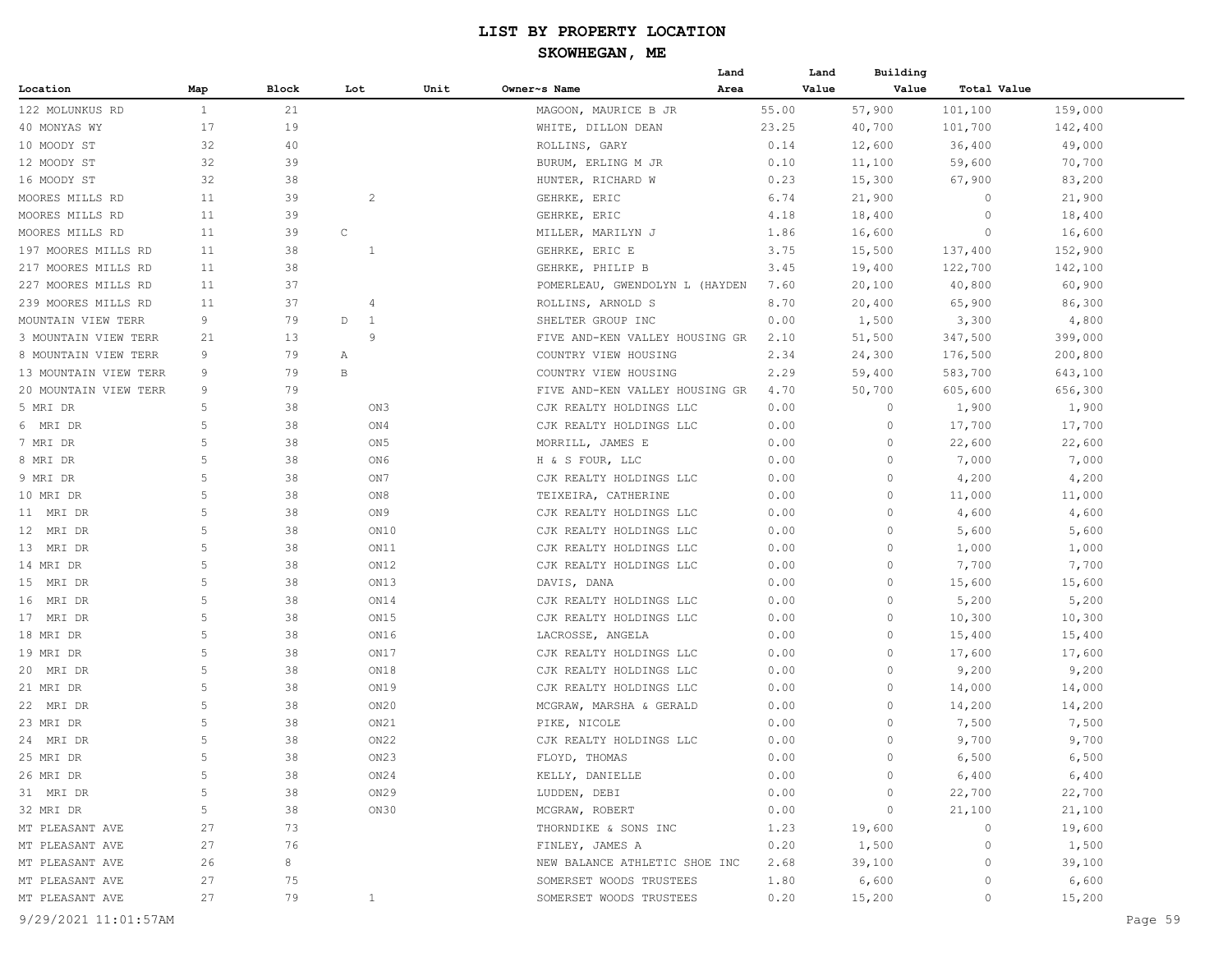|                    |     |                |                   |      |                            | Land | Land  | Building |                |         |
|--------------------|-----|----------------|-------------------|------|----------------------------|------|-------|----------|----------------|---------|
| Location           | Map | Block          | Lot               | Unit | Owner~s Name               | Area | Value | Value    | Total Value    |         |
| MT PLEASANT AVE    | 26  | $\overline{c}$ |                   |      | TOWN OF SKOWHEGAN          |      | 0.20  | 10,700   | 0              | 10,700  |
| MT PLEASANT AVE    | 26  | 3              |                   |      | TOWN OF SKOWHEGAN          |      | 0.17  | 4,200    | 0              | 4,200   |
| MT PLEASANT AVE    | 26  | $\overline{4}$ |                   |      | TOWN OF SKOWHEGAN          |      | 0.11  | 1,400    | 0              | 1,400   |
| MT PLEASANT AVE    | 26  | 6              |                   |      | TOWN OF SKOWHEGAN          |      | 1.77  | 3,000    | 0              | 3,000   |
| 3 MT PLEASANT AVE  | 26  | 9              |                   |      | MCMAHON, RICHARD           |      | 0.32  | 14,200   | $\circ$        | 14,200  |
| 7 MT PLEASANT AVE  | 26  | 11             |                   |      | CAOUETTE, TREVER A         |      | 0.32  | 16,700   | 58,200         | 74,900  |
| 8 MT PLEASANT AVE  | 26  | 5              |                   |      | ARROWSMITH, EMMA L         |      | 0.30  | 11,600   | 52,300         | 63,900  |
| 26 MT PLEASANT AVE | 26  | 7              |                   |      | BREINGAN, THOMAS L         |      | 0.42  | 12,100   | 48,000         | 60,100  |
| 28 MT PLEASANT AVE | 27  | 70             |                   |      | ATWATER, SHARYN            |      | 0.41  | 12,100   | 42,400         | 54,500  |
| 29 MT PLEASANT AVE | 27  | 23             |                   |      | GILBERT, ANN SHIRLEY       |      | 0.36  | 16,900   | 66,700         | 83,600  |
| 32 MT PLEASANT AVE | 27  | 71             |                   |      | LOFVING, IVER W            |      | 0.51  | 12,900   | 45,400         | 58,300  |
| 33 MT PLEASANT AVE | 27  | 22             |                   |      | KMHA REAL ESTATE INC       |      | 0.37  | 20,400   | 166,300        | 186,700 |
| 34 MT PLEASANT AVE | 27  | 72             |                   |      | LYONS, RICHARD A           |      | 0.77  | 13,700   | 102,200        | 115,900 |
| 37 MT PLEASANT AVE | 27  | 36             |                   |      | KMHA REAL ESTATE INC       |      | 0.20  | 17,500   | 133,100        | 150,600 |
| 39 MT PLEASANT AVE | 27  | 35             |                   |      | KING, CYNTHIA              |      | 0.20  | 15,200   | 67,000         | 82,200  |
| 41 MT PLEASANT AVE | 27  | 34             |                   |      | BERRY, RICHARD A           |      | 0.22  | 15,800   | 60,500         | 76,300  |
| 45 MT PLEASANT AVE | 27  | 33             |                   |      | LEVINE, ERIK               |      | 0.24  | 16,200   | 81,300         | 97,500  |
| 46 MT PLEASANT AVE | 27  | 74             |                   |      | PILSBURY, RALPH J          |      | 0.45  | 14,800   | 54,300         | 69,100  |
| 49 MT PLEASANT AVE | 27  | 48             |                   |      | ENSMINGER, THOMAS H        |      | 0.20  | 15,200   | 69,500         | 84,700  |
| 50 MT PLEASANT AVE | 27  | 78             |                   |      | WILLS, DENNIS L            |      | 0.20  | 13,700   | 72,400         | 86,100  |
| 51 MT PLEASANT AVE | 27  | 47             |                   |      | REDMOND, ASTRID            |      | 0.20  | 15,200   | 65,100         | 80,300  |
| 55 MT PLEASANT AVE | 27  | 46             |                   |      | RICHARDS, MARY JANE        |      | 0.33  | 16,700   | 61,500         | 78,200  |
| 56 MT PLEASANT AVE | 27  | 79             |                   |      | FINLEY, JAMES A            |      | 0.20  | 13,700   | 85,700         | 99,400  |
| 57 MT PLEASANT AVE | 27  | 45             |                   |      | BRADLEY, MATTHEW G         |      | 0.35  | 16,900   | 71,400         | 88,300  |
| 58 MT PLEASANT AVE | 27  | 80             |                   |      | BURGESS, ROBERT L JR       |      | 0.20  | 13,700   | 57,600         | 71,300  |
| 59 MT PLEASANT AVE | 27  | 57             |                   |      | CHAPMAN, BRADY T           |      | 0.23  | 16,200   | 60,300         | 76,500  |
| 60 MT PLEASANT AVE | 27  | 81             |                   |      | GIROUX, DAVID L            |      | 0.20  | 14,400   | 67,200         | 81,600  |
| 62 MT PLEASANT AVE | 27  | 82             |                   |      | LIBBY, JUDY                |      | 0.15  | 12,900   | 55,900         | 68,800  |
| 63 MT PLEASANT AVE | 27  | 56             |                   |      | HERRERA, ANNE-MIEKE        |      | 0.16  | 14,100   | 75,200         | 89,300  |
| 64 MT PLEASANT AVE | 27  | 83             |                   |      | SCHLEIER, RICHARD D        |      | 0.25  | 15,500   | 71,600         | 87,100  |
| 67 MT PLEASANT AVE | 27  | 69             | В                 |      | RICHARD, JAMES A           |      | 0.14  | 13,300   | 76,400         | 89,700  |
| 68 MT PLEASANT AVE | 27  | 85             |                   |      | DICKEY, STEPHEN JR         |      | 0.43  | 16,500   | 87,100         | 103,600 |
| 69 MT PLEASANT AVE | 27  | 69             | Α                 |      | ROBITAILLE, SANDRA L       |      | 0.14  | 13,300   | 77,300         | 90,600  |
| 73 MT PLEASANT AVE | 27  | 69             |                   |      | BUSHEY, SUE A              |      | 0.85  | 23,700   | 68,800         | 92,500  |
| 74 MT PLEASANT AVE | 27  | 86             |                   |      | HARRINGTON, JOSHUA R       |      | 0.25  | 14,600   | 101,000        | 115,600 |
| 78 MT PLEASANT AVE | 27  | 87             |                   |      | BEAULIEU, BRIAN N          |      | 0.25  | 16,300   | 75,200         | 91,500  |
| 79 MT PLEASANT AVE | 27  | 68             |                   |      | HOLMES, GARY B             |      | 0.49  | 18,000   | 91,300         | 109,300 |
| 80 MT PLEASANT AVE | 27  | 88             |                   |      | SMITH MATTHEW              |      | 0.25  | 16,300   | 70,900         | 87,200  |
| 81 MT PLEASANT AVE | 27  | 67             |                   |      | MILANO, STEVEN A           |      | 0.50  | 18,200   | 55,300         | 73,500  |
| 84 MT PLEASANT AVE | 27  | 89             |                   |      | LLOYD, PAULINE T - TRUSTEE |      | 0.40  | 16,300   | 76,400         | 92,700  |
| 85 MT PLEASANT AVE | 27  | 66             |                   |      | KOHLER, RYAN               |      | 0.25  | 16,300   | 107,600        | 123,900 |
| MT PLEASANT AVE    | 27  | 77             |                   |      | LIBBY, JUDY                |      | 0.20  | 1,500    | $\overline{0}$ | 1,500   |
| MT PLEASANT AVE    | 27  | 75             | $A \qquad \qquad$ |      | SOMERSET WOODS TRUSTEES    |      | 0.20  | 1,500    | $\overline{0}$ | 1,500   |
| NORRIDGEWOCK AVE   | 8   | 48             | $\overline{4}$    |      | RAESSLER, KENNETH          |      | 1.98  | 44,900   | $\circ$        | 44,900  |
| NORRIDGEWOCK AVE   | 8   | 47             | $\mathbf{1}$      |      | SOMERSET COUNTY            |      | 0.43  | 19,600   | 14,800         | 34,400  |
| NORRIDGEWOCK AVE   | 31  | 12             |                   |      | SOMERSET WOODS TRUSTEES    |      | 22.30 | 60,000   | $\circ$        | 60,000  |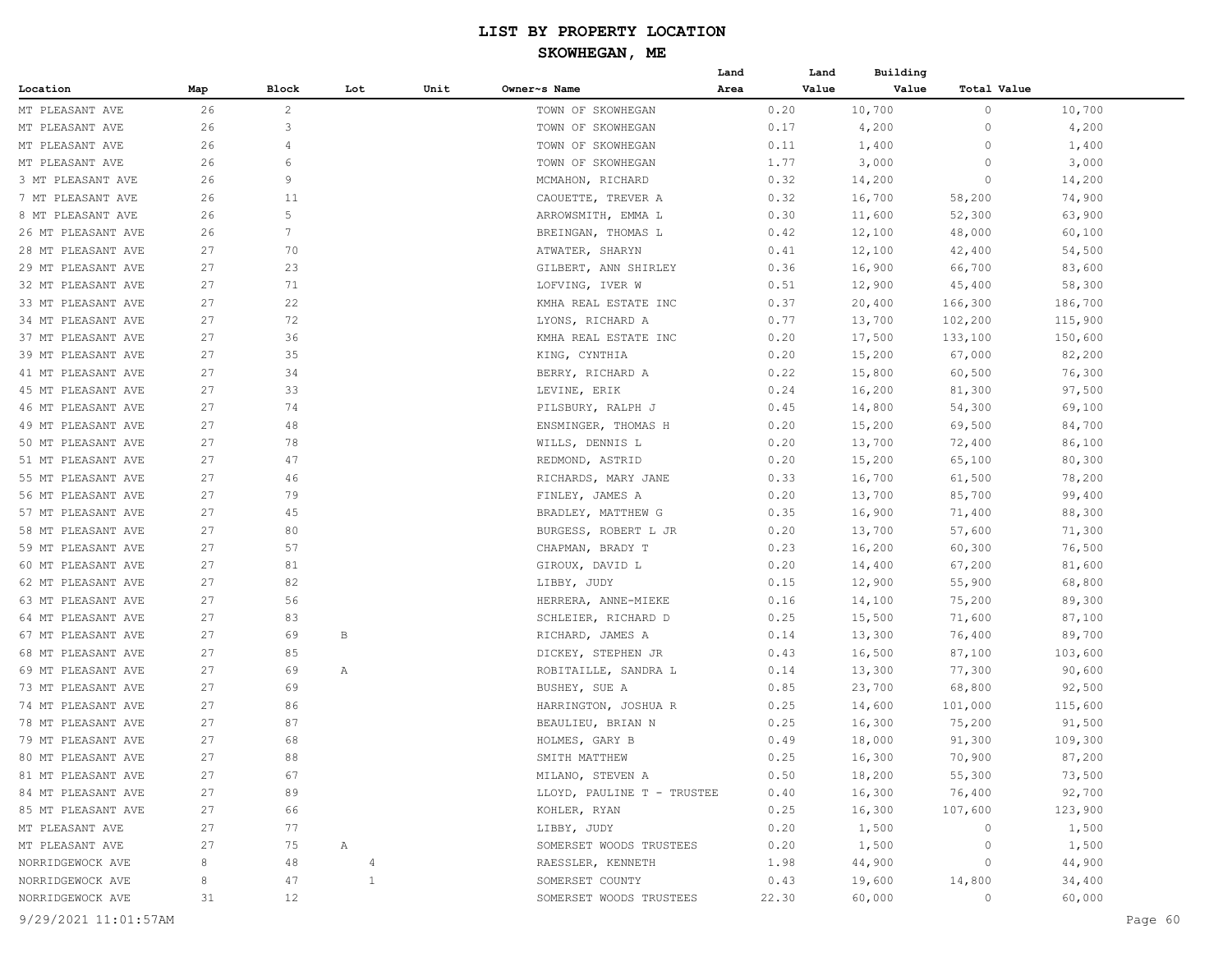#### **SKOWHEGAN, ME**

|                        |     |                 |                     |      |                                     | Land   | Land           | Building             |         |  |
|------------------------|-----|-----------------|---------------------|------|-------------------------------------|--------|----------------|----------------------|---------|--|
| Location               | Map | Block           | Lot                 | Unit | Owner~s Name                        | Area   | Value          | Value<br>Total Value |         |  |
| NORRIDGEWOCK AVE       | 8   | 47              |                     |      | STATE OF MAINE                      | 26.00  | 239,100        | $\circ$              | 239,100 |  |
| NORRIDGEWOCK AVE       | 8   | 52              |                     |      | STATE OF MAINE                      | 234.00 | 210,600        | $\circ$              | 210,600 |  |
| NORRIDGEWOCK AVE       | 8   | 47              | ON                  |      | TOWN OF SKOWHEGAN                   | 0.00   | $\circ$        | 11,900               | 11,900  |  |
| NORRIDGEWOCK AVE       | 8   | 56              |                     |      | WHITKOP, PETER                      | 130.70 | 21,200         | $\circ$              | 21,200  |  |
| 2 NORRIDGEWOCK AVE     | 31  | 3               |                     |      | GOVONI, STEVEN C                    | 0.83   | 70,900         | 75,800               | 146,700 |  |
| 7 NORRIDGEWOCK AVE     | 31  | 18              |                     |      | RINALDI, DOMINICK S                 | 2.60   | 30,000         | 162,400              | 192,400 |  |
| 9 NORRIDGEWOCK AVE     | 31  | 16              | 1                   |      | KITCHIN, ROBERT D                   | 0.31   | 19,600         | 103,200              | 122,800 |  |
| 12 NORRIDGEWOCK AVE    | 31  | 3               | Α                   |      | KENNEDY, JOSEPH P                   | 2.13   | 79,100         | 159,300              | 238,400 |  |
| 15 NORRIDGEWOCK AVE    | 31  | 16              | 2                   |      | WHITTEMORE, DANIEL P                | 0.23   | 19,000         | 125,300              | 144,300 |  |
| 17 NORRIDGEWOCK AVE    | 31  | 16              |                     |      | WEEKS, HARRY D                      | 11.73  | 39,300         | 83,800               | 123,100 |  |
| 25 NORRIDGEWOCK AVE    | 31  | 15              |                     |      | GOVONI, STEVEN C                    | 1.22   | 29,100         | 199,000              | 228,100 |  |
| NORRIDGEWOCK AVE<br>28 | 31  | 3               | A 1                 |      | MARQUIS, DUANE                      | 0.62   | 23,800         | 13,000               | 36,800  |  |
| 31 NORRIDGEWOCK AVE    | 31  | 14              |                     |      | MATNEY, ROGER D                     | 0.78   | 27,200         | 142,800              | 170,000 |  |
| 36 NORRIDGEWOCK AVE    | 31  | 4               |                     |      | VIOLETTE, MONA                      | 2.14   | 55,500         | 96,400               | 151,900 |  |
| 41 NORRIDGEWOCK AVE    | 31  | 13              |                     |      | ROY, JACOB P                        | 0.96   | 28,500         | 80,400               | 108,900 |  |
| 45 NORRIDGEWOCK AVE    | 31  | 11              |                     |      | RICKARDS, KIMBERLY S                | 0.34   | 19,800         | 104,500              | 124,300 |  |
| 48 NORRIDGEWOCK AVE    | 31  | 5               |                     |      | MARGARET CHASE SMITH FOUNDATIO      | 1.06   | 54,600         | $\circ$              | 54,600  |  |
| 49 NORRIDGEWOCK AVE    | 31  | 10              |                     |      | KING, STEPHEN W                     | 0.36   | 19,900         | 93,900               | 113,800 |  |
| 53 NORRIDGEWOCK AVE    | 31  | 9               |                     |      | CARPENTER, SCHYLER                  | 0.71   | 25,700         | 80,200               | 105,900 |  |
| 56 NORRIDGEWOCK AVE    | 31  | 6               |                     |      | MARGARET CHASE SMITH FOUNDATIO      | 9.50   | 206,400        | 480,100              | 686,500 |  |
| 59 NORRIDGEWOCK AVE    | 31  | 8               |                     |      | REID, PATRICIA A                    | 15.00  | 46,200         | 114,000              | 160,200 |  |
| 83 NORRIDGEWOCK AVE    | 31  | $7\phantom{.0}$ |                     |      | GALBRAITH, KEVIN J                  | 104.00 | 80,900         | 84,900               | 165,800 |  |
| 87 NORRIDGEWOCK AVE    | 8   | 58              |                     |      | LACASSE, JESSE W                    | 0.49   | 21,200         | 173,000              | 194,200 |  |
| 93 NORRIDGEWOCK AVE    | 8   | 57              |                     |      | NELSON, PARKER G                    | 0.85   | 27,900         | 114,200              | 142,100 |  |
| 101 NORRIDGEWOCK AVE   | 8   | 55              |                     |      | GINTY, JOHN J                       | 0.66   | 24,600         | 171,500              | 196,100 |  |
| 105 NORRIDGEWOCK AVE   | 8   | 54              |                     |      | EVERETT, JESSICA J                  | 0.66   | 24,600         | 126,300              | 150,900 |  |
| 109 NORRIDGEWOCK AVE   | 8   | 56              | 1                   |      | WHITKOP, PETER                      | 7.70   | 31,200         | 176,900              | 208,100 |  |
| 111 NORRIDGEWOCK AVE   | 8   | 53              |                     |      | QUINN, COLIN R                      | 0.65   | 22,000         | 16,700               | 38,700  |  |
| 112 NORRIDGEWOCK AVE   | 8   | 46              |                     |      | QUINN, COLIN R                      | 9.50   | 65,500         | 232,300              | 297,800 |  |
| 143 NORRIDGEWOCK AVE   | 8   | 52              | 13<br>B             |      | GAGNON, RICHARD E                   | 0.65   | 24,500         | 85,800               | 110,300 |  |
| 149 NORRIDGEWOCK AVE   | 8   | 52              | $\overline{c}$<br>В |      | GAGNON, RICHARD                     | 0.69   | 25,100         | 31,700               | 56,800  |  |
| 155 NORRIDGEWOCK AVE   | 8   | 52              | В<br>$\mathbf{1}$   |      | VILES, EDWARD                       | 0.96   | 28,500         | 67,900               | 96,400  |  |
| 182 NORRIDGEWOCK AVE   | 8   | 48              | 3                   |      | BENTLEY, MARK                       | 0.63   | 27,600         | 23,400               | 51,000  |  |
| 183 NORRIDGEWOCK AVE   | 8   | 51              |                     |      | DAIGLE, BRENT J                     | 0.50   | 21,400         | 74,300               | 95,700  |  |
| 184 NORRIDGEWOCK AVE   | 8   | 48              |                     |      | BHATTA, KRISHNA M                   | 4.15   | 58,400         | 230,900              | 289,300 |  |
| 188 NORRIDGEWOCK AVE   | 8   | 48              | Α                   |      | RONCO, CARL                         | 1.60   | 33,800         | 218,200              | 252,000 |  |
| 189 NORRIDGEWOCK AVE   | 8   | 50              |                     |      | DAIGLE, BRENT J                     | 3.29   | 31,500         | 84,300               | 115,800 |  |
| 196 NORRIDGEWOCK AVE   | 8   | 49              |                     |      | MCGOWAN, DANIEL F                   | 1.45   | 29,300         | 78,600               | 107,900 |  |
| 201 NORRIDGEWOCK AVE   | 8   | 50              | A                   |      | ANDRIULAITIS, SCOTT A               | 1.83   | 29,800         | 135,500              | 165,300 |  |
| 202 NORRIDGEWOCK AVE   | 8   | 49              | Α                   |      | INTERNATIONAL CHURCH OF THE         | 2.80   | 44,700         | 236,500              | 281,200 |  |
| NORRIDGEWOCK AVE       | 4   | 36              |                     |      | ROWELL, LARRY N - PERS REP          | 5.00   | 1,800          | $\circ$              | 1,800   |  |
| NORRIDGEWOCK RD        | 31  | $7^{\circ}$     | $\mathbf{E}$        |      | CENTRAL MAINE POWER CO              | 16.00  | 32,000         | 0                    | 32,000  |  |
| NORRIDGEWOCK RD        | 12  | 10              |                     |      | CORSON, TERRY B                     | 28.00  | 9,100          | 0                    | 9,100   |  |
| NORRIDGEWOCK RD        | 8   | 16              | ON                  |      | MAINE SCHOOL ADMINISTRATIVE DI 0.00 |        | $\overline{0}$ | 267,400              | 267,400 |  |
| NORRIDGEWOCK RD        | 8   | 14              | $\mathbf{1}$        |      | WRIGHT, RANDY B                     | 60.00  | 51,400         | $\circ$              | 51,400  |  |
| NORTH AVE              | 5   | 8               |                     |      | CARRIER, RICHARD - TRUSTEE          | 36.10  | 9,700          | $\circ$              | 9,700   |  |
|                        |     |                 |                     |      |                                     |        |                |                      |         |  |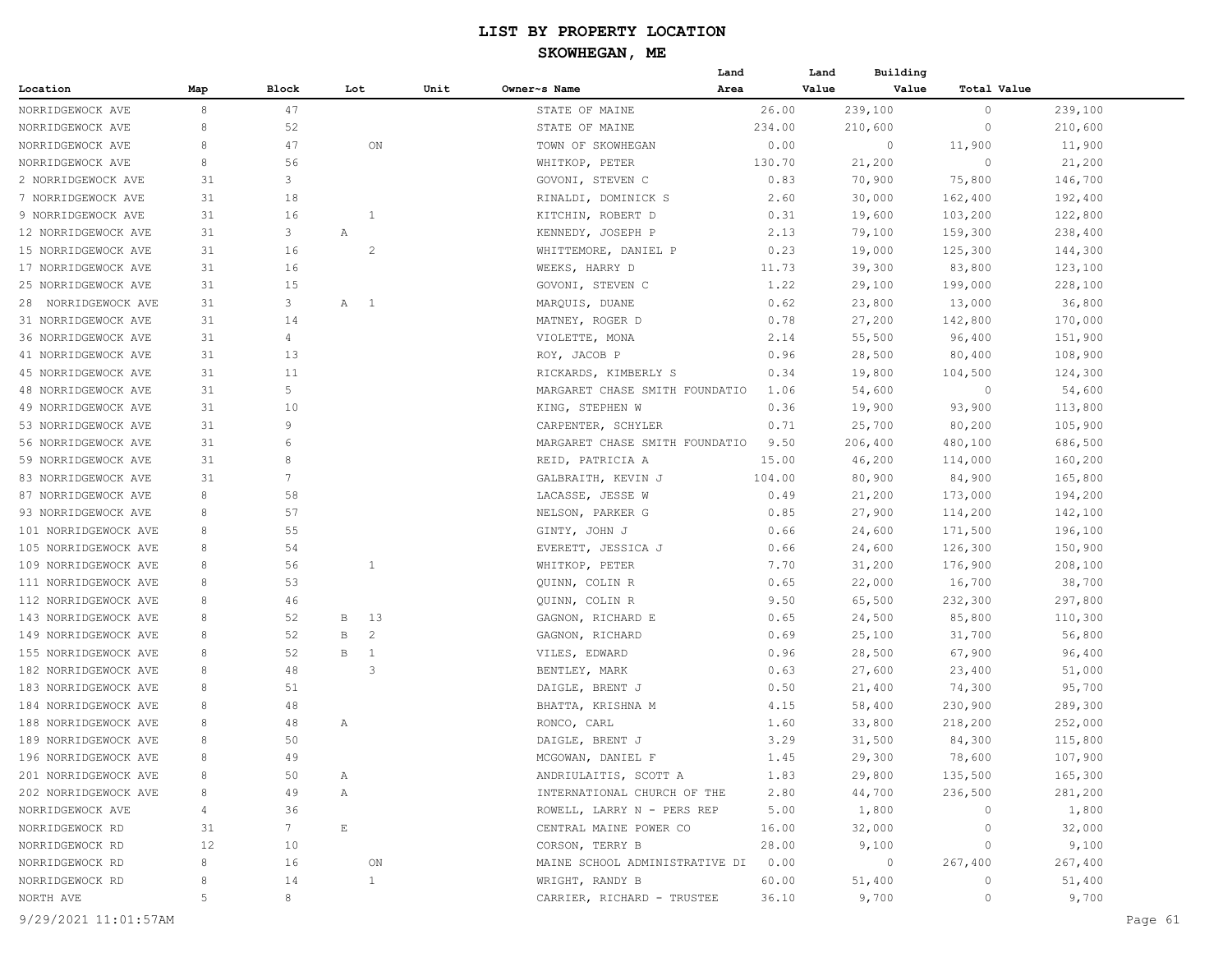| Block<br>Lot<br>Unit<br>Owner~s Name<br>Area<br>Value<br>Value<br>Total Value<br>Location<br>Map<br>5<br>18<br>20,400<br>$\circ$<br>CARRIER, RICHARD A<br>1.60<br>20,400<br>NORTH AVE<br>5<br>17<br>300<br>23,700<br>NORTH AVE<br>CENTRAL MAINE POWER CO<br>0.60<br>23,400<br>5<br>35<br>NORTH AVE<br>DURRELL, GILBERT C<br>9.44<br>599,800<br>$\circ$<br>599,800<br>23<br>6,000<br>NORTH AVE<br>$\mathbf{1}$<br>0.00<br>0<br>6,000<br>ON<br>IRWIN, FRED<br>1<br>24<br>IRWIN, PATRICIA A<br>1.31<br>6,200<br>$\circ$<br>6,200<br>$\mathbf{1}$<br>27<br>NORTH AVE<br>LAGASSE, LINWOOD L<br>2.38<br>2,500<br>$\circ$<br>2,500<br>$\mathbf{1}$<br>17<br>NORTH AVE<br>PRIEST, DANIEL<br>64.00<br>83,100<br>$\circ$<br>83,100<br>$\mathbf{1}$<br>18<br>66.00<br>58,900<br>$\circ$<br>58,900<br>PRIEST, DANIEL<br>$\mathbf{1}$<br>31<br>2,800<br>$\circ$<br>2,800<br>SOMERSET WOODS TRUSTEES<br>4.00<br>$\mathbf{1}$<br>15<br>$\circ$<br>NORTH AVE<br>STATE OF MAINE<br>1.25<br>3,000<br>3,000<br>37<br>NORTH AVE<br>109<br>0.03<br>2,400<br>$\circ$<br>2,400<br>Α<br>TOWN OF SKOWHEGAN<br>26<br>1,900<br>NORTH AVE<br>$\mathbf{1}$<br>0.52<br>1,900<br>$\circ$<br>TURNBULL, CHRISTOPHER P<br>8 NORTH AVE<br>26<br>169<br>UNITED STATES POSTAL SERVICE<br>0.10<br>14,100<br>9,000<br>23,100<br>244,200<br>10 NORTH AVE<br>26<br>170<br>NORTHERN NEW ENGLAND TELEPHONE<br>0.25<br>28,700<br>215,500<br>26<br>173<br>REDINGTON MEMORIAL HOME<br>1.25<br>65,100<br>1,641,200<br>1,706,300<br>11 NORTH AVE<br>171<br>26<br>$\overline{c}$<br>CURTIS, ROSCOE<br>0.08<br>10,600<br>50,100<br>60,700<br>12 NORTH AVE<br>26<br>177<br>ANDREWS, LUCILLE<br>0.15<br>77,800<br>93,400<br>15,600<br>26<br>14 NORTH AVE<br>171<br>CURTIS, NORMA M<br>0.20<br>15,000<br>71,400<br>86,400<br>15<br>20 NORTH AVE<br>29<br>0.24<br>16,200<br>154,000<br>170,200<br>HARMONY RENTALS LLC<br>29<br>228<br>23 NORTH AVE<br>0.07<br>10,000<br>66,300<br>76,300<br>ARMSTRONG, DARLENE L<br>24 NORTH AVE<br>29<br>16<br>STROUT, REGINALD P<br>0.13<br>12,900<br>63,100<br>76,000<br>29<br>227<br>25 NORTH AVE<br>MCLAUGHLIN, TERRY WAYNE<br>0.20<br>15,200<br>55,000<br>70,200<br>17<br>29<br>0.31<br>16,600<br>59,800<br>76,400<br>26 NORTH AVE<br>CHEN, DONG CAI<br>29<br>226<br>15,200<br>68,900<br>84,100<br>27 NORTH AVE<br>CLEMENTS, ANNE L - EST OF<br>0.20<br>29<br>18<br>15,200<br>48,300<br>63,500<br>28 NORTH AVE<br>Α<br>HARVILLE, DAVID A - TRUSTEE<br>0.20<br>29<br>225<br>29 NORTH AVE<br>0.18<br>14,600<br>48,000<br>62,600<br>LACASSE, RICHARD A<br>29<br>18<br>0.25<br>16,300<br>78,000<br>94,300<br>32 NORTH AVE<br>SAVAGE, LAWRENCE N II<br>29<br>224<br>0.34<br>19,700<br>40,600<br>60,300<br>33 NORTH AVE<br>YORK, FLORA B<br>34 NORTH AVE<br>29<br>19<br>0.22<br>15,800<br>58,700<br>74,500<br>WYMAN, JUNE E (KINNEY)<br>223<br>27,700<br>35 NORTH AVE<br>29<br>В<br>QUINN, GARRETT C<br>0.13<br>12,900<br>14,800<br>29<br>20<br>REFLECTIONS LLC<br>0.13<br>13,700<br>28,500<br>42,200<br>36 NORTH AVE<br>Α<br>29<br>20<br>0.25<br>16,300<br>107,400<br>38 NORTH AVE<br>QUINN, COLIN R<br>91,100<br>29<br>180<br>0.20<br>26,800<br>26,700<br>53,500<br>41 NORTH AVE<br>DERBYSHIRE, JAMES A<br>29<br>35<br>42 NORTH AVE<br>FREE STREET CHURCH SKOWHEGAN<br>0.39<br>25,100<br>146,600<br>171,700<br>45 NORTH AVE<br>29<br>179<br>0.20<br>15,200<br>50,800<br>66,000<br>RICH, ERIC<br>29<br>178<br>47 NORTH AVE<br>0.31<br>16,600<br>73,000<br>ROLLINS, JAMES M & PAUL A - LI<br>56,400<br>29<br>48 NORTH AVE<br>29<br>FLS INVESTMENTS, INC<br>0.17<br>14,200<br>57,800<br>72,000<br>29<br>177<br>71,700<br>49 NORTH AVE<br>DAVIS, ZEBULON M<br>0.31<br>16,600<br>55,100<br>74,700<br>52 NORTH AVE<br>29<br>30<br>HARVILLE, THOMAS W<br>0.13<br>12,900<br>61,800<br>29<br>36<br>63,700<br>77,900<br>54 NORTH AVE<br>LICHNER, JOSHUA D<br>0.17<br>14,200<br>29<br>166<br>232,600<br>55 NORTH AVE<br>CHANDLER STREET LLC<br>0.51<br>21,700<br>210,900<br>37<br>58 NORTH AVE<br>29<br>0.23<br>102,000<br>CLARK, JENNIFER L<br>16,100<br>85,900<br>29<br>165<br>72,500<br>59 NORTH AVE<br>DAMON, RUSSELL O<br>0.25<br>16,300<br>56,200<br>29<br>38<br>85,500<br>60 NORTH AVE<br>JEWELL PROPERTY MANAGEMENT LLC<br>0.14<br>13,300<br>72,200<br>77,600<br>63 NORTH AVE<br>29<br>164<br>BUSHEY, PATRICIA A<br>0.26<br>16,300<br>61,300<br>65 NORTH AVE<br>29<br>27,400<br>122,300<br>154<br>65 NORTH AVENUE LLC<br>0.21<br>94,900 |              |  |  | Land | Land | Building |  |  |
|------------------------------------------------------------------------------------------------------------------------------------------------------------------------------------------------------------------------------------------------------------------------------------------------------------------------------------------------------------------------------------------------------------------------------------------------------------------------------------------------------------------------------------------------------------------------------------------------------------------------------------------------------------------------------------------------------------------------------------------------------------------------------------------------------------------------------------------------------------------------------------------------------------------------------------------------------------------------------------------------------------------------------------------------------------------------------------------------------------------------------------------------------------------------------------------------------------------------------------------------------------------------------------------------------------------------------------------------------------------------------------------------------------------------------------------------------------------------------------------------------------------------------------------------------------------------------------------------------------------------------------------------------------------------------------------------------------------------------------------------------------------------------------------------------------------------------------------------------------------------------------------------------------------------------------------------------------------------------------------------------------------------------------------------------------------------------------------------------------------------------------------------------------------------------------------------------------------------------------------------------------------------------------------------------------------------------------------------------------------------------------------------------------------------------------------------------------------------------------------------------------------------------------------------------------------------------------------------------------------------------------------------------------------------------------------------------------------------------------------------------------------------------------------------------------------------------------------------------------------------------------------------------------------------------------------------------------------------------------------------------------------------------------------------------------------------------------------------------------------------------------------------------------------------------------------------------------------------------------------------------------------------------------------------------------------------------------------------------------------------------------------------------------------------------------------------------------------------------------------------------------------------------------------------------------------------------------------------------------------------------------------------------------------------------------------------------------------------------------------------------------------------------------------------------------------------------------------------------------------------------------------------------------------------------------------------------------------------------------------------------------------------------------------------------------------------------------------------------------------------------------------------------------------------------------------------------------------------------------------------------------------------------------------------------------------------------------------------------------------------------------------------------------------|--------------|--|--|------|------|----------|--|--|
|                                                                                                                                                                                                                                                                                                                                                                                                                                                                                                                                                                                                                                                                                                                                                                                                                                                                                                                                                                                                                                                                                                                                                                                                                                                                                                                                                                                                                                                                                                                                                                                                                                                                                                                                                                                                                                                                                                                                                                                                                                                                                                                                                                                                                                                                                                                                                                                                                                                                                                                                                                                                                                                                                                                                                                                                                                                                                                                                                                                                                                                                                                                                                                                                                                                                                                                                                                                                                                                                                                                                                                                                                                                                                                                                                                                                                                                                                                                                                                                                                                                                                                                                                                                                                                                                                                                                                                                                                  |              |  |  |      |      |          |  |  |
|                                                                                                                                                                                                                                                                                                                                                                                                                                                                                                                                                                                                                                                                                                                                                                                                                                                                                                                                                                                                                                                                                                                                                                                                                                                                                                                                                                                                                                                                                                                                                                                                                                                                                                                                                                                                                                                                                                                                                                                                                                                                                                                                                                                                                                                                                                                                                                                                                                                                                                                                                                                                                                                                                                                                                                                                                                                                                                                                                                                                                                                                                                                                                                                                                                                                                                                                                                                                                                                                                                                                                                                                                                                                                                                                                                                                                                                                                                                                                                                                                                                                                                                                                                                                                                                                                                                                                                                                                  |              |  |  |      |      |          |  |  |
|                                                                                                                                                                                                                                                                                                                                                                                                                                                                                                                                                                                                                                                                                                                                                                                                                                                                                                                                                                                                                                                                                                                                                                                                                                                                                                                                                                                                                                                                                                                                                                                                                                                                                                                                                                                                                                                                                                                                                                                                                                                                                                                                                                                                                                                                                                                                                                                                                                                                                                                                                                                                                                                                                                                                                                                                                                                                                                                                                                                                                                                                                                                                                                                                                                                                                                                                                                                                                                                                                                                                                                                                                                                                                                                                                                                                                                                                                                                                                                                                                                                                                                                                                                                                                                                                                                                                                                                                                  |              |  |  |      |      |          |  |  |
|                                                                                                                                                                                                                                                                                                                                                                                                                                                                                                                                                                                                                                                                                                                                                                                                                                                                                                                                                                                                                                                                                                                                                                                                                                                                                                                                                                                                                                                                                                                                                                                                                                                                                                                                                                                                                                                                                                                                                                                                                                                                                                                                                                                                                                                                                                                                                                                                                                                                                                                                                                                                                                                                                                                                                                                                                                                                                                                                                                                                                                                                                                                                                                                                                                                                                                                                                                                                                                                                                                                                                                                                                                                                                                                                                                                                                                                                                                                                                                                                                                                                                                                                                                                                                                                                                                                                                                                                                  |              |  |  |      |      |          |  |  |
|                                                                                                                                                                                                                                                                                                                                                                                                                                                                                                                                                                                                                                                                                                                                                                                                                                                                                                                                                                                                                                                                                                                                                                                                                                                                                                                                                                                                                                                                                                                                                                                                                                                                                                                                                                                                                                                                                                                                                                                                                                                                                                                                                                                                                                                                                                                                                                                                                                                                                                                                                                                                                                                                                                                                                                                                                                                                                                                                                                                                                                                                                                                                                                                                                                                                                                                                                                                                                                                                                                                                                                                                                                                                                                                                                                                                                                                                                                                                                                                                                                                                                                                                                                                                                                                                                                                                                                                                                  |              |  |  |      |      |          |  |  |
|                                                                                                                                                                                                                                                                                                                                                                                                                                                                                                                                                                                                                                                                                                                                                                                                                                                                                                                                                                                                                                                                                                                                                                                                                                                                                                                                                                                                                                                                                                                                                                                                                                                                                                                                                                                                                                                                                                                                                                                                                                                                                                                                                                                                                                                                                                                                                                                                                                                                                                                                                                                                                                                                                                                                                                                                                                                                                                                                                                                                                                                                                                                                                                                                                                                                                                                                                                                                                                                                                                                                                                                                                                                                                                                                                                                                                                                                                                                                                                                                                                                                                                                                                                                                                                                                                                                                                                                                                  | NORTH AVE    |  |  |      |      |          |  |  |
|                                                                                                                                                                                                                                                                                                                                                                                                                                                                                                                                                                                                                                                                                                                                                                                                                                                                                                                                                                                                                                                                                                                                                                                                                                                                                                                                                                                                                                                                                                                                                                                                                                                                                                                                                                                                                                                                                                                                                                                                                                                                                                                                                                                                                                                                                                                                                                                                                                                                                                                                                                                                                                                                                                                                                                                                                                                                                                                                                                                                                                                                                                                                                                                                                                                                                                                                                                                                                                                                                                                                                                                                                                                                                                                                                                                                                                                                                                                                                                                                                                                                                                                                                                                                                                                                                                                                                                                                                  |              |  |  |      |      |          |  |  |
|                                                                                                                                                                                                                                                                                                                                                                                                                                                                                                                                                                                                                                                                                                                                                                                                                                                                                                                                                                                                                                                                                                                                                                                                                                                                                                                                                                                                                                                                                                                                                                                                                                                                                                                                                                                                                                                                                                                                                                                                                                                                                                                                                                                                                                                                                                                                                                                                                                                                                                                                                                                                                                                                                                                                                                                                                                                                                                                                                                                                                                                                                                                                                                                                                                                                                                                                                                                                                                                                                                                                                                                                                                                                                                                                                                                                                                                                                                                                                                                                                                                                                                                                                                                                                                                                                                                                                                                                                  |              |  |  |      |      |          |  |  |
|                                                                                                                                                                                                                                                                                                                                                                                                                                                                                                                                                                                                                                                                                                                                                                                                                                                                                                                                                                                                                                                                                                                                                                                                                                                                                                                                                                                                                                                                                                                                                                                                                                                                                                                                                                                                                                                                                                                                                                                                                                                                                                                                                                                                                                                                                                                                                                                                                                                                                                                                                                                                                                                                                                                                                                                                                                                                                                                                                                                                                                                                                                                                                                                                                                                                                                                                                                                                                                                                                                                                                                                                                                                                                                                                                                                                                                                                                                                                                                                                                                                                                                                                                                                                                                                                                                                                                                                                                  | NORTH AVE    |  |  |      |      |          |  |  |
|                                                                                                                                                                                                                                                                                                                                                                                                                                                                                                                                                                                                                                                                                                                                                                                                                                                                                                                                                                                                                                                                                                                                                                                                                                                                                                                                                                                                                                                                                                                                                                                                                                                                                                                                                                                                                                                                                                                                                                                                                                                                                                                                                                                                                                                                                                                                                                                                                                                                                                                                                                                                                                                                                                                                                                                                                                                                                                                                                                                                                                                                                                                                                                                                                                                                                                                                                                                                                                                                                                                                                                                                                                                                                                                                                                                                                                                                                                                                                                                                                                                                                                                                                                                                                                                                                                                                                                                                                  | NORTH AVE    |  |  |      |      |          |  |  |
|                                                                                                                                                                                                                                                                                                                                                                                                                                                                                                                                                                                                                                                                                                                                                                                                                                                                                                                                                                                                                                                                                                                                                                                                                                                                                                                                                                                                                                                                                                                                                                                                                                                                                                                                                                                                                                                                                                                                                                                                                                                                                                                                                                                                                                                                                                                                                                                                                                                                                                                                                                                                                                                                                                                                                                                                                                                                                                                                                                                                                                                                                                                                                                                                                                                                                                                                                                                                                                                                                                                                                                                                                                                                                                                                                                                                                                                                                                                                                                                                                                                                                                                                                                                                                                                                                                                                                                                                                  |              |  |  |      |      |          |  |  |
|                                                                                                                                                                                                                                                                                                                                                                                                                                                                                                                                                                                                                                                                                                                                                                                                                                                                                                                                                                                                                                                                                                                                                                                                                                                                                                                                                                                                                                                                                                                                                                                                                                                                                                                                                                                                                                                                                                                                                                                                                                                                                                                                                                                                                                                                                                                                                                                                                                                                                                                                                                                                                                                                                                                                                                                                                                                                                                                                                                                                                                                                                                                                                                                                                                                                                                                                                                                                                                                                                                                                                                                                                                                                                                                                                                                                                                                                                                                                                                                                                                                                                                                                                                                                                                                                                                                                                                                                                  |              |  |  |      |      |          |  |  |
|                                                                                                                                                                                                                                                                                                                                                                                                                                                                                                                                                                                                                                                                                                                                                                                                                                                                                                                                                                                                                                                                                                                                                                                                                                                                                                                                                                                                                                                                                                                                                                                                                                                                                                                                                                                                                                                                                                                                                                                                                                                                                                                                                                                                                                                                                                                                                                                                                                                                                                                                                                                                                                                                                                                                                                                                                                                                                                                                                                                                                                                                                                                                                                                                                                                                                                                                                                                                                                                                                                                                                                                                                                                                                                                                                                                                                                                                                                                                                                                                                                                                                                                                                                                                                                                                                                                                                                                                                  |              |  |  |      |      |          |  |  |
|                                                                                                                                                                                                                                                                                                                                                                                                                                                                                                                                                                                                                                                                                                                                                                                                                                                                                                                                                                                                                                                                                                                                                                                                                                                                                                                                                                                                                                                                                                                                                                                                                                                                                                                                                                                                                                                                                                                                                                                                                                                                                                                                                                                                                                                                                                                                                                                                                                                                                                                                                                                                                                                                                                                                                                                                                                                                                                                                                                                                                                                                                                                                                                                                                                                                                                                                                                                                                                                                                                                                                                                                                                                                                                                                                                                                                                                                                                                                                                                                                                                                                                                                                                                                                                                                                                                                                                                                                  |              |  |  |      |      |          |  |  |
|                                                                                                                                                                                                                                                                                                                                                                                                                                                                                                                                                                                                                                                                                                                                                                                                                                                                                                                                                                                                                                                                                                                                                                                                                                                                                                                                                                                                                                                                                                                                                                                                                                                                                                                                                                                                                                                                                                                                                                                                                                                                                                                                                                                                                                                                                                                                                                                                                                                                                                                                                                                                                                                                                                                                                                                                                                                                                                                                                                                                                                                                                                                                                                                                                                                                                                                                                                                                                                                                                                                                                                                                                                                                                                                                                                                                                                                                                                                                                                                                                                                                                                                                                                                                                                                                                                                                                                                                                  |              |  |  |      |      |          |  |  |
|                                                                                                                                                                                                                                                                                                                                                                                                                                                                                                                                                                                                                                                                                                                                                                                                                                                                                                                                                                                                                                                                                                                                                                                                                                                                                                                                                                                                                                                                                                                                                                                                                                                                                                                                                                                                                                                                                                                                                                                                                                                                                                                                                                                                                                                                                                                                                                                                                                                                                                                                                                                                                                                                                                                                                                                                                                                                                                                                                                                                                                                                                                                                                                                                                                                                                                                                                                                                                                                                                                                                                                                                                                                                                                                                                                                                                                                                                                                                                                                                                                                                                                                                                                                                                                                                                                                                                                                                                  |              |  |  |      |      |          |  |  |
|                                                                                                                                                                                                                                                                                                                                                                                                                                                                                                                                                                                                                                                                                                                                                                                                                                                                                                                                                                                                                                                                                                                                                                                                                                                                                                                                                                                                                                                                                                                                                                                                                                                                                                                                                                                                                                                                                                                                                                                                                                                                                                                                                                                                                                                                                                                                                                                                                                                                                                                                                                                                                                                                                                                                                                                                                                                                                                                                                                                                                                                                                                                                                                                                                                                                                                                                                                                                                                                                                                                                                                                                                                                                                                                                                                                                                                                                                                                                                                                                                                                                                                                                                                                                                                                                                                                                                                                                                  |              |  |  |      |      |          |  |  |
|                                                                                                                                                                                                                                                                                                                                                                                                                                                                                                                                                                                                                                                                                                                                                                                                                                                                                                                                                                                                                                                                                                                                                                                                                                                                                                                                                                                                                                                                                                                                                                                                                                                                                                                                                                                                                                                                                                                                                                                                                                                                                                                                                                                                                                                                                                                                                                                                                                                                                                                                                                                                                                                                                                                                                                                                                                                                                                                                                                                                                                                                                                                                                                                                                                                                                                                                                                                                                                                                                                                                                                                                                                                                                                                                                                                                                                                                                                                                                                                                                                                                                                                                                                                                                                                                                                                                                                                                                  | 13 NORTH AVE |  |  |      |      |          |  |  |
|                                                                                                                                                                                                                                                                                                                                                                                                                                                                                                                                                                                                                                                                                                                                                                                                                                                                                                                                                                                                                                                                                                                                                                                                                                                                                                                                                                                                                                                                                                                                                                                                                                                                                                                                                                                                                                                                                                                                                                                                                                                                                                                                                                                                                                                                                                                                                                                                                                                                                                                                                                                                                                                                                                                                                                                                                                                                                                                                                                                                                                                                                                                                                                                                                                                                                                                                                                                                                                                                                                                                                                                                                                                                                                                                                                                                                                                                                                                                                                                                                                                                                                                                                                                                                                                                                                                                                                                                                  |              |  |  |      |      |          |  |  |
|                                                                                                                                                                                                                                                                                                                                                                                                                                                                                                                                                                                                                                                                                                                                                                                                                                                                                                                                                                                                                                                                                                                                                                                                                                                                                                                                                                                                                                                                                                                                                                                                                                                                                                                                                                                                                                                                                                                                                                                                                                                                                                                                                                                                                                                                                                                                                                                                                                                                                                                                                                                                                                                                                                                                                                                                                                                                                                                                                                                                                                                                                                                                                                                                                                                                                                                                                                                                                                                                                                                                                                                                                                                                                                                                                                                                                                                                                                                                                                                                                                                                                                                                                                                                                                                                                                                                                                                                                  |              |  |  |      |      |          |  |  |
|                                                                                                                                                                                                                                                                                                                                                                                                                                                                                                                                                                                                                                                                                                                                                                                                                                                                                                                                                                                                                                                                                                                                                                                                                                                                                                                                                                                                                                                                                                                                                                                                                                                                                                                                                                                                                                                                                                                                                                                                                                                                                                                                                                                                                                                                                                                                                                                                                                                                                                                                                                                                                                                                                                                                                                                                                                                                                                                                                                                                                                                                                                                                                                                                                                                                                                                                                                                                                                                                                                                                                                                                                                                                                                                                                                                                                                                                                                                                                                                                                                                                                                                                                                                                                                                                                                                                                                                                                  |              |  |  |      |      |          |  |  |
|                                                                                                                                                                                                                                                                                                                                                                                                                                                                                                                                                                                                                                                                                                                                                                                                                                                                                                                                                                                                                                                                                                                                                                                                                                                                                                                                                                                                                                                                                                                                                                                                                                                                                                                                                                                                                                                                                                                                                                                                                                                                                                                                                                                                                                                                                                                                                                                                                                                                                                                                                                                                                                                                                                                                                                                                                                                                                                                                                                                                                                                                                                                                                                                                                                                                                                                                                                                                                                                                                                                                                                                                                                                                                                                                                                                                                                                                                                                                                                                                                                                                                                                                                                                                                                                                                                                                                                                                                  |              |  |  |      |      |          |  |  |
|                                                                                                                                                                                                                                                                                                                                                                                                                                                                                                                                                                                                                                                                                                                                                                                                                                                                                                                                                                                                                                                                                                                                                                                                                                                                                                                                                                                                                                                                                                                                                                                                                                                                                                                                                                                                                                                                                                                                                                                                                                                                                                                                                                                                                                                                                                                                                                                                                                                                                                                                                                                                                                                                                                                                                                                                                                                                                                                                                                                                                                                                                                                                                                                                                                                                                                                                                                                                                                                                                                                                                                                                                                                                                                                                                                                                                                                                                                                                                                                                                                                                                                                                                                                                                                                                                                                                                                                                                  |              |  |  |      |      |          |  |  |
|                                                                                                                                                                                                                                                                                                                                                                                                                                                                                                                                                                                                                                                                                                                                                                                                                                                                                                                                                                                                                                                                                                                                                                                                                                                                                                                                                                                                                                                                                                                                                                                                                                                                                                                                                                                                                                                                                                                                                                                                                                                                                                                                                                                                                                                                                                                                                                                                                                                                                                                                                                                                                                                                                                                                                                                                                                                                                                                                                                                                                                                                                                                                                                                                                                                                                                                                                                                                                                                                                                                                                                                                                                                                                                                                                                                                                                                                                                                                                                                                                                                                                                                                                                                                                                                                                                                                                                                                                  |              |  |  |      |      |          |  |  |
|                                                                                                                                                                                                                                                                                                                                                                                                                                                                                                                                                                                                                                                                                                                                                                                                                                                                                                                                                                                                                                                                                                                                                                                                                                                                                                                                                                                                                                                                                                                                                                                                                                                                                                                                                                                                                                                                                                                                                                                                                                                                                                                                                                                                                                                                                                                                                                                                                                                                                                                                                                                                                                                                                                                                                                                                                                                                                                                                                                                                                                                                                                                                                                                                                                                                                                                                                                                                                                                                                                                                                                                                                                                                                                                                                                                                                                                                                                                                                                                                                                                                                                                                                                                                                                                                                                                                                                                                                  |              |  |  |      |      |          |  |  |
|                                                                                                                                                                                                                                                                                                                                                                                                                                                                                                                                                                                                                                                                                                                                                                                                                                                                                                                                                                                                                                                                                                                                                                                                                                                                                                                                                                                                                                                                                                                                                                                                                                                                                                                                                                                                                                                                                                                                                                                                                                                                                                                                                                                                                                                                                                                                                                                                                                                                                                                                                                                                                                                                                                                                                                                                                                                                                                                                                                                                                                                                                                                                                                                                                                                                                                                                                                                                                                                                                                                                                                                                                                                                                                                                                                                                                                                                                                                                                                                                                                                                                                                                                                                                                                                                                                                                                                                                                  |              |  |  |      |      |          |  |  |
|                                                                                                                                                                                                                                                                                                                                                                                                                                                                                                                                                                                                                                                                                                                                                                                                                                                                                                                                                                                                                                                                                                                                                                                                                                                                                                                                                                                                                                                                                                                                                                                                                                                                                                                                                                                                                                                                                                                                                                                                                                                                                                                                                                                                                                                                                                                                                                                                                                                                                                                                                                                                                                                                                                                                                                                                                                                                                                                                                                                                                                                                                                                                                                                                                                                                                                                                                                                                                                                                                                                                                                                                                                                                                                                                                                                                                                                                                                                                                                                                                                                                                                                                                                                                                                                                                                                                                                                                                  |              |  |  |      |      |          |  |  |
|                                                                                                                                                                                                                                                                                                                                                                                                                                                                                                                                                                                                                                                                                                                                                                                                                                                                                                                                                                                                                                                                                                                                                                                                                                                                                                                                                                                                                                                                                                                                                                                                                                                                                                                                                                                                                                                                                                                                                                                                                                                                                                                                                                                                                                                                                                                                                                                                                                                                                                                                                                                                                                                                                                                                                                                                                                                                                                                                                                                                                                                                                                                                                                                                                                                                                                                                                                                                                                                                                                                                                                                                                                                                                                                                                                                                                                                                                                                                                                                                                                                                                                                                                                                                                                                                                                                                                                                                                  |              |  |  |      |      |          |  |  |
|                                                                                                                                                                                                                                                                                                                                                                                                                                                                                                                                                                                                                                                                                                                                                                                                                                                                                                                                                                                                                                                                                                                                                                                                                                                                                                                                                                                                                                                                                                                                                                                                                                                                                                                                                                                                                                                                                                                                                                                                                                                                                                                                                                                                                                                                                                                                                                                                                                                                                                                                                                                                                                                                                                                                                                                                                                                                                                                                                                                                                                                                                                                                                                                                                                                                                                                                                                                                                                                                                                                                                                                                                                                                                                                                                                                                                                                                                                                                                                                                                                                                                                                                                                                                                                                                                                                                                                                                                  |              |  |  |      |      |          |  |  |
|                                                                                                                                                                                                                                                                                                                                                                                                                                                                                                                                                                                                                                                                                                                                                                                                                                                                                                                                                                                                                                                                                                                                                                                                                                                                                                                                                                                                                                                                                                                                                                                                                                                                                                                                                                                                                                                                                                                                                                                                                                                                                                                                                                                                                                                                                                                                                                                                                                                                                                                                                                                                                                                                                                                                                                                                                                                                                                                                                                                                                                                                                                                                                                                                                                                                                                                                                                                                                                                                                                                                                                                                                                                                                                                                                                                                                                                                                                                                                                                                                                                                                                                                                                                                                                                                                                                                                                                                                  |              |  |  |      |      |          |  |  |
|                                                                                                                                                                                                                                                                                                                                                                                                                                                                                                                                                                                                                                                                                                                                                                                                                                                                                                                                                                                                                                                                                                                                                                                                                                                                                                                                                                                                                                                                                                                                                                                                                                                                                                                                                                                                                                                                                                                                                                                                                                                                                                                                                                                                                                                                                                                                                                                                                                                                                                                                                                                                                                                                                                                                                                                                                                                                                                                                                                                                                                                                                                                                                                                                                                                                                                                                                                                                                                                                                                                                                                                                                                                                                                                                                                                                                                                                                                                                                                                                                                                                                                                                                                                                                                                                                                                                                                                                                  |              |  |  |      |      |          |  |  |
|                                                                                                                                                                                                                                                                                                                                                                                                                                                                                                                                                                                                                                                                                                                                                                                                                                                                                                                                                                                                                                                                                                                                                                                                                                                                                                                                                                                                                                                                                                                                                                                                                                                                                                                                                                                                                                                                                                                                                                                                                                                                                                                                                                                                                                                                                                                                                                                                                                                                                                                                                                                                                                                                                                                                                                                                                                                                                                                                                                                                                                                                                                                                                                                                                                                                                                                                                                                                                                                                                                                                                                                                                                                                                                                                                                                                                                                                                                                                                                                                                                                                                                                                                                                                                                                                                                                                                                                                                  |              |  |  |      |      |          |  |  |
|                                                                                                                                                                                                                                                                                                                                                                                                                                                                                                                                                                                                                                                                                                                                                                                                                                                                                                                                                                                                                                                                                                                                                                                                                                                                                                                                                                                                                                                                                                                                                                                                                                                                                                                                                                                                                                                                                                                                                                                                                                                                                                                                                                                                                                                                                                                                                                                                                                                                                                                                                                                                                                                                                                                                                                                                                                                                                                                                                                                                                                                                                                                                                                                                                                                                                                                                                                                                                                                                                                                                                                                                                                                                                                                                                                                                                                                                                                                                                                                                                                                                                                                                                                                                                                                                                                                                                                                                                  |              |  |  |      |      |          |  |  |
|                                                                                                                                                                                                                                                                                                                                                                                                                                                                                                                                                                                                                                                                                                                                                                                                                                                                                                                                                                                                                                                                                                                                                                                                                                                                                                                                                                                                                                                                                                                                                                                                                                                                                                                                                                                                                                                                                                                                                                                                                                                                                                                                                                                                                                                                                                                                                                                                                                                                                                                                                                                                                                                                                                                                                                                                                                                                                                                                                                                                                                                                                                                                                                                                                                                                                                                                                                                                                                                                                                                                                                                                                                                                                                                                                                                                                                                                                                                                                                                                                                                                                                                                                                                                                                                                                                                                                                                                                  |              |  |  |      |      |          |  |  |
|                                                                                                                                                                                                                                                                                                                                                                                                                                                                                                                                                                                                                                                                                                                                                                                                                                                                                                                                                                                                                                                                                                                                                                                                                                                                                                                                                                                                                                                                                                                                                                                                                                                                                                                                                                                                                                                                                                                                                                                                                                                                                                                                                                                                                                                                                                                                                                                                                                                                                                                                                                                                                                                                                                                                                                                                                                                                                                                                                                                                                                                                                                                                                                                                                                                                                                                                                                                                                                                                                                                                                                                                                                                                                                                                                                                                                                                                                                                                                                                                                                                                                                                                                                                                                                                                                                                                                                                                                  |              |  |  |      |      |          |  |  |
|                                                                                                                                                                                                                                                                                                                                                                                                                                                                                                                                                                                                                                                                                                                                                                                                                                                                                                                                                                                                                                                                                                                                                                                                                                                                                                                                                                                                                                                                                                                                                                                                                                                                                                                                                                                                                                                                                                                                                                                                                                                                                                                                                                                                                                                                                                                                                                                                                                                                                                                                                                                                                                                                                                                                                                                                                                                                                                                                                                                                                                                                                                                                                                                                                                                                                                                                                                                                                                                                                                                                                                                                                                                                                                                                                                                                                                                                                                                                                                                                                                                                                                                                                                                                                                                                                                                                                                                                                  |              |  |  |      |      |          |  |  |
|                                                                                                                                                                                                                                                                                                                                                                                                                                                                                                                                                                                                                                                                                                                                                                                                                                                                                                                                                                                                                                                                                                                                                                                                                                                                                                                                                                                                                                                                                                                                                                                                                                                                                                                                                                                                                                                                                                                                                                                                                                                                                                                                                                                                                                                                                                                                                                                                                                                                                                                                                                                                                                                                                                                                                                                                                                                                                                                                                                                                                                                                                                                                                                                                                                                                                                                                                                                                                                                                                                                                                                                                                                                                                                                                                                                                                                                                                                                                                                                                                                                                                                                                                                                                                                                                                                                                                                                                                  |              |  |  |      |      |          |  |  |
|                                                                                                                                                                                                                                                                                                                                                                                                                                                                                                                                                                                                                                                                                                                                                                                                                                                                                                                                                                                                                                                                                                                                                                                                                                                                                                                                                                                                                                                                                                                                                                                                                                                                                                                                                                                                                                                                                                                                                                                                                                                                                                                                                                                                                                                                                                                                                                                                                                                                                                                                                                                                                                                                                                                                                                                                                                                                                                                                                                                                                                                                                                                                                                                                                                                                                                                                                                                                                                                                                                                                                                                                                                                                                                                                                                                                                                                                                                                                                                                                                                                                                                                                                                                                                                                                                                                                                                                                                  |              |  |  |      |      |          |  |  |
|                                                                                                                                                                                                                                                                                                                                                                                                                                                                                                                                                                                                                                                                                                                                                                                                                                                                                                                                                                                                                                                                                                                                                                                                                                                                                                                                                                                                                                                                                                                                                                                                                                                                                                                                                                                                                                                                                                                                                                                                                                                                                                                                                                                                                                                                                                                                                                                                                                                                                                                                                                                                                                                                                                                                                                                                                                                                                                                                                                                                                                                                                                                                                                                                                                                                                                                                                                                                                                                                                                                                                                                                                                                                                                                                                                                                                                                                                                                                                                                                                                                                                                                                                                                                                                                                                                                                                                                                                  |              |  |  |      |      |          |  |  |
|                                                                                                                                                                                                                                                                                                                                                                                                                                                                                                                                                                                                                                                                                                                                                                                                                                                                                                                                                                                                                                                                                                                                                                                                                                                                                                                                                                                                                                                                                                                                                                                                                                                                                                                                                                                                                                                                                                                                                                                                                                                                                                                                                                                                                                                                                                                                                                                                                                                                                                                                                                                                                                                                                                                                                                                                                                                                                                                                                                                                                                                                                                                                                                                                                                                                                                                                                                                                                                                                                                                                                                                                                                                                                                                                                                                                                                                                                                                                                                                                                                                                                                                                                                                                                                                                                                                                                                                                                  |              |  |  |      |      |          |  |  |
|                                                                                                                                                                                                                                                                                                                                                                                                                                                                                                                                                                                                                                                                                                                                                                                                                                                                                                                                                                                                                                                                                                                                                                                                                                                                                                                                                                                                                                                                                                                                                                                                                                                                                                                                                                                                                                                                                                                                                                                                                                                                                                                                                                                                                                                                                                                                                                                                                                                                                                                                                                                                                                                                                                                                                                                                                                                                                                                                                                                                                                                                                                                                                                                                                                                                                                                                                                                                                                                                                                                                                                                                                                                                                                                                                                                                                                                                                                                                                                                                                                                                                                                                                                                                                                                                                                                                                                                                                  |              |  |  |      |      |          |  |  |
|                                                                                                                                                                                                                                                                                                                                                                                                                                                                                                                                                                                                                                                                                                                                                                                                                                                                                                                                                                                                                                                                                                                                                                                                                                                                                                                                                                                                                                                                                                                                                                                                                                                                                                                                                                                                                                                                                                                                                                                                                                                                                                                                                                                                                                                                                                                                                                                                                                                                                                                                                                                                                                                                                                                                                                                                                                                                                                                                                                                                                                                                                                                                                                                                                                                                                                                                                                                                                                                                                                                                                                                                                                                                                                                                                                                                                                                                                                                                                                                                                                                                                                                                                                                                                                                                                                                                                                                                                  |              |  |  |      |      |          |  |  |
|                                                                                                                                                                                                                                                                                                                                                                                                                                                                                                                                                                                                                                                                                                                                                                                                                                                                                                                                                                                                                                                                                                                                                                                                                                                                                                                                                                                                                                                                                                                                                                                                                                                                                                                                                                                                                                                                                                                                                                                                                                                                                                                                                                                                                                                                                                                                                                                                                                                                                                                                                                                                                                                                                                                                                                                                                                                                                                                                                                                                                                                                                                                                                                                                                                                                                                                                                                                                                                                                                                                                                                                                                                                                                                                                                                                                                                                                                                                                                                                                                                                                                                                                                                                                                                                                                                                                                                                                                  |              |  |  |      |      |          |  |  |
|                                                                                                                                                                                                                                                                                                                                                                                                                                                                                                                                                                                                                                                                                                                                                                                                                                                                                                                                                                                                                                                                                                                                                                                                                                                                                                                                                                                                                                                                                                                                                                                                                                                                                                                                                                                                                                                                                                                                                                                                                                                                                                                                                                                                                                                                                                                                                                                                                                                                                                                                                                                                                                                                                                                                                                                                                                                                                                                                                                                                                                                                                                                                                                                                                                                                                                                                                                                                                                                                                                                                                                                                                                                                                                                                                                                                                                                                                                                                                                                                                                                                                                                                                                                                                                                                                                                                                                                                                  |              |  |  |      |      |          |  |  |
|                                                                                                                                                                                                                                                                                                                                                                                                                                                                                                                                                                                                                                                                                                                                                                                                                                                                                                                                                                                                                                                                                                                                                                                                                                                                                                                                                                                                                                                                                                                                                                                                                                                                                                                                                                                                                                                                                                                                                                                                                                                                                                                                                                                                                                                                                                                                                                                                                                                                                                                                                                                                                                                                                                                                                                                                                                                                                                                                                                                                                                                                                                                                                                                                                                                                                                                                                                                                                                                                                                                                                                                                                                                                                                                                                                                                                                                                                                                                                                                                                                                                                                                                                                                                                                                                                                                                                                                                                  |              |  |  |      |      |          |  |  |
|                                                                                                                                                                                                                                                                                                                                                                                                                                                                                                                                                                                                                                                                                                                                                                                                                                                                                                                                                                                                                                                                                                                                                                                                                                                                                                                                                                                                                                                                                                                                                                                                                                                                                                                                                                                                                                                                                                                                                                                                                                                                                                                                                                                                                                                                                                                                                                                                                                                                                                                                                                                                                                                                                                                                                                                                                                                                                                                                                                                                                                                                                                                                                                                                                                                                                                                                                                                                                                                                                                                                                                                                                                                                                                                                                                                                                                                                                                                                                                                                                                                                                                                                                                                                                                                                                                                                                                                                                  |              |  |  |      |      |          |  |  |
|                                                                                                                                                                                                                                                                                                                                                                                                                                                                                                                                                                                                                                                                                                                                                                                                                                                                                                                                                                                                                                                                                                                                                                                                                                                                                                                                                                                                                                                                                                                                                                                                                                                                                                                                                                                                                                                                                                                                                                                                                                                                                                                                                                                                                                                                                                                                                                                                                                                                                                                                                                                                                                                                                                                                                                                                                                                                                                                                                                                                                                                                                                                                                                                                                                                                                                                                                                                                                                                                                                                                                                                                                                                                                                                                                                                                                                                                                                                                                                                                                                                                                                                                                                                                                                                                                                                                                                                                                  |              |  |  |      |      |          |  |  |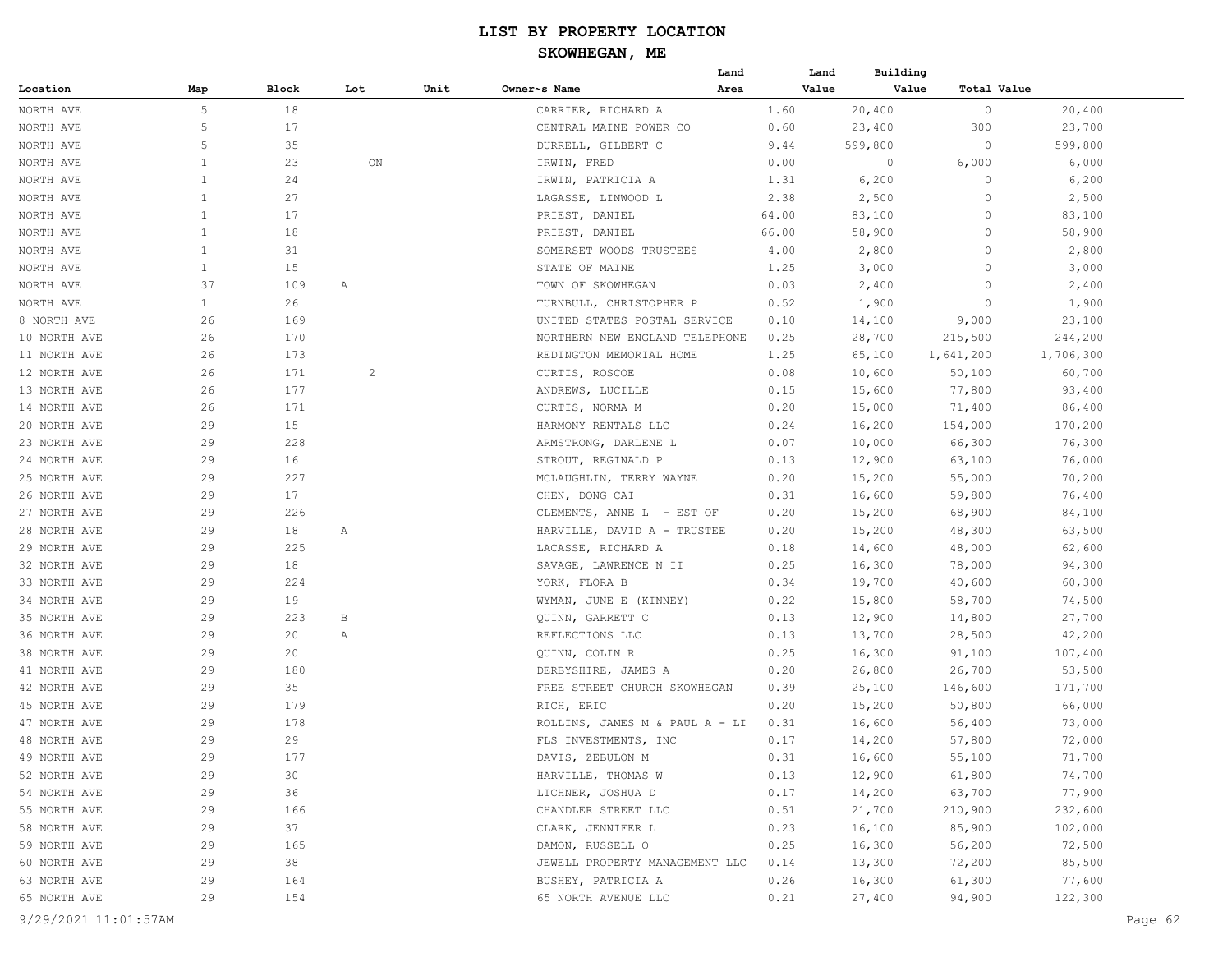|               |     |                |                |      |                              | Land | Land  | Building |                |           |
|---------------|-----|----------------|----------------|------|------------------------------|------|-------|----------|----------------|-----------|
| Location      | Map | Block          | Lot            | Unit | Owner~s Name                 | Area | Value | Value    | Total Value    |           |
| 68 NORTH AVE  | 29  | 76             |                |      | LANEY, WILLIAM R             |      | 0.83  | 23,600   | 118,500        | 142,100   |
| 71 NORTH AVE  | 29  | 153            |                |      | STAPLES, DONNA L             |      | 0.20  | 16,700   | 52,400         | 69,100    |
| 72 NORTH AVE  | 29  | 77             |                |      | BUSSELL, KARYN R (MARTIN)    |      | 0.32  | 16,700   | 68,600         | 85,300    |
| 73 NORTH AVE  | 29  | 152            |                |      | WYMAN, DINA                  |      | 0.19  | 14,900   | 41,300         | 56,200    |
| 75 NORTH AVE  | 29  | 151            |                |      | WHITE, ELLA M - LIFE ESTATE  |      | 0.20  | 15,200   | 56,400         | 71,600    |
| 76 NORTH AVE  | 29  | 78             |                |      | ROSARIO, ADAM                |      | 0.12  | 12,600   | 53,200         | 65,800    |
| 78 NORTH AVE  | 29  | 104            |                |      | SMITH, MATTHEW M             |      | 0.10  | 11,600   | 80,600         | 92,200    |
| 79 NORTH AVE  | 29  | 131            |                |      | DOSSEV, MIROSLAV             |      | 0.12  | 12,600   | 70,000         | 82,600    |
| 80 NORTH AVE  | 29  | 105            |                |      | WYMAN, JOSEPH J              |      | 0.09  | 11,100   | 26,200         | 37,300    |
| 82 NORTH AVE  | 29  | 106            |                |      | SMITH, MATTHEW               |      | 0.08  | 10,600   | 53,900         | 64,500    |
| 83 NORTH AVE  | 29  | 130            |                |      | MORIN, LOUIS P               |      | 0.22  | 12,700   | 0              | 12,700    |
| 85 NORTH AVE  | 29  | 129            |                |      | MORIN, LOUIS P               |      | 0.15  | 13,600   | 70,200         | 83,800    |
| 86 NORTH AVE  | 29  | 109            |                |      | KENNEDY, RUTH E              |      | 0.13  | 12,900   | 51,200         | 64,100    |
| 87 NORTH AVE  | 29  | 128            |                |      | DAWES, ERNEST L JR           |      | 0.77  | 22,900   | 98,900         | 121,800   |
| 88 NORTH AVE  | 29  | 110            |                |      | SKEFFINGTON, AARON E         |      | 0.17  | 14,200   | 50,800         | 65,000    |
| 90 NORTH AVE  | 29  | 111            |                |      | YOUNG, SHAWN WARREN          |      | 0.13  | 12,900   | 41,100         | 54,000    |
| 93 NORTH AVE  | 29  | 126            |                |      | CARBONE, CHELSEY S           |      | 0.20  | 15,200   | 98,900         | 114,100   |
| 98 NORTH AVE  | 33  | $\overline{4}$ |                |      | HIGHT PARTNERSHIP LLC        |      | 1.91  | 56,200   | 1,110,900      | 1,167,100 |
| 99 NORTH AVE  | 33  | 204            |                |      | WASHBURN, JUNE B             |      | 0.20  | 15,200   | 68,200         | 83,400    |
| 101 NORTH AVE | 33  | 202            |                |      | MILCENDEAU, YANN H           |      | 0.26  | 23,100   | 100,100        | 123,200   |
| 103 NORTH AVE | 33  | 201            |                |      | DOSSEV, MIROSLAV D           |      | 0.16  | 14,000   | 52,700         | 66,700    |
| 104 NORTH AVE | 33  | 65             | $\overline{c}$ |      | LACASSE, RICHARD             |      | 0.16  | 11,900   | 35,200         | 47,100    |
| 108 NORTH AVE | 33  | 66             |                |      | LACASSE, RICHARD A           |      | 0.20  | 15,200   | 36,500         | 51,700    |
| 109 NORTH AVE | 33  | 180            |                |      | WYMAN RENTALS                |      | 0.95  | 28,500   | 282,700        | 311,200   |
| 110 NORTH AVE | 33  | 67             |                |      | STANLEY, LANI M              |      | 0.20  | 15,200   | 75,200         | 90,400    |
| 114 NORTH AVE | 33  | 68             |                |      | SALISBURY, ROBERT            |      | 0.20  | 15,200   | 85,700         | 100,900   |
| 116 NORTH AVE | 33  | 69             |                |      | SIROIS, ANNE MARIE           |      | 0.20  | 15,200   | 57,800         | 73,000    |
| 120 NORTH AVE | 33  | 79             |                |      | LIBBY, LAURA                 |      | 0.31  | 16,600   | 82,900         | 99,500    |
| 121 NORTH AVE | 33  | 167            |                |      | WRIGHT BROS. ENTERPRISES LLC |      | 0.56  | 34,000   | 323,400        | 357,400   |
| 125 NORTH AVE | 33  | 166            |                |      | WRIGHT, RANDY B              |      | 0.20  | 15,200   | 78,000         | 93,200    |
| 127 NORTH AVE | 33  | 165            |                |      | NELSON, DAVID M              |      | 0.20  | 15,200   | 70,200         | 85,400    |
| 128 NORTH AVE | 33  | 81             |                |      | HILTON, ROBERT II            |      | 0.42  | 17,300   | 82,700         | 100,000   |
| 135 NORTH AVE | 33  | 156            |                |      | TAYLOR, DANIEL               |      | 0.37  | 17,000   | 54,600         | 71,600    |
| 136 NORTH AVE | 33  | 92             |                |      | PROVENCHER, ALBERTINE M      |      | 0.36  | 16,900   | 64,700         | 81,600    |
| 139 NORTH AVE | 33  | 154            |                |      | SMITH, GREGORY J             |      | 1.13  | 24,600   | 64,700         | 89,300    |
| 140 NORTH AVE | 33  | 93             |                |      | SWAIN, DANIEL S              |      | 0.18  | 14,600   | 106,500        | 121,100   |
| 142 NORTH AVE | 33  | 94             |                |      | CLEMENTE, ELEANOR            |      | 0.37  | 17,000   | 109,300        | 126,300   |
| 143 NORTH AVE | 33  | 153            |                |      | DICKEY, KENDALL E            |      | 1.02  | 24,400   | 68,400         | 92,800    |
| 145 NORTH AVE | 33  | 152            |                |      | NELSON, BILLIE J             |      | 0.20  | 15,200   | 61,000         | 76,200    |
| 148 NORTH AVE | 33  | 94             | $\mathbf{1}$   |      | BLODGETT, DARRELL            |      | 1.18  | 27,800   | 79,300         | 107,100   |
| 151 NORTH AVE | 33  | 151            |                |      | L & W REALTY LLC             |      | 0.71  | 38,500   | 251,500        | 290,000   |
| 162 NORTH AVE | 33  | 108            | C              |      | RINES, TAMMY A               |      | 0.17  | 12,900   | 17,700         | 30,600    |
| 165 NORTH AVE | 33  | 150            |                |      | L & W REALTY LLC             |      | 3.00  | 88,200   | 581,500        | 669,700   |
| 166 NORTH AVE | 33  | 109            |                |      | COLE, THOMAS G               |      | 0.33  | 16,700   | 61,900         | 78,600    |
| 169 NORTH AVE | 33  | 179            |                |      | PARTRIDGE, BARRY D           |      | 0.33  | 14,200   | $\overline{0}$ | 14,200    |
| 170 NORTH AVE | 37  | 28             |                |      | JOHNSON, CYPRIEN J           |      | 0.61  | 20,100   | 135,200        | 155,300   |
|               |     |                |                |      |                              |      |       |          |                |           |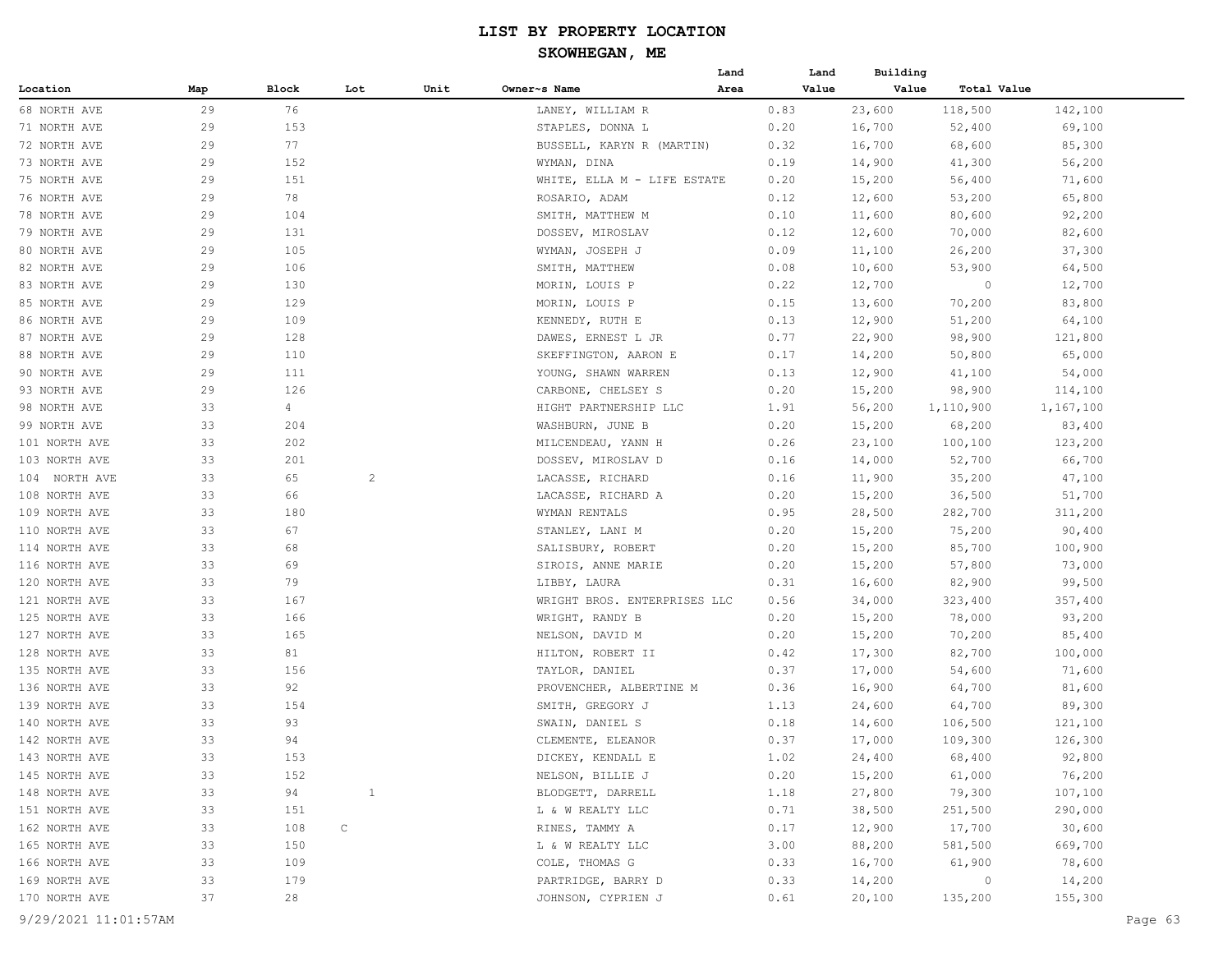|               |     |                |              |                |      |                                | Land | Land  | Building       |             |         |
|---------------|-----|----------------|--------------|----------------|------|--------------------------------|------|-------|----------------|-------------|---------|
| Location      | Map | Block          |              | Lot            | Unit | Owner~s Name                   | Area | Value | Value          | Total Value |         |
| 177 NORTH AVE | 37  | 155            |              | $_{\rm ON}$    |      | LAFRATTA, RONALD D             |      | 0.00  | $\circ$        | 69,800      | 69,800  |
| 178 NORTH AVE | 37  | 47             |              |                |      | DOW, CORY                      |      | 0.43  | 30,600         | 158,900     | 189,500 |
| 181 NORTH AVE | 37  | 155            |              |                |      | LAFRATTA, RONALD D             |      | 0.40  | 17,200         | 74,100      | 91,300  |
| 182 NORTH AVE | 37  | 48             |              |                |      | BONNEAU, BRIAN                 |      | 0.26  | 16,300         | 42,100      | 58,400  |
| 183 NORTH AVE | 37  | 154            |              |                |      | BARNES, SPENCER A              |      | 0.20  | 15,200         | 56,500      | 71,700  |
| 184 NORTH AVE | 37  | 49             |              |                |      | BONNEAU, BRIAN J               |      | 0.48  | 17,900         | 54,300      | 72,200  |
| 187 NORTH AVE | 37  | 153            |              |                |      | DUNBAR, SYDNEY V - LIFE ESTATE |      | 0.40  | 17,200         | 91,500      | 108,700 |
| 189 NORTH AVE | 37  | 152            |              |                |      | FOLEY, KAREN M                 |      | 0.20  | 15,200         | 56,000      | 71,200  |
| 195 NORTH AVE | 37  | 151            |              |                |      | LEMIEUX, DANA A                |      | 0.40  | 17,200         | 32,700      | 49,900  |
| 197 NORTH AVE | 37  | 150            |              |                |      | JORIC ENTERPRISES              |      | 0.61  | 20,100         | 127,300     | 147,400 |
| 206 NORTH AVE | 37  | 72             |              |                |      | CALVARY CEMETERY               |      | 0.00  | $\circ$        | 9,200       | 9,200   |
| 209 NORTH AVE | 37  | 150            | В            |                |      | PARLIN, RICKY J                |      | 1.41  | 41,500         | 344,800     | 386,300 |
| 213 NORTH AVE | 37  | 110            | Α            |                |      | VEILLEUX, ROLAND A             |      | 0.23  | 28,500         | 88,300      | 116,800 |
| 214 NORTH AVE | 37  | 73             |              |                |      | BATCHELDER, TRUDY E            |      | 0.40  | 17,200         | 62,700      | 79,900  |
| 217 NORTH AVE | 37  | 110            |              |                |      | VEILLEUX, ROLAND A             |      | 1.59  | 39,400         | 145,700     | 185,100 |
| 219 NORTH AVE | 37  | 109            | $\, {\bf B}$ |                |      | SPOONER, MICHAEL F             |      | 0.23  | 16,200         | 30, 300     | 46,500  |
| 224 NORTH AVE | 37  | 91             |              | 1              |      | SHAW, HILDRETH M               |      | 0.22  | 15,800         | 15,900      | 31,700  |
| 225 NORTH AVE | 37  | 109            |              |                |      | VEILLEUX, ROLAND A             |      | 0.88  | 64,700         | 78,500      | 143,200 |
| 228 NORTH AVE | 37  | 97             |              |                |      | MCCARTHY, AMBROSE              |      | 1.42  | 42,600         | 156,300     | 198,900 |
| 234 NORTH AVE | 37  | 98             |              |                |      | ANDREWS, NICHOLAS              |      | 0.43  | 17,400         | 56,700      | 74,100  |
| 240 NORTH AVE | 5   | 21<br>Α        |              |                |      | LANCASTER, NANCY L             |      | 0.15  | 10,900         | $\circ$     | 10,900  |
| 244 NORTH AVE | 5   | 22<br>Α        |              |                |      | COPELAND, EMILY N - LIFE ESTAT |      | 0.49  | 18,000         | 35,300      | 53,300  |
| 248 NORTH AVE | 5   | Α<br>24        |              |                |      | LORD, CAROLYN                  |      | 0.12  | 12,600         | 63,000      | 75,600  |
| 253 NORTH AVE | 36  | $\overline{c}$ |              |                |      | ADAMS, DARREN EDWARD           |      | 0.29  | 16,500         | 57,300      | 73,800  |
| 254 NORTH AVE | 5   | 26<br>Α        |              |                |      | DICKEY, NORMAN C & PATRICIA A  |      | 1.78  | 24,900         | 13,200      | 38,100  |
| 257 NORTH AVE | 36  | $\mathbf{1}$   |              |                |      | IRWIN, MICHAEL                 |      | 0.31  | 16,600         | 104,800     | 121,400 |
| 258 NORTH AVE | 5   | 27<br>Α        |              |                |      | DICKEY, NORMAN C & PATRICIA A  |      | 1.88  | 25,000         | 83,500      | 108,500 |
| 263 NORTH AVE | 5   | 35             | Α            |                |      | DICKEY, NORMAN C & PATRICIA A  |      | 0.68  | 21,300         | 50,200      | 71,500  |
| 264 NORTH AVE | 5   | 28<br>Α        |              |                |      | DICKEY, NORMAN C & PATRICIA A  |      | 0.52  | 18,500         | 81,700      | 100,200 |
| 273 NORTH AVE | 5   | 35             |              | A 1            |      | PROVENCAL, JEFFREY W           |      | 0.96  | 42,800         | 111,000     | 153,800 |
| 275 NORTH AVE | 5   | 35             |              | 20N1           |      | FREDERICK, MARIE N             |      | 0.00  | $\circ$        | 13,000      | 13,000  |
| 277 NORTH AVE | 5   | 35             |              | 20N            |      | HEALD, LYNDA E                 |      | 0.00  | $\circ$        | 19,800      | 19,800  |
| 279 NORTH AVE | 5   | 35             |              | 20N2           |      | GRANT, ANITA                   |      | 0.00  | $\circ$        | 16,600      | 16,600  |
| 283 NORTH AVE | 5   | 35             |              | 2              |      | SAVAGE, LAWRENCE N II          |      | 0.64  | 25,600         | 86,900      | 112,500 |
| 299 NORTH AVE | 5   | 34             |              |                |      | SAVARD, GREGORY P              |      | 3.50  | 25,700         | 118,300     | 144,000 |
| 305 NORTH AVE | 5   | 33             | Α            |                |      | HILTON, JUDY A                 |      | 0.31  | 16,600         | 84,600      | 101,200 |
| 309 NORTH AVE | 5   | 33             | B            | $\overline{2}$ |      | MASON, MICHAEL                 |      | 0.71  | 20,900         | 116,000     | 136,900 |
| 313 NORTH AVE |     | 33             | B            |                |      | D.S. LAND MANAGEMENT LLC       |      | 2.70  | 38,100         | 158,900     | 197,000 |
| 319 NORTH AVE | 5   | 33             | $\mathsf{C}$ | $\overline{1}$ |      | LANEY, GLENN                   |      | 16.45 | 54,700         | 101,700     | 156,400 |
| 321 NORTH AVE | 5   | 33             |              | $C \t 2$       |      | CAMPBELL, MARCUS G             |      | 0.37  | 16,900         | 54,200      | 71,100  |
| 326 NORTH AVE | 5   | 15             |              |                |      | CORSON, BLAINE R               |      | 1.35  | 27,400         | 34,200      | 61,600  |
| 327 NORTH AVE | 5   | 33             | $\mathsf{C}$ |                |      | NORTHWOODS REALTY LLC          |      | 0.55  | 22,400         | 156,100     | 178,500 |
| 332 NORTH AVE | 5   | 15             |              | ON             |      | BICKFORD, SANDRA               |      | 0.00  | $\overline{0}$ | 7,900       | 7,900   |
| 333 NORTH AVE | 5   | 32             |              |                |      | SULLIVAN, KELLY A              |      | 0.30  | 16,600         | 73,100      | 89,700  |
| 335 NORTH AVE | 5   | 31             | $\mathbb{A}$ |                |      | WHALEN, RANDY S                |      | 0.53  | 18,700         | 24,100      | 42,800  |
| 341 NORTH AVE | 5   | 30             |              |                |      | BAIKO, CYNTHIA M               |      | 0.38  | 17,000         | 42,900      | 59,900  |
|               |     |                |              |                |      |                                |      |       |                |             |         |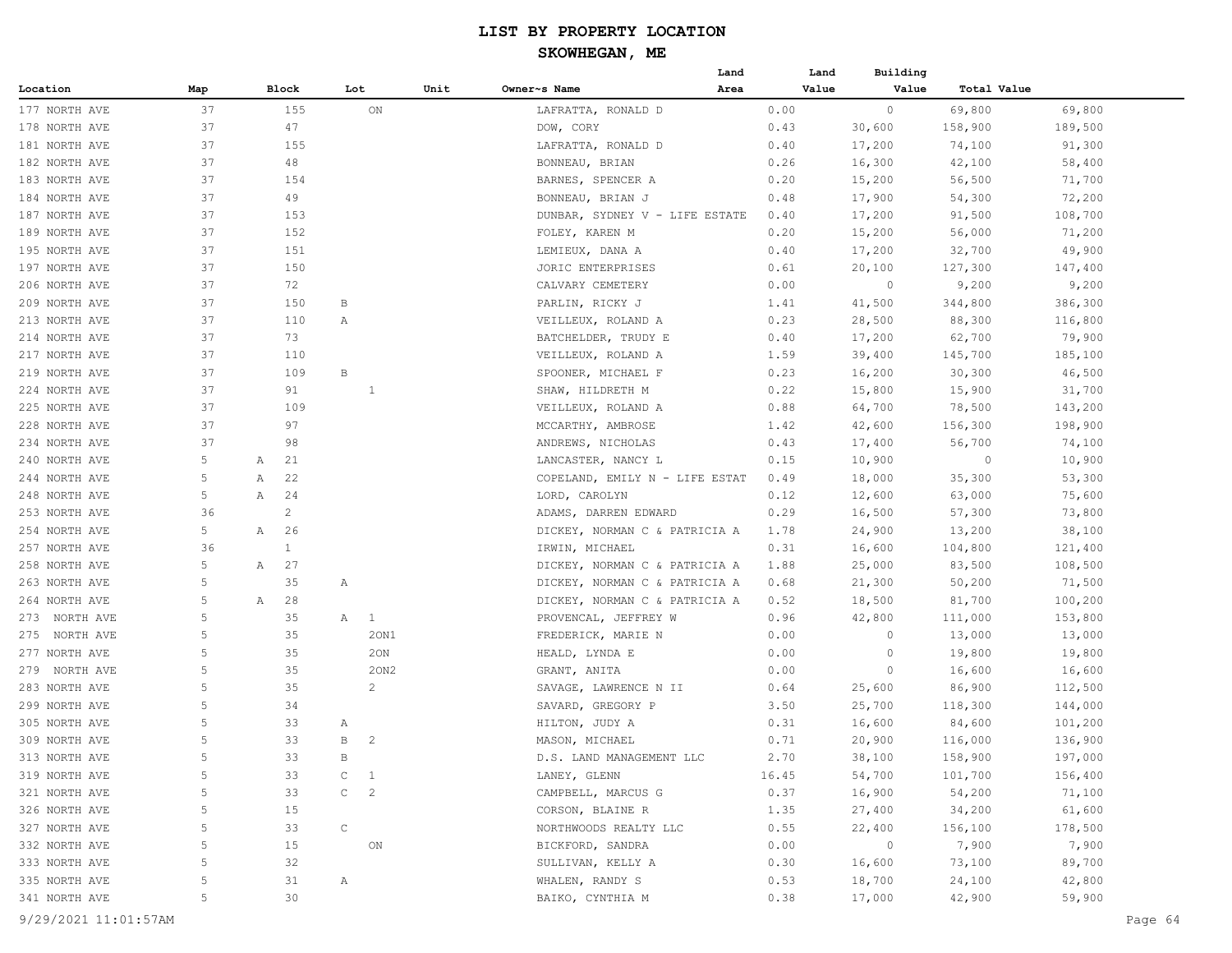#### **SKOWHEGAN, ME**

|                    |              |       |              |                |                                | Land | Land  | Building |             |         |
|--------------------|--------------|-------|--------------|----------------|--------------------------------|------|-------|----------|-------------|---------|
| Location           | Map          | Block | Lot          | Unit           | Owner~s Name                   | Area | Value | Value    | Total Value |         |
| 345 NORTH AVE      | 5            | 29    |              |                | NESS, DARLENE P (CORSON)       |      | 0.40  | 17,200   | 77,300      | 94,500  |
| 351 NORTH AVE      | 5            | 28    |              |                | BONNEAU, BRIAN                 |      | 0.30  | 16,600   | 48,900      | 65,500  |
| 356 NORTH AVE      | 5            | 13    | C            |                | ARSENAULT, RICHARD A           |      | 0.94  | 24,100   | 122,800     | 146,900 |
| 367 NORTH AVE      | 5            | 26    |              |                | LANEY, JUNE D                  |      | 46.00 | 47,900   | 83,600      | 131,500 |
| 370 NORTH AVE      | 5            | 13    | В            |                | DAUPHINEE, DESTINY E           |      | 0.70  | 21,600   | 29,700      | 51,300  |
| 375 NORTH AVE      | 5            | 26    |              | 1              | LANEY, MICHAEL C               |      | 1.80  | 25,400   | 54,400      | 79,800  |
| 378 NORTH AVE      | 5            | 19    |              |                | SHERBURNE, EARL                |      | 0.52  | 18,500   | 18,200      | 36,700  |
| 390 NORTH AVE      | 5            | 22    |              |                | CLEMENT, BARBARA J - LIFE EST  |      | 1.00  | 24,400   | 79,600      | 104,000 |
| 394 NORTH AVE      | 5            | 23    |              |                | FITZMAURICE, DENNIS J          |      | 1.18  | 24,600   | 102,900     | 127,500 |
| 404 NORTH AVE      | 5            | 24    |              |                | PERRY, MYRL E                  |      | 0.79  | 23,300   | 32,500      | 55,800  |
| 408 NORTH AVE      | $\mathbf{1}$ | 8     |              |                | CORSON, CHAD P                 |      | 0.50  | 17,300   | 35,200      | 52,500  |
| 412 NORTH AVE      | $\mathbf{1}$ | 10    | Α            |                | CORSON, ANDREA L               |      | 0.48  | 17,900   | 69,400      | 87,300  |
| 413 NORTH AVE      | $\mathbf{1}$ | 9     |              | 1              | ANIMEDI LLC                    |      | 12.49 | 41,500   | 216,900     | 258,400 |
| 420 NORTH AVE      | 1            | 10    | В            |                | SWEET, STEPHANIE M             |      | 1.95  | 25,100   | 27,100      | 52,200  |
| 424 NORTH AVE      | 1            | 10    | В            | $\overline{1}$ | WHITING, BRIAN W               |      | 5.27  | 27,700   | 19,000      | 46,700  |
| 438 NORTH AVE      | $\mathbf{1}$ | 10    | D            |                | TUTTLE, MARK A                 |      | 1.02  | 24,400   | 62,400      | 86,800  |
| 446 NORTH AVE      | $\mathbf{1}$ | 10    |              |                | PAINE, TIMOTHY                 |      | 13.80 | 31,900   | 63,700      | 95,600  |
| 451 NORTH AVE      | $\mathbf{1}$ | 12    |              |                | LANEY, JAMES P                 |      | 52.00 | 71,800   | 129,900     | 201,700 |
| 458 NORTH AVE      | $\mathbf{1}$ | 11    |              |                | HOLT, GREGORY W                |      | 5.50  | 25,400   | 65,200      | 90,600  |
| 517 NORTH AVE      | $\mathbf{1}$ | 16    |              |                | PRIEST, DANIEL                 |      | 31.00 | 47,400   | 98,800      | 146,200 |
| 551 NORTH AVE      | $\mathbf{1}$ | 23    |              |                | IRWIN, PATRICIA A - PERSONAL R |      | 5.69  | 31,800   | 38,300      | 70,100  |
| 607 NORTH AVE      | $\mathbf{1}$ | 26    |              | 11             | TURNBULL, CHRITOPHER P         |      | 3.70  | 25,600   | 114,100     | 139,700 |
| NORTH SCHOOL ST    | 33           | 175   | $\mathrm{C}$ |                | PINKHAM, KANDI                 |      | 0.24  | 23,000   | 0           | 23,000  |
| NORTH SCHOOL ST    | 33           | 212   |              |                | TOWN OF SKOWHEGAN              |      | 0.72  | 15,400   | 0           | 15,400  |
| 3 NORTH SCHOOL ST  | 29           | 116   |              |                | SHAUGHNESSY, BEVERLY D         |      | 0.51  | 18,400   | 94,500      | 112,900 |
| 4 NORTH SCHOOL ST  | 29           | 118   |              |                | LOMBARDO, SAMANTHA FREEDOM     |      | 0.32  | 16,700   | 74,600      | 91,300  |
| 5 NORTH SCHOOL ST  | 29           | 115   |              |                | WASHBURN, RONALD J             |      | 0.23  | 16,200   | 77,000      | 93,200  |
| 6 NORTH SCHOOL ST  | 29           | 119   |              |                | BROWN, MATTHEW L               |      | 0.25  | 16,300   | 55,100      | 71,400  |
| 7 NORTH SCHOOL ST  | 29           | 114   |              |                | PARKER, SANDRA L               |      | 0.45  | 17,500   | 62,200      | 79,700  |
| 18 NORTH SCHOOL ST | 33           | 195   |              |                | DEVOE, JON G                   |      | 0.24  | 16,200   | 65,300      | 81,500  |
| 19 NORTH SCHOOL ST | 33           | 211   |              |                | COOLEY, ZACHARY C              |      | 0.23  | 16,200   | 11,500      | 27,700  |
| 21 NORTH SCHOOL ST | 33           | 210   | Α            |                | COOLEY, CLAYTON E              |      | 0.08  | 10,600   | 39,400      | 50,000  |
| 22 NORTH SCHOOL ST | 33           | 185   |              |                | HUNTINGTON, JOSEPH L           |      | 0.08  | 10,600   | 63,800      | 74,400  |
| 23 NORTH SCHOOL ST | 33           | 210   |              |                | COOLEY, CLAYTON E              |      | 0.15  | 13,600   | 27,600      | 41,200  |
| 25 NORTH SCHOOL ST | 33           | 209   |              |                | COOLEY CLAYTON E               |      | 0.20  | 15,100   | 43,100      | 58,200  |
| 27 NORTH SCHOOL ST | 33           | 208   |              |                | FRANZOSE, THERESA G            |      | 0.25  | 16,300   | 87,400      | 103,700 |
| 28 NORTH SCHOOL ST | 33           | 175   | $\mathsf{C}$ | ON             | MANTHA, JASMINE S              |      | 0.00  | 0        | 6,700       | 6,700   |
| 31 NORTH SCHOOL ST | 33           | 207   |              |                | BROWN, SHERRIE ANGEL - TRUSTEE |      | 0.66  | 18,800   | 31,900      | 50,700  |
| 39 NORTH SCHOOL ST | 33           | 206   |              |                | WYMAN, JOSEPH J                |      | 0.24  | 4,900    | 53,000      | 57,900  |
| 2 NORTHSIDE LN     | 5            | 3610  |              | ON57           | SHORETTE, BETTY A              |      | 0.00  | $\circ$  | 49,300      | 49,300  |
| 3 NORTHSIDE LN     | 5            | 3610  |              | ON52           | COOLEY, RUTH                   |      | 0.00  | 0        | 47,900      | 47,900  |
| 4 NORTHSIDE LN     | 5            | 3610  |              | ON56           | YORK, ROBERT                   |      | 0.00  | 0        | 38,700      | 38,700  |
| 5 NORTHSIDE LN     | 5            | 3610  |              | ON53           | MCKENNY, JOYCE                 |      | 0.00  | 0        | 41,300      | 41,300  |
| 7 NORTHSIDE LN     | 5            | 3610  |              | ON54           | PARADY, JOE                    |      | 0.00  | $\circ$  | 76,200      | 76,200  |
| 11 NORTHSIDE LN    | 5            | 3610  |              | ON55           | LESSORE, DON                   |      | 0.00  | 0        | 80,100      | 80,100  |
| NOTCH RD           | 3            | 22    |              | $2^{\circ}$    | BLODGETT, DARRELL L            |      | 4.90  | 5,800    | $\circ$     | 5,800   |
|                    |              |       |              |                |                                |      |       |          |             |         |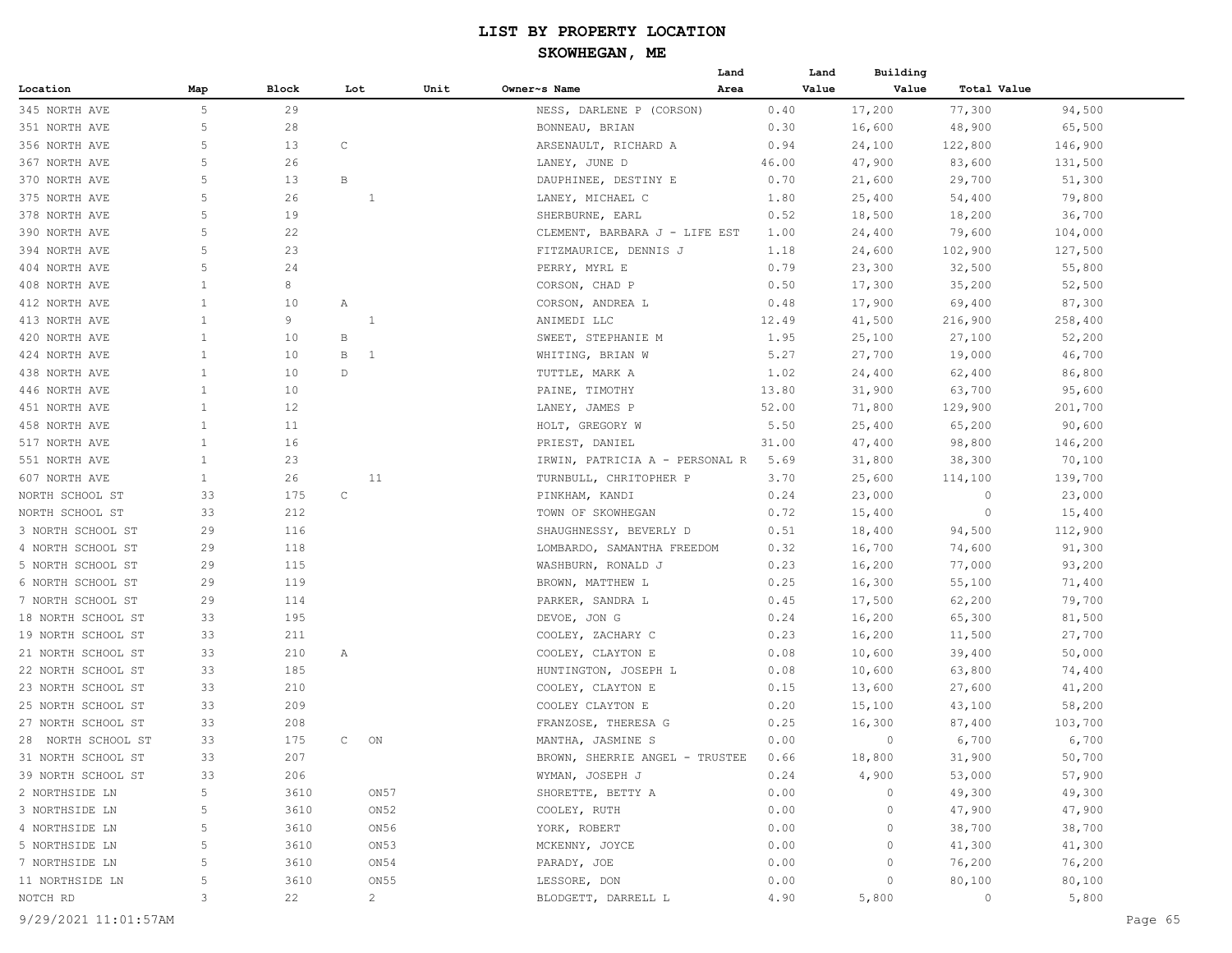|              |                       |                 |                |      |                              | Land | Land   | Building |                    |         |
|--------------|-----------------------|-----------------|----------------|------|------------------------------|------|--------|----------|--------------------|---------|
| Location     | Map                   | Block           | Lot            | Unit | Owner~s Name                 | Area | Value  | Value    | <b>Total Value</b> |         |
| NOTCH RD     | 3                     | 9               | $\mathbf{1}$   |      | DEMO, KAREN S                |      | 0.99   | 1,800    | 0                  | 1,800   |
| NOTCH RD     | 5                     | 67              |                |      | GARCIA, SARA & CALDER, BETH  |      | 0.88   | 22,500   | 0                  | 22,500  |
| NOTCH RD     | 2                     | 22              |                |      | HOLT, THOMAS A               |      | 41.45  | 5,800    | 0                  | 5,800   |
| NOTCH RD     | 5                     | 63              | A              |      | KNOWLTON, TYLER              |      | 1.00   | 3,200    | 0                  | 3,200   |
| NOTCH RD     | 2                     | 9               |                |      | LILY POND FARM LLC           |      | 0.83   | 1,400    | $\circ$            | 1,400   |
| NOTCH RD     | 6                     | 61              | 2              |      | LINNELL, WAYNE               |      | 0.48   | 24,200   | 7,400              | 31,600  |
| NOTCH RD     | 7                     | 4               | 2              |      | LUSSIER, SHAWN S             |      | 2.90   | 1,800    | 0                  | 1,800   |
| NOTCH RD     | 3                     | 22              | 4              |      | NICKERSON, RONALD S          |      | 30.07  | 4,200    | $\Omega$           | 4,200   |
| NOTCH RD     | 7                     | 4               | $\mathbf{1}$   |      | PRESCOTT, BRENDON R          |      | 5.00   | 3,100    | 0                  | 3,100   |
| NOTCH RD     | 2                     | 5               |                |      | SANTY, BRADLEY R II          |      | 76.50  | 17,900   | 0                  | 17,900  |
| NOTCH RD     | 6                     | 60              |                |      | SANTY, BRADLEY R II          |      | 78.50  | 13,900   | 0                  | 13,900  |
| NOTCH RD     | 5                     | 66              |                |      | SANTY, BRADLEY R II          |      | 25.25  | 7,600    | 0                  | 7,600   |
| NOTCH RD     | $\overline{c}$        | 6               |                |      | SCHLENKER, JANET             |      | 9.50   | 25,600   | 3,000              | 28,600  |
| NOTCH RD     | $\overline{c}$        | 5               | 2              |      | SCHLENKER, JANET A           |      | 9.50   | 25,000   | 0                  | 25,000  |
| NOTCH RD     | $\overline{2}$        | 7               | 4              |      | SCHLENKER, KARL R            |      | 4.50   | 25,100   | 0                  | 25,100  |
| NOTCH RD     | $\overline{c}$        | 7               | $\mathbf{2}$   |      | SPRAGUE, JEFFREY R           |      | 4.71   | 26,900   | 48,800             | 75,700  |
| NOTCH RD     | $\overline{c}$        | 12              | Α              |      | STATE OF MAINE               |      | 0.50   | 2,100    | 0                  | 2,100   |
| NOTCH RD     | 2                     | 16              | 3              |      | TAYLOR, DANIEL               |      | 1.50   | 14,800   | 0                  | 14,800  |
| NOTCH RD     | 5                     | 65              |                |      | TOWN OF SKOWHEGAN            |      | 0.12   | 4,000    | 0                  | 4,000   |
| NOTCH RD     | 5                     | 66              | A              |      | TOWN OF SKOWHEGAN            |      | 0.25   | 15,300   | 0                  | 15,300  |
| NOTCH RD     | 2                     | 11              | ON             |      | TOWN OF SKOWHEGAN            |      | 0.00   | $\circ$  | 58,500             | 58,500  |
| NOTCH RD     | 6                     | 64              |                |      | VINING ROBIN TRUSTEE         |      | 6.00   | 2,200    | 0                  | 2,200   |
| 11 NOTCH RD  | 5                     | 63              |                |      | JOHNSON, RICHARD T           |      | 1.50   | 29,300   | 348,800            | 378,100 |
| 23 NOTCH RD  | 5                     | 64              |                |      | KNOWLTON, TYLER              |      | 1.00   | 28,800   | 106,900            | 135,700 |
| 26 NOTCH RD  | 5                     | 66              | $\mathbf{1}$   |      | SANTY, BRADLEY               |      | 8.75   | 31,400   | 141,500            | 172,900 |
| 61 NOTCH RD  | 5                     | 68              |                |      | KINNEY, DONALD L SR          |      | 2.00   | 30,000   | 59,800             | 89,800  |
| 105 NOTCH RD | 6                     | 61              |                |      | NR RENTALS LLC               |      | 1.88   | 27,800   | 0                  | 27,800  |
| 105 NOTCH RD | 6                     | 61              | $\mathbf{1}$   |      | BIZIER, NICOLE               |      | 0.64   | 27,900   | 5,700              | 33,600  |
| 123 NOTCH RD | 6                     | 59              | $\overline{2}$ |      | HARDY, KARIE ANE             |      | 98.98  | 67,900   | 205,100            | 273,000 |
| 133 NOTCH RD | 6                     | 59              |                |      | LANEY, LINDA M - LIFE ESTATE |      | 41.87  | 59,300   | 84,800             | 144,100 |
| 170 NOTCH RD | $\overline{2}$        | 5               | A              |      | SCHLENKER, KARL              |      | 12.50  | 32,000   | 99,300             | 131,300 |
| 199 NOTCH RD | 2                     | 8               | $\mathbf{1}$   |      | CHARRIER, LYNN L (MERRICK)   |      | 1.72   | 29,900   | 161,900            | 191,800 |
| 219 NOTCH RD | $\overline{c}$        | 8               | $\overline{c}$ |      | HEWETT, LORI                 |      | 2.00   | 29,600   | 48,400             | 78,000  |
| 238 NOTCH RD | 2                     | 7               | $6 - 3$        |      | ESTY, STEVEN J               |      | 5.22   | 35,100   | 161,200            | 196,300 |
| 242 NOTCH RD | 2                     | 7               | $6 - 4$        |      | BLANCHET, ALAN               |      | 5.37   | 34,000   | 149,100            | 183,100 |
| 258 NOTCH RD | $\overline{c}$        | 7               | 3              |      | SPRAGUE, JEFFREY R           |      | 5.00   | 33,600   | 169,300            | 202,900 |
| 267 NOTCH RD | $\overline{c}$        | 8               |                |      | LILY POND FARM LLC           |      | 124.28 | 87,800   | 47,700             | 135,500 |
| 286 NOTCH RD | 2                     | $7\phantom{.0}$ |                |      | 286 SOMERSET INC             |      | 4.50   | 31,400   | 168,000            | 199,400 |
| 319 NOTCH RD | $\overline{c}$        | 11              |                |      | LILY POND FARM LLC           |      | 284.00 | 102,300  | 1,100              | 103,400 |
| 320 NOTCH RD | $\overline{c}$        | 10              |                |      | LILY POND FARM LLC           |      | 10.00  | 39,100   | 85,600             | 124,700 |
| 345 NOTCH RD | 2                     | 12              |                |      | QUINN GARRETT C              |      | 4.50   | 33,000   | 51,100             | 84,100  |
| 356 NOTCH RD | $\mathbf{2}^{\prime}$ | 13              |                |      | ALFRED CORP                  |      | 497.00 | 129,200  | 171,800            | 301,000 |
| 428 NOTCH RD | $\overline{c}$        | 14              |                |      | BLODGETT, BENJAMIN R         |      | 27.00  | 17,400   | 9,800              | 27,200  |
| 440 NOTCH RD | $\mathbf{2}$          | 13              | $\mathbf{1}$   |      | BLODGETT, BENJAMIN           |      | 4.00   | 33,300   | 151,200            | 184,500 |
| 462 NOTCH RD | $\overline{c}$        | 15              |                |      | CHAMBERLAND, ROGER L         |      | 1.68   | 29,700   | 48,100             | 77,800  |
| 469 NOTCH RD | $\mathbf{2}^{\prime}$ | 25              |                |      | SMITH, SARAH H               |      | 2.93   | 31,100   | 92,700             | 123,800 |
|              |                       |                 |                |      |                              |      |        |          |                    |         |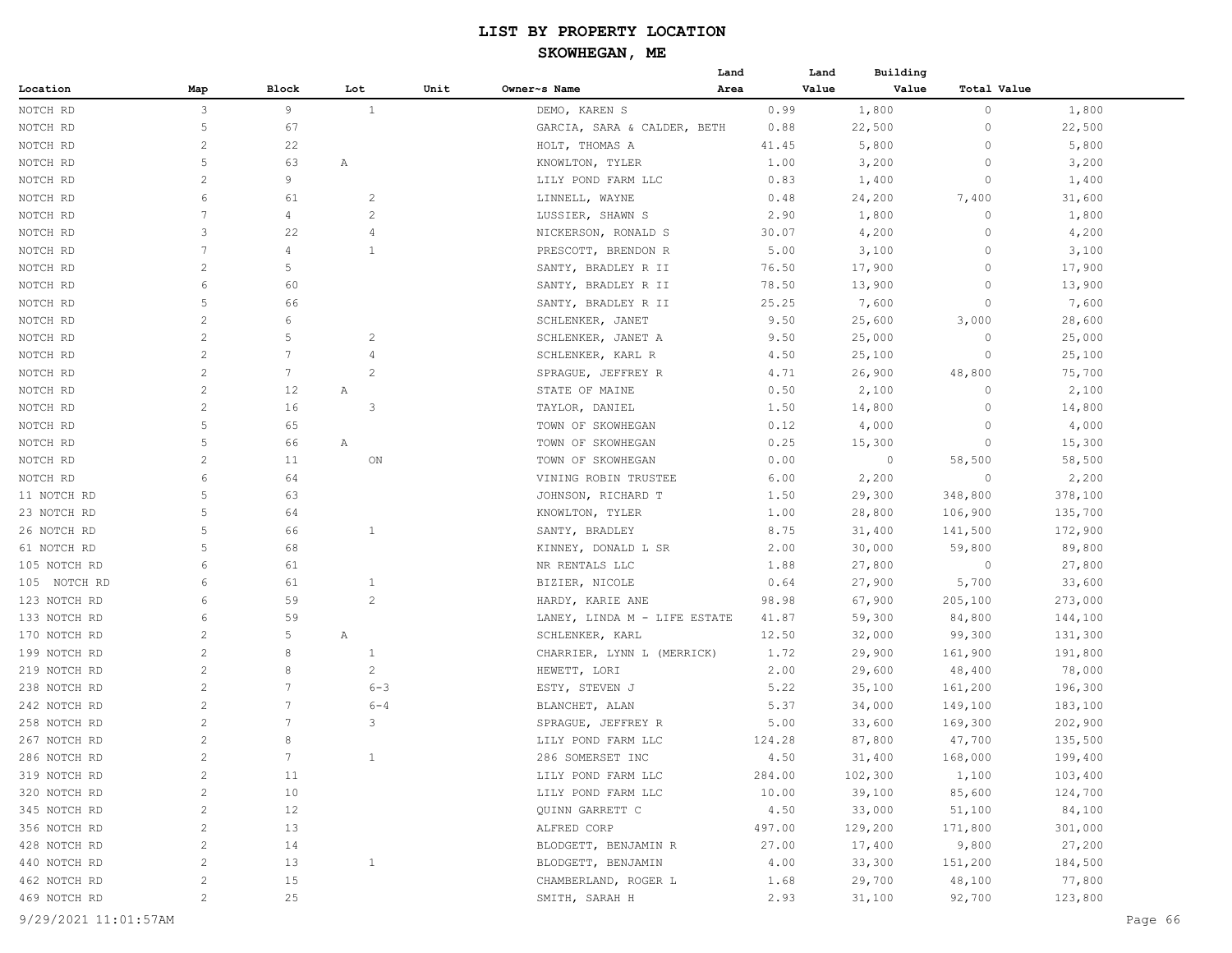#### **SKOWHEGAN, ME**

|                |                |                 |                               |      |                                | Land | Land   | Building |             |         |
|----------------|----------------|-----------------|-------------------------------|------|--------------------------------|------|--------|----------|-------------|---------|
| Location       | Map            | Block           | Lot                           | Unit | Owner~s Name                   | Area | Value  | Value    | Total Value |         |
| 475 NOTCH RD   | $\overline{c}$ | 25              | $\mathbf{1}$                  |      | JOHNSON, SHAWN W               |      | 0.46   | 20,600   | 97,500      | 118,100 |
| 481 NOTCH RD   | $\overline{c}$ | 16              |                               |      | NR RENTALS LLC                 |      | 0.73   | 26,200   | 17,700      | 43,900  |
| 482 NOTCH RD   | 2              | 15              | Α                             |      | CRITTENDEN, WAYNE L            |      | 1.33   | 29,300   | 85,800      | 115,100 |
| 495 NOTCH RD   | $\sqrt{2}$     | 16              | $\mathbf{1}$                  |      | MARTINEZ, DIANE                |      | 4.00   | 32,900   | 91,200      | 124,100 |
| 519 NOTCH RD   | $\overline{c}$ | 16              | $\overline{2}$                |      | DEMO, MARK H                   |      | 4.25   | 32,700   | 46,900      | 79,600  |
| 649 NOTCH RD   | 3              | 22              | $\mathbf{1}$                  |      | HOLT, THOMAS A                 |      | 1.00   | 3,200    | 79,000      | 82,200  |
| 829 NOTCH RD   | 3              | 3               | ON                            |      | TESSIER, RICHARD W             |      | 0.00   | $\circ$  | 4,600       | 4,600   |
| 1042 NOTCH RD  | 3              | 12              |                               |      | LANEY, CARL L                  |      | 98.00  | 16,300   | 2,600       | 18,900  |
| 1044 NOTCH RD  | 3              | 16              |                               |      | BORDWICK, PETER                |      | 12.00  | 4,800    | 104,900     | 109,700 |
| 1048 NOTCH RD  | 3              | 16              | $\mathbf{1}$                  |      | BORDWICK, MARTIN ROBERT        |      | 2.00   | 2,000    | 0           | 2,000   |
| NOTCH RD       | 7              | 4               |                               |      | BUCCERI, YENI                  |      | 14.20  | 8,300    | $\circ$     | 8,300   |
| NOTCH RD       | $\overline{c}$ | 24              |                               |      | CENTRAL MAINE POWER CO         |      | 29.00  | 58,000   | $\circ$     | 58,000  |
| NOTCH RD       | 3              | 10              |                               |      | DEMO, KAREN S                  |      | 6.00   | 1,800    | $\circ$     | 1,800   |
| NOTCH RD       | 7              | 6               |                               |      | NICKERSON, RONALD S            |      | 42.00  | 8,200    | $\Omega$    | 8,200   |
| NOTCH RD       | 6              | 63              |                               |      | VINING ROBIN TRUSTEE           |      | 3.00   | 1,100    | $\Omega$    | 1,100   |
| 721 NOTCH RD   | 3              | 2               |                               |      | TIBBETTS, ANTHONY J            |      | 7.14   | 18,800   | 97,300      | 116,100 |
| 748 NOTCH RD   | 3              | 1               |                               |      | WHITE, KENNETH J               |      | 0.50   | 3,200    | 52,600      | 55,800  |
| 846 NOTCH RD   | 3              | 9               |                               |      | DEMO, KAREN S                  |      | 19.00  | 6,100    | 35,300      | 41,400  |
| OAK ISLAND     | 9              | 62              |                               |      | ZIETZ, ERIN                    |      | 20.00  | 2,700    | $\circ$     | 2,700   |
| OAK POND RD    | 11             | 46              | В<br>$\overline{\phantom{0}}$ |      | COLLINS, BRENDA C              |      | 2.50   | 21,500   | $\circ$     | 21,500  |
|                | 15             | $\overline{c}$  | 1                             |      |                                |      | 2.33   |          | $\circ$     |         |
| OAK POND RD    | 15             | 12              |                               |      | PRENTISS, RYAN R               |      |        | 20,600   | $\Omega$    | 20,600  |
| OAK POND RD    |                |                 |                               |      | ACREWOOD LLC                   |      | 41.00  | 4,300    | $\Omega$    | 4,300   |
| OAK POND RD    | 14             | 64              |                               |      | CENTRAL MAINE POWER CO         |      | 26.00  | 52,000   |             | 52,000  |
| OAK POND RD    | 14             | 65              |                               |      | CENTRAL MAINE POWER CO         |      | 34.30  | 68,600   | $\circ$     | 68,600  |
| OAK POND RD    | 15             | $\mathbf{1}$    |                               |      | CLARK, RICHARD A - TRUSTEE     |      | 6.50   | 2,000    | $\Omega$    | 2,000   |
| OAK POND RD    | 15             | $7\phantom{.0}$ | $\overline{c}$                |      | COOK, JOHN F                   |      | 1.42   | 20,100   | $\Omega$    | 20,100  |
| OAK POND RD    | 14             | 49              | 2                             |      | DEMERCHANT, LAWRENCE A         |      | 7.40   | 22,700   | 0           | 22,700  |
| OAK POND RD    | 11             | 46              |                               |      | DIONNE, REBECCA                |      | 33.20  | 142,300  | 41,300      | 183,600 |
| OAK POND RD    | 11             | 45              |                               |      | DIONNE, REBECCA                |      | 50.62  | 38,500   | $\Omega$    | 38,500  |
| OAK POND RD    | 11             | 42              | $\mathbf{1}$                  |      | FAWCETT, JOHN                  |      | 1.23   | 2,400    | $\Omega$    | 2,400   |
| OAK POND RD    | 11             | 42              | $\overline{c}$                |      | FAWCETT, JOHN                  |      | 1.22   | 19,900   | $\Omega$    | 19,900  |
| OAK POND RD    | 11             | 43              | $\mathbf{1}$                  |      | FAWCETT, JOHN H SR & ANN MARIE |      | 1.35   | 6,200    | 14,800      | 21,000  |
| OAK POND RD    | 14             | 42              | 1                             |      | GARTHWAITE, ROBERT L - TRUST   |      | 355.50 | 75,700   | 0           | 75,700  |
| OAK POND RD    | 14             | 50              | D                             |      | HANSON, BRUCE E                |      | 1.57   | 1,200    | 0           | 1,200   |
| OAK POND RD    | 14             | 49              | -7                            |      | HOLBROOK, CHRISTOPHER D        |      | 5.70   | 21,400   | $\circ$     | 21,400  |
| OAK POND RD    | 15             | $\overline{c}$  |                               |      | JOHNSON, BRIAN L               |      | 67.00  | 44,600   | $\circ$     | 44,600  |
| OAK POND RD    | 14             | 49              | 8                             |      | LAREAU, MARK                   |      | 8.70   | 10,100   | $\circ$     | 10,100  |
| OAK POND RD    | 11             | 40              |                               |      | LAWTON, ROBERT L               |      | 6.97   | 23,300   | 0           | 23,300  |
| OAK POND RD    | 14             | 49              | 9                             |      | MCLAUGHLIN, TERRY W            |      | 7.20   | 9,600    | $\circ$     | 9,600   |
| OAK POND RD    | 14             | 51              | $\mathbf{1}$                  |      | ROBINSON, WENDY M              |      | 11.00  | 1,600    |             | 1,600   |
| OAK POND RD    | 14             | 51              |                               |      | RUGAN, RHONDA                  |      | 73.00  | 9,600    | $\Omega$    | 9,600   |
| OAK POND RD    | 15             | 10              |                               |      | TOWN OF SKOWHEGAN              |      | 113.00 | 108,900  | $\circ$     | 108,900 |
| OAK POND RD    | 14             | 48              |                               |      | TOZIER, DAVID L                |      | 45.43  | 33,700   | $\circ$     | 33,700  |
| OAK POND RD    | 11             | 36              |                               |      | WALKER, PERCIE O               |      | 12.48  | 1,300    | 500         | 1,800   |
| 44 OAK POND RD | 11             | 36              | Α                             |      | WALKER, PERCIE O               |      | 1.26   | 22,100   | 164,600     | 186,700 |
| 52 OAK POND RD | 11             | 37              | $\mathtt{C}$                  |      | BICKFORD, GORDON H             |      | 1.03   | 24,400   | 16,900      | 41,300  |
|                |                |                 |                               |      |                                |      |        |          |             |         |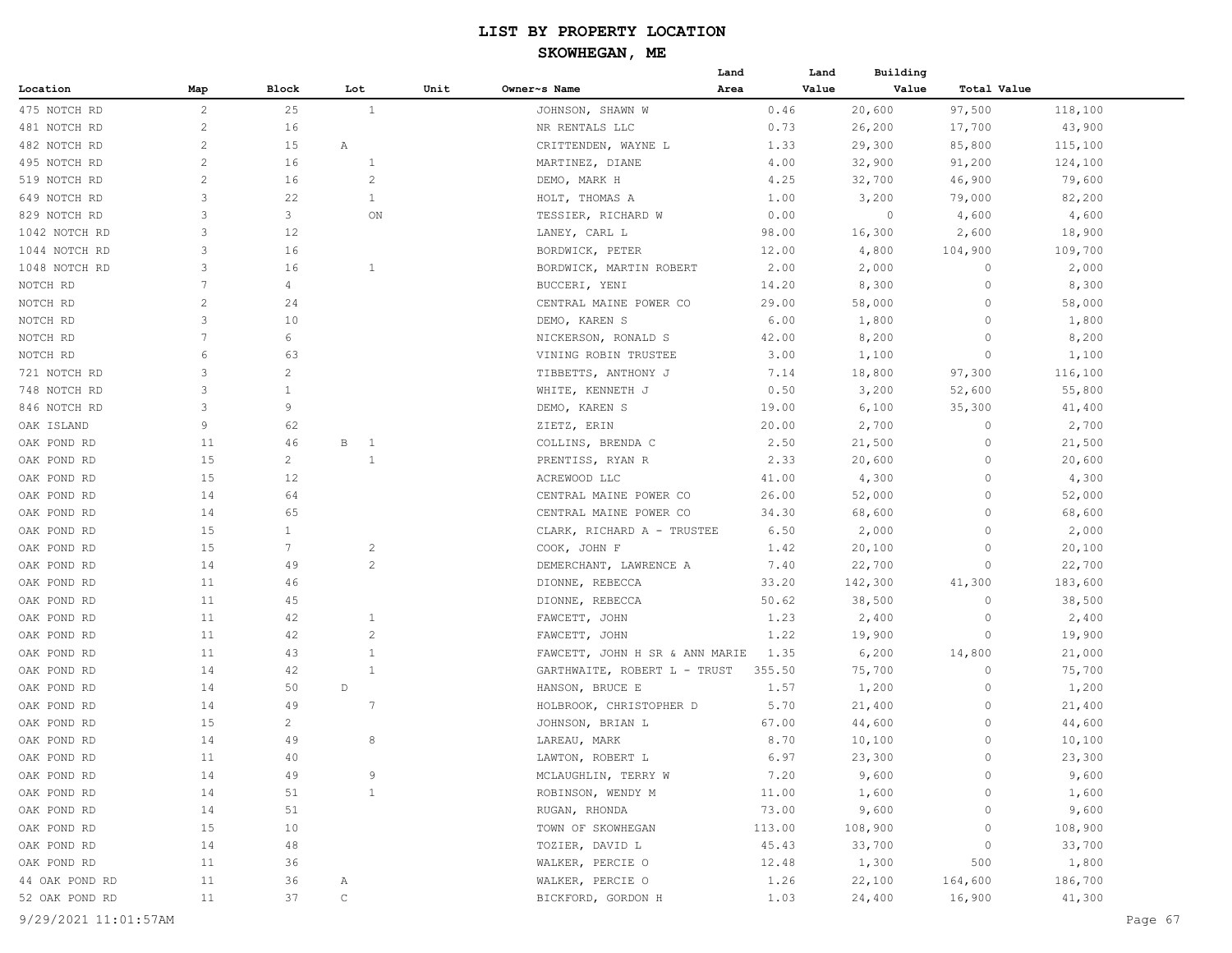#### **SKOWHEGAN, ME**

|                 |     |                |              |                |      |                                | Land  | Land  | Building |             |         |
|-----------------|-----|----------------|--------------|----------------|------|--------------------------------|-------|-------|----------|-------------|---------|
| Location        | Map | Block          | Lot          |                | Unit | Owner~s Name                   | Area  | Value | Value    | Total Value |         |
| 66 OAK POND RD  | 11  | 37             | Α            |                |      | GORDON, RHONDA                 |       | 1.20  | 24,500   | 21,600      | 46,100  |
| 76 OAK POND RD  | 11  | 37             | B            |                |      | SPOFFORD, MYLON L              |       | 1.48  | 24,600   | 35,400      | 60,000  |
| 91 OAK POND RD  | 11  | 40             |              | 1              |      | SPAULDING, STEVEN L            | 1.41  |       | 24,700   | 74,600      | 99,300  |
| 92 OAK POND RD  | 11  | 39             |              | $\overline{4}$ |      | O'BRIEN, CHAD                  |       | 3.08  | 26,300   | 56,600      | 82,900  |
| 101 OAK POND RD | 11  | 40             |              | $\overline{c}$ |      | NCB LLC                        |       | 6.62  | 27,900   | 72,400      | 100,300 |
| 102 OAK POND RD | 11  | 39             |              | 3              |      | TILTON, LAWRENCE A JR          |       | 2.11  | 25,800   | 90,800      | 116,600 |
| 108 OAK POND RD | 11  | 39             |              | 1              |      | BOLDUC, TIMOTHY J              | 15.00 |       | 35,900   | 147,700     | 183,600 |
| 114 OAK POND RD | 11  | 39             | Α            |                |      | SPAULDING, STEVEN L            |       | 0.86  | 23,800   | 95,000      | 118,800 |
| 124 OAK POND RD | 11  | 43             |              |                |      | PRIESTLEY, ADELE L             |       | 3.40  | 26,800   | 83,400      | 110,200 |
| 141 OAK POND RD | 11  | 42             |              |                |      | LACROIX, DOUGLAS J R           |       | 3.55  | 27,700   | 127,700     | 155,400 |
| 157 OAK POND RD | 11  | 46             | B            | 1ON            |      | TRAFTON, SCOTT H               |       | 0.00  | $\circ$  | 9,900       | 9,900   |
| 169 OAK POND RD | 11  | 46             | B            |                |      | COLLINS, BRENDA C              |       | 4.50  | 32,700   | 46,000      | 78,700  |
| 172 OAK POND RD | 11  | 45             |              | $\overline{c}$ |      | SOUCIER, DOUGLAS               |       | 1.38  | 24,900   | 93,700      | 118,600 |
| 175 OAK POND RD | 11  | 46             | B            | ON             |      | COLLINS, BRENDA C              |       | 0.00  | $\circ$  | 17,600      | 17,600  |
| 190 OAK POND RD | 11  | 45             |              | $\mathbf{1}$   |      | DIONNE, REBECCA R              |       | 0.92  | 24,100   | 116,300     | 140,400 |
| 212 OAK POND RD | 15  | 2              |              | $\overline{c}$ |      |                                |       | 6.07  | 30,600   | 19,400      | 50,000  |
|                 |     | $\mathbf{2}$   |              | $1 - 1$        |      | CURTIS, ANDREA                 |       |       |          |             |         |
| 220 OAK POND RD | 15  |                |              |                |      | WEYMOUTH, MARK A               |       | 2.95  | 26,100   | 192,900     | 219,000 |
| 223 OAK POND RD | 11  | 47             |              |                |      | GARTHWAITE, ROBERT L - TRUSTEE | 99.00 |       | 50,800   | 205,900     | 256,700 |
| 248 OAK POND RD | 15  | 2              | Α            |                |      | DECKER, DAVID I                |       | 6.21  | 28,500   | 22,200      | 50,700  |
| 286 OAK POND RD | 15  | 15             |              | $\mathbf{1}$   |      | MCMORRAN, MARILYN F            | 97.00 |       | 70,900   | 149,200     | 220,100 |
| 299 OAK POND RD | 15  | 3              |              | $\mathbf{1}$   |      | POOLER, BROCK M                |       | 4.77  | 29,200   | 171,700     | 200,900 |
| 327 OAK POND RD | 15  | 3              |              |                |      | POOLER, MICHAEL I              | 10.83 |       | 29,200   | 104,400     | 133,600 |
| 381 OAK POND RD | 15  | 7              |              | 1              |      | JACKSON, SANDRA L              |       | 2.70  | 18,900   | 202,200     | 221,100 |
| 392 OAK POND RD | 15  | 14             | Α            |                |      | COOK, JOHN F                   | 12.76 |       | 32,800   | 81,900      | 114,700 |
| 396 OAK POND RD | 15  | 14             | В            |                |      | JEAN, DANIEL R                 |       | 1.24  | 24,600   | 104,900     | 129,500 |
| 399 OAK POND RD | 15  | $7\phantom{.}$ |              |                |      | JEAN, DANIEL R                 |       | 0.93  | 24,100   | 47,000      | 71,100  |
| 402 OAK POND RD | 15  | 11             |              |                |      | COOK, JOHN F                   |       | 0.52  | 18,500   | 25,400      | 43,900  |
| 449 OAK POND RD | 15  | 9              |              |                |      | TOWN OF SKOWHEGAN              | 23.00 |       | 48,200   | $\circ$     | 48,200  |
| 484 OAK POND RD | 14  | 48             |              | $\mathbf{1}$   |      | PRESCOTT, DANIEL               |       | 3.97  | 28,200   | 76,100      | 104,300 |
| 489 OAK POND RD | 14  | 44             |              |                |      | WRIGHT BROS., LLC              | 36.00 |       | 39,600   | 98,900      | 138,500 |
| 500 OAK POND RD | 14  | 48             |              | 3              |      | TOZIER, KAITLYN M              |       | 4.00  | 26,300   | 141,200     | 167,500 |
| 511 OAK POND RD | 14  | 44             |              | $\mathbf{1}$   |      | VINING, DAVID A                |       | 4.00  | 28,200   | 195,100     | 223,300 |
| 518 OAK POND RD | 14  | 48             |              | $\overline{c}$ |      | TOZIER, DAVID                  |       | 7.60  | 29,200   | 89,300      | 118,500 |
| 534 OAK POND RD | 14  | 49             |              | 1A             |      | NICKERSON, LINDA M (WATSON)    |       | 1.00  | 23,200   | 120,400     | 143,600 |
| 552 OAK POND RD | 14  | 49             |              | $\mathbf{1}$   |      | KENT, EUGENE C II              |       | 7.60  | 27,600   | 110,600     | 138,200 |
| 566 OAK POND RD | 14  | 49             |              | 30N            |      | DEMERCHANT, DIANE              |       | 0.00  | $\circ$  | 46,800      | 46,800  |
| 570 OAK POND RD | 14  | 49             |              | 3              |      | DEMERCHANT, LAWRENCE A         |       | 5.20  | 24,100   | 161,000     | 185,100 |
| 580 OAK POND RD | 14  | 49             |              | 4              |      | AUDET, PETER L                 |       | 5.10  | 26,500   | 52,800      | 79,300  |
| 592 OAK POND RD | 14  | 49             |              | 5              |      | ALACHOYAN, GEORGE JR           |       | 5.30  | 19,300   | $\circ$     | 19,300  |
| 604 OAK POND RD | 14  | 49             |              | 6              |      | HOLBROOK, CHRISTOPHER D        |       | 5.30  | 26,600   | 81,900      | 108,500 |
| 610 OAK POND RD | 14  | 50             | В            |                |      | HANSON, BRUCE E                |       | 1.00  | 24,400   | 66,600      | 91,000  |
| 622 OAK POND RD | 14  | 50             | $\mathsf{C}$ |                |      | DUFOUR, JOSEPH P               |       | 1.00  | 24,400   | 31,300      | 55,700  |
| 636 OAK POND RD | 14  | 50             |              |                |      | POOLER, MICHAEL J              |       | 7.23  | 27,500   | 118,100     | 145,600 |
| 646 OAK POND RD | 14  | 50             | A 1          |                |      | FRACE, LINDA M                 |       | 3.00  | 25,400   | 88,600      | 114,000 |
| 656 OAK POND RD | 14  | 50             | A            |                |      | RAYESKI, JAMIE E               |       | 3.14  | 25,500   | 100,000     | 125,500 |
| 658 OAK POND RD | 14  | 50             | A 3          |                |      | CORSON, CAROL (RAYESKI)        |       | 2.00  | 18,400   | 45,400      | 63,800  |
|                 |     |                |              |                |      |                                |       |       |          |             |         |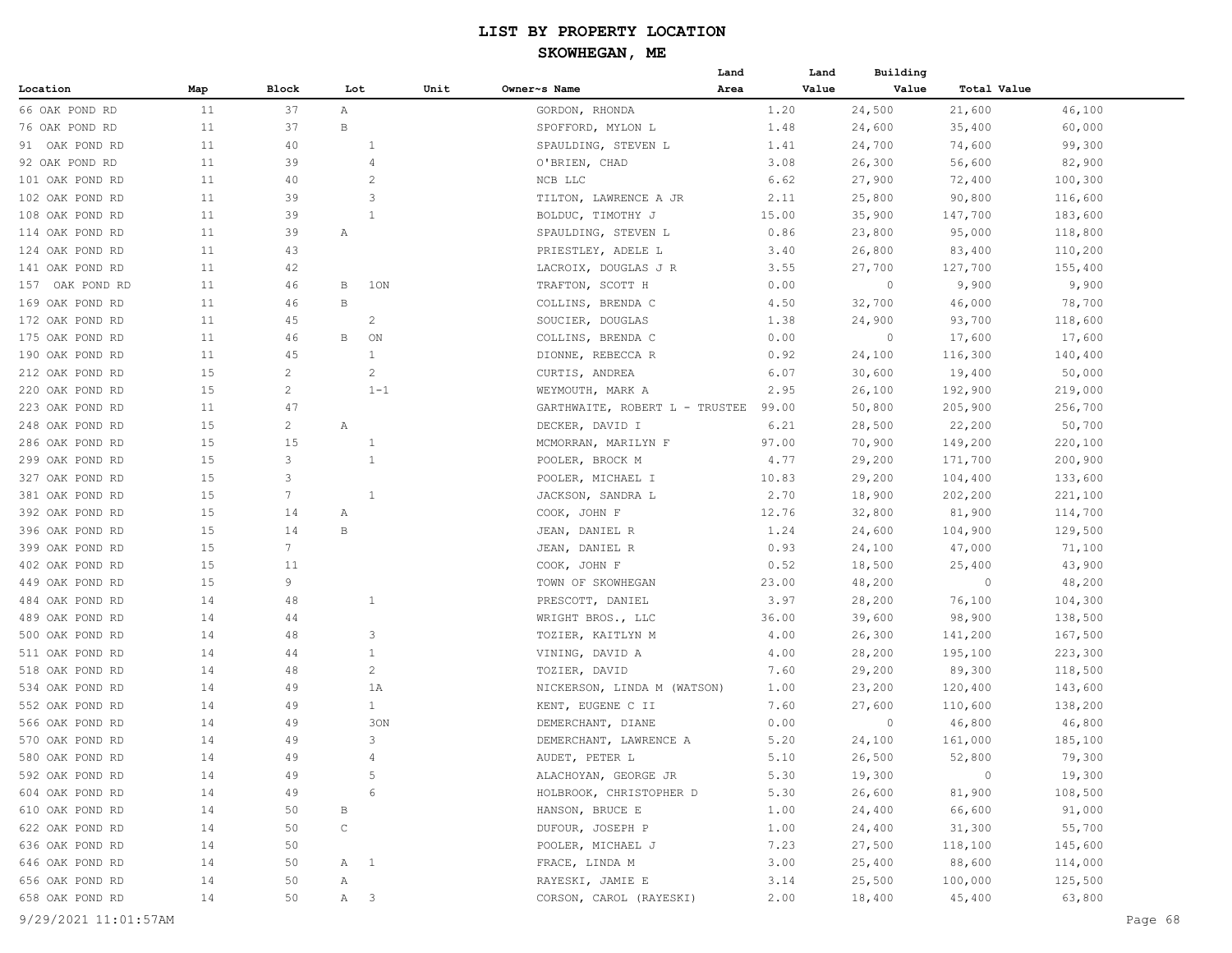|                   |     |       |                   |      |                                | Land  | Land  | Building |             |           |
|-------------------|-----|-------|-------------------|------|--------------------------------|-------|-------|----------|-------------|-----------|
| Location          | Map | Block | Lot               | Unit | Owner~s Name                   | Area  | Value | Value    | Total Value |           |
| 664 OAK POND RD   | 14  | 50    | A 2               |      | WHITE, TERRY                   | 2.00  |       | 24,900   | 77,500      | 102,400   |
| 779 OAK POND RD   | 14  | 42    |                   |      | FITZGERALD, LYNN M             | 8.36  |       | 26,500   | $\circ$     | 26,500    |
| 792 OAK POND RD   | 14  | 53    | $\mathbf{1}$      |      | SMITH, KENNETH W               | 0.92  |       | 24,100   | 18,700      | 42,800    |
| 8 OAK ST          | 27  | 24    |                   |      | MCLAUGHLIN, BERNARD L - ESTATE | 0.21  |       | 15,500   | 40,400      | 55,900    |
| 9 OAK ST          | 27  | 20    |                   |      | MCLAUGHLIN, BERNARD F - ESTATE | 0.16  |       | 13,900   | 42,800      | 56,700    |
| 10 OAK ST         | 27  | 25    |                   |      | ARSENAULT, DENISE L            | 0.20  |       | 15,200   | 78,700      | 93,900    |
| 11 OAK ST         | 27  | 19    | Α                 |      | TURCOTTE, DANA L               | 0.31  |       | 16,600   | 69,200      | 85,800    |
| 12 OAK ST         | 27  | 26    |                   |      | LEMIEUX, NANCY C               | 0.20  |       | 15,200   | 49,000      | 64,200    |
| 14 OAK ST         | 27  | 27    |                   |      | MCKECHNIE, JEFFREY B           | 0.09  |       | 11,100   | 34,700      | 45,800    |
| 5 OAK ST - UNIT 1 | 27  | 21    | $\mathbf{1}$      |      | BARTER, DAVIDA D, TRUSTEE      | 0.06  |       | 9,500    | 29,900      | 39,400    |
| 5 OAK ST - UNIT 2 | 27  | 21    |                   |      | DORE, JOANNE D - LIFE ESTATE   | 0.06  |       | 9,500    | 28,600      | 38,100    |
| OLDE SCHOOL LN    | 23  | 55    | $\overline{c}$    |      | NEXGEN HOLDINGS LLC            | 5.45  |       | 104,300  | 961,600     | 1,065,900 |
| 30 OLDE SCHOOL LN | 23  | 55    | $\mathbf{1}$      |      | NEXGEN HOLDINGS LLC            | 9.16  |       | 122,700  | $\circ$     | 122,700   |
| OLIVE ST          | 27  | 69    | 3                 |      | ROY, ALTON J SR                | 0.28  |       | 16,400   | 900         | 17,300    |
| 7 OLIVE ST        | 27  | 55    |                   |      | SUKEFORTH, CONNIE A - TRUSTEE  | 0.24  |       | 16,200   | 91,200      | 107,400   |
| 8 OLIVE ST        | 27  | 69    | 30N               |      | ROY, ALTON J JR                | 0.00  |       | $\circ$  | 13,100      | 13,100    |
| 12 OLIVE ST       | 27  | 69    | 4                 |      | BILOWITH, JOHN A               | 0.27  |       | 16,400   | 56,100      | 72,500    |
| 13 OLIVE ST       | 27  | 54    |                   |      | THERIAULT, VIRGINIA            | 0.28  |       | 16,400   | 61,700      | 78,100    |
| 16 OLIVE ST       | 27  | 58    |                   |      | HOEGEN, CHARLENE M             | 1.28  |       | 23,600   | 73,600      | 97,200    |
| 17 OLIVE ST       | 27  | 53    |                   |      | WORTH, MICHAEL GENE            | 0.09  |       | 11,100   | 54,300      | 65,400    |
| 15 OLSON BROOK DR | 17  | 33    | $\mathbf F$       |      | PICARDI, MIRA                  | 10.00 |       | 37,800   | 60,800      | 98,600    |
| PALMER RD         | 13  | 39    | $\overline{4}$    |      | BEAULIEU, MARC V               | 17.30 |       | 36,400   | 0           | 36,400    |
| PALMER RD         | 13  | 38    |                   |      | BESSEY DEVELOPMENT CO          | 29.00 |       | 55,900   | 0           | 55,900    |
| PALMER RD         | 13  | 43    |                   |      | EARLE, MICHAEL                 | 28.10 |       | 18,300   | 11,200      | 29,500    |
| PALMER RD         | 13  | 41    |                   |      | ENGLER, BRUCE L                | 77.00 |       | 64,000   | 0           | 64,000    |
| PALMER RD         | 13  | 41    | Α                 |      | HALLEE, SANDRA JEAN (HOWATT)   | 7.00  |       | 38,100   | 1,600       | 39,700    |
| PALMER RD         | 13  | 39    | 3                 |      | HILTON, MICHELL G              | 2.00  |       | 24,500   | 0           | 24,500    |
| PALMER RD         | 13  | 43    | $\, {\bf B}$      |      | HOLT, DANIEL P                 | 1.26  |       | 23,400   | 0           | 23,400    |
| PALMER RD         | 13  | 36    |                   |      | HOSKINS, ARTHUR W              | 12.80 |       | 9,800    | 0           | 9,800     |
| PALMER RD         | 13  | 37    | Α                 |      | MCDONNELL, JEANNE (BITZAN)     | 17.00 |       | 31,000   | 0           | 31,000    |
| PALMER RD         | 13  | 39    | $\overline{c}$    |      | NICKERSON, DYLAN E             | 6.13  |       | 24,800   | $\Omega$    | 24,800    |
| PALMER RD         | 13  | 40    | $\, {\bf B}$      |      | PARADIS, CAREY                 | 3.38  |       | 26,600   | 0           | 26,600    |
| 7 PALMER RD       | 13  | 30    |                   |      | LIBBY, CLINT                   | 1.70  |       | 29,900   | 169,600     | 199,500   |
| 8 PALMER RD       | 13  | 35    | 8                 |      | BOOKER, ADAM R                 | 0.59  |       | 23,200   | 52,500      | 75,700    |
| 14 PALMER RD      | 13  | 35    | 6                 |      | EMERY, JOHN L                  | 1.56  |       | 28,900   | 102,100     | 131,000   |
| 27 PALMER RD      | 13  | 30    | В                 |      | VOISINE MARK A                 | 14.00 |       | 41,400   | 157,800     | 199,200   |
| 47 PALMER RD      | 13  | 30    | B<br>$\mathbf{1}$ |      | THORNE, BETH L                 | 1.00  |       | 28,800   | 27,000      | 55,800    |
| 50 PALMER RD      | 13  | 35    | .5                |      | FREDERICK, MARK A              | 4.80  |       | 32,200   | 94,900      | 127,100   |
| 58 PALMER RD      | 13  | 35    | $\overline{4}$    |      | WATTS, MALCOLM H               | 1.10  |       | 28,900   | 150,600     | 179,500   |
| 59 PALMER RD      | 13  | 36    | $\mathbb{A}$      |      | WEEKS, PHILLIP D               | 8.89  |       | 35,500   | 102,400     | 137,900   |
| 62 PALMER RD      | 13  | 35    | $\mathbf{3}$      |      | ROWE, ALLAN                    | 1.10  |       | 28,900   | 102,000     | 130,900   |
| 67 PALMER RD      | 13  | 36    | D                 |      | MURRAY, PAUL R                 | 1.00  |       | 28,800   | 82,200      | 111,000   |
| 70 PALMER RD      | 13  | 35    | $\overline{c}$    |      | JARDINE, BRUCE W               | 1.10  |       | 28,900   | 118,800     | 147,700   |
| 75 PALMER RD      | 13  | 36    | $\mathsf C$       |      | PELOTTE, ROBERT T              | 1.00  |       | 28,800   | 94,900      | 123,700   |
| 78 PALMER RD      | 13  | 35    | $\mathbf{1}$      |      | POIRIER, JENNIFER L            | 1.50  |       | 29,300   | 168,900     | 198,200   |
| 83 PALMER RD      | 13  | 36    | $\, {\bf B}$      |      | HOSKINS, ARTHUR W              | 1.00  |       | 28,800   | 69,100      | 97,900    |
|                   |     |       |                   |      |                                |       |       |          |             |           |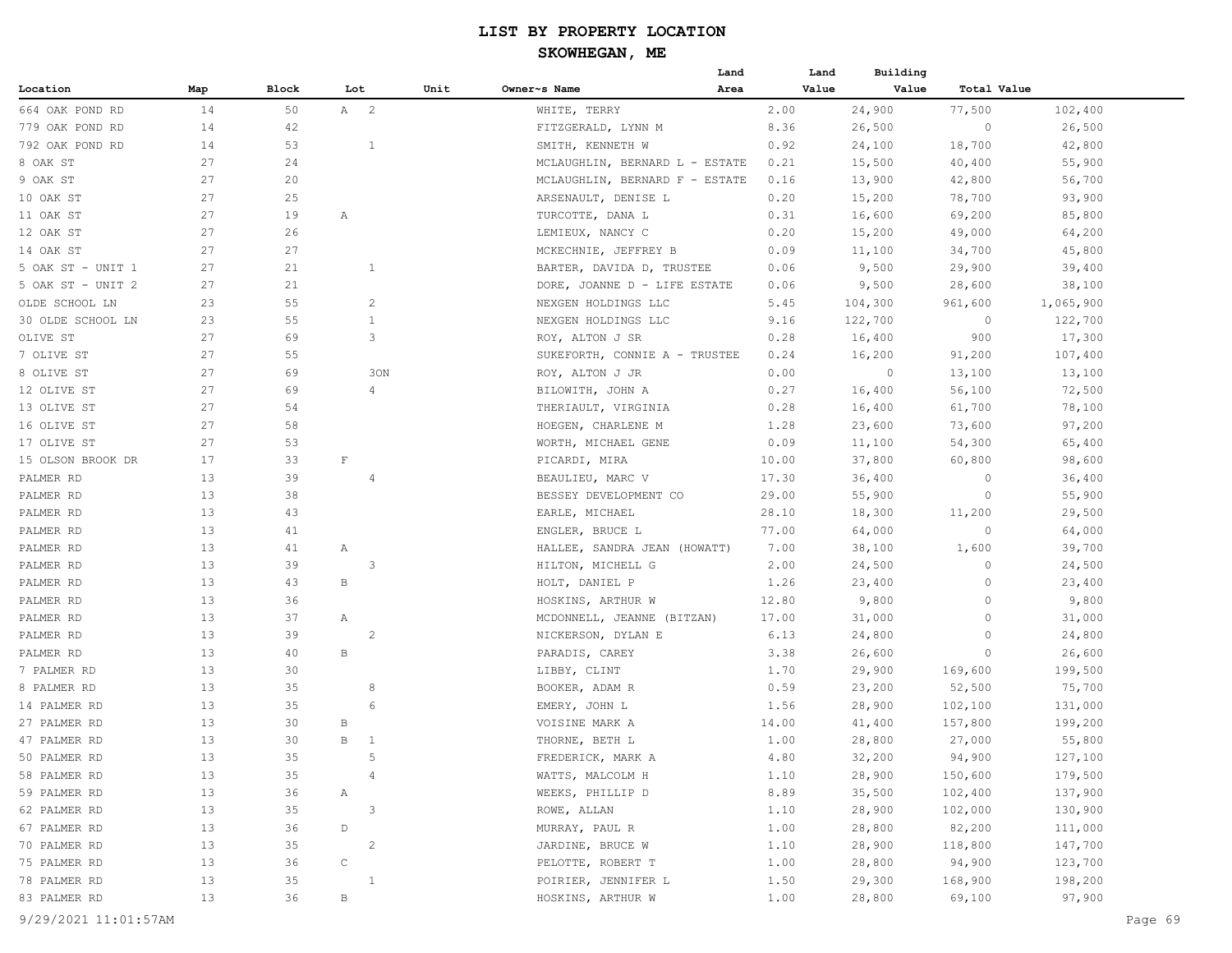|                     |     |                |              |                | Land                           |       | Building<br>Land |             |           |
|---------------------|-----|----------------|--------------|----------------|--------------------------------|-------|------------------|-------------|-----------|
| Location            | Map | Block          | Lot          | Unit           | Owner~s Name<br>Area           |       | Value<br>Value   | Total Value |           |
| 84 PALMER RD        | 13  | 37             | $\mathbf{B}$ |                | BREINGAN, RONALD D             | 2.00  | 26,800           | 31,400      | 58,200    |
| 94 PALMER RD        | 13  | 37             |              |                | FITZGERALD, DANNY L JR - PR    | 42.30 | 45,300           | 168,900     | 214,200   |
| 98 PALMER RD        | 13  | 37             | $\mathsf{C}$ |                | SMITH, RICHARD K               | 1.68  | 29,400           | 115,200     | 144,600   |
| 129 PALMER RD       | 13  | 40             |              | 1              | TOMLIN, MERIAN R               | 0.74  | 26,300           | 86,500      | 112,800   |
| 137 PALMER RD       | 13  | 40             |              | 2              | OLIVER, MATTHEW A              | 0.74  | 26,300           | 69,600      | 95,900    |
| 138 PALMER RD       | 13  | 39             |              | 5              | HERRICK, ELIPHALET L JR        | 1.79  | 29,500           | 49,100      | 78,600    |
| 145 PALMER RD       | 13  | 40             |              | 3              | POOLER, GYNETH J               | 0.69  | 25,200           | 93,400      | 118,600   |
| 151 PALMER RD       | 13  | 40             |              | $\overline{4}$ | MAYER, BRENDA T                | 1.20  | 29,000           | 77,200      | 106,200   |
| 158 PALMER RD       | 13  | 39             |              |                | WILES, RODERICK L              | 8.81  | 34,400           | $\circ$     | 34,400    |
| 165 PALMER RD       | 13  | 40             |              | 5              | HAYES, JAMES D                 | 1.25  | 29,000           | 99,400      | 128,400   |
| 184 PALMER RD       | 13  | 39             |              | 1              | BEAULIEU, PAUL J               | 16.40 | 41,400           | 147,200     | 188,600   |
| 195 PALMER RD       | 13  | 40             | Α            |                | PARADIS, CAREY A               | 9.10  | 42,300           | 263,600     | 305,900   |
| 206 PALMER RD       | 13  | 41             | Α            | ON             | BLODGETT, KERT                 | 0.00  | $\circ$          | 55,000      | 55,000    |
| 224 PALMER RD       | 13  | 41             | В            |                | ENGLER, BRUCE L                | 5.00  | 31,800           | 99,900      | 131,700   |
| 225 PALMER RD       | 13  | 42             | C            |                | WARD, JENNIFER L               | 5.00  | 33,300           | 132,800     | 166,100   |
| 240 PALMER RD       | 13  | 43             |              | 1              | HADLEY, LAWRENCE               | 7.47  | 32,100           | 223,900     | 256,000   |
| 245 PALMER RD       | 13  | 42             |              |                | HOLT, DANIEL PATRICK           | 9.00  | 39,900           | 109,000     | 148,900   |
| 254 PALMER RD       | 13  | 43             | Α            |                | PROKOPOVA, PETRA               | 3.17  | 30,800           | 172,100     | 202,900   |
| 276 PALMER RD       | 13  | 46             |              |                | EARLE, MICHAEL                 | 45.00 | 61,700           | 80,000      | 141,700   |
| 7 PARK ST           | 38  | 4              |              |                | HODGES, MARK R                 | 0.27  | 19,300           | 69,100      | 88,400    |
| 9 PARK ST           | 38  | 3              |              |                | HAMILTON, DANA                 | 0.18  | 12,000           | 48,100      | 60,100    |
| 11 PARK ST          | 38  | $\overline{c}$ |              |                | MARK'S COMPLETE AUTOMOTIVE SER | 0.19  | 11,600           | 47,400      | 59,000    |
| 13 PARK ST          | 38  | $\mathbf{1}$   |              |                | VARTANIAN, JOHN M              | 0.19  | 11,600           | 48,900      | 60,500    |
| PARKMAN HILL RD     | 5   | 104            |              |                | KEYTRUST CO. NTL. ASSOC., TRUS | 77.00 | 70,400           | $\circ$     | 70,400    |
| PARKMAN HILL RD     | 5   | 112            |              | $\mathbf{1}$   | LIBERTY, ETHAN                 | 0.97  | 26,300           | $\circ$     | 26,300    |
| PARKMAN HILL RD     | 5   | 101            |              | $\mathbf{1}$   | S & P AMES LLC                 | 18.00 | 6,100            | $\circ$     | 6,100     |
| PARKMAN HILL RD     | 5   | 101            |              |                | S & P AMES LLC                 | 68.49 | 2,263,200        | 41,600      | 2,304,800 |
| PARKMAN HILL RD     | 5   | 118            |              |                | SOMERSET WOODS TRUSTEES        | 9.00  | 28,400           | 0           | 28,400    |
| 17 PARKMAN HILL RD  | 5   | 118            |              | 1A             | NICKERSON, MARK E              | 0.80  | 31,700           | 127,600     | 159,300   |
| 24 PARKMAN HILL RD  | 5   | 117            | Α            |                | WHITTEMORE, SHIRLEY J - LE     | 3.12  | 30,400           | 130,500     | 160,900   |
| 27 PARKMAN HILL RD  | 5   | 118            |              | 1B             | NICKERSON, MARK                | 1.70  | 29,100           | 99,600      | 128,700   |
| 30 PARKMAN HILL RD  | 5   | 117            | В            |                | BLAISDELL, TONI JO W           | 1.27  | 29,000           | 92,700      | 121,700   |
| 34 PARKMAN HILL RD  | 5   | 117            | C            |                | FRUZZETTI, LAWRENCE A          | 1.39  | 29,000           | 67,600      | 96,600    |
| 35 PARKMAN HILL RD  | 5   | 118            |              | $\overline{c}$ | TUTTLE, MICHELLE L             | 1.00  | 33,100           | 53,800      | 86,900    |
| 50 PARKMAN HILL RD  | 5   | 107            | В            |                | MOLLERUS, HENRY J              | 69.50 | 56,900           | 137,000     | 193,900   |
| 55 PARKMAN HILL RD  | 5   | 115            |              |                | MOLLERUS, MARYLOU H            | 3.90  | 29,700           | 54,500      | 84,200    |
| 66 PARKMAN HILL RD  | 5   | 114            |              |                | HOLDEN, JO A                   | 1.75  | 29,800           | 99,800      | 129,600   |
| 79 PARKMAN HILL RD  | 5.  | 119            |              |                | HOLDEN, HOWARD R               | 2.50  | 33,700           | 18,900      | 52,600    |
| 80 PARKMAN HILL RD  | 5   | 113            |              |                | JEWELL, MARK S                 | 1.50  | 29,600           | 66,900      | 96,500    |
| 106 PARKMAN HILL RD | 5   | 112            |              |                | DIONNE, LANCE J                | 0.93  | 32,600           | 138,700     | 171,300   |
| 124 PARKMAN HILL RD | 5   | 111            |              |                | SPENCER, JANICE O - LIFE ESTAT | 4.00  | 37,600           | 83,300      | 120,900   |
| 169 PARKMAN HILL RD | 5   | 108            |              | $\mathbf{1}$   | PALMER, NEIL R                 | 3.50  | 33,900           | 124,400     | 158,300   |
| 170 PARKMAN HILL RD | 5   | 107            |              |                | LIBERTY, ETHAN                 | 98.00 | 52,700           | 125,900     | 178,600   |
| 176 PARKMAN HILL RD | 5   | 107            | Α            |                | LIBERTY, ETHAN                 | 0.46  | 23,700           | 71,200      | 94,900    |
| 236 PARKMAN HILL RD |     |                |              |                |                                |       |                  |             |           |
|                     | 5   | 104            | Α            |                | FARLEY, JAMES P                | 1.53  | 26,100           | 115,100     | 141,200   |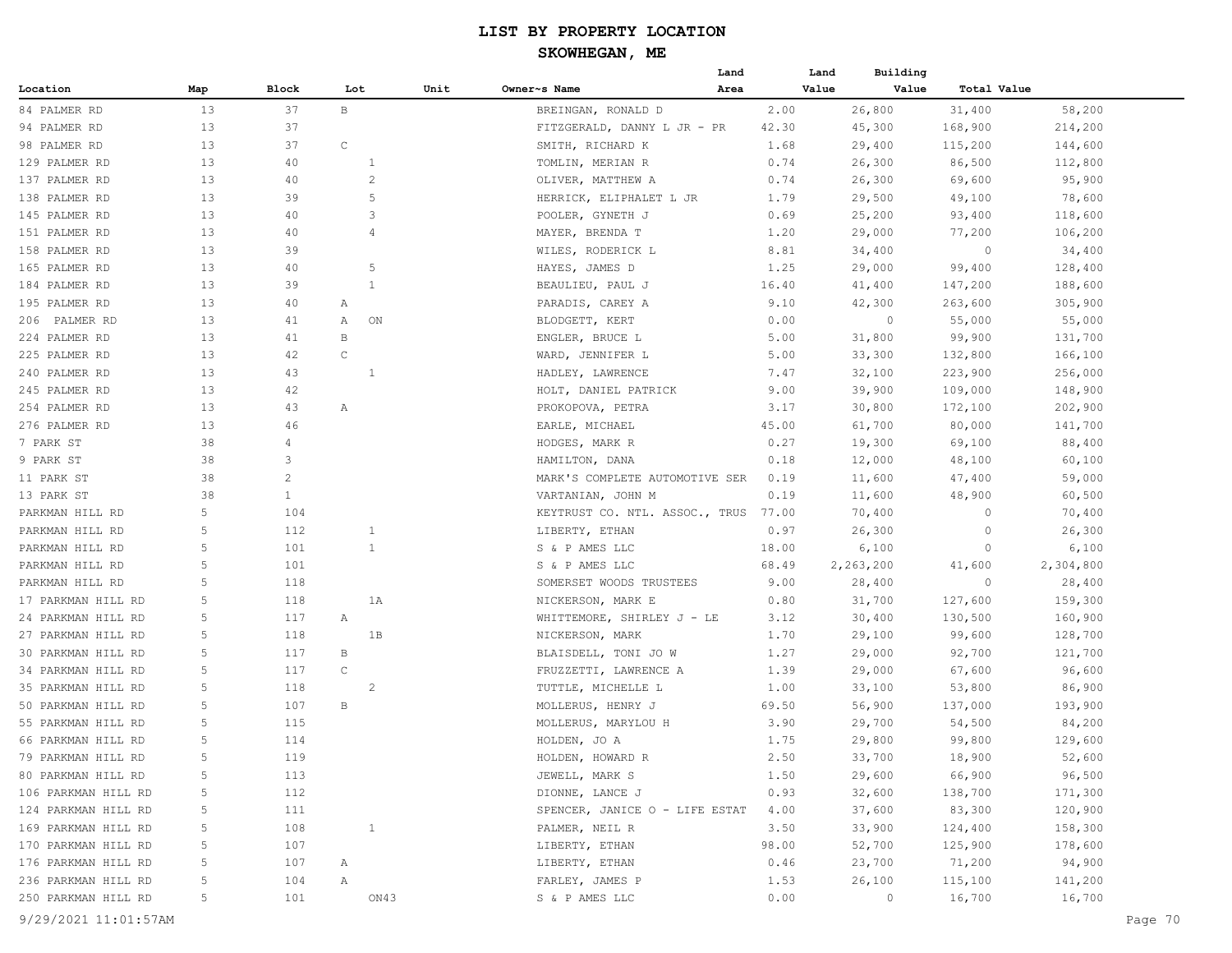|                     |     |              |     |                |      |                                     | Land |      | Land  | Building |                |         |
|---------------------|-----|--------------|-----|----------------|------|-------------------------------------|------|------|-------|----------|----------------|---------|
| Location            | Map | Block        | Lot |                | Unit | Owner~s Name                        | Area |      | Value | Value    | Total Value    |         |
| 254 PARKMAN HILL RD | 5   | 101          |     | ON41           |      | S & P AMES LLC                      |      | 0.00 |       | $\circ$  | 5,600          | 5,600   |
| 256 PARKMAN HILL RD | 5   | 101          |     | ON39           |      | S & P AMES LLC                      |      | 0.00 |       | 0        | 8,200          | 8,200   |
| 260 PARKMAN HILL RD | 5   | 101          |     | ON37           |      | S & P AMES LLC                      |      | 0.00 |       | 0        | 4,400          | 4,400   |
| 264 PARKMAN HILL RD | 5   | 101          |     | 3              |      | S & P AMES LLC                      |      | 0.14 |       | 15,800   | 75,200         | 91,000  |
| 271 PARKMAN HILL RD | 5   | 94           |     | 1              |      | COOMBS, JEANNETTE E                 |      | 0.49 |       | 21,200   | 38,000         | 59,200  |
| PARLIN ST           | 37  | 154          | Α   |                |      | WORSTER, RODNEY                     |      | 0.41 |       | 15,500   | $\circ$        | 15,500  |
| 1 PARLIN ST         | 33  | 149          |     |                |      | TRACY, MIRANDA M                    |      | 0.95 |       | 19,900   | 67,900         | 87,800  |
| 5 PARLIN ST         | 33  | 148          |     |                |      | WASHBURN, JEFFREY G                 |      | 0.59 |       | 16,300   | 51,400         | 67,700  |
| 7 PARLIN ST         | 33  | 147          |     |                |      | KEMP, MICHAEL R                     |      | 0.21 |       | 12,800   | 82,900         | 95,700  |
| 11 PARLIN ST        | 33  | 146          |     |                |      | HIGGINS, ANDREW M                   |      | 0.25 |       | 13,400   | 55,300         | 68,700  |
| 17 PARLIN ST        | 33  | 111          |     |                |      | <b>BROMAR</b>                       |      | 0.39 |       | 17,600   | 81,100         | 98,700  |
| 22 PARLIN ST        | 37  | 148          |     |                |      | LESSARD, KATE M                     |      | 0.33 |       | 13,800   | 59,800         | 73,600  |
| 23 PARLIN ST        | 33  | 110          |     |                |      | DEMERCHANT, KIM N                   |      | 0.29 |       | 13,600   | 61,600         | 75,200  |
| 25 PARLIN ST        | 37  | 147          |     |                |      | WORSTER, RODNEY B                   |      | 0.91 |       | 21,200   | 139,400        | 160,600 |
| 27 PARLIN ST        | 37  | 146          |     |                |      | BEAULIEU, WILLIAM S                 |      | 0.18 |       | 11,900   | 36,000         | 47,900  |
| 29 PARLIN ST        | 37  | 145          |     |                |      | HINES, ROBERT D                     |      | 0.17 |       | 11,700   | 39,900         | 51,600  |
| 33 PARLIN ST        | 37  | 142          |     |                |      | JEWELL, WAYNE - EST OF              |      | 0.23 |       | 15,600   | $\circ$        | 15,600  |
| 34 PARLIN ST        | 37  | 149          |     | ON7            |      | JEWELL, WAYNE - EST OF              |      | 0.00 |       | $\circ$  | 1,200          | 1,200   |
| 37 PARLIN ST        | 37  | 143          |     |                |      | LANCASTER, RANDALL                  |      | 0.21 |       | 12,700   | 38,700         | 51,400  |
| 39 PARLIN ST        | 37  | 142          |     | ON             |      | JEWELL, WAYNE - EST OF              |      | 0.00 |       | $\circ$  | 1,800          | 1,800   |
| 41 PARLIN ST        | 37  | 142          |     | ON1            |      | JEWELL, WAYNE - EST OF              |      | 0.00 |       | $\circ$  | 1,600          | 1,600   |
| 42 PARLIN ST        | 37  | 150          | Α   |                |      | RINES, TIMOTHY A - 50%              |      | 0.19 |       | 12,300   | 42,500         | 54,800  |
| 43 PARLIN ST        | 37  | 140          |     |                |      | JEWELL, WAYNE H - EST OF            |      | 0.23 |       | 29,000   | 24,200         | 53,200  |
| 46 PARLIN ST        | 37  | 150          |     | $\mathbf{1}$   |      | PALMER, NORMA - EST OF              |      | 0.23 |       | 18,300   | 7,600          | 25,900  |
| 48 PARLIN ST        | 37  | 150          |     | 1ON            |      | PALMER, SHARON                      |      | 0.00 |       | $\circ$  | 19,200         | 19,200  |
| 49 PARLIN ST        | 37  | 114          |     | $\mathbf{1}$   |      | LIEBOWITZ, DANA S                   |      | 0.10 |       | 9,800    | 40,100         | 49,900  |
| 51 PARLIN ST        | 37  | 113          |     | 4              |      | VEILLEUX, ROLAND A                  |      | 0.17 |       | 11,700   | 24,700         | 36,400  |
| 53 PARLIN ST        | 37  | 113          |     | $\mathbf{1}$   |      | VEILLEUX, ROLAND A                  |      | 0.24 |       | 13,400   | 46,100         | 59,500  |
| 3 PATRICK ST        | 22  | 115          |     |                |      | WANING, ANNMARIE                    |      | 0.63 |       | 31,700   | 89,600         | 121,300 |
| 9 PATRICK ST        | 22  | 104          |     |                |      | WILLETTE-JOHNSON, LAURIE A          |      | 0.46 |       | 27,300   | 89,300         | 116,600 |
| 15 PATRICK ST       | 22  | 103          |     |                |      | SCHOENTHALER, MARK W                |      | 0.32 |       | 25,900   | 107,000        | 132,900 |
| 20 PATRICK ST       | 22  | 102          |     |                |      | NELSON, THOMAS F                    |      | 0.35 |       | 26,200   | 144,900        | 171,100 |
| 21 PATRICK ST       | 22  | 125          |     | $\mathbf{1}$   |      | VAUTIER, MATTHEW                    |      | 0.31 |       | 25,800   | 114,200        | 140,000 |
| 24 PATRICK ST       | 22  | 127          |     |                |      | KEENE, SHERYL A                     |      | 0.76 |       | 35,300   | 108,000        | 143,300 |
| 25 PATRICK ST       | 22  | 125          |     |                |      | JARVAIS, ROGER E                    |      | 0.67 |       | 32,800   | 181,600        | 214,400 |
| 13 PATRIOT PLC      | 15  | $\mathbf{2}$ | B   |                |      | REED, PAUL A JR                     |      | 2.77 |       | 26,700   | 232,100        | 258,800 |
| PATTEN CT           | 26  | 193          | Α   |                |      | TOWN OF SKOWHEGAN                   |      | 0.50 |       | 25,700   | 21,100         | 46,800  |
| PENNELL ST          | 25  | 46           |     |                |      | CENTRAL MAINE POWER CO              |      | 2.50 |       | 5,000    | $\circ$        | 5,000   |
| PENNELL ST          | 25  | 45           |     |                |      | HAMMOND LUMBER COMPANY              |      | 1.30 |       | 800      | $\circ$        | 800     |
| PENNELL ST          | 25  | 53           |     |                |      | SKOWHEGAN REALTY TRUST              |      | 0.21 |       | 10,900   | 26,400         | 37,300  |
| PENNELL ST          | 25  | 2658         |     | $\overline{2}$ | A    | WENTWORTH PARTNERS & ASSOCIATE      |      | 1.01 |       | 19,600   | $\overline{0}$ | 19,600  |
| 10 PENNELL ST       | 25  | 38           |     |                |      | MCGOWAN, BRIAN L                    |      | 0.23 |       | 16,200   | 62,000         | 78,200  |
| 12 PENNELL ST       | 25  | 39           |     |                |      | SIROIS, DARRICK                     |      | 0.19 |       | 14,900   | 45,800         | 60,700  |
| 16 PENNELL ST       | 25  | 40           |     |                |      | STAGGS, GEORGE A                    |      | 0.35 |       | 16,900   | 67,700         | 84,600  |
| 19 PENNELL ST       | 25  | 52           |     |                |      | WALTER, ALICE LORRAINE              |      | 0.39 |       | 17,100   | 55,700         | 72,800  |
| 21 PENNELL ST       | 25  | 51           |     |                |      | FULLER, PAMELA A & NELSON, CAT 0.20 |      |      |       | 15,200   | 59,200         | 74,400  |
|                     |     |              |     |                |      |                                     |      |      |       |          |                |         |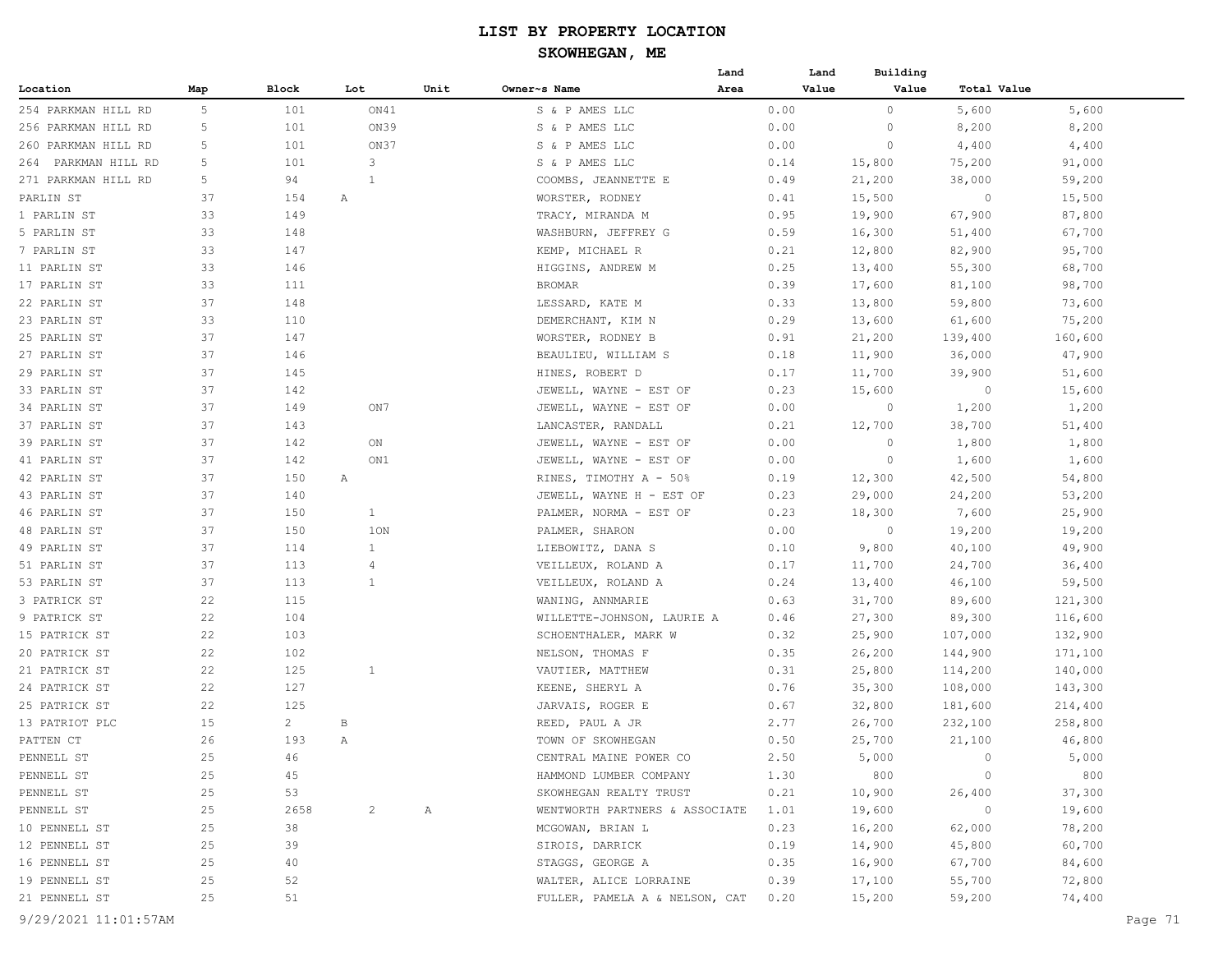|                      |     |                 |                |      |                                | Land | Land  | Building |             |         |
|----------------------|-----|-----------------|----------------|------|--------------------------------|------|-------|----------|-------------|---------|
| Location             | Map | Block           | Lot            | Unit | Owner~s Name                   | Area | Value | Value    | Total Value |         |
| 22 PENNELL ST        | 25  | 41              |                |      | DAY, BRENDA                    |      | 0.84  | 23,700   | 82,400      | 106,100 |
| 23 PENNELL ST        | 25  | 50              | $\mathbf{1}$   |      | BRANN, OAKLEY                  |      | 0.21  | 15,500   | 27,300      | 42,800  |
| 24 PENNELL ST        | 25  | 42              |                |      | WEEKS, DENNS H JR              |      | 0.20  | 15,200   | 55,800      | 71,000  |
| 25 PENNELL ST        | 25  | 50              |                |      | M W WALKER LLC                 |      | 0.23  | 12,900   | 0           | 12,900  |
| 26 PENNELL ST        | 25  | 43              |                |      | HAMMOND LUMBER COMPANY         |      | 0.13  | 22,900   | $\circ$     | 22,900  |
| 29 PENNELL ST        | 25  | 49              |                |      | M W WALKER LLC                 |      | 0.52  | 27,300   | 111,500     | 138,800 |
| 34 PENNELL ST        | 25  | 44              |                |      | HAMMOND LUMBER COMPANY         |      | 7.34  | 122,100  | 539,000     | 661,100 |
| 35 PENNELL ST        | 25  | 48              | Α              |      | RAMSDELL, JOSEPH III           |      | 0.46  | 15,800   | 60,400      | 76,200  |
| 41 PENNELL ST        | 25  | 48              |                |      | M W WALKER LLC                 |      | 0.85  | 34,900   | 36,500      | 71,400  |
| 42 PENNELL ST        | 25  | 2658            | $\overline{c}$ |      | SAVAGE, LISA                   |      | 2.18  | 20,400   | $\circ$     | 20,400  |
| 52 PENNELL ST        | 25  | 2658            | $\mathbf{1}$   |      | SCOTT-BENNETT, CHARLES         |      | 1.30  | 46,600   | 108,600     | 155,200 |
| 22 PERENNIAL DR      | 12  | 13              |                |      | EARLE, MICHAEL W               |      | 5.40  | 34,700   | 195,300     | 230,000 |
| 12 PERKINS CT        | 6   | 40              |                |      | PERKINS, TINA LEANNE           |      | 2.00  | 24,000   | 35,000      | 59,000  |
| PHEASANT LN          | 39  | 11              |                |      | PERKINS, HARRIET RICHARDSON ET |      | 0.23  | 10,400   | $\circ$     | 10,400  |
| 33 PHEASANT LN       | 39  | 17              |                |      | FURBUSH, JASON A & KEVIN J - T |      | 0.12  | 57,400   | 45,800      | 103,200 |
| 35 PHEASANT LN       | 39  | 15              |                |      | HEBERT, MARK D - TC            |      | 0.35  | 103,400  | 52,000      | 155,400 |
| 39 PHEASANT LN       | 39  | 14              |                |      | MEAD, JENNIFER P               |      | 0.53  | 108,800  | 55,100      | 163,900 |
| 45 PHEASANT LN       | 39  | 14              | А              |      | LYON, GEORGE D JR - LE         |      | 6.58  | 112,300  | 35,600      | 147,900 |
| 51 PHEASANT LN       | 39  | 13              |                |      | JACKSON, KYLE D                |      | 1.17  | 110,600  | 69,300      | 179,900 |
| 53 PHEASANT LN       | 39  | 12              |                |      | MYSHRALL, BRENDA               |      | 0.15  | 65,800   | 29,600      | 95,400  |
| 18 PICO RD           | 16  | 17              | $\overline{c}$ |      | DORE, TODD                     |      | 3.42  | 36,700   | 82,000      | 118,700 |
| 139 PICO RD          | 16  | 18              |                |      | BLACK DOG LLC                  |      | 60.00 | 40,800   | 168,100     | 208,900 |
| PINE ST              | 25  | 8               | Α              |      | TOWN OF SKOWHEGAN              |      | 1.00  | 25,900   | 0           | 25,900  |
| PINE ST              | 23  | 55              | $\overline{4}$ |      | TOWN OF SKOWHEGAN              |      | 2.19  | 25,900   | 0           | 25,900  |
| 3 PINE ST            | 25  | 13              |                |      | CORSON, BRADLEY S SR           |      | 0.22  | 15,800   | 84,500      | 100,300 |
| 4 PINE ST            | 25  | 4               |                |      | FORBES, JAMES A                |      | 0.13  | 12,900   | 56,700      | 69,600  |
| 7 PINE ST            | 25  | 12              |                |      | GETTIG, CHRISTINE E            |      | 0.25  | 16,300   | 58,600      | 74,900  |
| 8 PINE ST            | 25  | 5               |                |      | LACASSE, RICHARD A             |      | 0.30  | 16,600   | 67,400      | 84,000  |
| 11 PINE ST           | 25  | 11              |                |      | PUGSLEY, LEE                   |      | 0.77  | 13,800   | 67,500      | 81,300  |
| 12 PINE ST           | 25  | 6               |                |      | YU, HUA KAI                    |      | 0.86  | 23,800   | 72,000      | 95,800  |
| 13 PINE ST           | 25  | 11              | $\mathbf{1}$   |      | BLODGETT, DAVID E              |      | 0.50  | 18,100   | 70,600      | 88,700  |
| 14 PINE ST           | 25  | $7\phantom{.0}$ |                |      | CORSON, BRADLEY S SR           |      | 0.18  | 14,600   | 30,000      | 44,600  |
| 17 PINE ST           | 25  | 10              |                |      | BRACKETT, NANCY E              |      | 0.22  | 15,800   | 48,500      | 64,300  |
| 18 PINE ST           | 25  | 8               |                |      | MCLAIN, RONNIE G               |      | 0.53  | 18,700   | 72,300      | 91,000  |
| 19 PINE ST           | 25  | 9               |                |      | BOOTHBY, DARIN - TC            |      | 0.60  | 11,900   | 50,800      | 62,700  |
| 21 PINE ST           | 24  | 15              |                |      | ROY, LAWRENCE W SR             |      | 0.26  | 16,300   | 52,200      | 68,500  |
| 23 PINE ST           | 24  | 16              |                |      | MEADER, SANDRA J               |      | 2.14  | 25,100   | 80,400      | 105,500 |
| 5 PINELAND CIR       | 5.  | 3610            | ON31           |      | POLLIS, ALAN                   |      | 0.00  | $\circ$  | 64,100      | 64,100  |
| 7 PINELAND CIR       | 5   | 3610            | ON33           |      | PINKHAM, AUSBA F III           |      | 0.00  | 0        | 41,800      | 41,800  |
| 8 PINELAND CIR       | 5   | 3610            | ON34           |      | THIBAULT, SHIRLEY              |      | 0.00  | 0        | 66,900      | 66,900  |
| 11 PINELAND CIR      | 5   | 3610            | ON35           |      | KING, NORMAN A                 |      | 0.00  | 0        | 54,600      | 54,600  |
| 12 PINELAND CIR      | 5   | 3610            | ON36           |      | STEVENS, LYLE                  |      | 0.00  | 0        | 47,100      | 47,100  |
| 15 PINELAND CIR      | 5   | 3610            | ON37           |      | MORRIS, GEORGE                 |      | 0.00  | 0        | 47,200      | 47,200  |
| 16 PINELAND CIR      | 5   | 3610            | ON38           |      | LOW, JILL                      |      | 0.00  | 0        | 53,400      | 53,400  |
| 17 PINELAND CIR      | 5   | 3610            | ON39           |      | SPAULDING, ELDON G JR          |      | 0.00  | 0        | 43,400      | 43,400  |
| 20 PINELAND CIR      | 5   | 3610            | ON40           |      | DEMO, WILLIAM C                |      | 0.00  | $\circ$  | 51,900      | 51,900  |
| 9/29/2021 11:01:57AM |     |                 |                |      |                                |      |       |          |             | Page 72 |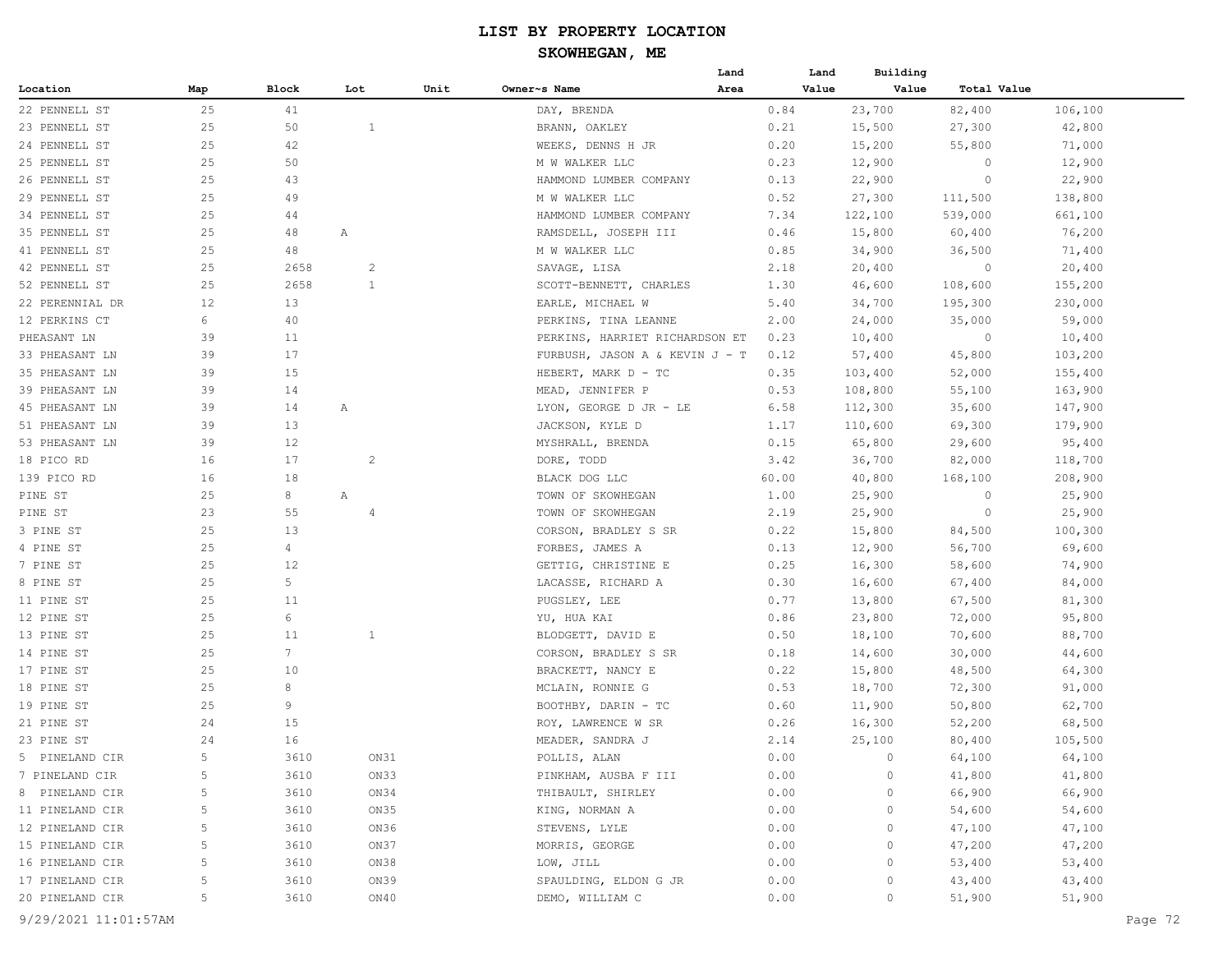|                      |     |                |                  |             | Land                           |      | Land  | Building |             |         |         |
|----------------------|-----|----------------|------------------|-------------|--------------------------------|------|-------|----------|-------------|---------|---------|
| Location             | Map | Block          | Lot              | Unit        | Owner~s Name<br>Area           |      | Value | Value    | Total Value |         |         |
| 21 PINELAND CIR      | 5   | 3610           | ON41             |             | SWETT, KATHY                   | 0.00 |       | $\circ$  | 47,200      | 47,200  |         |
| 22 PINELAND CIR      | 5   | 3610           | ON42             |             | HAMMANN, LOIS R                | 0.00 |       | 0        | 48,500      | 48,500  |         |
| 25 PINELAND CIR      | 5   | 3610           | ON43             |             | GATES, CALLA                   | 0.00 |       | 0        | 43,800      | 43,800  |         |
| 26 PINELAND CIR      | 5   | 3610           | ON44             |             | MCINTYRE, MARILYN              | 0.00 |       | 0        | 46,200      | 46,200  |         |
| 27 PINELAND CIR      | 5   | 3610           | ON45             |             | PANAGGIO, RAYMOND              | 0.00 |       | $\circ$  | 42,200      | 42,200  |         |
| 29 PINELAND CIR      | 5   | 3610           | ON46             |             | COWETTE, LEVI                  | 0.00 |       | 0        | 43,900      | 43,900  |         |
| 31 PINELAND CIR      | 5   | 3610           | ON47             |             | MORRELL, JOAN                  | 0.00 |       | $\circ$  | 43,300      | 43,300  |         |
| 35 PINELAND CIR      | 5   | 3610           | ON48             |             | NEWTON, M JUDY                 | 0.00 |       | $\circ$  | 41,900      | 41,900  |         |
| 36 PINELAND CIR      | 5   | 3610           | ON49             |             | LEO, ADRIENNE                  | 0.00 |       | $\circ$  | 44,100      | 44,100  |         |
| 37 PINELAND CIR      | 5   | 3610           | ON50             |             | PARKER, SUSAN                  | 0.00 |       | 0        | 46,800      | 46,800  |         |
| 40 PINELAND CIR      | 5   | 3610           | ON51             |             | PEASE, KRISTA                  | 0.00 |       | 0        | 31,700      | 31,700  |         |
| 45 PINELAND CIR      | 5   | 3610           | ON58             |             | GAMAGE, KATHLEEN               | 0.00 |       | 0        | 62,200      | 62,200  |         |
| 56 PINELAND CIR      | 5   | 3610           | ON59             |             | GAGNON, EARL                   | 0.00 |       | $\circ$  | 57,400      | 57,400  |         |
| 58 PINELAND CIR      | 5   | 3610           | ON60             |             | WHEELER, SANDRA                | 0.00 |       | $\Omega$ | 35,800      | 35,800  |         |
| 14 PINEVIEW AVE      | 5   | 101            | ON35             |             | GREGOR, KIMBERLEY              | 0.00 |       | $\circ$  | 13,500      | 13,500  |         |
| 17 PINEVIEW AVE      | 5   | 101            | ON24             | $\mathbb C$ | S & P AMES LLC                 | 0.00 |       | 0        | 11,600      | 11,600  |         |
| 18 PINEVIEW AVE      | 5   | 101            | ON33             |             | MOUNTAIN PRIDE PROPERTIES LLC  | 0.00 |       | 0        | 19,200      | 19,200  |         |
| 20 PINEVIEW AVE      | 5   | 101            | ON31             |             | S & P AMES LLC                 | 0.00 |       | 0        | 6,200       | 6,200   |         |
| 21 PINEVIEW AVE      | 5   | 101            | ON24             | В           | S & P AMES LLC                 | 0.00 |       | 0        | 6,500       | 6,500   |         |
| 24 PINEVIEW AVE      | 5   | 101            | ON <sub>29</sub> |             | JONES, TAMMY                   | 0.00 |       | 0        | 13,900      | 13,900  |         |
|                      | 5   | 101            | ON27             |             | S & P AMES LLC                 | 0.00 |       | $\circ$  |             |         |         |
| 26 PINEVIEW AVE      | 5   |                |                  |             |                                |      |       | $\Omega$ | 6,000       | 6,000   |         |
| 27 PINEVIEW AVE      | 5   | 101            | ON24             | Α           | CLARKE, JEFFREY                | 0.00 |       | $\circ$  | 32,400      | 32,400  |         |
| 30 PINEVIEW AVE      | 5   | 101            | ON <sub>25</sub> |             | S & P AMES LLC                 | 0.00 |       | $\circ$  | 18,000      | 18,000  |         |
| 32 PINEVIEW AVE      | 5   | 101            | ON25             | Α           | S & P AMES LLC                 | 0.00 |       | 0        | 6,100       | 6,100   |         |
| 34 PINEVIEW AVE      |     | 101            | ON25             | B           | S & P AMES LLC                 | 0.00 |       |          | 7,200       | 7,200   |         |
| PLEASANT ST          | 30  | 20             |                  |             | TOWN OF SKOWHEGAN              | 0.04 |       | 800      | $\circ$     | 800     |         |
| PLEASANT ST          | 26  | 116            |                  |             | SKOWHEGAN SAVINGS BANK         | 0.51 |       | 75,700   | 25,000      | 100,700 |         |
| 7 PLEASANT ST        | 30  | 94             |                  |             | HIGHT PARTNERSHIP LLC          | 0.26 |       | 19,200   | 104,300     | 123,500 |         |
| 8 PLEASANT ST        | 26  | 117            |                  |             | SKOWHEGAN SAVINGS BANK         | 0.28 |       | 29,000   | 102,100     | 131,100 |         |
| 11 PLEASANT ST       | 30  | 93             |                  |             | LUCE, SARAH JANE - PERSONAL RE | 0.36 |       | 19,900   | 7,900       | 27,800  |         |
| 13 PLEASANT ST       | 30  | 92             |                  |             | LUCE, SARAH JANE - PERSONAL RE | 0.35 |       | 19,800   | 54,800      | 74,600  |         |
| 14 PLEASANT ST       | 26  | 112            | $\mathbf{1}$     |             | ELM STREET CORPORATION         | 0.35 |       | 29,800   | 145,000     | 174,800 |         |
| 17 PLEASANT ST       | 30  | 91             |                  |             | ALMARAZ, JOSE J JR             | 0.30 |       | 19,500   | 58,100      | 77,600  |         |
| 19 PLEASANT ST       | 30  | 90             |                  |             | BUSHEY, SUE A                  | 0.21 |       | 18,300   | 106,400     | 124,700 |         |
| 20 PLEASANT ST       | 26  | 119            |                  |             | SKOWHEGAN SAVINGS BANK         | 0.13 |       | 22,800   | 1,300       | 24,100  |         |
| 24 PLEASANT ST       | 26  | 122            |                  |             | GAGNON, RICHARD E              | 0.16 |       | 16,400   | 73,200      | 89,600  |         |
| 24 PLEASANT ST       | 26  | 120            |                  |             | SKOWHEGAN SAVINGS BANK         | 0.21 |       | 27,400   | 4,100       | 31,500  |         |
| 25 PLEASANT ST       | 30  | 46             |                  |             | JORIC ENTERPRISES              | 0.34 |       | 18,800   | 119,300     | 138,100 |         |
| 26 PLEASANT ST       | 26  | 123            |                  |             | GAGNON, RICHARD E              | 0.08 |       | 11,800   | 51,200      | 63,000  |         |
| 27 PLEASANT ST       | 30  | 45             |                  |             | LOUDER, MICHAEL J              | 0.16 |       | 15,500   | 64,700      | 80,200  |         |
| 28 PLEASANT ST       | 26  | 121            |                  |             | SKOWHEGAN SAVINGS BANK         | 0.13 |       | 22,800   | 1,300       | 24,100  |         |
| 37 PLEASANT ST       | 30  | 17             |                  |             | SHURAK, KENNETH JOHN JR        | 0.25 |       | 19,100   | 83,000      | 102,100 |         |
| 39 PLEASANT ST       | 30  | 16             |                  |             | SAMUELSON, SANDRA P            | 0.32 |       | 19,600   | 141,100     | 160,700 |         |
| 59 PLEASANT ST       | 30  | 5 <sup>5</sup> |                  |             | IMAM & KHAN LLC                | 5.00 |       | 40,200   | 342,100     | 382,300 |         |
| 33 PLEASANT ST       | 30  | 18             |                  |             | WEESE, VON L                   | 0.36 |       | 19,900   | 99,100      | 119,000 |         |
| 7 POMELOW ST         | 33  | 190            |                  |             | SITES, BRIAN L                 | 0.32 |       | 16,700   | 64,500      | 81,200  |         |
| 9/29/2021 11:01:57AM |     |                |                  |             |                                |      |       |          |             |         | Page 73 |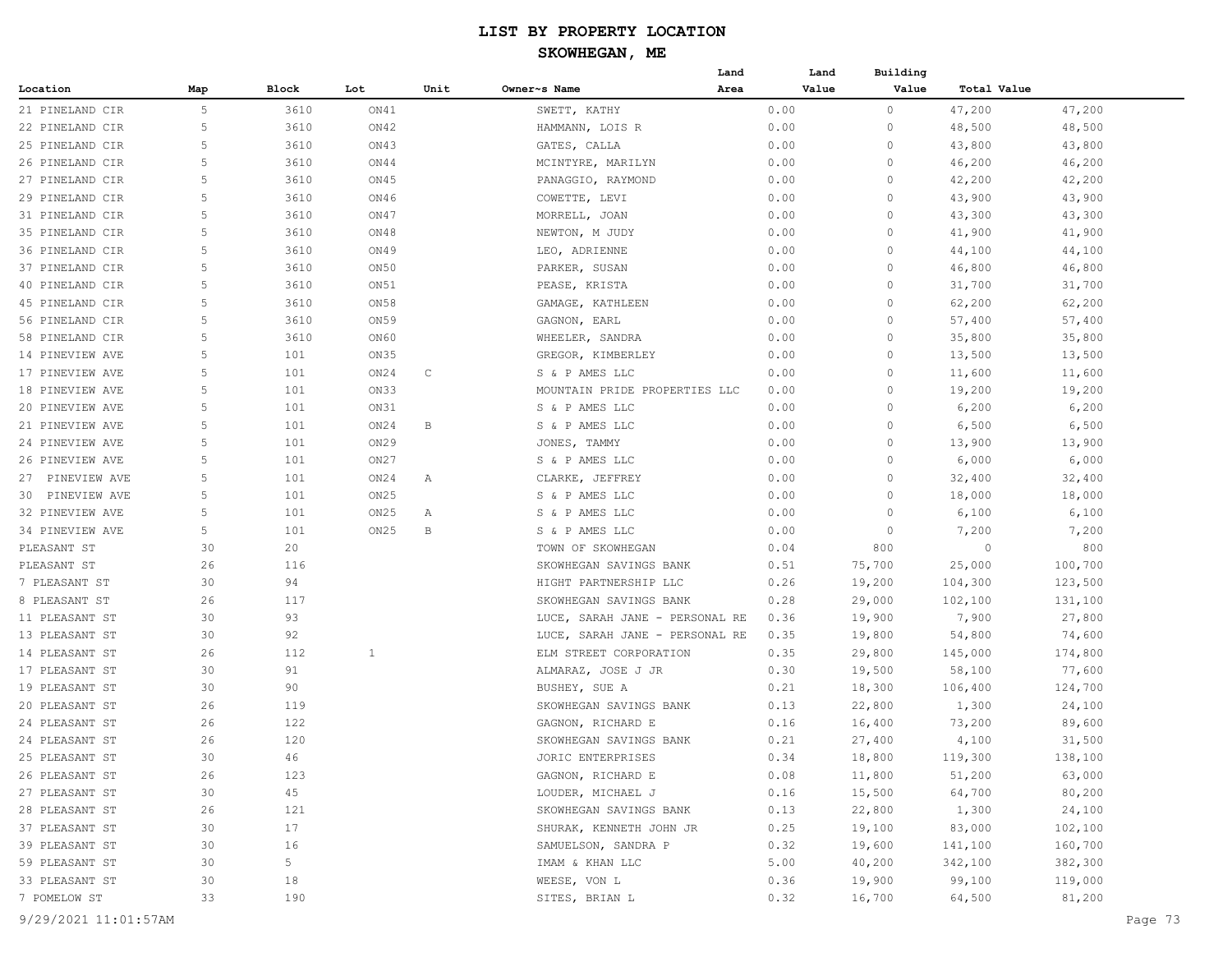# **SKOWHEGAN, ME**

|               |     |       |                         |      |                             | Land | Land  | Building |             |           |
|---------------|-----|-------|-------------------------|------|-----------------------------|------|-------|----------|-------------|-----------|
| Location      | Map | Block | Lot                     | Unit | Owner~s Name                | Area | Value | Value    | Total Value |           |
| 10 POMELOW ST | 33  | 198   |                         |      | PELLETIER, BRUCE            |      | 0.14  | 13,300   | 50,700      | 64,000    |
| POOLER AVE    | 21  | 14    | 6                       |      | DEMIJEST INC                |      | 3.93  | 182,600  | $\circ$     | 182,600   |
| 4 POOLER AVE  | 21  | 21    |                         |      | AMES, KENDALL R             |      | 0.63  | 30,400   | 75,700      | 106,100   |
| 7 POOLER AVE  | 21  | 14    | 4                       |      | CHARRIER, REGINA ROSE ET AL |      | 0.24  | 16,200   | 28,000      | 44,200    |
| 9 POOLER AVE  | 21  | 14    | 5                       |      | FLAGG, WILLIAM J            |      | 0.05  | 8,100    | 8,100       | 16,200    |
| 11 POOLER AVE | 21  | 14    | $5 - 1$                 |      | FLAGG, WILLIAM J            |      | 0.11  | 12,200   | 62,600      | 74,800    |
| 15 POOLER AVE | 21  | 16    | 16                      |      | DOSSEV, MIROSLAV D          |      | 0.40  | 17,200   | 136,000     | 153,200   |
| 18 POOLER AVE | 21  | 22    | $\mathbf{1}$            |      | VILES, SUSAN S              |      | 0.36  | 16,900   | 21,200      | 38,100    |
| 21 POOLER AVE | 21  | 16    |                         |      | ALMEIDA, ANTHONY JR         |      | 0.36  | 16,900   | 63,500      | 80,400    |
| 25 POOLER AVE | 21  | 15    | $\overline{\mathbf{3}}$ |      | GEORGE, ERNEST J            |      | 0.18  | 14,600   | 16,300      | 30,900    |
| 28 POOLER AVE | 21  | 28    | Α                       |      | TESSIER, RICHARD W          |      | 0.30  | 16,600   | 33,200      | 49,800    |
| 29 POOLER AVE | 21  | 15    | $\mathbf{1}$            |      | MOORE, DELOREAN N           |      | 0.18  | 14,600   | 72,300      | 86,900    |
| 35 POOLER AVE | 21  | 15    |                         |      | HUGGINS, CHAD D             |      | 0.56  | 19,200   | 74,800      | 94,000    |
| 36 POOLER AVE | 21  | 29    | $\mathbf{1}$            |      | BACON, SANDRA J             |      | 1.00  | 24,400   | 146,700     | 171,100   |
| 41 POOLER AVE | 21  | 14    | 9                       |      | WARGER, JASON J             |      | 0.33  | 16,700   | 131,300     | 148,000   |
| 43 POOLER AVE | 21  | 14    | 8                       |      | DIPALMA, RACHEL N - TRUSTEE |      | 0.17  | 14,100   | 54,300      | 68,400    |
| 44 POOLER AVE | 21  | 29    | Α                       |      | KNOWLES, REBECCAH           |      | 0.52  | 18,500   | 89,100      | 107,600   |
| 45 POOLER AVE | 21  | 14    | $8 - 1$                 |      | COOLEY, CLAYTON E           |      | 0.17  | 14,100   | 86,400      | 100,500   |
| 50 POOLER AVE | 21  | 29    | 2                       |      | WACOME, ISAAC J             |      | 0.98  | 24,400   | 122,700     | 147,100   |
| 51 POOLER AVE | 21  | 14    | $\overline{7}$          |      | BYLER, MELODY               |      | 0.26  | 16,300   | 26,200      | 42,500    |
| 8 POPLAR ST   | 22  | 48    |                         |      | SMITH, MATTHEW              |      | 0.48  | 17,900   | 182,500     | 200,400   |
| 11 POPLAR ST  | 22  | 51    | Α                       |      | CORSON, LARRY D             |      | 0.38  | 17,000   | 36,600      | 53,600    |
| 13 POPLAR ST  | 22  | 62    |                         |      | CLEMENT, RUSSELL A JR       |      | 0.17  | 14,200   | 53,400      | 67,600    |
| 15 POPLAR ST  | 22  | 61    |                         |      | WHEELER, JAMIE O            |      | 0.15  | 13,600   | 37,200      | 50,800    |
| 17 POPLAR ST  | 22  | 60    |                         |      | THEBARGE, ROSE - EST OF     |      | 0.14  | 13,300   | 35,200      | 48,500    |
| 20 POPLAR ST  | 22  | 49    |                         |      | BICKFORD, WILLIAM           |      | 1.42  | 36,500   | 247,000     | 283,500   |
| 26 POPLAR ST  | 22  | 50    |                         |      | GERVAIS, VERDELLE           |      | 0.16  | 13,900   | 64,600      | 78,500    |
| PORTER RD     | 13  | 18    |                         |      | BIALY, CAROL K              |      | 66.00 | 69,200   | 0           | 69,200    |
| PORTER RD     | 13  | 18    | ON                      |      | CARMICHAEL, WELDON          |      | 0.00  | $\circ$  | 1,400       | 1,400     |
| PORTER RD     | 13  | 17    |                         |      | JONES, JEFFREY W            |      | 22.11 | 28,600   | $\circ$     | 28,600    |
| 44 PORTER RD  | 13  | 20    | $\mathbf{1}$            |      | GOODWIN, EVELYN M           |      | 42.00 | 39,200   | 16,900      | 56,100    |
| 49 PORTER RD  | 13  | 21    | Α                       |      | CLARK, CYNTHIA L            |      | 0.92  | 28,300   | 91,700      | 120,000   |
| 80 PORTER RD  | 13  | 19    | $2 - 1$                 |      | ATWOOD, CHRISTOPHER G       |      | 7.70  | 32,600   | 66,500      | 99,100    |
| 81 PORTER RD  | 13  | 18    | $\mathbf{1}$            |      | BURNS, MICHELLE M           |      | 2.00  | 29,600   | 63,200      | 92,800    |
| 96 PORTER RD  | 13  | 19    | 2                       |      | KNOWLES, ROBERT R           |      | 18.96 | 41,100   | 76,400      | 117,500   |
| 106 PORTER RD | 13  | 19    |                         |      | KNOWLES, ROYCE A            |      | 22.34 | 43,000   | 126,600     | 169,600   |
| 117 PORTER RD | 13  | 18    | $\overline{c}$          |      | CRAM, MICAH R               |      | 2.18  | 30,000   | 114,700     | 144,700   |
| 120 PORTER RD | 13  | 19    | 1                       |      | KNOWLES, DAVID              |      | 2.00  | 30, 300  | 56,900      | 87,200    |
| 148 PORTER RD | 13  | 17    | 5                       |      | MITCHELL, JAY S             |      | 6.10  | 29,600   | 131,100     | 160,700   |
| 155 PORTER RD | 13  | 16    |                         |      | HOFMANN, ELIZABETH A        |      | 17.00 | 36,800   | 190,000     | 226,800   |
| 158 PORTER RD | 13  | 17    | $\overline{4}$          |      | NADEAU, CASEY J             |      | 9.81  | 32,200   | 40,700      | 72,900    |
| 164 PORTER RD | 13  | 17    | $\overline{\mathbf{3}}$ |      | ENMAN, CHRISTOPHER C        |      | 12.50 | 36,800   | 119,500     | 156,300   |
| 12 POULIN DR  | 8   | 26    | A 1                     |      | ARSENAULT, GARY J           |      | 0.66  | 20,900   | 30,800      | 51,700    |
| 18 POULIN DR  | 8   | 26    | A 2                     |      | CAREY, ROBERT A             |      | 0.64  | 20,500   | 33,000      | 53,500    |
| 39 POULIN DR  | 8   | 26    | Α                       |      | TOWN OF SKOWHEGAN           |      | 25.57 | 113,000  | 1,182,900   | 1,295,900 |
| 4 PRATT CT    | 22  | 18    |                         |      | KING, JUDIANN               |      | 0.09  | 11,100   | 40,800      | 51,900    |
|               |     |       |                         |      |                             |      |       |          |             |           |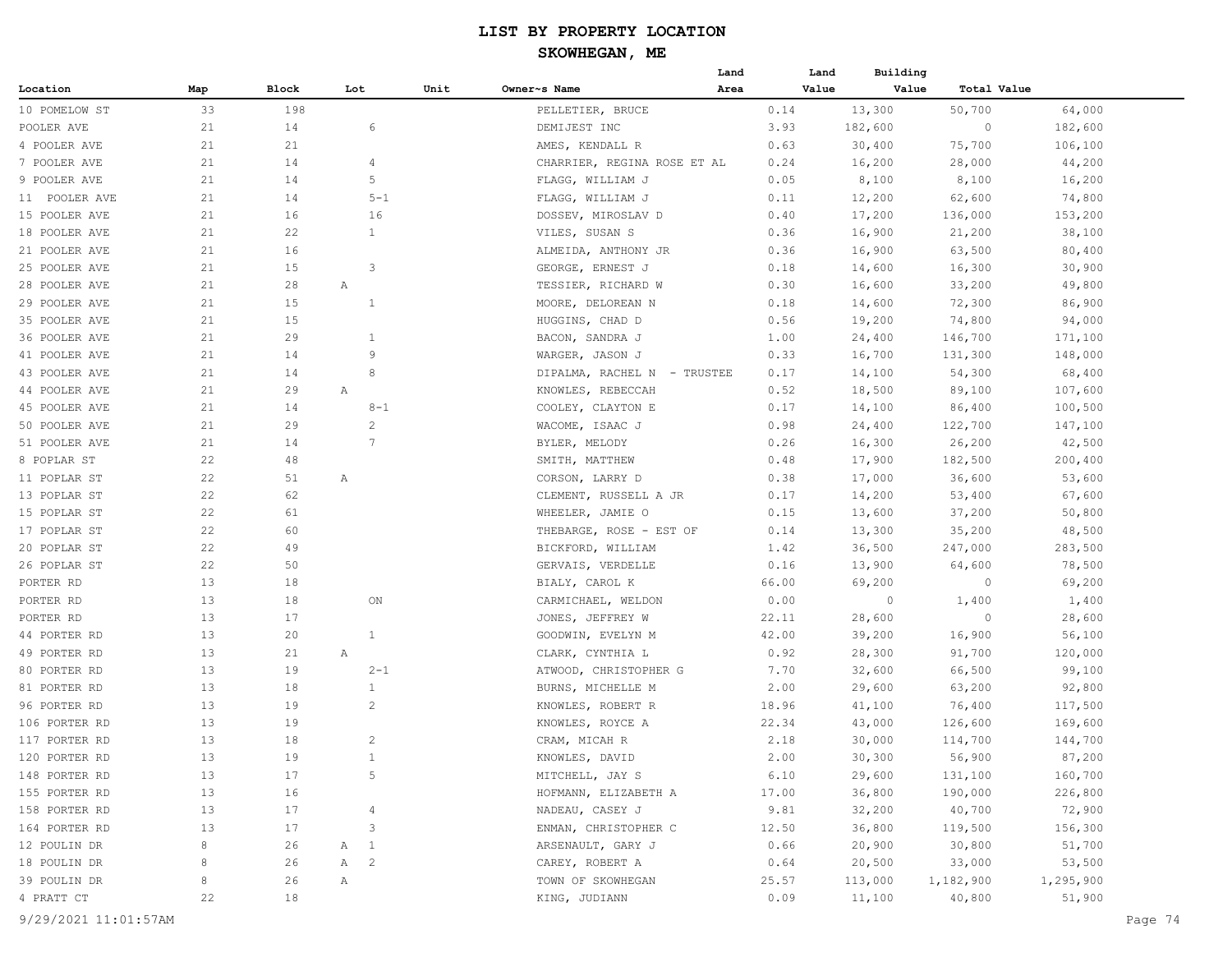|                 |     |                      |    |                              |      |                                | Land | Land  | Building |                |         |
|-----------------|-----|----------------------|----|------------------------------|------|--------------------------------|------|-------|----------|----------------|---------|
| Location        | Map | Block                |    | Lot                          | Unit | Owner~s Name                   | Area | Value | Value    | Total Value    |         |
| 5 PRATT CT      | 22  |                      | 25 |                              |      | YORK, ROBERT J                 |      | 0.12  | 12,600   | 52,300         | 64,900  |
| 6 PRATT CT      | 22  |                      | 19 |                              |      | ROBITAILLE, STEVEN C           |      | 0.13  | 12,900   | 34,200         | 47,100  |
| 7 PRATT CT      | 22  | 24                   |    |                              |      | LARGER, RYAN LEE               |      | 0.13  | 12,900   | 37,100         | 50,000  |
| 8 PRATT CT      | 22  | 20                   |    |                              |      | MALBON, RYAN A                 |      | 0.13  | 12,900   | 40,100         | 53,000  |
| 9 PRATT CT      | 22  |                      | 23 |                              |      | SITES, ANGELA B                |      | 0.10  | 11,600   | 55,700         | 67,300  |
| 10 PRATT CT     | 22  | 21                   |    |                              |      | VERKADE, EDWARD G              |      | 0.84  | 23,700   | 24,100         | 47,800  |
| 11 PRATT CT     | 22  |                      | 22 |                              |      | WASHBURN, DUSTIN M             |      | 0.23  | 16,200   | 35,400         | 51,600  |
| 19 PRENTISS LN  | 6   | 27                   |    | Α                            |      | PRENTISS, HOWARD L             |      | 7.44  | 31,500   | 90,500         | 122,000 |
| 30 PRENTISS LN  | 6   | 27                   |    | $\overline{1}$<br>Α          |      | PRENTISS, RICHARD E            |      | 1.83  | 18,000   | 146,300        | 164,300 |
| 42 PRENTISS LN  | 6   | 27                   |    | $\overline{c}$<br>Α          |      | WU, JIAN JI                    |      | 2.00  | 18,200   | 14,500         | 32,700  |
| 48 PRENTISS LN  | 6   | 27                   |    | 5<br>Α                       |      | PRENTISS, GORDON L             |      | 3.67  | 19,700   | 83,400         | 103,100 |
| 49 PRENTISS LN  | 6   | 27                   |    | $\mathbf{3}$<br>$\mathbb{A}$ |      | PRENTISS, STEVEN H             |      | 1.84  | 18,600   | 105,400        | 124,000 |
| 58 PRENTISS LN  | 6   | 27                   |    | $\overline{4}$<br>A          |      | PORTER, LAURIE J               |      | 2.39  | 19,400   | 148,100        | 167,500 |
| 4 PRESCELLY DR  | 22  | <sup>1</sup><br>Α    |    |                              |      | PROVENCAL, STEPHEN J           |      | 0.36  | 23,900   | 111,400        | 135,300 |
| 6 PRESCELLY DR  | 22  | $\mathbf{1}$<br>Α    |    | 1                            |      | LUFKIN, THOMAS J               |      | 0.37  | 26,400   | 124,300        | 150,700 |
| 12 PRESCELLY DR | 22  | $\overline{c}$<br>Α  |    |                              |      | CORSON, ALVIN C SR             |      | 0.28  | 25,500   | 97,300         | 122,800 |
| 13 PRESCELLY DR | 22  | 15<br>A              |    |                              |      | CARR, DONALD H                 |      | 0.80  | 36,400   | 90,400         | 126,800 |
| 16 PRESCELLY DR | 22  | 3<br>Α               |    |                              |      | HOWARD, HUNTER T               |      | 0.56  | 29,900   | 138,400        | 168,300 |
| 21 PRESCELLY DR | 22  | 11<br>Α              |    |                              |      | CYR, CATINAMARIE M             |      | 0.31  | 25,800   | 94,900         | 120,700 |
| 22 PRESCELLY DR | 22  | 5<br>Α               |    |                              |      | AYOTTE, MICHELLE               |      | 0.28  | 25,500   | 110,900        | 136,400 |
| 24 PRESCELLY DR | 22  | Α<br>6               |    |                              |      | WILBER, RONALD G               |      | 0.31  | 25,800   | 111,500        | 137,300 |
| 25 PRESCELLY DR | 22  | 8<br>Α               |    |                              |      | WOODARD, JAMES D               |      | 0.36  | 25,000   | 79,900         | 104,900 |
| 26 PRESCELLY DR | 22  | $7\phantom{.0}$<br>Α |    |                              |      | GRANT, JENNA M                 |      | 0.51  | 28,500   | 90,900         | 119,400 |
| 13 PRESCOTT LN  | 5   | 50                   |    | C                            |      | PRESCOTT, GERALD               |      | 1.48  | 26,400   | 66,200         | 92,600  |
| 12 PROSPECT ST  | 33  | 14                   |    |                              |      | MOORE, I BROOKE                |      | 0.30  | 27,300   | 97,100         | 124,400 |
| 13 PROSPECT ST  | 33  | 11                   |    |                              |      | CUDMORE, JOHN                  |      | 0.18  | 21,600   | 87,300         | 108,900 |
| 15 PROSPECT ST  | 33  |                      | 10 |                              |      | DAVIS, IRENE G                 |      | 0.33  | 27,600   | 106,700        | 134,300 |
| 16 PROSPECT ST  | 33  | 15                   |    |                              |      | LEWIS, MARJORIE DAVIS          |      | 0.42  | 28,500   | 101,100        | 129,600 |
| 18 PROSPECT ST  | 33  |                      | 16 |                              |      | MCCARTHY, JUDITH A             |      | 0.25  | 26,800   | 96,500         | 123,300 |
| 19 PROSPECT ST  | 33  | 9                    |    |                              |      | PIED, ANDRE E                  |      | 0.20  | 25,000   | 69,500         | 94,500  |
| 21 PROSPECT ST  | 33  | 8                    |    |                              |      | DIONNE, STEPHEN P & JENNIFER L |      | 0.19  | 24,500   | 90,400         | 114,900 |
| 22 PROSPECT ST  | 33  | 17                   |    |                              |      | ADAMS, LAWRENCE H              |      | 0.13  | 21,300   | 79,800         | 101,100 |
| 25 PROSPECT ST  | 33  | $7\overline{ }$      |    |                              |      | FOSTER, CARLENE S - LIFE ESTAT |      | 0.19  | 24,500   | 70,500         | 95,000  |
| 26 PROSPECT ST  | 33  | 75                   |    |                              |      | MANTOR, ALLISON KIMBALL        |      | 0.26  | 26,900   | 57,100         | 84,000  |
| 27 PROSPECT ST  | 33  | 6                    |    |                              |      | GIFFORD, JOELLEN H             |      | 0.25  | 26,800   | 83,500         | 110,300 |
| 32 PROSPECT ST  | 33  | 75                   |    | Α                            |      | WITHAM, ARDIS H - LIFE ESTATES |      | 0.21  | 25,600   | 60,800         | 86,400  |
| 33 PROSPECT ST  | 33  | 5                    |    |                              |      | DAVIS, LOUISE R                |      | 0.35  | 27,800   | 93,500         | 121,300 |
| 34 PROSPECT ST  | 33  | 77                   |    |                              |      | GILBERT, ROGER D               |      | 0.45  | 28,800   | 82,200         | 111,000 |
| 38 PROSPECT ST  | 33  |                      | 78 |                              |      | EMERY, HEATHER                 |      | 0.33  | 27,600   | 56,000         | 83,600  |
| 16 PROVOST LN   | 8   |                      | 38 |                              |      | PROVOST, SHARON - LIFE EST     |      | 18.00 | 30,500   | 173,300        | 203,800 |
| RAILROAD ST     | 27  |                      | 16 | B                            |      | STATE OF MAINE                 |      | 2.00  | 18,100   | $\overline{0}$ | 18,100  |
| RAILROAD ST     |     |                      |    | Α                            |      | TURCOTTE, SHANE L              |      |       |          |                |         |
| 4 RAILROAD ST   | 27  |                      | 16 |                              |      |                                |      | 2.25  | 25,300   | 9,300          | 34,600  |
|                 | 22  |                      | 89 |                              |      | THOMPSON, DONNA L              |      | 0.23  | 13,300   | 32,600         | 45,900  |
| 8 RAILROAD ST   | 22  |                      | 90 |                              |      | HADLEY ESTATES LLC             |      | 0.26  | 13,400   | 44,900         | 58,300  |
| 10 RAILROAD ST  | 22  |                      | 91 |                              |      | WRIGHT, GREGORY A              |      | 0.23  | 13,300   | 43,900         | 57,200  |
| 26 RAILROAD ST  | 22  |                      | 80 |                              |      | BLODGETT, JOHN W               |      | 0.31  | 13,700   | 55,400         | 69,100  |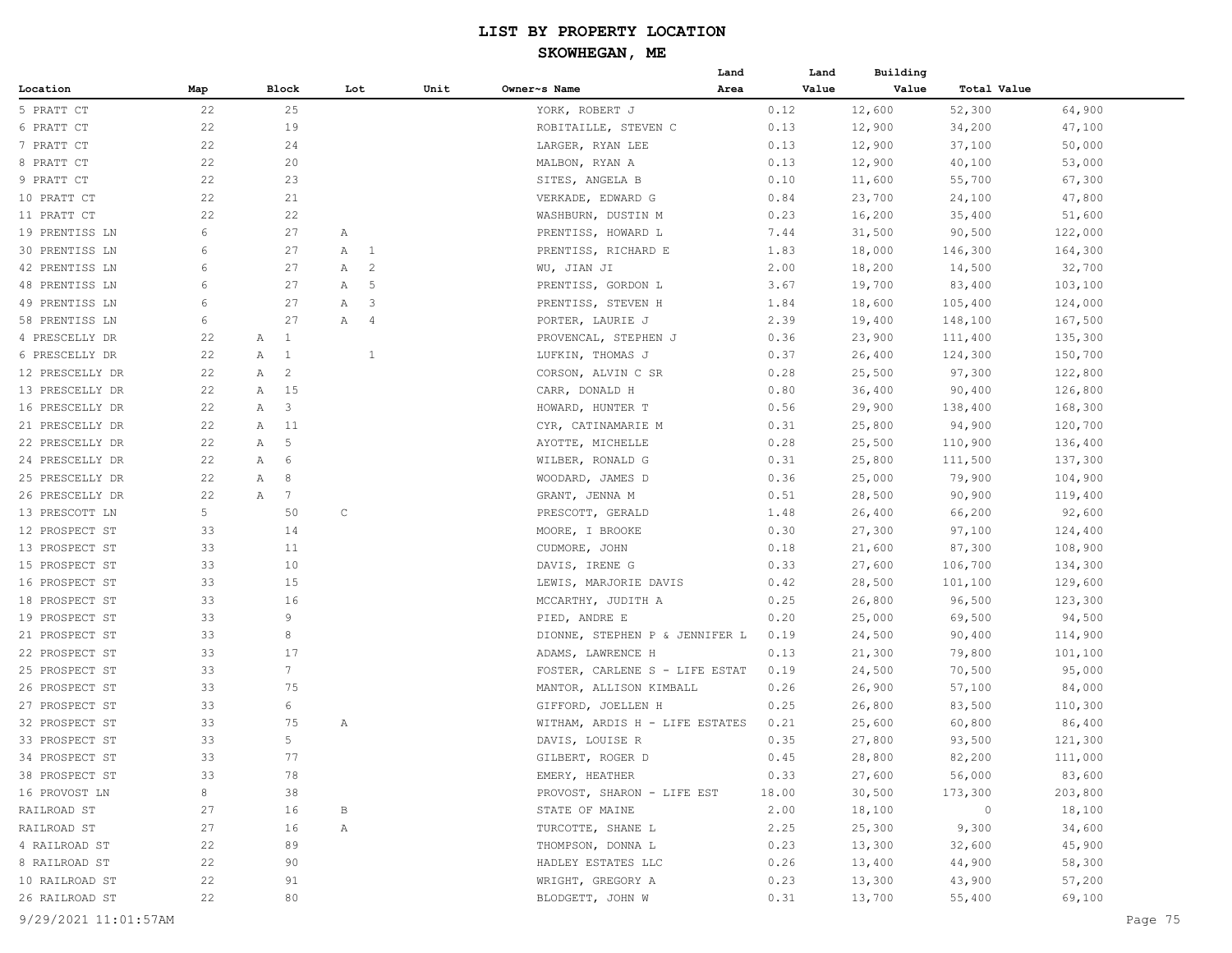# **SKOWHEGAN, ME**

|                   |     |       |                          |      |                                       | Land   | Land    | Building                    |         |  |
|-------------------|-----|-------|--------------------------|------|---------------------------------------|--------|---------|-----------------------------|---------|--|
| Location          | Map | Block | Lot                      | Unit | Owner~s Name                          | Area   | Value   | Value<br><b>Total Value</b> |         |  |
| 29 RAILROAD ST    | 22  | 78    |                          |      | ARCHER, LINDA                         | 0.17   | 11,700  | 55,300                      | 67,000  |  |
| 32 RAILROAD ST    | 22  | 81    |                          |      | ARCHER, LINDA J                       | 0.19   | 12,300  | 40,100                      | 52,400  |  |
| 34 RAILROAD ST    | 22  | 82    |                          |      | BRALEY, CHERYL LEE                    | 0.12   | 10,400  | 24,600                      | 35,000  |  |
| RED BRIDGE RD     | 18  | 40    |                          |      | ACREWOOD LLC                          | 721.00 | 92,000  | 0                           | 92,000  |  |
| RED BRIDGE RD     | 15  | 13    |                          |      | COOK, JOHN F                          | 41.00  | 4,900   | $\circ$                     | 4,900   |  |
| RED BRIDGE RD     | 15  | 24    |                          |      | DRAKE, FRANK                          | 6.00   | 12,800  | 0                           | 12,800  |  |
| RED BRIDGE RD     | 15  | 20    |                          |      | HERCEG, VANCE S JR                    | 57.00  | 34,100  | 0                           | 34,100  |  |
| RED BRIDGE RD     | 15  | 17    |                          |      | PLUM CREEK MAINE TIMBERLANDS L 519.00 |        | 70,000  | $\Omega$                    | 70,000  |  |
| RED BRIDGE RD     | 15  | 16    | Α                        |      | SAWYER, HERBERT - HEIRS OF            | 5.13   | 23,200  | $\circ$                     | 23,200  |  |
| RED BRIDGE RD     | 15  | 26    |                          |      | TERSTEGEN, JOHN L                     | 66.00  | 7,800   | 0                           | 7,800   |  |
| RED BRIDGE RD     | 15  | 26    | 1                        |      | TERSTEGEN, PAUL W                     | 17.00  | 5,800   | 0                           | 5,800   |  |
| RED BRIDGE RD     | 15  | 23    |                          |      | VANADESTINE, DONLINNA SUE ET A        | 7.00   | 2,500   | 0                           | 2,500   |  |
| 30 RED BRIDGE RD  | 15  | 15    |                          |      | STEEVES, JOHN A                       | 100.00 | 106,800 | 129,500                     | 236,300 |  |
| 33 RED BRIDGE RD  | 15  | 14    | $\overline{c}$           |      | STRONG, RONALD                        | 4.02   | 31,100  | 48,800                      | 79,900  |  |
| 39 RED BRIDGE RD  | 15  | 14    |                          |      | JUDKINS, DANIELLE                     | 40.48  | 66,100  | 92,000                      | 158,100 |  |
| 61 RED BRIDGE RD  | 15  | 14    | $\mathbf{1}$             |      | SINCYR, MICHAEL B                     | 11.50  | 34,700  | 133,800                     | 168,500 |  |
| 63 RED BRIDGE RD  | 15  | 16    |                          |      | ALMAND, JOSEPH R                      | 30.70  | 30,900  | 92,200                      | 123,100 |  |
| 118 RED BRIDGE RD | 15  | 18    |                          |      | HAMAR, ANGEL L                        | 13.00  | 32,500  | 114,600                     | 147,100 |  |
| 136 RED BRIDGE RD | 15  | 19    |                          |      | BOUCHARD, ALAN                        | 9.00   | 33,400  | 58,600                      | 92,000  |  |
|                   | 15  | 21    |                          |      |                                       |        |         |                             |         |  |
| 146 RED BRIDGE RD |     |       |                          |      | HARTLEY, KEVIN T - PR                 | 17.00  | 34,600  | 51,600                      | 86,200  |  |
| 153 RED BRIDGE RD | 15  | 25    |                          |      | TERSTEGEN, JOHN L                     | 115.00 | 94,600  | 141,200                     | 235,800 |  |
| 160 RED BRIDGE RD | 15  | 21    | 1                        |      | HARTLEY, STACEY C                     | 2.00   | 29,400  | 20,200                      | 49,600  |  |
| 174 RED BRIDGE RD | 15  | 22    |                          |      | BRADLEY, RUSSELL J JR                 | 9.80   | 30,900  | 101,800                     | 132,700 |  |
| 186 RED BRIDGE RD | 15  | 22    | $\mathbf{1}$             |      | BENNER, MICHAEL O                     | 8.00   | 29,900  | 118,900                     | 148,800 |  |
| 206 RED BRIDGE RD | 15  | 22    | $\mathbf{1}$             | A    | DRAKE, JUDIANN M                      | 6.70   | 37,000  | 152,700                     | 189,700 |  |
| RED OAK DR        | 10  | 39    | $\overline{c}$           |      | BOLDUC, GERALD P                      | 5.70   | 23,600  | 0                           | 23,600  |  |
| RED OAK DR        | 10  | 39    | $7\phantom{.0}$          |      | CLEMENT, JOEL K                       | 5.40   | 28,300  | 0                           | 28,300  |  |
| RED OAK DR        | 10  | 39    | 9                        |      | CLEMENT, JOEL K                       | 5.16   | 28,100  | 0                           | 28,100  |  |
| RED OAK DR        | 10  | 28    |                          |      | FRANCK, RANDALL                       | 5.00   | 41,200  | 55,400                      | 96,600  |  |
| RED OAK DR        | 10  | 28    | -1                       |      | YORK, GARY L                          | 32.00  | 34,400  | $\Omega$                    | 34,400  |  |
| 3 RED OAK DR      | 10  | 39    | D<br>$\mathbf{1}$        |      | BEVAN, MATTHEW M                      | 0.71   | 20,600  | 0                           | 20,600  |  |
| 23 RED OAK DR     | 10  | 39    | D                        |      | WILLIAMSON, SONYA M                   | 6.37   | 32,700  | 221,200                     | 253,900 |  |
| 30 RED OAK DR     | 10  | 39    | $\mathop{}\mathopen{} E$ |      | TOWLE, MAX                            | 11.90  | 36,400  | 69,500                      | 105,900 |  |
| 53 RED OAK DR     | 10  | 39    | D<br>3                   |      | REED, GEORGE E II                     | 5.50   | 32,200  | 110,000                     | 142,200 |  |
| 62 RED OAK DR     | 10  | 39    | 1                        |      | GOODROW, ROGER W                      | 5.00   | 28,000  | 97,800                      | 125,800 |  |
| 84 RED OAK DR     | 10  | 39    | 3                        |      | GREENHALGH, THOMAS E - TRUSTEE        | 5.10   | 28,100  | 0                           | 28,100  |  |
| 98 RED OAK DR     | 10  | 39    | $\overline{4}$           |      | GREENHALGH, THOMAS E - TRUSTEE        | 5.10   | 33,900  | 49,100                      | 83,000  |  |
| 106 RED OAK DR    | 10  | 39    | $\overline{a}$           |      | WASHBURN, RICHARD C JR                | 5.25   | 28,200  | 26,300                      | 54,500  |  |
| 118 RED OAK DR    | 10  | 39    | 6                        |      | GABOURY, VIVIAN E                     | 5.16   | 28,100  | 74,200                      | 102,300 |  |
| 122 RED OAK DR    | 10  | 39    | 8                        |      | CLEMENT, JOEL                         | 5.45   | 31,200  | 93,200                      | 124,400 |  |
| 132 RED OAK DR    | 10  | 39    |                          | 10   | WOOD, MICHAEL A                       | 10.18  | 31,500  | 57,700                      | 89,200  |  |
| 149 RED OAK DR    | 10  | 39    |                          | 12   | FRANCK, RANDALL                       | 5.23   | 28,200  | $\overline{0}$              | 28,200  |  |
| 16 REED ST        | 33  | 95    |                          |      | CHAPMAN, CATHERINE B                  | 0.20   | 17,900  | 83,300                      | 101,200 |  |
| 10 RESEARCH DR    | 9   | 22    |                          |      | MARQUIS, DUANE                        | 1.99   | 30,300  | 110,300                     | 140,600 |  |
| 27 RESEARCH DR    | 9   | 25    | $\mathbf{1}$             |      | DIALYSIS CLINIC INC                   | 2.00   | 36,900  | 438,100                     | 475,000 |  |
| 28 RESEARCH DR    | 9   | 25    |                          |      | CENTRAL STREET STUDIOS LLC            | 4.00   | 38,900  | 430,000                     | 468,900 |  |
|                   |     |       |                          |      |                                       |        |         |                             |         |  |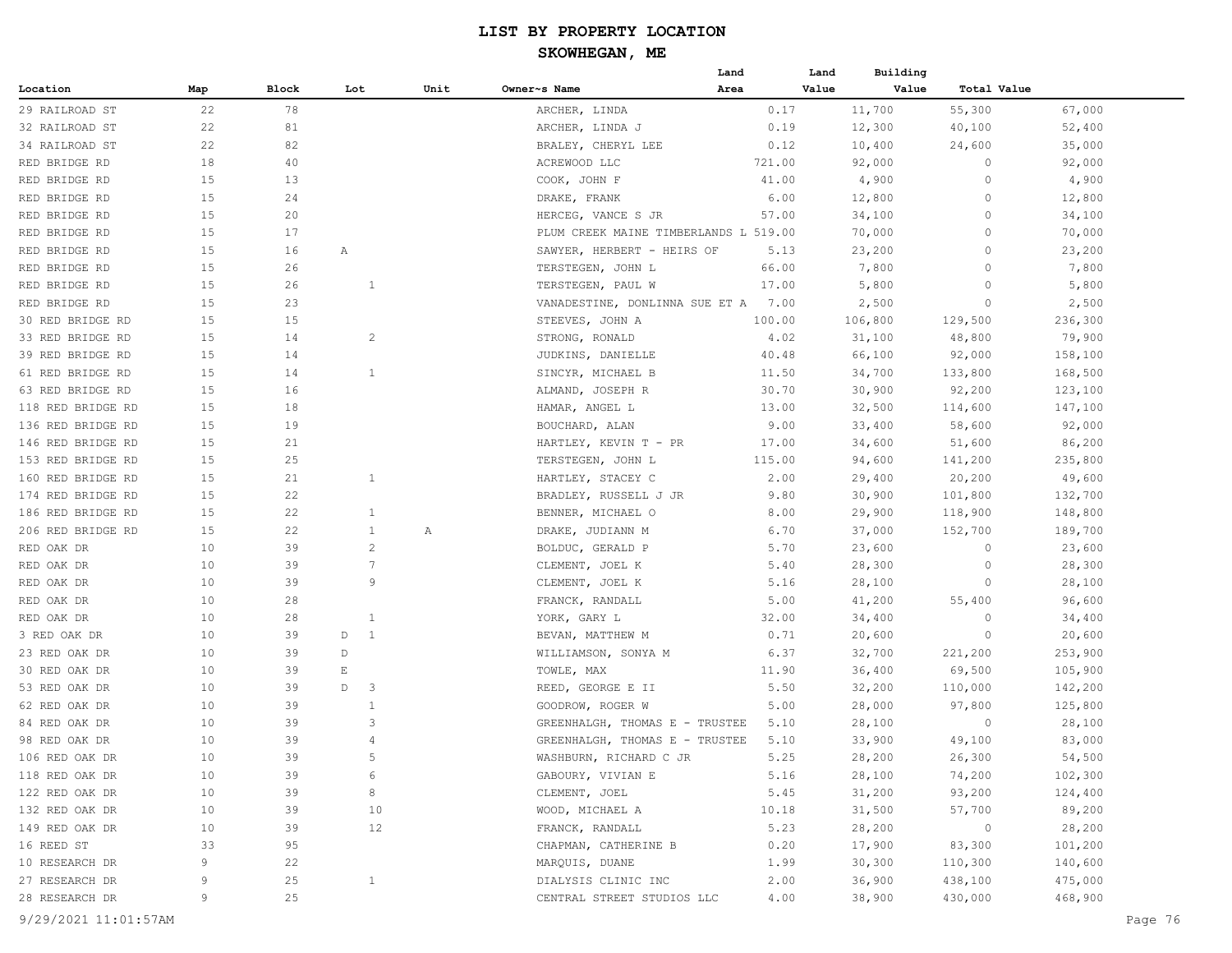|                  |     |        |                 |      |                               | Land | Land  | Building |             |         |
|------------------|-----|--------|-----------------|------|-------------------------------|------|-------|----------|-------------|---------|
| Location         | Map | Block  | Lot             | Unit | Owner~s Name                  | Area | Value | Value    | Total Value |         |
| RICHARDSON RD    | 14  | 46     | 3               |      | SHADAN, PHILIP                |      | 3.47  | 4,100    | $\circ$     | 4,100   |
| 34 RICHARDSON RD | 15  | 5      | 4               |      | SHADAN, PHILIP T              |      | 5.40  | 6,500    | 2,500       | 9,000   |
| 2 RIVERSIDE DR   | 5   | 101    | ON2             | Α    | S & P AMES LLC                |      | 0.00  | 0        | 6,300       | 6,300   |
| 3 RIVERSIDE DR   | 5   | 101    | $\overline{c}$  |      | S & P AMES LLC                |      | 0.15  | 13,500   | 54,000      | 67,500  |
| 4 RIVERSIDE DR   | 5   | 101    | ON <sub>2</sub> |      | CLARKE, JEFFREY               |      | 0.00  | 0        | 14,100      | 14,100  |
| 5 RIVERSIDE DR   | 5   | 101    | ON1             |      | S & P AMES LLC                |      | 0.00  | $\circ$  | 7,800       | 7,800   |
| 6 RIVERSIDE DR   | 5   | 101    | ON4             |      | S & P AMES LLC                |      | 0.00  | $\circ$  | 8,800       | 8,800   |
| 7 RIVERSIDE DR   | 5   | 101    | ON3             |      | S & P AMES LLC                |      | 0.00  | $\circ$  | 3,500       | 3,500   |
| 8 RIVERSIDE DR   | 5   | 101    | ON6             |      | MOUNTAIN PRIDE PROPERTIES LLC |      | 0.00  | 0        | 15,800      | 15,800  |
| 9 RIVERSIDE DR   | 5   | 101    | ON <sub>5</sub> |      | PLOURDE, MARJORIE             |      | 0.00  | 0        | 17,600      | 17,600  |
| 10 RIVERSIDE DR  | 5   | 101    | ON8             |      | CLARKE, JEFFREY               |      | 0.00  | $\circ$  | 12,100      | 12,100  |
| 12 RIVERSIDE DR  | 5   | 101    | ON8A            |      | CLARKE, JEFFREY               |      | 0.00  | $\circ$  | 11,200      | 11,200  |
| 13 RIVERSIDE DR  | 5   | 101    | ON 7            |      | CLARKE, JEFFREY               |      | 0.00  | 0        | 15,500      | 15,500  |
| 14 RIVERSIDE DR  | 5   | 101    | ON10            |      | CLARKE JEFFREY                |      | 0.00  | $\circ$  | 13,700      | 13,700  |
| 15 RIVERSIDE DR  | 5   | 101    | ON 9            |      | S & P AMES LLC                |      | 0.00  | 0        | 8,400       | 8,400   |
| 16 RIVERSIDE DR  | 5   | 101    | ON12            |      | S & P AMES LLC                |      | 0.00  | 0        | 11,200      | 11,200  |
| 19 RIVERSIDE DR  | 5   | 101    | ON11            |      | ARSENAULT, DENNIS             |      | 0.00  | 0        | 7,500       | 7,500   |
| 20 RIVERSIDE DR  | 5   | 101    | ON14            |      | S & P AMES LLC                |      | 0.00  | 0        | 3,400       | 3,400   |
| 21 RIVERSIDE DR  | 5   | 101    | ON13            |      | S & P AMES LLC                |      | 0.00  | $\circ$  | 4,800       | 4,800   |
| 24 RIVERSIDE DR  | 5   | 101    | ON16            |      | HOPKINS, CLIFF                |      | 0.00  | $\circ$  | 9,100       | 9,100   |
| ROBIN CT         | 5   | 45     | B               |      | SCANLIN, ROBIN L              |      | 5.23  | 28,400   | $\circ$     | 28,400  |
| 4 ROBIN CT       | 5   | 45     | 5               |      | SHAW, DOROTHY E               |      | 0.34  | 23,700   | 141,100     | 164,800 |
| 5 ROBIN CT       | 5   | 45     | 8               |      | MCGOWAN, COLEN K              |      | 0.68  | 30,100   | 76,300      | 106,400 |
| 11 ROBIN CT      | 5   | 45     | 9               |      | BAIKO, KIMBERLEY A            |      | 0.61  | 28,300   | 106,700     | 135,000 |
| 12 ROBIN CT      | 5   | 45     | 6               |      | SMART, JEFFREY A              |      | 0.45  | 24,600   | 150,800     | 175,400 |
| 14 ROBIN CT      | 5   | 45     | 7               |      | LABRIE, KAYLA M               |      | 0.40  | 24,200   | 150,200     | 174,400 |
| 17 ROBIN CT      | 5   | 45     | 10              |      | NIXON, TARA L                 |      | 0.60  | 28,100   | 148,300     | 176,400 |
| 23 ROBIN CT      | 5   | 45     | 11              |      | JAMO, STACIE A                |      | 0.90  | 33,800   | 159,600     | 193,400 |
| 24 ROBIN CT      | 5   | 45     | 12              |      | FROST, JASON L                |      | 0.84  | 33,400   | 158,400     | 191,800 |
| 34 ROBIN CT      | 5   | 45     | 15              |      | LACASSE, RACHAEL A            |      | 0.73  | 31,200   | 138,200     | 169,400 |
| 37 ROBIN CT      | 5   | 45     | 14              |      | DEAN, BRIAN S                 |      | 1.16  | 34,800   | 153,900     | 188,700 |
| 41 ROBIN CT      | 5   | 45     | B<br>5          |      | MARSHALL, FREDERICK H JR      |      | 2.66  | 37,500   | 180,000     | 217,500 |
| 48 ROBIN CT      | 5   | 45     | 16              |      | DAVIS, ZEBULUN M              |      | 0.72  | 31,100   | 186,300     | 217,400 |
| 49 ROBIN CT      | 5   | 45     |                 |      | SCANLIN, JERRY C              |      | 1.97  | 35,900   | 213,800     | 249,700 |
| 54 ROBIN CT      | 5   | 45     | 17              |      | FARMER, CATHERINE A           |      | 0.69  | 30,300   | 138,600     | 168,900 |
| 59 ROBIN CT      | 5   | 45     | $\mathsf{C}$    |      | SCANLIN, JERRY C              |      | 0.94  | 34,100   | 141,500     | 175,600 |
| 62 ROBIN CT      | 5   | 45     | 25              |      | DAVIS, JOHN                   |      | 0.70  | 30,500   | 205,100     | 235,600 |
| 69 ROBIN CT      | 5   | $4\,5$ | 24              |      | O'BRIEN, PATRICK M            |      | 0.97  | 34,300   | 184,300     | 218,600 |
| 77 ROBIN CT      | 5   | 45     | 23              |      | VALECILLOS, JUAN M FEBRES     |      | 0.64  | 29,200   | 270,900     | 300,100 |
| 81 ROBIN CT      | 5   | 45     | 22              |      | VELADO, RAFAEL A JR           |      | 1.00  | 34,500   | 275,500     | 310,000 |
| 86 ROBIN CT      | 5   | 45     | 26              |      | FORTIER, MONA                 |      | 0.58  | 27,700   | 146,400     | 174,100 |
| 87 ROBIN CT      | 5   | 45     | 21              |      | ROLFE, RODNEY N               |      | 0.66  | 29,500   | 157,600     | 187,100 |
| 90 ROBIN CT      | 5   | 45     | 18              |      | RICHARDSON, SYLVIA A          |      | 0.69  | 30,400   | 154,500     | 184,900 |
| 93 ROBIN CT      | 5   | 45     | 20              |      | COOK, CORDELIA I              |      | 0.61  | 28,400   | 148,400     | 176,800 |
| 96 ROBIN CT      | 5   | 45     | 19              |      | TATE, MARYANN E               |      | 0.74  | 31,500   | 211,200     | 242,700 |
| 3 ROBINSON ST    | 32  | 78     |                 |      | OLIVER, MARCIA H              |      | 0.20  | 15,200   | 60,700      | 75,900  |
|                  |     |        |                 |      |                               |      |       |          |             |         |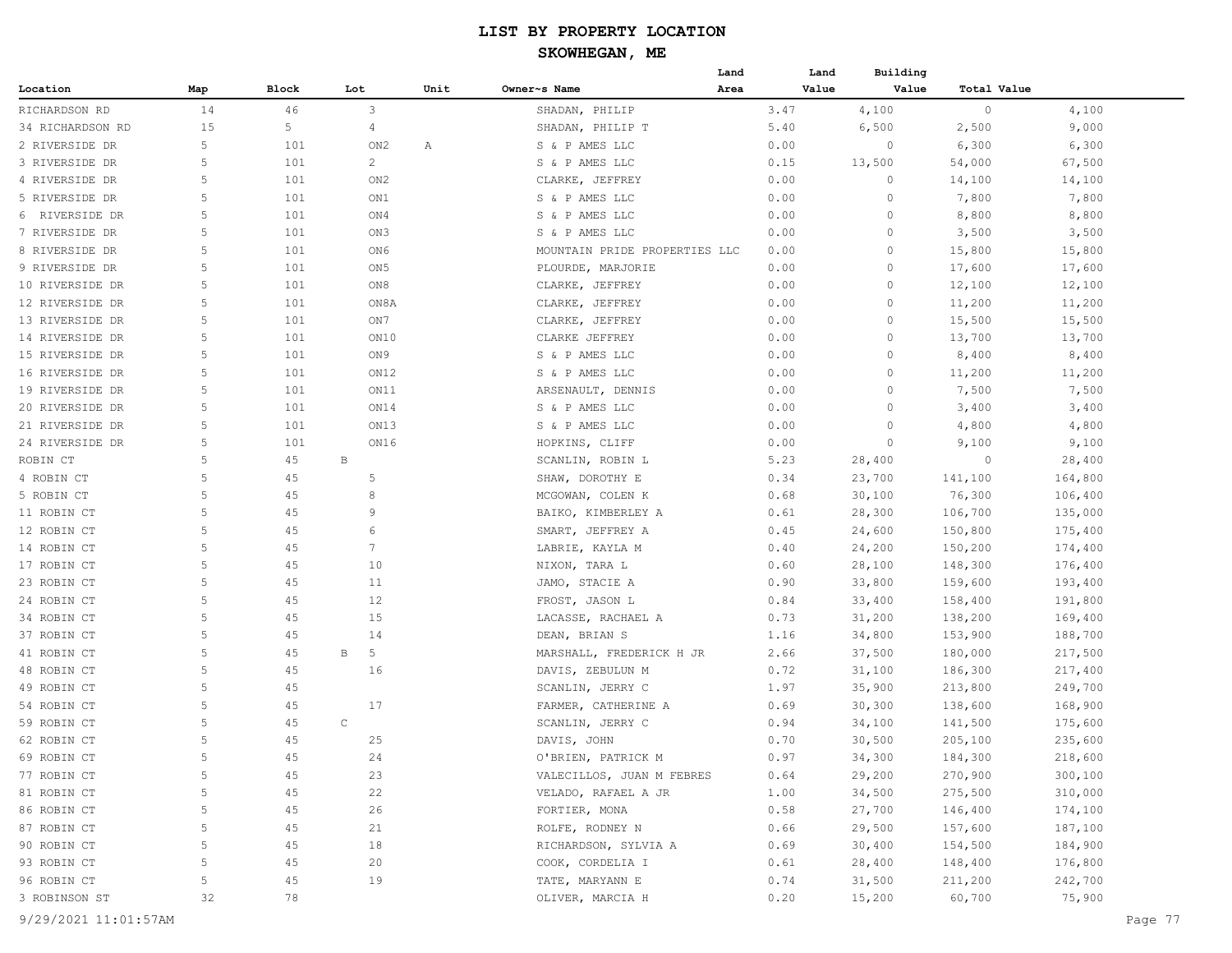|                |                   |              |     |                |      |                             | Land | Land   | Building |             |         |
|----------------|-------------------|--------------|-----|----------------|------|-----------------------------|------|--------|----------|-------------|---------|
| Location       | Map               | <b>Block</b> | Lot |                | Unit | Owner~s Name                | Area | Value  | Value    | Total Value |         |
| 7 ROBINSON ST  | 32                | 77           |     |                |      | GODIN, FREDERICK R          |      | 0.22   | 15,800   | 53,600      | 69,400  |
| 14 ROBINSON ST | 32                | 54           |     |                |      | TURNER, JOSHUA M            |      | 1.63   | 24,800   | 170,400     | 195,200 |
| 18 ROBINSON ST | 32                | 51           | В   |                |      | CLUKEY, CAROL C             |      | 1.94   | 25,000   | 133,000     | 158,000 |
| 19 ROBINSON ST | 32                | 76           |     |                |      | BONNEAU, STEPHANIE J        |      | 0.25   | 16,300   | 63,400      | 79,700  |
| 21 ROBINSON ST | 32                | 75           |     |                |      | GOURLEY, NATHAN             |      | 0.50   | 18,200   | 64,900      | 83,100  |
| 27 ROBINSON ST | 32                | 74           |     |                |      | BESS, MARY S - LIFE ESTATE  |      | 0.28   | 16,400   | 64,800      | 81,200  |
| 29 ROBINSON ST | 32                | 73           |     |                |      | GALLANT, ROBERT M           |      | 0.42   | 17,200   | 66,500      | 83,700  |
| 6 ROCKY DR     | 11                | 29           |     | $\mathbf{1}$   |      | DICKSON, JOHN F             |      | 5.30   | 28,200   | 202,400     | 230,600 |
| 8 ROSALIE WY   | 9                 | 23           |     | 1ON            |      | RBB RENTALS INC             |      | 0.00   | 0        | 10,500      | 10,500  |
| 9 ROSALIE WY   | 9                 | 23           |     | 10N1           |      | RBB RENTALS INC             |      | 0.00   | 0        | 9,400       | 9,400   |
| 20 ROSIES CT   | 5                 | 100          |     | $\mathbf{1}$   |      | MCCASLIN, DWIGHT G          |      | 0.48   | 17,900   | 52,000      | 69,900  |
| 21 ROSIES CT   | 5                 | 88           |     |                |      | BRANN, OAKLEY               |      | 0.39   | 16,200   | 50, 500     | 66,700  |
| 29 ROSIES CT   | 5                 | 84           | Α   | $\overline{1}$ |      | JACQUES, CODY               |      | 0.33   | 16,700   | 42,800      | 59,500  |
| 33 ROSIES CT   | 5                 | 84           | Α   |                |      | CAREY, CHRISTOPHER          |      | 0.39   | 17,100   | 10,400      | 27,500  |
| ROWE RD        | 12                | 24           |     | $\overline{4}$ |      | FOLSOM, DAVID W I           |      | 5.00   | 13,600   | 0           | 13,600  |
| ROWE RD        | 12                | 11           |     | 20             |      | SINCLAIR, KASEY (FOLSOM)    |      | 2.57   | 25,400   | 0           | 25,400  |
| ROWE RD        | $12 \overline{ }$ | 11           |     | 18             |      | SPECK, SCOTT                |      | 2.80   | 25,700   | 0           | 25,700  |
| 24 ROWE RD     | 13                | 11           | Α   |                |      | BALDWIN, RALPH C            |      | 16.00  | 41,600   | 101,300     | 142,900 |
| 25 ROWE RD     | 13                | 10           |     |                |      | WILLETT, RICHARD D          |      | 54.00  | 71,700   | 179,600     | 251,300 |
| 44 ROWE RD     | 13                | 11           | В   |                |      | STERLING, JOHN W            |      | 5.00   | 31,200   | 148,300     | 179,500 |
| 52 ROWE RD     | 13                | 11           |     |                |      | SMITH, LOUISE E             |      | 38.00  | 52,100   | 146,300     | 198,400 |
| 75 ROWE RD     | $12 \overline{ }$ | 16           | A 1 |                |      | DORAN, JONATHAN DANIEL      |      | 2.70   | 30,600   | 185,000     | 215,600 |
| 78 ROWE RD     | $12 \overline{ }$ | 17           |     | $\mathbf{1}$   |      | BOLVIN, ROBERT L            |      | 3.21   | 32,100   | 150,900     | 183,000 |
| 79 ROWE RD     | 12                | 16           | Α   |                |      | RICHARDSON, H DANIEL        |      | 5.00   | 33,000   | 125,100     | 158,100 |
| 88 ROWE RD     | $12 \overline{ }$ | 21           |     | 1              |      | HADLEY, TRACI L             |      | 3.02   | 31,800   | 36,000      | 67,800  |
| 97 ROWE RD     | $12 \overline{ }$ | 15           |     |                |      | DAVIS, CHRISTEN L           |      | 4.02   | 32,000   | 87,700      | 119,700 |
| 100 ROWE RD    | $12 \overline{ }$ | 17           |     | $\mathbf{1}$   | Α    | MCKENNA, ISABELLE (CARRIER) |      | 4.07   | 31,100   | 335,800     | 366,900 |
| 131 ROWE RD    | 12                | 15           |     | $\mathbf{1}$   |      | VEILLEUX, SHARON D          |      | 24.98  | 57,300   | 87,600      | 144,900 |
| 132 ROWE RD    | $12 \overline{ }$ | 17           |     |                |      | LANEY, GLEN                 |      | 123.81 | 109,500  | 167,900     | 277,400 |
| 163 ROWE RD    | 12                | 18           |     |                |      | STRAWBERRY HILL FARMS, LLC  |      | 161.50 | 98,600   | 55,300      | 153,900 |
| 167 ROWE RD    | $12 \overline{ }$ | 18           |     | 3              |      | STEEVES, EVA M              |      | 1.53   | 29,600   | 85,500      | 115,100 |
| 170 ROWE RD    | 12                | 23           |     |                |      | FOLSOM, DAVID W II          |      | 11.00  | 31,400   | 29,400      | 60,800  |
| 180 ROWE RD    | $12 \overline{ }$ | 24           |     | $\overline{c}$ |      | FOLSOM, BONNY L             |      | 5.00   | 31,200   | 100,500     | 131,700 |
| 193 ROWE RD    | 12                | 11           |     |                |      | KRUSE, STEPHAN L            |      | 67.05  | 100,000  | 484,700     | 584,700 |
| 196 ROWE RD    | $12 \overline{ }$ | 24           |     | 3              |      | FOLSOM, DAVID W II          |      | 5.00   | 31,900   | 342,000     | 373,900 |
| 213 ROWE RD    | 12                | 11           |     | 19             |      | THORNTON, SPENCER           |      | 3.93   | 33,200   | 94,100      | 127,300 |
| 214 ROWE RD    | $12 \overline{ }$ | 24           |     | 5              |      | DRAKES, CHRISTOPHER         |      | 3.00   | 30,900   | 71,500      | 102,400 |
| 235 ROWE RD    | 12                | 11           |     | 1              |      | MATCHETT, DANIEL B          |      | 1.96   | 38,800   | 111,600     | 150,400 |
| 248 ROWE RD    | 12                | 24           |     | $\mathbf{1}$   |      | FOLSOM, RICHARD III         |      | 4.60   | 32,000   | 25,400      | 57,400  |
| 249 ROWE RD    | 12                | 11           |     | 13             |      | PELLETIER, THOMAS           |      | 2.66   | 38,100   | 203,600     | 241,700 |
| RUSSELL RD     | 4                 | 23           |     |                |      | BLODGETT, DARRELL           |      | 10.00  | 3,500    | $\circ$     | 3,500   |
| RUSSELL RD     | $\overline{4}$    | 6            |     | 5              |      | BLODGETT, DARRELL           |      | 36.50  | 47,800   | $\circ$     | 47,800  |
| RUSSELL RD     | 38                | 24           |     | 3              |      | COOKE, MICHELLE L           |      | 0.70   | 20,400   | 0           | 20,400  |
| RUSSELL RD     | 4                 | 29           | В   |                |      | HABIG, KEVIN                |      | 0.25   | 1,900    | 0           | 1,900   |
| RUSSELL RD     | 4                 | 24           |     |                |      | MCCARTY, LEROY A            |      | 35.45  | 42,100   | 0           | 42,100  |
| RUSSELL RD     | 38                | 24           |     | $\overline{c}$ |      | MICHAUD, TANYA M            |      | 1.00   | 23,000   | 0           | 23,000  |
|                |                   |              |     |                |      |                             |      |        |          |             |         |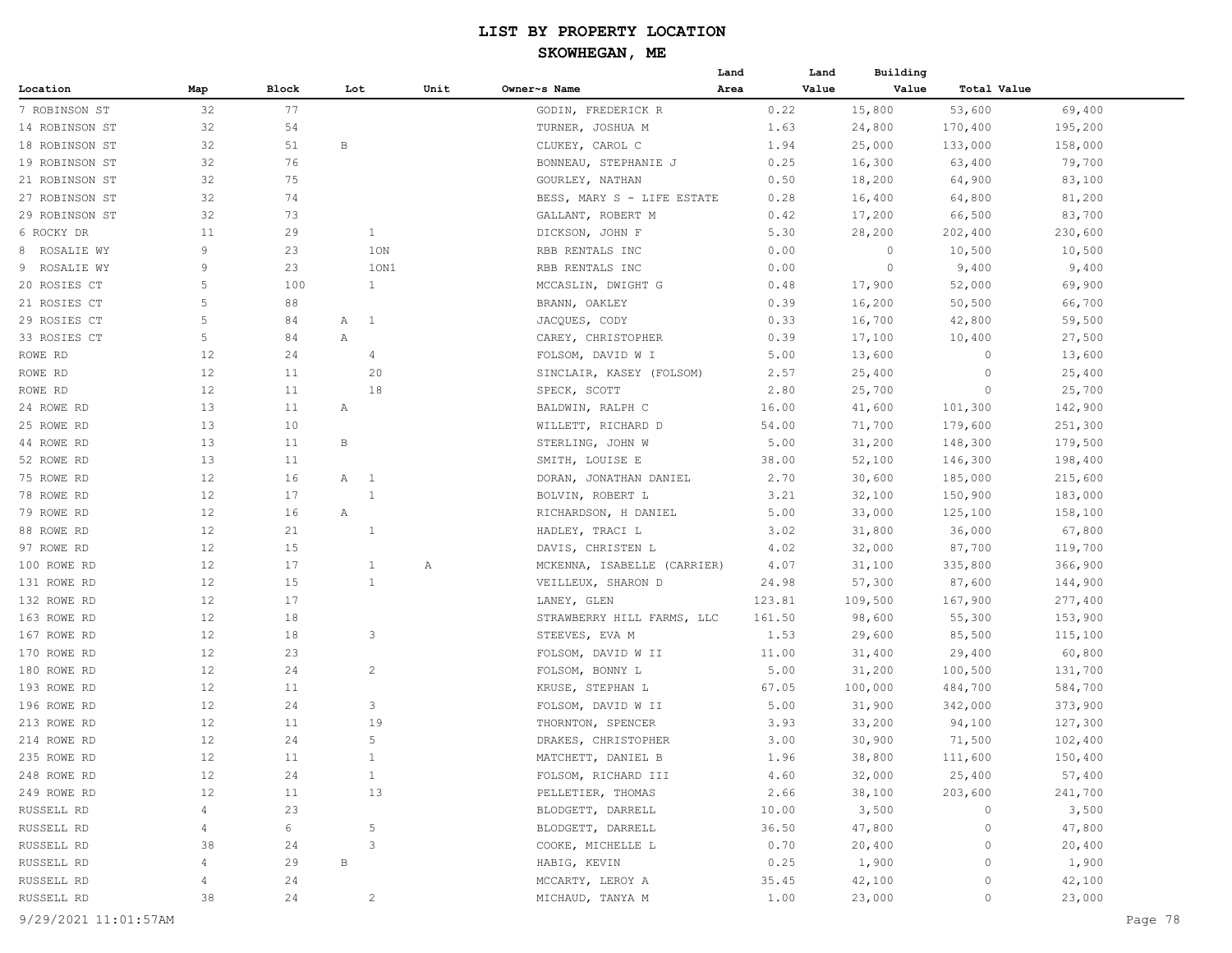# **SKOWHEGAN, ME**

|                |                |                 |              |                |                                  | Land   | Land  | Building |             |         |
|----------------|----------------|-----------------|--------------|----------------|----------------------------------|--------|-------|----------|-------------|---------|
| Location       | Map            | Block           | Lot          | Unit           | Owner~s Name                     | Area   | Value | Value    | Total Value |         |
| RUSSELL RD     | 32             | 111             |              |                | REID, PATRICIA A                 |        | 1.00  | 23,000   | 0           | 23,000  |
| RUSSELL RD     | 4              | 33              |              |                | SOMERSET WOODS TRUSTEES          | 295.21 |       | 91,000   | $\circ$     | 91,000  |
| RUSSELL RD     | 4              | 16              | Α            |                | TOWN OF SKOWHEGAN                |        | 5.50  | 32,900   | 0           | 32,900  |
| RUSSELL RD     | $\overline{4}$ | 25              |              |                | WEATHERS, DIANE                  |        | 27.00 | 40,000   | 0           | 40,000  |
| 3 RUSSELL RD   | 30             | 76              | B            |                | DERBYSHIRE, JAMES A              |        | 0.77  | 18,900   | 25,600      | 44,500  |
| 31 RUSSELL RD  | 32             | 53              | B            |                | BECKWITH, REBECCA                |        | 0.31  | 17,600   | 26,800      | 44,400  |
| 35 RUSSELL RD  | 32             | 53              | Α            |                | WOOD, THEODORE E & LINDA $L - L$ |        | 0.26  | 19,200   | 84,600      | 103,800 |
| 39 RUSSELL RD  | 32             | 53              |              |                | CARON, DENNIS                    |        | 0.27  | 19,300   | 45,700      | 65,000  |
| 43 RUSSELL RD  | 32             | 52              |              |                | HUNT PROPERTIES 101 LLC          |        | 0.23  | 19,000   | 46,400      | 65,400  |
| 46 RUSSELL RD  | 32             | $\mathbf{1}$    |              |                | POULIN, JOHN M                   |        | 2.43  | 30,900   | 91,000      | 121,900 |
| 47 RUSSELL RD  | 32             | 51              | Α            |                | WILLIAMS, TIMOTHY A              |        | 0.29  | 19,400   | 91,300      | 110,700 |
| 49 RUSSELL RD  | 32             | 51              |              |                | LAGASSEY, PATRICK J              |        | 0.29  | 19,400   | 111,300     | 130,700 |
| 50 RUSSELL RD  | 32             | 111             |              | 7              | XIE, JIERONG                     |        | 0.30  | 22,400   | 197,100     | 219,500 |
| 59 RUSSELL RD  | 32             | 73              |              | $\mathbf{1}$   | GALLANT, ROBERT M                |        | 0.16  | 16,500   | 26,800      | 43,300  |
| 61 RUSSELL RD  | 32             | 72              |              |                | GRAY, MELISSA I                  |        | 0.17  | 16,700   | 42,900      | 59,600  |
| 65 RUSSELL RD  | 32             | 72              | Α            |                | DELANO, LAWRENCE G II            |        | 0.11  | 14,300   | 21,000      | 35,300  |
| 69 RUSSELL RD  | 32             | 71              |              |                | MOORE, NANCY E                   |        | 0.13  | 15,200   | 80,000      | 95,200  |
| 79 RUSSELL RD  | 32             | 92              | B            |                | BROOKS, ROBERT G                 |        | 0.12  | 14,800   | 44,700      | 59,500  |
| 80 RUSSELL RD  | 32             | $\overline{c}$  |              |                | CROTEAU, JODIE L                 |        | 0.28  |          |             | 90,600  |
|                |                |                 |              |                |                                  |        |       | 19,400   | 71,200      |         |
| 81 RUSSELL RD  | 32             | 91              |              |                | SHOREY, ANNA M                   |        | 0.44  | 20,500   | 55,000      | 75,500  |
| 83 RUSSELL RD  | 32             | 90              |              |                | MCGOWAN, WAYNE M                 |        | 0.20  | 17,900   | 53,000      | 70,900  |
| 84 RUSSELL RD  | 32             | 3               |              |                | BECKWITH, REBECCA L              |        | 0.25  | 19,100   | 47,500      | 66,600  |
| 88 RUSSELL RD  | 32             | $\overline{4}$  |              |                | MEADER, MICHAEL L                |        | 0.34  | 19,800   | 55,000      | 74,800  |
| 89 RUSSELL RD  | 32             | 89              |              |                | CAMPBELL, RAINE A                |        | 0.17  | 16,600   | 61,900      | 78,500  |
| 90 RUSSELL RD  | 32             | 5               |              |                | SAFFORD, PAMELA J                |        | 0.50  | 21,400   | 72,700      | 94,100  |
| 92 RUSSELL RD  | 32             | 6               |              | $\mathbf{1}$   | GRAY, JOHNNY A                   |        | 0.45  | 18,500   | 77,300      | 95,800  |
| 96 RUSSELL RD  | 32             | 6               |              |                | CHRISTOPH, MICHAEL               |        | 0.57  | 22,900   | 53,100      | 76,000  |
| 98 RUSSELL RD  | 32             | $7\phantom{.0}$ |              |                | LUCE, KATIE S                    |        | 0.77  | 27,000   | 51,700      | 78,700  |
| 99 RUSSELL RD  | 32             | 101             |              |                | KNIGHT, NOLAN P                  |        | 0.16  | 16,400   | 86,300      | 102,700 |
| 104 RUSSELL RD | 32             | 7 <sup>7</sup>  |              | $\mathbf{1}$   | LYONS, SHERRY                    |        | 0.79  | 27,300   | 45,800      | 73,100  |
| 106 RUSSELL RD | 38             | 24              |              |                | HOLMWOOD, MELISSA M              |        | 0.36  | 19,900   | 136,700     | 156,600 |
| 108 RUSSELL RD | 38             | 24              |              | $\mathbf{1}$   | MICHAUD, MICHAEL                 |        | 0.32  | 19,600   | 43,200      | 62,800  |
| 118 RUSSELL RD | 38             | 25              |              |                | ALBERICO, JAMES M                |        | 1.08  | 28,900   | 81,900      | 110,800 |
| 126 RUSSELL RD | 38             | 26              |              |                | NADEAU, RAYMOND                  |        | 3.84  | 31,800   | 50,200      | 82,000  |
| 140 RUSSELL RD | 38             | 26              | Α            |                | PRICE, BRADY P                   |        | 0.83  | 26,400   | 96,400      | 122,800 |
| 150 RUSSELL RD | 4              | 17              |              |                | POMERLEAU, BRIAN S SR - LIFE E   |        | 5.09  | 30,400   | 63,600      | 94,000  |
| 156 RUSSELL RD | $\overline{4}$ | 17              |              | $\mathbf{1}$   | SIDELL, DEVIN W                  |        | 0.91  | 28,200   | 133,000     | 161,200 |
| 176 RUSSELL RD |                | 18              |              | $\mathbf{1}$   | BLODGETT, DAVID                  |        | 4.14  | 28,300   | 104,900     | 133,200 |
| 218 RUSSELL RD | 4              | 18              |              | 3              | CORSON, KAREN                    |        | 7.41  | 29,900   | 190,100     | 220,000 |
| 224 RUSSELL RD | 4              | 18              |              | $\overline{c}$ | LANDRY, CARI D                   |        | 3.45  | 31,400   | 186,600     | 218,000 |
| 242 RUSSELL RD | 4              | 22              | $\mathbb{A}$ |                | HUMPHREY, DALE E                 |        | 1.80  | 29,800   | 105,100     | 134,900 |
| 249 RUSSELL RD | 4              | 6               |              | 50N            | MAINE RSA NO.1, INC              |        | 0.00  | 30,000   | 101,300     | 131,300 |
| 269 RUSSELL RD |                | 24              |              | $\mathbf{1}$   | WILLIS, JEREMY                   |        | 7.00  | 34,000   | 142,000     | 176,000 |
| 284 RUSSELL RD | 4              | 19              |              | $\mathbf{1}$   | CHAMPAGNE, PAULINE G             |        | 5.02  | 33,000   | 151,800     | 184,800 |
| 299 RUSSELL RD | 4              | 24              |              | $\overline{4}$ | DAVIS, ANDREW J                  |        | 13.00 | 37,100   | 204,100     | 241,200 |
| 330 RUSSELL RD | 4              | 25              |              | $\overline{c}$ | MCGOWAN, KEVIN J                 |        | 34.50 | 33,500   | 181,100     | 214,600 |
|                |                |                 |              |                |                                  |        |       |          |             |         |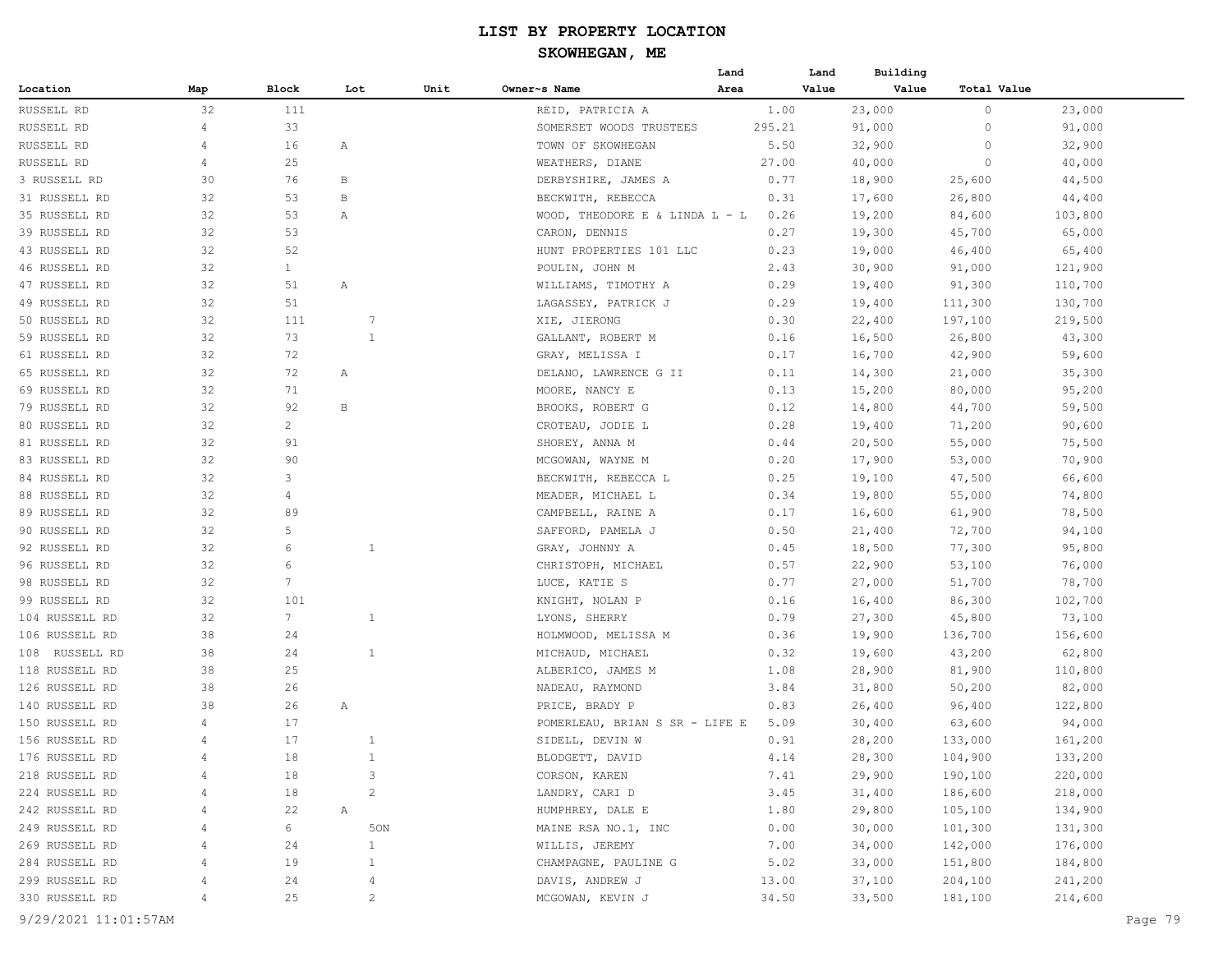|                      |                |       |              |                          |      |                               | Land | Land  | Building |             |         |         |
|----------------------|----------------|-------|--------------|--------------------------|------|-------------------------------|------|-------|----------|-------------|---------|---------|
| Location             | Map            | Block | Lot          |                          | Unit | Owner~s Name                  | Area | Value | Value    | Total Value |         |         |
| 342 RUSSELL RD       | $\overline{4}$ | 25    |              | $\mathbf{1}$             |      | YORK, CALEB A                 |      | 4.60  | 32,900   | 152,900     | 185,800 |         |
| 347 RUSSELL RD       | 4              | 24    |              | $\overline{\mathbf{3}}$  |      | RAIRDON, PAUL D JR            |      | 10.10 | 35,300   | 87,300      | 122,600 |         |
| 371 RUSSELL RD       | 4              | 26    |              |                          |      | WORTHINGTON, CAROLE S         |      | 9.00  | 17,800   | 30,600      | 48,400  |         |
| 380 RUSSELL RD       | 4              | 28    |              |                          |      | KOLLAR, FRANCIS S             |      | 7.51  | 34,400   | 102,600     | 137,000 |         |
| 389 RUSSELL RD       | 4              | 27    |              |                          |      | KOLLAR, KEVIN                 |      | 14.00 | 39,600   | 21,100      | 60,700  |         |
| 412 RUSSELL RD       | 4              | 31    |              |                          |      | SYLVESTER, WAYNE A            |      | 1.80  | 29,300   | 119,500     | 148,800 |         |
| 415 RUSSELL RD       | 4              | 29    | A 1          |                          |      | COURTNEY, PAMELA              |      | 1.00  | 28,800   | 63,200      | 92,000  |         |
| 432 RUSSELL RD       | 4              | 31    | А            | $\overline{\phantom{0}}$ |      | MERRILL, CLYDE                |      | 0.83  | 27,800   | 37,500      | 65,300  |         |
| 435 RUSSELL RD       | 4              | 29    | Α            |                          |      | PAGE, CHAD A                  |      | 2.85  | 30,200   | 124,700     | 154,900 |         |
| 446 RUSSELL RD       | 4              | 31    | Α            |                          |      | WOODMAN, CAROLINE M (MERRILL) |      | 0.57  | 20,500   | 45,600      | 66,100  |         |
| RUSSELL RD           | 4              | 20    |              |                          |      | SOMERSET WOODS TRUSTEES       |      | 11.00 | 3,800    | $\circ$     | 3,800   |         |
| RUSSELL RD           | 4              | 21    |              |                          |      | SOMERSET WOODS TRUSTEES       |      | 11.00 | 21,400   | $\circ$     | 21,400  |         |
| 8 RUTH LN            | 10             | 56    |              | $\mathbf{1}$             |      | FISCHER, KELVIN A             |      | 1.14  | 24,600   | 21,200      | 45,800  |         |
| 9 RUTH LN            | 6              | 19    | $\rm H$      |                          |      | WATSON, JENNIFER L            |      | 16.00 | 13,600   | $\circ$     | 13,600  |         |
| 12 RUTH LN           | 6              | 19    |              |                          |      | ABBOTT, ALICE M (WARREN)      |      | 16.00 | 13,600   | 9,100       | 22,700  |         |
| RYAN LN              | 5              | 44    | B            | $\overline{7}$           |      | AMES PROPERTY MANAGEMENT LLC  |      | 0.37  | 16,000   | - 0         | 16,000  |         |
| 16 RYAN LN           | 5              | 44    | В            | $\mathbf{1}$             |      | MEUNIER, THOMAS B             |      | 0.38  | 20,000   | 88,600      | 108,600 |         |
| 17 RYAN LN           | 5              | 44    | B            | 8                        |      | MILLER, SCOTT W               |      | 0.38  | 20,000   | 69,100      | 89,100  |         |
| 20 RYAN LN           | 5              | 44    | В            | $\overline{c}$           |      | DENNER, ARLENE                |      | 0.38  | 20,000   | 61,600      | 81,600  |         |
| 24 RYAN LN           | 5              | 44    | В            | $\overline{\mathbf{3}}$  |      | MORIN, DENIS J                |      | 0.38  | 20,000   | 77,300      | 97,300  |         |
| 30 RYAN LN           | 5              | 44    | В            | $\overline{4}$           |      | POOLER, JENNIFER              |      | 0.55  | 22,400   | 136,400     | 158,800 |         |
| 33 RYAN LN           | 5              | 44    | В            | 6                        |      | TOWLE, SHAWNA                 |      | 0.42  | 20,400   | 86,600      | 107,000 |         |
| 34 RYAN LN           | 5              | 44    | В            | 5                        |      | MCGRAW, DANIEL R              |      | 0.41  | 20,300   | 67,200      | 87,500  |         |
| 4 SANDY LN           | 9              | 22    | B            | $\mathbf{1}$             |      | COURTEMANCHE, MARCEL E        |      | 0.46  | 22,600   | 104,300     | 126,900 |         |
| 9 SANDY LN           | 9              | 22    | B            |                          |      | GREGOR, RICHARD MICHAEL       |      | 0.52  | 24,000   | 142,400     | 166,400 |         |
| 10 SANDY LN          | 9              | 22    | B            | $\overline{c}$           |      | BARTER, MICHAEL O             |      | 0.45  | 22,600   | 108,700     | 131,300 |         |
| 13 SANDY LN          | 9              | 22    | B            | 9                        |      | WHITE, LAURA                  |      | 0.48  | 23,000   | 82,900      | 105,900 |         |
| 14 SANDY LN          | 9              | 22    | В            | $\overline{\mathbf{3}}$  |      | WELCH,<br>BARBARA BROSNAN     |      | 0.44  | 22,500   | 113,500     | 136,000 |         |
| 17 SANDY LN          | 9              | 22    | В            | 8                        |      | OBERG, SCOTT J                |      | 0.48  | 20,800   | 136,500     | 157,300 |         |
| 20 SANDY LN          | 9              | 22    | В            | 4                        |      | BROWER, MILLARD C             |      | 0.64  | 26,700   | 159,900     | 186,600 |         |
| 21 SANDY LN          | 9              | 22    | В            | -7                       |      | READ, CHRISTOPHER A - TRUSTEE |      | 0.48  | 23,200   | 169,000     | 192,200 |         |
| 23 SANDY LN          | 9              | 22    | В            | 6                        |      | GROHS, JOHN F                 |      | 0.47  | 22,900   | 131,900     | 154,800 |         |
| 26 SANDY LN          | 9              | 22    | В            | 5                        |      | ZENTZ, ROBERT                 |      | 0.52  | 24,000   | 105,000     | 129,000 |         |
| 7 SAVAGE DR          | 25             | 2658  |              | $2 - 1$                  |      | TURCOTTE, DANA L              |      | 0.58  | 16,700   | 5,900       | 22,600  |         |
| 11 SAVAGE DR         | 25             | 2658  |              | $\mathbf{2}$             | В    | SAVAGE, JACOB                 |      | 1.58  | 24,800   | 13,800      | 38,600  |         |
| SESAME ST            | 24             | 9     |              |                          |      | PETERS, DANIEL A              |      | 19.81 | 708,400  | 2,900       | 711,300 |         |
| 9 SESAME ST          | 24             | 9     | D            | $\overline{1}$           |      | POLAND, DONN                  |      | 0.28  | 24,200   | 46,900      | 71,100  |         |
| 12 SESAME ST         | 24             | 9     | B            |                          |      | SHAW, NORMAN                  |      | 0.60  | 14,800   | 65,100      | 79,900  |         |
| 13 SESAME ST         | 24             | 9     | Е            |                          |      | POLAND, DONN                  |      | 1.00  | 35,900   | 61,500      | 97,400  |         |
| 14 SESAME ST         | 24             | 9     | $\mathsf{C}$ |                          |      | MORGAN, RUTH                  |      | 1.27  | 18,400   | 52,400      | 70,800  |         |
| 18 SESAME ST         | 24             | 9     | $\mathsf{C}$ | ON                       |      | MESSER, CAROLYN - LIFE TENANT |      | 0.00  | $\circ$  | 27,300      | 27,300  |         |
| 22 SESAME ST         | 24             | 9     |              | ON1                      |      | LOWELL, TRAVIS R              |      | 0.00  | $\circ$  | 13,300      | 13,300  |         |
| 23 SESAME ST         | 24             | 9     |              | ON2                      |      | GILBERT, JUSTIN               |      | 0.00  | 0        | 14,000      | 14,000  |         |
| 25 SESAME ST         | 24             | 9     |              | ON4                      |      | PETERS, DANIEL                |      | 0.00  | $\circ$  | 12,500      | 12,500  |         |
| 26 SESAME ST         | 24             | 9     |              | ON3                      |      | JOHNSON, HAROLD               |      | 0.00  | 0        | 11,400      | 11,400  |         |
| 28 SESAME ST         | 24             | 9     |              | ON5                      |      | FOSS, APRIL                   |      | 0.00  | $\circ$  | 15,200      | 15,200  |         |
|                      |                |       |              |                          |      |                               |      |       |          |             |         |         |
| 9/29/2021 11:01:57AM |                |       |              |                          |      |                               |      |       |          |             |         | Page 80 |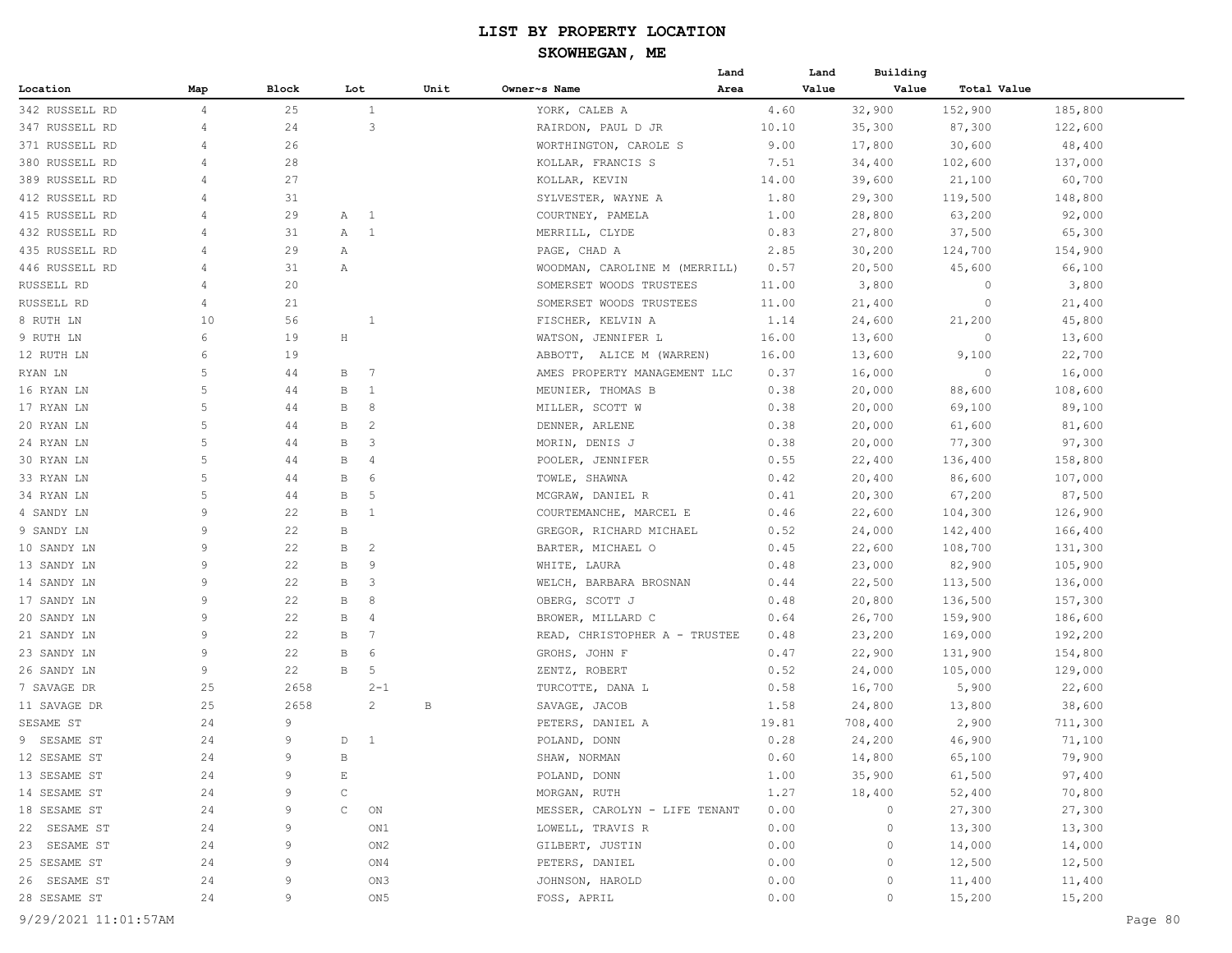| Map<br>Block<br>Lot<br>Unit<br>Owner~s Name<br>Area<br>Value<br>Value<br>Total Value<br>Location<br>24<br>9<br>18,600<br>29 SESAME ST<br>ON6<br>LETELLIER, ROGER<br>0.00<br>$\circ$<br>18,600<br>24<br>9<br>ON8<br>PETERS, DAN<br>0.00<br>0<br>14,600<br>14,600<br>31 SESAME ST<br>32 SESAME ST<br>24<br>9<br>ON 7<br>WHITE, JANICE<br>0.00<br>0<br>18,200<br>18,200<br>24<br>9<br>$\circ$<br>27,300<br>33 SESAME ST<br>ON10<br>REDLEVSKE, BRUCE H<br>0.00<br>27,300<br>24<br>9<br>ON 9<br>0.00<br>$\circ$<br>42,300<br>42,300<br>36 SESAME ST<br>KNIGHT, HEATHER L<br>9<br>$\circ$<br>37 SESAME ST<br>24<br>ON12<br>NICKERSON, HARTLEY<br>0.00<br>14,600<br>14,600<br>$\circ$<br>15,200<br>38 SESAME ST<br>24<br>9<br>ON11<br>WYMAN, JOE<br>0.00<br>15,200 |         |
|-------------------------------------------------------------------------------------------------------------------------------------------------------------------------------------------------------------------------------------------------------------------------------------------------------------------------------------------------------------------------------------------------------------------------------------------------------------------------------------------------------------------------------------------------------------------------------------------------------------------------------------------------------------------------------------------------------------------------------------------------------------|---------|
|                                                                                                                                                                                                                                                                                                                                                                                                                                                                                                                                                                                                                                                                                                                                                             |         |
|                                                                                                                                                                                                                                                                                                                                                                                                                                                                                                                                                                                                                                                                                                                                                             |         |
|                                                                                                                                                                                                                                                                                                                                                                                                                                                                                                                                                                                                                                                                                                                                                             |         |
|                                                                                                                                                                                                                                                                                                                                                                                                                                                                                                                                                                                                                                                                                                                                                             |         |
|                                                                                                                                                                                                                                                                                                                                                                                                                                                                                                                                                                                                                                                                                                                                                             |         |
|                                                                                                                                                                                                                                                                                                                                                                                                                                                                                                                                                                                                                                                                                                                                                             |         |
|                                                                                                                                                                                                                                                                                                                                                                                                                                                                                                                                                                                                                                                                                                                                                             |         |
|                                                                                                                                                                                                                                                                                                                                                                                                                                                                                                                                                                                                                                                                                                                                                             |         |
| 9<br>ON14<br>15,500<br>39 SESAME ST<br>24<br>PETERS, DANIEL<br>0.00<br>$\circ$<br>15,500                                                                                                                                                                                                                                                                                                                                                                                                                                                                                                                                                                                                                                                                    |         |
| 41 SESAME ST<br>24<br>9<br>ON16<br>EDWARDS, ROMA<br>0.00<br>0<br>15,200<br>15,200                                                                                                                                                                                                                                                                                                                                                                                                                                                                                                                                                                                                                                                                           |         |
| 9<br>ON13<br>SESAME ST<br>24<br>PETERS, DANIEL<br>0.00<br>$\circ$<br>16,600<br>16,600<br>42                                                                                                                                                                                                                                                                                                                                                                                                                                                                                                                                                                                                                                                                 |         |
| SESAME ST<br>24<br>9<br>ON15<br>NORTON, TAVI<br>0.00<br>$\circ$<br>8,400<br>8,400<br>44                                                                                                                                                                                                                                                                                                                                                                                                                                                                                                                                                                                                                                                                     |         |
| 9<br>ON18<br>SESAME ST<br>24<br>SAVIO, CLARISSA<br>0.00<br>$\circ$<br>13,600<br>13,600<br>45                                                                                                                                                                                                                                                                                                                                                                                                                                                                                                                                                                                                                                                                |         |
| 47 SESAME ST<br>24<br>9<br>ON19<br>SPENCER, ALBERT<br>0.00<br>$\circ$<br>11,400<br>11,400                                                                                                                                                                                                                                                                                                                                                                                                                                                                                                                                                                                                                                                                   |         |
| 9<br>SESAME ST<br>24<br>ON17<br>FOSS, BRUCE SR<br>0.00<br>$\circ$<br>34,300<br>34,300<br>48                                                                                                                                                                                                                                                                                                                                                                                                                                                                                                                                                                                                                                                                 |         |
| 3 SHORT ST<br>34<br>$\mathbf{1}$<br>REDMOND, BETHANY A<br>0.21<br>12,800<br>18,700<br>31,500                                                                                                                                                                                                                                                                                                                                                                                                                                                                                                                                                                                                                                                                |         |
| $\overline{c}$<br>89,500<br>9 SHORT ST<br>34<br>PRICE, LAURA LEE<br>0.72<br>18,100<br>71,400                                                                                                                                                                                                                                                                                                                                                                                                                                                                                                                                                                                                                                                                |         |
| 33<br>144<br>HUNT PROPETIES 101 LLC<br>0.11<br>10,000<br>32,800<br>42,800<br>10 SHORT ST                                                                                                                                                                                                                                                                                                                                                                                                                                                                                                                                                                                                                                                                    |         |
| 32<br>46<br>9 SILVER ST<br>L & W REALTY LLC<br>0.26<br>13,100<br>13,100<br>0                                                                                                                                                                                                                                                                                                                                                                                                                                                                                                                                                                                                                                                                                |         |
| 32<br>49<br>JEWELL, CRAIG D<br>0.33<br>16,700<br>153,500<br>170,200<br>10 SILVER ST                                                                                                                                                                                                                                                                                                                                                                                                                                                                                                                                                                                                                                                                         |         |
| 32<br>45<br>13 SILVER ST<br>SKOWHEGAN-MADISON BENEVOLENT<br>0.80<br>11,000<br>$\circ$<br>11,000                                                                                                                                                                                                                                                                                                                                                                                                                                                                                                                                                                                                                                                             |         |
| 21 SILVER ST<br>32<br>43<br>SKOWHEGAN-MADISON LODGE NO 253<br>0.86<br>35,000<br>180,100<br>215,100                                                                                                                                                                                                                                                                                                                                                                                                                                                                                                                                                                                                                                                          |         |
| 32<br>50<br>22 SILVER ST<br>3.00<br>129,400<br>762,700<br>892,100<br>CASSIDY, DANA                                                                                                                                                                                                                                                                                                                                                                                                                                                                                                                                                                                                                                                                          |         |
| 27 SILVER ST<br>32<br>42<br>SKOWHEGAN-MADISON ELKS LDG 253<br>0.43<br>17,300<br>66,100<br>83,400                                                                                                                                                                                                                                                                                                                                                                                                                                                                                                                                                                                                                                                            |         |
| 32<br>29 SILVER ST<br>41<br>WHITING, BRIAN WILLIAM<br>0.37<br>17,000<br>51,400<br>68,400                                                                                                                                                                                                                                                                                                                                                                                                                                                                                                                                                                                                                                                                    |         |
| 30 SILVER ST<br>32<br>78<br>$\mathbf{1}$<br>WAINORIS, DOUGLASS P<br>0.30<br>16,600<br>63,300<br>79,900                                                                                                                                                                                                                                                                                                                                                                                                                                                                                                                                                                                                                                                      |         |
| 32<br>65<br>LEBLANC, SCOTT A<br>0.22<br>15,800<br>55,000<br>70,800<br>34 SILVER ST                                                                                                                                                                                                                                                                                                                                                                                                                                                                                                                                                                                                                                                                          |         |
| 32<br>66<br>YORK, MICHAEL D<br>0.22<br>15,800<br>75,300<br>91,100<br>38 SILVER ST                                                                                                                                                                                                                                                                                                                                                                                                                                                                                                                                                                                                                                                                           |         |
| 32<br>39 SILVER ST<br>95<br>BUSSELL, ROXANNE P<br>0.40<br>17,200<br>53,200<br>70,400                                                                                                                                                                                                                                                                                                                                                                                                                                                                                                                                                                                                                                                                        |         |
| 40 SILVER ST<br>32<br>67<br>0.22<br>15,800<br>52,000<br>67,800<br>MOODY, SHEILA J                                                                                                                                                                                                                                                                                                                                                                                                                                                                                                                                                                                                                                                                           |         |
| 43 SILVER ST<br>32<br>94<br>0.35<br>16,900<br>42,500<br>59,400<br>Α<br>DICKISON, DOUGLAS                                                                                                                                                                                                                                                                                                                                                                                                                                                                                                                                                                                                                                                                    |         |
| 44 SILVER ST<br>32<br>68<br>GORDON, HARRIETT C<br>0.28<br>16,400<br>77,600<br>94,000                                                                                                                                                                                                                                                                                                                                                                                                                                                                                                                                                                                                                                                                        |         |
| 27,000<br>45 SILVER ST<br>32<br>94<br>BLODGETT, DARRELL<br>0.36<br>16,900<br>43,900                                                                                                                                                                                                                                                                                                                                                                                                                                                                                                                                                                                                                                                                         |         |
| 46 SILVER ST<br>32<br>70<br>1<br>WASHBURN, TERRY S<br>0.11<br>9,600<br>17,500<br>27,100                                                                                                                                                                                                                                                                                                                                                                                                                                                                                                                                                                                                                                                                     |         |
| 32<br>70<br>WASHBURN, TERRY S<br>0.11<br>12,300<br>73,400<br>85,700<br>48 SILVER ST                                                                                                                                                                                                                                                                                                                                                                                                                                                                                                                                                                                                                                                                         |         |
| 49 SILVER ST<br>32<br>92<br>BLODGETT, DARRELL L<br>0.25<br>16,300<br>42,700<br>59,000<br>Α                                                                                                                                                                                                                                                                                                                                                                                                                                                                                                                                                                                                                                                                  |         |
| 32<br>92<br>53 SILVER ST<br>BROWN, COLBY C<br>0.38<br>17,000<br>60,300<br>77,300                                                                                                                                                                                                                                                                                                                                                                                                                                                                                                                                                                                                                                                                            |         |
| 32<br>79<br>4 SMITH ST<br>0.30<br>16,600<br>59,800<br>76,400<br>LIGHTBODY, JASON A                                                                                                                                                                                                                                                                                                                                                                                                                                                                                                                                                                                                                                                                          |         |
| 32<br>WHITING, BRIAN W<br>115,500<br>7 SMITH ST<br>41<br>0.27<br>16,400<br>99,100                                                                                                                                                                                                                                                                                                                                                                                                                                                                                                                                                                                                                                                                           |         |
| 10 SMITH ST<br>32<br>KENNARD, EVA W<br>0.31<br>16,600<br>77,800<br>94,400<br>80                                                                                                                                                                                                                                                                                                                                                                                                                                                                                                                                                                                                                                                                             |         |
| 38,600<br>53,200<br>12 SMITH ST<br>BATES DWAYNE LEE<br>0.18<br>14,600<br>32<br>81                                                                                                                                                                                                                                                                                                                                                                                                                                                                                                                                                                                                                                                                           |         |
| 1.18<br>65,300<br>198,300<br>263,600<br>10 SOMERSET BUSINESS PKY 9<br>74<br>$\mathbf{1}$<br>PARADIS WINDOW TINTING LLC<br>Α                                                                                                                                                                                                                                                                                                                                                                                                                                                                                                                                                                                                                                 |         |
| 1.58<br>31,900<br>114,000<br>145,900<br>14 SOMERSET BUSINESS PKY 9<br>74<br>$\mathbf{1}$<br>B<br>GOFF, NATHAN L                                                                                                                                                                                                                                                                                                                                                                                                                                                                                                                                                                                                                                             |         |
| 22 SOMERSET BUSINESS PKY 9<br>$\mathsf C$<br>60,500<br>165,900<br>74<br>$\mathbf{1}$<br>YORK, DEAN W<br>1.99<br>105,400                                                                                                                                                                                                                                                                                                                                                                                                                                                                                                                                                                                                                                     |         |
| 22,500<br>28 SOMERSET BUSINESS PKY 9<br>$\mathbf{1}$<br>$\mathbb D$<br>5.59<br>48,700<br>71,200<br>74<br>WEBBER, LINDSAY                                                                                                                                                                                                                                                                                                                                                                                                                                                                                                                                                                                                                                    |         |
| 43,100<br>45<br>0.11<br>12,100<br>31,000<br>7 SOMERSET LN<br>22<br>SMITH, DANIEL M                                                                                                                                                                                                                                                                                                                                                                                                                                                                                                                                                                                                                                                                          |         |
| SOUTH FACTORY ST<br>22<br>$7\phantom{.0}$<br>RODDEN, PATRICK A<br>0.24<br>18,000<br>18,000<br>$\sim$ 0                                                                                                                                                                                                                                                                                                                                                                                                                                                                                                                                                                                                                                                      |         |
| 9/29/2021 11:01:57AM                                                                                                                                                                                                                                                                                                                                                                                                                                                                                                                                                                                                                                                                                                                                        | Page 81 |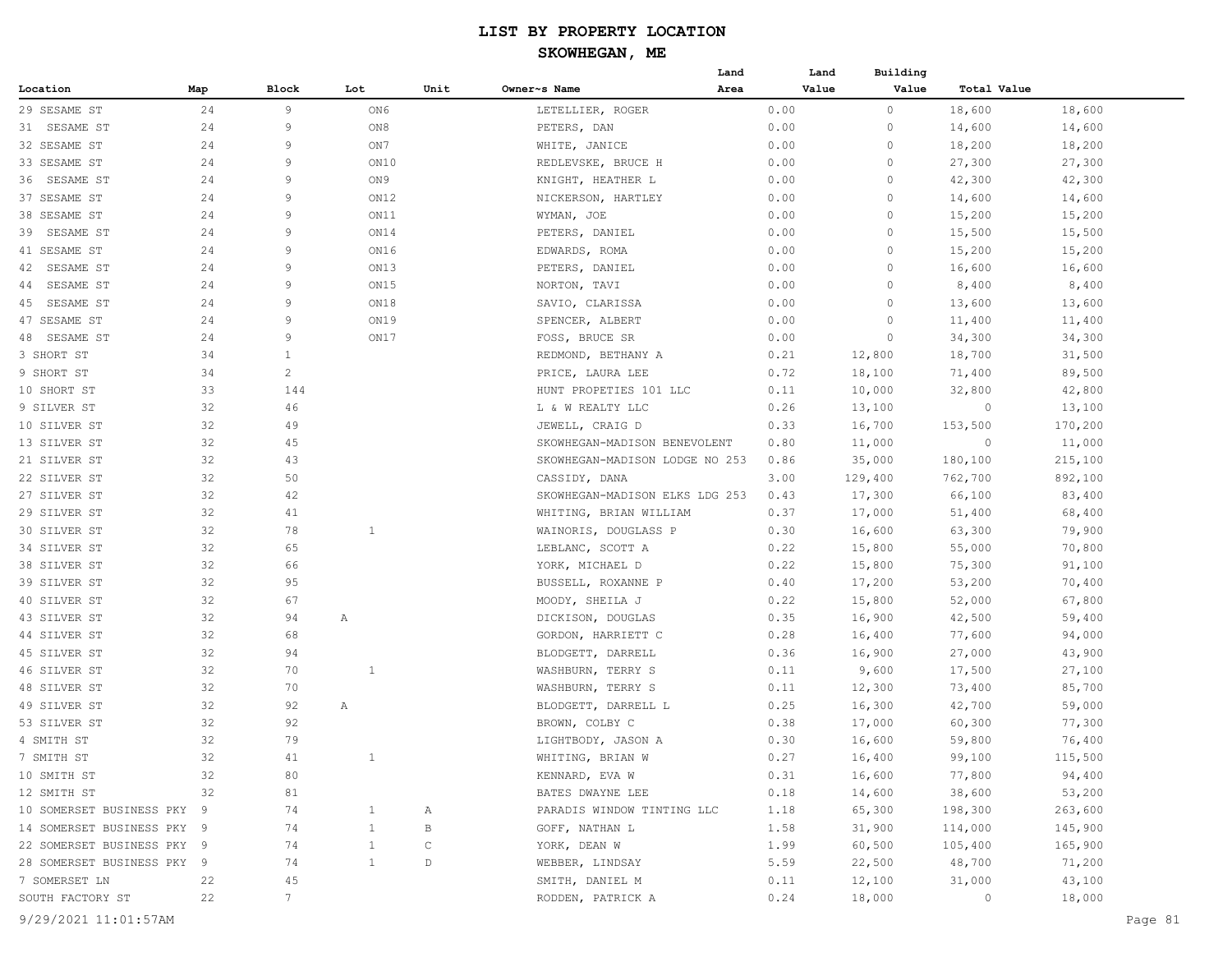|                     |     |             |              |      |                                | Land | Land  | Building |             |         |
|---------------------|-----|-------------|--------------|------|--------------------------------|------|-------|----------|-------------|---------|
| Location            | Map | Block       | Lot          | Unit | Owner~s Name                   | Area | Value | Value    | Total Value |         |
| SOUTH FACTORY ST    | 20  | 31          |              |      | BRALEY, CAROLYN MAY            |      | 0.32  | 20,900   | 2,400       | 23,300  |
| SOUTH FACTORY ST    | 20  | 23          |              |      | REDINGTON FAIRVIEW GENERAL HOS |      | 0.33  | 11,700   | $\circ$     | 11,700  |
| SOUTH FACTORY ST    | 22  | 6           |              |      | RODDEN, PATRICK A              |      | 0.17  | 11,400   | $\circ$     | 11,400  |
| SOUTH FACTORY ST    | 22  | 40          |              |      | SOMERSET WOODS TRUSTEES        |      | 3.46  | 59,500   | 14,500      | 74,000  |
| SOUTH FACTORY ST    | 23  | 125         |              |      | TOWN OF SKOWHEGAN              |      | 0.77  | 2,300    | 0           | 2,300   |
| 14 SOUTH FACTORY ST | 22  | $7^{\circ}$ | ON           |      | MOELLER, ALLEN M               |      | 0.00  | $\circ$  | 17,300      | 17,300  |
| 24 SOUTH FACTORY ST | 22  | 10          |              |      | HARVILLE, THOMAS W             |      | 0.23  | 16,200   | 85,700      | 101,900 |
| 25 SOUTH FACTORY ST | 22  | 39          |              |      | SMITH, TODD L                  |      | 0.11  | 11,500   | 70,900      | 82,400  |
| 27 SOUTH FACTORY ST | 22  | 38          |              |      | ROBITAILLE, STEVEN C           |      | 0.12  | 12,600   | 47,000      | 59,600  |
| 28 SOUTH FACTORY ST | 22  | 11          |              |      | MORIN, BRIAN J                 |      | 0.40  | 15,500   | 154,200     | 169,700 |
| 29 SOUTH FACTORY ST | 22  | 37          |              |      | SMITH, TODD                    |      | 0.09  | 11,100   | $\circ$     | 11,100  |
| 30 SOUTH FACTORY ST | 22  | 13          |              |      | SMITH, TODD                    |      | 0.51  | 18,400   | 68,200      | 86,600  |
| 31 SOUTH FACTORY ST | 22  | 36          |              |      | SAVAGE, GABRIELLE L            |      | 0.12  | 12,600   | 34,400      | 47,000  |
| 32 SOUTH FACTORY ST | 22  | 14          |              |      | PINKHAM, RONALD SCOTT          |      | 0.45  | 17,500   | 51,400      | 68,900  |
| 33 SOUTH FACTORY ST | 22  | 35          |              |      | SHERMAN RENTALS LLC            |      | 0.22  | 15,800   | 91,300      | 107,100 |
| 38 SOUTH FACTORY ST | 22  | 15          |              |      | CLEMENT, DEBORAH               |      | 0.40  | 17,200   | 47,600      | 64,800  |
| 39 SOUTH FACTORY ST | 22  | 34          | C            |      | LYONS, ARLENE (ROWELL)         |      | 0.23  | 16,200   | 45,600      | 61,800  |
| 41 SOUTH FACTORY ST | 22  | 34          |              |      | DUBOIS, MICHAEL J              |      | 0.37  | 17,000   | 88,100      | 105,100 |
| 45 SOUTH FACTORY ST | 22  | 34          | Α            |      | CLEMENT, HELENE M              |      | 0.29  | 16,500   | 96,100      | 112,600 |
| 48 SOUTH FACTORY ST | 21  | 20          |              |      | CORNVILLE REGIONAL CHARTER SCH |      | 0.95  | 28,500   | 186,200     | 214,700 |
| 59 SOUTH FACTORY ST | 20  | 23          | 1            |      | MERCADO, BONNIE L (GOODWIN)    |      | 0.29  | 16,500   | 81,300      | 97,800  |
| 60 SOUTH FACTORY ST | 21  | 14          | $\mathbf{1}$ |      | PERKINS, JEFFREY               |      | 0.11  | 12,200   | 155,500     | 167,700 |
| 62 SOUTH FACTORY ST | 21  | 14          | 2            |      | AMES, TIMOTHY A                |      | 0.19  | 14,800   | 23,600      | 38,400  |
| 64 SOUTH FACTORY ST | 21  | 14          | 3            |      | AMES, TIMOTHY A                |      | 0.25  | 16,300   | 27,600      | 43,900  |
| 66 SOUTH FACTORY ST | 21  | 14          | 30N          |      | ROSE, GLEN                     |      | 0.00  | $\circ$  | 14,000      | 14,000  |
| 68 SOUTH FACTORY ST | 21  | 14          | 6A           |      | WORSTER, SHELDON               |      | 0.16  | 12,500   | 27,300      | 39,800  |
| 70 SOUTH FACTORY ST | 21  | 14          | 6A-1         |      | WORSTER, RODNEY                |      | 0.16  | 12,500   | 6,100       | 18,600  |
| 71 SOUTH FACTORY ST | 20  | 22          |              |      | CAREY, EUGENE JR               |      | 0.67  | 21,100   | 91,800      | 112,900 |
| 74 SOUTH FACTORY ST | 20  | 31          | ON           |      | BRALEY, CAROLYN                |      | 0.00  | $\circ$  | 1,400       | 1,400   |
| 75 SOUTH FACTORY ST | 20  | 21          |              |      | REDINGTON-FAIRVIEW GENERAL HOS |      | 0.46  | 16,500   | $\circ$     | 16,500  |
| 76 SOUTH FACTORY ST | 20  | 32          |              |      | BRALEY, CAROLYN MAY            |      | 0.32  | 16,700   | 28,200      | 44,900  |
| 78 SOUTH FACTORY ST | 20  | 33          |              |      | KNOWLES, TIMOTHY               |      | 0.63  | 19,400   | 29,800      | 49,200  |
| 79 SOUTH FACTORY ST | 20  | 21          | Α            |      | REDINGTON-FAIRVIEW GENERAL HOS |      | 0.35  | 15,900   | $\circ$     | 15,900  |
| 82 SOUTH FACTORY ST | 20  | 34          |              |      | PECK, CHRISTOPHER A            |      | 0.33  | 16,700   | 42,100      | 58,800  |
| 84 SOUTH FACTORY ST | 20  | 34          | 1            |      | MCGRAW, DENNIS J               |      | 0.30  | 14,900   | 28,400      | 43,300  |
| 88 SOUTH FACTORY ST | 20  | 35          |              |      | CLUKEY, MARJORY - LIFE EST     |      | 0.47  | 17,700   | 39,800      | 57,500  |
| 89 SOUTH FACTORY ST | 20  | 20          |              |      | REDINGTON-FAIRVIEW GENERAL HOS |      | 0.55  | 18,800   | $\Omega$    | 18,800  |
| 94 SOUTH FACTORY ST | 20  | 36          |              |      | CLAPP, NORA LEE - LIFE ESTATE  |      | 0.64  | 20,600   | 56,700      | 77,300  |
| 18 SOUTH FACTORY ST | 22  | 8           |              |      | AUSTIN, HARVEY JR              |      | 0.23  | 19,500   | 0           | 19,500  |
| SOUTH ST            | 23  | 72          |              |      | CENTRAL MAINE SEPTIC &         |      | 0.23  | 19,000   | 0           | 19,000  |
| 10 SOUTH ST         | 22  | 54          |              |      | PREVOST, JESSICA M             |      | 0.23  | 16,200   | 40,900      | 57,100  |
| 11 SOUTH ST         | 23  | 71          | $\mathbb{A}$ |      | CENTRAL MAINE SEPTIC &         |      | 0.15  | 13,600   | 21,100      | 34,700  |
| 12 SOUTH ST         | 22  | 55          |              |      | STETKIS, WAYNE M               |      | 0.22  | 15,800   | 47,300      | 63,100  |
| 15 SOUTH ST         | 23  | 71          |              |      | WAINWRIGHT, RACHEL             |      | 0.16  | 13,900   | 64,900      | 78,800  |
| 16 SOUTH ST         | 22  | 56          |              |      | GLEASON, BRENDA JOHNSON        |      | 0.21  | 15,500   | 51,800      | 67,300  |
| 18 SOUTH ST         | 22  | 57          |              |      | AMINI, SAIF R                  |      | 0.41  | 17,200   | 44,700      | 61,900  |
|                     |     |             |              |      |                                |      |       |          |             |         |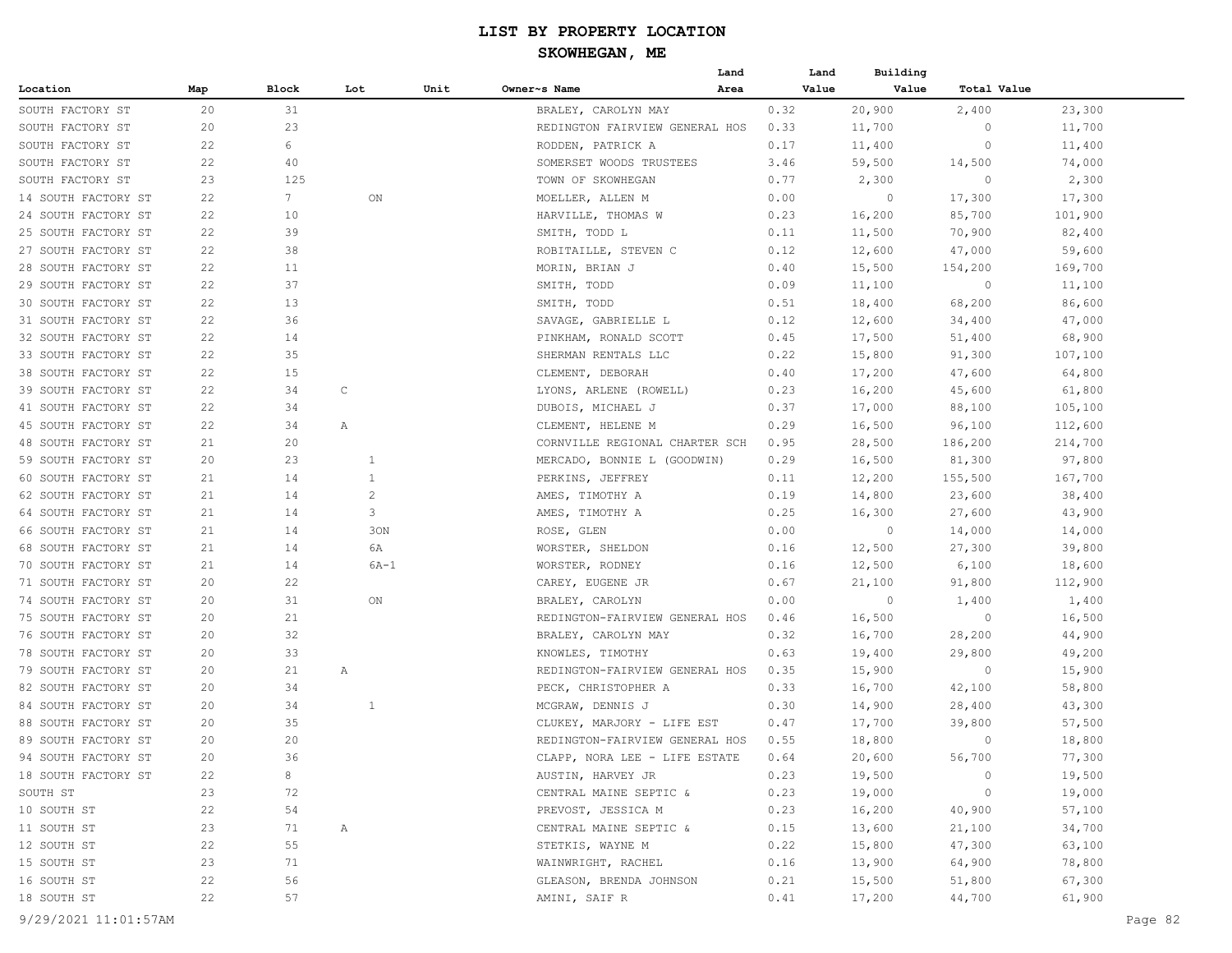|                   |     |       |                |      |                                | Land | Land  | Building |             |                  |
|-------------------|-----|-------|----------------|------|--------------------------------|------|-------|----------|-------------|------------------|
| Location          | Map | Block | Lot            | Unit | Owner~s Name                   | Area | Value | Value    | Total Value |                  |
| 19 SOUTH ST       | 23  | 70    |                |      | FERRETTI, ROBERT F & DIANE M   |      | 0.18  | 14,600   | 70,300      | 84,900           |
| 21 SOUTH ST       | 23  | 69    |                |      | FORTIER, TERRANCE              |      | 0.19  | 14,900   | 74,600      | 89,500           |
| 24 SOUTH ST       | 22  | 58    | Α              |      | PRASCH, JOHN                   |      | 0.20  | 15,300   | 61,700      | 77,000           |
| 27 SOUTH ST       | 23  | 68    |                |      | COOLEY, DEVIN S                |      | 0.10  | 11,600   | 39,700      | 51,300           |
| SOUTHGATE PKWY    | 14  | 21    | 6              |      | CIVIL ARMS INC                 |      | 6.70  | 46,800   | 0           | 46,800           |
| SOUTHGATE PKWY    | 14  | 21    | 1              |      | L & W REALTY LLC               |      | 2.73  | 27,400   | 0           | 27,400           |
| SOUTHGATE PKWY    | 14  | 21    | $\overline{2}$ |      | SKOWHEGAN ECON DEVELMNT CORP   |      | 3.29  | 28,700   | 0           | 28,700           |
| SOUTHGATE PKWY    | 14  | 21    | 3              |      | SKOWHEGAN ECON DEVELMNT CORP   |      | 4.96  | 32,400   | 0           | 32,400           |
| SOUTHGATE PKWY    | 14  | 21    | 7              |      | SKOWHEGAN ECON DEVELMNT CORP   |      | 10.12 | 43,000   | 0           | 43,000           |
| 50 SOUTHGATE PKWY | 14  | 21    | 8              |      | SAPPI NORTH AMERICA INC        |      | 24.18 | 34,800   | 0           | 34,800           |
| 60 SOUTHGATE PKWY | 14  | 21    | 4              |      | NORTHEAST MERCHANDISING CORPOR |      | 2.80  | 33,500   | 362,900     | 396,400          |
| 80 SOUTHGATE PKWY | 14  | 21    | 5              |      | CIVIL ARMS INC                 |      | 12.20 | 52,800   | 409,700     | 462,500          |
| 11 SPRING ST      | 30  | 72    |                |      | DUNN, BRIANNA M                |      | 0.20  | 17,900   | 74,900      | 92,800           |
| 13 SPRING ST      | 30  | 71    |                |      | MCGREGOR, ELLEN                |      | 0.18  | 16,300   | 83,800      | 100,100          |
| 17 SPRING ST      | 30  | 70    |                |      | LEMPICKA, ANETA                |      | 0.25  | 20,100   | 70,300      | 90,400           |
| 29 SPRING ST      | 30  | 69    |                |      | CLEMENT, JOEL K                |      | 2.36  | 38,100   | 69,800      | 107,900          |
| 32 SPRING ST      | 30  | 61    |                |      | EVERETT, ERIC                  |      | 0.31  | 19,600   | 70,400      | 90,000           |
| 36 SPRING ST      | 30  | 62    |                |      | RODRIGUE, FRANCIS              |      | 0.29  | 19,400   | 50,100      | 69,500           |
| 39 SPRING ST      | 30  | 67    |                |      | SOULE, G GREGORY               |      | 0.36  | 19,900   | 92,900      | 112,800          |
| 40 SPRING ST      | 30  | 63    |                |      | HEWEY, MYRON                   |      | 0.23  | 19,000   | 59,300      | 78,300           |
| 42 SPRING ST      | 30  | 64    |                |      | BOONE, SHEENA L                |      | 0.23  | 19,000   | 100,700     | 119,700          |
| 43 SPRING ST      | 30  | 66    |                |      | CROCKETT, PAULA M - LIFE ESTAT |      | 0.39  | 18,100   | 64,800      | 82,900           |
| ST JAMES ST       | 36  | 20    | Α              |      | PERKINS, DEREK S               |      | 0.24  | 12,000   | 31,400      | 43,400           |
| 14 ST JAMES ST    | 37  | 111   |                |      | SHAW, NORMAN R                 |      | 1.28  | 20,400   | 9,600       | 30,000           |
| 15 ST JAMES ST    | 37  | 113   | $\overline{c}$ |      | VEILLEUX, ROLAND A             |      | 0.19  | 9,800    | 22,200      | 32,000           |
| 17 ST JAMES ST    | 37  | 113   | 3              |      | VEILLEUX, ROLAND A             |      | 0.19  | 9,800    | 22,300      | 32,100           |
| 21 ST JAMES ST    | 36  | 22    |                |      | SHAW, NORMAN R                 |      | 4.74  | 22,800   | 13,500      | 36,300           |
| 25 ST JAMES ST    | 36  | 20    |                |      | HEWEY, TERRANCE                |      | 2.08  | 20,200   | 42,600      | 62,800           |
| 34 ST JAMES ST    | 36  | 20    | $\, {\bf B}$   |      | PERKINS, DEREK S               |      | 0.57  | 15,200   | 107,900     | 123,100          |
| 40 ST JAMES ST    | 36  | 21    | $\mathbf{1}$   |      | CARMAN - TUTTLE, KELLY         |      | 0.46  | 13,700   | 77,500      | 91,200           |
| 41 ST JAMES ST    | 36  | 20    | 3              |      | LORD, SANDRA L - LIFE EST      |      | 0.58  | 15,300   | 23,200      | 38,500           |
| 44 ST JAMES ST    | 36  | 21    |                |      | SYLVAIN, WILLIAM               |      | 0.14  | 10,300   | 48,600      | 58,900           |
| 5 ST JOHN ST      | 33  | 200   |                |      | DEMERITT, DARLENE P            |      | 0.18  | 14,500   | 37,300      | 51,800           |
| 9 ST JOHN ST      | 33  | 199   |                |      | KNOWLES, TREVOR                |      | 0.18  | 14,600   | 42,700      | 57,300           |
| 14 ST JOHN ST     | 33  | 181   |                |      | WYMAN, JOSEPH                  |      | 0.24  | 16,200   | 41,500      | 57,700           |
| 15 ST JOHN ST     | 33  | 189   |                |      | SITES, BARRY JAY               |      | 0.21  | 15,500   | 92,800      | 108,300          |
| 18 ST JOHN ST     | 33  | 182   |                |      | PERRON, JEAN                   |      | 0.31  | 16,600   | 92,300      | 108,900          |
| 19 ST JOHN ST     | 33  | 188   |                |      | JENCKS, PHILIP A               |      | 0.43  | 17,300   | 78,100      | 95,400           |
| 22 ST JOHN ST     | 33  | 183   |                |      | COOLEY, CLAYTON                |      | 0.31  | 16,600   | 101,200     | 117,800          |
| 25 ST JOHN ST     | 33  | 187   |                |      | LAKE, BONNIE L                 |      | 0.25  | 16,300   | 39,200      | 55,500           |
| 27 ST JOHN ST     | 33  | 186   |                |      | HARVILLE, THOMAS W             |      | 0.06  | 9,500    | 42,600      | 52,100           |
| 30 ST JOHN ST     | 33  | 184   |                |      | ZIGLAR, ZACKARY & JESSICA      |      | 0.27  | 16,400   | 62,200      | 78,600           |
| 4 ST MARK ST      | 37  | 156   |                |      | PRICE, CHRISTOPHER J           |      | 0.22  |          |             |                  |
| 10 ST MARK ST     | 37  | 157   |                |      | L & W REALTY LLC               |      | 0.31  | 13,000   | 68,400      | 81,400<br>56,500 |
| 21 ST MARK ST     | 33  |       |                |      |                                |      | 0.19  | 13,700   | 42,800      | 37,100           |
|                   |     | 145   |                |      | SPAULDING, LOLA BEATRICE       |      |       | 12,300   | 24,800      |                  |
| 25 ST MARK ST     | 33  | 149   | D              |      | DOIRON, ROY P                  |      | 0.66  | 17,200   | 70,700      | 87,900           |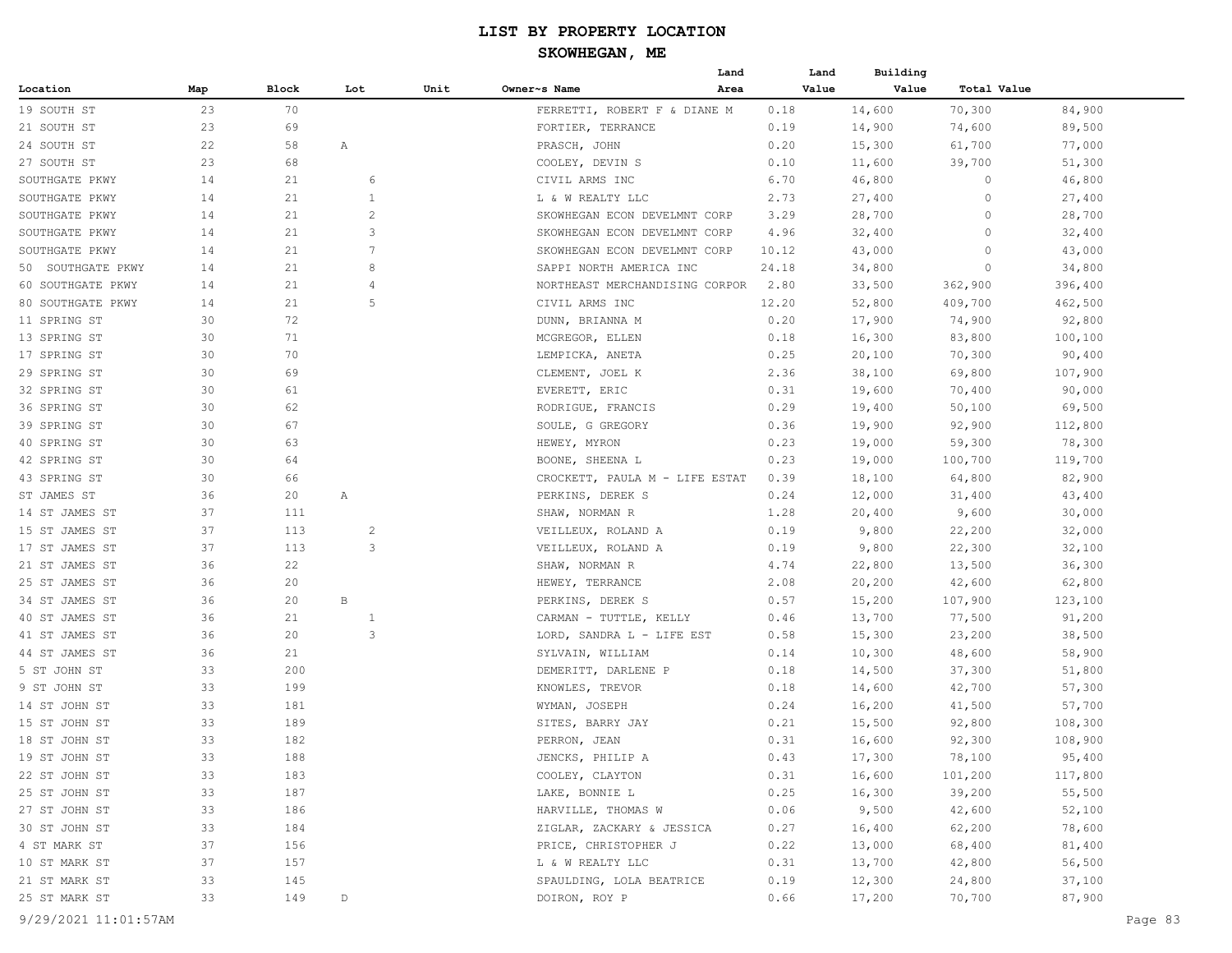# **SKOWHEGAN, ME**

| Map<br>Block<br>Lot<br>Unit<br>Owner~s Name<br>Area<br>Value<br>Value<br>Total Value<br>33<br>118<br>19,400<br>48,100<br>LYONS, THOMAS JR<br>0.45<br>67,500<br>33<br>22,100<br>149<br>WITHEE, GERALD<br>0.51<br>15,100<br>7,000<br>Α<br>33<br>149<br>В<br>DOIRON, AARON A<br>0.39<br>14,100<br>7,700<br>21,800<br>33<br>130<br>THORELL, WAYNE<br>0.18<br>12,000<br>42,700<br>54,700<br>33<br>149<br>E<br>WASHBURN, RANDALL E<br>0.34<br>13,900<br>6,800<br>20,700<br>33<br>53,700<br>131<br>0.16<br>11,500<br>42,200<br>TRACY, ALEXANDER J<br>33<br>149<br>WYMAN, JOSEPH J<br>0.39<br>14,100<br>62,800<br>76,900<br>Η<br>33<br>149<br>C<br>ON<br>NARANJO, LORENZO<br>0.00<br>$\circ$<br>22,800<br>22,800<br>45 ST MARK ST<br>33<br>149<br>C<br>THIBODEAU, ROGER E<br>0.59<br>16,000<br>15,000<br>31,000<br>33<br>143<br>0.51<br>15,100<br>94,700<br>109,800<br>THIBODEAU, ROGER E<br>33<br>149<br>$\mathbf F$<br>0.25<br>13,400<br>79,900<br>93,300<br>50 ST MARK ST<br>FRENCH, EMILY<br>10<br>14<br>1.79<br>34,000<br>182,100<br>216,100<br>7 STANZ WY<br>Α<br>GOLDSMITH, RICKY<br>14<br>3<br>4.20<br>10,800<br>7,400<br>18,200<br>426 STEAM MILL RD<br>GRAY, JOHNNY A<br>434 STEAM MILL RD<br>3<br>19<br>GRAY, ALBERT F<br>1.80<br>10,300<br>13,000<br>23,300<br>Α<br>438 STEAM MILL RD<br>3<br>19<br>GRAY, DANIEL A<br>3.00<br>10,600<br>22,000<br>32,600<br>STEVENS RD<br>9<br>16<br>B 1<br>HOYT, MITCHELL G<br>0.18<br>4,300<br>17,100<br>21,400<br>STEVENS RD<br>9<br>14<br>9,000<br>9,000<br>NIGHTINGALE, CARROLL B<br>30.00<br>0<br>9<br>STEVENS RD<br>14<br>$\overline{c}$<br>NIGHTINGALE, CARROLL B<br>23,600<br>23,600<br>3.14<br>0<br>9<br>STEVENS RD<br>15<br>NIGHTINGALE, CARROLL B<br>160.00<br>24,200<br>49,900<br>25,700<br>9<br>9<br>22,500<br>STEVENS RD<br>В<br>POMELOW, GERTRUDE<br>12.92<br>22,500<br>$\circ$<br>9<br>7 STEVENS RD<br>16<br>HEARN, GLORIA D - TRUSTEE<br>48.09<br>75,100<br>193,300<br>268,400<br>9<br>16<br>35 STEVENS RD<br>MCGRAW, JOSEPH E<br>1.15<br>28,900<br>90,400<br>119,300<br>Α<br>49 STEVENS RD<br>9<br>16<br>В<br>CLEMENTS, RICKY J<br>2.50<br>31,100<br>79,100<br>110,200<br>152,200<br>69 STEVENS RD<br>9<br>11<br>3.00<br>29,400<br>122,800<br>NIGHTINGALE, CARROLL B<br>89 STEVENS RD<br>9<br>14<br>NIGHTINGALE, CARROLL B<br>31.00<br>42,100<br>140,800<br>182,900<br>1<br>9<br>12<br>51,500<br>203,600<br>255,100<br>150 STEVENS RD<br>BUSSIERE, PHILIP G<br>16.00<br>9<br>13<br>1.25<br>25,400<br>29,000<br>54,400<br>153 STEVENS RD<br>BUSSIERE, THOMAS P<br>9<br>9<br>155 STEVENS RD<br>В<br>$\overline{1}$<br>PARLIN, WENDY J<br>2.00<br>23,500<br>76,700<br>100,200<br>163 STEVENS RD<br>9<br>9<br>$\mathbb D$<br>0.35<br>19,800<br>92,200<br>112,000<br>POMELOW, GERTRUDE E<br>9<br>170 STEVENS RD<br>10<br>BUSSIERE, THOMAS P<br>0.55<br>22,400<br>61,200<br>83,600<br>$\mathsf C$<br>179 STEVENS RD<br>9<br>9<br>FINLEY, TYLER J<br>1.25<br>29,000<br>104,000<br>133,000<br>9<br>203 STEVENS RD<br>9<br>6.50<br>35,100<br>185,000<br>220,100<br>SWAIN, NEIL A<br>STEWARD HILL RD<br>1<br>DERBYSHIRE, JAMES A<br>54.00<br>52,400<br>52,400<br>4<br>$\circ$<br>5<br>STEWARD HILL RD<br>21<br>$\circ$<br>18,000<br>18,000<br>ON<br>LAM, TRAVIS<br>0.00<br>3<br>$7\phantom{.0}$<br>STEWARD HILL RD<br>1<br>MANZER, CELINE P<br>0.74<br>17,900<br>0<br>17,900<br>5<br>21<br>PATTON, BRUCE P<br>0.70<br>16,200<br>0<br>16,200<br>STEWARD HILL RD<br>Α<br>5<br>14<br>33 STEWARD HILL RD<br>0.25<br>16,300<br>64,100<br>80,400<br>LAWERYSON, MARY (ASSELIN)<br>GRENIER, GERALD P<br>0.59<br>71,000<br>50 STEWARD HILL RD<br>5<br>10<br>19,700<br>51,300<br>WHITE, SANDRA - LIFE ESTATE<br>0.66<br>21,000<br>25,400<br>46,400<br>5<br>13<br>$\mathbb{A}$<br>KEENE, MARTHA S<br>1.62<br>29,700<br>29,500<br>59,200<br>9<br>5<br>0.00<br>$\overline{0}$<br>5<br>11<br>ON<br>BOLLIER, JAMIE<br>17,300<br>17,300<br>3.85<br>37,100<br>68,000<br>5<br>11<br>BOLLIER, ALAN J<br>30,900<br>$\mathtt{C}$<br>95,100<br>5<br>21<br>BEANE, ARLENE A - LIFE ESTATES<br>0.66<br>25,900<br>69,200<br>$C \quad 1$<br>0.59<br>16,300<br>22,700<br>39,000<br>5<br>21<br>BEANE, STEVEN A SR<br>0.00<br>$\overline{0}$<br>26,400<br>26,400<br>5<br>21<br>$C$ ON<br>BEANE, STEVEN<br>5<br>21<br>2.34<br>25,300<br>10,900<br>36,200<br>LAM, TRAVIS C |                    |  |  |  | Land | Land | Building |  |
|-----------------------------------------------------------------------------------------------------------------------------------------------------------------------------------------------------------------------------------------------------------------------------------------------------------------------------------------------------------------------------------------------------------------------------------------------------------------------------------------------------------------------------------------------------------------------------------------------------------------------------------------------------------------------------------------------------------------------------------------------------------------------------------------------------------------------------------------------------------------------------------------------------------------------------------------------------------------------------------------------------------------------------------------------------------------------------------------------------------------------------------------------------------------------------------------------------------------------------------------------------------------------------------------------------------------------------------------------------------------------------------------------------------------------------------------------------------------------------------------------------------------------------------------------------------------------------------------------------------------------------------------------------------------------------------------------------------------------------------------------------------------------------------------------------------------------------------------------------------------------------------------------------------------------------------------------------------------------------------------------------------------------------------------------------------------------------------------------------------------------------------------------------------------------------------------------------------------------------------------------------------------------------------------------------------------------------------------------------------------------------------------------------------------------------------------------------------------------------------------------------------------------------------------------------------------------------------------------------------------------------------------------------------------------------------------------------------------------------------------------------------------------------------------------------------------------------------------------------------------------------------------------------------------------------------------------------------------------------------------------------------------------------------------------------------------------------------------------------------------------------------------------------------------------------------------------------------------------------------------------------------------------------------------------------------------------------------------------------------------------------------------------------------------------------------------------------------------------------------------------------------------------------------------------------------------------------------------------------------------------------------------------------------------------------------------------------------------------------------------------------------------------------------------------------------------------------------------------------------------------------------------------------------------------------------------------------------------------------------------------------------------------------------------------------------------------------------------------------------------------------------------------------------------------------------------------------------------------------------------------------------------------------------------|--------------------|--|--|--|------|------|----------|--|
|                                                                                                                                                                                                                                                                                                                                                                                                                                                                                                                                                                                                                                                                                                                                                                                                                                                                                                                                                                                                                                                                                                                                                                                                                                                                                                                                                                                                                                                                                                                                                                                                                                                                                                                                                                                                                                                                                                                                                                                                                                                                                                                                                                                                                                                                                                                                                                                                                                                                                                                                                                                                                                                                                                                                                                                                                                                                                                                                                                                                                                                                                                                                                                                                                                                                                                                                                                                                                                                                                                                                                                                                                                                                                                                                                                                                                                                                                                                                                                                                                                                                                                                                                                                                                                                                                         | Location           |  |  |  |      |      |          |  |
|                                                                                                                                                                                                                                                                                                                                                                                                                                                                                                                                                                                                                                                                                                                                                                                                                                                                                                                                                                                                                                                                                                                                                                                                                                                                                                                                                                                                                                                                                                                                                                                                                                                                                                                                                                                                                                                                                                                                                                                                                                                                                                                                                                                                                                                                                                                                                                                                                                                                                                                                                                                                                                                                                                                                                                                                                                                                                                                                                                                                                                                                                                                                                                                                                                                                                                                                                                                                                                                                                                                                                                                                                                                                                                                                                                                                                                                                                                                                                                                                                                                                                                                                                                                                                                                                                         | 26 ST MARK ST      |  |  |  |      |      |          |  |
|                                                                                                                                                                                                                                                                                                                                                                                                                                                                                                                                                                                                                                                                                                                                                                                                                                                                                                                                                                                                                                                                                                                                                                                                                                                                                                                                                                                                                                                                                                                                                                                                                                                                                                                                                                                                                                                                                                                                                                                                                                                                                                                                                                                                                                                                                                                                                                                                                                                                                                                                                                                                                                                                                                                                                                                                                                                                                                                                                                                                                                                                                                                                                                                                                                                                                                                                                                                                                                                                                                                                                                                                                                                                                                                                                                                                                                                                                                                                                                                                                                                                                                                                                                                                                                                                                         | 29 ST MARK ST      |  |  |  |      |      |          |  |
|                                                                                                                                                                                                                                                                                                                                                                                                                                                                                                                                                                                                                                                                                                                                                                                                                                                                                                                                                                                                                                                                                                                                                                                                                                                                                                                                                                                                                                                                                                                                                                                                                                                                                                                                                                                                                                                                                                                                                                                                                                                                                                                                                                                                                                                                                                                                                                                                                                                                                                                                                                                                                                                                                                                                                                                                                                                                                                                                                                                                                                                                                                                                                                                                                                                                                                                                                                                                                                                                                                                                                                                                                                                                                                                                                                                                                                                                                                                                                                                                                                                                                                                                                                                                                                                                                         | 31 ST MARK ST      |  |  |  |      |      |          |  |
|                                                                                                                                                                                                                                                                                                                                                                                                                                                                                                                                                                                                                                                                                                                                                                                                                                                                                                                                                                                                                                                                                                                                                                                                                                                                                                                                                                                                                                                                                                                                                                                                                                                                                                                                                                                                                                                                                                                                                                                                                                                                                                                                                                                                                                                                                                                                                                                                                                                                                                                                                                                                                                                                                                                                                                                                                                                                                                                                                                                                                                                                                                                                                                                                                                                                                                                                                                                                                                                                                                                                                                                                                                                                                                                                                                                                                                                                                                                                                                                                                                                                                                                                                                                                                                                                                         | 34 ST MARK ST      |  |  |  |      |      |          |  |
|                                                                                                                                                                                                                                                                                                                                                                                                                                                                                                                                                                                                                                                                                                                                                                                                                                                                                                                                                                                                                                                                                                                                                                                                                                                                                                                                                                                                                                                                                                                                                                                                                                                                                                                                                                                                                                                                                                                                                                                                                                                                                                                                                                                                                                                                                                                                                                                                                                                                                                                                                                                                                                                                                                                                                                                                                                                                                                                                                                                                                                                                                                                                                                                                                                                                                                                                                                                                                                                                                                                                                                                                                                                                                                                                                                                                                                                                                                                                                                                                                                                                                                                                                                                                                                                                                         | 35 ST MARK ST      |  |  |  |      |      |          |  |
|                                                                                                                                                                                                                                                                                                                                                                                                                                                                                                                                                                                                                                                                                                                                                                                                                                                                                                                                                                                                                                                                                                                                                                                                                                                                                                                                                                                                                                                                                                                                                                                                                                                                                                                                                                                                                                                                                                                                                                                                                                                                                                                                                                                                                                                                                                                                                                                                                                                                                                                                                                                                                                                                                                                                                                                                                                                                                                                                                                                                                                                                                                                                                                                                                                                                                                                                                                                                                                                                                                                                                                                                                                                                                                                                                                                                                                                                                                                                                                                                                                                                                                                                                                                                                                                                                         | 36 ST MARK ST      |  |  |  |      |      |          |  |
|                                                                                                                                                                                                                                                                                                                                                                                                                                                                                                                                                                                                                                                                                                                                                                                                                                                                                                                                                                                                                                                                                                                                                                                                                                                                                                                                                                                                                                                                                                                                                                                                                                                                                                                                                                                                                                                                                                                                                                                                                                                                                                                                                                                                                                                                                                                                                                                                                                                                                                                                                                                                                                                                                                                                                                                                                                                                                                                                                                                                                                                                                                                                                                                                                                                                                                                                                                                                                                                                                                                                                                                                                                                                                                                                                                                                                                                                                                                                                                                                                                                                                                                                                                                                                                                                                         | 37 ST MARK ST      |  |  |  |      |      |          |  |
|                                                                                                                                                                                                                                                                                                                                                                                                                                                                                                                                                                                                                                                                                                                                                                                                                                                                                                                                                                                                                                                                                                                                                                                                                                                                                                                                                                                                                                                                                                                                                                                                                                                                                                                                                                                                                                                                                                                                                                                                                                                                                                                                                                                                                                                                                                                                                                                                                                                                                                                                                                                                                                                                                                                                                                                                                                                                                                                                                                                                                                                                                                                                                                                                                                                                                                                                                                                                                                                                                                                                                                                                                                                                                                                                                                                                                                                                                                                                                                                                                                                                                                                                                                                                                                                                                         | 41 ST MARK ST      |  |  |  |      |      |          |  |
|                                                                                                                                                                                                                                                                                                                                                                                                                                                                                                                                                                                                                                                                                                                                                                                                                                                                                                                                                                                                                                                                                                                                                                                                                                                                                                                                                                                                                                                                                                                                                                                                                                                                                                                                                                                                                                                                                                                                                                                                                                                                                                                                                                                                                                                                                                                                                                                                                                                                                                                                                                                                                                                                                                                                                                                                                                                                                                                                                                                                                                                                                                                                                                                                                                                                                                                                                                                                                                                                                                                                                                                                                                                                                                                                                                                                                                                                                                                                                                                                                                                                                                                                                                                                                                                                                         |                    |  |  |  |      |      |          |  |
|                                                                                                                                                                                                                                                                                                                                                                                                                                                                                                                                                                                                                                                                                                                                                                                                                                                                                                                                                                                                                                                                                                                                                                                                                                                                                                                                                                                                                                                                                                                                                                                                                                                                                                                                                                                                                                                                                                                                                                                                                                                                                                                                                                                                                                                                                                                                                                                                                                                                                                                                                                                                                                                                                                                                                                                                                                                                                                                                                                                                                                                                                                                                                                                                                                                                                                                                                                                                                                                                                                                                                                                                                                                                                                                                                                                                                                                                                                                                                                                                                                                                                                                                                                                                                                                                                         | 48 ST MARK ST      |  |  |  |      |      |          |  |
|                                                                                                                                                                                                                                                                                                                                                                                                                                                                                                                                                                                                                                                                                                                                                                                                                                                                                                                                                                                                                                                                                                                                                                                                                                                                                                                                                                                                                                                                                                                                                                                                                                                                                                                                                                                                                                                                                                                                                                                                                                                                                                                                                                                                                                                                                                                                                                                                                                                                                                                                                                                                                                                                                                                                                                                                                                                                                                                                                                                                                                                                                                                                                                                                                                                                                                                                                                                                                                                                                                                                                                                                                                                                                                                                                                                                                                                                                                                                                                                                                                                                                                                                                                                                                                                                                         |                    |  |  |  |      |      |          |  |
|                                                                                                                                                                                                                                                                                                                                                                                                                                                                                                                                                                                                                                                                                                                                                                                                                                                                                                                                                                                                                                                                                                                                                                                                                                                                                                                                                                                                                                                                                                                                                                                                                                                                                                                                                                                                                                                                                                                                                                                                                                                                                                                                                                                                                                                                                                                                                                                                                                                                                                                                                                                                                                                                                                                                                                                                                                                                                                                                                                                                                                                                                                                                                                                                                                                                                                                                                                                                                                                                                                                                                                                                                                                                                                                                                                                                                                                                                                                                                                                                                                                                                                                                                                                                                                                                                         |                    |  |  |  |      |      |          |  |
|                                                                                                                                                                                                                                                                                                                                                                                                                                                                                                                                                                                                                                                                                                                                                                                                                                                                                                                                                                                                                                                                                                                                                                                                                                                                                                                                                                                                                                                                                                                                                                                                                                                                                                                                                                                                                                                                                                                                                                                                                                                                                                                                                                                                                                                                                                                                                                                                                                                                                                                                                                                                                                                                                                                                                                                                                                                                                                                                                                                                                                                                                                                                                                                                                                                                                                                                                                                                                                                                                                                                                                                                                                                                                                                                                                                                                                                                                                                                                                                                                                                                                                                                                                                                                                                                                         |                    |  |  |  |      |      |          |  |
|                                                                                                                                                                                                                                                                                                                                                                                                                                                                                                                                                                                                                                                                                                                                                                                                                                                                                                                                                                                                                                                                                                                                                                                                                                                                                                                                                                                                                                                                                                                                                                                                                                                                                                                                                                                                                                                                                                                                                                                                                                                                                                                                                                                                                                                                                                                                                                                                                                                                                                                                                                                                                                                                                                                                                                                                                                                                                                                                                                                                                                                                                                                                                                                                                                                                                                                                                                                                                                                                                                                                                                                                                                                                                                                                                                                                                                                                                                                                                                                                                                                                                                                                                                                                                                                                                         |                    |  |  |  |      |      |          |  |
|                                                                                                                                                                                                                                                                                                                                                                                                                                                                                                                                                                                                                                                                                                                                                                                                                                                                                                                                                                                                                                                                                                                                                                                                                                                                                                                                                                                                                                                                                                                                                                                                                                                                                                                                                                                                                                                                                                                                                                                                                                                                                                                                                                                                                                                                                                                                                                                                                                                                                                                                                                                                                                                                                                                                                                                                                                                                                                                                                                                                                                                                                                                                                                                                                                                                                                                                                                                                                                                                                                                                                                                                                                                                                                                                                                                                                                                                                                                                                                                                                                                                                                                                                                                                                                                                                         |                    |  |  |  |      |      |          |  |
|                                                                                                                                                                                                                                                                                                                                                                                                                                                                                                                                                                                                                                                                                                                                                                                                                                                                                                                                                                                                                                                                                                                                                                                                                                                                                                                                                                                                                                                                                                                                                                                                                                                                                                                                                                                                                                                                                                                                                                                                                                                                                                                                                                                                                                                                                                                                                                                                                                                                                                                                                                                                                                                                                                                                                                                                                                                                                                                                                                                                                                                                                                                                                                                                                                                                                                                                                                                                                                                                                                                                                                                                                                                                                                                                                                                                                                                                                                                                                                                                                                                                                                                                                                                                                                                                                         |                    |  |  |  |      |      |          |  |
|                                                                                                                                                                                                                                                                                                                                                                                                                                                                                                                                                                                                                                                                                                                                                                                                                                                                                                                                                                                                                                                                                                                                                                                                                                                                                                                                                                                                                                                                                                                                                                                                                                                                                                                                                                                                                                                                                                                                                                                                                                                                                                                                                                                                                                                                                                                                                                                                                                                                                                                                                                                                                                                                                                                                                                                                                                                                                                                                                                                                                                                                                                                                                                                                                                                                                                                                                                                                                                                                                                                                                                                                                                                                                                                                                                                                                                                                                                                                                                                                                                                                                                                                                                                                                                                                                         |                    |  |  |  |      |      |          |  |
|                                                                                                                                                                                                                                                                                                                                                                                                                                                                                                                                                                                                                                                                                                                                                                                                                                                                                                                                                                                                                                                                                                                                                                                                                                                                                                                                                                                                                                                                                                                                                                                                                                                                                                                                                                                                                                                                                                                                                                                                                                                                                                                                                                                                                                                                                                                                                                                                                                                                                                                                                                                                                                                                                                                                                                                                                                                                                                                                                                                                                                                                                                                                                                                                                                                                                                                                                                                                                                                                                                                                                                                                                                                                                                                                                                                                                                                                                                                                                                                                                                                                                                                                                                                                                                                                                         |                    |  |  |  |      |      |          |  |
|                                                                                                                                                                                                                                                                                                                                                                                                                                                                                                                                                                                                                                                                                                                                                                                                                                                                                                                                                                                                                                                                                                                                                                                                                                                                                                                                                                                                                                                                                                                                                                                                                                                                                                                                                                                                                                                                                                                                                                                                                                                                                                                                                                                                                                                                                                                                                                                                                                                                                                                                                                                                                                                                                                                                                                                                                                                                                                                                                                                                                                                                                                                                                                                                                                                                                                                                                                                                                                                                                                                                                                                                                                                                                                                                                                                                                                                                                                                                                                                                                                                                                                                                                                                                                                                                                         |                    |  |  |  |      |      |          |  |
|                                                                                                                                                                                                                                                                                                                                                                                                                                                                                                                                                                                                                                                                                                                                                                                                                                                                                                                                                                                                                                                                                                                                                                                                                                                                                                                                                                                                                                                                                                                                                                                                                                                                                                                                                                                                                                                                                                                                                                                                                                                                                                                                                                                                                                                                                                                                                                                                                                                                                                                                                                                                                                                                                                                                                                                                                                                                                                                                                                                                                                                                                                                                                                                                                                                                                                                                                                                                                                                                                                                                                                                                                                                                                                                                                                                                                                                                                                                                                                                                                                                                                                                                                                                                                                                                                         |                    |  |  |  |      |      |          |  |
|                                                                                                                                                                                                                                                                                                                                                                                                                                                                                                                                                                                                                                                                                                                                                                                                                                                                                                                                                                                                                                                                                                                                                                                                                                                                                                                                                                                                                                                                                                                                                                                                                                                                                                                                                                                                                                                                                                                                                                                                                                                                                                                                                                                                                                                                                                                                                                                                                                                                                                                                                                                                                                                                                                                                                                                                                                                                                                                                                                                                                                                                                                                                                                                                                                                                                                                                                                                                                                                                                                                                                                                                                                                                                                                                                                                                                                                                                                                                                                                                                                                                                                                                                                                                                                                                                         |                    |  |  |  |      |      |          |  |
|                                                                                                                                                                                                                                                                                                                                                                                                                                                                                                                                                                                                                                                                                                                                                                                                                                                                                                                                                                                                                                                                                                                                                                                                                                                                                                                                                                                                                                                                                                                                                                                                                                                                                                                                                                                                                                                                                                                                                                                                                                                                                                                                                                                                                                                                                                                                                                                                                                                                                                                                                                                                                                                                                                                                                                                                                                                                                                                                                                                                                                                                                                                                                                                                                                                                                                                                                                                                                                                                                                                                                                                                                                                                                                                                                                                                                                                                                                                                                                                                                                                                                                                                                                                                                                                                                         |                    |  |  |  |      |      |          |  |
|                                                                                                                                                                                                                                                                                                                                                                                                                                                                                                                                                                                                                                                                                                                                                                                                                                                                                                                                                                                                                                                                                                                                                                                                                                                                                                                                                                                                                                                                                                                                                                                                                                                                                                                                                                                                                                                                                                                                                                                                                                                                                                                                                                                                                                                                                                                                                                                                                                                                                                                                                                                                                                                                                                                                                                                                                                                                                                                                                                                                                                                                                                                                                                                                                                                                                                                                                                                                                                                                                                                                                                                                                                                                                                                                                                                                                                                                                                                                                                                                                                                                                                                                                                                                                                                                                         |                    |  |  |  |      |      |          |  |
|                                                                                                                                                                                                                                                                                                                                                                                                                                                                                                                                                                                                                                                                                                                                                                                                                                                                                                                                                                                                                                                                                                                                                                                                                                                                                                                                                                                                                                                                                                                                                                                                                                                                                                                                                                                                                                                                                                                                                                                                                                                                                                                                                                                                                                                                                                                                                                                                                                                                                                                                                                                                                                                                                                                                                                                                                                                                                                                                                                                                                                                                                                                                                                                                                                                                                                                                                                                                                                                                                                                                                                                                                                                                                                                                                                                                                                                                                                                                                                                                                                                                                                                                                                                                                                                                                         |                    |  |  |  |      |      |          |  |
|                                                                                                                                                                                                                                                                                                                                                                                                                                                                                                                                                                                                                                                                                                                                                                                                                                                                                                                                                                                                                                                                                                                                                                                                                                                                                                                                                                                                                                                                                                                                                                                                                                                                                                                                                                                                                                                                                                                                                                                                                                                                                                                                                                                                                                                                                                                                                                                                                                                                                                                                                                                                                                                                                                                                                                                                                                                                                                                                                                                                                                                                                                                                                                                                                                                                                                                                                                                                                                                                                                                                                                                                                                                                                                                                                                                                                                                                                                                                                                                                                                                                                                                                                                                                                                                                                         |                    |  |  |  |      |      |          |  |
|                                                                                                                                                                                                                                                                                                                                                                                                                                                                                                                                                                                                                                                                                                                                                                                                                                                                                                                                                                                                                                                                                                                                                                                                                                                                                                                                                                                                                                                                                                                                                                                                                                                                                                                                                                                                                                                                                                                                                                                                                                                                                                                                                                                                                                                                                                                                                                                                                                                                                                                                                                                                                                                                                                                                                                                                                                                                                                                                                                                                                                                                                                                                                                                                                                                                                                                                                                                                                                                                                                                                                                                                                                                                                                                                                                                                                                                                                                                                                                                                                                                                                                                                                                                                                                                                                         |                    |  |  |  |      |      |          |  |
|                                                                                                                                                                                                                                                                                                                                                                                                                                                                                                                                                                                                                                                                                                                                                                                                                                                                                                                                                                                                                                                                                                                                                                                                                                                                                                                                                                                                                                                                                                                                                                                                                                                                                                                                                                                                                                                                                                                                                                                                                                                                                                                                                                                                                                                                                                                                                                                                                                                                                                                                                                                                                                                                                                                                                                                                                                                                                                                                                                                                                                                                                                                                                                                                                                                                                                                                                                                                                                                                                                                                                                                                                                                                                                                                                                                                                                                                                                                                                                                                                                                                                                                                                                                                                                                                                         |                    |  |  |  |      |      |          |  |
|                                                                                                                                                                                                                                                                                                                                                                                                                                                                                                                                                                                                                                                                                                                                                                                                                                                                                                                                                                                                                                                                                                                                                                                                                                                                                                                                                                                                                                                                                                                                                                                                                                                                                                                                                                                                                                                                                                                                                                                                                                                                                                                                                                                                                                                                                                                                                                                                                                                                                                                                                                                                                                                                                                                                                                                                                                                                                                                                                                                                                                                                                                                                                                                                                                                                                                                                                                                                                                                                                                                                                                                                                                                                                                                                                                                                                                                                                                                                                                                                                                                                                                                                                                                                                                                                                         |                    |  |  |  |      |      |          |  |
|                                                                                                                                                                                                                                                                                                                                                                                                                                                                                                                                                                                                                                                                                                                                                                                                                                                                                                                                                                                                                                                                                                                                                                                                                                                                                                                                                                                                                                                                                                                                                                                                                                                                                                                                                                                                                                                                                                                                                                                                                                                                                                                                                                                                                                                                                                                                                                                                                                                                                                                                                                                                                                                                                                                                                                                                                                                                                                                                                                                                                                                                                                                                                                                                                                                                                                                                                                                                                                                                                                                                                                                                                                                                                                                                                                                                                                                                                                                                                                                                                                                                                                                                                                                                                                                                                         |                    |  |  |  |      |      |          |  |
|                                                                                                                                                                                                                                                                                                                                                                                                                                                                                                                                                                                                                                                                                                                                                                                                                                                                                                                                                                                                                                                                                                                                                                                                                                                                                                                                                                                                                                                                                                                                                                                                                                                                                                                                                                                                                                                                                                                                                                                                                                                                                                                                                                                                                                                                                                                                                                                                                                                                                                                                                                                                                                                                                                                                                                                                                                                                                                                                                                                                                                                                                                                                                                                                                                                                                                                                                                                                                                                                                                                                                                                                                                                                                                                                                                                                                                                                                                                                                                                                                                                                                                                                                                                                                                                                                         |                    |  |  |  |      |      |          |  |
|                                                                                                                                                                                                                                                                                                                                                                                                                                                                                                                                                                                                                                                                                                                                                                                                                                                                                                                                                                                                                                                                                                                                                                                                                                                                                                                                                                                                                                                                                                                                                                                                                                                                                                                                                                                                                                                                                                                                                                                                                                                                                                                                                                                                                                                                                                                                                                                                                                                                                                                                                                                                                                                                                                                                                                                                                                                                                                                                                                                                                                                                                                                                                                                                                                                                                                                                                                                                                                                                                                                                                                                                                                                                                                                                                                                                                                                                                                                                                                                                                                                                                                                                                                                                                                                                                         |                    |  |  |  |      |      |          |  |
|                                                                                                                                                                                                                                                                                                                                                                                                                                                                                                                                                                                                                                                                                                                                                                                                                                                                                                                                                                                                                                                                                                                                                                                                                                                                                                                                                                                                                                                                                                                                                                                                                                                                                                                                                                                                                                                                                                                                                                                                                                                                                                                                                                                                                                                                                                                                                                                                                                                                                                                                                                                                                                                                                                                                                                                                                                                                                                                                                                                                                                                                                                                                                                                                                                                                                                                                                                                                                                                                                                                                                                                                                                                                                                                                                                                                                                                                                                                                                                                                                                                                                                                                                                                                                                                                                         |                    |  |  |  |      |      |          |  |
|                                                                                                                                                                                                                                                                                                                                                                                                                                                                                                                                                                                                                                                                                                                                                                                                                                                                                                                                                                                                                                                                                                                                                                                                                                                                                                                                                                                                                                                                                                                                                                                                                                                                                                                                                                                                                                                                                                                                                                                                                                                                                                                                                                                                                                                                                                                                                                                                                                                                                                                                                                                                                                                                                                                                                                                                                                                                                                                                                                                                                                                                                                                                                                                                                                                                                                                                                                                                                                                                                                                                                                                                                                                                                                                                                                                                                                                                                                                                                                                                                                                                                                                                                                                                                                                                                         |                    |  |  |  |      |      |          |  |
|                                                                                                                                                                                                                                                                                                                                                                                                                                                                                                                                                                                                                                                                                                                                                                                                                                                                                                                                                                                                                                                                                                                                                                                                                                                                                                                                                                                                                                                                                                                                                                                                                                                                                                                                                                                                                                                                                                                                                                                                                                                                                                                                                                                                                                                                                                                                                                                                                                                                                                                                                                                                                                                                                                                                                                                                                                                                                                                                                                                                                                                                                                                                                                                                                                                                                                                                                                                                                                                                                                                                                                                                                                                                                                                                                                                                                                                                                                                                                                                                                                                                                                                                                                                                                                                                                         |                    |  |  |  |      |      |          |  |
|                                                                                                                                                                                                                                                                                                                                                                                                                                                                                                                                                                                                                                                                                                                                                                                                                                                                                                                                                                                                                                                                                                                                                                                                                                                                                                                                                                                                                                                                                                                                                                                                                                                                                                                                                                                                                                                                                                                                                                                                                                                                                                                                                                                                                                                                                                                                                                                                                                                                                                                                                                                                                                                                                                                                                                                                                                                                                                                                                                                                                                                                                                                                                                                                                                                                                                                                                                                                                                                                                                                                                                                                                                                                                                                                                                                                                                                                                                                                                                                                                                                                                                                                                                                                                                                                                         |                    |  |  |  |      |      |          |  |
|                                                                                                                                                                                                                                                                                                                                                                                                                                                                                                                                                                                                                                                                                                                                                                                                                                                                                                                                                                                                                                                                                                                                                                                                                                                                                                                                                                                                                                                                                                                                                                                                                                                                                                                                                                                                                                                                                                                                                                                                                                                                                                                                                                                                                                                                                                                                                                                                                                                                                                                                                                                                                                                                                                                                                                                                                                                                                                                                                                                                                                                                                                                                                                                                                                                                                                                                                                                                                                                                                                                                                                                                                                                                                                                                                                                                                                                                                                                                                                                                                                                                                                                                                                                                                                                                                         |                    |  |  |  |      |      |          |  |
|                                                                                                                                                                                                                                                                                                                                                                                                                                                                                                                                                                                                                                                                                                                                                                                                                                                                                                                                                                                                                                                                                                                                                                                                                                                                                                                                                                                                                                                                                                                                                                                                                                                                                                                                                                                                                                                                                                                                                                                                                                                                                                                                                                                                                                                                                                                                                                                                                                                                                                                                                                                                                                                                                                                                                                                                                                                                                                                                                                                                                                                                                                                                                                                                                                                                                                                                                                                                                                                                                                                                                                                                                                                                                                                                                                                                                                                                                                                                                                                                                                                                                                                                                                                                                                                                                         |                    |  |  |  |      |      |          |  |
|                                                                                                                                                                                                                                                                                                                                                                                                                                                                                                                                                                                                                                                                                                                                                                                                                                                                                                                                                                                                                                                                                                                                                                                                                                                                                                                                                                                                                                                                                                                                                                                                                                                                                                                                                                                                                                                                                                                                                                                                                                                                                                                                                                                                                                                                                                                                                                                                                                                                                                                                                                                                                                                                                                                                                                                                                                                                                                                                                                                                                                                                                                                                                                                                                                                                                                                                                                                                                                                                                                                                                                                                                                                                                                                                                                                                                                                                                                                                                                                                                                                                                                                                                                                                                                                                                         |                    |  |  |  |      |      |          |  |
|                                                                                                                                                                                                                                                                                                                                                                                                                                                                                                                                                                                                                                                                                                                                                                                                                                                                                                                                                                                                                                                                                                                                                                                                                                                                                                                                                                                                                                                                                                                                                                                                                                                                                                                                                                                                                                                                                                                                                                                                                                                                                                                                                                                                                                                                                                                                                                                                                                                                                                                                                                                                                                                                                                                                                                                                                                                                                                                                                                                                                                                                                                                                                                                                                                                                                                                                                                                                                                                                                                                                                                                                                                                                                                                                                                                                                                                                                                                                                                                                                                                                                                                                                                                                                                                                                         |                    |  |  |  |      |      |          |  |
|                                                                                                                                                                                                                                                                                                                                                                                                                                                                                                                                                                                                                                                                                                                                                                                                                                                                                                                                                                                                                                                                                                                                                                                                                                                                                                                                                                                                                                                                                                                                                                                                                                                                                                                                                                                                                                                                                                                                                                                                                                                                                                                                                                                                                                                                                                                                                                                                                                                                                                                                                                                                                                                                                                                                                                                                                                                                                                                                                                                                                                                                                                                                                                                                                                                                                                                                                                                                                                                                                                                                                                                                                                                                                                                                                                                                                                                                                                                                                                                                                                                                                                                                                                                                                                                                                         | 53 STEWARD HILL RD |  |  |  |      |      |          |  |
|                                                                                                                                                                                                                                                                                                                                                                                                                                                                                                                                                                                                                                                                                                                                                                                                                                                                                                                                                                                                                                                                                                                                                                                                                                                                                                                                                                                                                                                                                                                                                                                                                                                                                                                                                                                                                                                                                                                                                                                                                                                                                                                                                                                                                                                                                                                                                                                                                                                                                                                                                                                                                                                                                                                                                                                                                                                                                                                                                                                                                                                                                                                                                                                                                                                                                                                                                                                                                                                                                                                                                                                                                                                                                                                                                                                                                                                                                                                                                                                                                                                                                                                                                                                                                                                                                         | 56 STEWARD HILL RD |  |  |  |      |      |          |  |
|                                                                                                                                                                                                                                                                                                                                                                                                                                                                                                                                                                                                                                                                                                                                                                                                                                                                                                                                                                                                                                                                                                                                                                                                                                                                                                                                                                                                                                                                                                                                                                                                                                                                                                                                                                                                                                                                                                                                                                                                                                                                                                                                                                                                                                                                                                                                                                                                                                                                                                                                                                                                                                                                                                                                                                                                                                                                                                                                                                                                                                                                                                                                                                                                                                                                                                                                                                                                                                                                                                                                                                                                                                                                                                                                                                                                                                                                                                                                                                                                                                                                                                                                                                                                                                                                                         | 68 STEWARD HILL RD |  |  |  |      |      |          |  |
|                                                                                                                                                                                                                                                                                                                                                                                                                                                                                                                                                                                                                                                                                                                                                                                                                                                                                                                                                                                                                                                                                                                                                                                                                                                                                                                                                                                                                                                                                                                                                                                                                                                                                                                                                                                                                                                                                                                                                                                                                                                                                                                                                                                                                                                                                                                                                                                                                                                                                                                                                                                                                                                                                                                                                                                                                                                                                                                                                                                                                                                                                                                                                                                                                                                                                                                                                                                                                                                                                                                                                                                                                                                                                                                                                                                                                                                                                                                                                                                                                                                                                                                                                                                                                                                                                         | 72 STEWARD HILL RD |  |  |  |      |      |          |  |
|                                                                                                                                                                                                                                                                                                                                                                                                                                                                                                                                                                                                                                                                                                                                                                                                                                                                                                                                                                                                                                                                                                                                                                                                                                                                                                                                                                                                                                                                                                                                                                                                                                                                                                                                                                                                                                                                                                                                                                                                                                                                                                                                                                                                                                                                                                                                                                                                                                                                                                                                                                                                                                                                                                                                                                                                                                                                                                                                                                                                                                                                                                                                                                                                                                                                                                                                                                                                                                                                                                                                                                                                                                                                                                                                                                                                                                                                                                                                                                                                                                                                                                                                                                                                                                                                                         | 73 STEWARD HILL RD |  |  |  |      |      |          |  |
|                                                                                                                                                                                                                                                                                                                                                                                                                                                                                                                                                                                                                                                                                                                                                                                                                                                                                                                                                                                                                                                                                                                                                                                                                                                                                                                                                                                                                                                                                                                                                                                                                                                                                                                                                                                                                                                                                                                                                                                                                                                                                                                                                                                                                                                                                                                                                                                                                                                                                                                                                                                                                                                                                                                                                                                                                                                                                                                                                                                                                                                                                                                                                                                                                                                                                                                                                                                                                                                                                                                                                                                                                                                                                                                                                                                                                                                                                                                                                                                                                                                                                                                                                                                                                                                                                         | 77 STEWARD HILL RD |  |  |  |      |      |          |  |
|                                                                                                                                                                                                                                                                                                                                                                                                                                                                                                                                                                                                                                                                                                                                                                                                                                                                                                                                                                                                                                                                                                                                                                                                                                                                                                                                                                                                                                                                                                                                                                                                                                                                                                                                                                                                                                                                                                                                                                                                                                                                                                                                                                                                                                                                                                                                                                                                                                                                                                                                                                                                                                                                                                                                                                                                                                                                                                                                                                                                                                                                                                                                                                                                                                                                                                                                                                                                                                                                                                                                                                                                                                                                                                                                                                                                                                                                                                                                                                                                                                                                                                                                                                                                                                                                                         | 79 STEWARD HILL RD |  |  |  |      |      |          |  |
|                                                                                                                                                                                                                                                                                                                                                                                                                                                                                                                                                                                                                                                                                                                                                                                                                                                                                                                                                                                                                                                                                                                                                                                                                                                                                                                                                                                                                                                                                                                                                                                                                                                                                                                                                                                                                                                                                                                                                                                                                                                                                                                                                                                                                                                                                                                                                                                                                                                                                                                                                                                                                                                                                                                                                                                                                                                                                                                                                                                                                                                                                                                                                                                                                                                                                                                                                                                                                                                                                                                                                                                                                                                                                                                                                                                                                                                                                                                                                                                                                                                                                                                                                                                                                                                                                         | 89 STEWARD HILL RD |  |  |  |      |      |          |  |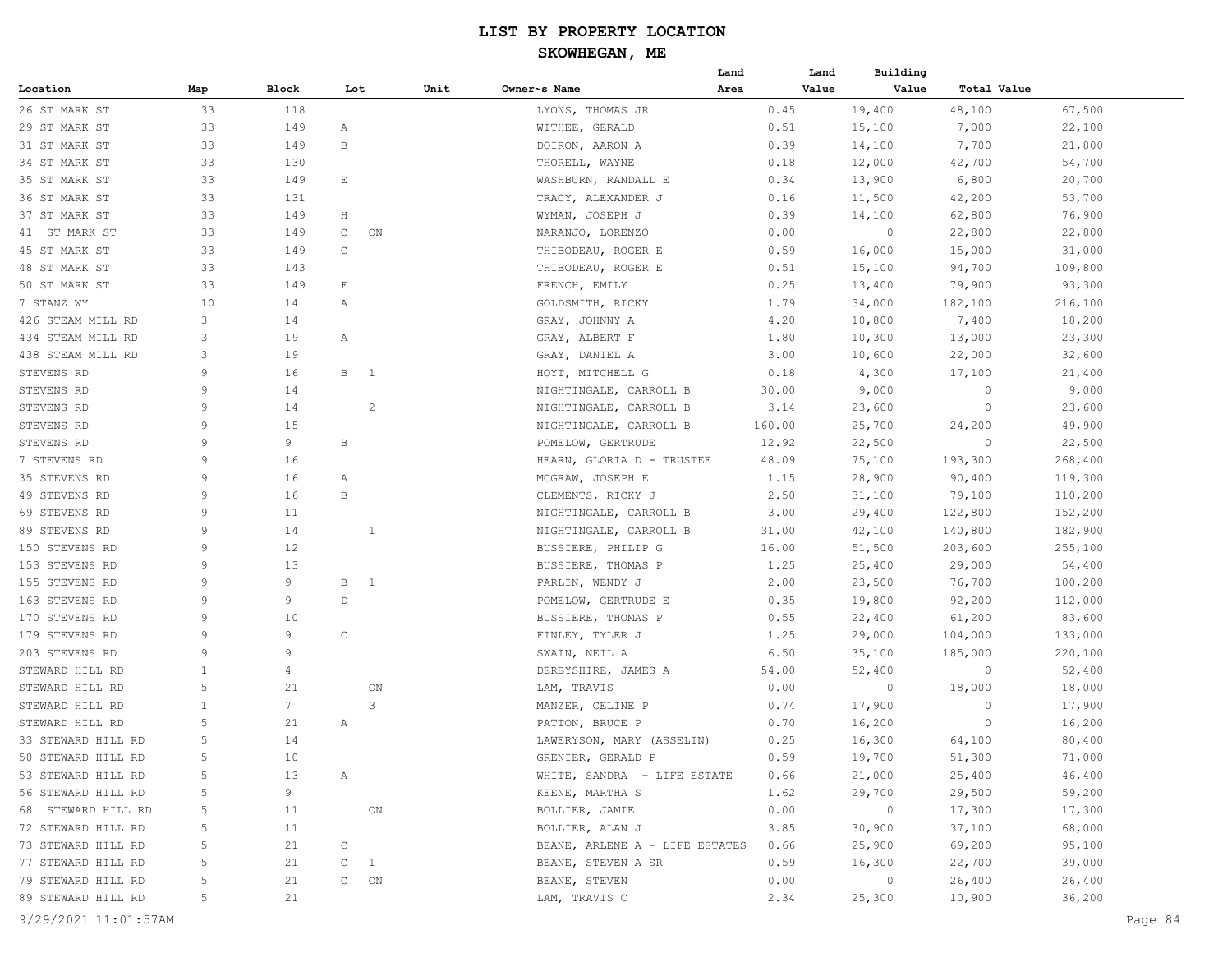|                     |              |                 |                       |                |      |                                | Land | Land   | Building |             |         |
|---------------------|--------------|-----------------|-----------------------|----------------|------|--------------------------------|------|--------|----------|-------------|---------|
| Location            | Map          | Block           | Lot                   |                | Unit | Owner~s Name                   | Area | Value  | Value    | Total Value |         |
| 93 STEWARD HILL RD  | 5            | 21              |                       | ON1            |      | MCGUIRE, ALAN                  |      | 0.00   | $\circ$  | 1,100       | 1,100   |
| 95 STEWARD HILL RD  | 5            | 21              | В                     | 1              |      | WEEKS, DANA                    |      | 0.68   | 21,200   | 4,700       | 25,900  |
| 97 STEWARD HILL RD  | 5            | 21              | В                     |                |      | JEWELL, DONNA LEE              |      | 0.68   | 21,200   | 16,600      | 37,800  |
| 101 STEWARD HILL RD | 5            | 12              |                       |                |      | PATTON, BRUCE P                |      | 1.48   | 24,600   | 102,500     | 127,100 |
| 107 STEWARD HILL RD | 5            | 12              | Α                     |                |      | WHEELER, LOUIS E SR & VIRGINA  |      | 2.00   | 25,200   | 66,400      | 91,600  |
| 120 STEWARD HILL RD | $\mathbf{1}$ | $\overline{c}$  |                       |                |      | HIGGINS, BRADEN S              |      | 4.00   | 25,500   | 12,200      | 37,700  |
| 129 STEWARD HILL RD | 1            | 10              | $\mathsf C$           |                |      | MUDIE, RONALD C                |      | 3.00   | 24,700   | 83,100      | 107,800 |
| 215 STEWARD HILL RD | $\mathbf{1}$ | $7\phantom{.0}$ |                       |                |      | BLODGETT, GWENDOLYN C - LIFE E |      | 1.43   | 23,500   | 46,400      | 69,900  |
| 225 STEWARD HILL RD | $\mathbf{1}$ | 7               |                       | 1              |      | ST PIERRE, MARK A              |      | 0.86   | 22,600   | 84,700      | 107,300 |
| 239 STEWARD HILL RD | $\mathbf{1}$ | 7               |                       | $\overline{c}$ |      | MANZER, CELINE P               |      | 0.83   | 23,600   | 135,600     | 159,200 |
| 246 STEWARD HILL RD | $\mathbf{1}$ | 4               |                       | 1              |      | STAPLES, ROGER J               |      | 19.00  | 32,700   | 94,100      | 126,800 |
| 256 STEWARD HILL RD | 1            | 4               |                       | $\overline{c}$ |      | STAPLES, ANDREW C              |      | 1.02   | 24,400   | 149,100     | 173,500 |
| 265 STEWARD HILL RD | 1            | 6               |                       | $\mathbf{1}$   |      | MITCHELL, JOSHUA               |      | 1.00   | 24,400   | 209,500     | 233,900 |
| 273 STEWARD HILL RD | $\mathbf{1}$ | 6               |                       |                |      | LEBLANC, DENISE                |      | 47.77  | 53,700   | 87,700      | 141,400 |
| STEWARD HILL RD     | 1            | 5               |                       |                |      | MALBON, TROY A                 |      | 20.00  | 5,700    | $\circ$     | 5,700   |
| STREAM VIEW DR      | 5            | 84              | В                     | $\overline{c}$ |      | DAVIS, DONALD P                |      | 11.00  | 30,000   | $\circ$     | 30,000  |
| STREAM VIEW DR      | 5            | 84              | В                     | 3              |      | DEMO, KAREN S                  |      | 3.28   | 26,400   | 0           | 26,400  |
| STREAM VIEW DR      | 5            | 84              | $\mathbf F$           |                |      | MASON, ROBIN B                 |      | 2.54   | 21,300   | 0           | 21,300  |
| 23 STREAM VIEW DR   | 5            | 84              | В                     | 1              |      | DEMO, KAREN S                  |      | 10.45  | 36,700   | 179,600     | 216,300 |
| 46 STREAM VIEW DR   | 5            | 84              | В                     | 4              |      | WEEKS, BENJAMIN J B            |      | 1.74   | 28,400   | 202,000     | 230,400 |
| 55 STREAM VIEW DR   | 5            | 84              | В                     |                |      | DAVIS, SHERYL A                |      | 2.61   | 28,500   | 215,900     | 244,400 |
| 61 STREAM VIEW DR   | 5            | 84              | В                     | 5              |      | CAREY, SAMANTHA                |      | 2.14   | 29,000   | 168,800     | 197,800 |
| 76 STREAM VIEW DR   | 5            | 84              | $\mathop{}\mathbb{E}$ |                |      | HALL, KYLE                     |      | 1.19   | 22,200   | 56,400      | 78,600  |
| 474 STRICKLAND RD   | 3            | 18              |                       |                |      | FRANK, WILLIAM J               |      | 127.00 | 24,600   | $\circ$     | 24,600  |
| 2 SUGAH LN          | 10           | 52              |                       | 11             |      | CREWS, THOMAS                  |      | 5.00   | 45,000   | 192,500     | 237,500 |
| 10 SUMMER ST        | 30           | 21              |                       |                |      | BOUCHER, ELLEN G (WITHEE)      |      | 0.19   | 14,900   | 62,800      | 77,700  |
| 11 SUMMER ST        | 30           | 44              |                       |                |      | WARD, TODD G                   |      | 0.35   | 15,200   | 72,600      | 87,800  |
| 13 SUMMER ST        | 30           | 43              |                       |                |      | LOWE, JUNE                     |      | 0.19   | 14,900   | 56,300      | 71,200  |
| 14 SUMMER ST        | 30           | 22              |                       |                |      | DAUPHINEE, TY E                |      | 0.16   | 13,900   | 18,500      | 32,400  |
| 15 SUMMER ST        | 30           | 42              |                       |                |      | EWING, PHILIP DANIEL           |      | 0.20   | 15,200   | 52,400      | 67,600  |
| 16 SUMMER ST        | 30           | 23              |                       |                |      | IRWIN, RICHARD D SR            |      | 0.22   | 15,800   | 51,800      | 67,600  |
| 17 SUMMER ST        | 30           | 41              |                       |                |      | POMEROY, GRACE F               |      | 0.18   | 14,600   | 71,600      | 86,200  |
| 20 SUMMER ST        | 30           | 24              |                       |                |      | LONG, PHYLLIS M                |      | 0.18   | 14,600   | 68,900      | 83,500  |
| 21 SUMMER ST        | 30           | 40              |                       |                |      | PHILLIPS, JOHN H               |      | 0.20   | 15,200   | 74,900      | 90,100  |
| 22 SUMMER ST        | 30           | 25              |                       |                |      | JADA PROPERTIES                |      | 0.19   | 14,900   | 58,100      | 73,000  |
| 23 SUMMER ST        | 30           | 39              |                       |                |      | LI, RUI TIAN                   |      | 0.20   | 15,200   | 80,500      | 95,700  |
| 25 SUMMER ST        | 30           | 38              |                       |                |      | CROSSWAY LLC                   |      | 0.20   | 17,500   | 80,800      | 98,300  |
| 26 SUMMER ST        | 30           | 26              |                       |                |      | HOLT, DEREK                    |      | 0.35   | 16,900   | 60,900      | 77,800  |
| 28 SUMMER ST        | 30           | 27              |                       |                |      | ST PIERRE, DONNA M             |      | 0.14   | 13,300   | 58,800      | 72,100  |
| 29 SUMMER ST        | 30           | 37              |                       |                |      | CROSSWAY LLC                   |      | 0.20   | 15,200   | 84,900      | 100,100 |
| 33 SUMMER ST        | 30           | 36              |                       |                |      | FRANCK, DARRELL                |      | 0.44   | 20,500   | 74,000      | 94,500  |
| 37 SUMMER ST        | 30           | 35              |                       |                |      | LIBBY, ELTON G                 |      | 0.33   | 19,700   | 79,800      | 99,500  |
| 39 SUMMER ST        | 30           | 34              |                       |                |      | GOULETTE, RICHARD A            |      | 0.15   | 15,200   | 54,500      | 69,700  |
| 41 SUMMER ST        | 30           | 33              |                       |                |      | QUIMBY, HEATHER J              |      | 0.13   | 14,500   | 47,300      | 61,800  |
| 42 SUMMER ST        | 30           | 10              |                       | $\mathbf{1}$   |      |                                |      | 1.60   | 28,200   | 126,300     | 154,500 |
|                     |              |                 |                       |                |      | GAGNON, NOAH                   |      |        |          |             |         |
| 43 SUMMER ST        | 30           | 32              |                       |                |      | SPENCER, NANCY BOSWORTH        |      | 0.27   | 18,300   | 60,700      | 79,000  |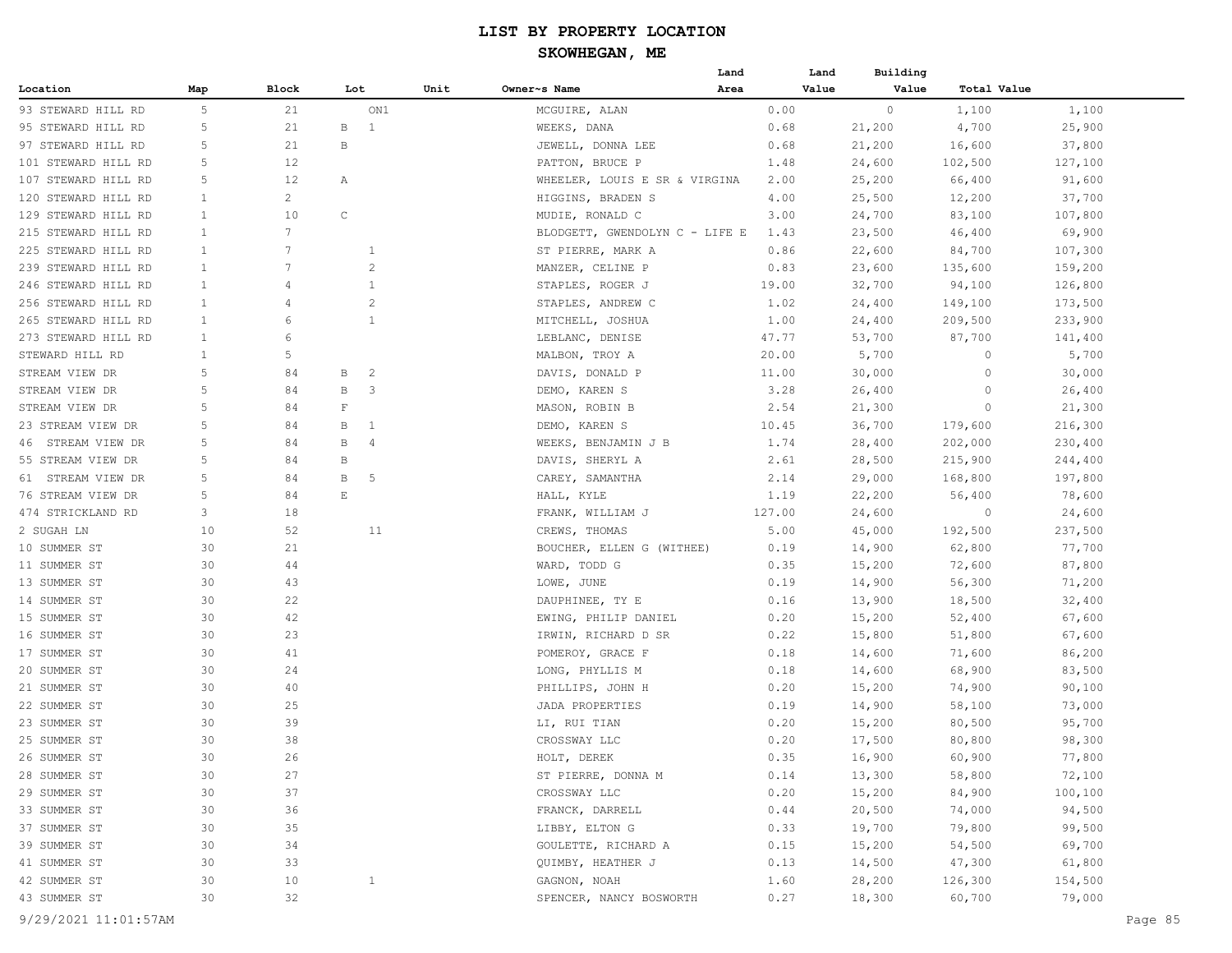# **SKOWHEGAN, ME**

|                   |                 |                 |                |      |                               | Land  | Land  | Building |             |         |
|-------------------|-----------------|-----------------|----------------|------|-------------------------------|-------|-------|----------|-------------|---------|
| Location          | Map             | Block           | Lot            | Unit | Owner~s Name                  | Area  | Value | Value    | Total Value |         |
| 46 SUMMER ST      | 30              | 29              |                |      | DERBYSHIRE, JAMES A           | 0.25  |       | 18,200   | 69,000      | 87,200  |
| 47 SUMMER ST      | 30              | 31              |                |      | DAYTON, DEBORA                | 0.46  |       | 20,600   | 110,600     | 131,200 |
| 48 SUMMER ST      | 30              | 30              |                |      | FRANKLIN, ESTER B             | 0.52  |       | 21,800   | 69,200      | 91,000  |
| 22 SUNNYVIEW LN   | 10              | 43              | ON1            |      | RBB RENTALS INC               | 0.00  |       | 0        | 8,100       | 8,100   |
| 12 SUNNYVIEW LN   | 10              | 43              |                |      | CORSON, MAYRON M JR           | 87.00 |       | 100,000  | 121,600     | 221,600 |
| 18 SUNNYVIEW LN   | 10              | 43              | ON             |      | RBB RENTALS INC               | 0.00  |       | 0        | 17,000      | 17,000  |
| 5 SUNRISE DR      | 5               | 101             | N144           |      | S & P AMES LLC                | 0.00  |       | $\circ$  | 14,700      | 14,700  |
| 6 SUNRISE DR      | 5               | 101             | N128           |      | TITTLE, SHANNON               | 0.00  |       | $\circ$  | 28,300      | 28,300  |
| 7 SUNRISE DR      | 5               | 101             | N143           |      | CLARKE, JEFFREY               | 0.00  |       | $\circ$  | 13,400      | 13,400  |
| 8 SUNRISE DR      | 5               | 101             | N126           |      | S & P AMES LLC                | 0.00  |       | 0        | 11,800      | 11,800  |
| 9 SUNRISE DR      | 5               | 101             | N142           |      | CLARKE, JEFFREY               | 0.00  |       | 0        | 13,200      | 13,200  |
| 10 SUNRISE DR     | 5               | 101             | N124           |      | S & P AMES LLC                | 0.00  |       | 0        | 13,700      | 13,700  |
| 11 SUNRISE DR     | 5               | 101             | N141           |      | CLARKE, PETER                 | 0.00  |       | $\circ$  | 18,500      | 18,500  |
| 12 SUNRISE DR     | 5               | 101             | N122           |      | S & P AMES LLC                | 0.00  |       | $\Omega$ | 11,900      | 11,900  |
| 13 SUNRISE DR     | 5               | 101             | N140           |      | S & P AMES LLC                | 0.00  |       | $\circ$  | 12,200      | 12,200  |
| 14 SUNRISE DR     | 5               | 101             | N120           |      | S & P AMES LLC                | 0.00  |       | $\Omega$ | 17,000      | 17,000  |
| 15 SUNRISE DR     | 5               | 101             | N139           |      | CLARKE, JEFFREY               | 0.00  |       | 0        | 13,100      | 13,100  |
| 16 SUNRISE DR     | 5               | 101             | N118           |      | EMERY, DAVID                  | 0.00  |       | 0        | 13,600      | 13,600  |
| 17 SUNRISE DR     | 5               | 101             | N138           |      | CLARKE, JEFFREY               | 0.00  |       | 0        | 17,300      | 17,300  |
| 18 SUNRISE DR     | 5               | 101             | N116           |      | ROBBINS, STEVE                | 0.00  |       | 0        | 17,600      | 17,600  |
| 19 SUNRISE DR     | 5               | 101             | N137           |      | MOUNTAIN PRIDE PROPERTIES LLC | 0.00  |       | $\Omega$ | 18,700      | 18,700  |
| 20 SUNRISE DR     | 5               | 101             | N114           |      | S & P AMES LLC                | 0.00  |       | $\Omega$ | 18,800      | 18,800  |
| 21 SUNRISE DR     | 5               | 101             | N136           |      | S & P AMES LLC                | 0.00  |       | $\Omega$ | 15,600      | 15,600  |
| 22 SUNRISE DR     | 5               | 101             | N112           |      | PRESSEY, CHRIS                | 0.00  |       | $\Omega$ | 15,900      | 15,900  |
| 23 SUNRISE DR     | 5               | 101             | N135           |      | S & P AMES LLC                | 0.00  |       | 0        | 14,900      | 14,900  |
| 24 SUNRISE DR     | 5               | 101             | N110           |      | BORDEAU, DEBORAH              | 0.00  |       | 0        | 43,700      | 43,700  |
| SWAIN HILL RD     | 10              | 24              |                |      | HENSHAW, JAMES M              | 51.00 |       | 19,200   | $\circ$     | 19,200  |
| SWAIN HILL RD     | 10              | 19              |                |      | RUSSAKOFF, WILLIAM K          | 45.00 |       | 33,800   | 0           | 33,800  |
| SWAIN HILL RD     | 10              | 20              |                |      | RUSSAKOFF, WILLIAM K          | 18.00 |       | 2,500    | $\circ$     | 2,500   |
| SWAIN HILL RD     | 6               | 47              | $\mathbf{1}$   |      | SCHULTZ, GARY                 | 4.60  |       | 22,800   | 0           | 22,800  |
| 22 SWAIN HILL RD  | 10              | $7\phantom{.0}$ | Α              |      | NICHOLS, ROBERT L             | 4.01  |       | 31,500   | 145,200     | 176,700 |
| 45 SWAIN HILL RD  | 10              | 10              | Α              |      | MCNALLY, JULIE A              | 1.50  |       | 29,000   | 64,100      | 93,100  |
| 50 SWAIN HILL RD  | 10              | 11              |                |      | REED, KENNETH L III           | 18.00 |       | 32,400   | 182,600     | 215,000 |
| 58 SWAIN HILL RD  | 6               | 47              |                |      | ADAMS, AMY                    | 13.93 |       | 47,700   | 156,700     | 204,400 |
| 59 SWAIN HILL RD  | 10              | 10              |                |      | BOWDEN, BRENDA                | 2.00  |       | 29,600   | 97,000      | 126,600 |
| 66 SWAIN HILL RD  | 10              | 11              | $\overline{c}$ |      | MORRIS, RUSSELL E - TRUSTEE   | 1.47  |       | 26,600   | 181,500     | 208,100 |
| 75 SWAIN HILL RD  | 10              | 10              | $\mathbf{1}$   |      | LANDRY, NOAH                  | 0.87  |       | 19,600   | 68,500      | 88,100  |
| 80 SWAIN HILL RD  | 10              | 11              | A 1            |      | BOUCHARD, REGINALD H          | 3.94  |       | 31,400   | 190,400     | 221,800 |
| 84 SWAIN HILL RD  | 10              | 11              | Α              |      | EVERETT, JAMES D              | 3.06  |       | 30,700   | 199,000     | 229,700 |
| 87 SWAIN HILL RD  | 10              | 14              | $\mathbf{1}$   |      | FOX RED INVESTMENTS LLC       | 10.20 |       | 39,300   | 150,700     | 190,000 |
| 114 SWAIN HILL RD | 10              | 13              |                |      | FOX RED INVESTMENTS LLC       | 48.40 |       | 68,100   | 3,200       | 71,300  |
| 123 SWAIN HILL RD | 10              | 14              | 2              |      | HOLLAND, KEVIN                | 9.00  |       | 40,200   | 227,300     | 267,500 |
| 130 SWAIN HILL RD | 10              | 15              | $\mathbf{1}$   |      | QUIMBY, KRISTEN E             | 2.00  |       | 30,300   | 79,300      | 109,600 |
| 142 SWAIN HILL RD | 10              | 15              |                |      | STEWARD, DUANE P              | 12.95 |       | 40,500   | $\sim$ 0    | 40,500  |
| 144 SWAIN HILL RD | 10              | 15              | A              |      | GREENLEAF, RHONDA L           | 0.30  |       | 19,500   | 15,500      | 35,000  |
| 145 SWAIN HILL RD | 10 <sub>o</sub> | 14              | A 1            |      | MARTIN, JULIE M               | 1.87  |       | 34,100   | 45,200      | 79,300  |
|                   |                 |                 |                |      |                               |       |       |          |             |         |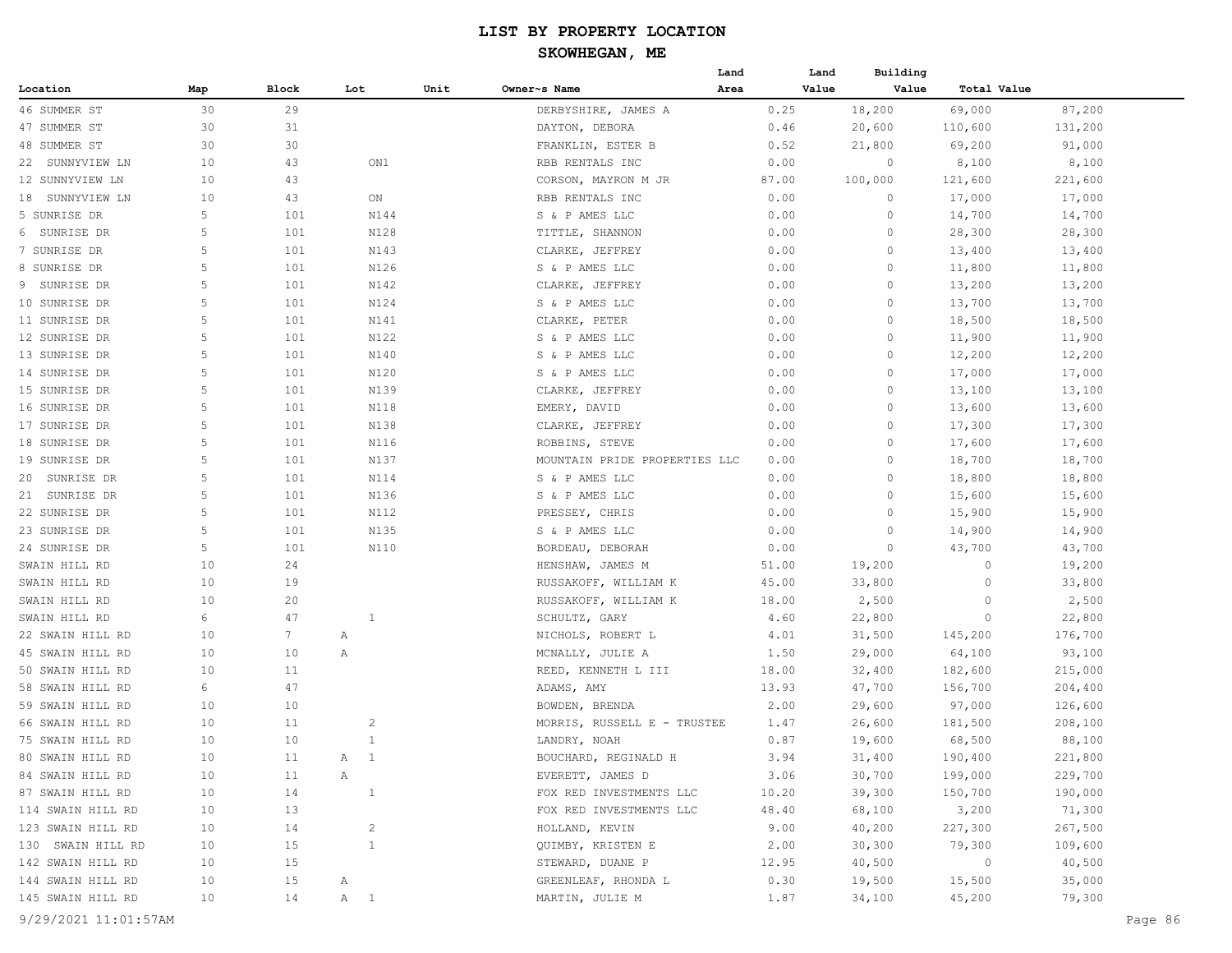|                                      |        |          |                         |      |                                          | Land         | Land             | Building             |                   |         |
|--------------------------------------|--------|----------|-------------------------|------|------------------------------------------|--------------|------------------|----------------------|-------------------|---------|
| Location                             | Map    | Block    | Lot                     | Unit | Owner~s Name                             | Area         | Value            | Value<br>Total Value |                   |         |
| 157 SWAIN HILL RD                    | 10     | 16       | 2                       |      | CAYFORD, BENJAMIN                        | 12.60        | 41,200           | 145,800              | 187,000           |         |
| 163 SWAIN HILL RD                    | 10     | 16       | 1                       |      | GRAY, AARON                              | 4.29         | 32,700           | 133,500              | 166,200           |         |
| 172 SWAIN HILL RD                    | 10     | 15       | B                       |      | STEWARD, DUANE P                         | 6.05         | 36,100           | 139,100              | 175,200           |         |
| 175 SWAIN HILL RD                    | 10     | 16       | $\overline{\mathbf{3}}$ |      | LIBERTY, VINCENT SETH                    | 0.50         | 24,600           | 133,600              | 158,200           |         |
| 188 SWAIN HILL RD                    | 10     | 17       |                         |      | SHOREY, SANDRA J                         | 5.00         | 36,700           | 58,700               | 95,400            |         |
| 195 SWAIN HILL RD                    | 10     | 16       |                         |      | LIBERTY, LAWRENCE R                      | 75.50        | 48,400           | 251,700              | 300,100           |         |
| 207 SWAIN HILL RD                    | 10     | 21       |                         |      | THOMPSON, BROOKS F                       | 66.00        | 89,800           | 130,400              | 220,200           |         |
| 212 SWAIN HILL RD                    | 10     | 18       |                         |      | ARSENAULT, JAMES W                       | 2.76         | 34,400           | 123,700              | 158,100           |         |
| 243 SWAIN HILL RD                    | 10     | 22       |                         |      | BISHOP, JOSEPH M                         | 31.60        | 30,200           | 100,300              | 130,500           |         |
| 267 SWAIN HILL RD                    | 10     | 22       | Α                       |      | BISHOP, MICHAEL D                        | 26.50        | 26,200           | 35,200               | 61,400            |         |
| 282 SWAIN HILL RD                    | 10     | 23       |                         |      | FOSS, JEFF                               | 27.00        | 23,800           | $\Omega$             | 23,800            |         |
| SYSTOC TRAIL                         | 9      | 23       | 6                       |      | DILLON, SCOTT A                          | 138.50       | 75,700           | 0                    | 75,700            |         |
| 8 SYSTOC TRAIL                       | 9      | 23       |                         |      | SKILLS INC                               | 17.38        | 43,800           | 269,300              | 313,100           |         |
| 3 TAMMY LN                           | 37     | 112      |                         |      | ELLIOTT, TAMMY L                         | 0.32         | 20,900           | 13,300               | 34,200            |         |
| 6 TAMMY LN                           | 37     | 112      | ON                      |      | ROODE, HEATHER                           | 0.00         | 0                | 2,700                | 2,700             |         |
| 5 TESSIER LN                         | 32     | 84       |                         |      | TESSIER, RICHARD W                       | 0.38         | 17,000           | 145,600              | 162,600           |         |
| THOMPSON LN                          | 10     | 40       | 3                       |      | THOMPSON, GEORGE F & BARBARA A           | 1.07         | 23,100           | 0                    | 23,100            |         |
| 6 THOMPSON LN                        | 10     | 40       | $\overline{c}$          |      | THOMPSON, GEORGE F                       | 9.43         | 56,800           | 15,600               | 72,400            |         |
| 8 THOMPSON LN                        | 10     | 40       | 20N3                    |      | ALLMENDINGER, MARY (THOMPSON)            | 0.00         | 0                | 14,700               | 14,700            |         |
| 13 THOMPSON LN                       | 10     | 40       | 20N1                    |      | THOMPSON, TODD                           | 0.00         | $\circ$          | 29,300               | 29,300            |         |
| 16 THOMPSON LN                       | 10     | 40       | 20N                     |      | THOMPSON, GEORGE JR                      | 0.00         | $\Omega$         | 30,800               | 30,800            |         |
| 28 THOMPSON LN                       | 10     | 40       | 30N                     |      | THOMPSON, DALE L                         | 0.00         | $\Omega$         | 86,000               | 86,000            |         |
| TIMBERVIEW DR                        | 5      | 44       | 9<br>B                  |      | AMES, TIMOTHY A                          | 0.43         | 16,300           | 0                    | 16,300            |         |
| 2 TIMBERVIEW DR                      | 5      | 44       | 1 A                     |      | LEONARD, CAROL READ                      | 0.34         | 19,800           | 88,700               | 108,500           |         |
| 8 TIMBERVIEW DR                      | 5      | 44       | $\overline{c}$          |      | STOCKMAN, KASEY J                        | 0.38         | 20,000           | 66,200               | 86,200            |         |
| 11 TIMBERVIEW DR                     | 5      | 44       | 30                      |      | CYR, RENO A SR                           | 0.43         | 20,400           | 78,100               | 98,500            |         |
| 12 TIMBERVIEW DR                     | 5      | 44       | 3                       |      | STEWARD, TERRENCE L                      | 0.41         | 20,300           | 45,400               | 65,700            |         |
| 16 TIMBERVIEW DR                     | 5      | 44       | $\overline{4}$          |      | CURTIS, HAROLD M                         | 0.43         | 20,400           | 88,900               | 109,300           |         |
| 17 TIMBERVIEW DR                     | 5      | 44       | 29                      |      | JORDAN, JOHN B                           | 0.62         | 23,800           | 94,000               | 117,800           |         |
| 19 TIMBERVIEW DR                     | 5      | 44       | 28                      |      | FITCH, DAVID G - CO-TRUSTEE              | 0.63         | 24,000           | 147,800              | 171,800           |         |
| 20 TIMBERVIEW DR                     | 5      | 44       | 5                       |      | SEELEY, KAREN L                          | 0.41         | 20,300           | 72,900               | 93,200            |         |
| 23 TIMBERVIEW DR                     | 5      | 44       | 27                      |      | RODDEN, PATRICK A                        | 0.53         | 22,000           | 49,900               | 71,900            |         |
| 24 TIMBERVIEW DR                     | 5      | 44       | 6                       |      | PALMER, RICHARD E                        | 0.35         | 19,800           | 90,400               | 110,200           |         |
| 26 TIMBERVIEW DR                     | 5      | 44       | 7                       |      | MERRILL, WILLIAM M JR                    | 0.30         | 19,500           | 73,200               | 92,700            |         |
| 27 TIMBERVIEW DR                     | 5      | 44       | 26                      |      | O'BRIEN, STEPHEN C                       | 0.43         | 20,400           | 44,800               | 65,200            |         |
| 30 TIMBERVIEW DR                     | 5      | 44       | 8                       |      |                                          | 0.29         |                  |                      |                   |         |
| 31 TIMBERVIEW DR                     | 5      | 44       | 25                      |      | WEST, DONALD W<br>THIBAULT, DAVID A      | 0.43         | 19,400<br>20,400 | 61,200<br>83,000     | 80,600<br>103,400 |         |
|                                      | 5      |          | 9                       |      |                                          | 0.29         |                  |                      | 135,200           |         |
| 34 TIMBERVIEW DR<br>36 TIMBERVIEW DR | 5      | 44       |                         |      | SOU, LYN OI<br>KINNEY, DERRICK D         | 0.29         | 19,400<br>19,400 | 115,800<br>66,900    | 86,300            |         |
| 40 TIMBERVIEW DR                     |        | 44       | 10                      |      |                                          |              | 19,400           | 59,600               | 79,000            |         |
| 43 TIMBERVIEW DR                     | 5<br>5 | 44<br>44 | 11<br>24                |      | MORIN, JAMES M<br>WILLIAMS, KENNETH A SR | 0.29<br>0.34 |                  | 45,600               | 65,400            |         |
| 44 TIMBERVIEW DR                     | 5      | 44       | 12                      |      |                                          | 0.29         | 19,800           |                      |                   |         |
|                                      |        |          |                         |      | PEASE, RICKY J                           |              | 19,400           | 97,400               | 116,800           |         |
| 51 TIMBERVIEW DR                     | 5      | 44       | 23                      |      | CLIFFORD, BRENT A                        | 0.36         | 19,900           | 61,800               | 81,700            |         |
| 52 TIMBERVIEW DR                     | 5      | 44       | 20                      |      | GOODELL, PHILIP E JR                     | 0.51         | 21,600           | 72,000               | 93,600            |         |
| 57 TIMBERVIEW DR                     | 5      | 44       | 22                      |      | VAN DESSEL, JAMES JR                     | 0.36         | 19,900           | 66,900               | 86,800            |         |
| 64 TIMBERVIEW DR                     | 5      | 44       | 21                      |      | GRAY, JASON                              | 0.36         | 19,900           | 113,500              | 133,400           |         |
| 9/29/2021 11:01:57AM                 |        |          |                         |      |                                          |              |                  |                      |                   | Page 87 |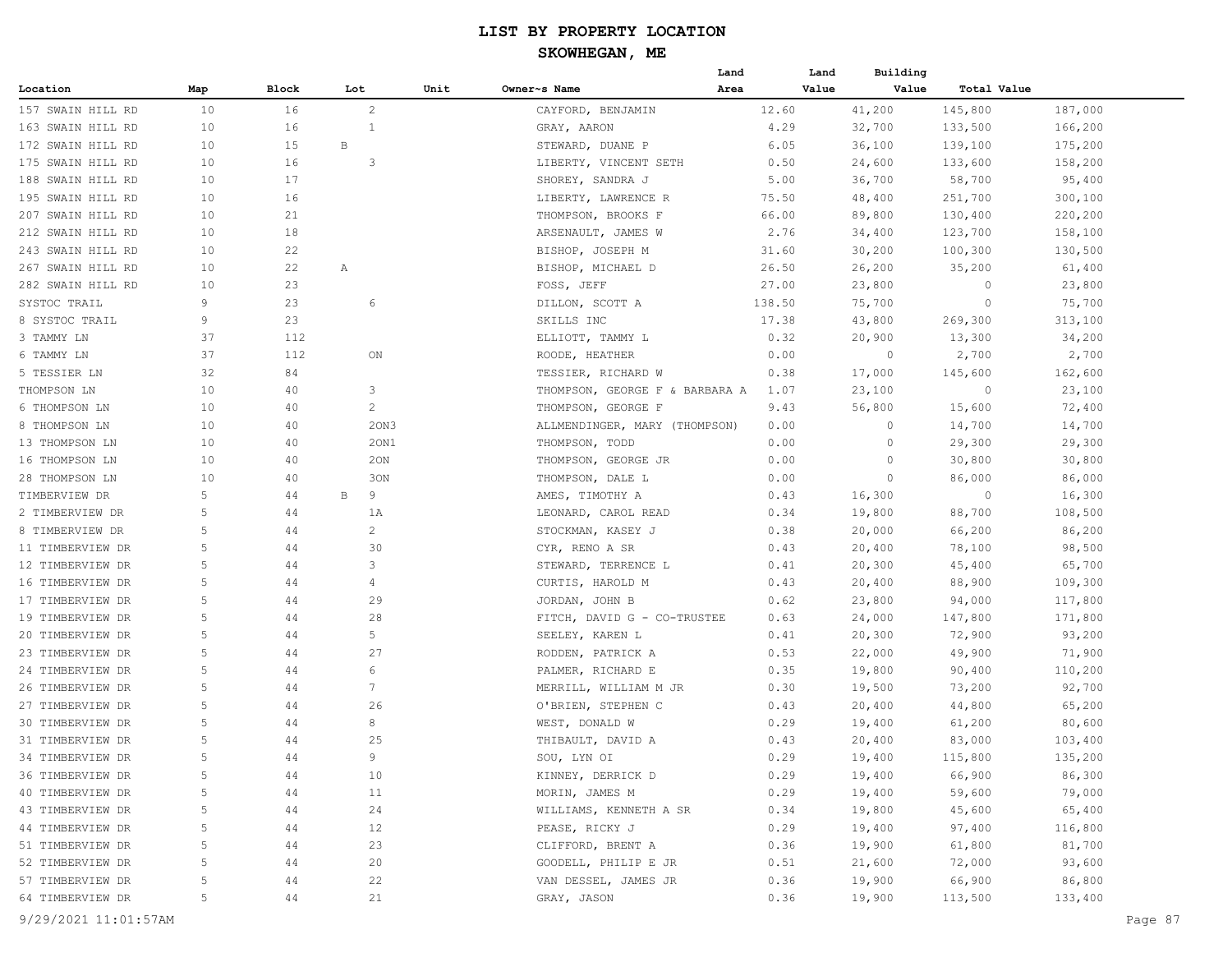|                        |              |              |     |              |      |                                | Land | Land   | Building |                |         |
|------------------------|--------------|--------------|-----|--------------|------|--------------------------------|------|--------|----------|----------------|---------|
| Location               | Map          | Block        | Lot |              | Unit | Owner~s Name                   | Area | Value  | Value    | Total Value    |         |
| 65 TIMBERVIEW DR       | 5            | 44           |     | B 10         |      | MULLEN, CHARLES F III          |      | 0.70   | 25,500   | 65,100         | 90,600  |
| 75 TIMBERVIEW DR       | 5            | 44           |     | 17           |      | WORTHLEY, ALLEN L              |      | 0.38   | 20,000   | 56,900         | 76,900  |
| 78 TIMBERVIEW DR       | 5            | 44           |     | 18           |      | PARLIN, CRYSTAL L              |      | 0.36   | 19,900   | 71,000         | 90,900  |
| 80 TIMBERVIEW DR       | 5            | 44           |     | 19           |      | WELCH, CARLA L (MCLAUGHLIN)    |      | 0.37   | 20,000   | 51,100         | 71,100  |
| 81 TIMBERVIEW DR       | 5            | 44           |     | 16           |      | THALLER, JOSHUA J              |      | 0.53   | 22,000   | 65,500         | 87,500  |
| 87 TIMBERVIEW DR       | 5            | 44           |     | 15           |      | LANG, BRAD A                   |      | 0.49   | 21,200   | 68,600         | 89,800  |
| 91 TIMBERVIEW DR       | 5            | 44           |     | 14           |      | FISHER, LAURIE A               |      | 0.35   | 19,800   | 90,500         | 110,300 |
| 95 TIMBERVIEW DR       | 5            | 44           |     | 13           |      | MCKENNA, DOREEN M (BOOTH)      |      | 0.30   | 19,500   | 62,000         | 81,500  |
| 7 TIPPER LN            | 14           | 23           | В   |              |      | GILES, JANICE E - TRUSTEE      |      | 8.51   | 34,900   | 50,800         | 85,700  |
| 10 TIPPER LN           | 14           | 23           | В   | ON           |      | HODGKINS, ANNA                 |      | 0.00   | $\circ$  | 30,900         | 30,900  |
| 50 TITLEIST DR         | $\mathbf{1}$ | 9            |     |              |      | GIBSON REID M                  |      | 84.00  | 38,700   | 334,100        | 372,800 |
| TOWER DR               | 12           | 3            | A   | ON           |      | AMERICAN TOWER CORP.           |      | 0.00   | 0        | 147,300        | 147,300 |
| TOWER DR               | 12           | 3            | Α   | ON3          |      | CENTRAL MAINE POWER COMPANY    |      | 0.00   | 0        | 103,500        | 103,500 |
| 29 TOWER DR            | 12           | 3            |     | 11           |      | TURNER, CATHERINE K            |      | 115.00 | 56,400   | 184,500        | 240,900 |
| 49 TOWER DR            | 12           | 3            | Α   |              |      | SMITH, TIMOTHY M               |      | 10.00  | 101,800  | 49,800         | 151,600 |
| 29 TRANSFER STATION DR | $\mathbf{1}$ | $\mathbf{1}$ |     |              |      | TOWN OF SKOWHEGAN              |      | 107.01 | 292,900  | 487,700        | 780,600 |
| 3 TURNER AVE           | 25           | 70           |     |              |      | THERIAULT, SHELLY A            |      | 0.19   | 14,900   | 62,200         | 77,100  |
| 5 TURNER AVE           | 25           | 69           |     |              |      | SYLVESTER, JAMES H             |      | 0.19   | 14,900   | 53,200         | 68,100  |
| 8 TURNER AVE           | 25           | 57           |     |              |      | JOHNSON, COREY                 |      | 0.18   | 14,600   | 91,000         | 105,600 |
| 9 TURNER AVE           | 25           | 67           |     |              |      | NESBIT, WARREN S               |      | 0.40   | 15,400   | 67,200         | 82,600  |
| 11 TURNER AVE          | 25           | 68           |     |              |      | QUIRION, PIERRE A - PR         |      | 0.35   | 14,300   | 64,800         | 79,100  |
| 12 TURNER AVE          | 25           | 58           |     |              |      | FINDLEY, GLORIA H              |      | 0.45   | 17,500   | 91,300         | 108,800 |
| 13 TURNER AVE          | 26           | 43           |     |              |      | SHAW, JESSICA L                |      | 0.14   | 12,600   | 64,100         | 76,700  |
| 16 TURNER AVE          | 25           | 59           |     |              |      | KINNEY, DALE M                 |      | 0.77   | 27,900   | 43,600         | 71,500  |
| 18 TURNER AVE          | 25           | 59           |     | ON           |      | KINNEY, DALE M                 |      | 0.00   | $\circ$  | 15,300         | 15,300  |
| 19 TURNER AVE          | 26           | 44           |     |              |      | BUZZARD, JEREMY                |      | 0.23   | 16,200   | 138,500        | 154,700 |
| 20 TURNER AVE          | 25           | 60           |     |              |      | JEWELL, CRAIG                  |      | 0.49   | 18,000   | 75,500         | 93,500  |
| 23 TURNER AVE          | 26           | 57           |     |              |      | DYKE, JODI - PR                |      | 0.19   | 12,800   | 85,800         | 98,600  |
| 24 TURNER AVE          | 25           | 61           |     |              |      | GRODER, ALFRED J & MARY R - LI |      | 0.48   | 17,900   | 105,300        | 123,200 |
| 25 TURNER AVE          | 26           | 56           |     |              |      | HOVASSE, REAGAN                |      | 0.20   | 15,200   | 66,400         | 81,600  |
| 28 TURNER AVE          | 25           | 62           |     |              |      | JEWELL, FAYLENE E              |      | 0.34   | 16,800   | 109,200        | 126,000 |
| 29 TURNER AVE          | 26           | 55           |     |              |      | MATHIAS, JOHN R                |      | 0.20   | 15,200   | 55,400         | 70,600  |
| 30 TURNER AVE          | 25           | 63           |     |              |      | DUARTE, KENNETH J              |      | 0.34   | 16,800   | 84,600         | 101,400 |
| 31 TURNER AVE          | 26           | 54           |     |              |      | JAMES, DOROTHY M - LE          |      | 0.20   | 15,200   | 90,100         | 105,300 |
| 32 TURNER AVE          | 25           | 64           |     |              |      | MICHAUD, MICHELLE A            |      | 0.17   | 14,200   | 49,100         | 63,300  |
| 33 TURNER AVE          | 26           | 53           |     |              |      | JAMES, DAVID M                 |      | 0.60   | 19,900   | 162,300        | 182,200 |
| 34 TURNER AVE          | 25           | 65           |     |              |      | GUNZINGER, TERRY L/POWERS, JON |      | 0.41   | 16,400   | 75,000         | 91,400  |
| 36 TURNER AVE          | 25           | 66           |     |              |      | SAVAGE, LAWRENCE N II          |      | 0.24   | 15,400   | 50, 500        | 65,900  |
| UNION ST               | 9            | 24           |     |              |      | WEATHERBEE, SYLVIA (GALLAGHER) |      | 2.00   | 16,600   | $\overline{0}$ | 16,600  |
| 15 UNION ST            | 20           | 40           |     | $\mathbf{1}$ |      | COMIS, JOHN F                  |      | 0.26   | 19,000   | 124,200        | 143,200 |
| 16 UNION ST            | 20           | 47           |     |              |      | TURNER, JESSICA E              |      | 0.37   | 22,000   | 81,100         | 103,100 |
| 19 UNION ST            | 20           | 46           |     |              |      | BAKER, BONNIE A                |      | 0.51   | 23,800   | 166,400        | 190,200 |
| 22 UNION ST            | 20           | 48           |     |              |      | POMERLEAU, CYNTHIA A           |      | 1.09   | 31,600   | 64,400         | 96,000  |
| 23 UNION ST            | 20           | 45           |     |              |      | PARTRIDGE, CHAD                |      | 0.79   | 30,100   | 38,900         | 69,000  |
| 29 UNION ST            | 20           | 44           |     |              |      | HERRIN, JARED R                |      | 0.73   | 28,700   | 82,000         | 110,700 |
| 30 UNION ST            | 20           | 49           |     |              |      | ADAMS, JAMES E                 |      | 0.37   | 22,000   | 81,400         | 103,400 |
|                        |              |              |     |              |      |                                |      |        |          |                |         |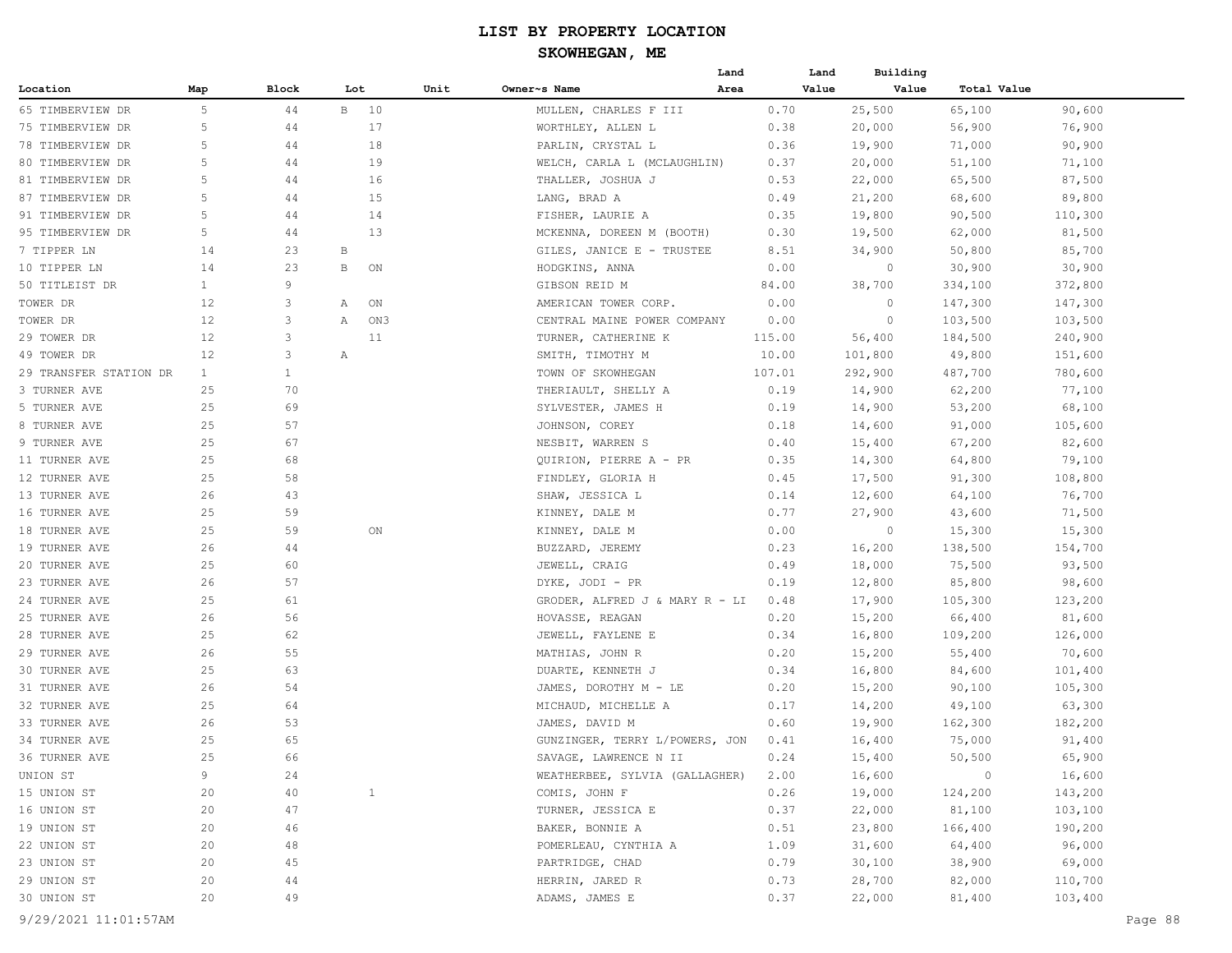# **SKOWHEGAN, ME**

|                    |     |       |                               |      |                                | Land   | Land  | Building       |             |           |
|--------------------|-----|-------|-------------------------------|------|--------------------------------|--------|-------|----------------|-------------|-----------|
| Location           | Map | Block | Lot                           | Unit | Owner~s Name                   | Area   | Value | Value          | Total Value |           |
| 34 UNION ST        | 21  | 16    | 5                             |      | MOSIER, DEBRA R                | 1.09   |       | 31,700         | 84,400      | 116,100   |
| 39 UNION ST        | 20  | 50    |                               |      | LANEY, RACHEL T                | 0.60   |       | 25,800         | 135,400     | 161,200   |
| 40 UNION ST        | 21  | 16    | 6                             |      | DORE, PATRICK A                | 1.09   |       | 31,700         | 112,100     | 143,800   |
| 43 UNION ST        | 21  | 16    | $7\phantom{.0}$               |      | PELLETIER, CHRISTOPHER M       | 0.34   |       | 21,700         | 171,100     | 192,800   |
| 44 UNION ST        | 21  | 16    | 12                            |      | SPEARRIN, TERRY B              |        | 0.72  | 28,500         | 113,500     | 142,000   |
| 49 UNION ST        | 21  | 16    | 15                            |      | JARVAIS, KEVIN                 |        | 0.36  | 21,900         | 125,700     | 147,600   |
| 50 UNION ST        | 21  | 16    | 14                            |      | HILTON, KENNETH A SR           | 0.64   |       | 26,600         | 146,700     | 173,300   |
| 51 UNION ST        | 9   | 24    | 1                             |      | BEARD, TERRY L                 |        | 0.96  | 31,400         | 28,800      | 60,200    |
| VALLEY DALE DR     | 14  | 6     | 1                             |      | WHITTEMORE, RODNEY             | 0.95   |       | 26,600         | 0           | 26,600    |
| VALLEY DALE DR     | 14  | 6     | 4                             |      | WHITTEMORE, RODNEY             | 1.71   |       | 25,900         | 0           | 25,900    |
| VALLEY DALE DR     | 14  | 6     | 2                             |      | WHITTEMORE, RODNEY             | 1.98   |       | 26,100         | 0           | 26,100    |
| VALLEY DALE DR     | 14  | 6     | 3                             |      | WHITTEMORE, RODNEY             | 0.95   |       | 26,600         | 0           | 26,600    |
| VALLEY DALE DR     | 14  | 6     | 5                             |      | WHITTEMORE, RODNEY             | 3.33   |       | 46,200         | $\circ$     | 46,200    |
| VALLEY DALE DR     | 14  | 6     | 6                             |      | YUDIN, ANTON                   | 2.02   |       | 26,100         | $\Omega$    | 26,100    |
| VALLEY DALE DR     | 14  | 6     | 9                             |      | YUDIN, ANTON                   | 2.11   |       | 46,100         | 0           | 46,100    |
| 49 VALLEY DALE DR  | 14  | 6     | 7                             |      | WOROSZ, THOMAS L               | 1.85   |       | 56,000         | 192,300     | 248,300   |
| 55 VALLEY DALE DR  |     | 6     | 8                             |      | YUDIN, ANTON                   |        |       |                |             |           |
|                    | 14  |       |                               |      |                                | 1.84   |       | 56,000         | 227,800     | 283,800   |
| 8 VALLIERE CT      | 29  | 112   |                               |      | PLONSKA, JOANNA - TC           | 0.38   |       | 17,000         | 51,300      | 68,300    |
| 11 VALLIERE CT     | 29  | 113   |                               |      | MCCARTHY, BRUCE W              | 0.26   |       | 16,300         | 78,900      | 95,200    |
| VARNEY RD          | 17  | 35    |                               |      | SAPPI NORTH AMERICA INC        | 194.00 |       | 94,300         | $\circ$     | 94,300    |
| VARNEY RD          | 17  | 36    |                               |      | SAPPI NORTH AMERICA INC        | 4.00   |       | 21,200         | $\circ$     | 21,200    |
| VARNEY RD          | 18  | 9     |                               |      | SAPPI NORTH AMERICA INC        | 6.50   |       | 2,300          | 0           | 2,300     |
| VARNEY RD          | 18  | 18    |                               |      | SAPPI NORTH AMERICA INC        | 32.20  |       | 43,100         | 0           | 43,100    |
| VARNEY RD          | 18  | 17    | $\mathbf{1}$                  |      | SAPPI NORTH AMERICA INC        | 1.75   |       | 23,600         | 0           | 23,600    |
| VARNEY RD          | 17  | 37    | 1ON                           |      | SBA TOWERS III LLC             | 0.00   |       | $\overline{0}$ | 135,000     | 135,000   |
| VARNEY RD          | 17  | 37    | $\overline{c}$                |      | SUMMIT NATURAL GAS OF MAINE IN | 0.45   |       | 20,500         | 5,334,600   | 5,355,100 |
| 5 VARNEY RD        | 13  | 51    |                               |      | DUBAY, LORRIE J (MCKUSICK)     | 1.50   |       | 29,600         | 97,700      | 127,300   |
| 228 VARNEY RD      | 18  | 17    | $\overline{c}$                |      | SAPPI NORTH AMERICA INC        | 1.05   |       | 20,100         | 0           | 20,100    |
| 239 VARNEY RD      | 17  | 37    | $\mathbf{1}$                  |      | SBA LAND LLC                   | 1.00   |       | 35,800         | $\circ$     | 35,800    |
| 251 VARNEY RD      | 17  | 37    |                               |      | SAPPI NORTH AMERICA INC        | 11.55  |       | 28,900         | 0           | 28,900    |
| 318 VARNEY RD      | 18  | 6     | ON                            |      | SOMERSET LOG YARD              | 0.00   |       | 0              | 10,200      | 10,200    |
| WALLACE FARM RD    | 9   | 82    |                               |      | BROOKFIELD WHITE PINE HYDRO LL | 29.00  |       | 19,300         | $\Omega$    | 19,300    |
| WALLACE FARM RD    | 9   | 81    | 15                            |      | TOWN OF SKOWHEGAN              |        | 6.90  | 6,000          | 0           | 6,000     |
| WALLACE FARM RD    | 9   | 81    | 3                             |      | WHITTEMORE, CHAD C             | 1.03   |       | 27,700         | 0           | 27,700    |
| WALLACE FARM RD    | 9   | 81    | 6                             |      | WHITTEMORE, CHAD C             | 0.92   |       | 27,100         | 0           | 27,100    |
| WALLACE FARM RD    | 9   | 81    | 4                             |      | WHITTEMORE, CHAD C             | 1.17   |       | 27,900         | 0           | 27,900    |
| 10 WALLACE FARM RD | 9   | 81    | 14                            |      | DAVIS, BRENT A                 | 1.50   |       | 35,400         | 159,400     | 194,800   |
| 11 WALLACE FARM RD | q   | 81    |                               |      | YORK, RICHARD J II             | 1.39   |       | 35,200         | 167,200     | 202,400   |
| 19 WALLACE FARM RD | 9   | 81    | $\overline{2}$                |      | LANEY, SHARON A                | 1.38   |       | 35,200         | 123,600     | 158,800   |
| 22 WALLACE FARM RD | 9   | 81    | 13                            |      | BROWN, DARRELL W JR            | 1.37   |       | 35,200         | 170,500     | 205,700   |
| 32 WALLACE FARM RD | 9   | 81    | $7\phantom{.0}$               |      | IMAM, MOHAMMED                 | 1.38   |       | 35,200         | 210,900     | 246,100   |
| 37 WALLACE FARM RD | 9   | 74    | $\mathbb B$<br>$\overline{c}$ |      | DAGGETT, RYAN J                | 21.80  |       | 39,900         | 366,000     | 405,900   |
| 49 WALLACE FARM RD | 9   | 81    | 5                             |      | WHITTEMORE, CHAD C             | 2.36   |       | 36,900         | 185,900     | 222,800   |
| 12 WALNUT ST       | 22  | 87    |                               |      | NEW BALANCE ATHLETIC SHOE INC  | 1.17   |       | 36,200         | 192,200     | 228,400   |
| 17 WALNUT ST       | 22  | 96    |                               |      | NEW BALANCE ATHLETIC SHOE INC  | 14.50  |       | 128,800        | 955,800     | 1,084,600 |
| 18 WALNUT ST       | 22  | 87    | $\mathbf{1}$                  |      | STETKIS, WAYNE M               | 0.23   |       | 16,200         | 71,500      | 87,700    |
|                    |     |       |                               |      |                                |        |       |                |             |           |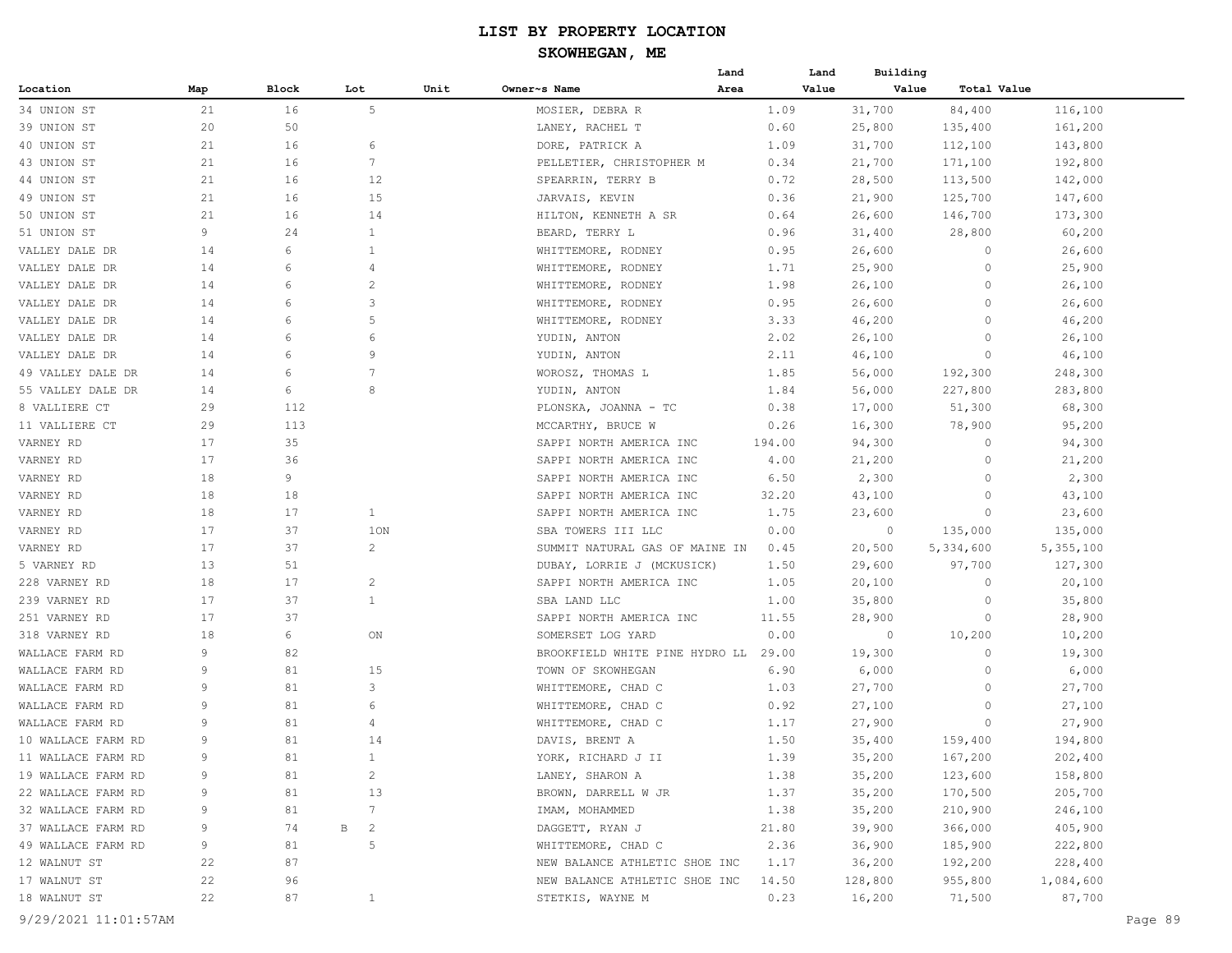|                |     |       |                |         |                                | Land | Land  | Building |             |         |
|----------------|-----|-------|----------------|---------|--------------------------------|------|-------|----------|-------------|---------|
| Location       | Map | Block | Lot            | Unit    | Owner~s Name                   | Area | Value | Value    | Total Value |         |
| 26 WALNUT ST   | 22  | 88    |                |         | SHAW, VELMA                    |      | 0.11  | 12,200   | 54,900      | 67,100  |
| 10 WALTON CT   | 32  | 58    |                |         | CUNLIFFE, WHITNEY F            |      | 0.53  | 14,900   | 0           | 14,900  |
| 12 WALTON PL   | 32  | 55    |                |         | NORTHSIDE CEMETARY             |      | 3.50  | 68,600   | $\circ$     | 68,600  |
| WASHBURN LN    | 20  | 15    |                |         | WASHBURN, REGINALD L JR        |      | 7.93  | 9,700    | 0           | 9,700   |
| 11 WASHBURN LN | 20  | 15    | $\mathbf{1}$   |         | WASHBURN, REGINALD L JR        |      | 0.71  | 20,400   | 162,500     | 182,900 |
| 12 WASHBURN LN | 20  | 15    | $\overline{c}$ |         | ARSENAULT, FRANCIS R           |      | 0.82  | 22,200   | 146,200     | 168,400 |
| 15 WASHBURN LN | 20  | 15    | $\overline{4}$ |         | WASHBURN, RANDY L              |      | 4.00  | 25,300   | 140,300     | 165,600 |
| 19 WASHBURN LN | 20  | 15    | В              |         | FAITH BAPTIST CHURCH           |      | 5.00  | 30,900   | 375,900     | 406,800 |
| WATER ST       | 26  | 181   |                |         | TOWN OF SKOWHEGAN              |      | 0.37  | 28,000   | 0           | 28,000  |
| WATER ST       | 26  | 182   |                |         | TOWN OF SKOWHEGAN              |      | 0.19  | 21,000   | 0           | 21,000  |
| WATER ST       | 27  | 114   | Α              |         | DEMMONS, CARLTON               |      | 0.18  | 10,200   | 0           | 10,200  |
| WATER ST       | 26  | 154   |                |         | FRATERNAL ORDER OF EAGLES 1457 |      | 0.26  | 28,800   | 0           | 28,800  |
| WATER ST       | 26  | 192   | Α              |         | LAM PROPERTIES LLC             |      | 0.08  | 14,900   | 1,000       | 15,900  |
| WATER ST       | 27  | 118   |                |         | LAMBKE, MICHAEL H              |      | 0.07  | 500      | 12,900      | 13,400  |
| WATER ST       | 26  | 207   |                |         | STATE OF MAINE                 |      | 0.24  | 28,600   | 300         | 28,900  |
| WATER ST       | 27  | 118   |                | $\rm H$ | WALES, JON B                   |      | 0.07  | 500      | 12,900      | 13,400  |
| 29 WATER ST    | 26  | 206   |                |         | FREDERICK, RYAN M              |      | 0.08  | 18,600   | 55,500      | 74,100  |
| 33 WATER ST    | 26  | 204   |                |         | SIMMONS, BRUCE GERARD          |      | 0.44  | 30,700   | 99,700      | 130,400 |
| 39 WATER ST    | 26  | 202   |                |         | DORE ENTERPRISES LLC           |      | 0.06  | 16,700   | 193,200     | 209,900 |
| 40 WATER ST    | 26  | 124   |                |         | HORTON, GARY - TRUSTEE         |      | 0.03  | 8,600    | 109,200     | 117,800 |
| 48 WATER ST    | 26  | 125   |                |         | SALISBURY, GREGORY J           |      | 0.19  | 26,300   | 141,100     | 167,400 |
| 49 WATER ST    | 26  | 201   |                |         | REDMAN, PETER                  |      | 0.27  | 28,900   | 262,800     | 291,700 |
| 60 WATER ST    | 26  | 126   | 1              |         | SKOWHEGAN ECONOMIC DEV. CORP.  |      | 0.14  | 30,900   | 102,700     | 133,600 |
| 61 WATER ST    | 26  | 200   |                |         | JORIC ENTERPRISES              |      | 0.15  | 21,600   | 95,100      | 116,700 |
| 65 WATER ST    | 26  | 199   |                |         | ROBERTS, WARREN G              |      | 0.11  | 19,400   | 120,500     | 139,900 |
| 66 WATER ST    | 26  | 126   |                |         | STROMME, MICHAEL JOSEPH        |      | 0.09  | 26,700   | 121,800     | 148,500 |
| 69 WATER ST    | 26  | 198   |                |         | LEAKOS, STEPHEN                |      | 0.12  | 22,300   | 33,500      | 55,800  |
| 75 WATER ST    | 26  | 197   |                |         | BELANGER, DUSTIN               |      | 0.14  | 23,400   | 106,700     | 130,100 |
| 78 WATER ST    | 26  | 127   |                |         | CORNVILLE REGIONAL CHARTER SCH |      | 0.23  | 38,000   | 296,800     | 334,800 |
| 87 WATER ST    | 26  | 195   |                |         | FLAT IRON REAL ESTATE LLC      |      | 0.04  | 11,500   | 108,500     | 120,000 |
| 93 WATER ST    | 26  | 194   |                |         | FLAT IRON REAL ESTATE LLC      |      | 0.04  | 11,200   | 82,600      | 93,800  |
| 95 WATER ST    | 26  | 193   |                |         | MERRILL, JOHN ET AL - TRUSTEE  |      | 0.25  | 19,600   | 101,000     | 120,600 |
| 98 WATER ST    | 26  | 128   |                |         | BJORN REALTY CORP              |      | 0.07  | 17,700   | 334,600     | 352,300 |
| 100 WATER ST   | 26  | 129   |                |         | RUSSAKOFF INC                  |      | 0.04  | 11,500   | 77,600      | 89,100  |
| 101 WATER ST   | 26  | 192   | В              |         | LAM PROPERTIES LLC             |      | 0.20  | 26,800   | 150,900     | 177,700 |
| 102 WATER ST   | 26  | 130   |                |         | GELLER, SIDNEY H - TRUSTEE     |      | 0.03  | 8,600    | 37,700      | 46,300  |
| 105 WATER ST   | 26  | 192   |                |         | SOIKUM, THAWEESUK              |      | 0.22  | 25,200   | 75,600      | 100,800 |
| 108 WATER ST   | 26  | 131   |                |         | AMES, VAN W                    |      | 0.04  | 17,200   | 117,800     | 135,000 |
| 123 WATER ST   | 26  | 191   |                |         | TOWN OF SKOWHEGAN              |      | 0.31  | 29,300   | 23,800      | 53,100  |
| 127 WATER ST   | 26  | 190   |                |         | DICKEY, GALAN I                |      | 0.23  | 25,700   | 87,500      | 113,200 |
| 133 WATER ST   | 26  | 189   |                |         | JORDAN, JOHN B                 |      | 0.04  | 11,500   | 62,100      | 73,600  |
| 134 WATER ST   | 26  | 149   |                |         | CHAPMAN, BRADY T               |      | 0.04  | 11,500   | 80,000      | 91,500  |
| 141 WATER ST   | 26  | 188   |                |         | EARLE, MICHAEL L               |      | 0.18  | 23,100   | 91,900      | 115,000 |
| 151 WATER ST   | 26  | 187   |                |         | COOKE, JASON                   |      | 0.31  | 26,400   | 68,400      | 94,800  |
| 164 WATER ST   | 26  | 150   |                |         | FRATERNAL ORDER OF EAGLES      |      | 0.10  | 20,600   | 159,100     | 179,700 |
| 165 WATER ST   | 26  | 186   |                |         | LACASSE, RICHARD A             |      | 0.17  | 25,100   | 103,300     | 128,400 |
|                |     |       |                |         |                                |      |       |          |             |         |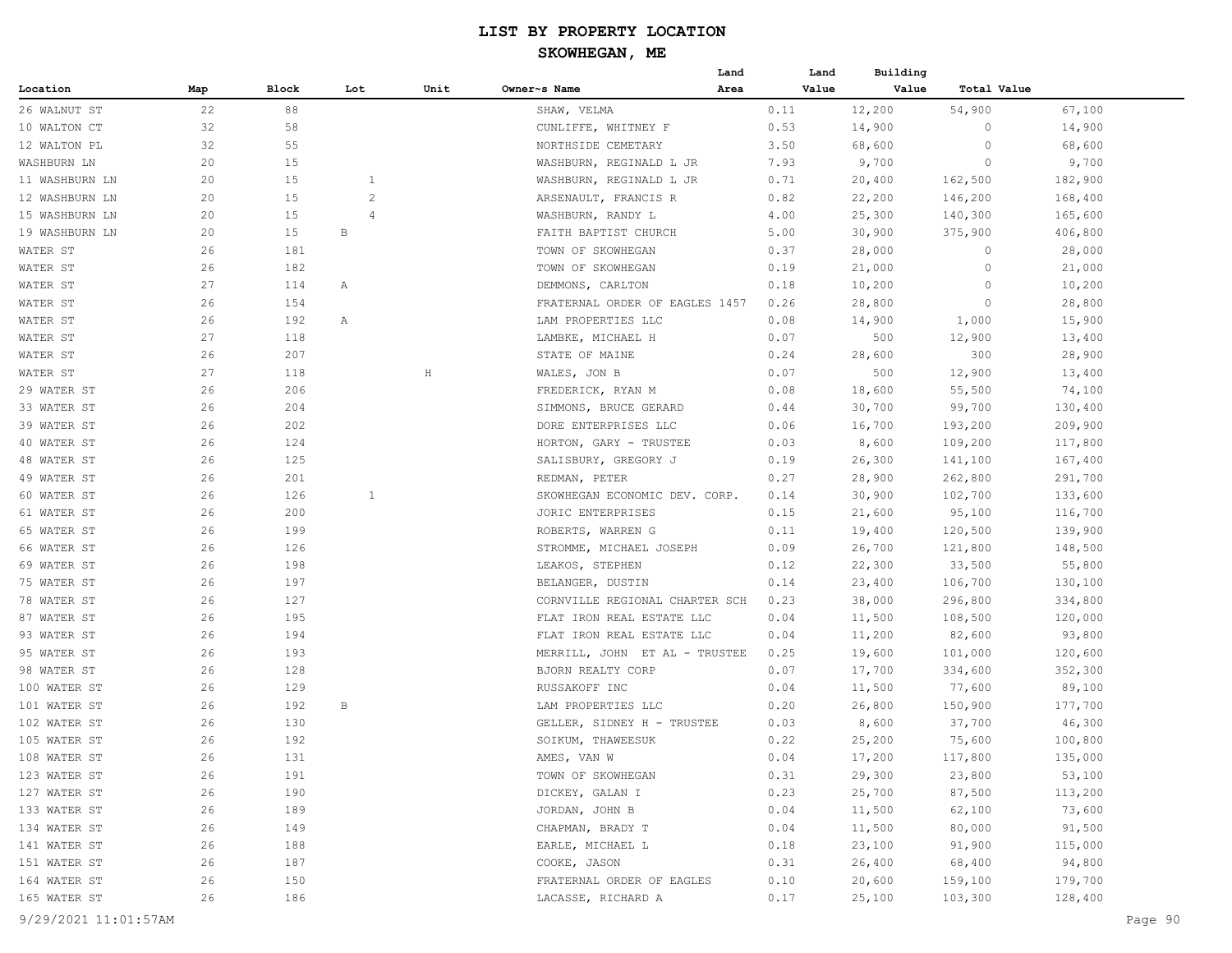|               |     |        |              |      |                                      | Land | Land  | Building |             |           |
|---------------|-----|--------|--------------|------|--------------------------------------|------|-------|----------|-------------|-----------|
| Location      | Map | Block  | Lot          | Unit | Owner~s Name                         | Area | Value | Value    | Total Value |           |
| 168 WATER ST  | 26  | 152    |              |      | PREBLE, JAMES N                      |      | 0.09  | 19,600   | 113,300     | 132,900   |
| 181 WATER ST  | 26  | 185    | Α            |      | THE SPACE ON THE RIVER LLC           |      | 0.46  | 30,900   | 141,800     | 172,700   |
| 185 WATER ST  | 26  | 185    |              |      | FIVE COUNTY SURGICAL SUPPLY CO       |      | 0.27  | 28,900   | 84,800      | 113,700   |
| 196 WATER ST  | 26  | 155    |              |      | MASONIC ASSOCIATION                  |      | 0.13  | 22,800   | 140,000     | 162,800   |
| 206 WATER ST  | 26  | 156    |              |      | CHAPMAN, ZACHARY                     |      | 0.16  | 24,500   | 152,300     | 176,800   |
| 225 WATER ST  | 26  | 183    |              |      | TOWN OF SKOWHEGAN                    |      | 1.26  | 37,000   | 992,400     | 1,029,400 |
| 242 WATER ST  | 26  | 158    |              |      | U S GOVERNMENT - POST OFFICE         |      | 0.67  | 37,200   | 570,500     | 607,700   |
| 263 WATER ST  | 26  | 180    |              |      | WRIGHT/MILLS P A                     |      | 0.35  | 29,800   | 148,500     | 178,300   |
| 269 WATER ST  | 26  | 179    |              |      | MILLS, S PETER                       |      | 0.38  | 17,000   | 128,800     | 145,800   |
| 273 WATER ST  | 27  | 124    | Α            |      | ROMAN CATHOLIC BISHOP                |      | 0.25  | 16,300   | 98,600      | 114,900   |
| 283 WATER ST  | 27  | 124    |              |      | ROMAN CATHOLIC BISHOP CHURCH         |      | 1.70  | 50,000   | 903,200     | 953,200   |
| 290 WATER ST  | 26  | 175    |              |      | REDINGTON MEMORIAL HOME, INC         |      | 0.18  | 11,600   | $\circ$     | 11,600    |
| 305 WATER ST  | 27  | 123    |              |      | CAYFORD, REBECCA A                   |      | 0.55  | 19,100   | 214,200     | 233,300   |
| 312 WATER ST  | 29  | 203    |              |      | WALKER, ABBY F                       |      | 0.28  | 27,600   | 145,400     | 173,000   |
| 313 WATER ST  | 27  | 122    |              |      | NOBLE, STEPHEN P                     |      | 0.55  | 19,100   | 168,100     | 187,200   |
| 316 WATER ST  | 29  | 204    |              |      | RICHMOND, BRIAN R                    |      | 0.20  | 25,500   | 74,900      | 100,400   |
| 319 WATER ST  | 27  | 121    |              |      | MCFARLIN, ANJANETTE LYNN             |      | 0.56  | 18,300   | 126,800     | 145,100   |
| 320 WATER ST  | 29  | 205    |              |      | ONYEKELU-EZE, SOCHIMA                |      | 0.54  | 18,900   | 83,600      | 102,500   |
| 325 WATER ST  | 27  | 120    |              |      | WALES, JON B                         |      | 0.08  | 10,600   | 110,100     | 120,700   |
| 329 WATER ST  | 27  | 119    |              |      | LAMBKE, MICHAEL H                    |      | 0.08  | 10,600   | 94,500      | 105,100   |
| 330 WATER ST  | 29  | 206    |              |      | ELEVATION PARTNERS LLC               |      | 0.80  | 68,900   | 214,500     | 283,400   |
| 340 WATER ST  | 29  | 208    |              |      | ROLNY, PETER                         |      | 0.40  | 17,200   | 79,800      | 97,000    |
| 343 WATER ST  | 27  | 114    |              |      | BLODGETT, DARRELL                    |      | 0.41  | 22,200   | 89,400      | 111,600   |
| 346 WATER ST  | 29  | 209    |              |      | CRISIS AND COUNSELING HOLDINGS       |      | 0.54  | 18,900   | 155,400     | 174,300   |
| 353 WATER ST  | 27  | 104    |              |      | BEAULIEU, WILLAM S                   |      | 0.19  | 14,100   | 55,800      | 69,900    |
| 354 WATER ST  | 29  | 210    |              |      | BREINGAN, STEPHANIE                  |      | 0.42  | 17,300   | 63,100      | 80,400    |
| 357 WATER ST  | 27  | 103    |              |      | BODNARUK, WERNER J                   |      | 0.17  | 14,200   | 71,700      | 85,900    |
| 362 WATER ST  | 29  | 211    |              |      | PARK, KRISTINA SAVAGE                |      | 0.47  | 17,700   | 69,800      | 87,500    |
| 363 WATER ST  | 27  | 102    |              |      | CORSON, MICHAEL R                    |      | 0.18  | 14,600   | 46,000      | 60,600    |
| 366 WATER ST  | 29  | 212    |              |      | FOSTER, SARA G                       |      | 0.34  | 20,200   | 106,500     | 126,700   |
| 369 WATER ST  | 27  | 101    |              |      | CORSON, MICHAEL R                    |      | 0.19  | 14,100   | 53,500      | 67,600    |
| 373 WATER ST  | 27  | 100    |              |      | CORSON, MICHAEL R                    |      | 0.15  | 12,900   | 55,300      | 68,200    |
| 378 WATER ST  | 29  | 213    |              |      | WYMAN, JOSEPH                        |      | 0.55  | 48,200   | 176,400     | 224,600   |
| 379 WATER ST  | 27  | 99     |              |      | SIMPSON, JOHN E                      |      | 0.19  | 14,100   | 44,300      | 58,400    |
| 386 WATER ST  | 29  | 214    |              |      | WYMAN, JOSEPH J                      |      | 0.44  | 17,400   | 76,100      | 93,500    |
| 400 WATER ST  | 28  | 16     |              |      | PEASE, RICKY J                       |      | 1.41  | 24,900   | 188,400     | 213,300   |
| 402 WATER ST  | 28  | 16     | 1            |      | PEASE, RICKY J                       |      | 0.17  | 24,000   | 56,200      | 80,200    |
| 414 WATER ST  | 28  | $17\,$ |              |      | ATKINS, JOSEPH E                     |      | 0.54  | 18,900   | 101,000     | 119,900   |
| 420 WATER ST  | 28  | 18     |              |      | WOOD, STACY T                        |      | 0.41  | 17,200   | 136,900     | 154,100   |
| 428 WATER ST  | 28  | 19     |              |      | DUBOIS, RONALD                       |      | 0.43  | 17,300   | 135,100     | 152,400   |
| 436 WATER ST  | 28  | 20     |              |      | MESSER, JANICE                       |      | 0.89  | 23,900   | 90,200      | 114,100   |
| 512 WATER ST  | 5   | 124    | $\mathbf{1}$ |      | MERRILL, L AUDREY                    |      | 0.79  | 23,200   | 22,600      | 45,800    |
| 518 WATER ST  | 5   | 123    |              |      | CASEY, DUANE E                       |      | 0.50  | 20,900   | 37,300      | 58,200    |
| 260 WATER ST  | 26  | 172    |              |      | M & H SPRINGWATER LLC                |      | 0.20  | 26,800   | 218,600     | 245,400   |
| 419 WATER ST  | 28  | 15     |              |      | TOWN OF SKOWHEGAN - COBURN PAR 12.00 |      |       | 86,800   | 61,200      | 148,000   |
| WATERVILLE RD | 14  | 15     | $\mathbf{1}$ |      | CARRIER CHIPPING CORPORATION         |      | 81.46 | 40,000   | 0           | 40,000    |
|               |     |        |              |      |                                      |      |       |          |             |           |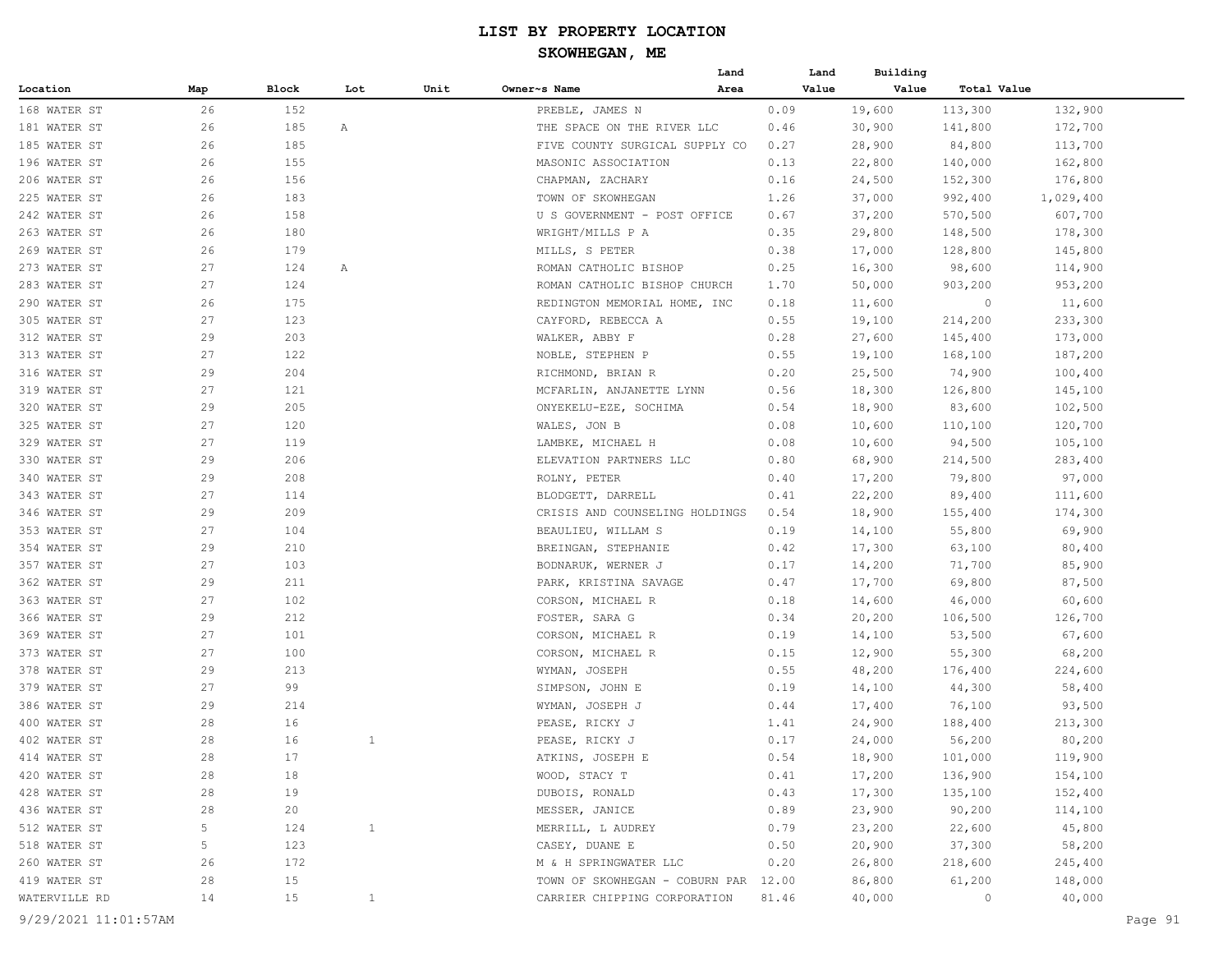|                  |     |                 |              |                |              |                                     | Land | Land  | Building |             |         |
|------------------|-----|-----------------|--------------|----------------|--------------|-------------------------------------|------|-------|----------|-------------|---------|
| Location         | Map | Block           | Lot          |                | Unit         | Owner~s Name                        | Area | Value | Value    | Total Value |         |
| WATERVILLE RD    | 14  | 15              |              |                |              | CARRIER CHIPPING INC                |      | 68.54 | 26,400   | $\circ$     | 26,400  |
| WATERVILLE RD    | 14  | $\overline{4}$  |              | 1              |              | CCI TRANSPORT LLC                   |      | 6.76  | 26,300   | $\circ$     | 26,300  |
| WATERVILLE RD    | 14  | 24              |              |                |              | CENTRAL MAINE POWER CO              |      | 1.00  | 2,000    | $\circ$     | 2,000   |
| WATERVILLE RD    | 14  | 25              | D            |                |              | CENTRAL MAINE POWER CO              |      | 4.80  | 9,600    | $\circ$     | 9,600   |
| WATERVILLE RD    | 18  | 8               |              |                |              | CENTRAL MAINE POWER CO              |      | 10.50 | 21,000   | $\Omega$    | 21,000  |
| WATERVILLE RD    | 9   | 68              |              |                |              | CHASE, NORMAN LAWRENCE              |      | 75.00 | 10,600   | $\circ$     | 10,600  |
| WATERVILLE RD    | 9   | 61              |              | 4              |              | CONKLING, ROBERT H                  |      | 5.05  | 22,200   | $\circ$     | 22,200  |
| WATERVILLE RD    | 9   | 77              |              | 1              |              | ENCOR SKOWHEGAN DRIVE-IN CORP       |      | 0.98  | 24,500   | $\circ$     | 24,500  |
| WATERVILLE RD    | 9   | 77              |              | $\overline{c}$ |              | ENCOR SKOWHEGAN DRIVE-IN CORP       |      | 3.50  | 6,500    | $\circ$     | 6,500   |
| WATERVILLE RD    | 14  | 23              |              |                |              | GILES, JANICE E ET AL               |      | 27.00 | 7,500    | $\circ$     | 7,500   |
| WATERVILLE RD    | 14  | 23              | Α            |                |              | GILES, JANICE E ET AL               |      | 43.00 | 11,400   | $\circ$     | 11,400  |
| WATERVILLE RD    | 14  | 25              | B            |                |              | GILES, JANICE E ET AL               |      | 3.92  | 20,200   | $\circ$     | 20,200  |
| WATERVILLE RD    | 14  | 5               |              |                |              | GRIGALUNAS, JOSEPH                  |      | 8.24  | 18,000   | $\Omega$    | 18,000  |
| WATERVILLE RD    | 14  | 18              |              |                |              | JONES, VURLE                        |      | 63.00 | 15,900   | $\circ$     | 15,900  |
| WATERVILLE RD    | 18  | 10              |              |                |              | KNOWLTON, JEFFREY A                 |      | 26.00 | 7,200    | $\Omega$    | 7,200   |
| WATERVILLE RD    | 9   | 49              |              | $\overline{c}$ |              | LABELLE, DELBERT A                  |      | 3.66  | 2,300    | $\Omega$    | 2,300   |
| WATERVILLE RD    | 22  | 96              |              | $\mathbf{1}$   | $\mathbb{A}$ | LANEY, GLEN B SR                    |      | 0.40  | 30,300   | 55,000      | 85,300  |
| WATERVILLE RD    | 18  | 13              |              | ON             |              | MAINE CENTRAL RAILROAD CO           |      | 0.00  | $\circ$  | 237,300     | 237,300 |
| WATERVILLE RD    | 14  | 9               |              | $\mathbf{1}$   | Α            | MASE, JOY                           |      | 6.40  | 26,700   | $\circ$     | 26,700  |
| WATERVILLE RD    | 9   | 49              |              | $\overline{4}$ |              | MASTERCRAFT INC                     |      | 30.80 | 49,000   | $\circ$     | 49,000  |
| WATERVILLE RD    | 9   | 58              |              |                |              | PORTER, RAYMOND IVAN                |      | 34.00 | 41,300   | $\Omega$    | 41,300  |
| WATERVILLE RD    | 14  | 20              | Ε            |                |              | SAPPI NORTH AMERICA INC             |      | 3.88  | 14,400   | $\circ$     | 14,400  |
| WATERVILLE RD    | 14  | 21              |              |                |              | SAPPI NORTH AMERICA INC             |      | 15.82 | 28,700   | $\circ$     | 28,700  |
| WATERVILLE RD    | 14  | 21              | B            |                |              | SAPPI NORTH AMERICA INC             |      | 23.00 | 6,500    | $\circ$     | 6,500   |
| WATERVILLE RD    | 14  | 21              | $\mathsf{C}$ |                |              | SAPPI NORTH AMERICA INC             |      | 6.00  | 1,800    | $\circ$     | 1,800   |
| WATERVILLE RD    | 18  | 6               |              |                |              | SAPPI NORTH AMERICA INC             |      | 54.00 | 37,000   | $\circ$     | 37,000  |
| WATERVILLE RD    | 18  | $7\phantom{.0}$ | Α            |                |              | SAPPI NORTH AMERICA INC             |      | 5.00  | 22,200   | $\circ$     | 22,200  |
| WATERVILLE RD    | 18  | 11              |              |                |              | SAPPI NORTH AMERICA INC             |      | 9.00  | 7,600    | $\circ$     | 7,600   |
| WATERVILLE RD    | 18  | 13              |              |                |              | SAPPI NORTH AMERICA INC             |      | 5.00  | 8,700    | $\Omega$    | 8,700   |
| WATERVILLE RD    | 18  | 14              |              |                |              | SAPPI NORTH AMERICA INC             |      | 1.00  | 24,500   | $\circ$     | 24,500  |
| WATERVILLE RD    | 18  | 16              |              |                |              | SAPPI NORTH AMERICA INC             |      | 5.00  | 31,700   | $\Omega$    | 31,700  |
| WATERVILLE RD    | 9   | 63              |              |                |              | SEVEY, HOWARD                       |      | 1.92  | 20,800   | $\circ$     | 20,800  |
| WATERVILLE RD    | 14  | 25              |              |                |              | SKOWHEGAN ECON. DEV. CORP           |      | 2.90  | 1,800    | $\circ$     | 1,800   |
| WATERVILLE RD    | 14  | 25              | $\mathsf{C}$ |                |              | SKOWHEGAN ECON. DEV. CORP           |      | 5.50  | 20,000   | $\circ$     | 20,000  |
| WATERVILLE RD    | 18  | 20              |              |                |              | STATE OF MAINE                      |      | 7.00  | 18,700   | $\Omega$    | 18,700  |
| WATERVILLE RD    | 18  | $\overline{4}$  | Α            |                |              | THORP, CHARLES R                    |      | 2.70  | 18,200   | $\circ$     | 18,200  |
| WATERVILLE RD    | 9   | 72              |              |                |              | WHITTEMORE, RODNEY L                |      | 26.50 | 36,800   | $\Omega$    | 36,800  |
| 1 WATERVILLE RD  | 23  | 99              |              |                |              | HUGHES, RICHARD                     |      | 0.35  | 18,800   | 106,300     | 125,100 |
| 15 WATERVILLE RD | 23  | 97              |              |                |              | THE R GIFFORD FAMILY LIMITED P 1.27 |      |       | 49,800   | 146,500     | 196,300 |
| 19 WATERVILLE RD | 23  | 96              |              |                |              | FOLSOM, DAVID W II                  |      | 0.50  | 53,500   | 111,000     | 164,500 |
| 20 WATERVILLE RD | 26  | 26              | $\mathsf{C}$ |                |              | REAL PIZZA LLC                      |      | 0.57  | 57,100   | 194,200     | 251,300 |
| 23 WATERVILLE RD | 23  | 94              |              |                |              | WYMAN, JOSEPH                       |      | 0.19  | 17,500   | 110,300     | 127,800 |
| 26 WATERVILLE RD | 26  | 25              |              |                |              | HARVILLE, DAVID A - TRUSTEE         |      | 0.17  | 11,700   | 71,600      | 83,300  |
| 27 WATERVILLE RD | 23  | 93              |              |                |              | R GIFFORD LIMITED FAMILY PRTNR      |      | 0.44  | 20,500   | 93,800      | 114,300 |
| 29 WATERVILLE RD | 23  | 92              |              |                |              | RODRIGUE, FRANCOIS J                |      | 0.22  | 13,000   | 48,400      | 61,400  |
| 30 WATERVILLE RD | 26  | 19              |              |                |              | MARSON, LINDA D                     |      | 0.24  | 13,400   | 52,900      | 66,300  |
|                  |     |                 |              |                |              |                                     |      |       |          |             |         |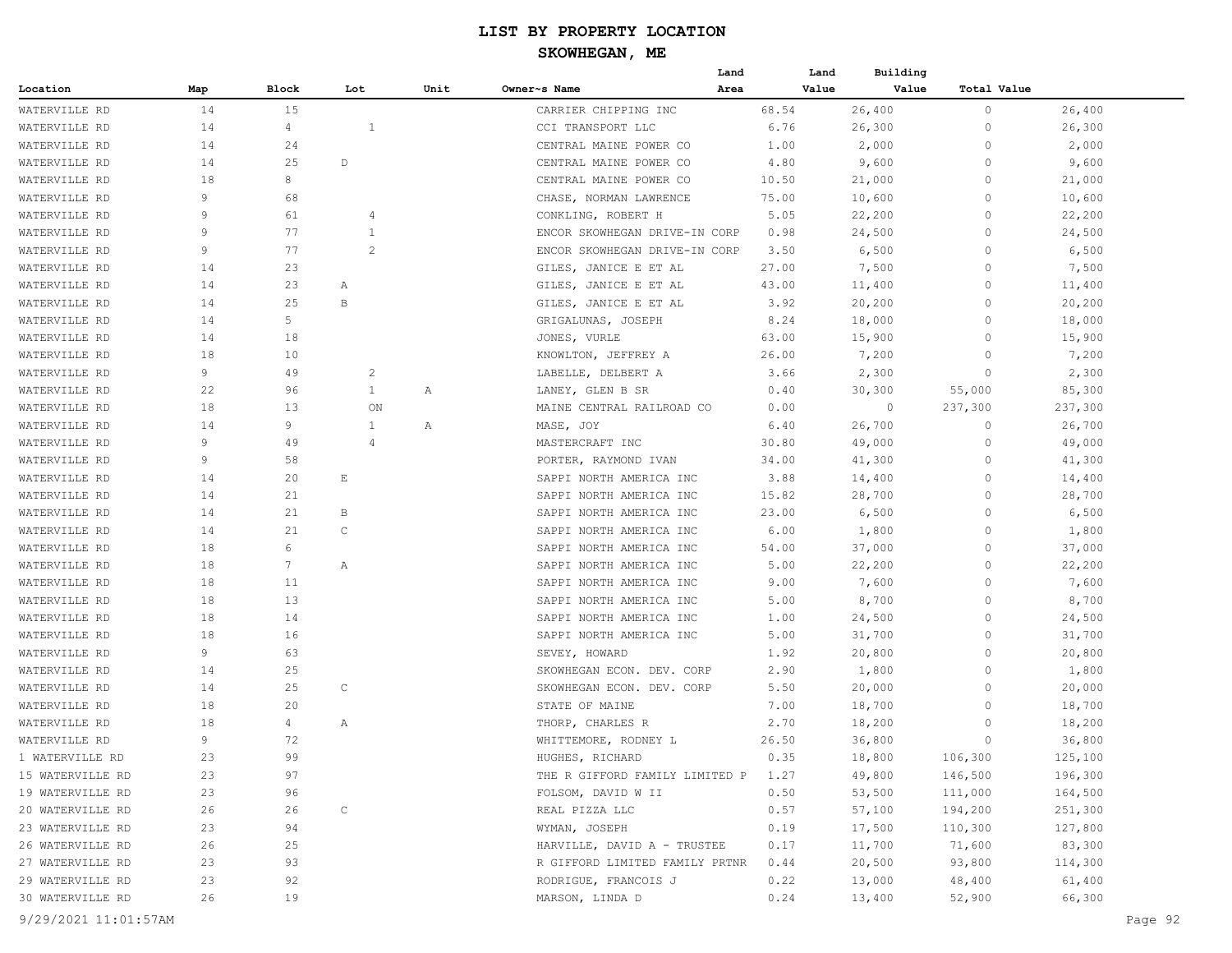|                         |     |              |              |      |                                | Land | Land  | Building |             |         |
|-------------------------|-----|--------------|--------------|------|--------------------------------|------|-------|----------|-------------|---------|
| Location                | Map | Block        | Lot          | Unit | Owner~s Name                   | Area | Value | Value    | Total Value |         |
| 33 WATERVILLE RD        | 23  | 91           |              |      | WYMAN, JOSEPH                  |      | 0.26  | 18,800   | 87,600      | 106,400 |
| 36 WATERVILLE RD        | 26  | 17           |              |      | WEST ALNA ROAD LLC             |      | 0.28  | 12,900   | 79,400      | 92,300  |
| 37 WATERVILLE RD        | 23  | 90           |              |      | WYMAN, JOSEPH                  |      | 0.14  | 10,900   | 40,500      | 51,400  |
| 39 WATERVILLE RD        | 23  | 89           |              |      | TURNER, RICKY L                |      | 0.29  | 10,900   | $\circ$     | 10,900  |
| 40 WATERVILLE RD        | 26  | 18           |              |      | SALISBURY, GREGORY J           |      | 0.41  | 14,200   | 167,200     | 181,400 |
| 44 WATERVILLE RD        | 22  | 63           |              |      | JEWELL, NATHAN D               |      | 0.21  | 12,800   | 48,600      | 61,400  |
| <b>46 WATERVILLE RD</b> | 22  | 64           |              |      | WYMAN, JOSEPH                  |      | 0.21  | 18,300   | 114,700     | 133,000 |
| 47 WATERVILLE RD        | 23  | 73           |              |      | BROWN, C N                     |      | 0.53  | 66,000   | 227,300     | 293,300 |
| 48 WATERVILLE RD        | 22  | 65           |              |      | LACASSE, RICHARD A             |      | 0.20  | 12,500   | 15,000      | 27,500  |
| 52 WATERVILLE RD        | 22  | 66           |              |      | LACASSE, RICHARD A             |      | 0.24  | 19,100   | 83,800      | 102,900 |
| 53 WATERVILLE RD        | 22  | 53           |              |      | JONES, VURLE C                 |      | 0.29  | 48,500   | 40,700      | 89,200  |
| 55 WATERVILLE RD        | 22  | 52           |              |      | DICKEY, DALE W                 |      | 0.30  | 13,600   | 39,200      | 52,800  |
| 56 WATERVILLE RD        | 22  | 67           |              |      | JACKSON, KYLE D                |      | 0.16  | 16,400   | 116,000     | 132,400 |
| 59 WATERVILLE RD        | 22  | 52           | Α            |      | QUINN, COLIN R                 |      | 0.38  | 14,000   | 63,900      | 77,900  |
| 60 WATERVILLE RD        | 22  | 68           |              |      | GUDIS, ANNA & POLYXENI         |      | 0.22  | 46,600   | 153,600     | 200,200 |
| 63 WATERVILLE RD        | 22  | 51           |              |      | FORTIER, TERRENCE              |      | 0.25  | 19,100   | 111,200     | 130,300 |
| 67 WATERVILLE RD        | 22  | 47           | Α            |      | SMITH, MATTHEW M               |      | 0.14  | 13,300   | 48,900      | 62,200  |
| 70 WATERVILLE RD        | 22  | 94           | 1            |      | NEW BALANCE ATHLETIC SHOE INC  |      | 0.61  | 59,100   | 118,800     | 177,900 |
| 71 WATERVILLE RD        | 22  | 46           |              |      | YORK'S RENTAL PROPERTIES LLC   |      | 0.32  | 16,700   | 73,700      | 90,400  |
| 75 WATERVILLE RD        | 22  | 44           |              |      | SPEARS, ROBIN R                |      | 0.33  | 15,900   | 84,800      | 100,700 |
| 78 WATERVILLE RD        | 22  | 96           | 1            |      | NEW BALANCE ATHLETICS INC      |      | 1.04  | 71,900   | 276,700     | 348,600 |
| 79 WATERVILLE RD        | 22  | 43           |              |      | MASE, JOY A                    |      | 0.31  | 16,600   | 62,700      | 79,300  |
| 81 WATERVILLE RD        | 22  | 42           |              |      | HUNT, LOUISE (MAGOON)          |      | 0.20  | 15,200   | 51,500      | 66,700  |
| 85 WATERVILLE RD        | 22  | 41           |              |      | DEAD RIVER COMPANY EAT LLC     |      | 0.52  | 48,900   | 93,500      | 142,400 |
| 90 WATERVILLE RD        | 22  | 97           |              |      | LANEY, GLEN B                  |      | 1.03  | 72,000   | 249,900     | 321,900 |
| 91 WATERVILLE RD        | 22  | 41           | $\mathbf{1}$ |      | WOLF MOON PROPERTIES LLC       |      | 0.53  | 49,600   | 135,700     | 185,300 |
| 97 WATERVILLE RD        | 22  | 5            |              |      | RODDEN, PATRICK A              |      | 1.24  | 65,500   | 88,000      | 153,500 |
| 100 WATERVILLE RD       | 22  | 98           |              |      | RODDEN, PATRICK A              |      | 1.91  | 67,800   | 48,400      | 116,200 |
| 109 WATERVILLE RD       | 22  | 4            |              |      | AUSTIN, HARVEY JR II           |      | 3.01  | 69,900   | 138,300     | 208,200 |
| 114 WATERVILLE RD       | 22  | 99           | ON2          |      | BOUFORD, KEVIN/JONATHAN & JAYN |      | 0.00  | $\circ$  | 101,900     | 101,900 |
| 115 WATERVILLE RD       | 22  | 3            |              |      | AUSTIN, HARVEY JR II           |      | 1.09  | 24,500   | 50,800      | 75,300  |
| 120 WATERVILLE RD       | 22  | 99           |              |      | BOUFORD, KEVIN/JONATHAN & JAYN |      | 2.60  | 43,700   | 58,000      | 101,700 |
| 125 WATERVILLE RD       | 22  | $\mathbf{1}$ |              |      | QUINN VANESSA L                |      | 2.31  | 56,600   | 406,100     | 462,700 |
| 127 WATERVILLE RD       | 22  | $\mathbf{1}$ | 1            |      | YORK, GARY L                   |      | 0.41  | 18,100   | 134,900     | 153,000 |
| 128 WATERVILLE RD       | 22  | 100          |              |      | YORK, LUKE W                   |      | 0.40  | 17,200   | 65,800      | 83,000  |
| 131 WATERVILLE RD       | 21  | 35           | 1            |      | LANCTOT, ALEXIS N              |      | 0.60  | 20,000   | 68,300      | 88,300  |
| 132 WATERVILLE RD       | 22  | 100          | Α            |      | WORTH, LYNN H                  |      | 0.31  | 16,600   | 76,800      | 93,400  |
| 135 WATERVILLE RD       | 21  | 35           |              |      | NUNN, BRENT T                  |      | 0.49  | 18,100   | 113,100     | 131,200 |
| 136 WATERVILLE RD       | 22  | 109          |              |      | LEE, PAK MAN                   |      | 0.34  | 16,800   | 86,300      | 103,100 |
| 141 WATERVILLE RD       | 21  | 34           |              |      | ARSENAULT, KENNETH J           |      | 1.08  | 24,500   | 86,000      | 110,500 |
| 145 WATERVILLE RD       | 21  | 33           |              |      | HOVEY, DAVID W                 |      | 0.53  | 18,700   | 83,200      | 101,900 |
| 147 WATERVILLE RD       | 21  | 32           |              |      | JONES, LARRY A                 |      | 0.47  | 17,700   | 45,300      | 63,000  |
| 150 WATERVILLE RD       | 21  | $\mathbf{1}$ |              |      | PING, CHEN ZHONG               |      | 0.56  | 19,200   | 64,300      | 83,500  |
| 152 WATERVILLE RD       | 21  | 1            | $\mathbb{A}$ |      | GILBERT REJEAN J               |      | 0.13  | 12,900   | 9,000       | 21,900  |
| 156 WATERVILLE RD       | 9   | 83           |              |      | GILBERT, REJEAN J              |      | 19.00 | 49,900   | 155,700     | 205,600 |
| 157 WATERVILLE RD       | 21  | 13           |              |      | JORIC ENTERPRISES              |      | 1.65  | 59,500   | 221,300     | 280,800 |
|                         |     |              |              |      |                                |      |       |          |             |         |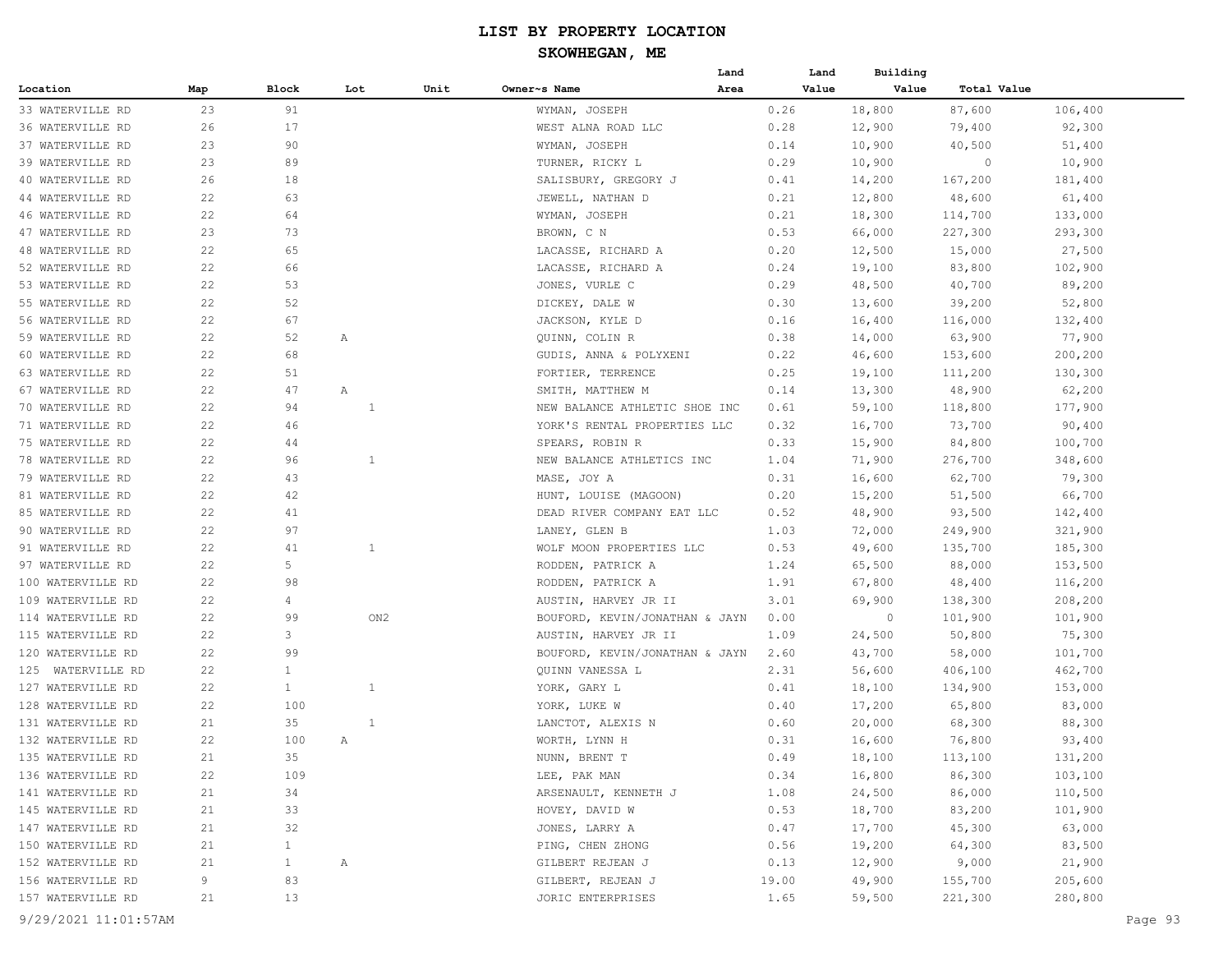|                   |              |                |              |                         |      | Land                                 |       | Land  | Building |             |         |
|-------------------|--------------|----------------|--------------|-------------------------|------|--------------------------------------|-------|-------|----------|-------------|---------|
| Location          | Map          | Block          | Lot          |                         | Unit | Owner~s Name<br>Area                 |       | Value | Value    | Total Value |         |
| 160 WATERVILLE RD | 9            | 83             |              | ON                      |      | GILBERT, REJEAN                      | 0.00  |       | $\circ$  | 6,700       | 6,700   |
| 166 WATERVILLE RD | 9            | 83             | Α            |                         |      | GARCIA, LORRAINE - TRUSTEE OF        | 0.65  |       | 20,800   | 107,800     | 128,600 |
| 171 WATERVILLE RD | 21           | $\overline{c}$ |              | 1                       |      | HEART OF MAINE PROPERTIES INC        | 0.31  |       | 44,000   | 106,900     | 150,900 |
| 175 WATERVILLE RD | 9            | 80             |              |                         |      | SMITH, TODD                          | 2.40  |       | 20,500   | $\circ$     | 20,500  |
| 178 WATERVILLE RD | 9            | 81             | Α            |                         |      | WALLACE, GARY E                      | 5.08  |       | 27,000   | 135,700     | 162,700 |
| 181 WATERVILLE RD | 9            | 79             | C            |                         |      | ORISOL USA, INC                      | 4.23  |       | 38,800   | 155,200     | 194,000 |
| 185 WATERVILLE RD | 9            | 78             |              |                         |      | SAVAGE, TODD W                       | 1.00  |       | 64,700   | 95,000      | 159,700 |
| 190 WATERVILLE RD | 9            | 81             |              |                         |      | FINLEY, DONNA W - LIFE EST           | 22.61 |       | 44,000   | 118,500     | 162,500 |
| 191 WATERVILLE RD | 9            | 77             |              | 1ON                     |      | TAYLOR, CATHY                        | 0.00  |       | $\circ$  | 7,800       | 7,800   |
| 201 WATERVILLE RD | 9            | 77             |              |                         |      | SKOWHEGAN DRIVE-IN THEATRE INC 11.23 |       |       | 55,900   | 15,000      | 70,900  |
| 217 WATERVILLE RD | 9            | 76             |              |                         |      | PETERS SHORTIER POST                 | 7.02  |       | 69,900   | 69,100      | 139,000 |
| 222 WATERVILLE RD | 9            | 75             |              |                         |      | RODERICK, STEPHEN E                  | 0.15  |       | 13,600   | 70,200      | 83,800  |
| 227 WATERVILLE RD | 9            | 73             | Α            |                         |      | REYNOLDS, BRUCE W                    | 2.64  |       | 70,200   | 111,700     | 181,900 |
| 240 WATERVILLE RD | 9            | 74             | B            | $\overline{\mathbf{3}}$ |      | TRAVERS, HENRY J JR                  | 6.43  |       | 65,100   | 266,000     | 331,100 |
| 243 WATERVILLE RD | 9            | 73             |              |                         |      | D & R INVESTMENTS INC                | 37.31 |       | 76,600   | 74,200      | 150,800 |
| 246 WATERVILLE RD | 9            | 74             | В            | $4 - 1$                 |      | DAVIS, DANIEL C                      | 1.48  |       | 22,200   | 31,500      | 53,700  |
| 256 WATERVILLE RD | 9            | 74             | В            | 5                       |      | KAY, MICHAEL E                       | 7.88  |       | 28,600   | 127,100     | 155,700 |
| 257 WATERVILLE RD | 9            | 73             |              | 1                       |      | WHITTEMORE, RODNEY L                 | 11.94 |       | 83,800   | 207,500     | 291,300 |
| 264 WATERVILLE RD | 9            | 74             |              |                         |      | GOFF, NATHAN LEO                     | 2.26  |       | 25,500   | 71,100      | 96,600  |
| 270 WATERVILLE RD | 9            | 74             |              | 2                       | Α    | GOFF, EDWARD                         | 1.11  |       | 65,000   | 106,900     | 171,900 |
| 314 WATERVILLE RD | 9            | 70             |              |                         |      | BERNSTEIN, MORTON J                  | 58.63 |       | 54,200   | 96,100      | 150,300 |
| 315 WATERVILLE RD | 9            | 72             | Α            |                         |      | 315 WATERVILLE ROAD LLC              | 8.00  |       | 82,700   | 223,800     | 306,500 |
| 331 WATERVILLE RD | 9            | 72             |              | 2                       |      |                                      | 1.90  |       |          |             |         |
|                   | 9            | 70             |              |                         |      | SAVAGE, CARLTON L                    |       |       | 25,500   | 144,500     | 170,000 |
| 332 WATERVILLE RD |              |                | Α            |                         |      | BROWN, JOAN E                        | 0.66  |       | 20,900   | 84,900      | 105,800 |
| 338 WATERVILLE RD | 9            | 69             |              |                         |      | DIETTRICH, NANCY H                   | 1.07  |       | 24,400   | 90,200      | 114,600 |
| 339 WATERVILLE RD | 9            | 68             |              | 2                       |      | MYERS, PAULA - TRUSTEE               | 4.00  |       | 26,700   | 94,700      | 121,400 |
| 353 WATERVILLE RD | 9            | 68             |              | $\mathbf{1}$            |      | CHASE, NORMAN L                      | 4.38  |       | 27,000   | 128,100     | 155,100 |
| 356 WATERVILLE RD | 9            | 66             |              | $\mathbf{1}$            |      | RUTHERFORD, ROBERT T                 | 6.00  |       | 28,100   | 161,300     | 189,400 |
| 359 WATERVILLE RD | 9            | 65             |              |                         |      | CLARK, WALLIS H JR                   | 36.00 |       | 47,100   | 228,800     | 275,900 |
| 375 WATERVILLE RD | 9            | 64             |              |                         |      | SWETT, JOLYNNE A/K/A CROUT, JO       | 1.90  |       | 25,200   | 37,100      | 62,300  |
| 399 WATERVILLE RD | 9            | 63             |              | 1                       |      | NICHOLLS, DARREN                     | 4.52  |       | 27,100   | 174,500     | 201,600 |
| 406 WATERVILLE RD | 9            | 61             |              | 6                       |      | HAYNES, F ELISABETH                  | 5.65  |       | 49,400   | 266,500     | 315,900 |
| 418 WATERVILLE RD | 9            | 61             |              | 2                       |      | DAVIS, MAUREEN D                     | 12.82 |       | 39,300   | 313,600     | 352,900 |
| 421 WATERVILLE RD | 9            | 60             |              |                         |      | SEVEY, HOWARD E ET AL TRUSTEES 72.60 |       |       | 60,000   | 201,800     | 261,800 |
| 441 WATERVILLE RD | 9            | 60             |              | 1                       |      | HAWES, LEIGH M                       | 5.06  |       | 30,700   | 215,700     | 246,400 |
| 444 WATERVILLE RD | 9            | 61             |              | 5                       |      | CONKLING, ROBERT H                   | 5.05  |       | 50, 500  | 186,300     | 236,800 |
| 445 WATERVILLE RD | 9            | 60             | D            |                         |      | SAB LLC                              | 5.00  |       | 32,400   | 248,800     | 281,200 |
| 453 WATERVILLE RD | $\mathsf{Q}$ | 60             | $\mathsf{C}$ |                         |      | MUNROE, ANDREA                       | 0.57  |       | 17,500   | 24,500      | 42,000  |
| 458 WATERVILLE RD | 9            | 61             |              |                         |      | ZIETZ, ERIN                          | 17.65 |       | 37,900   | 143,700     | 181,600 |
| 468 WATERVILLE RD | 9            | 61             | A            |                         |      | WEEMS, WILSON D JR                   | 0.55  |       | 33,600   | 9,500       | 43,100  |
| 469 WATERVILLE RD | 9            | 60             | A            |                         |      | DEAD RIVER COMPANY                   | 8.65  |       | 67,900   | 16,500      | 84,400  |
| 476 WATERVILLE RD | 9            | 61             | $\sim$ 1     |                         |      | CURRIER, NICOLETTE M                 | 1.78  |       | 23,800   | 104,300     | 128,100 |
| 493 WATERVILLE RD | 9            | 58             | В            |                         |      | MORIN, COLTON                        | 0.57  |       | 19,400   | 34,100      | 53,500  |
| 499 WATERVILLE RD | 9            | 58             | $\mathbb{A}$ |                         |      | CORSON, ALVIN CHARLES SR             | 1.66  |       | 24,800   | 16,800      | 41,600  |
| 505 WATERVILLE RD | 9            | 56             |              |                         |      | MASSE, CILLA V                       | 1.04  |       | 24,500   | 72,800      | 97,300  |
| 507 WATERVILLE RD | 9            | 53             |              |                         |      | LABELLE, DELBERT A                   | 21.00 |       | 25,300   | 74,700      | 100,000 |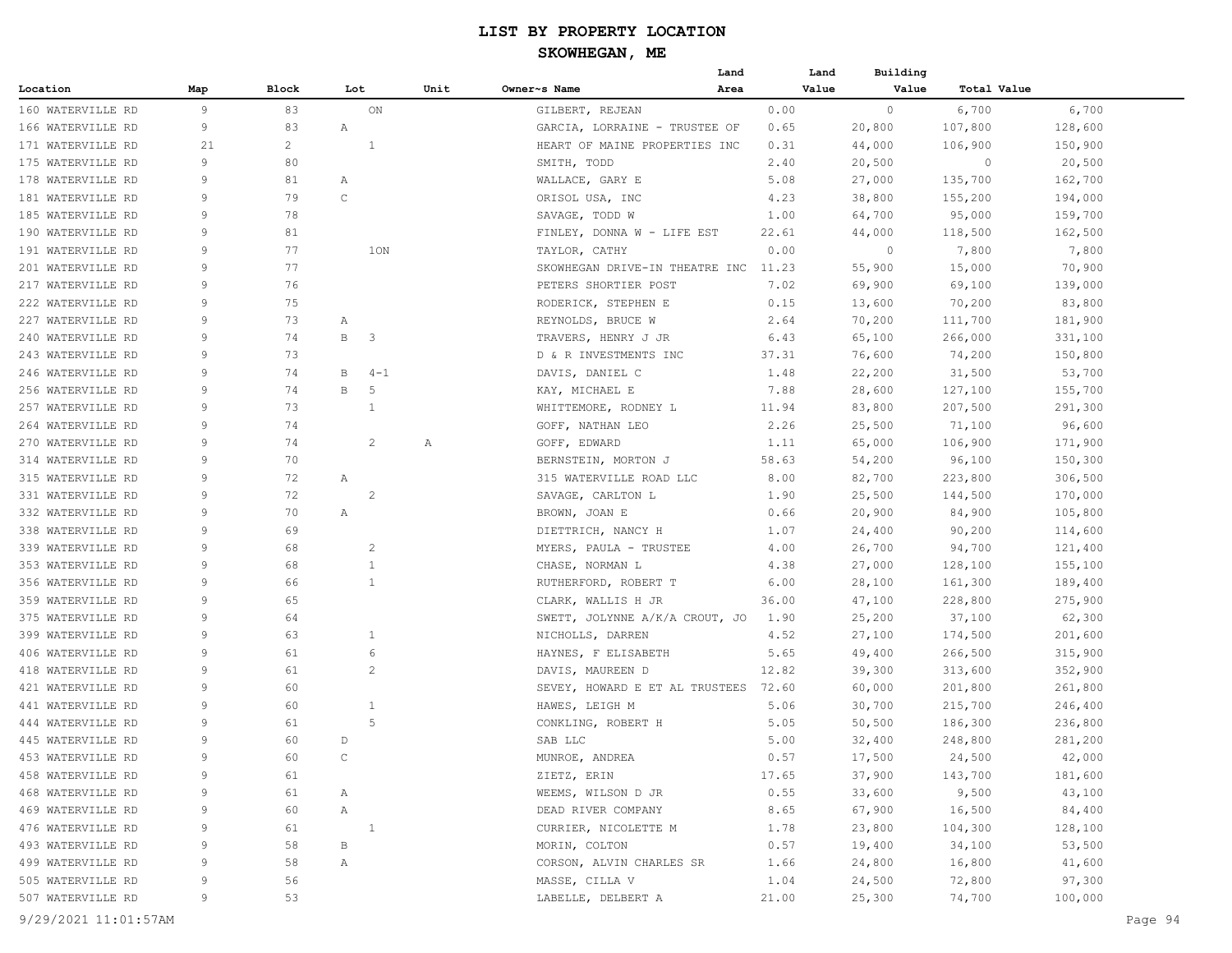|                   |     |                |                |      |                                  | Land   | Land    | Building             |         |
|-------------------|-----|----------------|----------------|------|----------------------------------|--------|---------|----------------------|---------|
| Location          | Map | Block          | Lot            | Unit | Owner~s Name                     | Area   | Value   | Value<br>Total Value |         |
| 512 WATERVILLE RD | 9   | 54             |                |      | WHITTEMORE, RODNEY               | 12.69  | 104,000 | 635,800              | 739,800 |
| 515 WATERVILLE RD | 9   | 55             |                |      | MCCARTHY, AMBROSE G JR           | 5.90   | 27,500  | 23,400               | 50,900  |
| 542 WATERVILLE RD | 9   | 52             | $\mathbf{1}$   |      | GOFF, EDWARD R JR                | 2.60   | 24,000  | 219,200              | 243,200 |
| 548 WATERVILLE RD | 9   | 52             | $\overline{c}$ |      | BAIG, AMIR                       | 5.50   | 60,900  | $\circ$              | 60,900  |
| 558 WATERVILLE RD | 9   | 52             | 3              |      | RICKER, GLENN W                  | 3.80   | 31,700  | 25,400               | 57,100  |
| 568 WATERVILLE RD | 9   | 52             | 5              |      | QUIANZON, FLORELLO SVEN-ERIK M   | 6.90   | 52,900  | 238,200              | 291,100 |
| 594 WATERVILLE RD | 9   | 51             | 1              |      | SHANKAR, TIRUNELLAI R            | 7.50   | 50,400  | 417,400              | 467,800 |
| 605 WATERVILLE RD | 9   | 49             |                |      | MALLET, THOMAS JR                | 3.04   | 21,200  | 1,000                | 22,200  |
| 624 WATERVILLE RD | 10  | $\mathbf{1}$   |                |      | WHITTEMORE, CHAD C               | 19.47  | 94,500  | 99,900               | 194,400 |
| 627 WATERVILLE RD | 9   | 48             |                |      | MISNER, DANIEL A                 | 108.00 | 45,100  | 97,000               | 142,100 |
| 653 WATERVILLE RD | 9   | 46             |                |      | UNITED PAPERWORKERS INTRNTL      | 9.78   | 70,600  | 310,800              | 381,400 |
| 666 WATERVILLE RD | 10  | 3              |                |      | STATE OF MAINE                   | 1.60   | 47,000  | 118,100              | 165,100 |
| 667 WATERVILLE RD | 14  | $\mathbf{1}$   | B              |      | REXFORD, LESLIE D                | 4.62   | 32,100  | 119,700              | 151,800 |
| 676 WATERVILLE RD | 10  | $\overline{4}$ |                |      | DORKO, ROBERT M JR               | 6.83   | 26,800  | 140,000              | 166,800 |
| 677 WATERVILLE RD | 14  | $\mathbf{1}$   |                |      | BAKER, MICHAEL D                 | 18.16  | 36,300  | 55,000               | 91,300  |
| 682 WATERVILLE RD | 10  | 6              |                |      | CHOUINARD, SHERL A               | 1.75   | 24,500  | 69,200               | 93,700  |
| 698 WATERVILLE RD | 14  | $\overline{c}$ |                |      | OAK POND APARTMENTS & STORAGE    | 1.13   | 24,600  | 38,000               | 62,600  |
| 706 WATERVILLE RD | 14  | 2              | Α              |      | JANKIEWICZ, JANUSZ               | 0.79   | 23,300  | 86,800               | 110,100 |
| 709 WATERVILLE RD | 14  | $\mathbf{1}$   | 1              |      | BAKER, JACKIE A                  | 3.00   | 25,900  |                      | 126,100 |
| 712 WATERVILLE RD | 14  | $\overline{c}$ | B              |      |                                  | 0.69   |         | 100,200              |         |
|                   | 14  | 6              |                |      | DUMONT, KATHLEEN M               |        | 17,100  | 55,400               | 72,500  |
| 720 WATERVILLE RD |     |                |                |      | DICKEY, STEPHEN J JR             | 8.39   | 27,400  | 214,000              | 241,400 |
| 733 WATERVILLE RD | 14  | 4              |                |      | FEYRER, EDWIN                    | 1.13   | 24,600  | 108,100              | 132,700 |
| 778 WATERVILLE RD | 14  | 9              | $1 - 1$        |      | MASE, JOY A                      | 1.47   | 23,800  | 89,000               | 112,800 |
| 792 WATERVILLE RD | 14  | 9              |                |      | YORK'S RENTAL PORPERTIES LLC     | 3.02   | 58,900  | 38,800               | 97,700  |
| 795 WATERVILLE RD | 14  | 8              |                |      | ROWEN, MARGO S                   | 1.25   | 23,300  | 68,700               | 92,000  |
| 817 WATERVILLE RD | 14  | 10             |                |      | STANLEY, ROBERT F                | 5.54   | 52,900  | 96,900               | 149,800 |
| 824 WATERVILLE RD | 14  | 11             |                |      | MEADER, MARIANNE R (CHASE)       | 16.00  | 36,600  | 78,700               | 115,300 |
| 827 WATERVILLE RD | 14  | 12             | Α              |      | ALLEN, WAYNE R                   | 2.39   | 26,200  | 82,000               | 108,200 |
| 835 WATERVILLE RD | 14  | 12             | $\mathbb D$    |      | DANKOSKI, KRYSTYNA/EMMONS, CLYDE | 1.21   | 24,700  | 99,400               | 124,100 |
| 839 WATERVILLE RD | 14  | 12             |                |      | CONDON, SAMANTHA E               | 3.70   | 18,600  | 59,100               | 77,700  |
| 843 WATERVILLE RD | 14  | 12             | C              |      | PELLETIER, MICHAEL J             | 1.01   | 24,400  | 181,000              | 205,400 |
| 846 WATERVILLE RD | 14  | 13             |                |      | CHASE, JOSEPHINE I               | 14.00  | 35,100  | 64,300               | 99,400  |
| 851 WATERVILLE RD | 14  | 14             |                |      | DAVIS, DEAN                      | 0.60   | 19,900  | 71,900               | 91,800  |
| 852 WATERVILLE RD | 14  | 13             | В              |      | LUCE, TYLER J                    | 1.02   | 24,400  | 116,800              | 141,200 |
| 855 WATERVILLE RD | 14  | 17             | -1             |      | GODIN, GERARD H                  | 1.06   | 24,500  | 124,200              | 148,700 |
| 862 WATERVILLE RD | 14  | 16             |                |      | MOULTON, NANCY C                 | 40.04  | 45,300  | 68,000               | 113,300 |
| 865 WATERVILLE RD | 14  | 17             | $\overline{c}$ |      | BURBANK, KELLY MARIE             | 2.20   | 25,900  | 116,600              | 142,500 |
| 874 WATERVILLE RD | 14  | 16             | $\mathbf{1}$   |      | MOULTON, PHILIP E                | 1.96   | 25,600  | 38,300               | 63,900  |
| 908 WATERVILLE RD | 14  | 19             | Е              |      | PERKINS, RUTH E                  | 1.58   | 23,600  | 87,900               | 111,500 |
| 911 WATERVILLE RD | 14  | 20             | $\mathsf C$    |      | JONES, VURLE C                   | 18.50  | 72,400  | 184,600              | 257,000 |
| 917 WATERVILLE RD | 14  | 20             | D              |      | DAVIS, ALLAN M                   | 0.95   | 24,200  | 79,100               | 103,300 |
| 918 WATERVILLE RD | 14  | 19             | $\overline{1}$ |      | NELSON, DANIEL C                 | 0.79   | 23,300  | 82,800               | 106,100 |
| 929 WATERVILLE RD | 14  | 20             | В              |      | AUBRY, PEGGY                     | 1.90   | 25,100  | 101,400              | 126,500 |
| 930 WATERVILLE RD | 14  | 19             | 3              |      | MARCOUX, JEROME R                | 8.13   | 32,200  | 91,500               | 123,700 |
| 942 WATERVILLE RD | 14  | 19             |                |      | AC RVA LLC                       | 10.73  | 61,500  | 215,400              | 276,900 |
| 945 WATERVILLE RD | 14  | 20             | $\mathbf{1}$   |      | PROVOST, DARYL                   | 9.39   | 27,100  | 112,100              | 139,200 |
|                   |     |                |                |      |                                  |        |         |                      |         |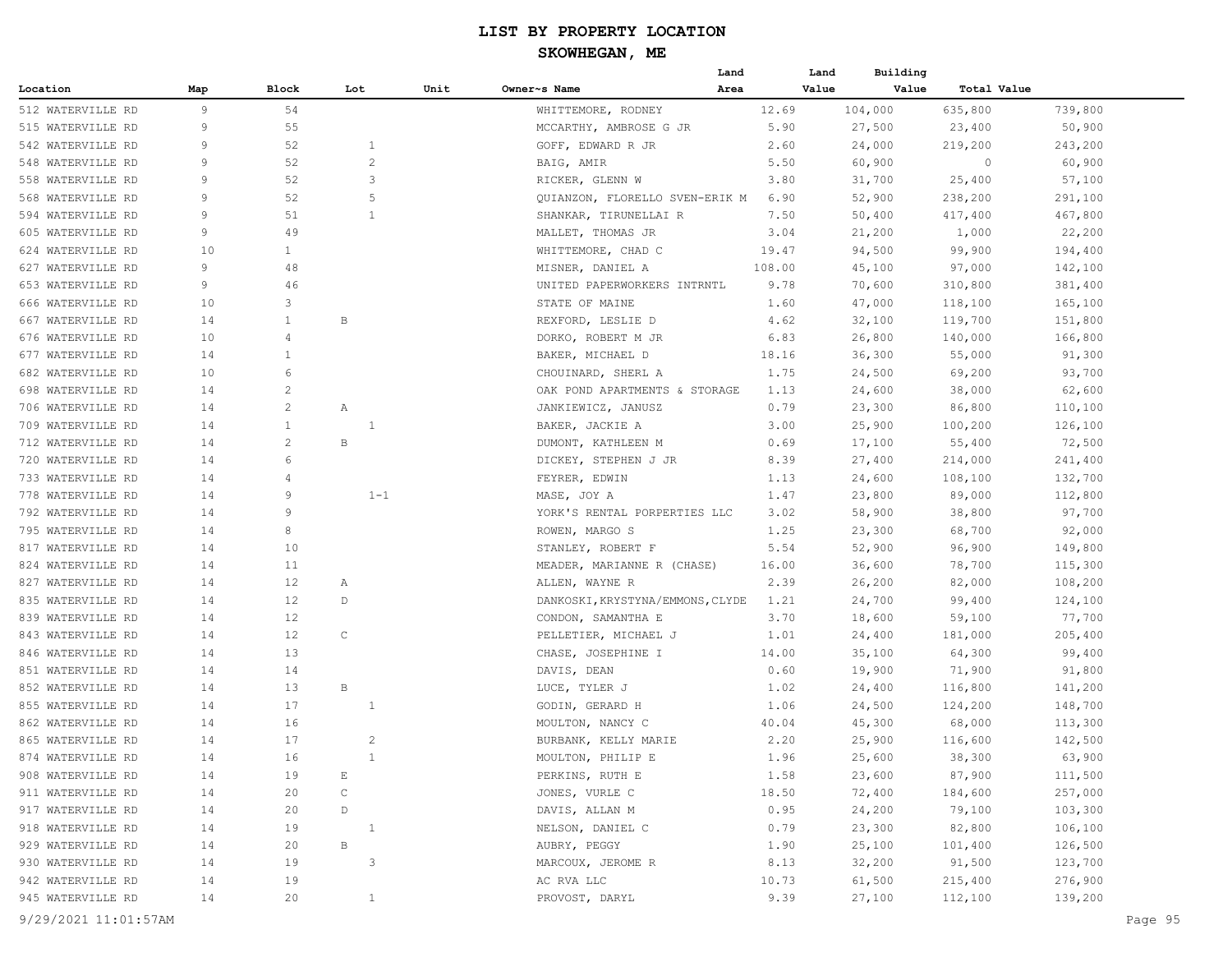|                      |     |     |                 |              |      |                                | Land | Land   | Building |             |         |
|----------------------|-----|-----|-----------------|--------------|------|--------------------------------|------|--------|----------|-------------|---------|
| Location             | Map |     | Block           | Lot          | Unit | Owner~s Name                   | Area | Value  | Value    | Total Value |         |
| 957 WATERVILLE RD    | 14  |     | 20              | Α            |      | LESCHINSKI, ROBERT             |      | 10.00  | 45,500   | 82,300      | 127,800 |
| 964 WATERVILLE RD    | 14  |     | 19              | Α            |      | LEBLANC, REINETTE L - LE       |      | 4.97   | 25,700   | 35,000      | 60,700  |
| 974 WATERVILLE RD    | 14  |     | 19              | В            |      | TRIPP, BRAINARD I - TRUSTEE    |      | 1.24   | 24,600   | 85,300      | 109,900 |
| 992 WATERVILLE RD    | 14  |     | 22              |              |      | HOLLICK, SHARON                |      | 6.73   | 36,800   | 83,100      | 119,900 |
| 1026 WATERVILLE RD   | 14  |     | 25              | Α            |      | SALISBURY, JAMES G             |      | 2.97   | 29,400   | 121,600     | 151,000 |
| 1072 WATERVILLE RD   | 14  |     | 29              |              |      | HALL, BRUCE D                  |      | 6.92   | 30,900   | 76,500      | 107,400 |
| 1073 WATERVILLE RD   | 14  |     | 26              |              |      | COUTURIER, DANIEL P            |      | 44.00  | 43,200   | 130,600     | 173,800 |
| 1080 WATERVILLE RD   | 14  |     | 27              |              |      | BRIGGS, ANDREW                 |      | 5.00   | 25,800   | 88,400      | 114,200 |
| 1088 WATERVILLE RD   | 14  |     | 28              |              |      | MATHIEU, MICHAEL               |      | 0.40   | 17,200   | 119,600     | 136,800 |
| 1096 WATERVILLE RD   | 14  |     | 30              |              |      | HART, DENNIS G                 |      | 0.92   | 24,100   | 60,600      | 84,700  |
| 1102 WATERVILLE RD   | 18  |     | 2               |              |      | FERRIS, JOSEPH                 |      | 0.95   | 19,400   | 0           | 19,400  |
| 1112 WATERVILLE RD   | 18  |     | 3               |              |      | FERRIS, JOSEPH                 |      | 1.50   | 46,500   | 269,200     | 315,700 |
| 1121 WATERVILLE RD   | 18  |     | $\mathbf{1}$    | Α            |      | FORSMAN, CASEY                 |      | 0.15   | 24,000   | 86,400      | 110,400 |
| 1128 WATERVILLE RD   | 18  |     | 4               |              |      | GILBERT, BRIAN A               |      | 21.50  | 36,000   | 140,700     | 176,700 |
| 1145 WATERVILLE RD   | 18  |     | $\mathbf{1}$    |              |      | BOURQUE, RACHEL A & CATHY      |      | 2.50   | 40,500   | 124,300     | 164,800 |
| 1330 WATERVILLE RD   | 18  |     | $7\overline{ }$ |              |      | SAPPI NORTH AMERICA INC        |      | 113.00 | 64,600   | 0           | 64,600  |
| 1414 WATERVILLE RD   | 18  |     | 15              |              |      | SAPPI NORTH AMERICA INC        |      | 6.00   | 23,300   | 0           | 23,300  |
| WATERVILLE RD        | 14  |     | 21              | Α            |      | CENTRAL MAINE POWER CO         |      | 1.25   | 2,500    | 0           | 2,500   |
| WATERVILLE RD        | 9   |     | 49              | $1 - 1$      |      | PRIESTLEY, ADELE L             |      | 63.00  | 43,400   | 0           | 43,400  |
| WATERVILLE RD        | 13  |     | 55              |              |      | SAPPI NORTH AMERICA INC        |      | 26.00  | 3,600    | 0           | 3,600   |
| WATERVILLE RD        | 13  |     | 56              |              |      | SAPPI NORTH AMERICA INC        |      | 20.00  | 2,700    | 0           | 2,700   |
| WATERVILLE RD        | 14  |     | 31              |              |      | STATE OF MAINE                 |      | 4.70   | 17,200   | 0           | 17,200  |
| WATERVILLE RD        | 14  |     | 31              | Α            |      | TOWN OF SKOWHEGAN              |      | 16.00  | 24,600   | 0           | 24,600  |
| 658 WATERVILLE RD    | 10  |     | 2               | Α            |      | BAIG, AMIR S                   |      | 20.43  | 64,200   | 370,300     | 434,500 |
| 27 WATERWORKS DR     | 28  |     | $\overline{4}$  |              |      | THE MAINE WATER COMPANY        |      | 119.00 | 75,700   | 299,900     | 375,600 |
| WAYE ST              | 37  |     | 102             | $\mathbf{1}$ |      | AUSTIN, HARVEY JR II           |      | 0.17   | 11,700   | 0           | 11,700  |
| WAYE ST              | 37  |     | 105             | $\mathbf{1}$ |      | ROBBINS, CHARLES A III         |      | 0.15   | 9,000    | 0           | 9,000   |
| WAYE ST              | 37  |     | 108             |              |      | STEWARD, BRUCE A               |      | 0.17   | 14,400   | 0           | 14,400  |
| 7 WAYE ST            | 5   | Α   | 20              |              |      | HASKINS, MARGUERITE R          |      | 0.23   | 13,300   | 35,900      | 49,200  |
| 10 WAYE ST           | 37  |     | 99              |              |      | ROBBINS, TRACI E               |      | 0.28   | 13,600   | 82,600      | 96,200  |
| 11 WAYE ST           | 5   | Α   | 19              |              |      | SWANSON, JAMES E               |      | 0.46   | 14,400   | 50,200      | 64,600  |
| 13 WAYE ST           | 5   | Α   | 18              |              |      | TESSIER, RICHARD W             |      | 0.33   | 13,800   | 29,800      | 43,600  |
| 14 WAYE ST           | 37  |     | 100             |              |      | FITZMAURICE, SHEILA - PERS REP |      | 0.17   | 11,700   | 27,000      | 38,700  |
| 17 WAYE ST           | 5   | Α   | 17              |              |      | LAKE, VIRGINIA B               |      | 0.44   | 14,300   | 38,800      | 53,100  |
| 18 WAYE ST           | 37  |     | 101             |              |      | FITZMAURICE, SHEILA A          |      | 0.18   | 12,000   | 22,000      | 34,000  |
| 20 WAYE ST           | 37  |     | 101             | $\mathbf{1}$ |      | READ, JESSICA L                |      | 0.18   | 12,000   | 64,300      | 76,300  |
| 22 WAYE ST           | 37  |     | 102             | 1ON          |      | LIBBY, BARBARA                 |      | 0.00   | $\circ$  | 15,400      | 15,400  |
| 26 WAYE ST           | 37  |     | 103             |              |      | FOLSOM, MICHAEL N              |      | 0.38   | 19,000   | 46,100      | 65,100  |
| 27 WAYE ST           | 5   |     | A 12            |              |      | STEWARD, DANYEL                |      | 0.30   | 12,300   | 38,000      | 50,300  |
| 28 WAYE ST           | 37  |     | 104             | $\mathbf{1}$ |      | JEWELL, WAYNE H - EST OF       |      | 0.22   | 13,000   | 50,600      | 63,600  |
| 31 WAYE ST           | 5   |     | A 11            |              |      | TOWLE, JANE                    |      | 0.31   | 13,700   | 32,000      | 45,700  |
| 32 WAYE ST           | 37  |     | 106             |              |      | GUNST, JEROME J                |      | 0.27   | 13,500   | 6,000       | 19,500  |
| 34 WAYE ST           | 37  |     | 107             |              |      | GUNST, JEROME J                |      | 0.21   | 12,800   | 63,200      | 76,000  |
| 35 WAYE ST           | 5   | Α   | 10              |              |      | STETSON, WALLACE G             |      | 0.30   | 13,600   | 28,500      | 42,100  |
| 39 WAYE ST           | 5   | A 9 |                 |              |      | JEWELL, WAYNE H - EST OF       |      | 0.60   | 16,400   | 22,800      | 39,200  |
| 41 WAYE ST           | 5   | A 8 |                 |              |      | HASKELL, JAMES H               |      | 0.41   | 14,200   | 67,300      | 81,500  |
|                      |     |     |                 |              |      |                                |      |        |          |             |         |
| 9/29/2021 11:01:57AM |     |     |                 |              |      |                                |      |        |          |             | Page 96 |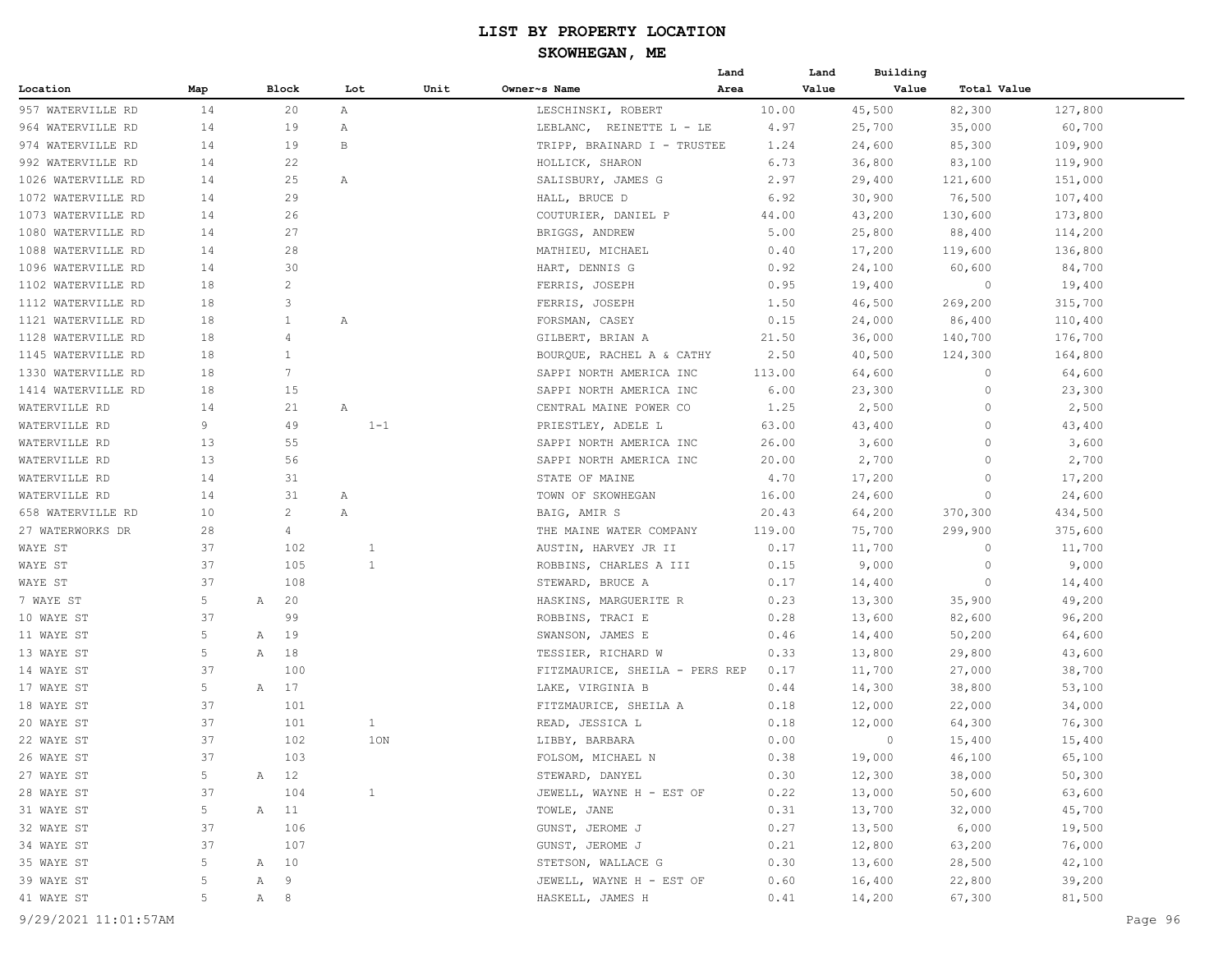|                      |          |   |              |     |                |      |                                       | Land |              | Building<br>Land |                    |                   |         |
|----------------------|----------|---|--------------|-----|----------------|------|---------------------------------------|------|--------------|------------------|--------------------|-------------------|---------|
| Location             | Map      |   | Block        | Lot |                | Unit | Owner~s Name                          | Area |              | Value<br>Value   | Total Value        |                   |         |
| 45 WAYE ST           | 5        |   | A 7          |     |                |      | FERENCE, GEORGE J ET ALS              |      | 0.30         | 13,600           | 42,300             | 55,900            |         |
| 46 WAYE ST           | 5        | Α | 3            |     |                |      | GRAY, RANDALL D                       |      | 0.35         | 13,900           | 87,300             | 101,200           |         |
| 49 WAYE ST           | 5        | Α | 6            |     |                |      | HACK, ARIEL                           |      | 0.74         | 18,400           | 52,200             | 70,600            |         |
| 50 WAYE ST           | 5        | Α | 4            |     |                |      | GREENE, GLORIA J                      |      | 0.16         | 11,500           | 55,800             | 67,300            |         |
| 51 WAYE ST           | 5        | Α | 5            |     |                |      | BROWN, PATRICIA A - LIFE EST          |      | 0.87         | 19,600           | 9,700              | 29,300            |         |
| WEST FRONT ST        | 26       |   | 34           |     |                |      | AUSTIN, TRISHA L                      |      | 0.34         | 18,800           | 0                  | 18,800            |         |
| WEST FRONT ST        | 8        |   | 7            |     |                |      | BENETOS, NICOLAOS                     |      | 29.00        | 28,300           | 0                  | 28,300            |         |
| WEST FRONT ST        | 8        |   | 7            | Α   |                |      | BENETOS, NICOLAOS                     |      | 4.00         | 30,000           | 36,400             | 66,400            |         |
| WEST FRONT ST        | 8        |   | 25           |     |                |      | CENTRAL MAINE POWER CO                |      | 2.50         | 5,000            | 0                  | 5,000             |         |
| WEST FRONT ST        | 8        |   | 8            |     |                |      | DICKINSON, BLAINE M                   |      | 36.00        | 11,300           | 0                  | 11,300            |         |
| WEST FRONT ST        | 8        |   | 3            |     |                |      | DICKINSON, FRANK E                    |      | 90.00        | 104,200          | 0                  | 104,200           |         |
| WEST FRONT ST        | 8        |   | 12           |     |                |      | DICKINSON, FRANK E                    |      | 73.40        | 42,400           | $\circ$            | 42,400            |         |
| WEST FRONT ST        | 8        |   | $\mathbf{2}$ |     | $\overline{c}$ |      | JOHNSON, GREGORY W                    |      | 2.20         | 800              | $\circ$            | 800               |         |
| WEST FRONT ST        | 8        |   | 25           | В   |                |      | KYES, JEFFREY - TRUSTEE               |      | 2.00         | 2,500            | $\circ$            | 2,500             |         |
| WEST FRONT ST        | 8        |   | 16           | А   |                |      | LANEY, STEPHEN A                      |      | 3.13         | 16,000           | 0                  | 16,000            |         |
| WEST FRONT ST        | 8        |   | 2            |     | 3              |      | POISSONNIER, ELIZABETH                |      | 1.00         | 35,900           | 0                  | 35,900            |         |
| WEST FRONT ST        | 25       |   | 56           |     |                |      | SKOWHEGAN REALTY TRUST                |      | 0.17         | 11,400           | 0                  | 11,400            |         |
| WEST FRONT ST        | 8        |   | 21           |     | 2              |      | TOWN OF SKOWHEGAN                     |      | 37.41        | 53,700           | 0                  | 53,700            |         |
| WEST FRONT ST        | 8        |   | 60           |     |                |      | WHITE, CHRISTOPHER D - PERS RE        |      | 6.00         | 2,200            | 0                  | 2,200             |         |
| 7 WEST FRONT ST      | 26       |   | 68           |     |                |      | GILBERT, GREGORY G                    |      | 0.12         | 9,900            | 38,400             | 48,300            |         |
| 9 WEST FRONT ST      | 26       |   | 67           |     |                |      | HARVILLE, DAVID A - TRUSTEE           |      | 0.07         | 7,800            | 32,200             | 40,000            |         |
| 10 WEST FRONT ST     | 23       |   | 53           |     |                |      | LYONS, THOMAS R - TRUSTEE             |      | 0.49         | 18,200           | 140,400            | 158,600           |         |
| 14 WEST FRONT ST     | 23       |   | 54           |     |                |      | HELIE, MICHAEL E                      |      | 0.58         | 16,100           | 33,900             | 50,000            |         |
| 26 WEST FRONT ST     | 23       |   | 56           |     |                |      | NEXGEN HOLDINGS LLC                   |      | 0.42         | 14,200           | 136,500            | 150,700           |         |
| 29 WEST FRONT ST     | 26       |   | 66           |     |                |      | HANSON, JEREMY                        |      | 0.17         | 11,100           | 55,800             | 66,900            |         |
| 32 WEST FRONT ST     | 23       |   | 57           |     |                |      | GREENLEAF, WARREN R                   |      | 0.39         | 14,100           | 72,700             | 86,800            |         |
| 33 WEST FRONT ST     | 26       |   | 35           |     |                |      | KMHA REAL ESTATE INC                  |      | 0.18         | 17,100           |                    | 141,800           |         |
| 36 WEST FRONT ST     | 23       |   | 58           |     |                |      | WYMAN, JOSEPH                         |      | 0.59         | 38,500           | 124,700<br>118,800 | 157,300           |         |
| 37 WEST FRONT ST     | 26       |   | 34           |     | ON             |      | AMES, MARY                            |      | 0.00         | $\circ$          | 2,300              | 2,300             |         |
| 39 WEST FRONT ST     | 26       |   | 34           |     | ON1            |      |                                       |      | 0.00         | 0                |                    | 9,500             |         |
| 40 WEST FRONT ST     |          |   | 59           |     |                |      | TAYLOR, AMBER                         |      |              |                  | 9,500              |                   |         |
|                      | 23       |   | 71           |     |                |      | SMITH, MATTHEW                        |      | 0.50<br>0.20 | 15,000           | 86,400             | 101,400           |         |
| 43 WEST FRONT ST     | 25<br>23 |   | 60           |     |                |      | AUSTIN, HARVEY L JR II                |      |              | 15,200           | 9,000              | 24,200            |         |
| 46 WEST FRONT ST     | 25       |   | $\mathbf{1}$ |     |                |      | WASHBURN, SETH M<br>KELLEY, JEFFREY A |      | 0.49         | 18,000           | 55,000             | 73,000<br>230,200 |         |
| 50 WEST FRONT ST     | 25       |   | $\mathbf{2}$ |     |                |      |                                       |      | 0.86         | 23,800           | 206,400            |                   |         |
| 56 WEST FRONT ST     |          |   | 3            |     |                |      | DAVIS, ZEBULON M                      |      | 0.39         | 17,100           | 78,100             | 95,200            |         |
| 58 WEST FRONT ST     | 25<br>25 |   | 55           |     |                |      | LEHAN, SUSAN C                        |      | 0.15         | 13,500           | 44,300             | 57,800            |         |
| 59 WEST FRONT ST     |          |   |              |     |                |      | SKOWHEGAN REALTY TRUST                |      | 2.88         | 197,600          | 1,555,300          | 1,752,900         |         |
| 66 WEST FRONT ST     | 25       |   | 14           |     |                |      | BLODGETT, KRISTEN ANNE                |      | 0.23         | 16,200           | 62,500             | 78,700            |         |
| 68 WEST FRONT ST     | 25       |   | 15           |     |                |      | BARNES, LOUISE                        |      | 0.41         | 30,400           | 187,200            | 217,600           |         |
| 69 WEST FRONT ST     | 25       |   | 37           |     | $\mathbf{1}$   |      | THOMPSON, TODD                        |      | 0.45         | 17,500           | 76,400             | 93,900            |         |
| 75 WEST FRONT ST     | 25       |   | 36           |     |                |      | DORE, KELLY C                         |      | 0.92         | 24,100           | 107,900            | 132,000           |         |
| 76 WEST FRONT ST     | 25       |   | 16           |     |                |      | B.D.C. MANAGEMENT CORPORATION         |      | 0.60         | 33,200           | 38,400             | 71,600            |         |
| 79 WEST FRONT ST     | 25       |   | 35           |     |                |      | CATES, MICHAEL A                      |      | 0.28         | 16,400           | 64,400             | 80,800            |         |
| 82 WEST FRONT ST     | 25       |   | 17           |     |                |      | KELSO, FRANCES E                      |      | 0.39         | 17,100           | 52,200             | 69,300            |         |
| 84 WEST FRONT ST     | 25       |   | 18           |     |                |      | TRINITY EVANGELICAL FREE CHURC        |      | 0.76         | 22,700           | $\overline{0}$     | 22,700            |         |
| 87 WEST FRONT ST     | 25       |   | 34           |     |                |      | MARTIN, KENNETH G                     |      | 2.88         | 25,100           | 84,200             | 109,300           |         |
| 9/29/2021 11:01:57AM |          |   |              |     |                |      |                                       |      |              |                  |                    |                   | Page 97 |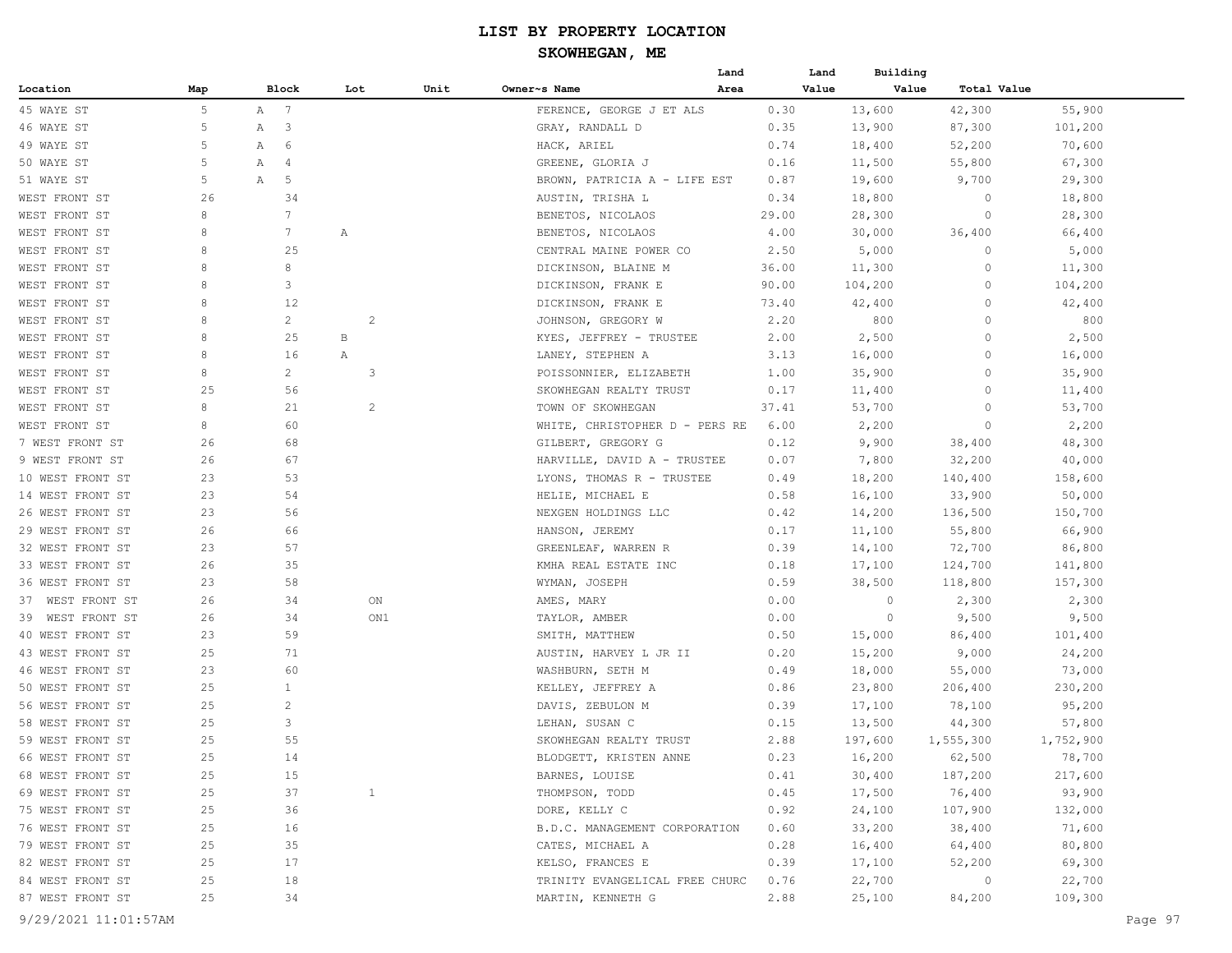# **SKOWHEGAN, ME**

|                   |     |              |              |      |                                | Land  | Land  | Building |             |         |
|-------------------|-----|--------------|--------------|------|--------------------------------|-------|-------|----------|-------------|---------|
| Location          | Map | Block        | Lot          | Unit | Owner~s Name                   | Area  | Value | Value    | Total Value |         |
| 95 WEST FRONT ST  | 25  | 34           | Α            |      | LANG, RONALD                   | 1.38  |       | 65,600   | 152,200     | 217,800 |
| 100 WEST FRONT ST | 25  | 20           |              |      | STAPLES, BRUCE                 | 1.56  |       | 23,900   | 133,500     | 157,400 |
| 101 WEST FRONT ST | 25  | 33           |              |      | QUINN, MICHELLE MARIE          | 0.53  |       | 18,700   | 69,000      | 87,700  |
| 104 WEST FRONT ST | 25  | 20           | ON           |      | STAPLES, BRUCE                 | 0.00  |       | $\circ$  | 19,000      | 19,000  |
| 108 WEST FRONT ST | 25  | 21           |              |      | LANEY, KRIS E                  | 9.02  |       | 67,100   | 254,200     | 321,300 |
| 109 WEST FRONT ST | 25  | 32           |              |      | MCCARTHY, JONATHAN E           | 15.75 |       | 33,100   | 133,700     | 166,800 |
| 114 WEST FRONT ST | 25  | 22           |              |      | LANEY, KRIS E                  | 0.23  |       | 16,200   | 136,800     | 153,000 |
| 115 WEST FRONT ST | 25  | 31           |              |      | WASHBURN, ROBERT M             | 0.50  |       | 18,200   | 60,200      | 78,400  |
| 118 WEST FRONT ST | 25  | 23           |              |      | GARCIA, ADAM                   | 0.56  |       | 19,300   | 120,700     | 140,000 |
| 125 WEST FRONT ST | 25  | 30           |              |      | JOHNSTON, DENNIS               | 0.60  |       | 19,900   | 71,200      | 91,100  |
| 130 WEST FRONT ST | 25  | 24           |              |      | LARLEE, STEPHEN                | 1.50  |       | 29,200   | 93,300      | 122,500 |
| 137 WEST FRONT ST | 25  | 29           |              |      | KYES MOTEL INC                 | 3.07  |       | 115,200  | 354,200     | 469,400 |
| 140 WEST FRONT ST | 25  | 26           |              |      | MANSON, GARY C                 | 0.25  |       | 16,300   | 55,800      | 72,100  |
| 143 WEST FRONT ST | 8   | 25           | Α            |      | KYES, JEFFREY - TRUSTEE        | 2.25  |       | 25,500   | 74,500      | 100,000 |
| 144 WEST FRONT ST | 25  | 27           |              |      | PERKINS, JARED M               | 0.40  |       | 17,200   | 61,800      | 79,000  |
| 148 WEST FRONT ST | 25  | 28           |              |      | HOWARD, HEATH D                | 0.40  |       | 17,200   | 61,000      | 78,200  |
| 149 WEST FRONT ST | 8   | 27           |              |      | SIMPSON, JOEL ANDREW           | 1.04  |       | 24,400   | 44,500      | 68,900  |
| 154 WEST FRONT ST | 8   | 26           |              |      | CENTRAL MAINE POWER CO         | 7.00  |       | 13,300   | 2,900       | 16,200  |
| 157 WEST FRONT ST | 8   | 24           |              |      | LEPAGE, KRISTOPHER A           | 1.50  |       | 24,900   | 82,400      | 107,300 |
| 161 WEST FRONT ST | 8   | 23           |              |      | STEWARD, BRYSON L              | 3.00  |       | 26,400   | 73,700      | 100,100 |
| 162 WEST FRONT ST | 8   | 22           |              |      | STATE OF MAINE                 | 1.40  |       | 65,600   | 156,500     | 222,100 |
| 170 WEST FRONT ST | 8   | 21           |              |      | BISSON, GREGORY M              | 0.93  |       | 24,100   | 73,400      | 97,500  |
| 175 WEST FRONT ST | 8   | 19           |              |      | HIGHT, TOBY A                  | 8.75  |       | 39,800   | 314,200     | 354,000 |
| 183 WEST FRONT ST | 8   | 18           |              |      | MALONEY, KAREN                 | 3.50  |       | 31,800   | 168,900     | 200,700 |
| 193 WEST FRONT ST | 8   | 17           |              |      | MAINE SCHOOL ADMINISTRATIVE DI | 18.00 |       | 61,700   | 370,500     | 432,200 |
| 235 WEST FRONT ST | 8   | 17           | Α            |      | LANEY, STEPHEN A               | 6.90  |       | 35,600   | 188,400     | 224,000 |
| 262 WEST FRONT ST | 8   | 15           |              |      | CLEMENT, STACY O               | 2.50  |       | 30,600   | 160,100     | 190,700 |
| 269 WEST FRONT ST | 8   | 13           |              |      | BASTIEN, PETER D               | 26.00 |       | 60,700   | 126,100     | 186,800 |
| 276 WEST FRONT ST | 8   | 14           |              |      | WATSON, TERRY L - TRUSTEE      | 46.00 |       | 67,500   | 231,400     | 298,900 |
| 279 WEST FRONT ST | 8   | 13           | Α            |      | GREENLAW, MATTHEW I - TRUSTEE  | 1.50  |       | 29,400   | 69,300      | 98,700  |
| 289 WEST FRONT ST | 8   | 13           | C            |      | HILTON, LESLIE M               | 0.99  |       | 28,700   | 107,200     | 135,900 |
| 297 WEST FRONT ST | 8   | 13           | В            |      | TRACY, ESTHER M                | 0.83  |       | 27,800   | 89,700      | 117,500 |
| 298 WEST FRONT ST | 8   | 14           | Α            |      | BURKE, ALAN B & HARRIET S - LI | 0.79  |       | 27,400   | 114,200     | 141,600 |
| 306 WEST FRONT ST | 8   | 12           | 3            |      | ARSENAULT, DARCY A             | 2.60  |       | 30,000   | 92,600      | 122,600 |
| 307 WEST FRONT ST | 8   | 11           |              |      | DICKINSON, BLAINE M            | 13.00 |       | 47,500   | 88,000      | 135,500 |
| 316 WEST FRONT ST | 8   | 12           | В            |      | MJM LLC                        | 0.52  |       | 15,300   | 0           | 15,300  |
| 321 WEST FRONT ST | 8   | 11           | -1           |      | DICKINSON, BLAINE M            | 2.00  |       | 34,200   | 174,400     | 208,600 |
| 327 WEST FRONT ST | 8   | 9            |              |      | MARKS SOUTHERN AUTOS LLC       | 22.00 |       | 57,900   | 137,900     | 195,800 |
| 330 WEST FRONT ST | 8   | 10           |              |      | LYONS, WENDY L & BARRY W       | 3.17  |       | 32,100   | 99,400      | 131,500 |
| 340 WEST FRONT ST | 8   | 10           | $\mathbb{A}$ |      | MARKS SOUTHERN AUTOS LLC       | 3.00  |       | 49,100   | 151,700     | 200,800 |
| 343 WEST FRONT ST | 8   | 6            |              |      | DEMO, HOLLY                    | 0.50  |       | 21,400   | 59,000      | 80,400  |
| 350 WEST FRONT ST | 8   | 7            | B            |      | BENETOS, NICOLAOS              | 0.50  |       | 21,400   | 165,600     | 187,000 |
| 351 WEST FRONT ST | 8   | 5            |              |      | SCOTT-BENNETT, JUDITH MAE (RIC | 0.87  |       | 28,000   | 91,600      | 119,600 |
| 361 WEST FRONT ST | 8   | 2            | 1            |      | POULIN, ROBERT B               | 1.40  |       | 29,400   | 55,400      | 84,800  |
| 364 WEST FRONT ST | 8   | 4            |              |      | COMEAU, JAMES P SR             | 0.86  |       | 28,000   | 53,400      | 81,400  |
| 369 WEST FRONT ST | 8   | $\mathbf{2}$ |              |      | POULIN, ROBERT B               | 8.27  |       | 62,400   | 91,000      | 153,400 |
|                   |     |              |              |      |                                |       |       |          |             |         |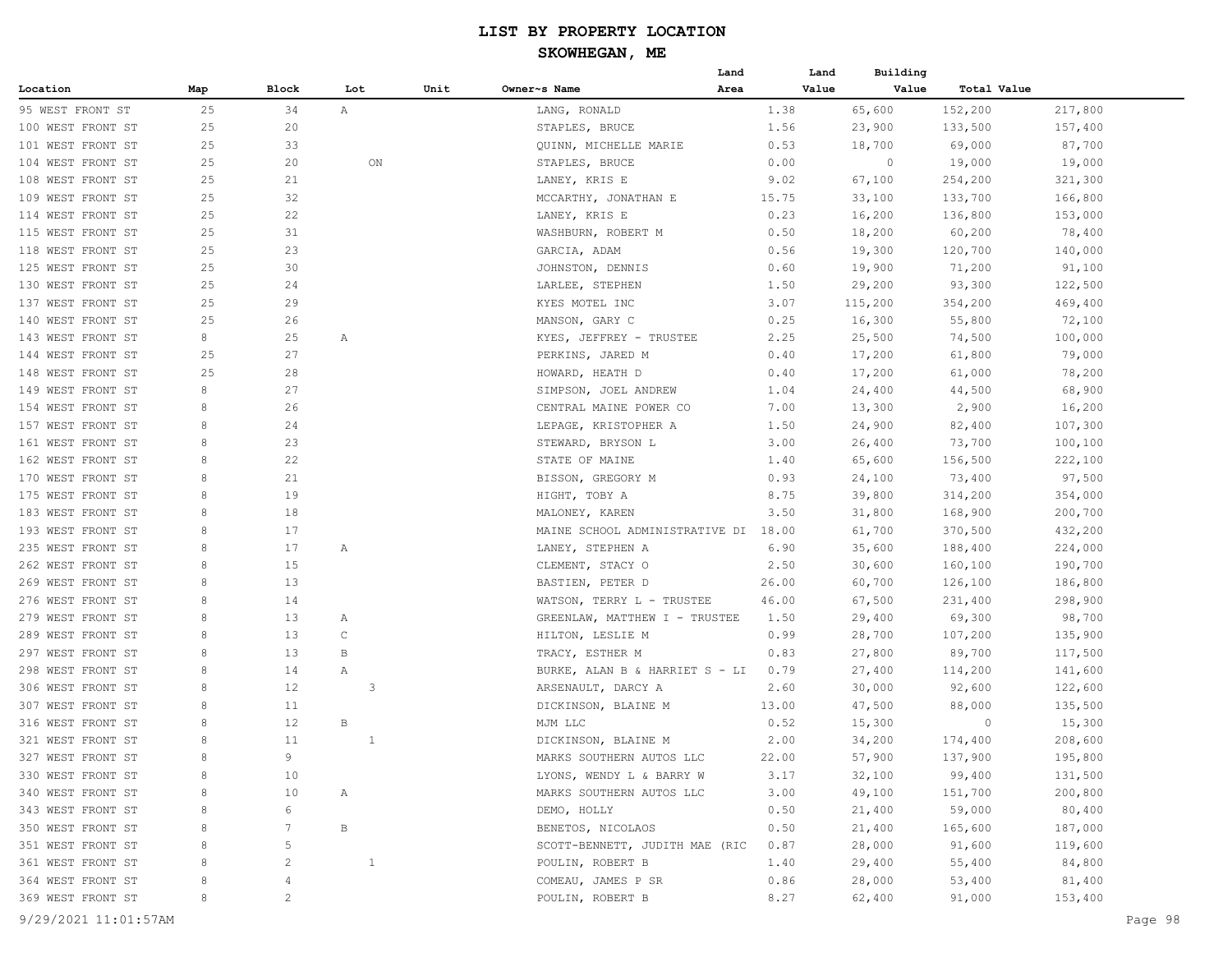|                              |                 |              |              |                |      | Building<br>Land<br>Land<br>Owner~s Name<br>Value<br>Value<br>Total Value<br>Area<br>57,300<br>ORISOL USA<br>0.46<br>31,100<br>88,400<br>314,800<br>459,700<br>STATE OF MAINE-DEPT. OF CONSER 125.00<br>144,900<br>2.52<br>10,700<br>10,700<br>BOYCE, JAMES A<br>0<br>BRODERICK, LISA B<br>3.37<br>56,200<br>$\circ$<br>56,200<br>0.80<br>52,100<br>44,900<br>97,000<br>CAMERON, DONNA A<br>9.32<br>13,100<br>13,100<br>COX, MICHAEL - TRUSTEE<br>0<br>PEARSON, JAMES D<br>0.96<br>8,600<br>$\Omega$<br>8,600<br>QUIRION, IRENE - LIFE ESTATE<br>27.30<br>31,700<br>$\circ$<br>31,700<br>2.40 |       |        |          |         |
|------------------------------|-----------------|--------------|--------------|----------------|------|-----------------------------------------------------------------------------------------------------------------------------------------------------------------------------------------------------------------------------------------------------------------------------------------------------------------------------------------------------------------------------------------------------------------------------------------------------------------------------------------------------------------------------------------------------------------------------------------------|-------|--------|----------|---------|
| Location                     | Map             | Block        | Lot          |                | Unit |                                                                                                                                                                                                                                                                                                                                                                                                                                                                                                                                                                                               |       |        |          |         |
| 371 WEST FRONT ST            | 8               | $\mathbf{2}$ |              | 4              |      |                                                                                                                                                                                                                                                                                                                                                                                                                                                                                                                                                                                               |       |        |          |         |
| 53 WEST LAKE GEORGE PK LN 11 |                 | 31           |              |                |      |                                                                                                                                                                                                                                                                                                                                                                                                                                                                                                                                                                                               |       |        |          |         |
| WEST SHORE RD                | 11              | 15           |              | 3              |      |                                                                                                                                                                                                                                                                                                                                                                                                                                                                                                                                                                                               |       |        |          |         |
| WEST SHORE RD                | 11              | 25           |              | $\overline{c}$ |      |                                                                                                                                                                                                                                                                                                                                                                                                                                                                                                                                                                                               |       |        |          |         |
| WEST SHORE RD                | 11              | 21           |              | 1              |      |                                                                                                                                                                                                                                                                                                                                                                                                                                                                                                                                                                                               |       |        |          |         |
| WEST SHORE RD                | 11              | 15           |              |                |      |                                                                                                                                                                                                                                                                                                                                                                                                                                                                                                                                                                                               |       |        |          |         |
| WEST SHORE RD                | 11              | 15           |              | 2              |      |                                                                                                                                                                                                                                                                                                                                                                                                                                                                                                                                                                                               |       |        |          |         |
| WEST SHORE RD                | 11              | 27           | Α            | 5              |      |                                                                                                                                                                                                                                                                                                                                                                                                                                                                                                                                                                                               |       |        |          |         |
| WEST SHORE RD                | 11              | 27           | Α            | 7              |      | RICHTER, LAURA                                                                                                                                                                                                                                                                                                                                                                                                                                                                                                                                                                                |       | 10,600 | $\circ$  | 10,600  |
| WEST SHORE RD                | 11              | 25           |              | 1              |      | RIVERA, RYAN R                                                                                                                                                                                                                                                                                                                                                                                                                                                                                                                                                                                | 1.01  | 54,300 | 0        | 54,300  |
| WEST SHORE RD                | 11              | 14           | D            | 2              |      | SPATZ, STEVEN V                                                                                                                                                                                                                                                                                                                                                                                                                                                                                                                                                                               | 50.00 | 25,200 | 0        | 25,200  |
| 9 WEST SHORE RD              | 11              | 15           |              | 4              |      | FORTIER, STEVEN M                                                                                                                                                                                                                                                                                                                                                                                                                                                                                                                                                                             | 3.89  | 11,200 | 60,600   | 71,800  |
| 29 WEST SHORE RD             | 11              | 15           |              | 3              | Α    | IRELAND, ANDREW P                                                                                                                                                                                                                                                                                                                                                                                                                                                                                                                                                                             | 1.00  | 10,100 | 54,700   | 64,800  |
| 109 WEST SHORE RD            | 11              | 15           |              | $\mathbf{1}$   |      | PROVOST, BARBARA J                                                                                                                                                                                                                                                                                                                                                                                                                                                                                                                                                                            | 71.63 | 30,800 | 36,300   | 67,100  |
| 142 WEST SHORE RD            | 7               | 18           |              |                |      | JACQUES, MARK G                                                                                                                                                                                                                                                                                                                                                                                                                                                                                                                                                                               | 59.00 | 41,400 | 42,800   | 84,200  |
| 153 WEST SHORE RD            | 11              | 15           |              | $3 - 1$        |      | TUTTLE, JAMES                                                                                                                                                                                                                                                                                                                                                                                                                                                                                                                                                                                 | 3.59  | 11,100 | 0        | 11,100  |
| 232 WEST SHORE RD            | 11              | 20           |              |                |      | RICHTER, HARRY                                                                                                                                                                                                                                                                                                                                                                                                                                                                                                                                                                                | 2.14  | 55,200 | 21,700   | 76,900  |
| 242 WEST SHORE RD            | 11              | 21           |              | 5              |      | BOWDEN, BRENDA L                                                                                                                                                                                                                                                                                                                                                                                                                                                                                                                                                                              | 3.34  | 56,200 | 33,500   | 89,700  |
| 249 WEST SHORE RD            | 11              | 21           |              | 6              |      | BEAM, STEPHEN J                                                                                                                                                                                                                                                                                                                                                                                                                                                                                                                                                                               | 1.17  | 36,300 | 25,700   | 62,000  |
| 252 WEST SHORE RD            | 11              | 21           |              | 4              |      | MATZINGER, PAMELA                                                                                                                                                                                                                                                                                                                                                                                                                                                                                                                                                                             | 0.71  | 48,500 | 26,700   | 75,200  |
| 254 WEST SHORE RD            | 11              | 21           |              | 3              |      | NORTON, JAMES W - TRUSTEE                                                                                                                                                                                                                                                                                                                                                                                                                                                                                                                                                                     | 0.72  | 48,900 | 28,600   | 77,500  |
| 255 WEST SHORE RD            | 11              | 21           |              | 7              |      | HARLOW, PAUL S                                                                                                                                                                                                                                                                                                                                                                                                                                                                                                                                                                                | 1.06  | 36,200 | 36,100   | 72,300  |
| 256 WEST SHORE RD            | 11              | 21           |              | 2              |      | LEWIS, RICHARD M                                                                                                                                                                                                                                                                                                                                                                                                                                                                                                                                                                              | 0.72  | 48,900 | 36,800   | 85,700  |
| 264 WEST SHORE RD            | 11              | 25           |              |                |      | RIVERA, RYAN R                                                                                                                                                                                                                                                                                                                                                                                                                                                                                                                                                                                | 1.01  | 69,900 | 5,700    | 75,600  |
| 280 WEST SHORE RD            | 11              | 25           |              | 3              |      | BRODERICK, LISA B                                                                                                                                                                                                                                                                                                                                                                                                                                                                                                                                                                             | 1.02  | 54,300 | 22,100   | 76,400  |
| 7 WEST ST                    | 37              | 58           |              |                |      | DESCHAINE, MONTANA M                                                                                                                                                                                                                                                                                                                                                                                                                                                                                                                                                                          | 0.26  | 16,300 | 65,400   | 81,700  |
| 8 WEST ST                    | 37              | 36           |              |                |      | BORS, WALTER A JR & JANICE                                                                                                                                                                                                                                                                                                                                                                                                                                                                                                                                                                    | 0.36  | 16,900 | 54,700   | 71,600  |
| 11 WEST ST                   | 37              | 57           |              |                |      | GILBERT, TINA M                                                                                                                                                                                                                                                                                                                                                                                                                                                                                                                                                                               | 0.27  | 16,400 | 41,300   | 57,700  |
| 13 WEST ST                   | 37              | 56           |              |                |      | BONNEAU, BRIAN                                                                                                                                                                                                                                                                                                                                                                                                                                                                                                                                                                                | 0.26  | 14,700 | 24,900   | 39,600  |
| 14 WEST ST                   | 37              | 37           |              |                |      | GOULETTE, MARJORIE H                                                                                                                                                                                                                                                                                                                                                                                                                                                                                                                                                                          | 0.33  | 16,700 | 66,900   | 83,600  |
| 17 WEST ST                   | 37              | 55           |              |                |      | PULLYARD, RHONDA                                                                                                                                                                                                                                                                                                                                                                                                                                                                                                                                                                              | 0.20  | 15,200 | 46,200   | 61,400  |
| 20 WEST ST                   | 37              | 38           |              |                |      | MCGOWAN, MARK                                                                                                                                                                                                                                                                                                                                                                                                                                                                                                                                                                                 | 0.64  | 20,600 | 71,400   | 92,000  |
| WESTON ST                    | 26              | 78           |              |                |      | BROOKFIELD WHITE PINE HYDRO LL                                                                                                                                                                                                                                                                                                                                                                                                                                                                                                                                                                | 0.08  | 2,500  | $\Omega$ | 2,500   |
| WESTON ST                    | 26              | 75           |              |                |      | FEDERATED CHURCH                                                                                                                                                                                                                                                                                                                                                                                                                                                                                                                                                                              | 0.31  | 24,500 | $\circ$  | 24,500  |
| WESTON ST                    | 26              | 74           |              |                |      | TOWN OF SKOWHEGAN                                                                                                                                                                                                                                                                                                                                                                                                                                                                                                                                                                             | 0.37  | 25,000 | 0        | 25,000  |
| 18 WESTON ST                 | 26              | 76           | Α            |                |      | THE FEDERATED CHURCH & PARISH                                                                                                                                                                                                                                                                                                                                                                                                                                                                                                                                                                 | 0.41  | 10,000 | 64,800   | 74,800  |
| 21 WESTON ST                 | 26              | 78           | Α            |                |      | RICHARDSON, JOHN A                                                                                                                                                                                                                                                                                                                                                                                                                                                                                                                                                                            | 0.08  | 10,600 | 51,300   | 61,900  |
| 24 WESTON ST                 | 26              | 76           |              |                |      | CENTRAL MAINE POWER                                                                                                                                                                                                                                                                                                                                                                                                                                                                                                                                                                           | 0.59  | 28,900 | $\circ$  | 28,900  |
| 28 WESTON ST                 | 26              | 76           |              |                |      | BROOKFIELD WHITE PINE HYDRO LL 0.61                                                                                                                                                                                                                                                                                                                                                                                                                                                                                                                                                           |       | 29,600 | 99,700   | 129,300 |
| 29 WESTON ST                 | 26              | 77           |              |                |      | LIBBY, MICHAEL S                                                                                                                                                                                                                                                                                                                                                                                                                                                                                                                                                                              | 0.09  | 11,100 | 52,900   | 64,000  |
| 25 WHITE PINE DR             | 14              | 3            |              |                |      | WARREN, DANNY & KATHRYN M (1/2 4.95                                                                                                                                                                                                                                                                                                                                                                                                                                                                                                                                                           |       | 34,500 | 108,800  | 143,300 |
| WHITTEMORE HILL RD           | 11              | 16           |              | A 1            |      | BELANGER, JOYCE A                                                                                                                                                                                                                                                                                                                                                                                                                                                                                                                                                                             | 5.71  | 58,100 | $\circ$  | 58,100  |
| WHITTEMORE HILL RD           | 7               | 9            |              |                |      | BENSON, PETER T IV                                                                                                                                                                                                                                                                                                                                                                                                                                                                                                                                                                            | 32.00 | 10,300 | $\circ$  | 10,300  |
| WHITTEMORE HILL RD           | 7 <sup>7</sup>  | 21           |              |                |      | BOWZER, JEFFREY R                                                                                                                                                                                                                                                                                                                                                                                                                                                                                                                                                                             | 63.13 | 21,100 | 0        | 21,100  |
| WHITTEMORE HILL RD           | $7\phantom{.0}$ | 20           |              |                |      | BURBANK, MEEGAN J & TARA L                                                                                                                                                                                                                                                                                                                                                                                                                                                                                                                                                                    | 41.00 | 19,900 | $\circ$  | 19,900  |
| WHITTEMORE HILL RD           | 7               | 25           | $\mathbf{F}$ |                |      | DEMO, MARK H                                                                                                                                                                                                                                                                                                                                                                                                                                                                                                                                                                                  | 0.20  | 900    | 0        | 900     |
|                              |                 |              |              |                |      |                                                                                                                                                                                                                                                                                                                                                                                                                                                                                                                                                                                               |       |        |          |         |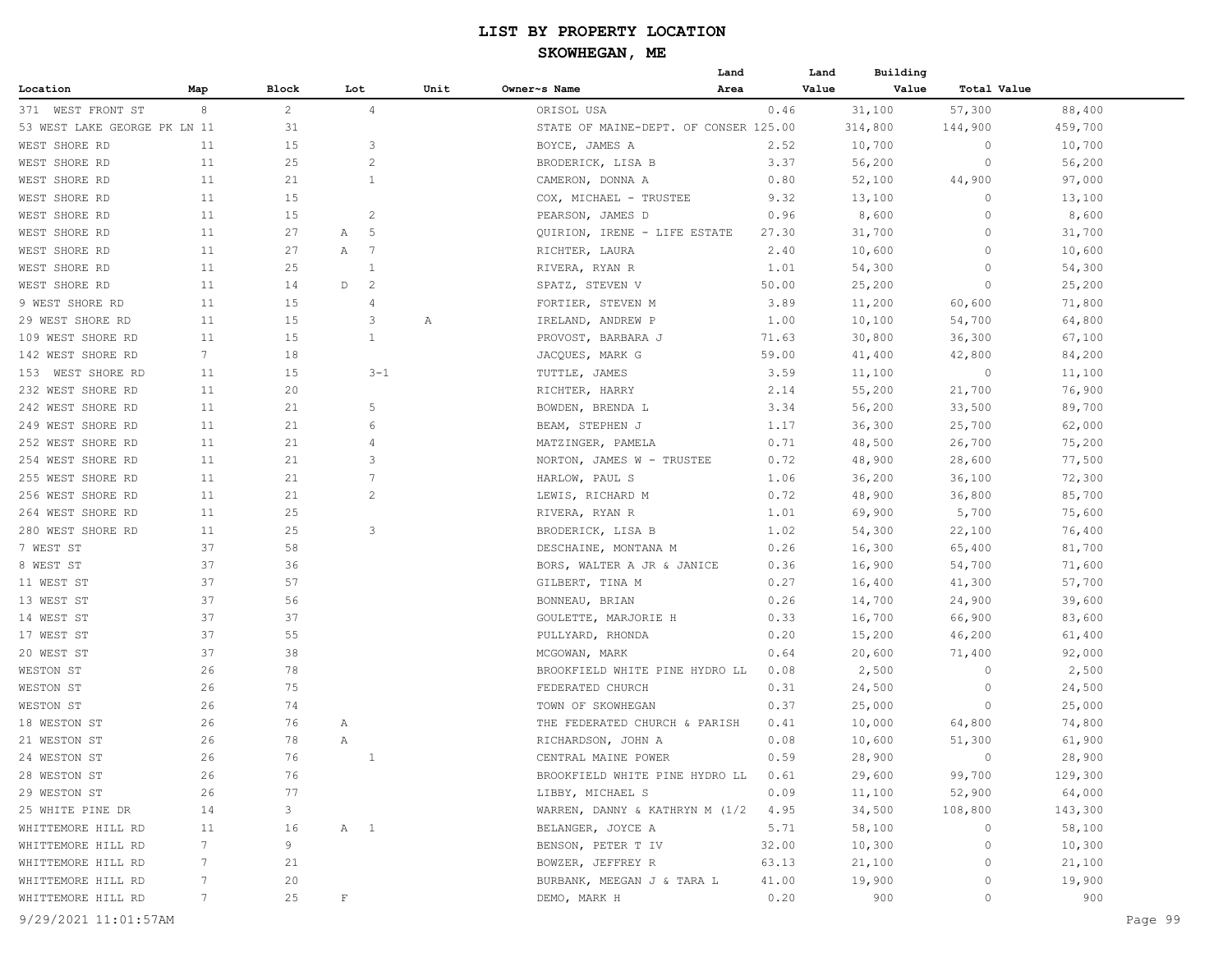|                        |                 |                |                 |                |                                              | Land | Land  | Building        |             |          |
|------------------------|-----------------|----------------|-----------------|----------------|----------------------------------------------|------|-------|-----------------|-------------|----------|
| Location               | Map             | Block          | Lot             | Unit           | Owner~s Name                                 | Area | Value | Value           | Total Value |          |
| WHITTEMORE HILL RD     | 6               | $\overline{c}$ |                 |                | DOMAREKI, GREGORY J                          |      | 88.00 | 12,500          | 0           | 12,500   |
| WHITTEMORE HILL RD     | 7               | 7              |                 |                | DOMAREKI, GREGORY J                          |      | 13.50 | 4,700           | 0           | 4,700    |
| WHITTEMORE HILL RD     | 7               | 24             |                 |                | PERELKA, KATHLEEN R (PEATMAN)                |      | 14.33 | 70,900          | 0           | 70,900   |
| 4 WHITTEMORE HILL RD   | 3               | 4              |                 |                | FISH, CHARLES F II                           |      | 27.00 | 18,000          | 102,400     | 120,400  |
| 27 WHITTEMORE HILL RD  | 3               | 22             |                 | 3              | BLODGETT, DAVID SR                           |      | 6.61  | 7,200           | 68,000      | 75,200   |
| 436 WHITTEMORE HILL RD | 7               | 21             |                 | 1              | PERKINS, ARTHUR L JR                         |      | 2.58  | 11,900          | 41,600      | 53,500   |
| 452 WHITTEMORE HILL RD | 7               | 23             |                 |                | LEBLANC, KRISTIE A & AARON L -               |      | 3.50  | 61,100          | 44,600      | 105,700  |
| 466 WHITTEMORE HILL RD | 7               | 24             |                 | 5              | ELLIS, KIM                                   |      | 0.56  | 42,700          | 23,100      | 65,800   |
| 468 WHITTEMORE HILL RD | 7               | 24             |                 | $\overline{4}$ | BLODGETT, DARRELL                            |      | 0.55  | 42,400          | 26,700      | 69,100   |
| 472 WHITTEMORE HILL RD | 7               | 24             |                 | 3              | WEINBERG, AVITAL                             |      | 0.56  | 42,700          | 35,800      | 78,500   |
| 492 WHITTEMORE HILL RD | 7               | 24             |                 | $\overline{c}$ | FORTIN, TERRY J                              |      | 1.62  | 55,100          | 42,400      | 97,500   |
| 502 WHITTEMORE HILL RD | $7\phantom{.0}$ | 24             |                 | $\mathbf{1}$   | DELANO, STEVEN                               |      | 1.73  | 55,300          | 42,700      | 98,000   |
| 508 WHITTEMORE HILL RD | 7               | 25             |                 |                | CYR, PATRICIA A                              |      | 2.70  | 56,600          | 23,900      | 80,500   |
| 512 WHITTEMORE HILL RD | 7               | 25             | Α               |                | HOLT, RONALD K                               |      | 0.07  | 20,700          | 11,900      | 32,600   |
| 516 WHITTEMORE HILL RD | 7               | 25             | D               |                | SHUSTA, TIMOTHY P                            |      | 0.08  | 21,800          | 15,600      | 37,400   |
| 520 WHITTEMORE HILL RD | 7               | 25             | $\mathbb E$     |                | DOBLE, CHRISTOPHER                           |      | 3.20  | 57,300          | 42,300      | 99,600   |
| 526 WHITTEMORE HILL RD | 7               | 25             | B               |                | DEMO, MARK H                                 |      | 0.23  | 35,900          | 24,200      | 60,100   |
| 530 WHITTEMORE HILL RD | 11              | 16             | Α               |                | DAVIS, JANICE R                              |      | 3.60  | 56,400          | 32,700      | 89,100   |
| 532 WHITTEMORE HILL RD | 11              | 16             | B               |                | SCHLENKER, KARL R                            |      | 0.23  | 35,900          | 21,500      | 57,400   |
| 534 WHITTEMORE HILL RD | 11              | 17             |                 |                | BELANGER, ROGER E                            |      | 1.55  | 54,700          | 33,800      | 88,500   |
| 540 WHITTEMORE HILL RD | 11              | 18             |                 |                | JACKSON, DALE                                |      | 3.34  | 56,200          | 21,300      | 77,500   |
| 546 WHITTEMORE HILL RD | 11              | 19             |                 |                | SANDFORD, BARRY D                            |      | 4.40  | 66,900          | 18,500      | 85,400   |
| 9 WHITTEN CT           | 30              | 107            | Α               |                | SMITH, MATTHEW                               |      | 0.97  | 21,900          | 60,000      | 81,900   |
| 10 WHITTEN CT          | 30              | 107            |                 |                | SMITH, MATTHEW                               |      | 1.40  | 22,500          | 21,700      | 44,200   |
| 7 WILLETTE ST          | 27              | 7              |                 |                | STROUT, TY S                                 |      | 0.23  | 13,200          | 74,800      | 88,000   |
| 8 WILLETTE ST          | 27              | 9              |                 |                |                                              |      | 0.16  | 11,500          | 54,100      | 65,600   |
| WILLOW ST              | 23              | 55             |                 | 3              | TRAVERS, CYNTHIA M<br>HOWARD P FAIRFIELD INC |      | 0.82  | 14,200          | $\circ$     | 14,200   |
| WILLOW ST              | 23              | 27             |                 |                |                                              |      | 0.09  |                 | $\circ$     | 8,900    |
| 8 WILLOW ST            | 23              | 27             |                 | 1              | JOHNSON, RICHARD T                           |      | 0.09  | 8,900<br>11,200 | 49,100      | 60,300   |
| 22 WILLOW ST           | 23              | 37             |                 |                | HITCHINGS, RICK<br>CHANDLER, LINDA S         |      | 0.29  | 16,500          | 95,700      | 112,200  |
|                        | 23              | 38             | Α               |                |                                              |      | 0.36  |                 |             | 84,700   |
| 24 WILLOW ST           | 23              | 39             |                 |                | MCLAIN, JOEL A JR                            |      |       | 16,900          | 67,800      |          |
| 26 WILLOW ST           | 23              | 40             |                 |                | SEARLES, LARRY                               |      | 0.28  | 16,400          | 54,700      | 71,100   |
| 30 WILLOW ST           | 25              |                |                 |                | HOWARD P FAIRFIELD LLC                       |      | 0.14  | 10,600          | 0           | 10,600   |
| 51 WILLOW ST           |                 | 11             |                 | $\overline{4}$ | HARVILLE, DAVID A - TRUSTEE                  |      | 0.09  | 11,100          | 6,700       | 17,800   |
| 34 WILLYS WY           | 13              | 40             | $\mathtt{C}$    |                | BLANCHET, LARRY L                            |      | 11.84 | 40,700          | 200,100     | 240,800  |
| WILSON ST              | 37<br>37        | 18<br>19       | A               | ON1            | LANEY, DALE                                  |      | 0.00  | 0               | 2,300       | 2,300    |
| 7 WILSON ST            |                 |                |                 |                | TRACY, MARY ANNE                             |      | 0.32  | 16,700          | 65,300      | 82,000   |
| 11 WILSON ST           | 37              | 18             | A               | ON             | LANEY, DALE                                  |      | 0.00  | $\circ$         | 6,700       | 6,700    |
| 13 WILSON ST           | 37              | 18             | A               |                | LANEY, DALE                                  |      | 0.44  | 32,400          | 62,500      | 94,900   |
| 17 WILSON ST           | 37              | 18             |                 |                | BRANN, OAKLEY G                              |      | 0.38  | 17,000          | 102,500     | 119,500  |
| 22 WILSON ST           | 37              | 13             | $\sim$ $\sim$ 1 |                | BRANN, OAKLEY G                              |      | 0.19  | 15,000          | 105,500     | 120,500  |
| 24 WILSON ST           | 37              | 23             | $\mathbb{A}$    |                | L & W REALTY LLC                             |      | 0.50  | 42,800          | 97,200      | 140,000  |
| 27 WILSON ST           | 37              | 17             |                 |                | BRANN, OAKLEY                                |      | 0.39  | 17,100          | 33,400      | 50,500   |
| 29 WILSON ST           | 37              | 16             |                 |                | FLUET, ERIC A                                |      | 0.18  | 14,600          | 48,000      | 62,600   |
| 4 WINTER ST            | 29              | 67             |                 |                | JACQUES, SONIA                               |      | 0.20  | 29,600          | 110,400     | 140,000  |
| 12 WINTER ST           | 29              | 68             |                 |                | WRIGHT, THERESA L                            |      | 0.21  | 15,500          | 85,200      | 100,700  |
| 9/29/2021 11:01:57AM   |                 |                |                 |                |                                              |      |       |                 |             | Page 100 |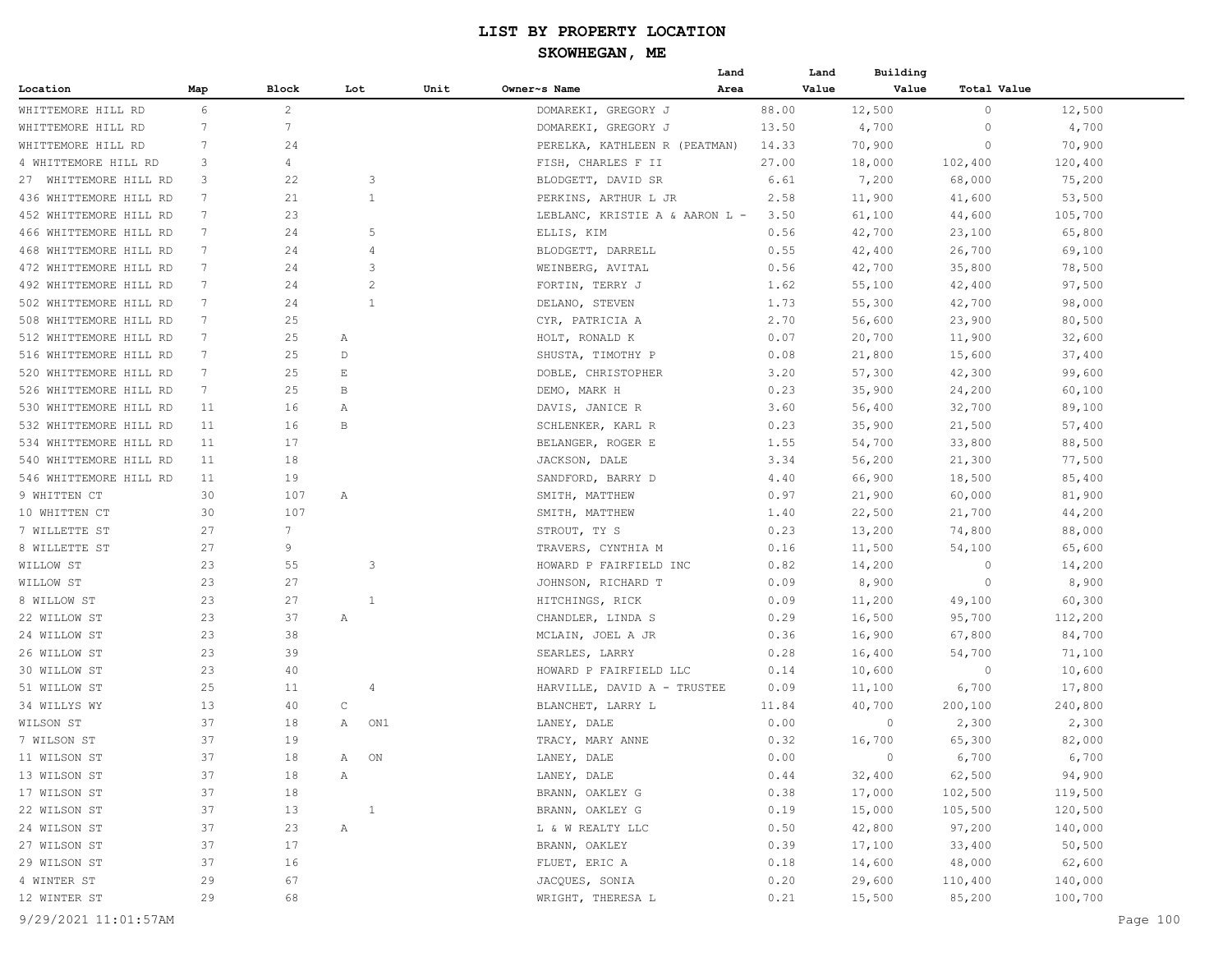|                      |     |       |                 |      |                                | Land | Land  | Building |             |          |
|----------------------|-----|-------|-----------------|------|--------------------------------|------|-------|----------|-------------|----------|
| Location             | Map | Block | Lot             | Unit | Owner~s Name                   | Area | Value | Value    | Total Value |          |
| 14 WINTER ST         | 29  | 69    | $\mathbb{A}^-$  |      | WYMAN, JOSEPH                  |      | 0.22  | 15,800   | 7,600       | 23,400   |
| 18 WINTER ST         | 29  | 69    |                 |      | WYMAN, JOSEPH                  |      | 0.41  | 17,200   | 110,100     | 127,300  |
| 20 WINTER ST         | 29  | 70    |                 |      | KIEDROWSKI, CLAIRE - PR        |      | 0.31  | 16,600   | 81,300      | 97,900   |
| 23 WINTER ST         | 29  | 45    |                 |      | WYMAN RENTALS                  |      | 0.22  | 15,800   | 32,600      | 48,400   |
| 24 WINTER ST         | 29  | 71    |                 |      | SAVAGE, LAWRENCE II            |      | 0.25  | 26,000   | 93,400      | 119,400  |
| 25 WINTER ST         | 29  | 44    |                 |      | BODNARUK, WERNER J             |      | 0.17  | 14,200   | 82,200      | 96,400   |
| 26 WINTER ST         | 29  | 72    |                 |      | CLEMENT, JOEL K                |      | 0.25  | 16,300   | 82,600      | 98,900   |
| 29 WINTER ST         | 29  | 43    |                 |      | ADAMS, HOPE EDWINA             |      | 0.17  | 14,200   | 66,900      | 81,100   |
| 30 WINTER ST         | 29  | 73    |                 |      | KNOX, ERIC G                   |      | 0.25  | 16,300   | 84,200      | 100,500  |
| 31 WINTER ST         | 29  | 42    |                 |      | WASHBURN, TIMOTHY M - PR - EST |      | 0.11  | 12,200   | 44,200      | 56,400   |
| 32 WINTER ST         | 29  | 74    |                 |      | BLANCHARD, MARIE E             |      | 0.25  | 16,300   | 51,200      | 67,500   |
| 33 WINTER ST         | 29  | 41    |                 |      | CARVER, NICHOLAS G             |      | 0.16  | 13,900   | 74,200      | 88,100   |
| 34 WINTER ST         | 29  | 75    |                 |      | KEEN, MARCI D                  |      | 0.40  | 17,200   | 95,700      | 112,900  |
| 35 WINTER ST         | 29  | 40    |                 |      | HAULK, STEPHANIE S             |      | 0.20  | 15,300   | 73,800      | 89,100   |
| 37 WINTER ST         | 29  | 39    |                 |      | JEWELL, CRAIG                  |      | 0.14  | 13,300   | 50,500      | 63,800   |
| WOOD ST              | 33  | 108   | В               |      | CARBONE, DAVID R               |      | 0.20  | $\circ$  | $\circ$     | 0        |
| 10 WOOD ST           | 33  | 105   |                 |      | BEAUFORD, GERALD W II          |      | 0.35  | 16,900   | 67,400      | 84,300   |
| 11 WOOD ST           | 33  | 108   |                 |      | CARBONE, DAVID R               |      | 0.25  | 16,300   | 40,900      | 57,200   |
| 15 WOOD ST           | 33  | 108   | А               |      | CARBONE, DAVID R               |      | 0.42  | 17,300   | 78,800      | 96,100   |
| 16 WOOD ST           | 33  | 106   |                 |      | LOOMIS, CHESTER F III          |      | 0.22  | 15,800   | 63,000      | 78,800   |
| WOODCOCK LN          | 39  | 6     |                 |      | FORD, EDWARD                   |      | 0.12  | 8,200    | $\circ$     | 8,200    |
| 54 WOODCOCK LN       | 39  | 5     |                 |      | RICHARDSON, MICHAEL A          |      | 1.17  | 134,300  | 38,900      | 173,200  |
| 62 WOODCOCK LN       | 39  | 7     |                 |      | SIREN, CHRISTAL C              |      | 0.23  | 99,100   | 121,300     | 220,400  |
| 66 WOODCOCK LN       | 39  | 8     |                 |      | HUME, MARK A                   |      | 0.63  | 118,900  | 42,200      | 161,100  |
| 72 WOODCOCK LN       | 39  | 9     |                 |      | MERCIER, COLLEEN L             |      | 0.23  | 93,900   | 17,500      | 111,400  |
| 14 WOODLAND DR       | 5   | 3610  | ON14            |      | ERHLICH, CHRISTINE J (LUCE) -  |      | 0.00  | 0        | 48,000      | 48,000   |
| 15 WOODLAND DR       | 5   | 3610  | ON15            |      | ROY, SHIRLEY                   |      | 0.00  | 0        | 43,400      | 43,400   |
| 16 WOODLAND DR       | 5   | 3610  | ON16            |      | RICHARDSON, ERNEST A JR        |      | 0.00  | $\circ$  | 35,900      | 35,900   |
| 17 WOODLAND DR       | 5   | 3610  | ON17            |      | WEST, BARBARA                  |      | 0.00  | 0        | 47,600      | 47,600   |
| 20 WOODLAND DR       | 5   | 3610  | ON18            |      | RUSSELL, R ELIZABETH           |      | 0.00  | 0        | 49,000      | 49,000   |
| 21 WOODLAND DR       | 5   | 3610  | ON19            |      | TYKS, STANLEY                  |      | 0.00  | 0        | 64,000      | 64,000   |
| 24 WOODLAND DR       | 5   | 3610  | ON20            |      | BASSETT, RICHARD               |      | 0.00  | 0        | 52,300      | 52,300   |
| 25 WOODLAND DR       | 5   | 3610  | ON21            |      | LAPOINTE, ARTHUR               |      | 0.00  | 0        | 46,500      | 46,500   |
| 28 WOODLAND DR       | 5   | 3610  | ON22            |      | HEMOND, WANDA                  |      | 0.00  | 0        | 52,400      | 52,400   |
| 32 WOODLAND DR       | 5   | 3610  | ON22            | Α    | GRIFFITHS, EDNA                |      | 0.00  | 0        | 44,800      | 44,800   |
| 34 WOODLAND DR       | 5   | 3610  | ON22            | В    | ARSENAULT, LORAINE             |      | 0.00  | $\circ$  | 40,200      | 40,200   |
| 37 WOODLAND DR       | 5   | 3610  | ON23            |      | TUTTLE, EDWARD                 |      | 0.00  | 0        | 56,600      | 56,600   |
| 40 WOODLAND DR       |     | 3610  | ON24            |      | BOWMAN, NANCY                  |      | 0.00  | 0        | 36,700      | 36,700   |
| 41 WOODLAND DR       | 5   | 3610  | ON25            |      | AUSTIN, BETTY                  |      | 0.00  | 0        | 40,400      | 40,400   |
| 44 WOODLAND DR       | 5   | 3610  | ON26            |      | STEWARD, ERCELL R              |      | 0.00  | 0        | 52,800      | 52,800   |
| 47 WOODLAND DR       | 5   | 3610  | ON27            |      | BABNAW, RICHARD                |      | 0.00  | 0        | 47,500      | 47,500   |
| 48 WOODLAND DR       | 5   | 3610  | ON28            |      | CORSON, ROBIN                  |      | 0.00  | $\circ$  | 26,100      | 26,100   |
| 49 WOODLAND DR       | 5   | 3610  | ON29            |      | WENTWORTH, NEIL                |      | 0.00  | 0        | 41,400      | 41,400   |
| 50 WOODLAND DR       | 5   | 3610  | ON30            |      | BLANCHET, LIONEL G             |      | 0.00  | 0        | 38,300      | 38,300   |
| 52 WOODLAND DR       | 5   | 3610  | ON32            |      | WATSON, WANDA L                |      | 0.00  | 0        | 31,700      | 31,700   |
| 71 WOODLAND DR       | 5   | 36    | 12 <sup>°</sup> |      | PROVENCAL, JEFFREY W           |      | 2.35  | 25,900   | 130,200     | 156,100  |
| 9/29/2021 11:01:57AM |     |       |                 |      |                                |      |       |          |             | Page 101 |